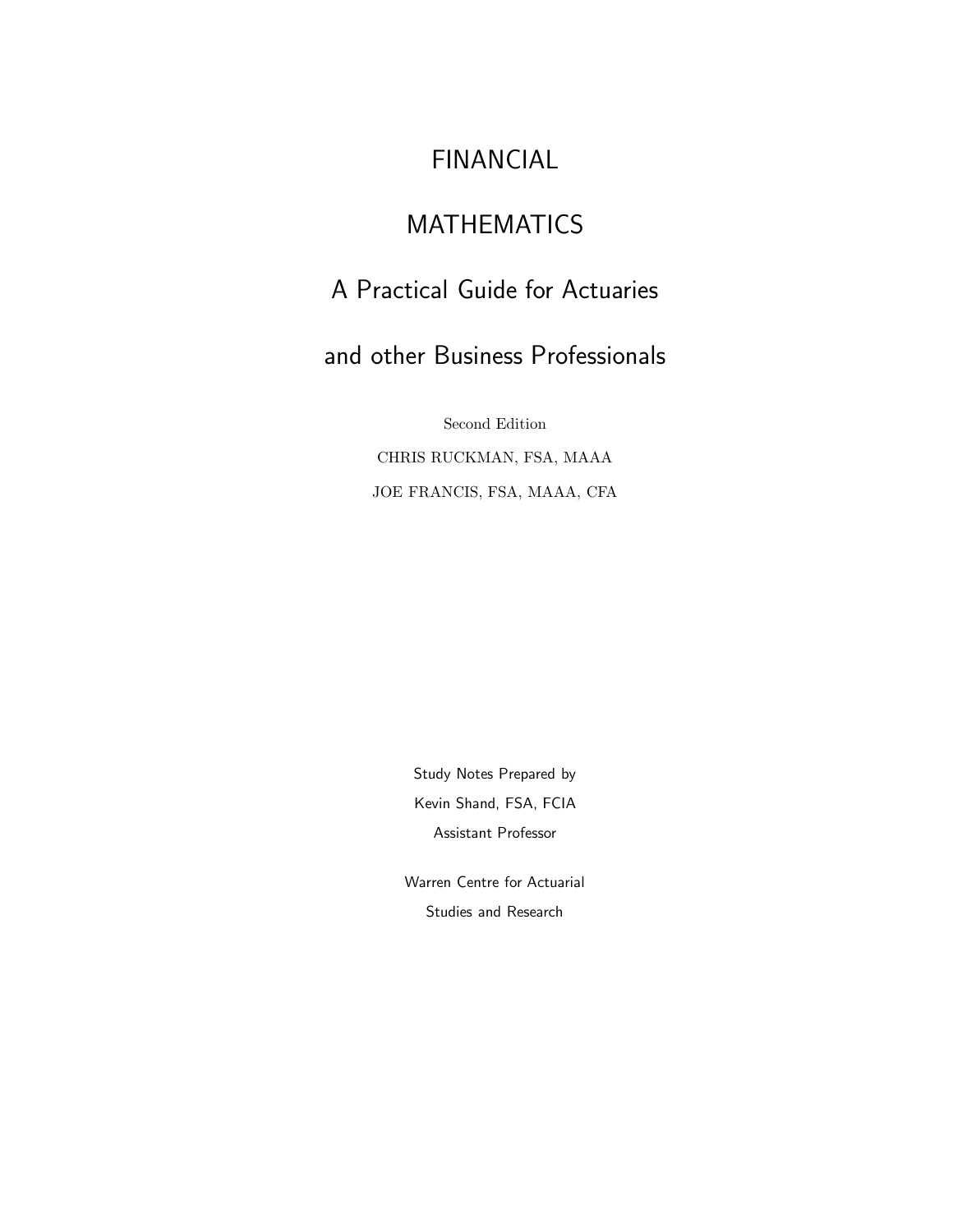# **Contents**

| 1        |         | <b>Interest Rates and Factors</b>                                                                                | $\overline{2}$ |  |  |
|----------|---------|------------------------------------------------------------------------------------------------------------------|----------------|--|--|
|          | 1.1     | Interest                                                                                                         | $\overline{2}$ |  |  |
|          | 1.2     |                                                                                                                  | 3              |  |  |
|          | 1.3     |                                                                                                                  | 3              |  |  |
|          | 1.4     |                                                                                                                  | 3              |  |  |
|          | 1.5     |                                                                                                                  | $\overline{4}$ |  |  |
|          | 1.6     | Rate of Discount: $d \ldots \ldots \ldots \ldots \ldots \ldots \ldots \ldots \ldots \ldots \ldots \ldots \ldots$ | $\bf 5$        |  |  |
|          | 1.7     |                                                                                                                  | $\overline{7}$ |  |  |
|          | 1.8     |                                                                                                                  | 8              |  |  |
|          | 1.9     |                                                                                                                  | 9              |  |  |
|          |         |                                                                                                                  | 10             |  |  |
|          |         |                                                                                                                  |                |  |  |
| $\bf{2}$ |         | <b>Level Annuities</b>                                                                                           | 21             |  |  |
|          | 2.1     |                                                                                                                  | 21             |  |  |
|          | 2.2     |                                                                                                                  | 25             |  |  |
|          | 2.3     |                                                                                                                  | 30             |  |  |
|          | 2.4     |                                                                                                                  | 36             |  |  |
|          | 2.5     |                                                                                                                  | 40             |  |  |
|          | 2.6     |                                                                                                                  | 44             |  |  |
|          |         |                                                                                                                  | 48             |  |  |
|          |         |                                                                                                                  |                |  |  |
| 3        |         | <b>Varying Annuities</b>                                                                                         | 58             |  |  |
|          | 3.1     | Increasing Annuity-Immediate                                                                                     | 58             |  |  |
|          | 3.2     |                                                                                                                  | 61             |  |  |
|          | 3.3     |                                                                                                                  | 66             |  |  |
|          | 3.4     |                                                                                                                  | 67             |  |  |
|          | 3.5     |                                                                                                                  | 69             |  |  |
|          | 3.6     |                                                                                                                  | 71             |  |  |
|          | 3.7     |                                                                                                                  | 74             |  |  |
|          | 3.8     |                                                                                                                  | 75             |  |  |
|          | 3.9     |                                                                                                                  | 76             |  |  |
|          |         |                                                                                                                  | 77             |  |  |
|          |         |                                                                                                                  |                |  |  |
| 4        |         | Non-Annual Interest Rate and Annuities                                                                           | 88             |  |  |
|          | 4.1     |                                                                                                                  | 88             |  |  |
|          | 4.2     |                                                                                                                  | 88             |  |  |
|          | 4.3     |                                                                                                                  | 89             |  |  |
|          | 4.4     |                                                                                                                  | 91             |  |  |
|          | 4.5     |                                                                                                                  | 94             |  |  |
|          |         | Exercises and Solutions                                                                                          | 98             |  |  |
|          |         |                                                                                                                  |                |  |  |
| 5        |         | Project Appraisal and Loans                                                                                      | 108            |  |  |
|          | 5.1     |                                                                                                                  | 108            |  |  |
|          | 5.2     |                                                                                                                  | 114            |  |  |
|          | $5.3\,$ |                                                                                                                  | 115            |  |  |
|          | 5.4     |                                                                                                                  | 117            |  |  |
|          | 5.5     |                                                                                                                  | 118            |  |  |
|          | 5.6     |                                                                                                                  | 120            |  |  |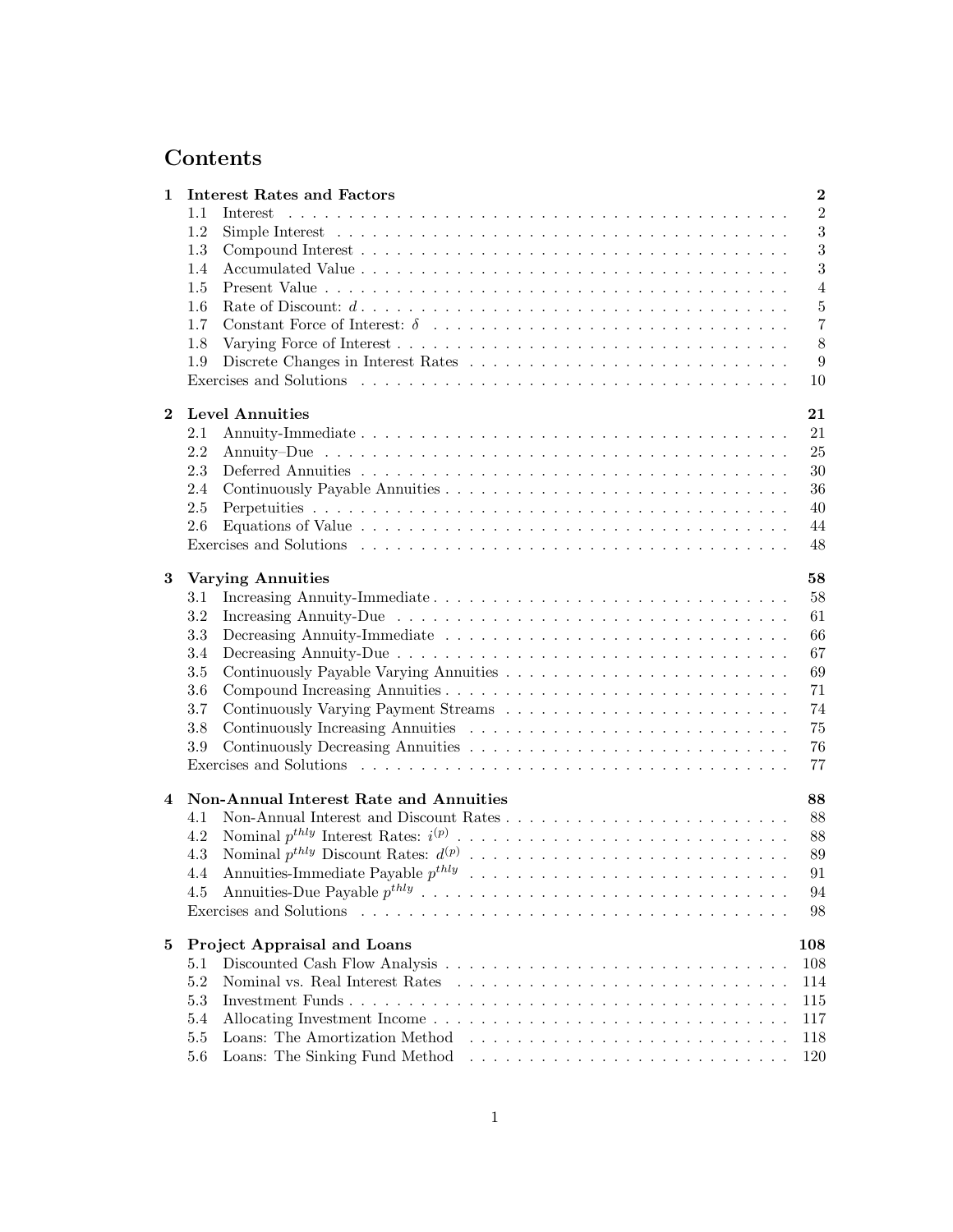|   | Exercises and Solutions entering entering to the contract of the series and solutions entering to the contract of the contract of the contract of the contract of the contract of the contract of the contract of the contract<br>121                                                                         |
|---|---------------------------------------------------------------------------------------------------------------------------------------------------------------------------------------------------------------------------------------------------------------------------------------------------------------|
| 6 | <b>Financial Instruments</b><br>132<br>132<br>6.1<br>132<br>6.1.1<br>6.1.2<br>133<br>6.1.3<br>133<br>134<br>6.1.4<br>6.1.5<br>134<br>134<br>6.1.6<br>135<br>6.1.7                                                                                                                                             |
|   | 137<br>6.2<br>6.3<br>148<br>149                                                                                                                                                                                                                                                                               |
| 7 | Duration, Convexity and Immunization<br>156<br>156<br>7.1<br>7.2<br>156<br>7.3<br>157<br>159<br>7.4<br>7.5<br>159<br>160<br>7.5.1<br>160<br>7.5.2<br>Duration, Convexity and Prices: Putting it all Together<br>160<br>7.6<br>7.6.1<br>160<br>161<br>7.6.2<br>161<br>7.6.3<br>162<br>7.7<br>166<br>7.8<br>167 |
| 8 | The Term Structure of Interest Rates<br>177<br>$Yield-to-Maturity \dots \dots \dots \dots \dots \dots \dots \dots \dots \dots \dots \dots \dots \dots \dots$<br>177<br>8.1<br>8.2<br>177                                                                                                                      |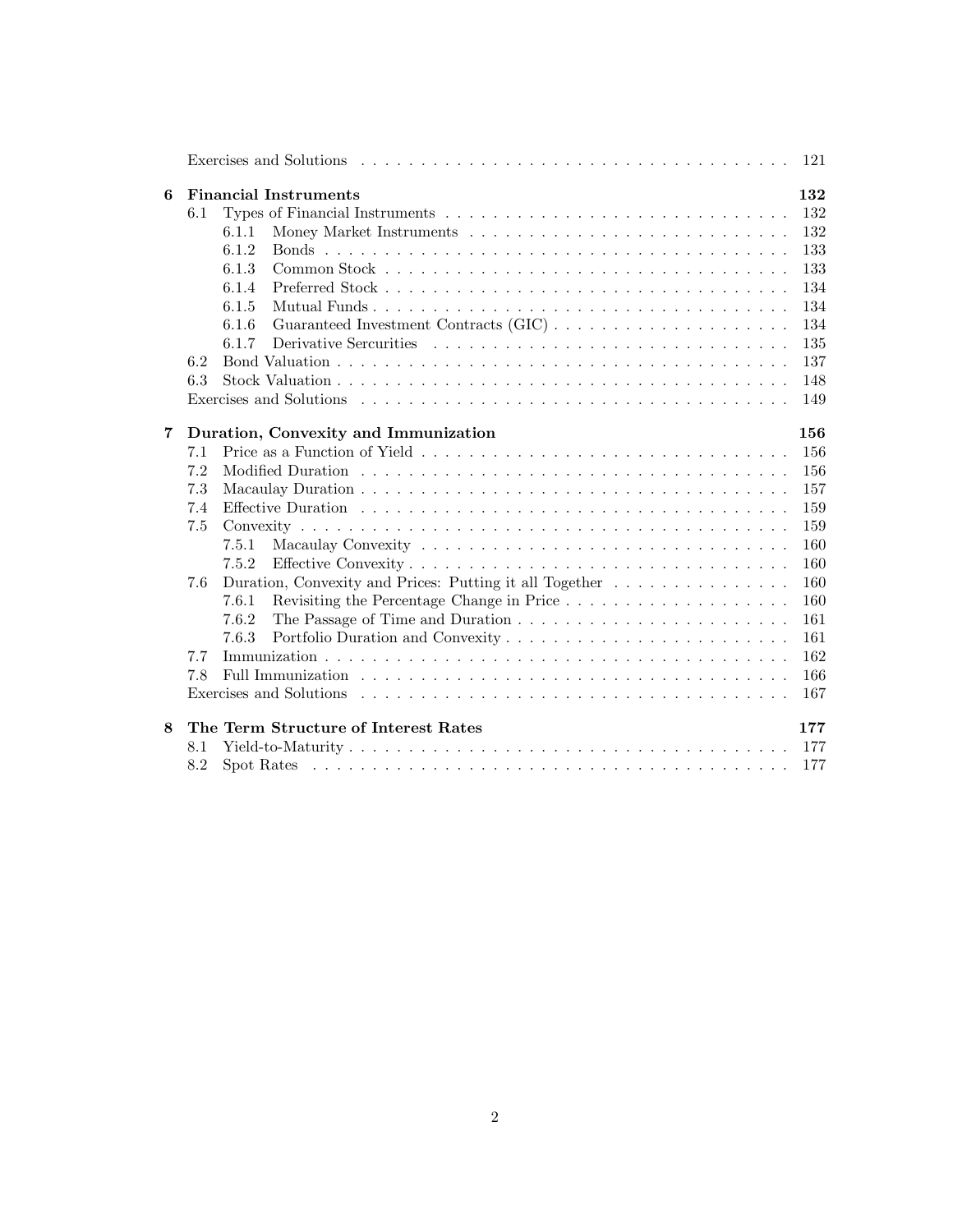# **1 Interest Rates and Factors**

# **Overview**

- interest is the payment made by a borrower (i.e. the cost of doing business) for using a lender's capital assets (usually money); an example is a loan transaction
- interest rate is the percentage of interest to the capital asset in question
- interest takes into account the risk of default (risk that the borrower can't pay back the loan)
- the risk of default can be reduced if the borrower promises to release an asset of theirs in the event of their default (the asset is called collateral)

### **1.1 Interest**

#### **Interest on Savings Accounts**

- a bank borrows a depositor's money and pays them interest for the use of their money
- the greater the need for money, the greater the interest rate offered

**Interest Earned During the Period** t **to**  $t + s$ **:**  $AV_{t+s} - AV_t$ 

- the Accumulated Value at time n is denoted as  $AV_n$
- interest earned during a period of time is the difference between the Accumulated Value at the end of the period and the Accumulated Value at the beginning of the period

#### **The Effective Rate of Interest:** i

- $i$  is the amount of interest earned over a one-year period when 1 is invested
- $-i$  is also defined as the ratio of the amount of Interest Earned during the period to the Accumulated Value at the beginning of the period

$$
i = \frac{AV_{t+1} - AV_t}{AV_t}
$$

# **Interest on Loans**

- compensation a borrower of capital pays to a lender of capital
- lender has to be compensated since they have temporarily lost use of their capital
- interest and capital are almost always expressed in terms of money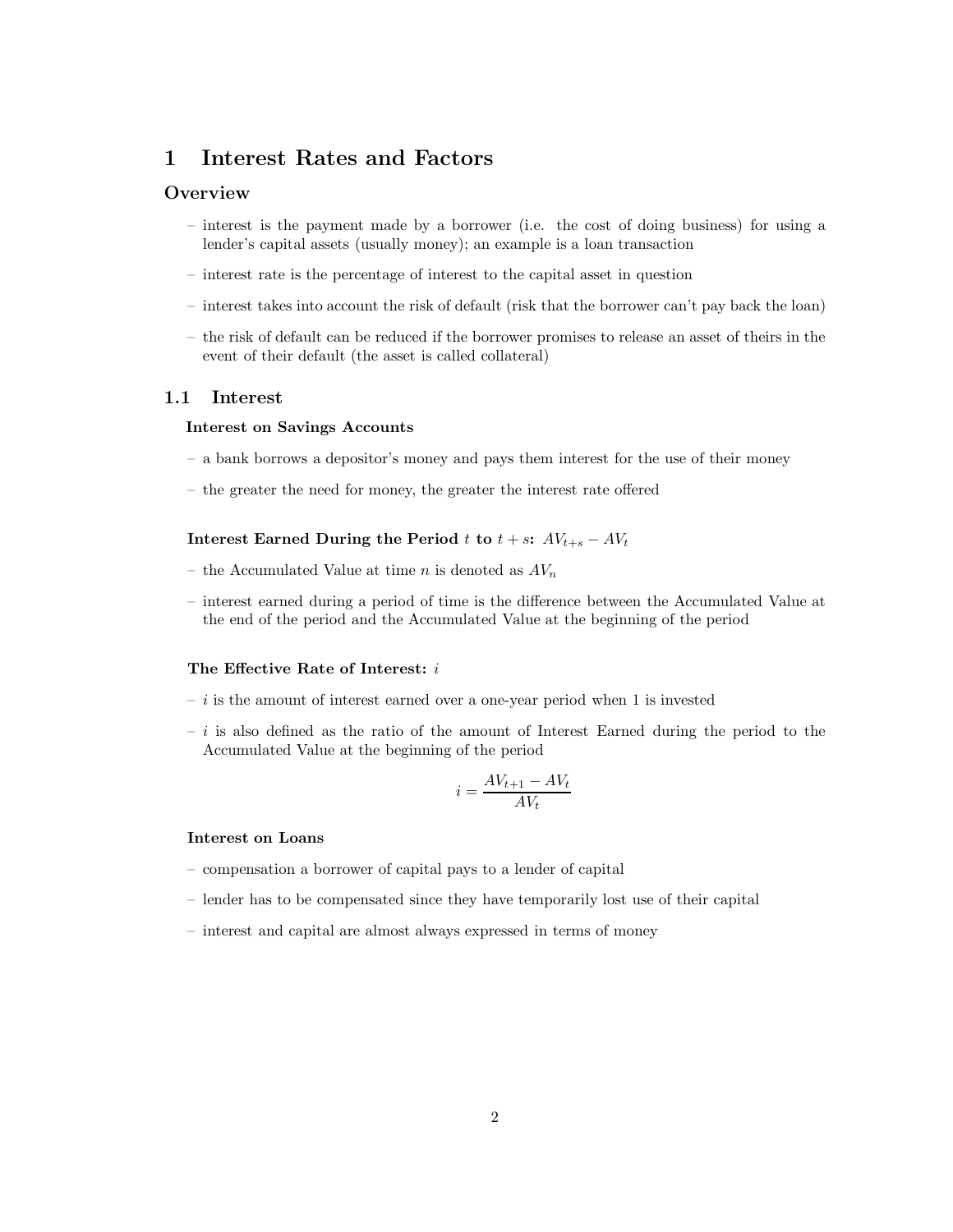### **1.2 Simple Interest**

 $-$  let the interest amount earned each year on an investment of  $X$  be constant where the annual rate of interest is i:

$$
AV_t = X(1+ti),
$$

where  $(1 + ti)$  is a linear function

- simple interest has the property that interest is **NOT** reinvested to earn additional interest
- $-$  amount of Interest Earned to time  $t$  is

$$
I = AV_t - AV_0 = X(1 + it) - X = X \cdot it
$$

### **1.3 Compound Interest**

 $-$  let the interest amount earned each year on an investment of X also allow the interest earned to earn interest where the annual rate of interest is  $i$ :

$$
AV_t = X(1+i)^t,
$$

where  $(1 + i)^t$  is an exponential function

- compound interest produces larger accumulations than simple interest when  $t > 1$
- note that a constant rate of compound interest implies a constant effective rate of interest

# **1.4 Accumulated Value**

**Accumulated Value Factor:**  $AVF_t$ 

- assume that  $AV_t$  is continuously increasing
- let X be the initial Principal invested  $(X > 0)$  where  $AV_0 = X$
- $AV_t$  defines the Accumulated Value that amount X grows to in t years
- the Accumulated Value at time t is the product of the initial capital investment of  $X$  (Principal) made at time zero and the Accumulation Value Factor:

$$
AV_t = X \cdot AVF_t,
$$

where  $AVF_t = (1 + it)$  if simple interest is being applied and  $AVF_t = (1 + i)^t$  if compound interest is being applied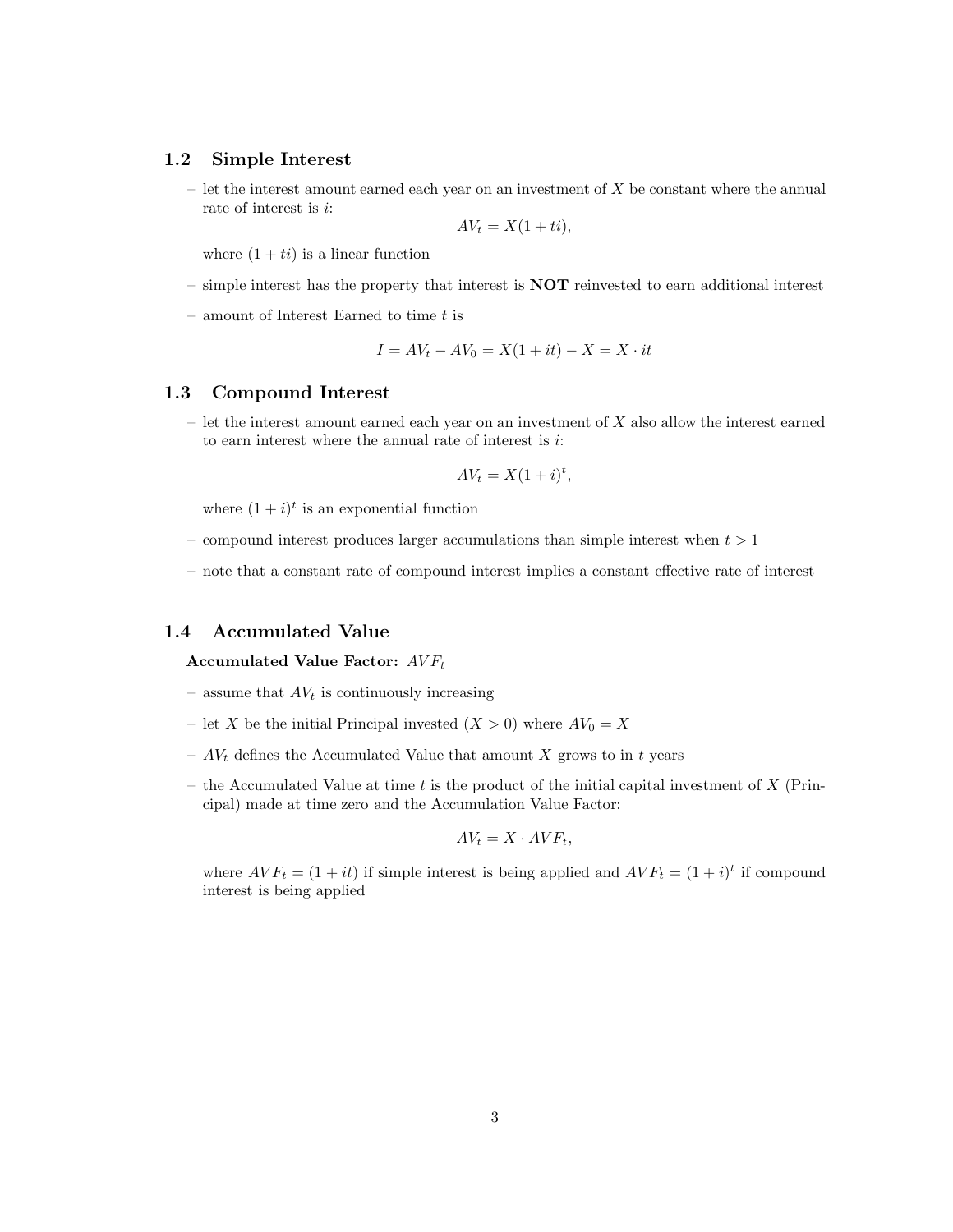# **1.5 Present Value**

#### **Discounting**

- Accumulated Value is a future value pertaining to payment(s) made in the past
- Discounted Value is a present value pertaining to payment(s) to be made in the future
- discounting determines how much must be invested initially  $(Z)$  so that X will be accumulated after t years

$$
Z \cdot (1+i)^t = X \to Z = \frac{X}{(1+i)^t} = X(1+i)^{-t}
$$

–  $Z$  represents the present value of  $X$  to be paid in  $t$  years

- let  $v = \frac{1}{1+i}$ , v is called a *discount factor* or *present value factor* 

$$
Z = X \cdot v^t
$$

# **Discount Function (Present Value Factor):**  $PVF_t$

- simple interest: 
$$
PVF_t = \frac{1}{1 + it}
$$

– compound interest:  $PVF_t = \frac{1}{\sqrt{1-\frac{1}{2}}}$  $\frac{1}{(1+i)^t} = v^t$ 

– compound interest produces smaller Discount Values than simple interest when  $t > 1$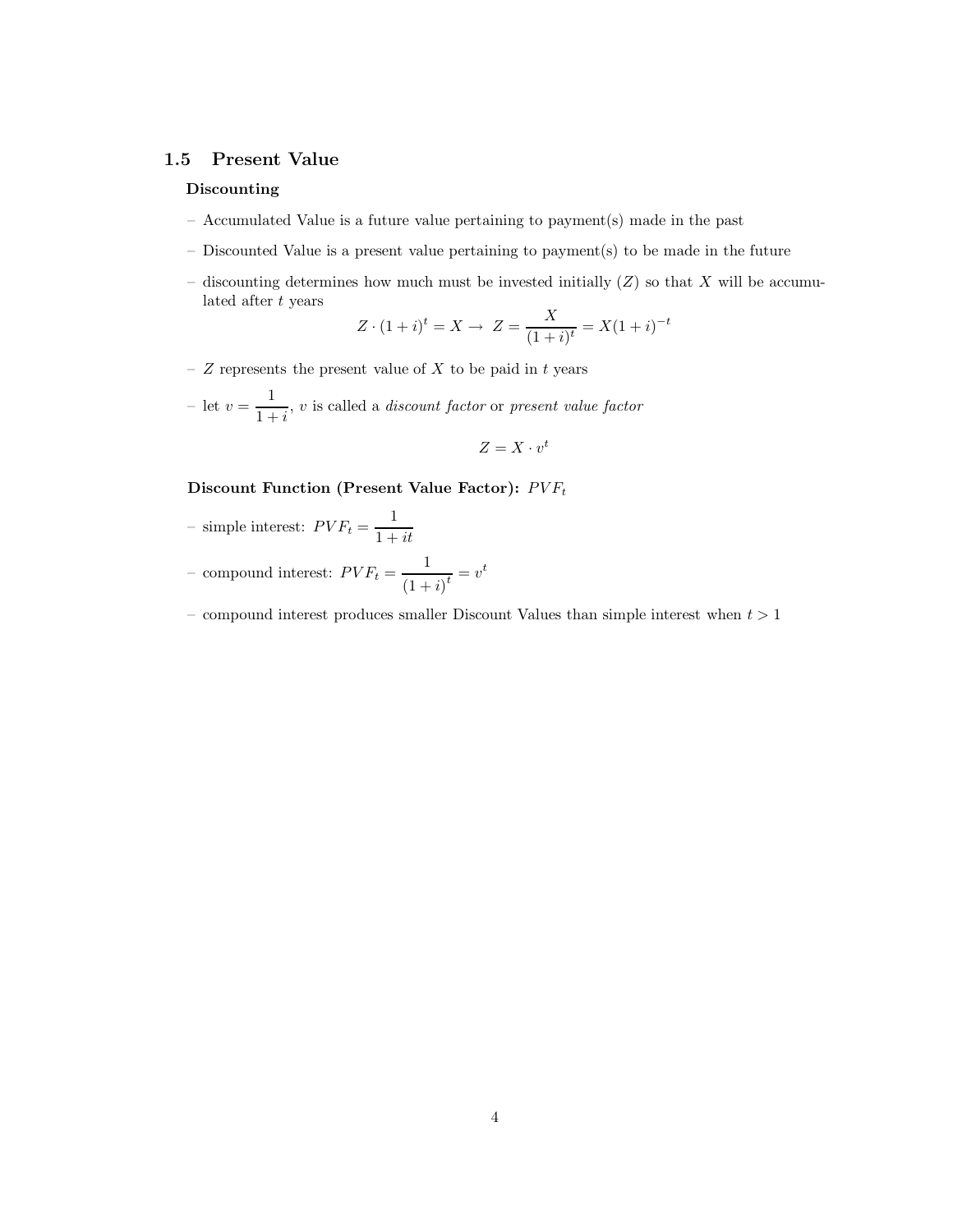### **1.6 Rate of Discount:** d

#### **Definition**

- an effective rate of interest is taken as a percentage of the balance at the beginning of the year, while an effective rate of discount is at the end of the year.
- $-$  eg. if 1 is invested and 6% interest is paid at the end of the year, then the Accumulated Value is 1.06
- eg. if 0.94 is invested after a  $6\%$  discount is paid at the beginning of the year, then the Accumulated Value at the end of the year is 1.00
- $d$  is also defined as the ratio of the amount of interest (amount of discount) earned during the period to the amount invested at the end of the period

$$
d = \frac{AV_{t+1} - AV_t}{AV_{t+1}}
$$

- if interest is constant, then discount is constant
- the amount of discount earned from time t to  $t + s$  is  $AV_{t+s} AV_t$

#### **Relationships Between** i **and** d

- if 1 is borrowed and interest is paid at the beginning of the year, then  $1 d$  remains
- the accumulated value of  $1 d$  at the end of the year is 1:

$$
(1-d)(1+i) = 1
$$

– interest rate is the ratio of the discount paid to the amount at the beginning of the period:

$$
i = \frac{d}{1-d}
$$

– discount rate is the ratio of the interest paid to the amount at the end of the period:

$$
d = \frac{i}{1+i}
$$

– the present value of end-of-year interest is the discount paid at the beginning of the year

$$
iv=d
$$

– the present value of 1 to be paid at the end of the year is the same as borrowing  $1 - d$  and repaying 1 at the end of the year (if both have the same value at the end of the year, then they have to have the same value at the beginning of the year)

$$
1 \cdot v = 1 - d
$$

– the difference between end-of-year,  $i$ , and beginning-of-year interest,  $d$ , depends on the difference that is borrowed at the beginning of the year and the interest earned on that difference

$$
i - d = i[1 - (1 - d)] = i \cdot d \ge 0
$$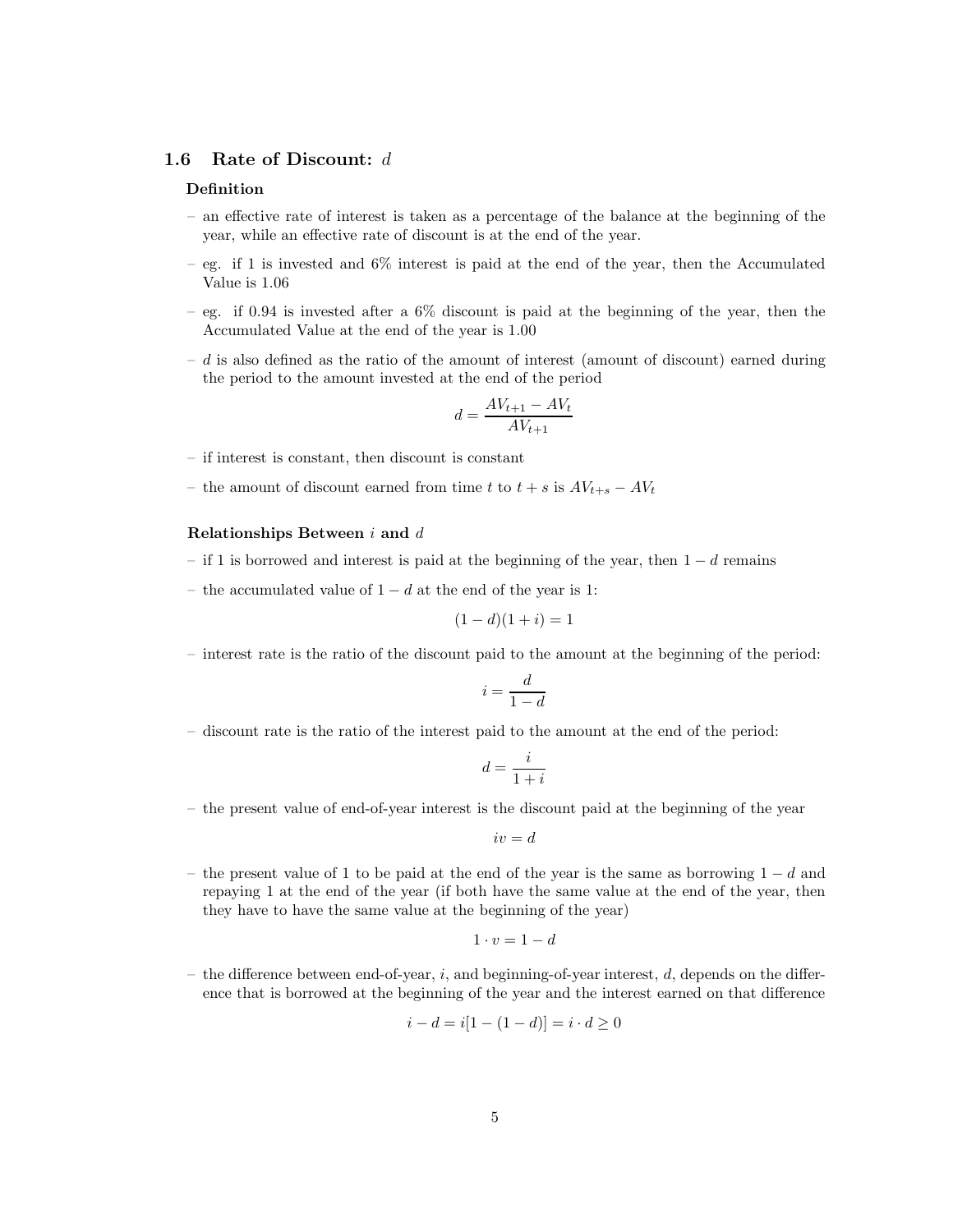# **Discount Factors:**  $PVF_t$  and  $AVF_t$

– under the simple discount model the Discount Present Value Factor is:

$$
PVF_t = 1 - dt \quad \text{for } 0 \le t < 1/d
$$

– under the simple discount model the Discount Accumulated Value Factor is:

$$
AVF_t = (1 - dt)^{-1} \quad \text{for } 0 \le t < 1/d
$$

– under the compound discount model, the Discount Present Value Factor is:

$$
PVF_t = (1 - d)^t = v^t \quad \text{ for } t \ge 0
$$

– under the compound discount model, the Discount Accumulated Value Factor is:

$$
AVF_t = (1 - d)^{-t} \quad \text{for } t \ge 0
$$

– a constant rate of simple discount implies an increasing effective rate of discount

– a constant rate of compound discount implies a constant effective rate of discount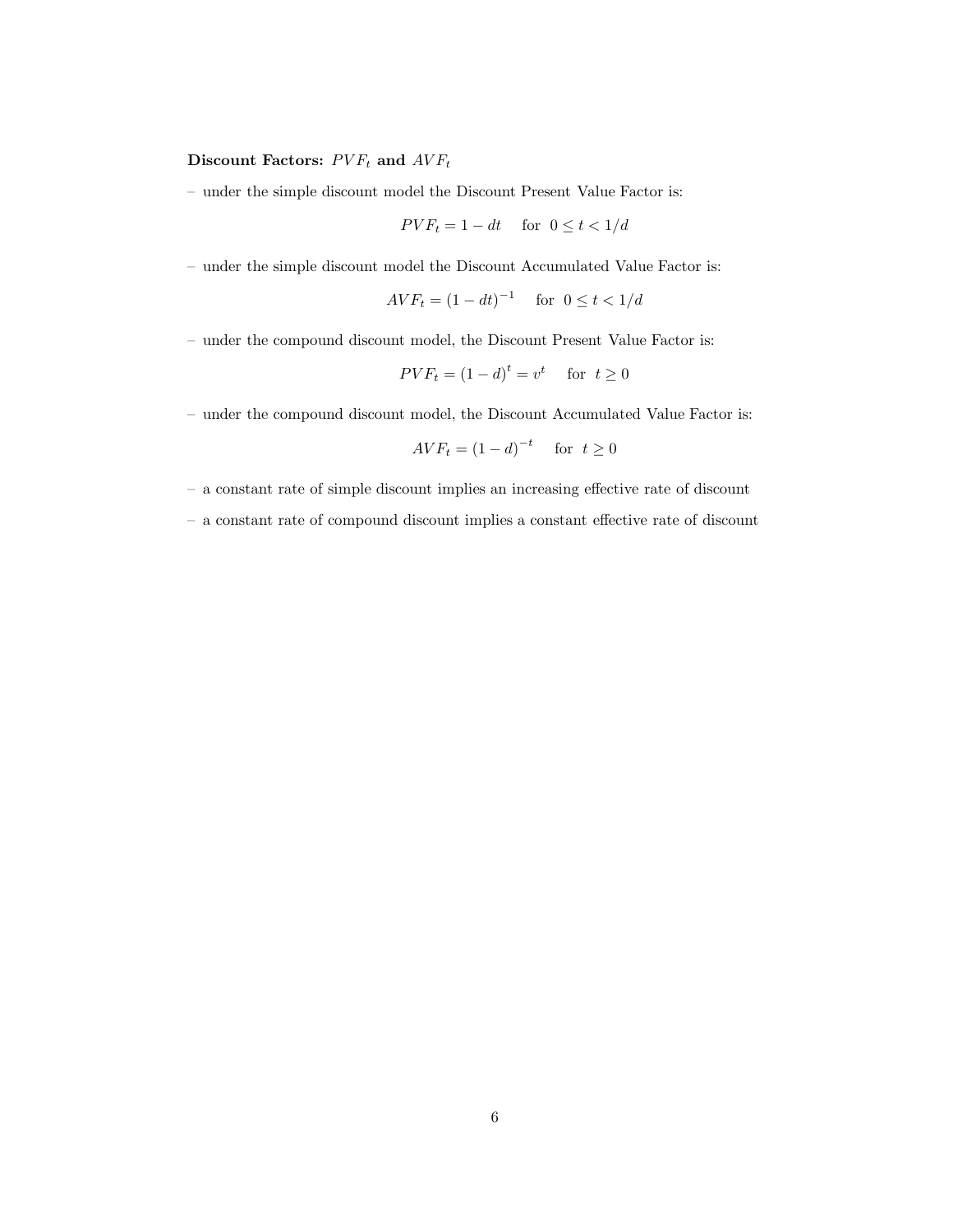# **1.7 Constant Force of Interest:** δ

# **Definitions**

- annual effective rate of interest is applied over a one-year period
- a constant annual force of interest can be applied over the smallest sub-period imaginable (at a moment in time) and is denoted as  $\delta$
- an instantaneous change at time t, due to interest rate  $\delta$ , where the accumulated value at time  $t$  is  $X$ , can be defined as follows:

$$
\delta = \frac{\frac{d}{dt}AV_t}{AV_t}
$$
  
= 
$$
\frac{d}{dt}ln(AV_t)
$$
  
= 
$$
\frac{\frac{d}{dt}X(1+i)^t}{X(1+i)^t}
$$
  
= 
$$
\frac{(1+i)^t \cdot ln(1+i)}{(1+i)^t}
$$
  

$$
\delta = ln(1+i)
$$

– taking the exponential function of  $\delta$  results in

$$
e^{\delta} = 1 + i
$$

– taking the inverse of the above formula results in

$$
e^{-\delta} = \frac{1}{1+i} = v
$$

– Accumulated Value Factor  $(AVF_t)$  using constant force of interest is

$$
AVF_t = e^{\delta t}
$$

– Present Value Factor  $(PVF_t)$  using constant force of interest is

$$
PVF_t = e^{-\delta t}
$$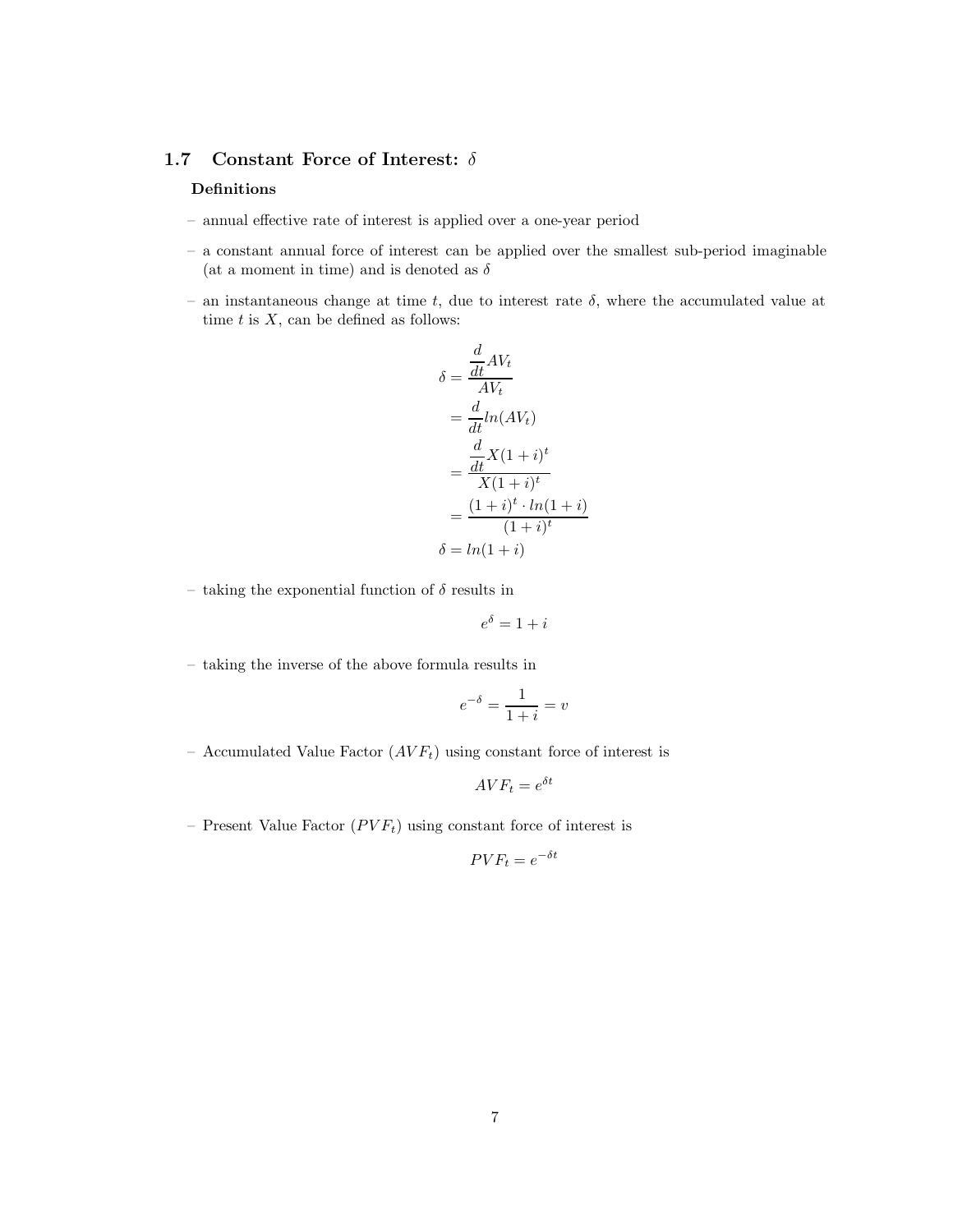# **1.8 Varying Force of Interest**

- let the constant force of interest  $\delta$  now vary at each infitesimal point in time and be denoted as  $\delta_t$
- a change from time  $t_1$  to  $t_2$ , due to interest rate  $\delta_t$ , where the accumulated value at time  $t_1$ is  $X$ , can be defined as follows:

$$
\delta_t = \frac{\frac{d}{dt}AV_t}{AV_t}
$$

$$
= \frac{d}{dt}ln(AV_t)
$$

$$
\int_{t_1}^{t_2} \delta_t \cdot dt = \int_{t_1}^{t_2} \frac{d}{dt}ln(AV_t) \cdot dt
$$

$$
= ln(AV_{t_2}) - ln(AV_{t_1})
$$

$$
\int_{t_1}^{t_2} \delta_t \cdot dt = ln\left(\frac{AV_{t_2}}{AV_{t_1}}\right)
$$

$$
e^{\int_{t_1}^{t_2} \delta_t \cdot dt} = \frac{AV_{t_2}}{AV_{t_1}}
$$

Varying Force of Interest Accumulation Factor -  $AVF_{t_1,t_2}$ – let

$$
AVF_{t_1, t_2} = e^{\int_{t_1}^{t_2} \delta_t \cdot dt}
$$

represent an accumulation factor over the period  $t_1$  to  $t_2$ , where the force of interest is varying

- if  $t_1 = 0$ , then the notation simplifies from  $AVF_{0,t_2}$  to  $AVF_t$  i.e.  $AVF_t = e$  $\int_0^t$  $\delta_t \cdot dt$
- if  $\delta_t$  is readily integrable, then  $AVF_{t_1,t_2}$  can be derived easily
- if  $\delta_t$  is not readily integrable, then approximate methods of integration are required

**Varying Force of Interest Present Value Factor -**  $PVF_{t_1,t_2}$ 

$$
-
$$
 let

$$
PVF_{t_1,t_2} = \frac{1}{AVF_{t_1,t_2}} = \frac{1}{\int_{t_1}^{t_2} \delta_t \cdot dt} = \frac{AV_{t_1}}{AV_{t_2}} = e^{-\int_{t_1}^{t_2} \delta_t \cdot dt}
$$

represent a present value factor over the period  $t_1$  to  $t_2$ , where the force of interest is varying

– if  $t_1 = 0$ , then the notation simplifies from  $PVF_{0,t_2}$  to  $PVF_t$  i.e.  $PVF_t = e^{-\int_0^t$  $\int_0^{\pi} \delta_t \cdot dt$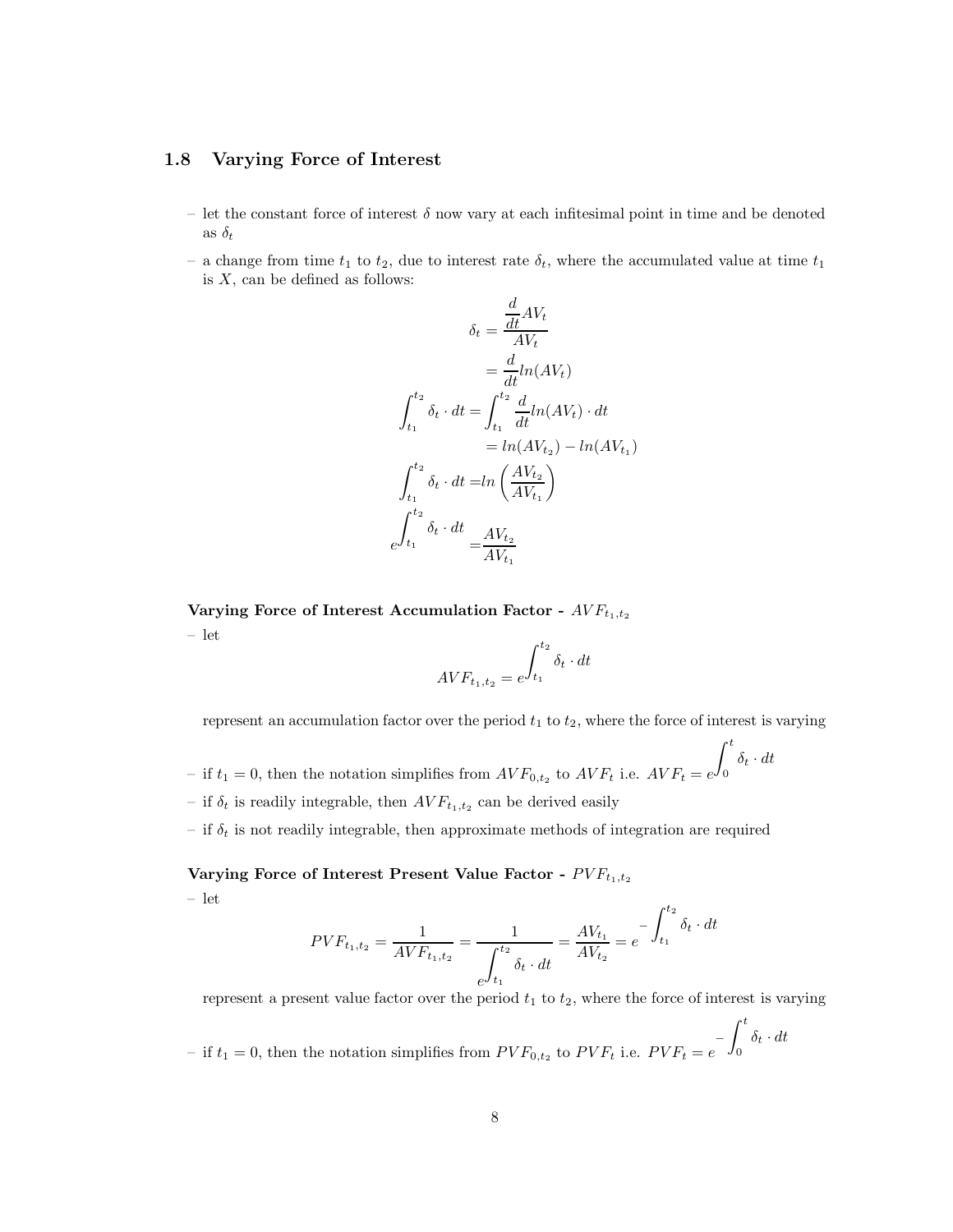# **1.9 Discrete Changes in Interest Rates**

– the most common application of the accumulation and present value factors over a period of t years is

$$
AVF_t = \prod_{k=1}^t (1 + i_k)
$$

and

$$
PFV_t = \prod_{k=1}^t \frac{1}{(1+i_k)}
$$

where  $i_k$  is the constant rate of interest between time  $k-1$  and time  $k$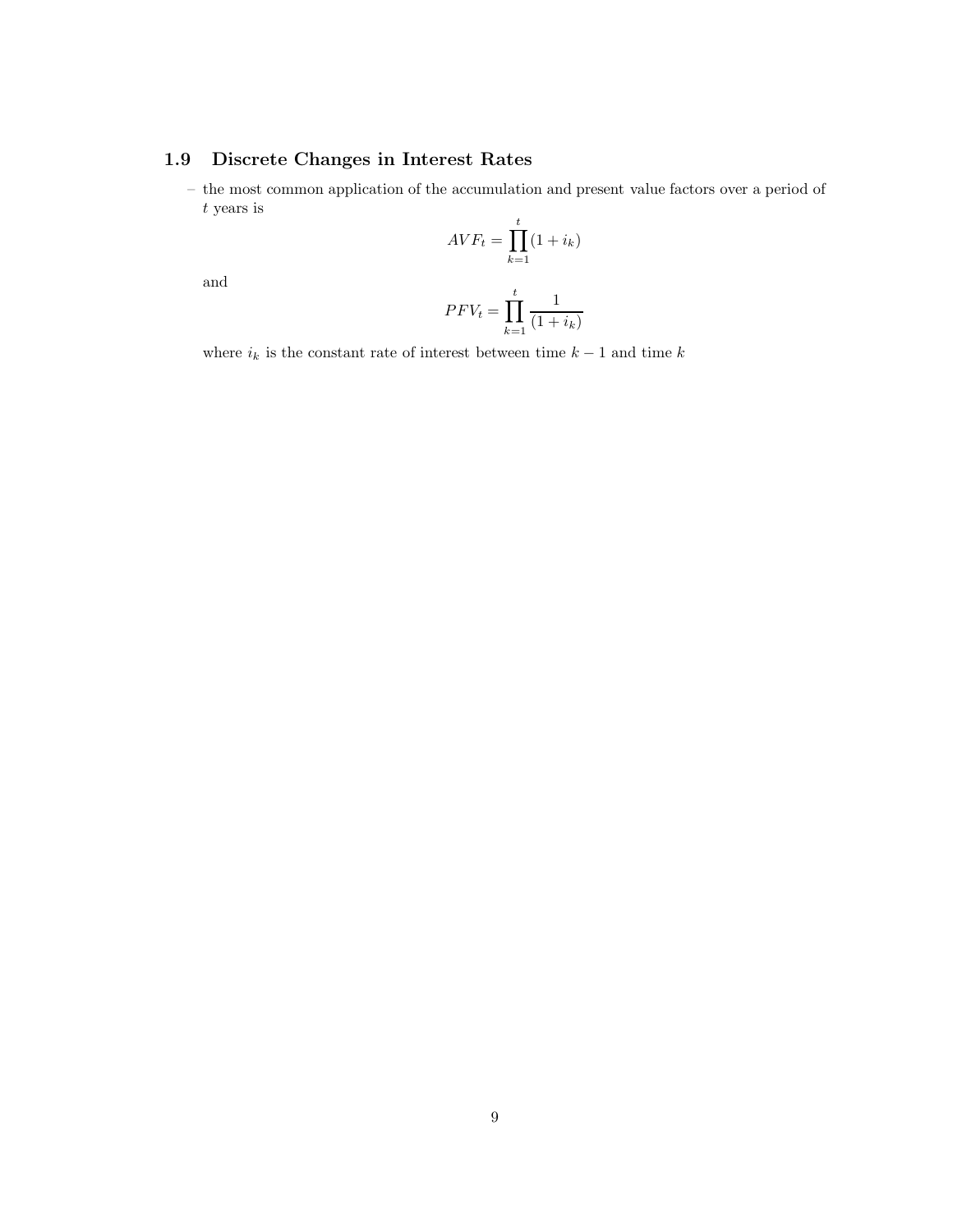# **Exercises and Solutions**

# **1.2 Simple Interest**

Exercise (a)

At what rate of simple interest will 500 accumulate to 615 in 2.5 years?

Solution (a)

$$
500[1 + i(2.5)] = 615
$$

$$
i = \frac{\frac{615}{500} - 1}{2.5} = 9.2\%
$$

#### Exercise (b)

In how many years will 500 accumulate to 630 at 7.8% simple interest?

Solution (b)

$$
500[1 + .078(n)] = 630
$$

$$
i = \frac{\frac{630}{500} - 1}{.078} = 3.33
$$
 years

Exercise (c)

At a certain rate of simple interest 1,000 will accumulate to 1,100 after a certain period of time. Find the accumulated value of 500 at a rate of simple interest three fourths as great over twice as long a period of time.

Solution (c)

$$
1,000[1+i\cdot n] = 1,100 \rightarrow i\cdot n = .11
$$

$$
500[1 + \frac{3}{4}i \cdot 2n] = 500[1 + (1.5)(.11)] = 582.50
$$

Exercise (d)

Simple interest of  $i = 4\%$  is being credited to a fund. In which period is this equivalent to an effective rate of 2.5%?

Solution (d)

$$
i_n = \frac{i}{1 + i(n - 1)}
$$

$$
0.25 = \frac{.04}{1 + .04(n - 1)} \to n = 16
$$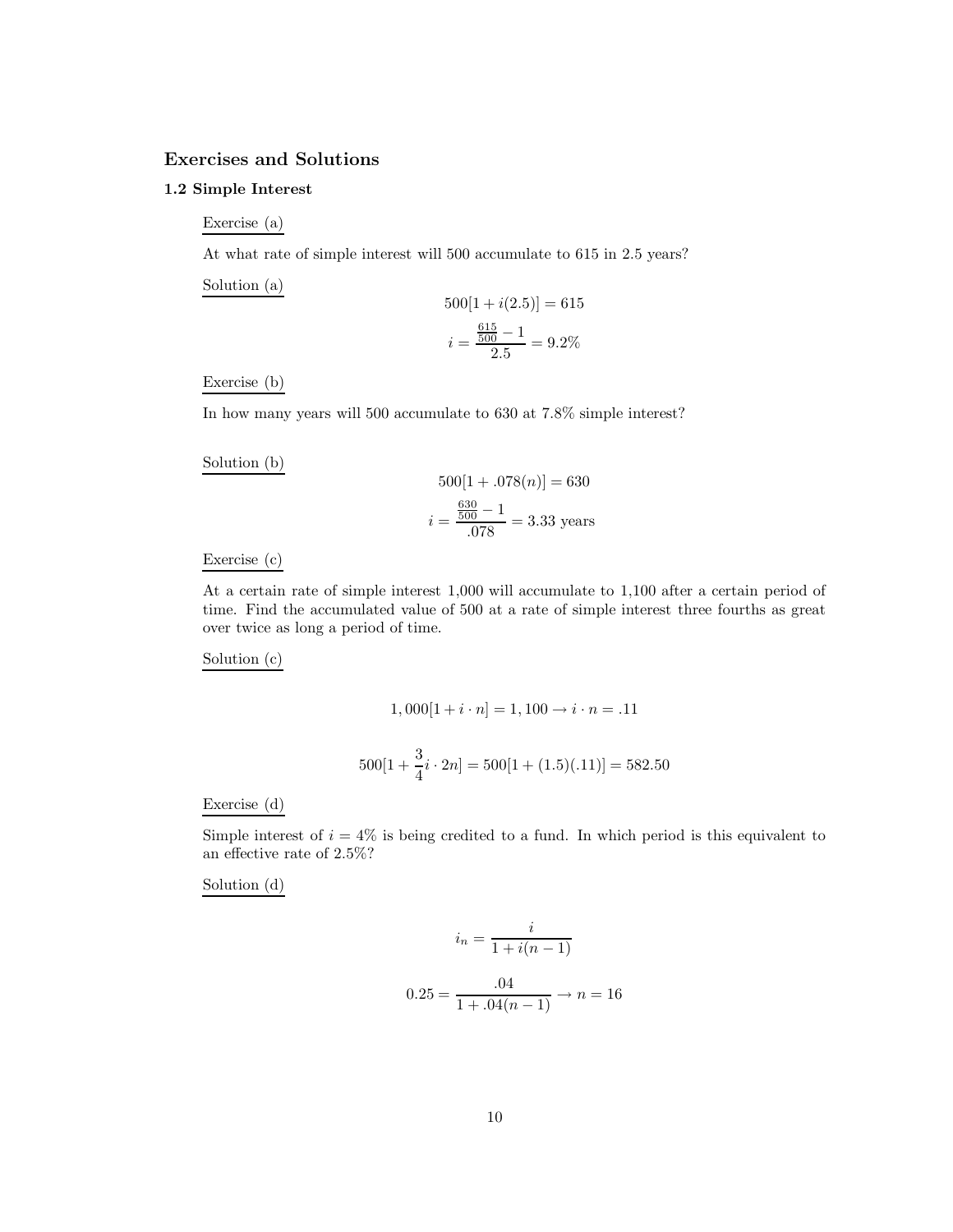#### **1.3 Compound Interest**

#### Exercise (a)

Fund A is invested at an effective annual interest rate of 3%. Fund B is invested at an effective annual interest rate of 2.5%. At the end of 20 years, the total in the two funds is 10,000. At the end of 31 years, the amount in Fund  $\ddot{A}$  is twice the amount in Fund  $\ddot{B}$ . Calculate the total in the two funds at the end of 10 years.

#### Solution (a)

Let the initial funds be  $A$  and  $B$ . Therefore, we have two equations and two unknowns:

$$
A(1.03)^{20} + B(1.025)^{20} = 10,000
$$

$$
A(1.03)^{31} = 2B(1.025)^{31}
$$

Solving for B in the second equation and plugging it into the first equation gives us  $A =$ 3, 624.73 and  $B = 2$ , 107.46. We seek  $A(1.03)^{10} + B(1.025)^{10}$  which equals

$$
3,624.73(1.03)^{10} + 2,107.46(1.025)^{10} = 7,569.07
$$

Exercise (b)

Carl puts 10,000 into a bank account that pays an annual effective interest rate of 4% for ten years. If a withdrawal is made during the first five and one-half years, a penalty of 5% of the withdrawal amount is made. Carl withdrawals  $K$  at the end of each of years 4, 5, 6, 7. The balance in the account at the end of year 10 is 10,000. Calculate K.

Solution (b)

$$
10,000(1.04)^{10} - 1.05K(1.04)^{6} - 1.05K(1.04)^{5} - K(1.04)^{4} - K(1.04)^{3} = 10,000
$$
  

$$
14,802 - K[(1.05)(1.04)^{6} + (1.05)(1.04)^{5} + (1.04)^{4} + (1.04)^{3}] = 10,000
$$

$$
4,802 = K \cdot 4.9 \to K = 980
$$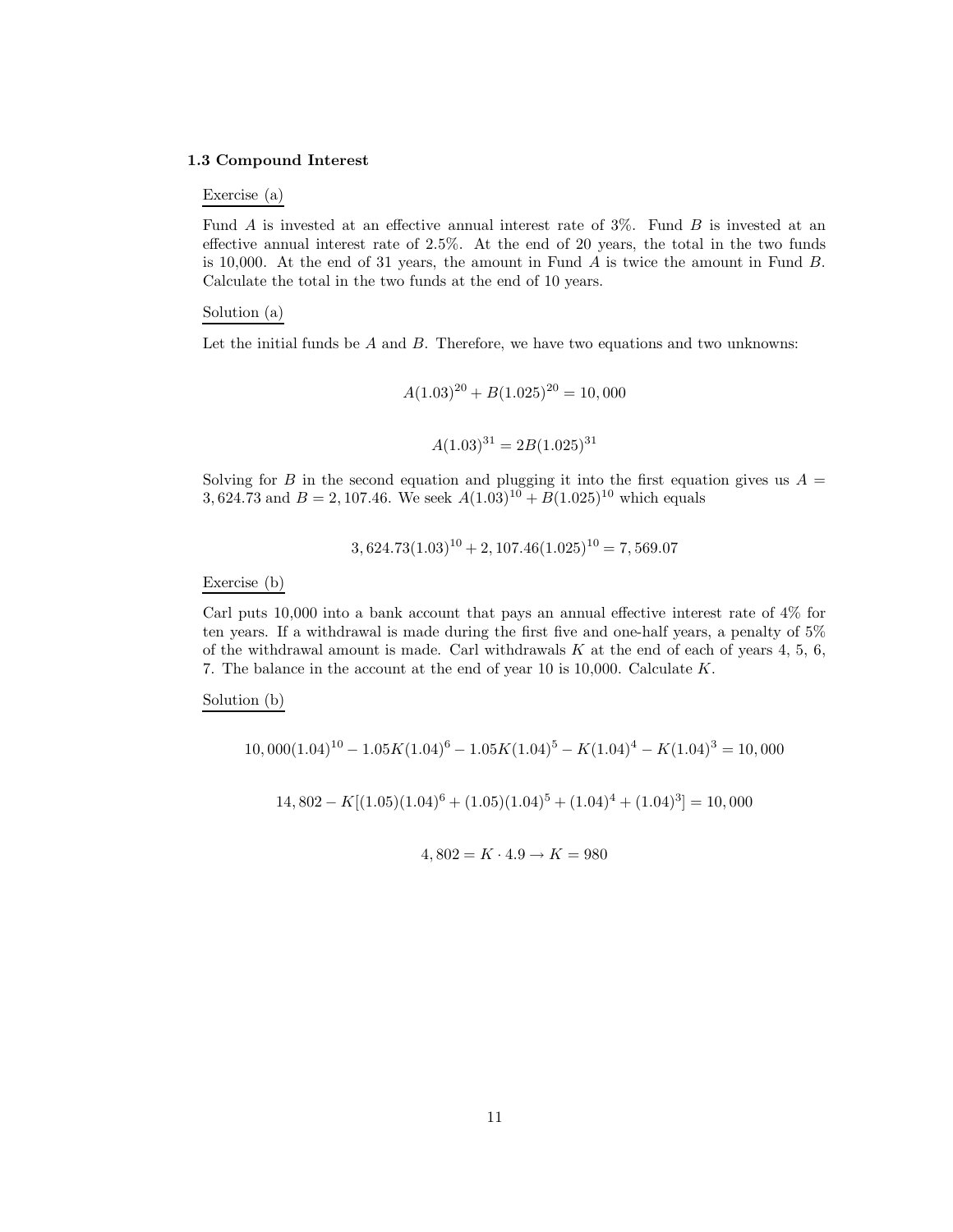#### **1.4 Accumulated Value**

# Exercise (a)

100 is deposited into an account at the beginning of every 4-year period for 40 years.

The account credits interest at an annual effective rate of  $i$ .

The accumulated value in the account at the end of 40 years is  $X$ , which is 5 times the accumulated amount at the end of 20 years. Calculate X.

Solution (a)

$$
100(1+i)^4 + 100(1+i)^8 + \dots + 100(1+i)^{40} = X = 5[100(1+i)^4 + 100(1+i)^8 + \dots + 100(1+i)^{20}]
$$

 $100(1+i)^4[1+100(1+i)^4+...+100(1+i)^{36}] = 5 \cdot 100(1+i)^4[1+100(1+i)^4+...+100(1+i)^{16}]$ 

$$
100(1+i)^4 \left[ \frac{1 - [(1+i)^4]^{10}}{1 - (1+i)^4} \right] = 5 \cdot 100(1+i)^4 \left[ \frac{1 - [(1+i)^4]^{5}}{1 - (1+i)^4} \right]
$$

$$
1 - (1+i)^{40} = 5[1 - (1+i)^{20}]
$$

1

$$
(1+i)^{40} - 5(1+i)^{20} + 4 = 0 \rightarrow [(1+i)^{20} - 1][(1+i)^{20} - 4] = 0 \rightarrow (1+i)^{20} = 1
$$
 or  $(1+i)^{20} = 4$ 

 $(1+i)^{20} = 1 \rightarrow i = 0\% \rightarrow AV_{40} = 1000$  and  $AV_{20} = 500$ , impossible since  $AV_{40} = 5AV_{20}$ therefore,  $(1 + i)^{20} = 4$ 

$$
X = 100(1+i)^4 \left[ \frac{1 - (1+i)^{40}}{1 - (1+i)^4} \right] = 100(4^{\frac{1}{5}}) \left[ \frac{1 - 4^2}{1 - 4^{\frac{1}{5}}} \right] = 100(61.9472) = 6194.72
$$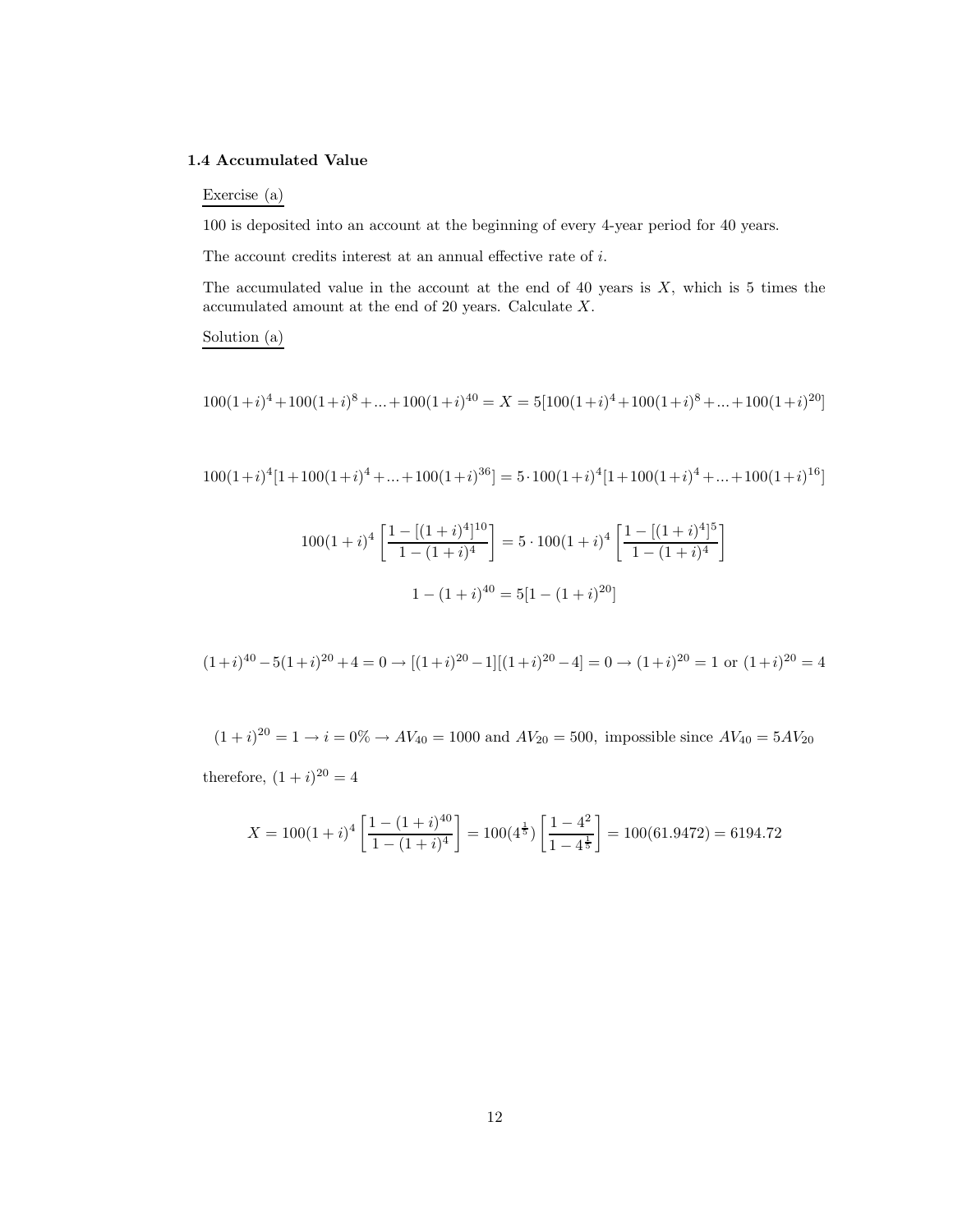#### **1.5 Present Value**

# Exercise (a)

Annual payments are made at the end of each year, forever. The payments at time  $n$  is defined as  $n^3$  for the first n years. After year n, the payments remain constant at  $n^2$ . The present value of these payments at time  $\hat{0}$  is  $20n^2$  when the annual effective rate of interest is 0% for the first *n* years and 25% thereafter. Calculate *n*.

#### Solution (a)

$$
[(1^3)v_{0\%} + (2^3)v_{0\%}^2 + (3^3)v_{0\%}^3 + \dots + (n^3)v_{0\%}^n] + v_{0\%}^n[(n^2)v_{25\%}^1 + (n^2)v_{25\%}^2 + (n^2)v_{25\%}^3 + \dots] = 20n^2
$$
  

$$
[(1^3) + (2^3) + (3^3) + \dots + (n^3)] + (n^2)v_{25\%}[1 + v_{25\%}^1 + v_{25\%}^2 + \dots] = 20n^2
$$
  

$$
\left[\frac{n^2(n+1)^2}{4}\right] + (n^2)v_{25\%}\left[\frac{1}{1 - v_{25\%}}\right] = 20n^2
$$
  

$$
\left[\frac{(n+1)^2}{4}\right] + (0.8)\left[\frac{1}{1 - 0.8}\right] = 20
$$
  

$$
\left[\frac{(n+1)^2}{4}\right] + 4 = 20 \rightarrow \frac{(n+1)^2}{4} = 16 \rightarrow \frac{(n+1)}{2} = 4 \rightarrow n = 7
$$

Exercise (b)

At an effective annual interest rate of i,  $i > 0$ , each of the following two sets of payments has present value K:

(i) A payment of 121 immediately and another payment of 121 at the end of one year.

(ii) A payment of 144 at the end of two years and another payment of 144 at the end of three years.

Calculate K.

Solution (b)

$$
121 + 121v = 144v^{2} + 144v^{3} = K
$$

$$
121(1 + v) = 144v^{2}(1 + v) \rightarrow v = \frac{11}{12}
$$

$$
K = 121(1 + \frac{11}{12}) \rightarrow K = 231.92
$$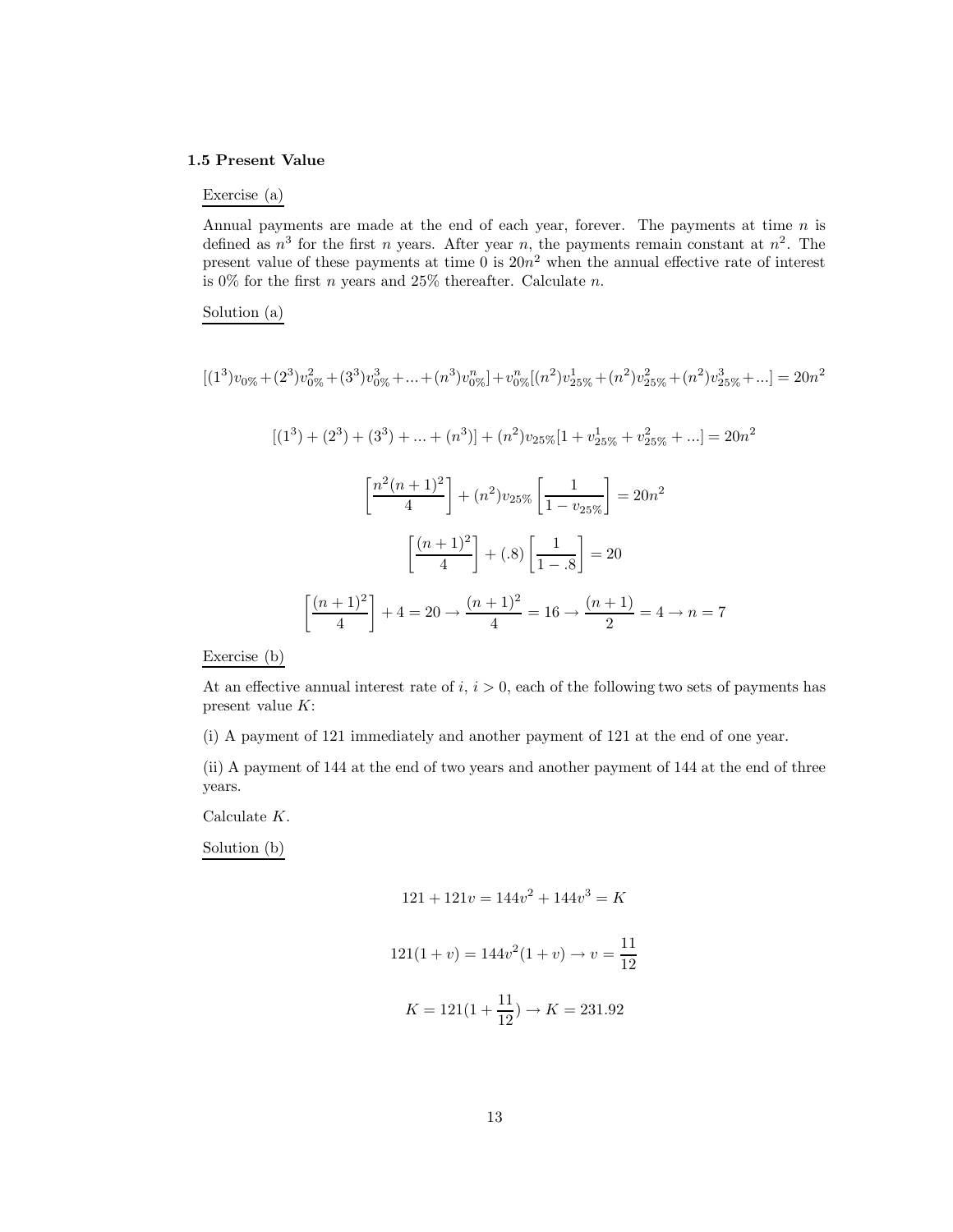#### Exercise (c)

The present value of a series of payments of 2 at the end of every eight years, forever, is equal to 5. Calculate the effective rate of interest.

Solution (c)

$$
2v^{8} + 2v^{16} + 2v^{24} + \dots = 5
$$
  

$$
2v^{8}[1 + v^{8} + v^{16} + \dots = 5
$$
  

$$
2v^{8} \left[\frac{1}{1 - v^{8}}\right] = 5
$$
  

$$
2v^{8} = 5 - 5v^{8}
$$
  

$$
7v^{8} = 5
$$
  

$$
v^{8} = \frac{5}{7}
$$
  

$$
(1 + i)^{8} = \frac{7}{5}
$$
  

$$
1 + i = \left(\frac{7}{5}\right)^{\frac{1}{8}} \rightarrow i = .04296
$$

### **1.6 Rate of Discount**

Exercise (a)

A business permits its customers to pay with a credit card or to receive a percentage discount of r for paying cash.

For credit card purchases, the business receives 97% of the purchase price one-half month later.

At an annual effective rate of discount of  $22\%$ , the two payments are equivalent. Find  $r$ .

Solution (a)

$$
$1(1-r) = $0.97v^{\frac{1}{12}*\frac{1}{2}} = $0.97v^{\frac{1}{24}}
$$

$$
(1-r) = .97(1-d)^{\frac{1}{24}} = .97(1-.22)^{\frac{1}{24}} = .96
$$

$$
r = .04 = 4\%
$$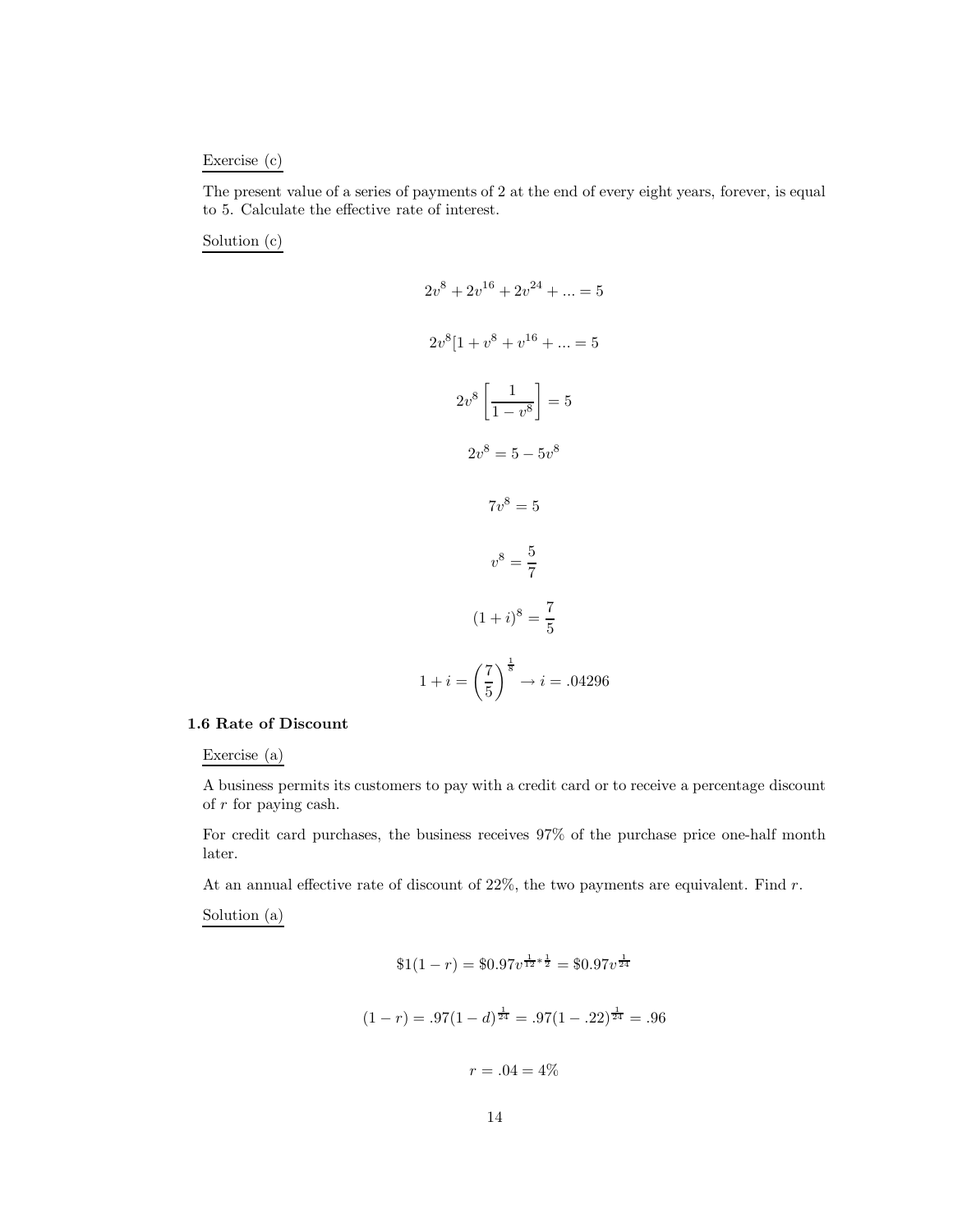#### Exercise (b)

You deposit 1,000 today and another 2,000 in five years into a fund that pays simple discounting at 5% per year.

Your friend makes the same deposits into another fund, but at time n and  $2n$ , respectively. This fund credits interest at an annual effective rate of 10%.

At the end of 10 years, the accumulated value of your deposits is exactly the same as the accumulated value of your friend's deposits.

Calculate n.

Solution (b)

$$
1,000[1-5\%(10)]^{-1} + 2,000[1-5\%(5)]^{-1} = 1,000(1.10)^{10-n} + 2,000(1.10)^{10-2n}
$$

$$
\frac{1,000}{.5} + \frac{2,000}{.75} = 1,000(1.10)^{10}v^n + 2,000(1.10)^{10}v^{2n}
$$

 $4,666.67 = 2,593.74v^{n} + 5,187.48v^{2n} \rightarrow 5,187.48$  $a$  $v^{2n} + 2,593.74$  $\overrightarrow{b}$  $v^n - 4,666.67$  $\frac{c}{c}$  $= 0$  $v^{n} = \frac{-2,593.74 + \sqrt{2,593.74^{2} - 4(5,187.48)(-4,666.67)}}{2(5,187.48)} = .7306$  $(1.10)^n = \frac{1}{.7306} = 1.36824 \rightarrow n = \frac{ln(1.36824)}{ln(1.10)} = 3.29$ 

$$
Exercise (c)
$$

A deposit of X is made into a fund which pays an annual effective interest rate of 6% for 10 years.

At the same time , X/2 is deposited into another fund which pays an annual effective rate of discount of d for 10 years.

The amounts of interest earned over the 10 years are equal for both funds.

Calculate d.

Solution (c)

$$
X(1.06)^{10} - X = \frac{X}{2}(1-d)^{-10} - \frac{X}{2}
$$

$$
d = 0.0905
$$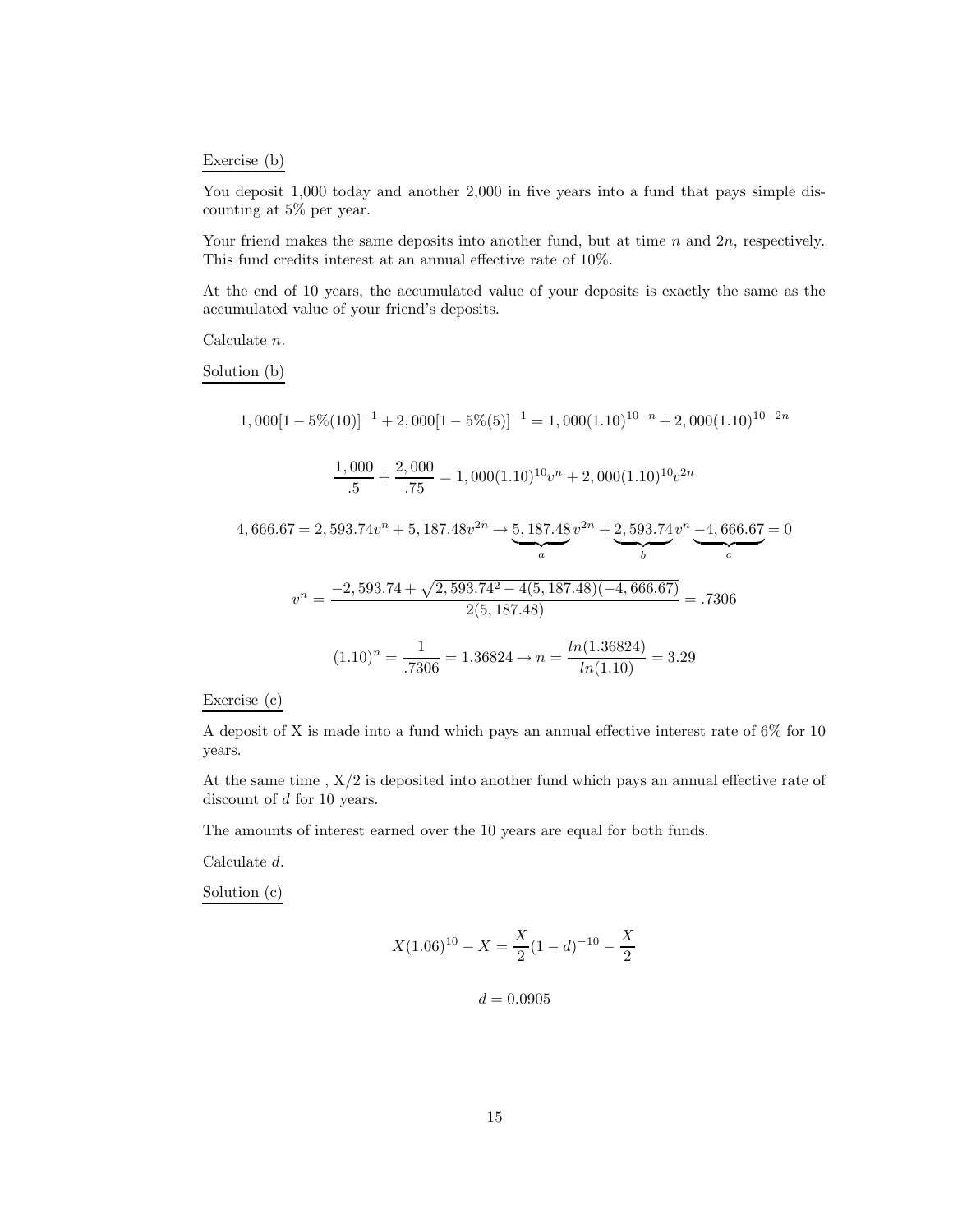#### **1.7 Constant Force of Interest**

Exercise (a)

You are given that  $AV_t = Kt^2 + Lt + M$ , for  $0 \le t \le 2$ , and that  $AV_0 = 100$ ,  $AV_1 = 110$ , and  $AV_2 = 136$ . Determine the force of interest at time  $t = \frac{1}{2}$ .

Solution (a)

$$
AV_0 = M = 100
$$
  

$$
AV_1 = K + L + M = 110 \rightarrow K + L = 10
$$

$$
AV_2 = 4K + 2L + M = 136 \rightarrow 4K + 2L = 36
$$

These equations solve for  $K = 8$ ,  $L = 2$ ,  $M = 100$ .

We know that

$$
\delta_t = \frac{\frac{d}{dt}AV_t}{AV_t} = \frac{2Kt + L}{Kt^2 + Lt + M}
$$

$$
\delta_{\frac{1}{2}} = \frac{(2)(8)(\frac{1}{2}) + 2}{(8)(\frac{1}{2})^2 + (2)(\frac{1}{2}) + 100} = \frac{10}{103} = 0.09709
$$

Exercise (b)

Fund  $A$  accumulates at a simple interest rate of 10%. Fund  $B$  accumulates at a simple discount rate of 5%. Find the point in time at which the forces of interest on the two funds are equal.

Solution (b)

$$
AVF_t^A = 1 + .10t \text{ and } AVF_t^B = (1 + .05t)^{-1}
$$

$$
\delta_t^A = \frac{\frac{d}{dt}AVF_t^A}{AVF_t^A} = \frac{.10}{1 + .10t}
$$

$$
{}_{sB} \frac{d}{dt} AVF_t^B \qquad .05(1 - .05t)^{-2} \qquad 0.5(1 - .05t)^{-2}
$$

$$
\delta_t^B = \frac{\frac{d}{dt}AVF_t^B}{AVF_t^B} = \frac{.05(1 - .05t)^{-2}}{1 - .05t)^{-1}} = .05(1 - .05t)^{-1}
$$

Equating and solve for  $t$ 

$$
\frac{.10}{1+.10t} = \frac{.05}{1-.05t} \rightarrow .10-.005t = .05+.005t \rightarrow t = 5
$$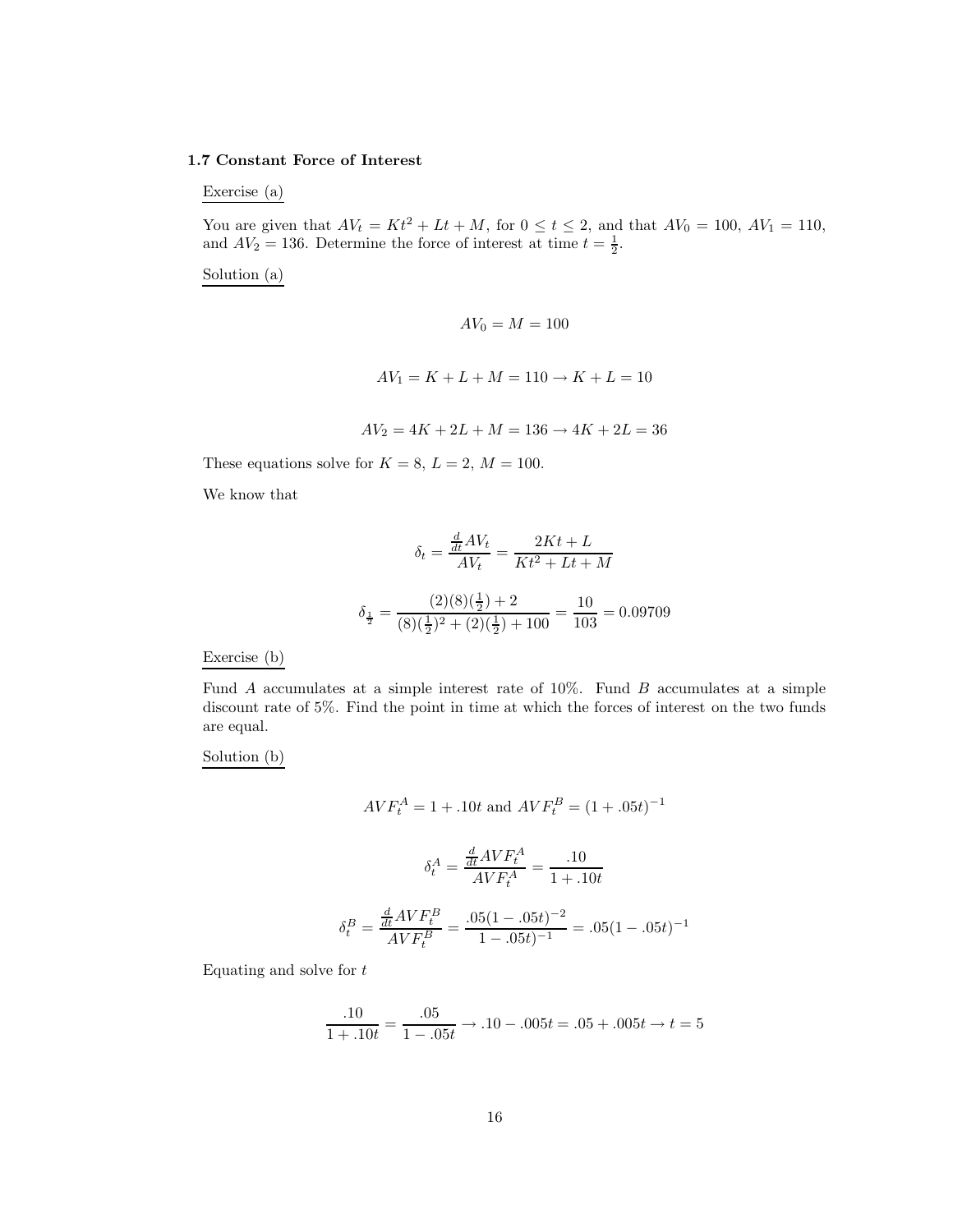#### **1.8 Varying Force of Interest**

#### Exercise (a)

On 15 March 2003, a student deposits  $X$  into a bank account. The account is credited with simple interest where  $i{=}7.5\%$ 

On the same date, the student's professor deposits  $X$  into a different bank account where interest is credited at a force of interest

$$
\delta_t = \frac{2t}{t^2 + k}, t \ge 0.
$$

From the end of the fourth year until the end of the eighth year, both accounts earn the same dollar amount of interest.

Calculate k.

#### Solution (a)

Simple Interest Earned =  $AV_8 - AV_4 = X[1 + .075(8)] - X[1 + .075(4)] = X(0.075)(4) = X(.3)$ 

Compound Interest Earned =  $AV_8 - AV_4 = Xe$  $\int_0^8$  $\delta_t \cdot dt$  $- Xe$  $\int_0^4$  $\delta_t \cdot dt$ 

$$
Xe^{\int_0^8 \frac{2t}{t^2 + k} \cdot dt} - Xe^{\int_0^4 \frac{2t}{t^2 + k} \cdot dt} = Xe^{\int_0^8 \frac{f'(t)}{f(t)} \cdot dt} - Xe^{\int_0^4 \frac{f'(t)}{f(t)} \cdot dt} = X\frac{f(8)}{f(0)} - X\frac{f(4)}{f(0)}
$$

$$
X\frac{(8)^2 + k}{(0)^2 + k} - X\frac{(4)^2 + k}{(0)^2 + k} = X\frac{48}{k}
$$
, compound interest  

$$
X(.3) = X\frac{48}{k} \to .3 = \frac{48}{k} \to .30k = 48 \to k = 160
$$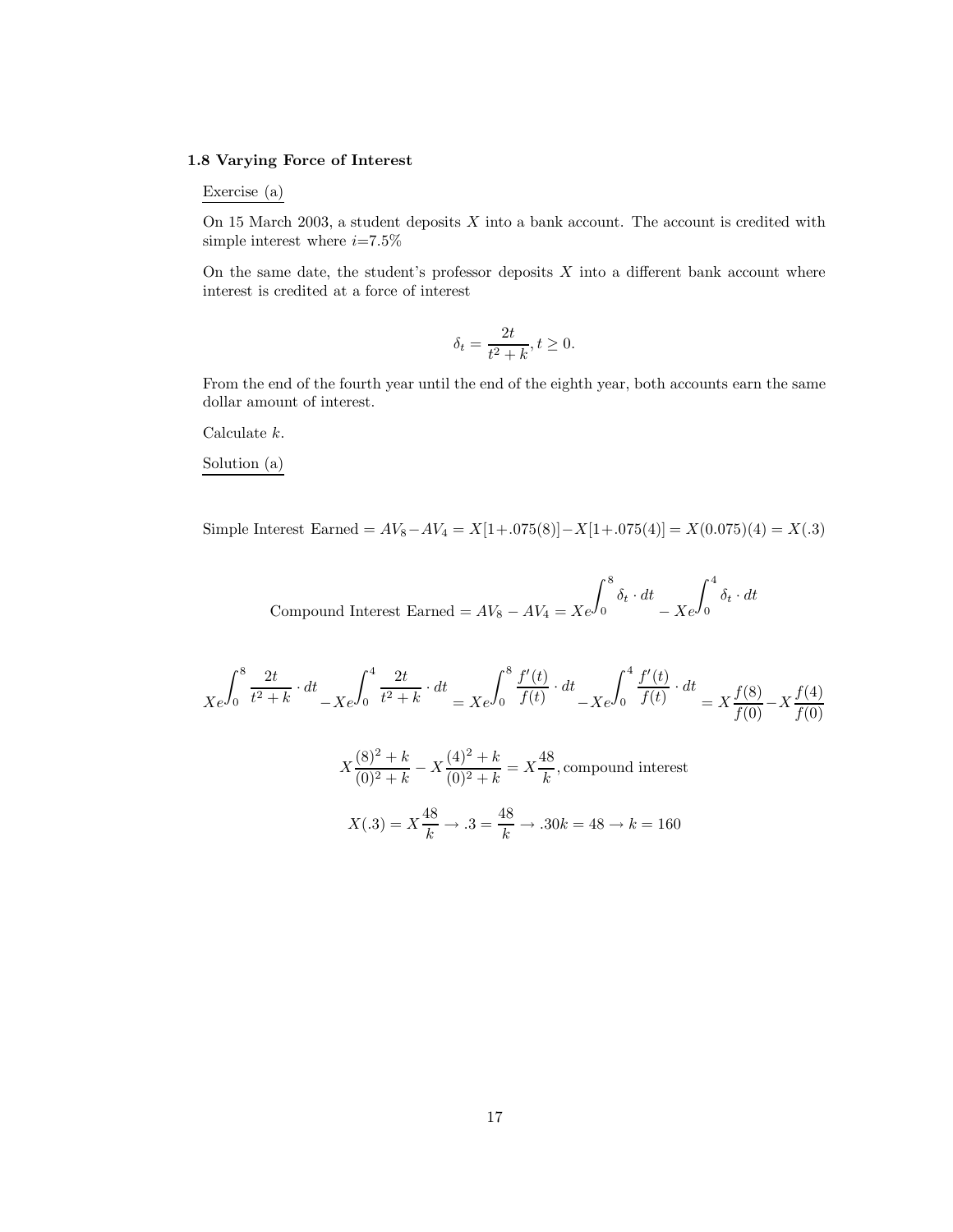# Exercise (b)

Payments are made to an account at a continuous rate of ,  $k^2 + 8tk^2 + (tk)^2$ , where  $0 \le t \le 10$ and  $k > 0$ .

Interest is credited at a force of interest where

$$
\delta_t = \frac{8+2t}{1+8t+t^2}
$$

After 10 years, the account is worth 88, 690.

Calculate  $k$ .

Solution (b)

0

$$
\int_{0}^{10} [k^{2} + 8tk^{2} + (tk)^{2}] (1 + i)^{10-t} dt = 88,690
$$
  

$$
(1 + i)^{10-t} = e^{\int_{t}^{10} \delta_{s} \cdot ds} = e^{\int_{t}^{10} \frac{8 + 2s}{1 + 8s + s^{2}} \cdot ds} = e^{\int_{t}^{10} \frac{f'(s)}{f(s)} \cdot ds} = \frac{f(10)}{f(t)}
$$

$$
= \frac{1 + 8(10) + (10)^{2}}{1 + 8t + t^{2}} = \frac{181}{1 + 8t + t^{2}}
$$

$$
\int_{0}^{10} [k^{2} + 8tk^{2} + (tk)^{2}] \frac{181}{1 + 8t + t^{2}} dt = 88,690
$$

$$
k^{2} \int_{0}^{10} [1 + 8t + t^{2}] \frac{181}{1 + 8t + t^{2}} dt = 88,690 \rightarrow k^{2} (181)(10) = 88,690 \rightarrow k^{2} = 49 \rightarrow k = 7
$$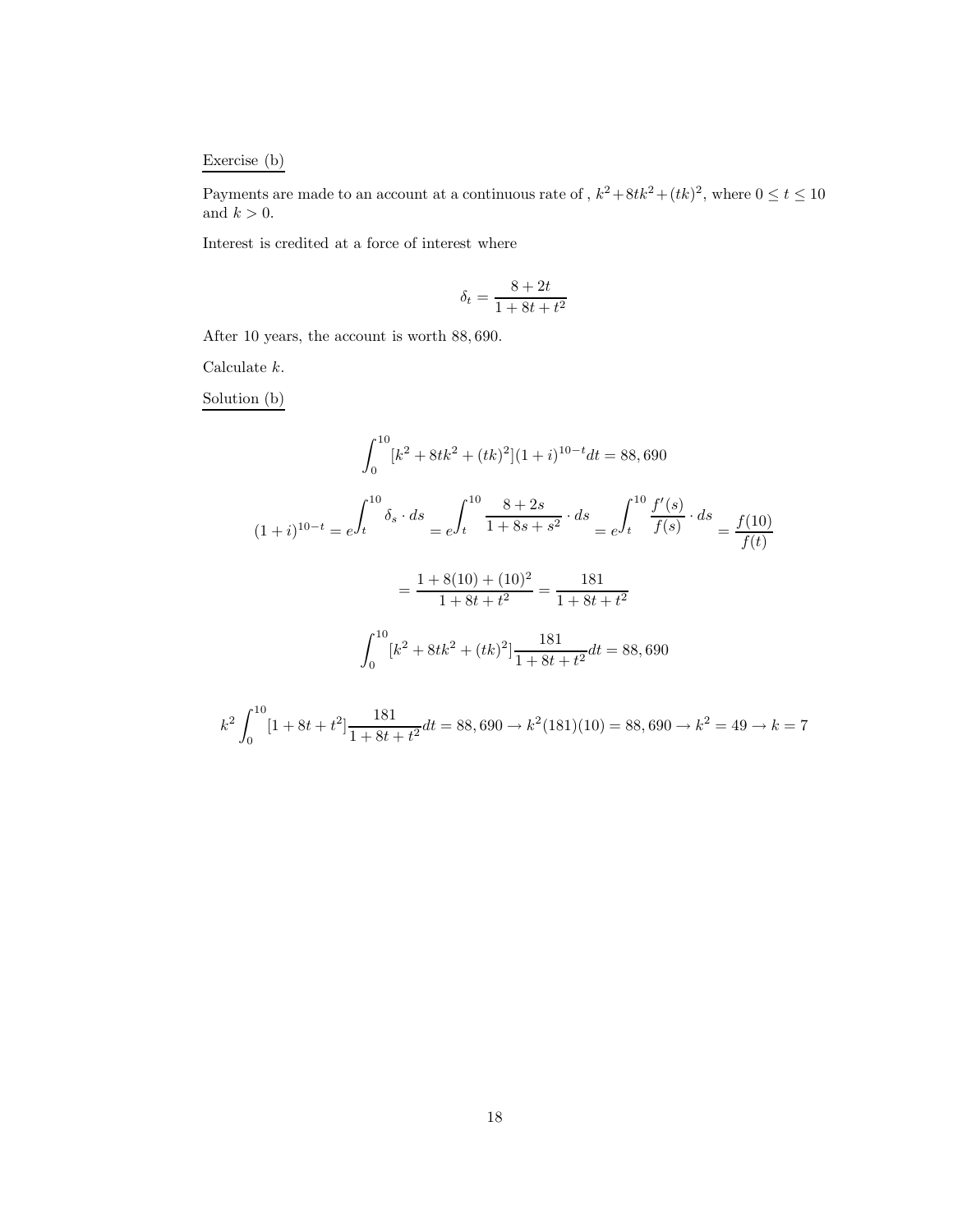# Exercise (c)

Fund A accumulates at a constant force of interest of  $\delta_t^A = \frac{.05}{1 + .05t}$  at time t, for  $t \ge 0$ , and Fund B accumulates at a constant force of interest of  $\delta^B = 5\%$ . You are given:

- (i) The amount in Fund A at time zero is 1,000.
- (ii) The amount in Fund  $B$  at time zero is 500.
- (iii) The amount in Fund C at any time  $t, t \geq 0$ , is equal to the sum of the amounts in Fund A and Fund B. Fund C accumulates at a force of interest of  $\delta_t^C$ , for to.

Calculate  $\delta_2^C$ .

Solution (c)

$$
AV_t^C = AV_t^A + AV_t^B = 1,000e^{\int_0^t \delta_s dt} + 500e^{0.05t}
$$
  
\n
$$
AV_t^C = 1,000e^{\int_0^t \frac{.05}{1+.05s} \cdot ds} + 500e^{0.05t} = 1,000 \left[ \frac{f(t)}{f(0)} \right] + 500e^{0.05t}
$$
  
\n
$$
AV_t^C = 1,000 \left[ \frac{1+.05(t)}{1+.05(0)} \right] + 500(.05)e^{0.05t} = 1000[1+.05t] + 500e^{0.05t}
$$
  
\n
$$
\frac{d}{dt} AV_t^C = 1,000(.05) + 500(.05)e^{0.05t} = 50 + 25e^{0.05t}
$$
  
\n
$$
\delta_t = \frac{\frac{d}{dt} AV_t^C}{AV_t^C} = \frac{50 + 25e^{0.05t}}{1000[1+.05t] + 500e^{0.05t}}
$$
  
\n
$$
\delta_2 = \frac{50 + 25e^{0.05(2)}}{1,000[1+.05(2)] + 500e^{0.05(2)}} = 4.697\%
$$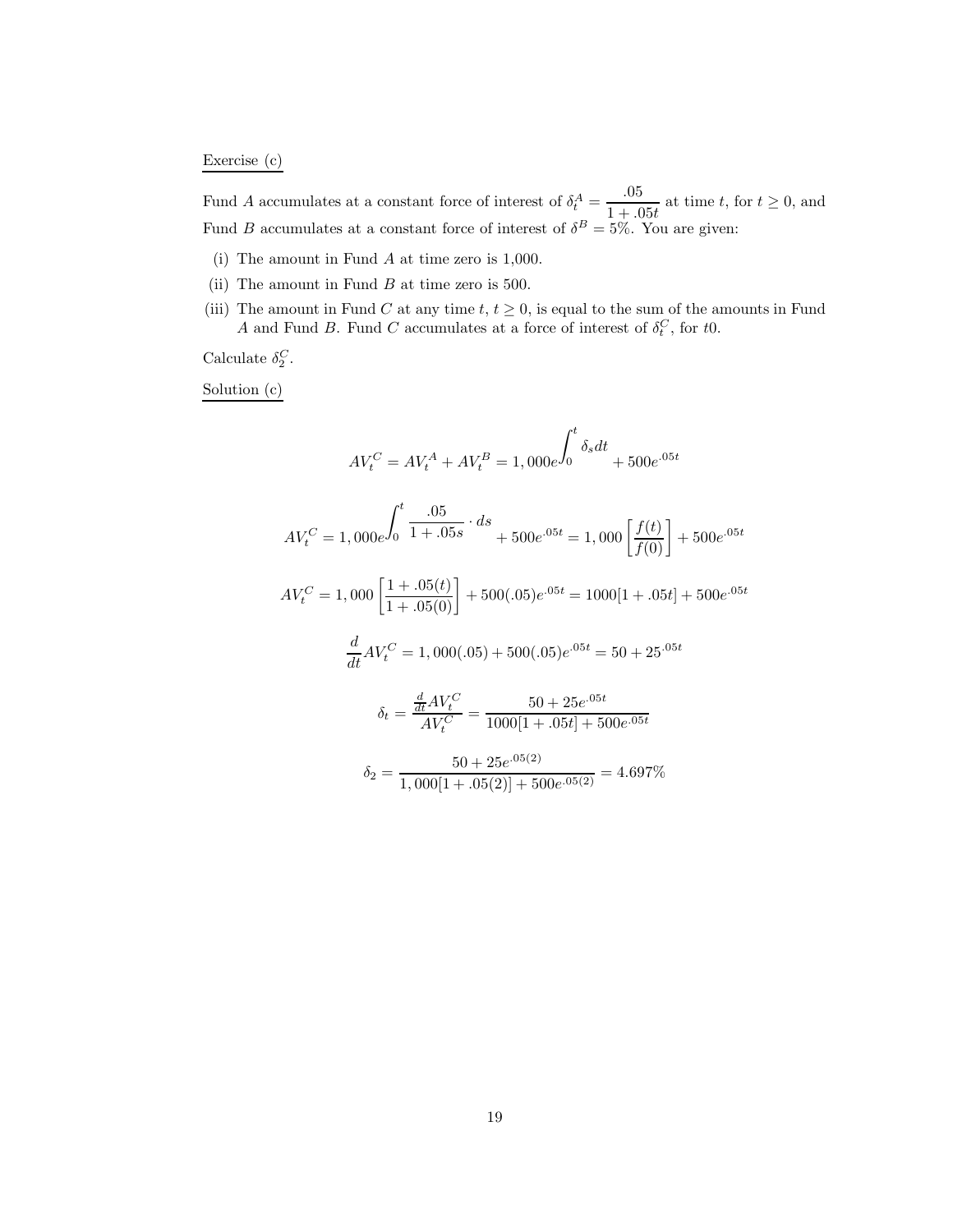Exercise (d)

Fund F accumulates at the rate  $\delta_t = \frac{1}{1+t}$ . Fund G accumulates at the rate  $\delta_t = \frac{4t}{1+2t^2}$ .  $F(t)$  is the amount in Fund F at time t, and  $G(t)$  is the amount in fund G at time t, with  $F(0) = G(0)$ . Let  $H(t) = F(t) - G(t)$ . Calculate T, the value of time t when  $H(t)$  is a maximum.

#### Solution (d)

Since  $F(0) = G(0)$ , we can assume an initial deposit of 1. Then we have,

$$
F(t) = e^{\int_0^t \frac{1}{1+r} \cdot dr} = e^{\ln(1+t) - \ln(1)} = 1+t
$$
  

$$
G(t) = e^{\int_0^t \frac{4r}{1+2r^2} dr} = e^{\ln(1+2t^2) - \ln(1)} = 1+2t^2
$$
  

$$
H(t) = t - 2t^2 \text{ and } \frac{d}{dt}H(t) = 1 - 4t = 0 \to t = \frac{1}{4}
$$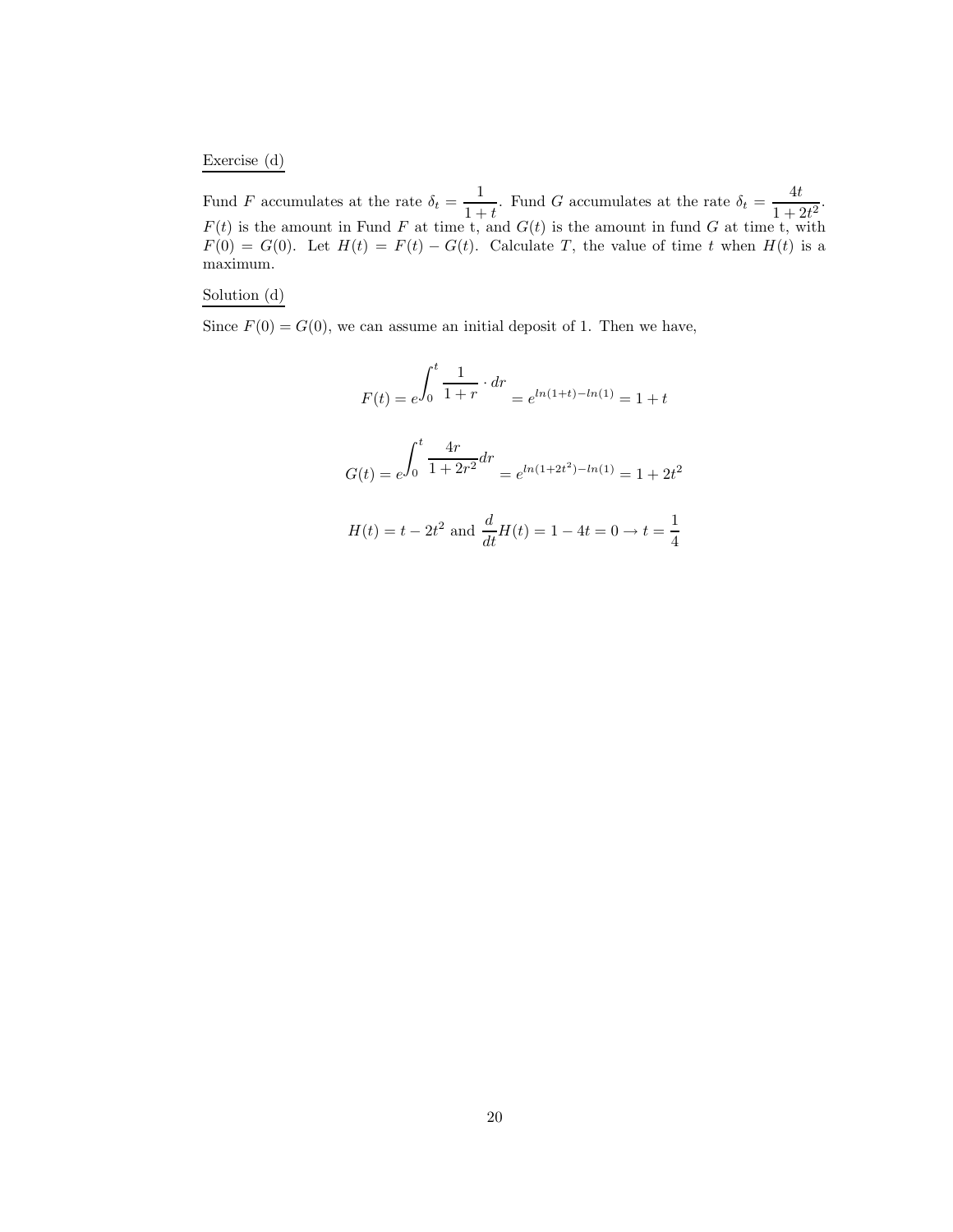# **2 Level Annuities**

# **Overview**

# **Definition of An Annuity**

- a series of payments made at equal intervals of time (annually or otherwise)
- payments made for certain over a fixed period of time are called an annuity-certain
- payments made for an uncertain period of time are called a contingent annuity
- the payment frequency and the interest conversion period are equal
- the payments are level

# **2.1 Annuity-Immediate**

### **Definition**

– payments of 1 are made at the end of every year for  $n$  years



### **Annuity-Immediate Present Value Factor**

– the present value (at  $t = 0$ ) of an annuity–immediate, where the annual effective rate of interest is i, shall be denoted as  $a_{\overline{n}_i}$  and is calculated as follows:

$$
a_{\overline{n}|_i} = (1)v + (1)v^2 + \dots + (1)v^{n-1} + (1)v^n
$$
  
=  $v(1 + v + v^2 + \dots + v^{n-2} + v^{n-1})$   
=  $\left(\frac{1}{1+i}\right) \left(\frac{1-v^n}{1-v}\right)$   
=  $\left(\frac{1}{1+i}\right) \left(\frac{1-v^n}{d}\right)$   
=  $\left(\frac{1}{1+i}\right) \left(\frac{1-v^n}{\frac{i}{1+i}}\right)$   
=  $\frac{1-v^n}{i}$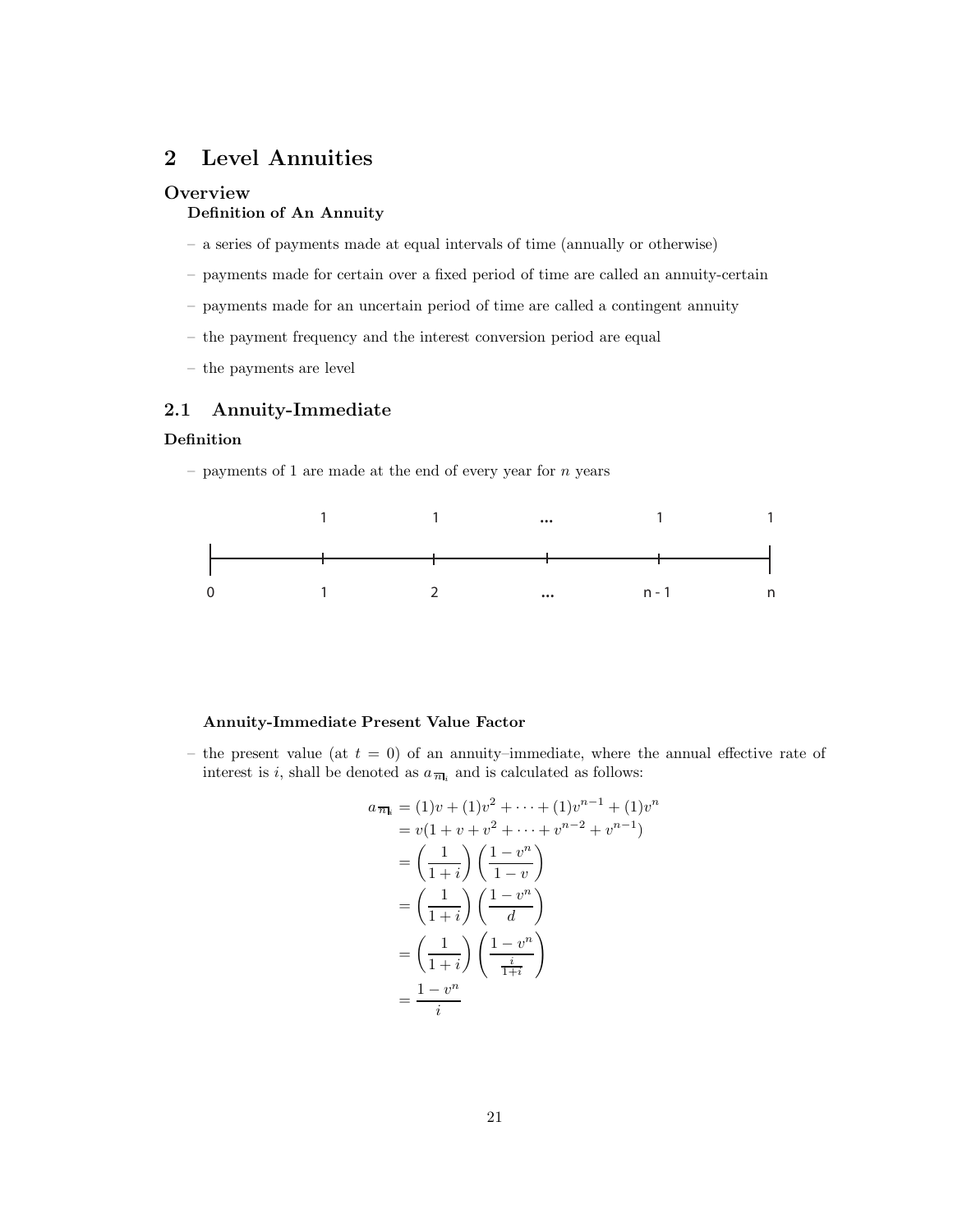#### **Annuity-Immediate Accumulated Value Factor**

– the accumulated value (at  $t = n$ ) of an annuity–immediate, where the annual effective rate of interest is i, shall be denoted as  $s_{\overline{n}_i}$  and is calculated as follows:

$$
s_{\overline{n}_i} = 1 + (1)(1+i) + \dots + (1)(1+i)^{n-2} + (1)(1+i)^{n-1}
$$
  
= 
$$
\frac{1 - (1+i)^n}{1 - (1+i)}
$$
  
= 
$$
\frac{1 - (1+i)^n}{-i}
$$
  
= 
$$
\frac{(1+i)^n - 1}{i}
$$

**Basic Relationship**  $1: 1 = i \cdot a_{\overline{n}} + v^n$ 

Consider an  $n$ -year investment where 1 is invested at time 0.

The present value of this single payment income stream at  $t = 0$  is 1.

Alternatively, consider a  $n$ -year investment where 1 is invested at time 0 and produces annual interest payments of  $(1) \cdot i$  at the end of each year and then the 1 is refunded at  $t = n$ .



The present value of this multiple payment income stream at  $t = 0$  is  $i \cdot a_{\overline{n}} + (1)v^n$ .

Therefore, the present value of both investment opportunities are equal.

Also note that 
$$
a_{\overline{n}|} = \frac{1 - v^n}{i} \to 1 = i \cdot a_{\overline{n}|} + v^n
$$
.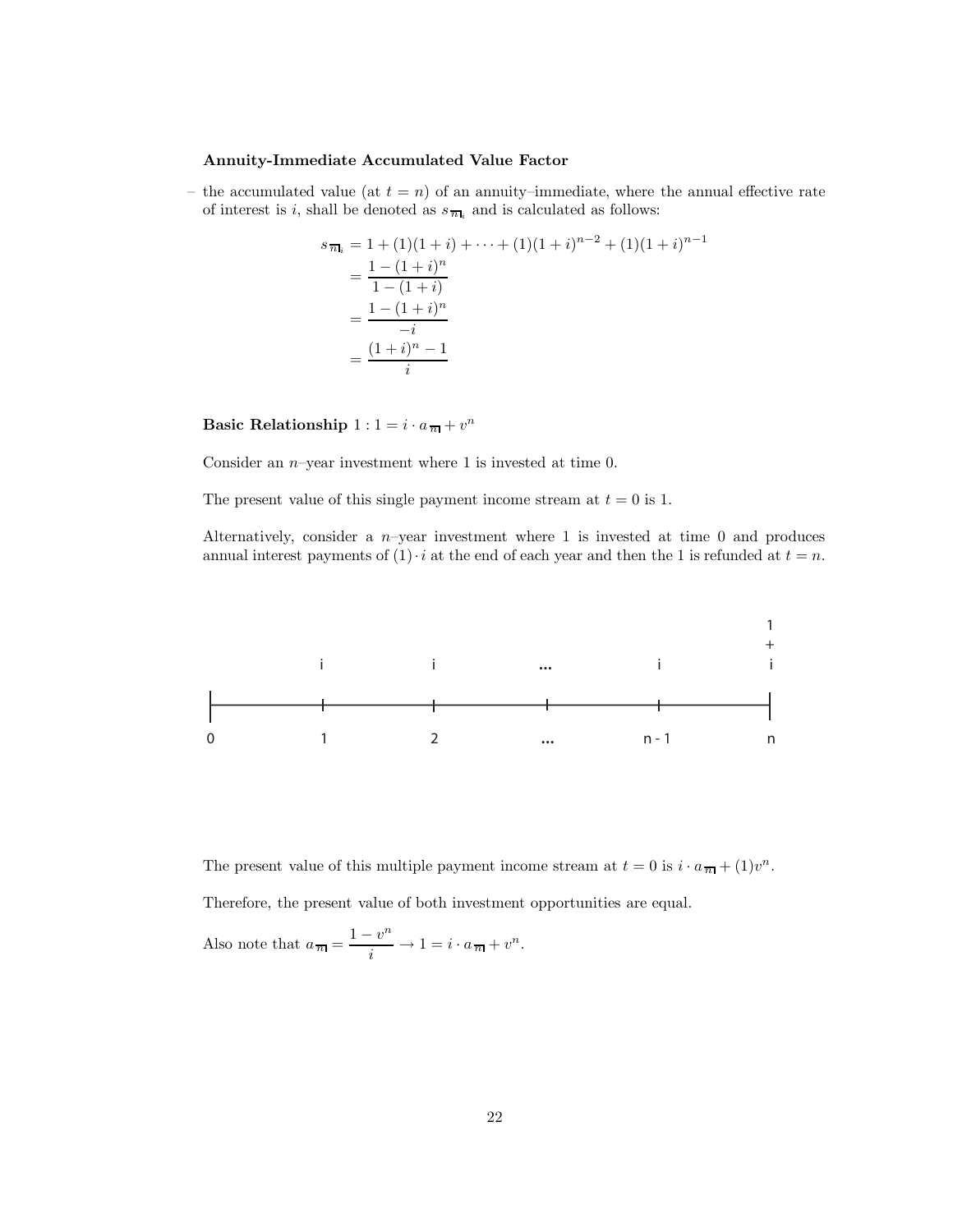**Basic Relationship**  $2: PV(1 + i)^n = FV$  and  $PV = FV \cdot v^n$ 

– if the future value at time n,  $s_{\overline{n}|}$ , is discounted back to time 0, then you will have its present value,  $a_{\,\overline{n}\,}$ 

$$
s_{\overline{n}|} \cdot v^n = \left[ \frac{(1+i)^n - 1}{i} \right] \cdot v^n
$$

$$
= \frac{(1+i)^n \cdot v^n - v^n}{i}
$$

$$
= \frac{1 - v^n}{i}
$$

$$
= a_{\overline{n}|}
$$

– if the present value at time 0,  $a_{\overline{n}|}$ , is accumulated forward to time n, then you will have its future value,  $s_{\overline{n}}$ 

$$
a_{\overline{n}|} \cdot (1+i)^n = \left[\frac{1-v^n}{i}\right] (1+i)^n
$$

$$
= \frac{(1+i)^n - v^n (1+i)^n}{i}
$$

$$
= \frac{(1+i)^n - 1}{i}
$$

$$
= s_{\overline{n}}
$$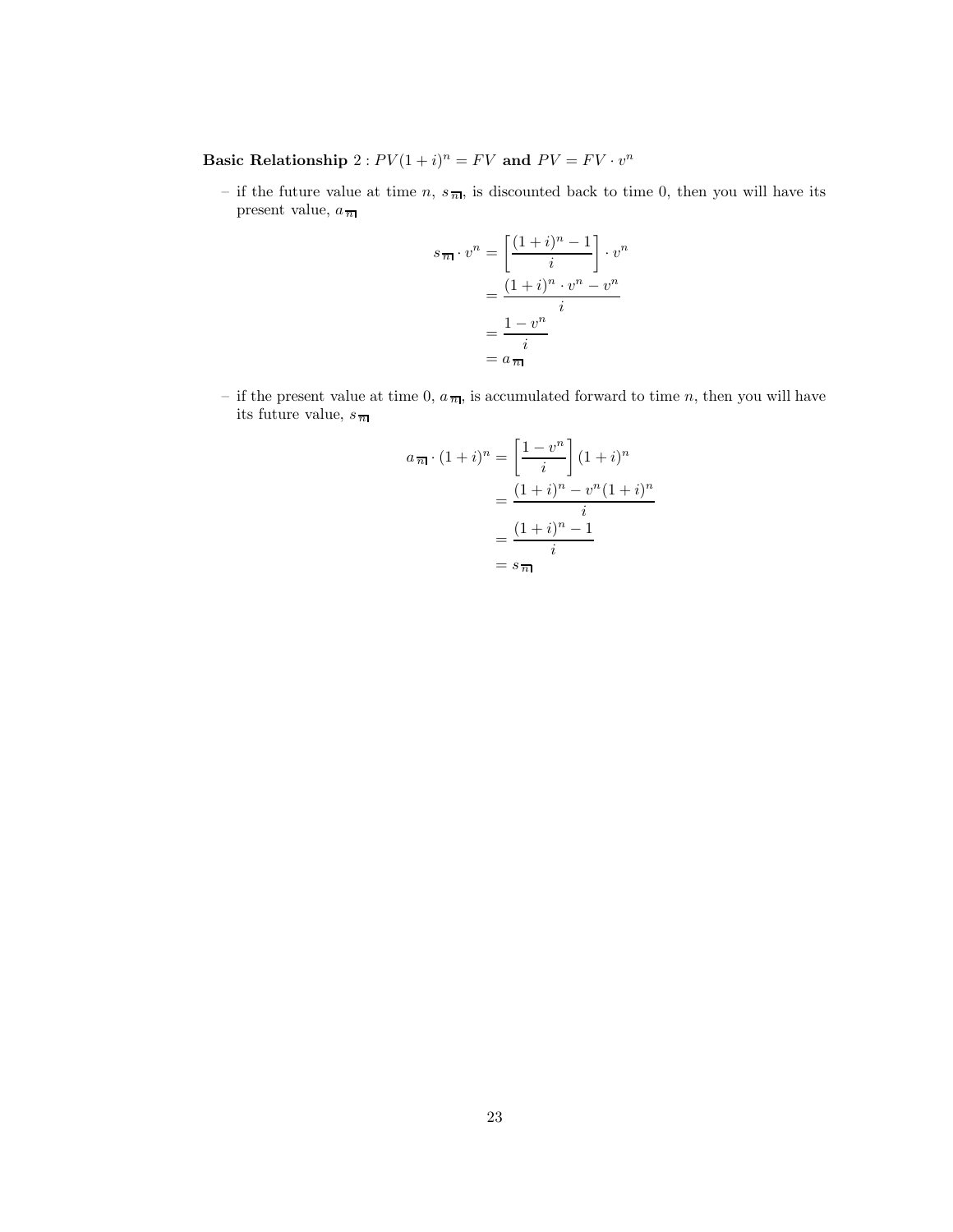**Basic Relationship** 3 : 1  $\frac{1}{a_{\overline{n}}} = \frac{1}{s_{\overline{n}}} + i$ 

Consider a loan of 1, to be paid back over  $n$  years with equal annual payments of  $P$  made at the end of each year. An annual effective rate of interest, i, is used. The present value of this single payment loan must be equal to the present value of the multiple payment income stream.

$$
P \cdot a_{\overline{n}_i} = 1
$$

$$
P = \frac{1}{a_{\overline{n}_i}}
$$

Alternatively, consider a loan of 1, where the annual interest due on the loan,  $(1)i$ , is paid at the end of each year for  $n$  years and the loan amount is paid back at time  $n$ .

In order to produce the loan amount at time  $n$ , annual payments at the end of each year, for n years, will be made into an account that credits interest at an annual effective rate of interest i.

The future value of the multiple deposit income stream must equal the future value of the single payment, which is the loan of 1.

$$
D \cdot s_{\overline{n}_i} = 1
$$

$$
D = \frac{1}{s_{\overline{n}_i}}
$$

The total annual payment will be the interest payment and account payment:

$$
i+\frac{1}{s_{\,\overline{n}\mathbf{l}_i}}
$$

Therefore, a level annual annuity payment on a loan is the same as making an annual interest payment each year plus making annual deposits in order to save for the loan repayment.

Also note that

$$
\frac{1}{a_{\overline{n}}i} = \frac{i}{1 - v^n} \times \frac{(1 + i)^n}{(1 + i)^n} = \frac{i(1 + i)^n}{(1 + i)^n - 1}
$$

$$
= \frac{i(1 + i)^n + i - i}{(1 + i)^n - 1} = \frac{i[(1 + i)^n - 1] + i}{(1 + i)^n - 1}
$$

$$
= i + \frac{i}{(1 + i)^n - 1} = i + \frac{1}{s_{\overline{n}}}
$$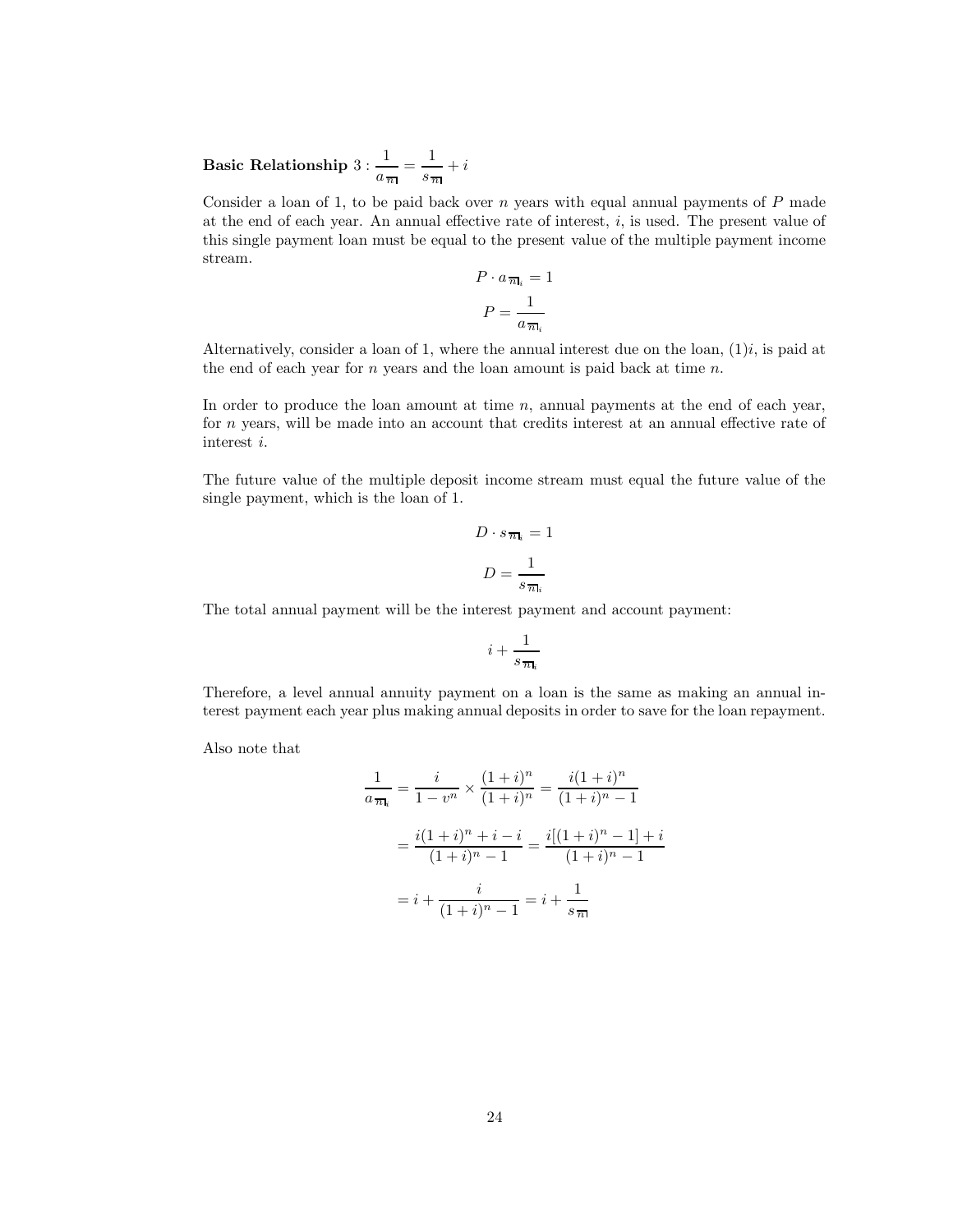# **2.2 Annuity–Due**

# **Definition**

– payments of 1 are made at the beginning of every year for  $n$  years



# **Annuity-Due Present Value Factor**

– the present value (at  $t = 0$ ) of an annuity–due, where the annual effective rate of interest is i, shall be denoted as  $\ddot{a}_{\overline{n}_i}$  and is calculated as follows:

$$
\ddot{a}_{\overline{n}_i} = 1 + (1)v + (1)v^2 + \dots + (1)v^{n-2} + (1)v^{n-1} \n= \frac{1 - v^n}{1 - v} \n= \frac{1 - v^n}{d}
$$

# **Annuity-Due Accumulated Value Factor**

– the accumulated value (at  $t = n$ ) of an annuity–due, where the annual effective rate of interest is *i*, shall be denoted as  $\ddot{s}_{\overline{n}_i}$  and is calculated as follows:

$$
\ddot{s}_{\overline{n}\mathbf{l}_i} = (1)(1+i) + (1)(1+i)^2 + \dots + (1)(1+i)^{n-1} + (1)(1+i)^n
$$
\n
$$
= (1+i)[1 + (1+i) + \dots + (1+i)^{n-2} + (1+i)^{n-1}]
$$
\n
$$
= (1+i) \left[ \frac{1 - (1+i)^n}{1 - (1+i)} \right]
$$
\n
$$
= (1+i) \left[ \frac{1 - (1+i)^n}{-i} \right]
$$
\n
$$
= (1+i) \left[ \frac{(1+i)^n - 1}{i} \right]
$$
\n
$$
= \frac{(1+i)^n - 1}{d}
$$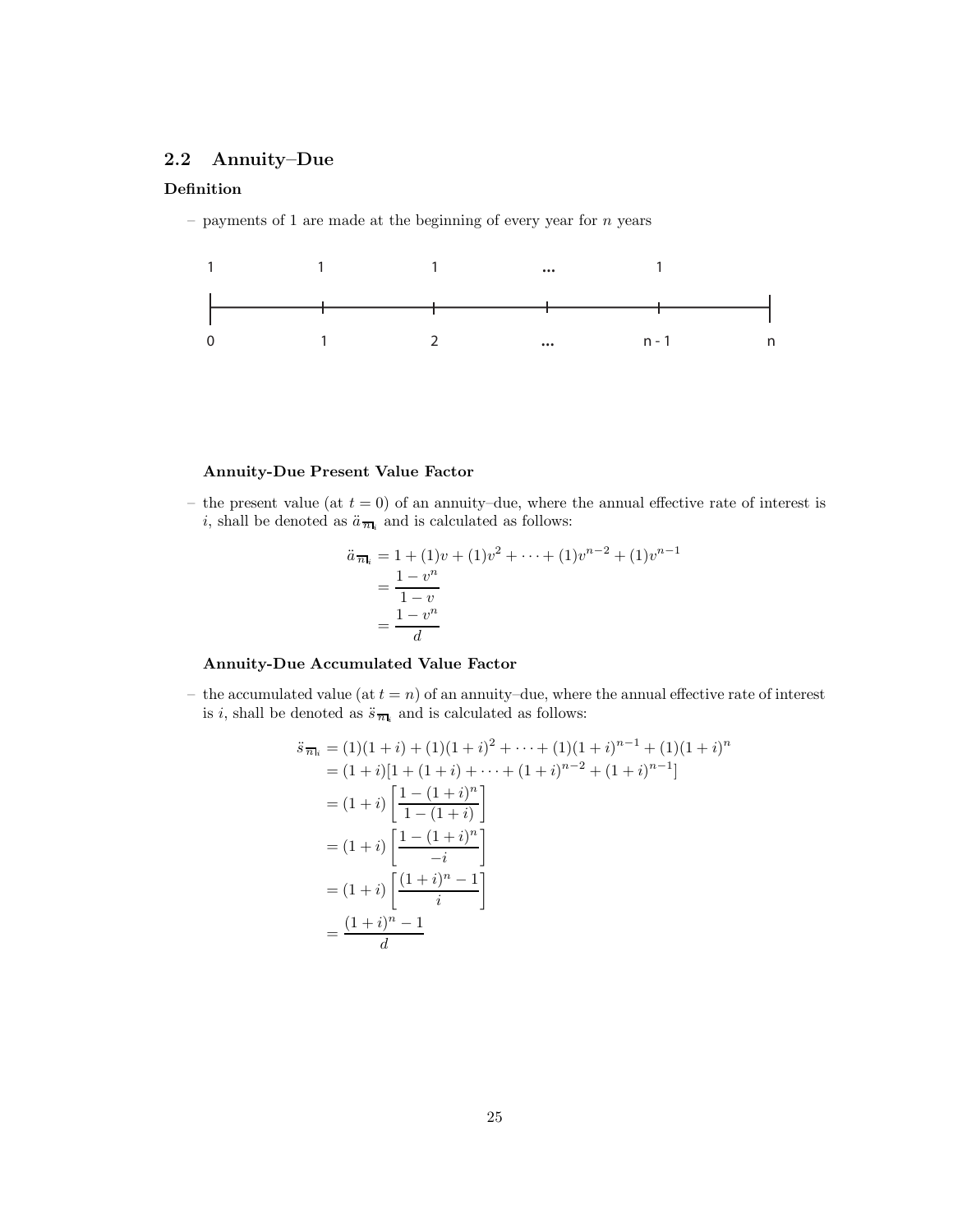# **Basic Relationship**  $1: 1 = d \cdot \ddot{a}_{\overline{n}} + v^n$

Consider an  $n$ -year investment where 1 is invested at time 0.

The present value of this single payment income stream at  $t = 0$  is 1.

Alternatively, consider a  $n$ -year investment where 1 is invested at time 0 and produces annual interest payments of (1) $\cdot$ d at the beginning of each year and then have the 1 refunded at  $t = n$ .



The present value of this multiple payment income stream at  $t = 0$  is  $d \cdot \ddot{a}_{\overline{n}} + (1)v^n$ .

Therefore, the present value of both investment opportunities are equal.

Also note that  $\ddot{a}_{\overline{n}} = \frac{1 - v^n}{d} \to 1 = d \cdot \ddot{a}_{\overline{n}} + v^n$ .

**Basic Relationship**  $2: PV(1 + i)^n = FV$  and  $PV = FV \cdot v^n$ 

– if the future value at time n,  $\ddot{s}_{\overline{n}|}$ , is discounted back to time 0, then you will have its present value,  $\ddot{a}_{\overline{n}}$ 

$$
\ddot{s}_{\overline{n}|} \cdot v^n = \left[\frac{(1+i)^n - 1}{d}\right] \cdot v^n = \frac{(1+i)^n \cdot v^n - v^n}{d} = \frac{1 - v^n}{d} = \ddot{a}_{\overline{n}}
$$

– if the present value at time 0,  $\ddot{a}_{\overline{n}}$ , is accumulated forward to time n, then you will have its future value,  $\ddot{s}$ <sup> $\frac{1}{n}$ </sup>

$$
\ddot{a}_{\overline{n}1} \cdot (1+i)^n = \left[\frac{1-v^n}{d}\right](1+i)^n = \frac{(1+i)^n - v^n(1+i)^n}{d} = \frac{(1+i)^n - 1}{d} = \ddot{s}_{\overline{n}1}
$$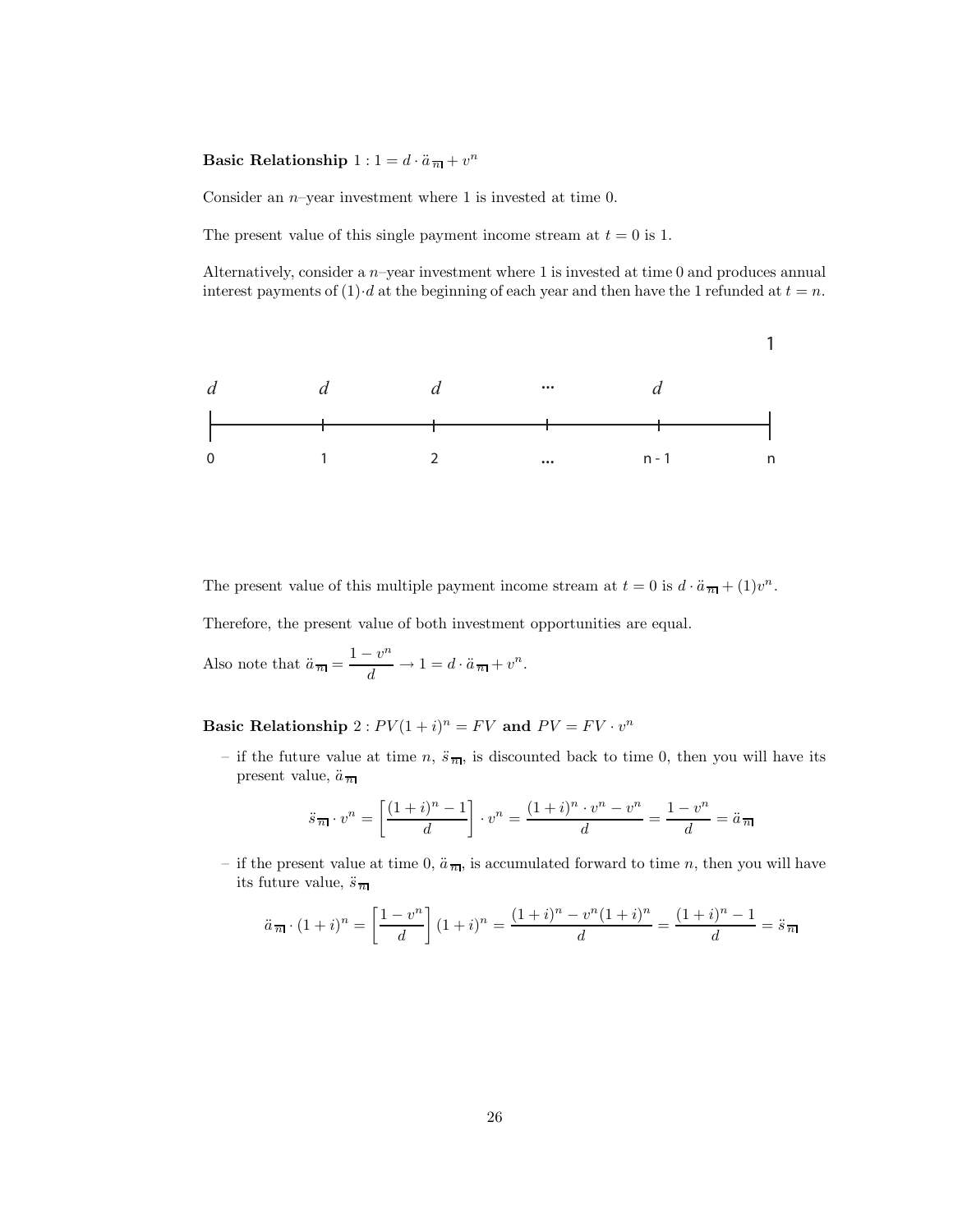**Basic Relationship** 3 : 1  $\frac{1}{\ddot{a}_{\overline{n}}} = \frac{1}{\ddot{s}_{\overline{n}}} + d$ 

Consider a loan of 1, to be paid back over  $n$  years with equal annual payments of  $P$  made at the beginning of each year. An annual effective rate of interest,  $i$ , is used. The present value of the single payment loan must be equal to the present value of the multiple payment stream.

$$
P \cdot \ddot{a} \, \overline{n}_i = 1
$$

$$
P = \frac{1}{\ddot{a} \, \overline{n}_i}
$$

Alternatively, consider a loan of 1, where the annual interest due on the loan,  $(1) \cdot d$ , is paid at the beginning of each year for  $n$  years and the loan amount is paid back at time  $n$ .

In order to produce the loan amount at time  $n$ , annual payments at the beginning of each year, for  $n$  years, will be made into an account that credits interest at an annual effective rate of interest i.

The future value of the multiple deposit income stream must equal the future value of the single payment, which is the loan of 1.

$$
D \cdot \ddot{s}_{\overline{n}\mathbf{l}_i} = 1
$$

$$
D = \frac{1}{\ddot{s}_{\overline{n}\mathbf{l}_i}}
$$

The total annual payment will be the interest payment and account payment:

$$
d + \frac{1}{\ddot{s}\,\overline{n}_{\text{I}_i}}
$$

Therefore, a level annual annuity payment is the same as making an annual interest payment each year and making annual deposits in order to save for the loan repayment.

Also note that

$$
\frac{1}{\ddot{a}\pi_i} = \frac{d}{1 - v^n} \times \frac{(1 + i)^n}{(1 + i)^n} = \frac{d(1 + i)^n}{(1 + i)^n - 1}
$$

$$
= \frac{d(1 + i)^n + d - d}{(1 + i)^n - 1} = \frac{d[(1 + i)^n - 1] + d}{(1 + i)^n - 1}
$$

$$
= d + \frac{d}{(1 + i)^n - 1} = d + \frac{1}{\ddot{s}\pi}
$$

**Basic Relationship 4: Annuity Due= Annuity Immediate**  $\times(1+i)$ 

$$
\ddot{a}_{\overline{n}|} = \frac{1 - v^n}{d} = \frac{1 - v^n}{i} \cdot (1 + i) = a_{\overline{n}|} \cdot (1 + i)
$$

$$
\ddot{s}_{\overline{n}|} = \frac{(1 + i)^n - 1}{d} = \left[ \frac{(1 + i)^n - 1}{i} \right] \cdot (1 + i) = s_{\overline{n}|} \cdot (1 + i)
$$

An annuity–due starts one period earlier than an annuity-immediate and as a result, earns one more period of interest, hence it will be larger.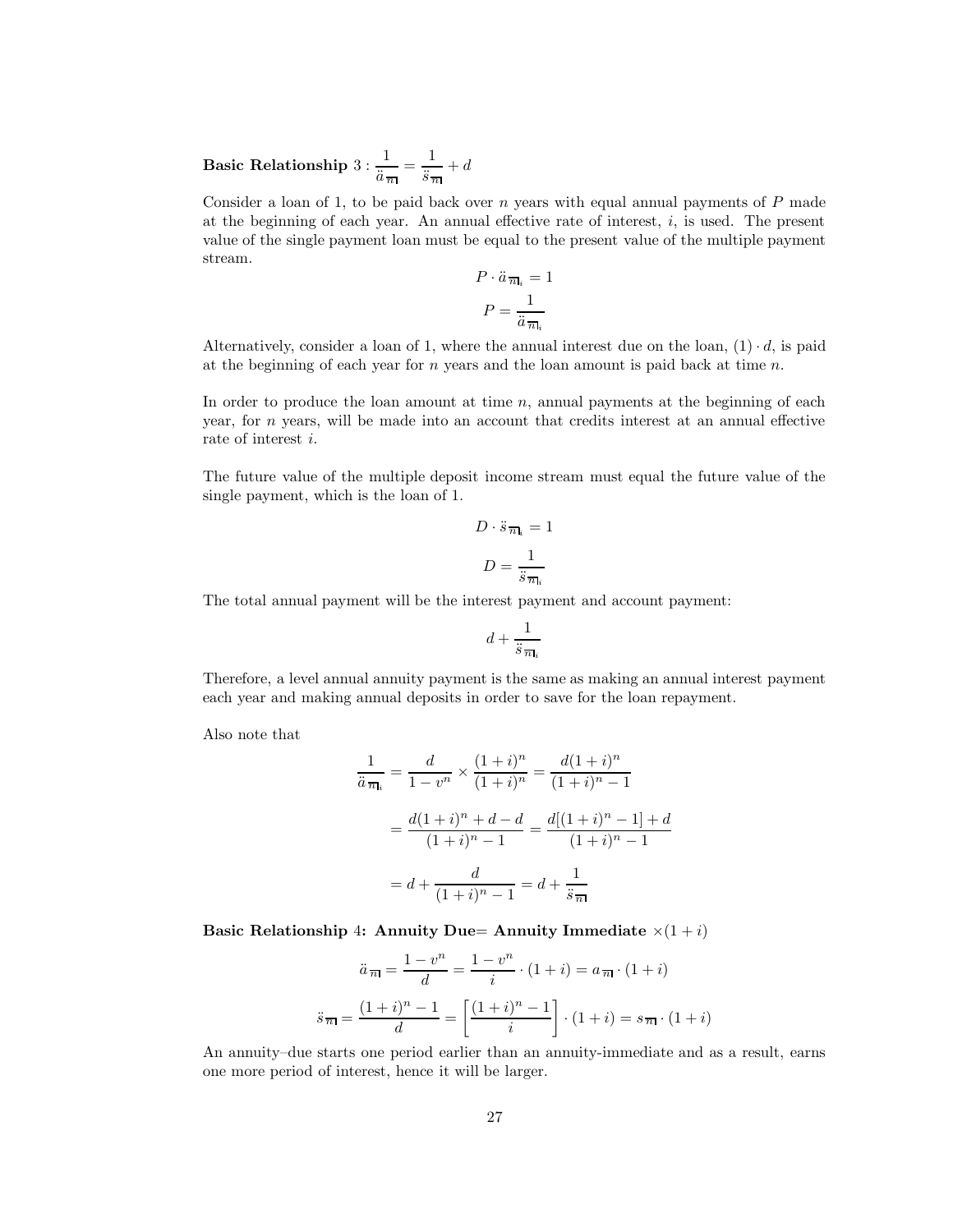**Basic Relationship**  $5: \ddot{a}_{\overline{n}} = 1 + a_{\overline{n-1}}$ 

$$
\ddot{a}_{\overline{n}} = 1 + [v + v^2 + \dots + v^{n-2} + v^{n-1}]
$$
\n
$$
= 1 + v[1 + v + \dots + v^{n-3} + v^{n-2}]
$$
\n
$$
= 1 + v\left(\frac{1 - v^{n-1}}{1 - v}\right)
$$
\n
$$
= 1 + \left(\frac{1}{1 + i}\right)\left(\frac{1 - v^{n-1}}{d}\right)
$$
\n
$$
= 1 + \left(\frac{1}{1 + i}\right)\left(\frac{1 - v^{n-1}}{i/1 + i}\right)
$$
\n
$$
= 1 + \frac{1 - v^{n-1}}{i}
$$
\n
$$
= 1 + a_{\overline{n-1}}
$$

This relationship can be visualized with a time line diagram.



An additional payment of 1 at time 0 results in  $a_{\overline{n-1}}$  becoming *n* payments that now com-<br>mence at the beginning of each year which is  $\ddot{a}_{\overline{n}}$ .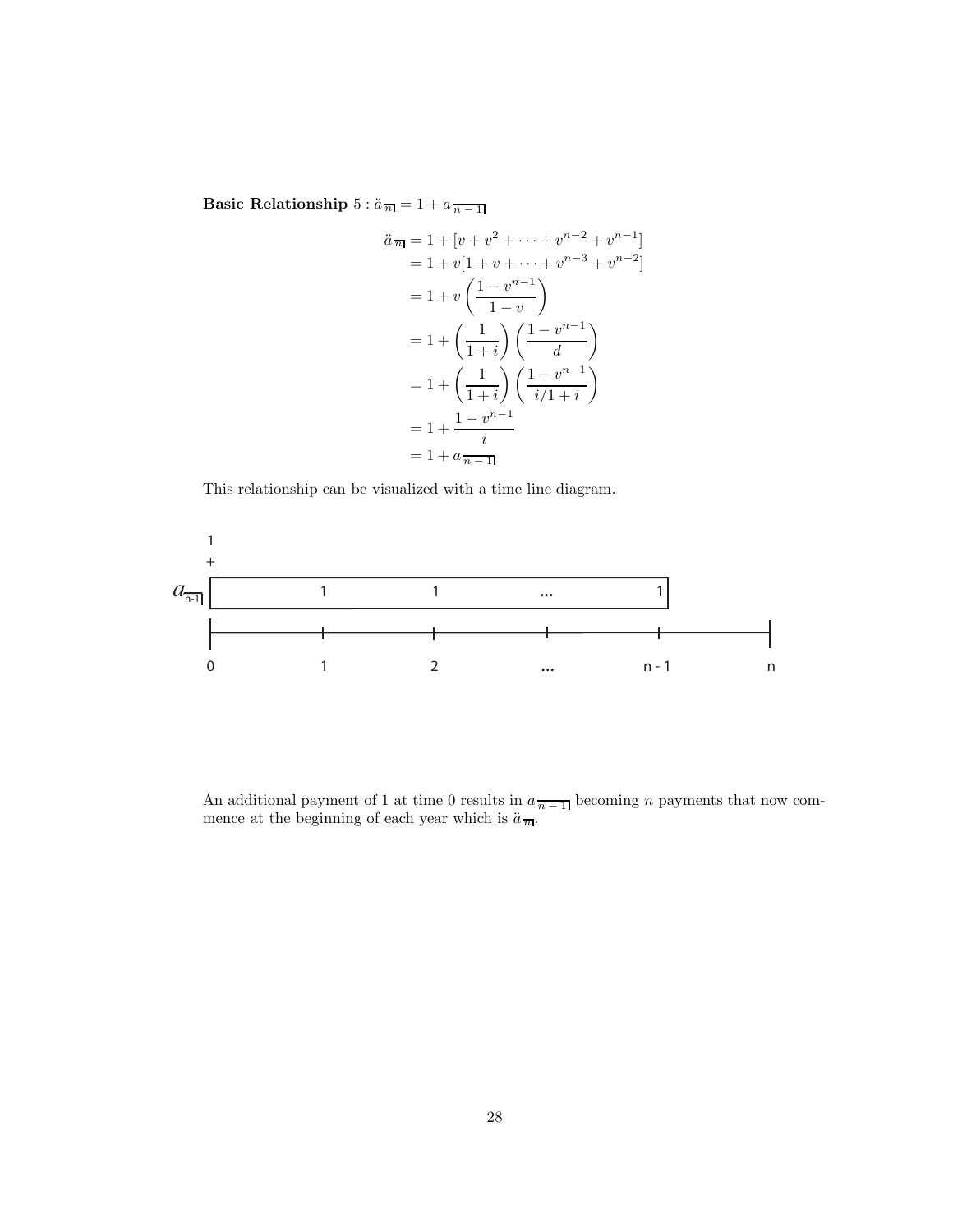Basic Relationship  $6$  :  $s_{\,\overline{n}\,}\overline{ }=1+\ddot{s}\, \overline{_{n-1}\,}$ 

$$
s_{\overline{n}} = 1 + [(1+i) + (1+i)^2 + \dots + (1+i)^{n-2} + (1+i)^{n-1}]
$$
  
= 1 + (1+i)[1 + (1+i) + \dots + (1+i)^{n-3} + (1+i)^{n-2}]  
= 1 + (1+i) \left[ \frac{1 - (1+i)^{n-1}}{1 - (1+i)} \right]  
= 1 + (1+i) \left[ \frac{1 - (1+i)^{n-1}}{-i} \right]  
= 1 + (1+i) \left[ \frac{(1+i)^{n-1} - 1}{i} \right]  
= 1 + \frac{(1+i)^{n-1} - 1}{i}  
= 1 + \ddot{s}\_{\overline{n-1}}

This relationship can also the visualized with a time line diagram.



An additional payment of 1 at time *n* results in  $\ddot{s}_{\overline{n-1}}$  becoming *n* payments that now commerce at the end of each year which is  $s_{\overline{n}}$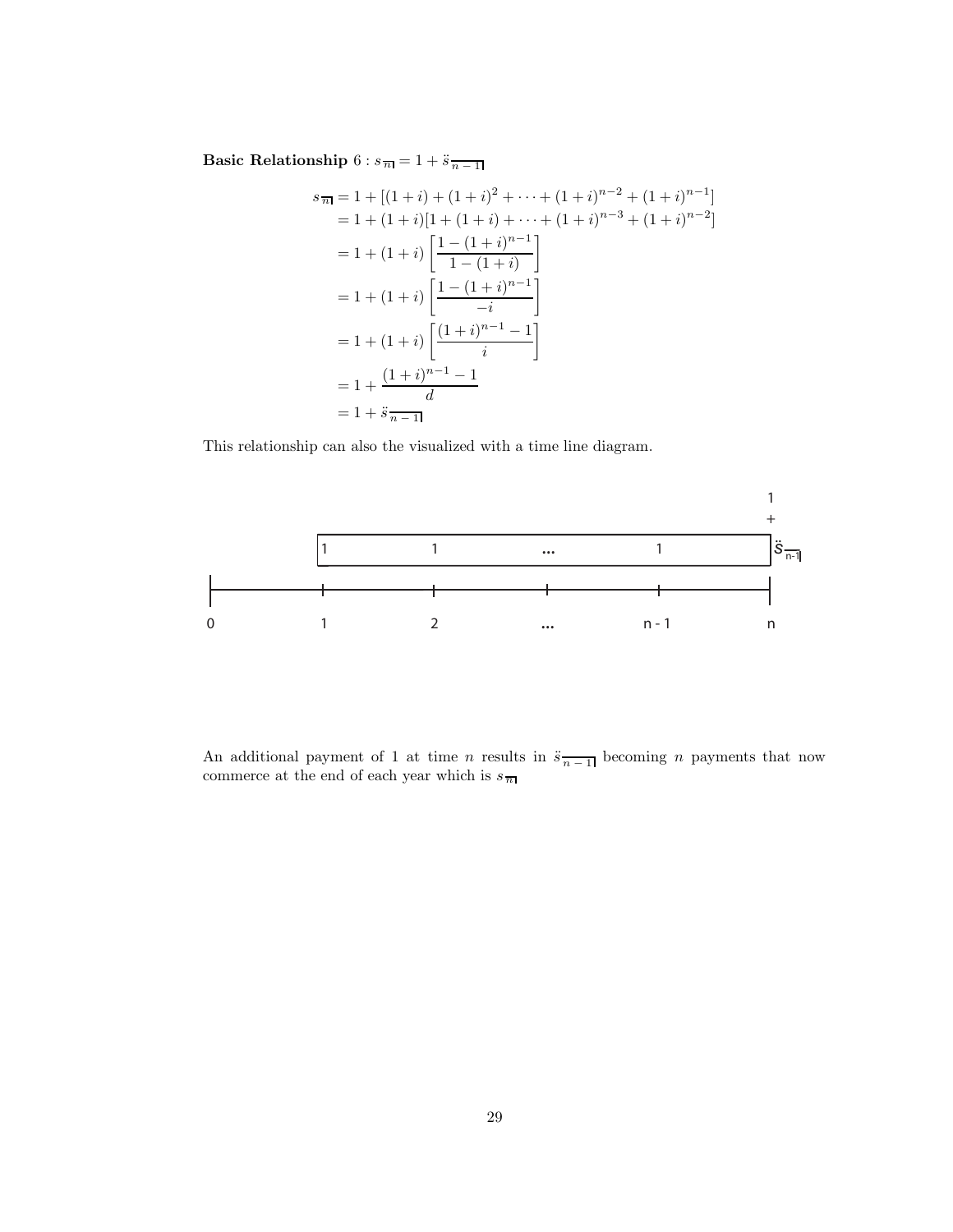# **2.3 Deferred Annuities**

- There are three alternative dates to valuing annuities rather than at the beginning of the term  $(t = 0)$  or at the end of the term  $(t = n)$ 
	- (i) present values more than one period before the first payment date
	- (ii) accumulated values more than one period after the last payment date
	- (iii) current value between the first and last payment dates
- The following example will be used to illustrate the above cases. Consider a series of payments of 1 that are made at time  $t = 3$  to  $t = 9$ , inclusive.



**Present Values More than One Period Before The First Payment Date** At  $t = 2$ , there exists 7 future end-of-year payments whose present value is represented by  $a_{\overline{7}}$ . If this value is discounted back to time  $t = 0$ , then the value of this series of payments (2 periods before the first end-of-year payment) is

$$
_{2|}a_{\overline{7}|} = v^2 \cdot a_{\overline{7}|}.
$$

The general form is:

$$
m|a_{\overline{n}\mathbf{l}_i} = v^m \cdot a_{\overline{n}\mathbf{l}_i}.
$$

Alternatively, at  $t = 3$ , there exists 7 future beginning-of-year payments whose present value is represented by  $\ddot{a}_{\overline{7}}$ . If this value is discounted back to time  $t = 0$ , then the value of this series of payments (3 periods before the first beginning-of-year payment) is

$$
3|\ddot{a}\overline{7}| = v^3 \cdot \ddot{a}\overline{7}.
$$

The general form is:

$$
m|\ddot{a}\,\overline{n}=v^m\cdot\ddot{a}\,\overline{n}_i.
$$

Another way to examine this situation is to pretend that there are 9 end-of-year payments. This can be done by adding 2 more payments to the existing 7. In this case, let the 2 additional payments be made at  $t = 1$  and 2 and be denoted as  $|1|$ .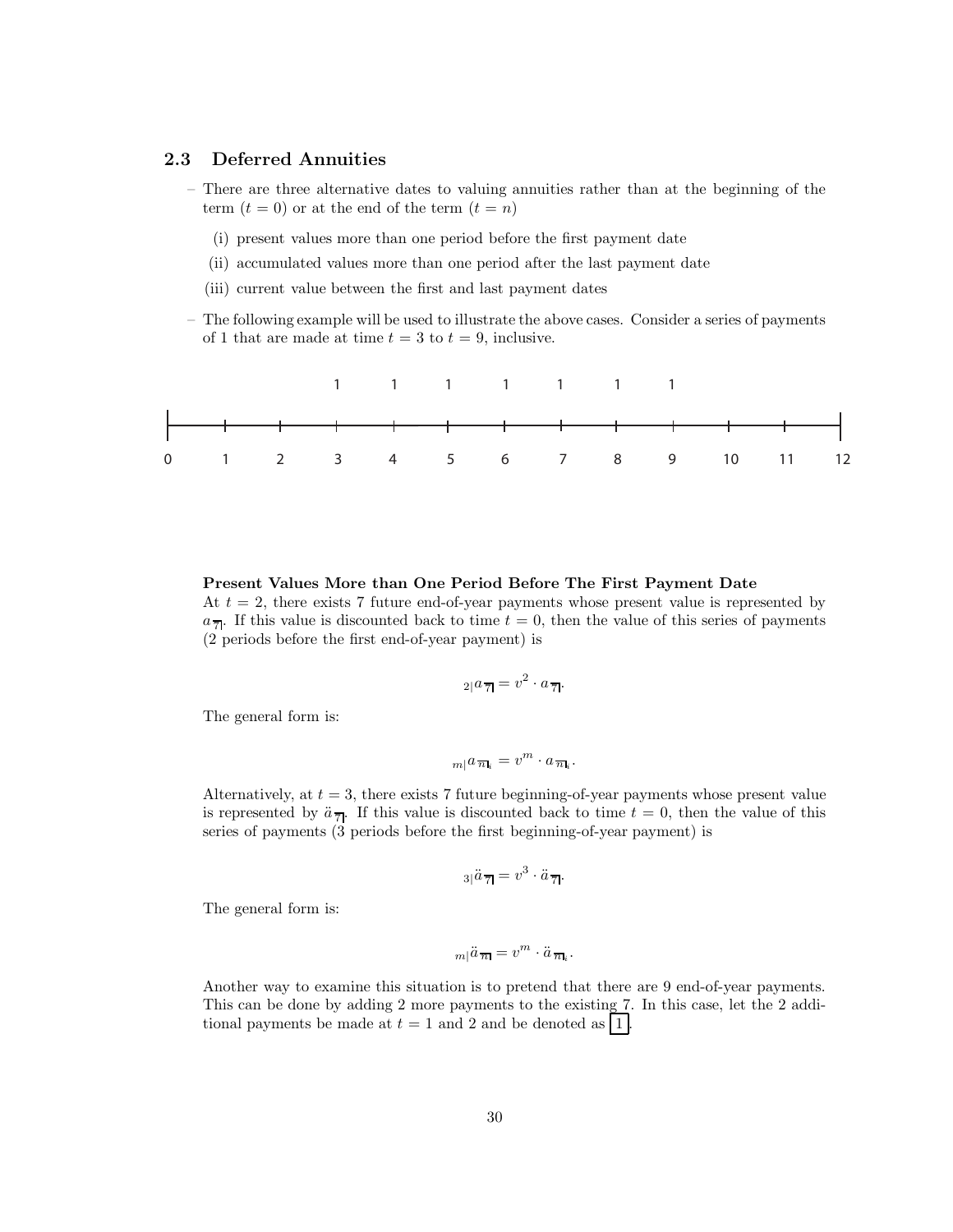

At t = 0, there now exists 9 end-of-year payments whose present value is  $a_{\overline{9}}$ . This present value of 9 payments would then be reduced by the present value of the two imaginary payments, represented by  $a_{\overline{2}}$ . Therefore, the present value at  $t = 0$  is

$$
a_{\,\overline{9}\,\overline{1}} - a_{\,\overline{2}\,\overline{1}},
$$

and this results in

$$
v^2 \cdot a_{\overline{7}} = a_{\overline{9}} - a_{\overline{2}}.
$$

The general form is

$$
v^m \cdot a_{\overline{n}} = a_{\overline{m} + n} - a_{\overline{m}}.
$$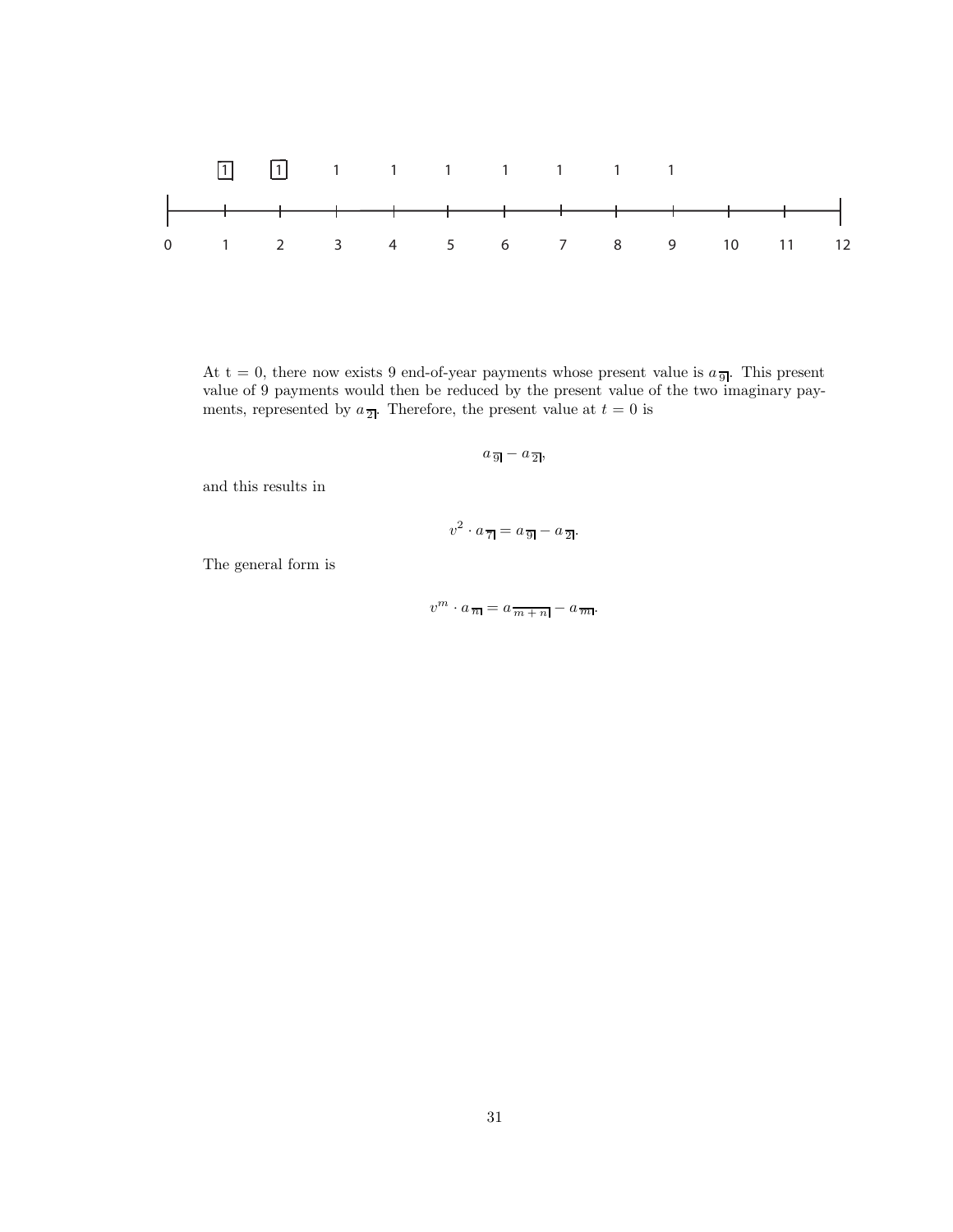With the annuity–due version, one can pretend that there are 10 payments being made. This can be done by adding 3 payments to the existing 7 payments. In this case, let the 3 additional payments be made at  $t = 0$ , 1 and 2 and be denoted as | 1|.



At t = 0, there now exists 10 beginning-of-year payments whose present value is  $\ddot{a}_{\overline{10}}$ . This present value of 10 payments would then be reduced by the present value of the three imaginary payments, represented by  $\ddot{a}_{\overline{3}}$ . Therefore, the present value at  $t = 0$  is

$$
\ddot{a}_{\overline{10}} - \ddot{a}_{\overline{3}},
$$

and this results in

$$
v^3 \cdot \ddot{a}_{\overline{7}} = \ddot{a}_{\overline{10}} - \ddot{a}_{\overline{3}}.
$$

The general form is

$$
v^m \cdot \ddot{a}_{\overline{n}} = \ddot{a}_{\overline{m} + n} - \ddot{a}_{\overline{m}}.
$$

#### **Accumulated Values More Than One Period After The Last Payment Date**

At  $t = 9$ , there exists 7 past end-of-year payments whose accumulated value is represented by  $s_{\overline{7}}$ . If this value is accumulated forward to time  $t = 12$ , then the value of this series of payments (3 periods after the last end-of-year payment) is

$$
s_{\overline{7}} \cdot (1+i)^3.
$$

Alternatively, at  $t = 10$ , there exists 7 past beginning-of-year payments whose accumulated value is represented by  $\ddot{s}_{\overline{7}}$ . If this value is accumulated forward to time  $t = 12$ , then the value of this series of payments (2 periods after the last beginning-of-year payment) is

$$
\ddot{s}_{\overline{7}1} \cdot (1+i)^2.
$$

Another way to examine this situation is to pretend that there are 10 end-of-year payments. This can be done by adding 3 more payments to the existing 7. In this case, let the 3 additional payments be made at  $t = 10$ , 11 and 12 and be denoted as  $|1|$ .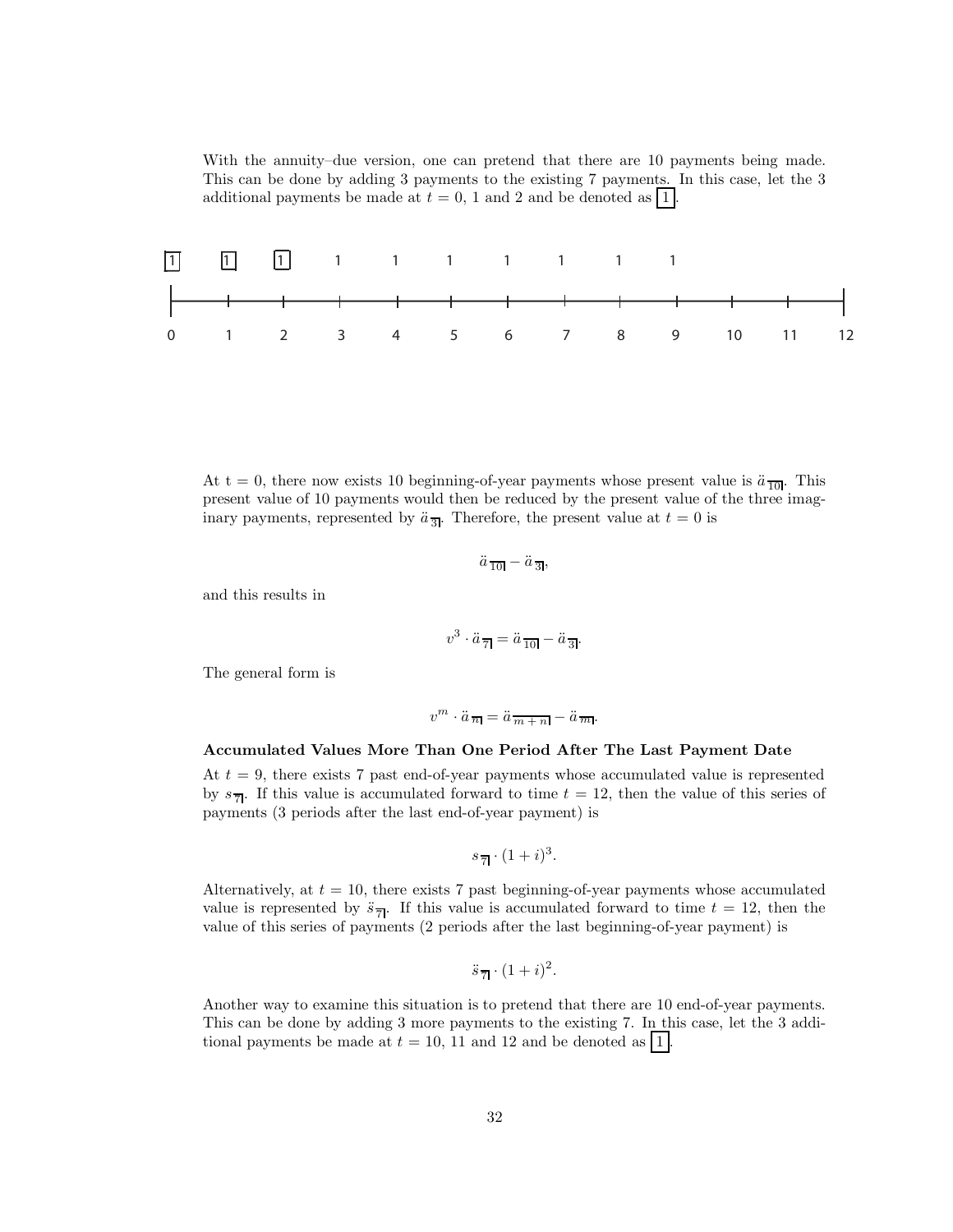

At t = 12, there now exists 10 end-of-year payments whose present value is  $s_{\overline{10}}$ . This future value of 10 payments would then be reduced by the future value of the three imaginary payments, represented by  $s_{\overline{3}}$ . Therefore, the accumulated value at  $t = 12$  is

$$
s_{\overline{10}} - s_{\overline{3}},
$$

and this results in

$$
s_{\overline{7}} \cdot (1+i)^3 = s_{\overline{10}} - s_{\overline{3}}.
$$

The general form is

$$
s_{\overline{n}} \cdot (1+i)^m = s_{\overline{m+n}} - s_{\overline{m}}.
$$

With the annuity–due version, one can pretend that there are 9 payments being made. This can be done by adding 2 payments to the existing 7 payments. In this case, let the 2 additional payments be made at  $t = 10$  and 11 and be denoted as  $\boxed{1}$ .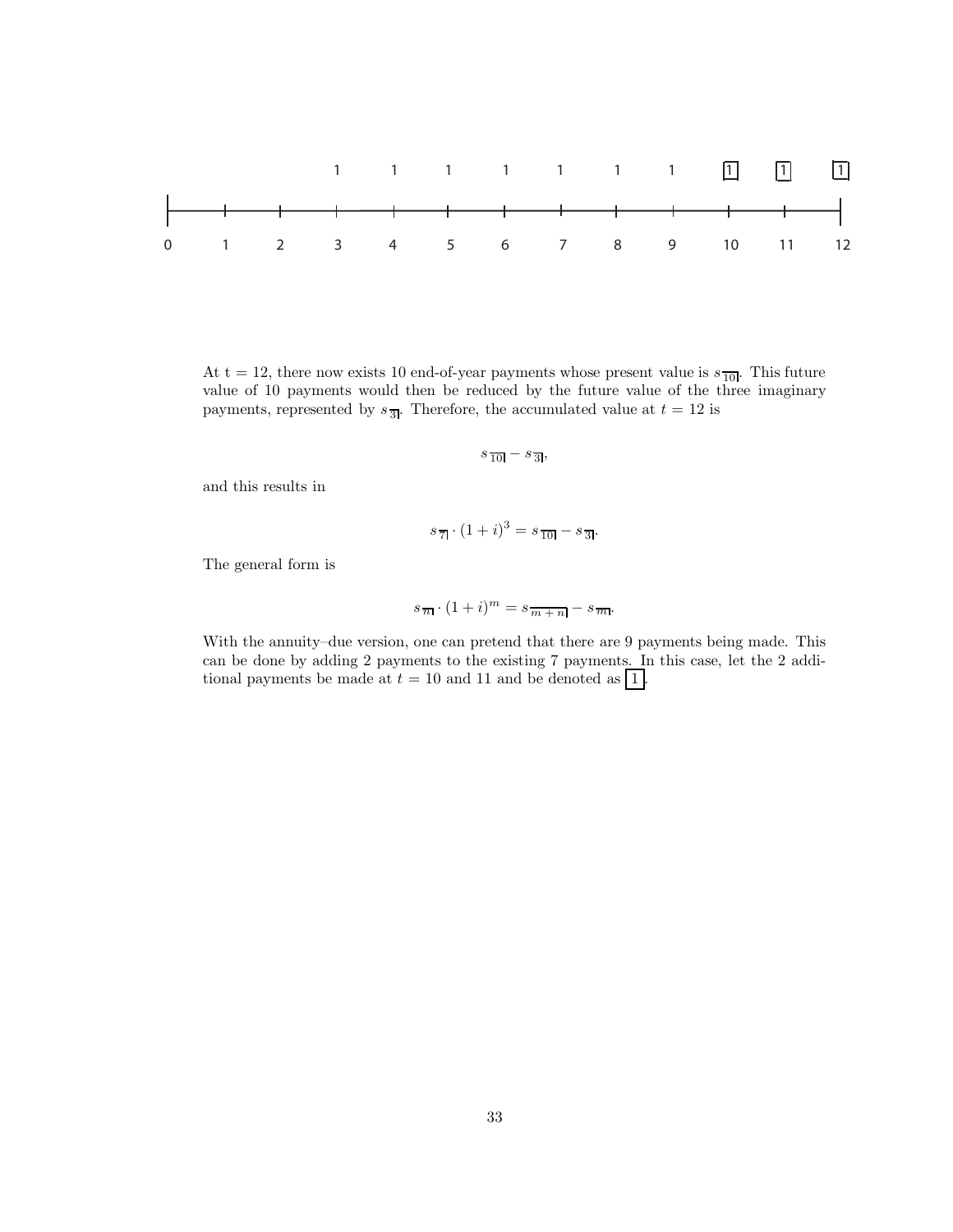

At t = 12, there now exists 9 beginning-of-year payments whose accumulated value is  $\ddot{s}_{\overline{9}}$ . This future value of 9 payments would then be reduced by the future value of the two imaginary payments, represented by  $\ddot{s}_{\overline{2}!}$ . Therefore, the accumulated value at  $t = 12$  is

$$
\ddot{s}_{\overline{9}} - \ddot{s}_{\overline{2}},
$$

and this results in

$$
\ddot{s}_{\overline{7}} \cdot (1+i)^2 = \ddot{s}_{\overline{9}} - \ddot{s}_{\overline{2}}.
$$

The general form is

$$
\ddot{s}_{\overline{n}} \cdot (1+i)^m = \ddot{s}_{\overline{m+n}} - \ddot{s}_{\overline{m}}.
$$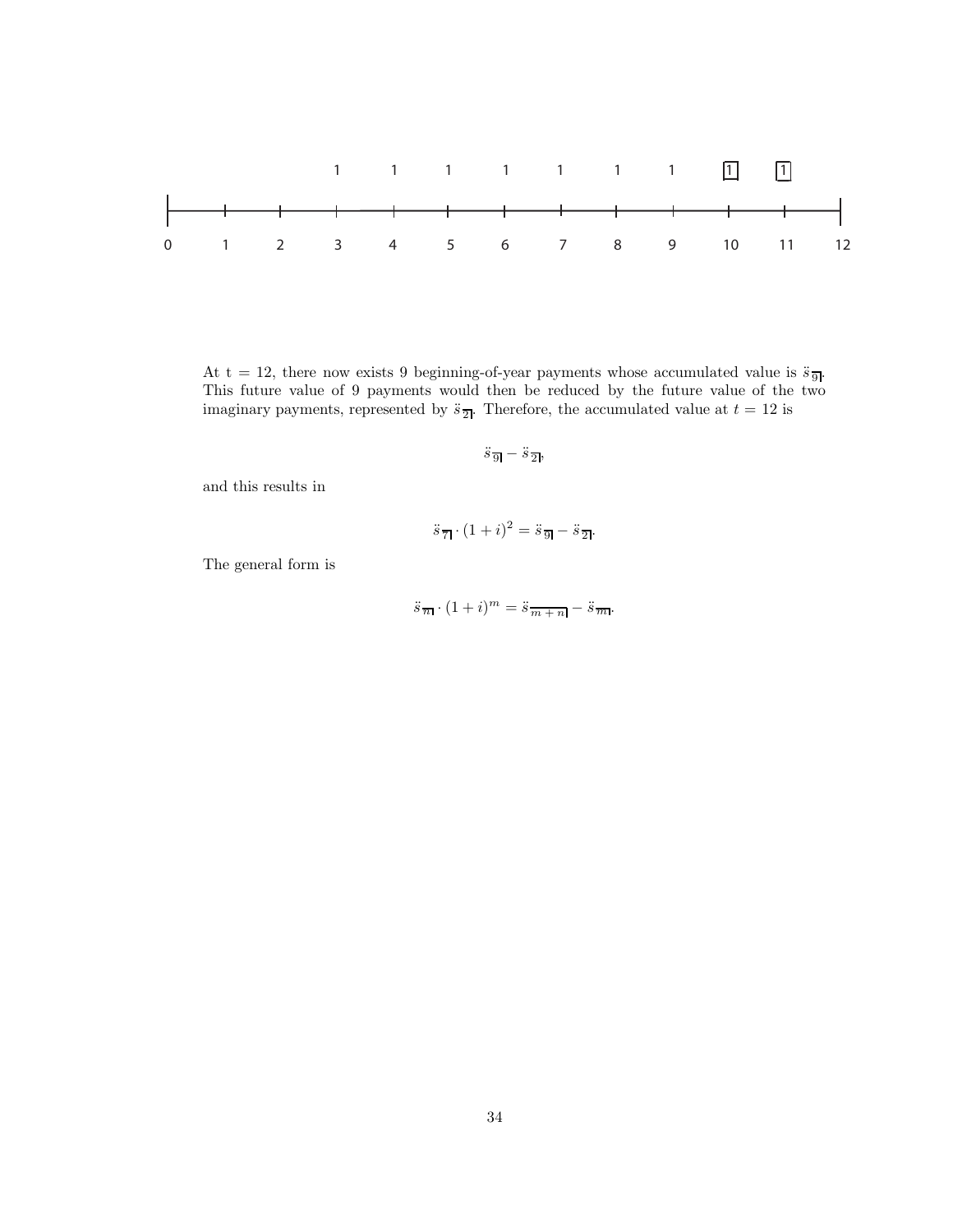#### **Current Values Between The First And Last Payment Dates**

The 7 payments can be represented by an annuity-immediate or by an annuity-due depending on the time that they are evaluated at.

For example, at  $t=2$ , the present value of the 7 end-of-year payments is  $a_{\overline{7}}$ . At  $t=9$ , the future value of those same payments is  $s_{\overline{7}}$ . There is a point between time 2 and 9 where the present value and the future value can be accumulated to and discounted back, respectively. At  $t = 6$ , for example, the present value would need to be accumulated forward 4 years, while the accumulated value would need to be discounted back 3 years.

$$
a_{\overline{7}} \cdot (1+i)^4 = v^3 \cdot s_{\overline{7}}
$$

The general form is

$$
a_{\overline{n}} \cdot (1+i)^m = v^{(n-m)} \cdot s_{\overline{n}}
$$

Alternatively, at  $t = 3$ , one can view the 7 payments as being paid at the beginning of the year where the present value of the payments is  $\ddot{a}_{\overline{d}}$ . The future value at  $t = 10$  would then be  $\ddot{s}_{\overline{7}}$ . At  $t = 6$ , for example, the present value would need to be accumulated forward 3 years, while the accumulated value would need to be discounted back 4 years.

$$
\ddot{a}_{\overline{7}1} \cdot (1+i)^3 = v^4 \cdot \ddot{s}_{\overline{7}1}.
$$

The general form is

$$
\ddot{a}_{\overline{n}} \cdot (1+i)^m = v^{(n-m)} \cdot \ddot{s}_{\overline{n}}.
$$

At any time during the payments, there will exists a series of past payments and a series of future payments.

For example, at  $t=6$ , one can define the past payments as 4 end-of-year payments whose accumulated value is  $s_{\overline{4}!}$ . The 3 end-of-year future payments at  $t=6$  would then have a present value (at  $t= 6$ ) equal to  $a_{\overline{3}}$ . Therefore, the current value as at  $t= 6$  of the 7 payments is

 $s_{\overline{4}} + a_{\overline{3}}$ .

Alternatively, if the payments are viewed as beginning-of-year payments at  $t=6$ , then there are 3 past payments and 4 future payments whose accumulated value and present value are respectively,  $\ddot{s}_{\overline{3}}$  and  $\ddot{a}_{\overline{4}}$ . Therefore, the current value as at  $t=6$  of the 7 payments can also be calculated as

 $\ddot{s}$ <sub>3</sub> +  $\ddot{a}$ <sub>4</sub>.

This results in

$$
s_{\overline{4}|} + a_{\overline{3}|} = \ddot{s}_{\overline{3}|} + \ddot{a}_{\overline{4}|}.
$$

The general form is

$$
s_{\overline{m}} + a_{\overline{n}} = \ddot{s}_{\overline{n}} + \ddot{a}_{\overline{m}}.
$$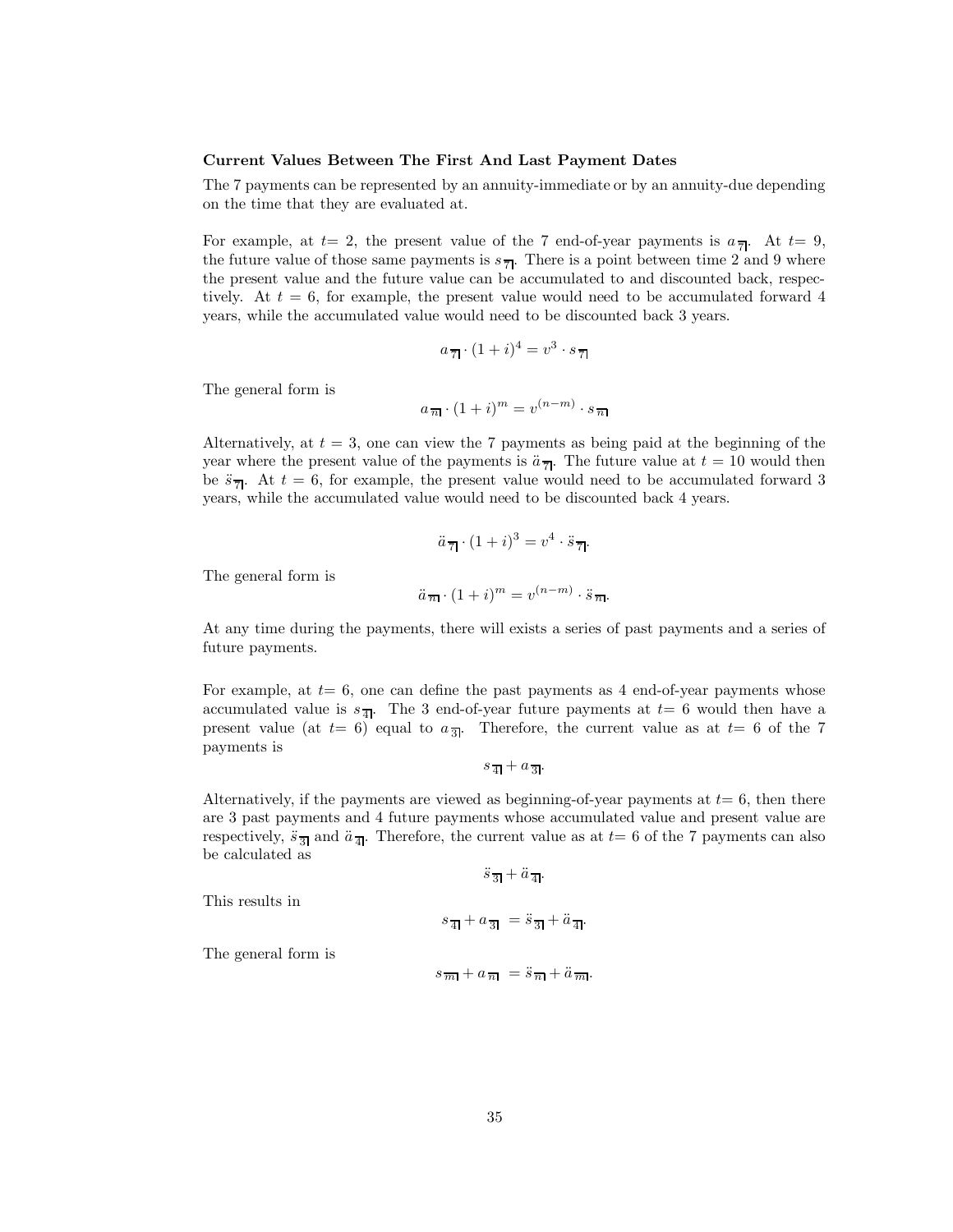# **2.4 Continuously Payable Annuities**

– payments are made continuously every year for the next n years (i.e.  $m = \infty$ )

#### **Continuously Payable Annuity Present Value Factor**

– the present value (at  $t = 0$ ) of a continuous annuity, where the annual effective rate of interest is i, shall be denoted as  $\bar{a}_{\overline{n}|i}$  and is calculated as follows:

$$
\bar{a}_{\overline{n}|_i} = \int_0^n v^t dt
$$
  
= 
$$
\int_0^n e^{-\delta t} dt
$$
  
= 
$$
-\frac{1}{\delta} e^{-\delta t} \Big]_0^n
$$
  
= 
$$
-\frac{1}{\delta} \left[ e^{-\delta n} - e^{-\delta 0} \right]
$$
  
= 
$$
\frac{1}{\delta} \left[ 1 - e^{-\delta n} \right]
$$
  
= 
$$
\frac{1 - v_i^n}{\delta}
$$

# **Continuously Payable Annuity Accumulated Value Factor**

– the accumulated value (at  $t = n$ ) of a continuous annuity, where the annual effective rate of interest is *i*, shall be denoted as  $\bar{s}_{\overline{n}|_i}$  and is calculated as follows:

$$
\bar{s}_{\overline{n}_k} = \int_0^n (1+i)^{n-t} dt
$$

$$
= \int_0^n (1+i)^t dt
$$

$$
= \int_0^n e^{\delta t} dt
$$

$$
= \frac{1}{\delta} e^{\delta t} dt \Big]_0^n
$$

$$
= \frac{1}{\delta} \left[ e^{\delta n} - e^{\delta 0} \right]
$$

$$
= \frac{(1+i)^n - 1}{\delta}
$$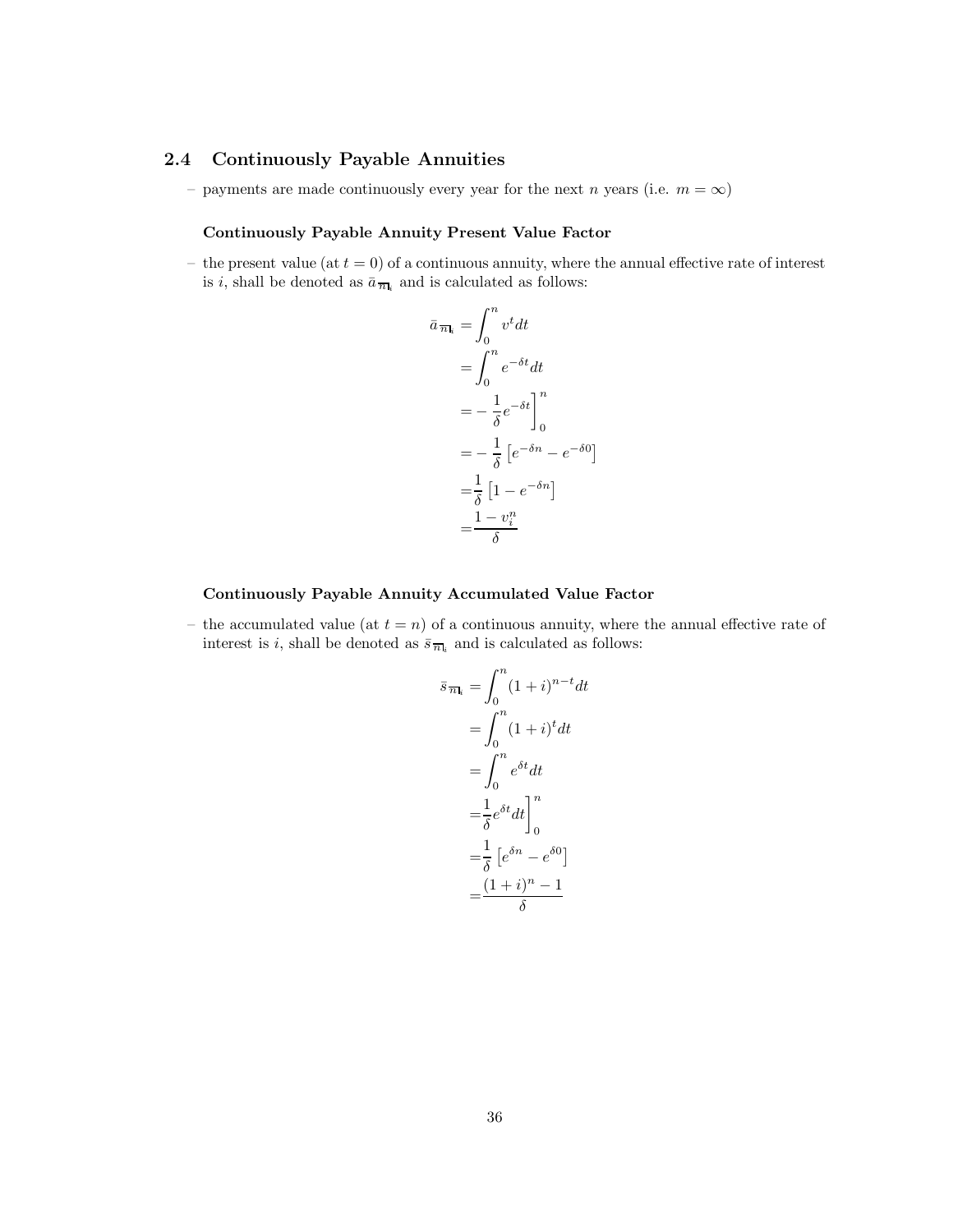**Basic Relationship**  $1: 1 = \delta \cdot \bar{a}_{\overline{n}} + v^n$ 

**Basic Relationship**  $2: PV(1 + i)^n = FV$  and  $PV = FV \cdot v^n$ 

– if the future value at time n,  $\bar{s}_{\overline{n}|}$ , is discounted back to time 0, then you will have its present value,  $\bar{a}_{\,\overline{n}\hspace{0.5pt} \overline{n}}$ 

$$
\bar{s}_{\overline{n}|} \cdot v^n = \left[ \frac{(1+i)^n - 1}{\delta} \right] \cdot v^n
$$

$$
= \frac{(1+i)^n \cdot v^n - v^n}{\delta}
$$

$$
= \frac{1 - v^n}{\delta}
$$

$$
= \bar{a}_{\overline{n}|} \qquad \qquad
$$

– if the present value at time 0,  $\bar{a}_{\overline{n}|}$ , is accumulated forward to time n, then you will have its future value,  $\bar{s}_{\overline{n}}$ 

$$
\bar{a}_{\overline{n}|} \cdot (1+i)^n = \left[\frac{1-v^n}{\delta}\right] (1+i)^n
$$

$$
= \frac{(1+i)^n - v^n (1+i)^n}{\delta}
$$

$$
= \frac{(1+i)^n - 1}{\delta}
$$

$$
= \bar{s}_{\overline{n}|}
$$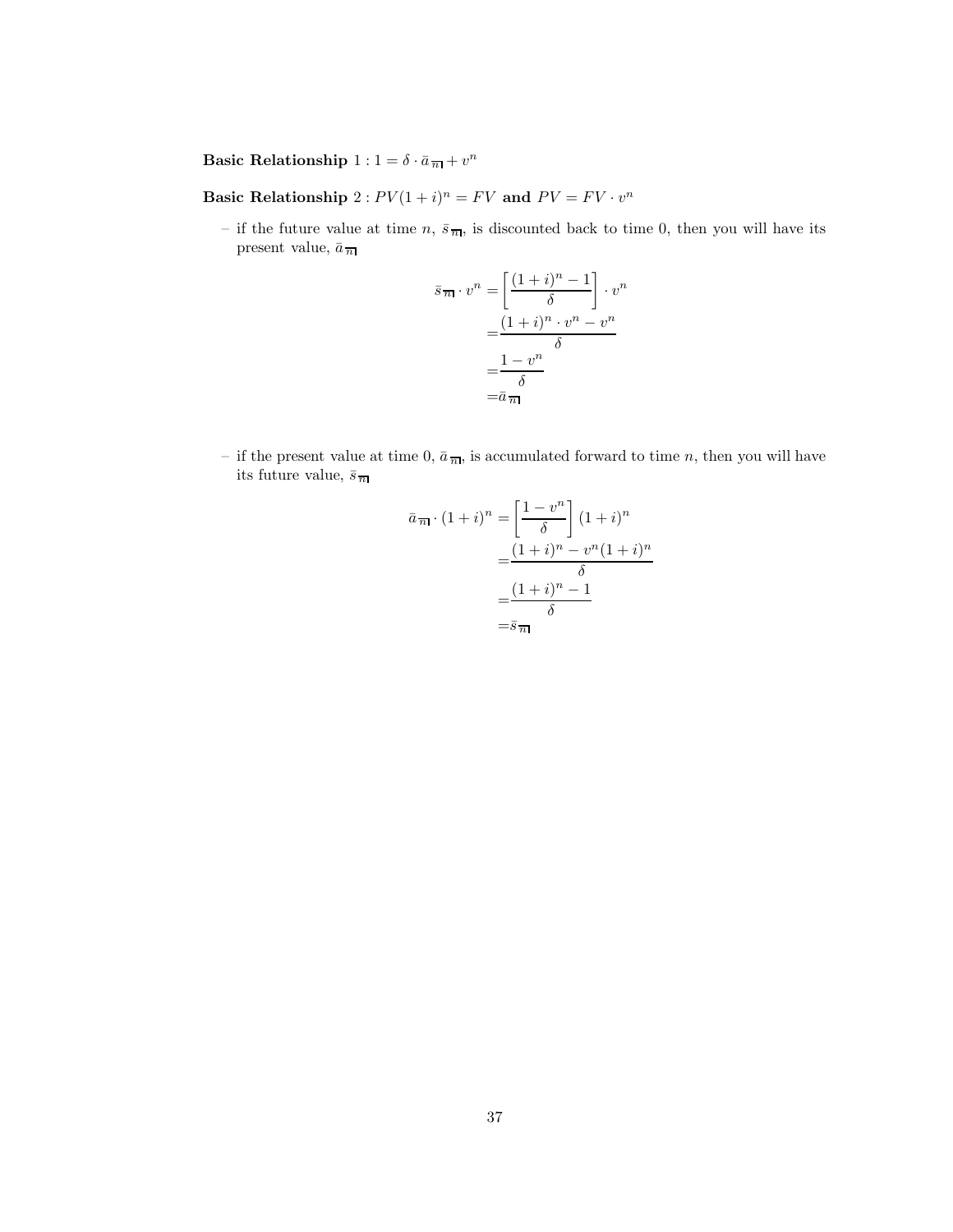**Basic Relationship** 3 : 1  $rac{1}{\bar{a}_m} = \frac{1}{\bar{s}_m} + \delta$ 

– Consider a loan of 1, to be paid back over n years with annual payments of  $P$  that are paid continuously each year, for the next  $n$  years. An annual effective rate of interest, i, and annual force of interest,  $\delta$ , is used. The present value of this single payment loan must be equal to the present value of the multiple payment income stream.

$$
P \cdot \bar{a}_{\overline{n}|_i} = 1
$$

$$
P = \frac{1}{\bar{a}_{\overline{n}|_i}}
$$

- Alternatively, consider a loan of 1, where the annual interest due on the loan,  $(1) \times \delta$ , is paid continuously during the year for n years and the loan amount is paid back at time  $n$ .
- In order to produce the loan amount at time n, annual payments of  $D$  are paid continuously each year, for the next  $n$  years, into an account that credits interest at an annual force of interest,  $\delta$ .
- The future value of the multiple deposit income stream must equal the future value of the single payment, which is the loan of 1.

$$
D \cdot \bar{s}_{\overline{n}|_i} = 1
$$

$$
D = \frac{1}{\bar{s}_{\overline{n}|_i}}
$$

– The total annual payment will be the interest payment and account payment:

$$
\delta+\frac{1}{\bar{s}\,\overline{n_{\mathsf{I}_i}}}
$$

– Note that

$$
\frac{1}{\bar{a}_{\overline{n}_i}} = \frac{\delta}{1 - v^n} \times \frac{(1 + i)^n}{(1 + i)^n} = \frac{\delta (1 + i)^n}{(1 + i)^n - 1}
$$

$$
= \frac{\delta (1 + i)^n + \delta - \delta}{(1 + i)^n - 1} = \frac{\delta [(1 + i)^n - 1] + \delta}{(1 + i)^n - 1}
$$

$$
= \delta + \frac{\delta}{(1 + i)^n - 1} = \delta + \frac{1}{\bar{s}_{\overline{n}}}
$$

– Therefore, a level continuous annual annuity payment on a loan is the same as making an annual continuous interest payment each year plus making level annual continuous deposits in order to save for the loan repayment.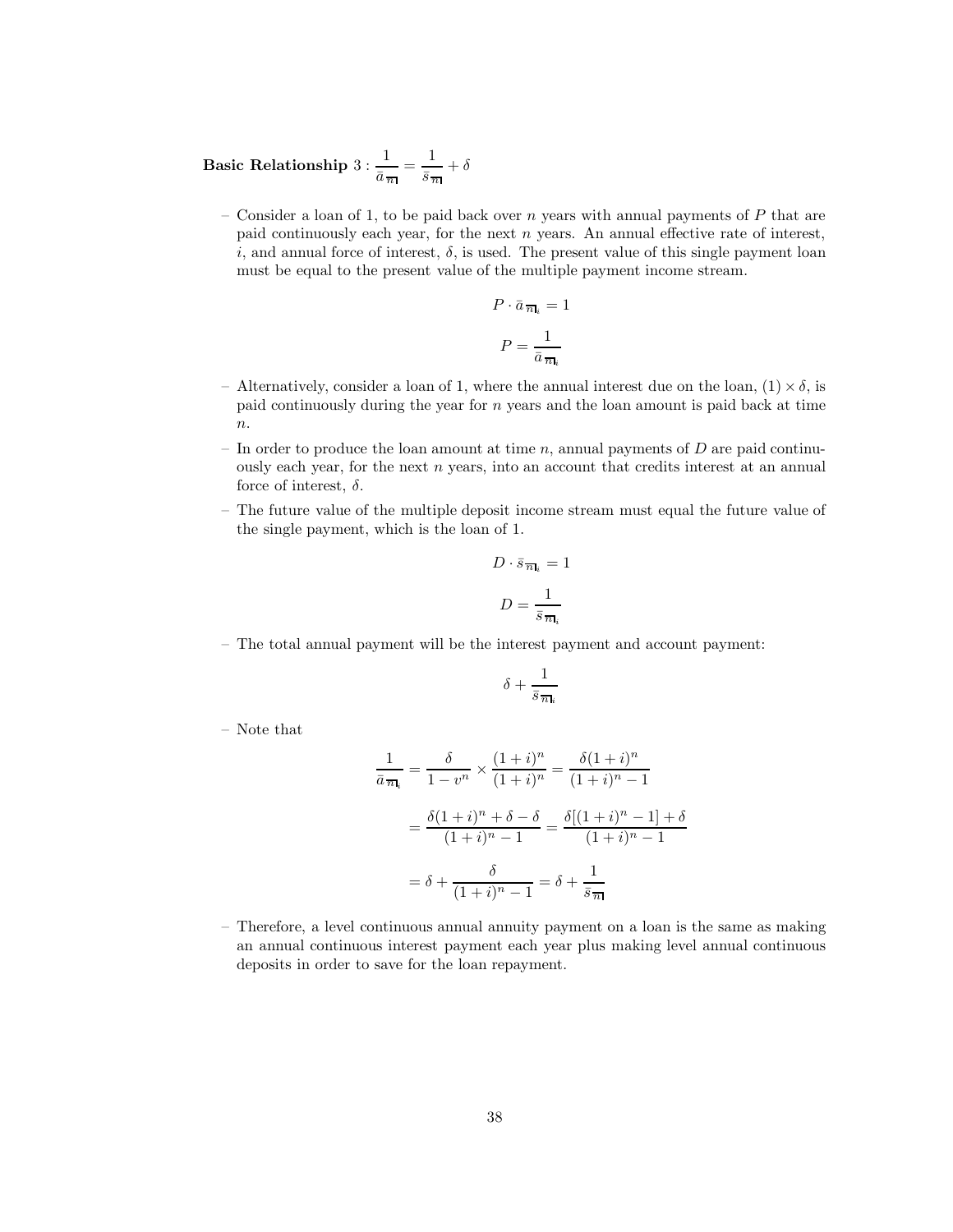**Basic Relationship**  $4: \bar{a}$   $\frac{1}{n} = \frac{i}{\delta} \cdot a$   $\frac{1}{n}$ ,  $\bar{s}$   $\frac{1}{n} = \frac{i}{\delta} \cdot s$   $\frac{1}{n}$ 

– Consider annual payments of 1 made continuously each year for the next  $n$  years. Over a one-year period, the continuous payments will accumulate at the end of the year to a lump sum of  $\bar{s}_{\overline{1}}$ . If this end-of-year lump sum exists for each year of the *n*-year annuity-immediate, then the present value (at  $t = 0$ ) of these end-of-year lump sums is the same as  $\bar{a}_{\overline{n}}$ :

$$
\bar{a} \overline{n} = \bar{s} \overline{1} \cdot a \overline{n}
$$

$$
= \frac{i}{\delta} \cdot a \overline{n}
$$

– Therefore, the accumulated value (at  $t = n$ ) of these end-of-year lump sums is the same as  $\bar{s}$ <sub> $\overline{n}$ </sub>:

$$
\bar{s}_{\overline{n}|} = \bar{s}_{\overline{1}|} \cdot s_{\overline{n}|}
$$

$$
= \frac{i}{\delta} \cdot s_{\overline{n}|}
$$

**Basic Relationship**  $5 : \bar{a} \cdot \bar{n} = \frac{d}{\delta} \cdot \ddot{a} \cdot \bar{n}, \ \bar{s} \cdot \bar{n} = \frac{d}{\delta} \cdot \ddot{s} \cdot \bar{n}$ 

– The mathematical development of this relationship is derived as follows:

$$
\ddot{a}_{\overline{n}} \cdot \frac{d}{\delta} = \frac{1 - v^n}{d} \cdot \frac{d}{\delta} = \frac{1 - v^n}{\delta} = \bar{a}_{\overline{n}}
$$

$$
\ddot{s}_{\overline{n}} \cdot \frac{d}{\delta} = \frac{(1 + i)^n - 1}{d} \cdot \frac{d}{\delta} = \frac{(1 + i)^n - 1}{\delta} = \bar{s}_{\overline{n}}
$$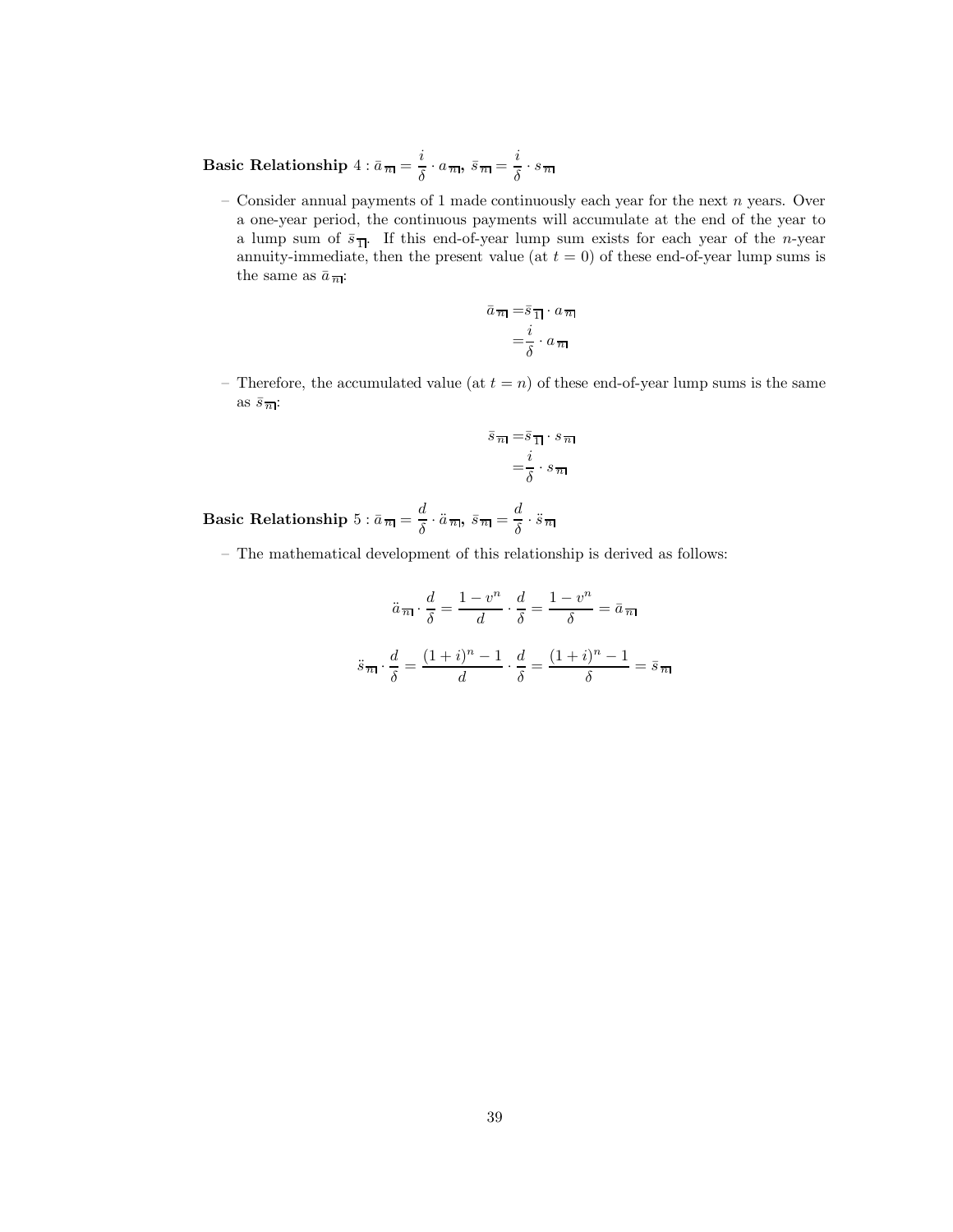# **2.5 Perpetuities**

# **Definition Of A Perpetuity-Immediate**

– payments of 1 are made at the end of every year forever i.e.  $n=\infty$ 



#### **Perpetuity-Immediate Present Value Factor**

– the present value (at  $t = 0$ ) of a perpetuity–immediate, where the annual effective rate of interest is i, shall be denoted as  $a_{\overline{\infty}l_i}$  and is calculated as follows:

$$
a_{\overline{\infty}l_i} = (1)v + (1)v^2 + (1)v^3 + \cdots
$$
  
=  $v(1 + v + v^2 + \cdots)$   
=  $\left(\frac{1}{1+i}\right)\left(\frac{1-v^{\infty}}{1-v}\right)$   
=  $\left(\frac{1}{1+i}\right)\left(\frac{1-0}{d}\right)$   
=  $\left(\frac{1}{1+i}\right)\left(\frac{1}{\frac{i}{1+i}}\right)$   
=  $\frac{1}{i}$ 

– one could also derive the above formula by simply substituting  $n = \infty$  into the original present value formula:

$$
a_{\overline{\infty} \mathbf{I}_i} = \frac{1 - v^{\infty}}{i} = \frac{1 - 0}{i} = \frac{1}{i}
$$

– Note that  $\frac{1}{i}$  represents an initial amount that can be invested at  $t = 0$ . The annual interest payments, payable at the end of the year, produced by this investment is  $\left(\frac{1}{i}\right)$  $\bigg) \cdot i = 1.$ 

–  $s_{\overline{\infty}}$  is not defined since it would equal  $\infty$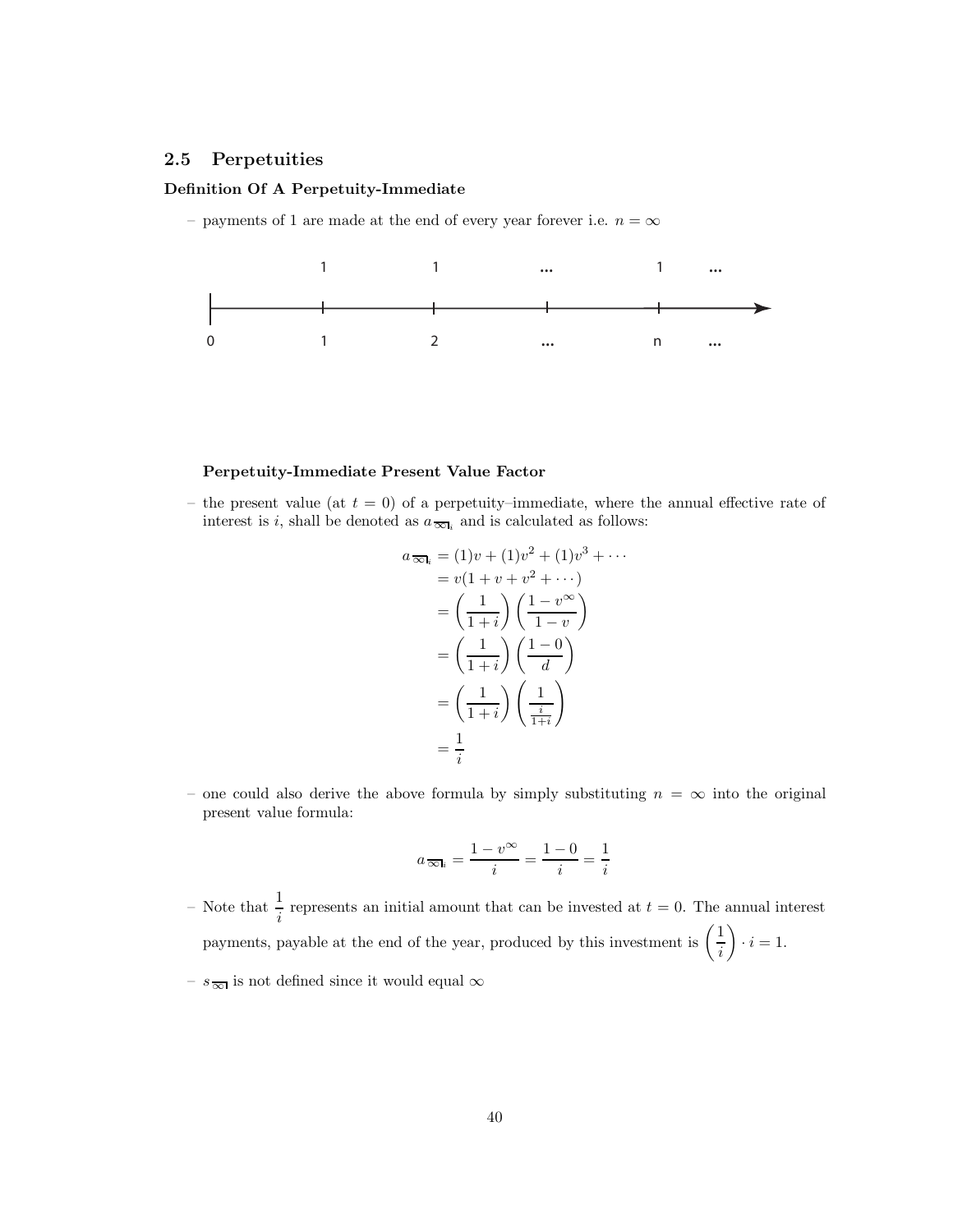# **Basic Relationship**  $1 : a_{\overline{n}} = a_{\overline{\infty}} - v_n \cdot a_{\overline{\infty}}$

The present value formula for an annuity-immediate can be expressed as the difference between two perpetuity-immediates:

$$
a_{\overline{n}} = \frac{1 - v^n}{i} = \frac{1}{i} - \frac{v^n}{i} = \frac{1}{i} - v^n \cdot \frac{1}{i} = a_{\overline{\infty}} - v^n \cdot a_{\overline{\infty}}.
$$

In this case, a perpetuity-immediate that is payable forever is reduced by perpetuity-immediate payments that start after  $n$  years. The present value of both of these income streams, at  $t$  $= 0$ , results in end-of-year payments remaining only for the first *n* years.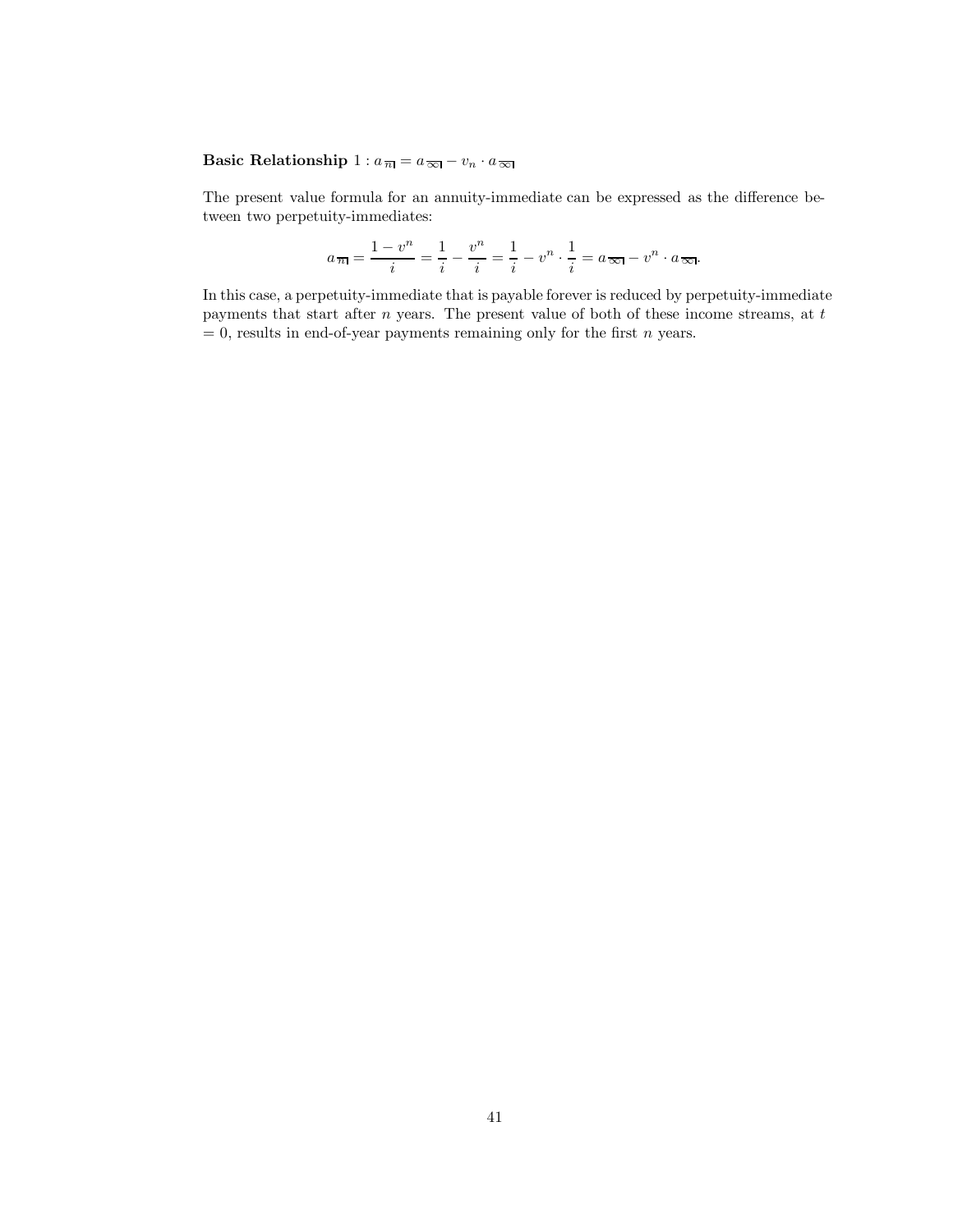#### **Definition Of A Perpetuity-Due**

– payments of 1 are made at the beginning of every year forever i.e.  $n = \infty$ 



#### **Perpetuity-Due Present Value Factor**

– the present value (at  $t = 0$ ) of a perpetuity–due, where the annual effective rate of interest is *i*, shall be denoted as  $\ddot{a}_{\overline{\infty}l_i}$  and is calculated as follows:

$$
\ddot{a}_{\overline{\infty}l_i} = (1) + (1)v^1 + (1)v^2 + \cdots
$$

$$
= \left(\frac{1 - v^{\infty}}{1 - v}\right)
$$

$$
= \left(\frac{1 - 0}{d}\right)
$$

$$
= \frac{1}{d}
$$

– one could also derive the above formula by simply substituting  $n = \infty$  into the original present value formula:

$$
\ddot{a}_{\overline{\infty} \mathsf{I}_d} = \frac{1 - v^{\infty}}{d} = \frac{1 - 0}{d} = \frac{1}{d}
$$

- Note that  $\frac{1}{d}$  represents an initial amount that can be invested at  $t = 0$ . The annual interest payments, payable at the beginning of the year, produced by this investment is  $\left(\frac{1}{d}\right)$  $\Big) \cdot d = 1.$
- $\ddot{s}$ <sub>∞</sub> is not defined since it would equal ∞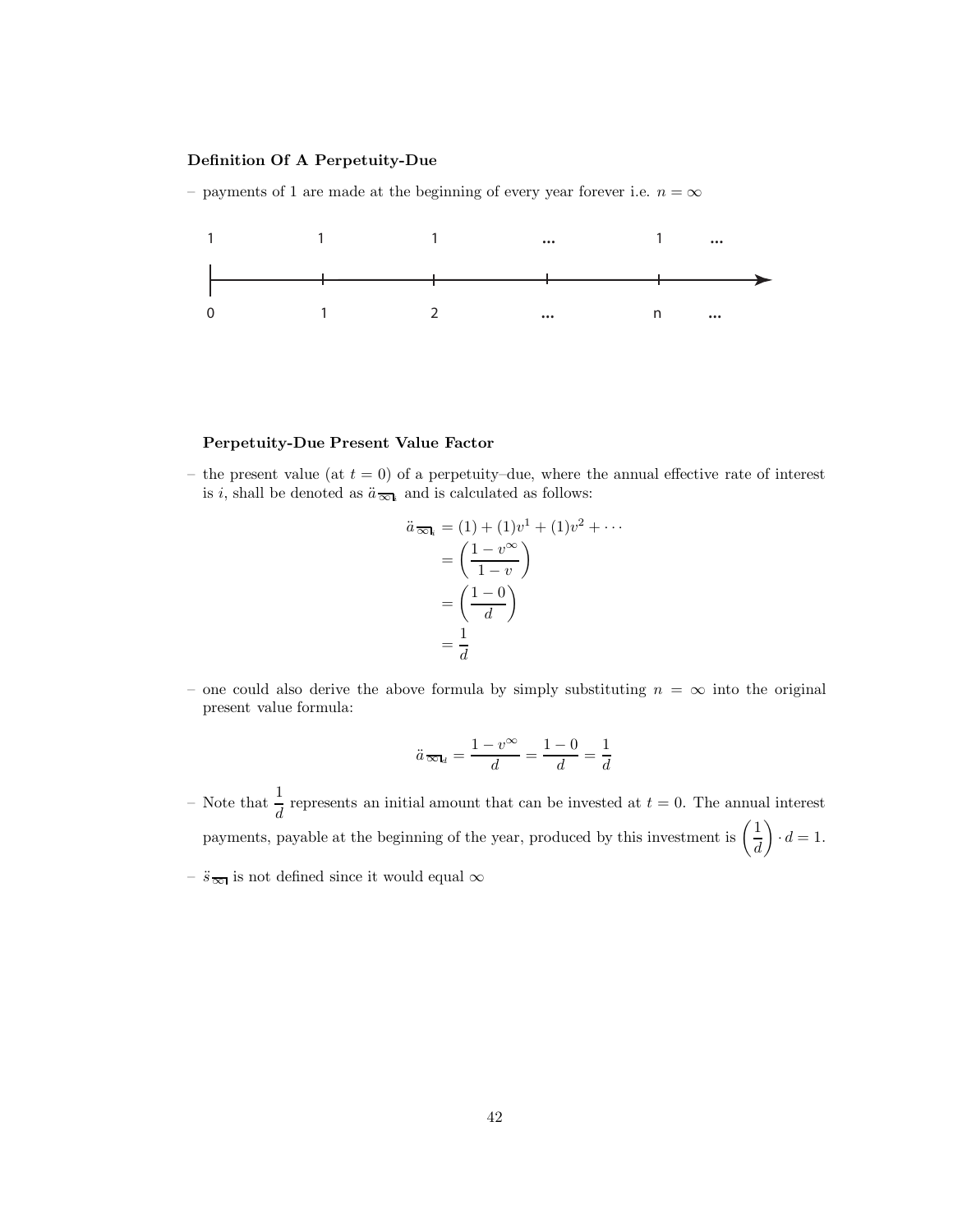# **Basic Relationship**  $1: \ddot{a}_{\overline{n}} = \ddot{a}_{\overline{\infty}} - v_n \cdot \ddot{a}_{\overline{\infty}}$

The present value formula for an annuity-due can be expressed as the difference between two perpetuity-dues:

$$
\ddot{a}_{\overline{n}} = \frac{1 - v^n}{d} = \frac{1}{d} - \frac{v^n}{d} = \frac{1}{d} - v^n \cdot \frac{1}{d} = \ddot{a}_{\overline{\infty}} - v^n \cdot \ddot{a}_{\overline{\infty}}.
$$

In this case, a perpetuity-due that is payable forever is reduced by perpetuity-due payments that start after *n* years. The present value of both of these income streams, at  $t = 0$ , results in beginning-of-year payments remaining only for the first  $n$  years.

## **Definition Of A Continuously Payable Perpetuity Present Value Factor**

- payments of 1 are made continuously every year forever
- the present value (at  $t=0$ ) of a continuously payable perpetuity, where the annual effective rate of interest is i, shall be denoted as  $\bar{a}_{\overline{\infty}l_i}$  and is calculated as follows:

$$
\bar{a}_{\overline{\infty}I_i} = \int_0^{\infty} v^t dt
$$

$$
= \int_0^{\infty} e^{-\delta t} dt
$$

$$
= -\frac{1}{\delta} e^{-\delta t} \Big]_0^{\infty}
$$

$$
= \frac{1}{\delta}
$$

**Basic Relationships:**  $\bar{a}_{\varpi} = \frac{i}{\delta} a_{\varpi}$  and  $\bar{a}_{\varpi} = \frac{d}{\delta} \bar{a}_{\varpi}$ 

– The mathematical development of these relationships are derived as follows:

$$
a_{\overline{\infty}} \cdot \frac{i}{\delta} = \frac{1}{i} \cdot \frac{i}{\delta} = \frac{1}{\delta} = \bar{a}_{\overline{\infty}}
$$

$$
\ddot{a}_{\overline{\infty}} \cdot \frac{d}{\delta} = \frac{1}{d} \cdot \frac{d}{\delta} = \frac{1}{\delta} = \bar{a}_{\overline{\infty}}
$$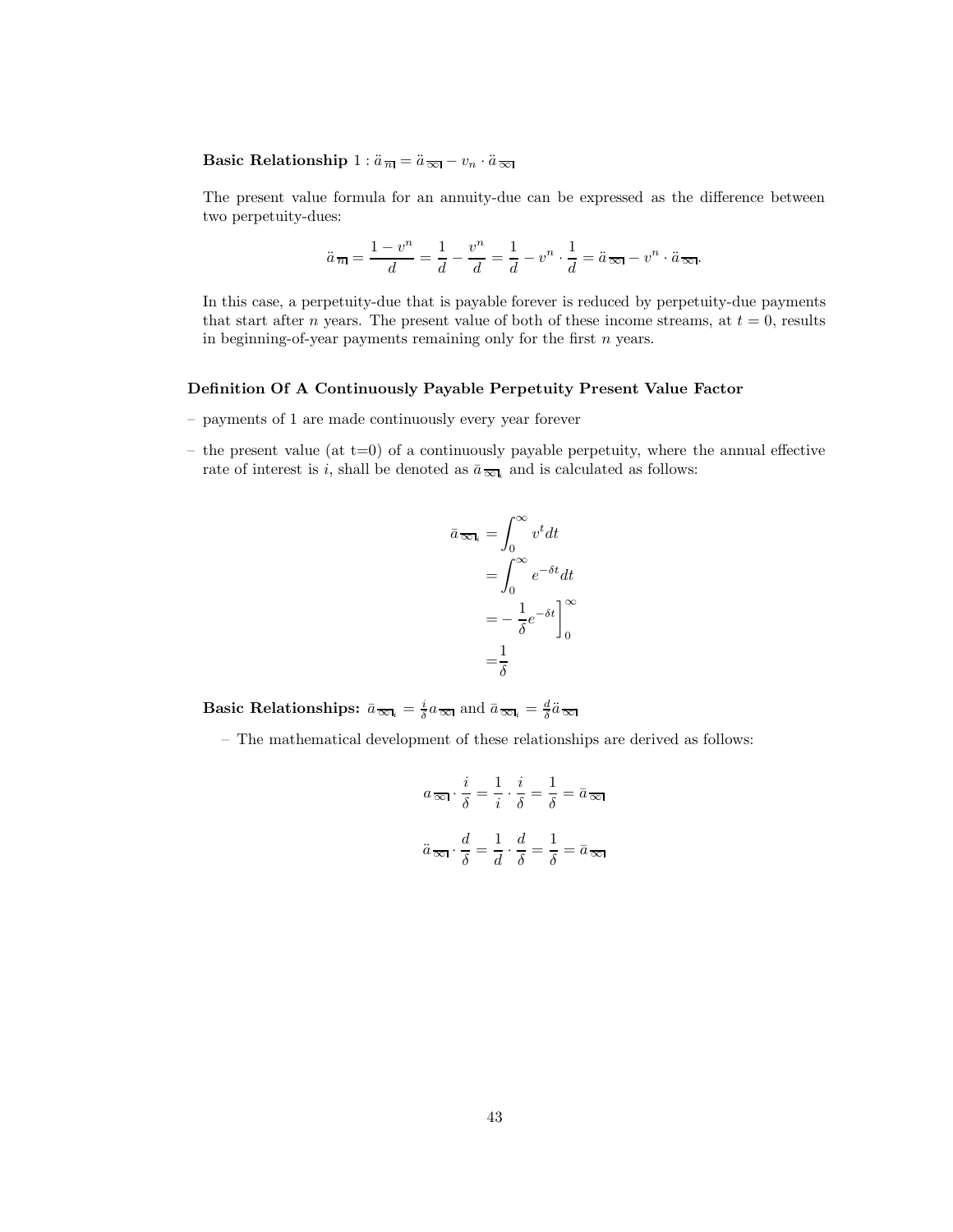# **2.6 Equations of Value**

- the value at any given point in time,  $t$ , will be either a present value or a future value (sometimes referred to as the time value of money)
- the time value of money depends on the calculation date from which payment(s) are either accumulated or discounted to

# **Time Line Diagrams**

– it helps to draw out a time line and plot the payments and withdrawals accordingly

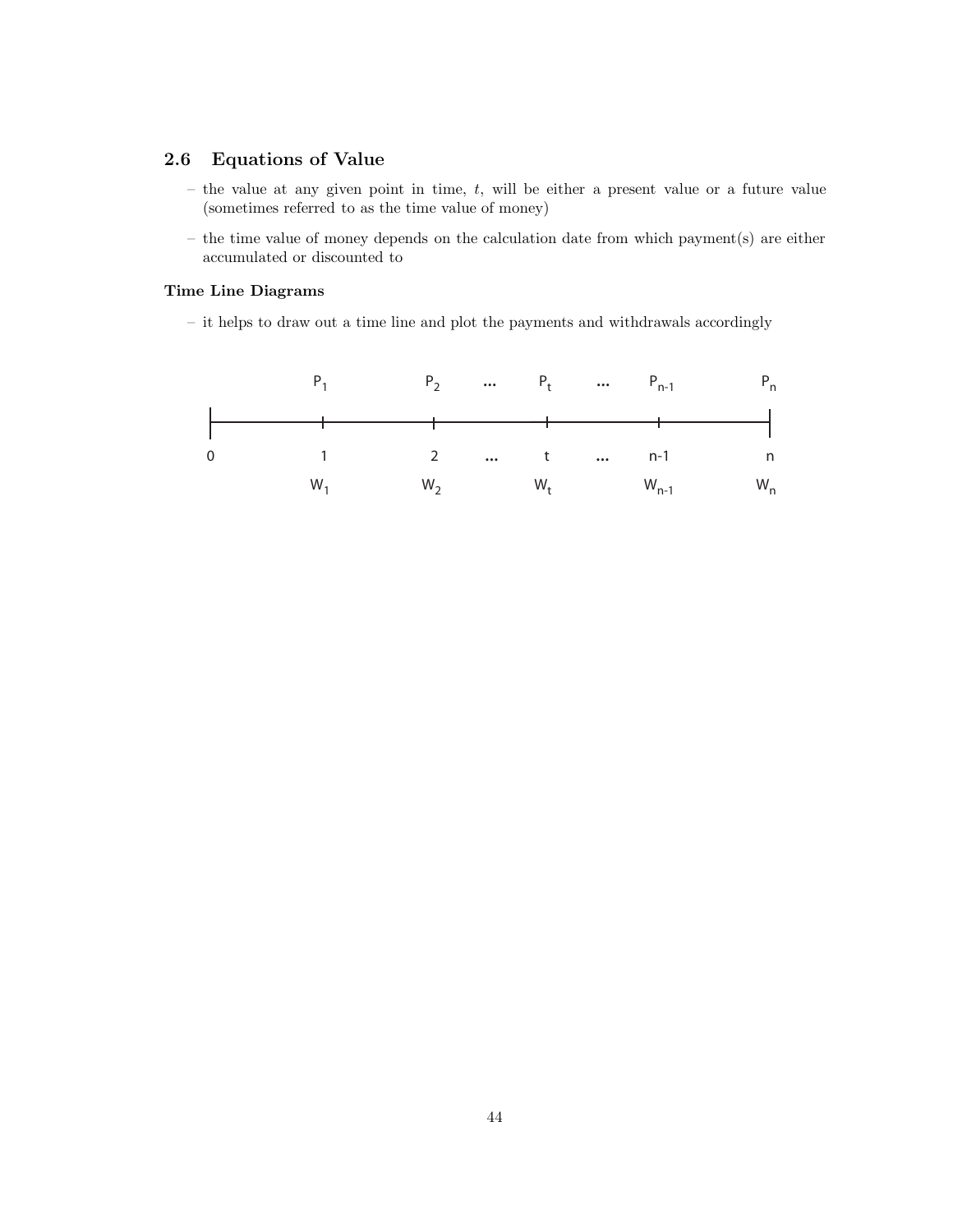# Example

– a payment of 600 is due in 8 years; the alternative is to receive 100 now,200 in 5 years and X in 10 years. If  $i = 8\%$ , find \$X, such that the value of both options is equal.



– compare the values at  $t=0$ 



$$
600v_{8\%}^8 = 100 + 200v_{8\%}^5 + Xv_{8\%}^{10}
$$

$$
X = \frac{600v_{8\%}^8 - 100 - 200v_{8\%}^5}{v_{8\%}^{10}} = 190.08
$$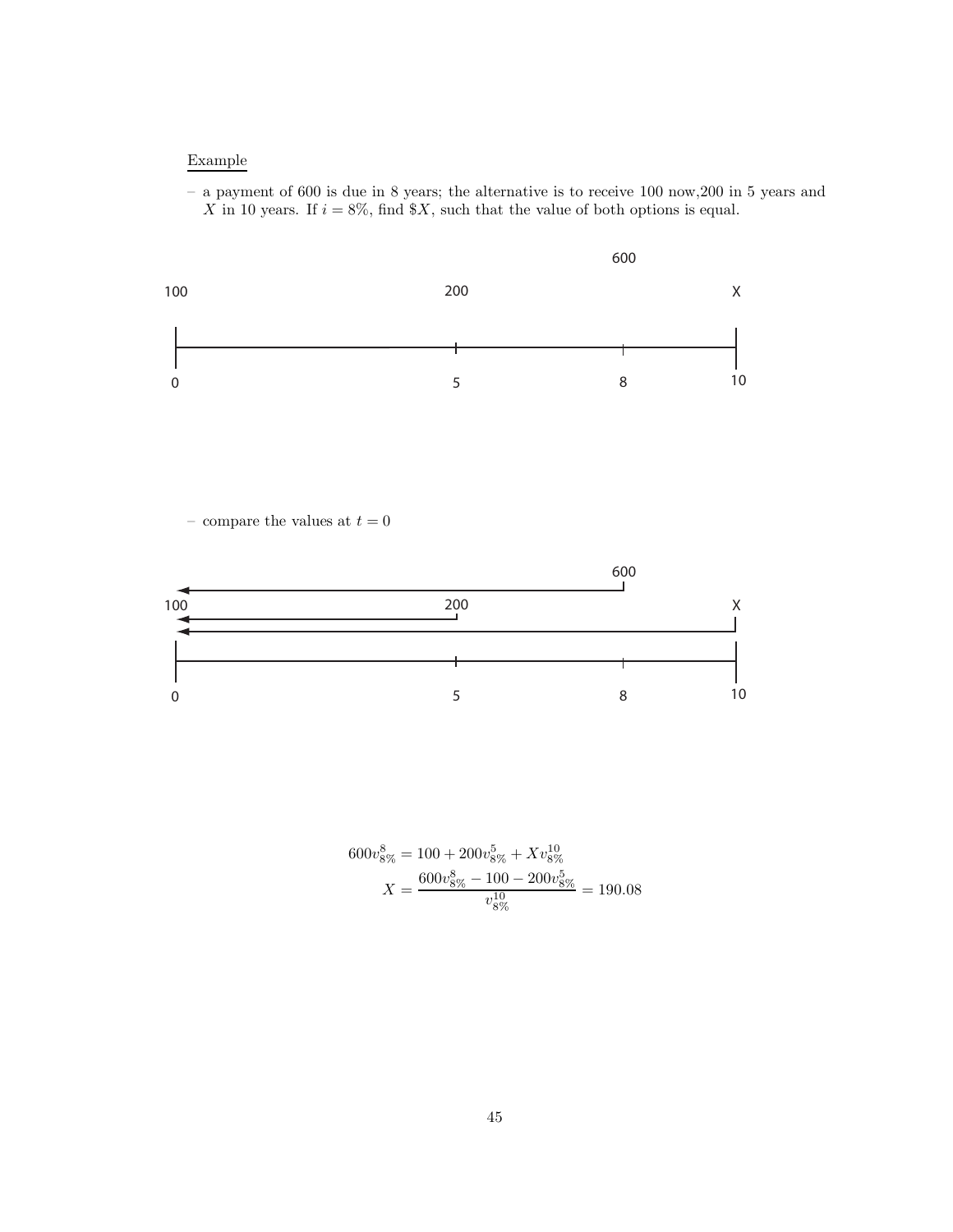– compare the values at  $t=5\,$ 



$$
600v3 = 100(1 + i)5 + 200 + Xv5
$$

$$
X = \frac{600v3 - 100(1 + i)5 - 200}{v5} = 190.08
$$

– compare the values at  $t=10\,$ 



$$
600(1+i)^2 = 100(1+i)^{10} + 200(1+i)^5 + X
$$
  

$$
X = 600(1+i)^2 - 100(1+i)^{10} - 200(1+i)^5 = 190.08
$$

<sup>–</sup> all 3 equations gave the same answer because all 3 equations treated the value of the payments consistently at a given point of time.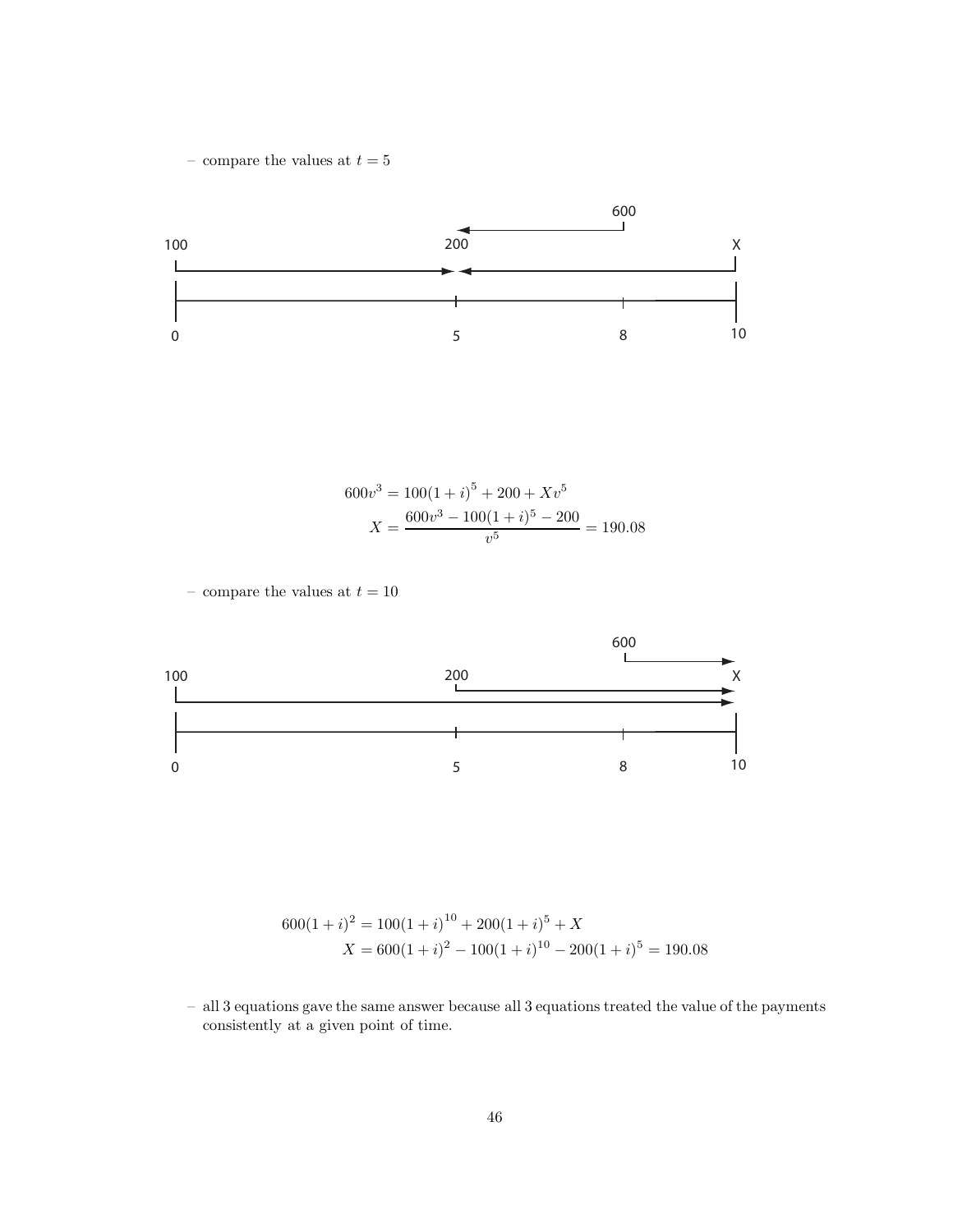# **Unknown Rate of Interest**

– Assuming that you do not have a financial calculator

# Linear Interpolation

– need to find the value of  $a_{\overline{n}|}$  at two different interest rates where  $a_{\overline{n}|i_1} = P_1 \lt P$ and  $a_{\overline{n}|i_2} = P_2 > P$ .

$$
\begin{aligned}\na_{\overline{n}i_1} &= P_1 \\
a_{\overline{n}i_2} &= P_2\n\end{aligned}\n\quad i \approx i_1 + \frac{P_1 - P}{P_1 - P_2}(i_2 - i_1)
$$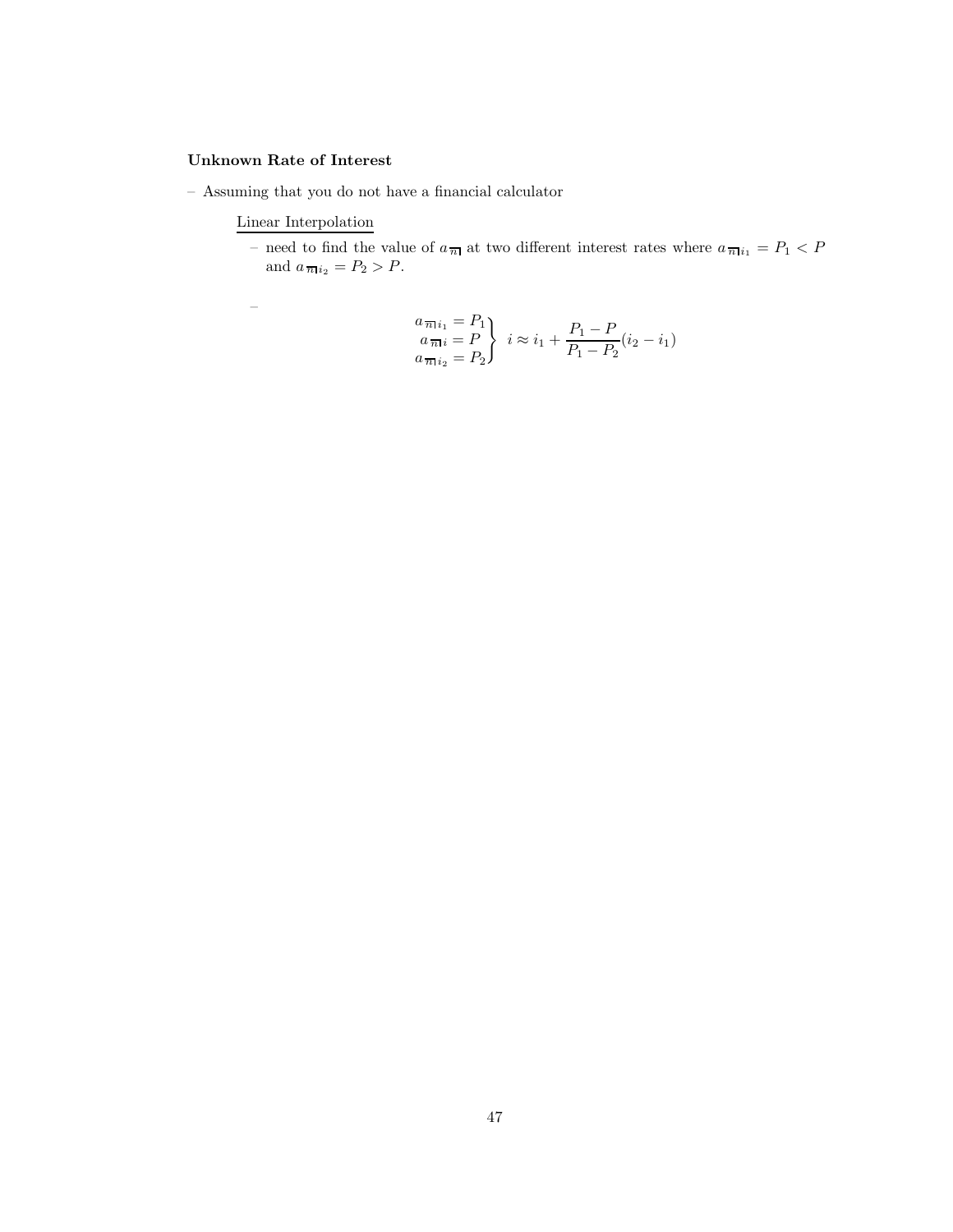#### **Exercises and Solutions**

# **2.1 Annuity-Immediate**

#### Exercise (a)

Fence posts set in soil last  $9$  years and cost  $Y$  each while fence posts set in concrete last  $15$ years and cost  $Y + X$ . The posts will be needed for 35 years. What is the value of X such that a fence builder would be indifferent between the two types of posts?

Solution (a)

The soil posts must be set 4 times (at t=0,9,18,27). The PV of the cost per post is  $PV =$  $Y \cdot \frac{a \overline{36}}{a \overline{36}}$  $rac{36}{a_9}$ .

The concrete posts must be set 3 times (at  $t=0,15,30$ ). The PV of the cost per post is  $PV = (Y + X) \cdot \frac{a \frac{\pi}{45}}{a \frac{\pi}{15}}$  $\frac{a}{a} \frac{45}{15}$ .

The breakeven value of X is the value for which  $PV_s = PV_c$ . Thus

$$
Y \cdot \frac{a_{\overline{36}}}{a_{\overline{9}}} = (Y + X) \cdot \frac{a_{\overline{45}}}{a_{\overline{15}}} \text{ or}
$$

$$
X \cdot \frac{a_{\overline{45}}}{a_{\overline{15}}} = Y \left[ \frac{a_{\overline{36}}}{a_{\overline{9}}} - \frac{a_{\overline{45}}}{a_{\overline{15}}} \right]
$$

$$
X = Y \left[ \frac{a_{\overline{36}} \cdot a_{\overline{15}}}{a_{\overline{45}} \cdot a_{\overline{9}}} - 1 \right]
$$

Exercise (b)

You are given  $\delta_t = \frac{4+t}{1+8t+t^2}$  for  $t \ge 0$ .

Calculate  $s_{\overline{A}}$ .

Solution (b)

$$
s_{\overline{4}} = 1 + (1+i)^{4-3} + (1+i)^{4-2} + (1+i)^{4-1}
$$
  
\n
$$
= 1 + e^{\int_{3}^{4} \delta_{s} \cdot ds} + e^{\int_{2}^{4} \delta_{s} \cdot ds} + e^{\int_{1}^{4} \delta_{s} \cdot ds}
$$
  
\n
$$
= 1 + e^{\int_{3}^{4} \frac{4+s}{1+8s+s^{2}} \cdot ds} + e^{\int_{2}^{4} \frac{4+s}{1+8s+s^{2}} \cdot ds} + e^{\int_{1}^{4} \frac{4+s}{1+8s+s^{2}}
$$
  
\n
$$
= 1 + e^{\frac{1}{2} \int_{3}^{4} \frac{f'(s)}{f(s)} \cdot ds} + e^{\frac{1}{2} \int_{2}^{4} \frac{f'(s)}{f(s)} \cdot ds} + e^{\frac{1}{2} \int_{1}^{4} \frac{f'(s)}{f(s)} \cdot ds}
$$
  
\n
$$
= 1 + \left[ \frac{f(4)}{f(3)} \right]^{\frac{1}{2}} + \left[ \frac{f(4)}{f(2)} \right]^{\frac{1}{2}} + \left[ \frac{f(4)}{f(1)} \right]^{\frac{1}{2}}
$$
  
\n
$$
= 1 + \left[ \frac{1+8(4)+(4)^{2}}{1+8(3)+(3)^{2}} \right]^{\frac{1}{2}} + \left[ \frac{1+8(4)+(4)^{2}}{1+8(2)+(2)^{2}} \right]^{\frac{1}{2}} + \left[ \frac{1+8(4)+(4)^{2}}{1+8(1)+(1)^{2}} \right]^{\frac{1}{2}}
$$
  
\n
$$
= 1 + 1.2005 + 1.5275 + 1.4878 = 5.2158
$$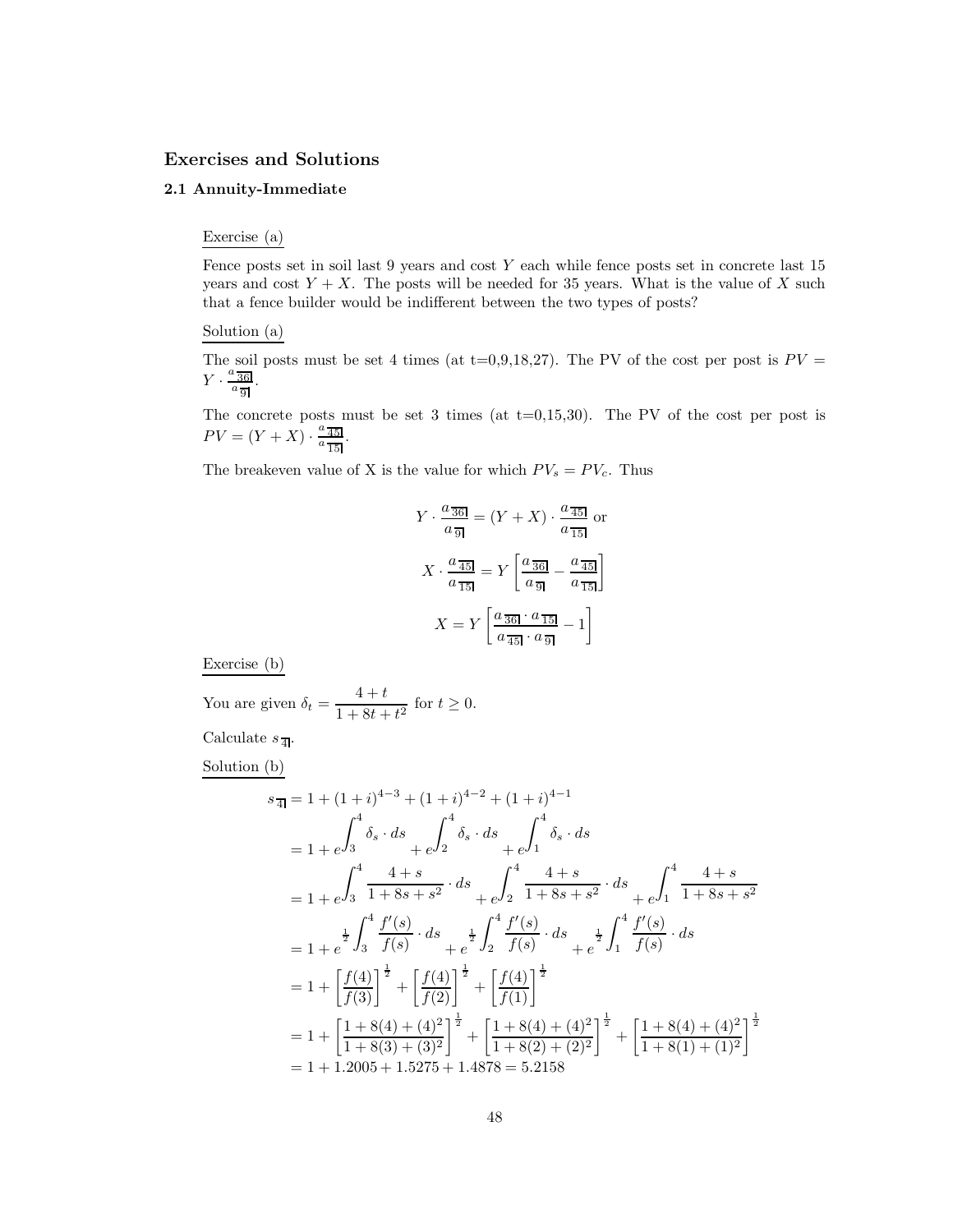# Exercise (c)

You are given the following information:

- (i) The present value of a 6n-year annuity-immediate of 1 at the end of every year is 9.7578.
- (ii) The present value of a 6n-year annuity-immediate of 1 at the end of every second year is 4.760.
- (iii) The present value of a 6n-year annuity-immediate of 1 at the end of every third year is K.

Determine  $K$  assuming an annual effective interest rate of  $i$ .

Solution (c)

$$
9.758 = a_{\overline{6n}\mathbf{k}_i}
$$

$$
4.760 = a_{\frac{3n}{n+1+2-1}} = \frac{a_{\frac{3n}{n}}}{s_{\frac{7}{n}}}
$$

$$
K = a_{\frac{7n}{n+1+2-1}} = \frac{a_{\frac{7n}{n}}}{s_{\frac{7}{n}}}
$$

$$
\frac{9.758}{4.760} = s_{\frac{7}{n}} = 2.05 = 1 + (1 + i) \rightarrow i = 5\%
$$

$$
K = \frac{9.758}{s_{\frac{7}{n}}}
$$

$$
= \frac{9.758}{3.1525} = 3.095
$$

# **2.2 Annuity-Due**

Exercise (a)

Simplify  $a_{\overline{15}l_i}(1+i)^{45}\ddot{a}_{\overline{3}l_j}$  to one actuarial symbol, given that  $j=(1+i)^{15}-1$ .

Solution (a)

$$
a_{\overline{15}l_i}(1+i)^{45}\ddot{a}_{\overline{3}l_j} = s_{\overline{15}l_i}(1+i)^{30}(1+v_j^1+v_j^2)
$$

$$
= s_{\overline{15}l_i}(1+i)^{30}(1+v_i^{15}+v_i^{30}) = s_{\overline{15}l_i}[(1+i)^{30}+(1+i)^{15}+1]
$$

There are 3 sets of 15 end-of-year payments (45 in total) that are being made and carried forward to  $t = 45$ . Therefore, at t=45 you will have 45 end-of-year payment that have been accumulated and whose value is  $s_{\overline{45}}$ .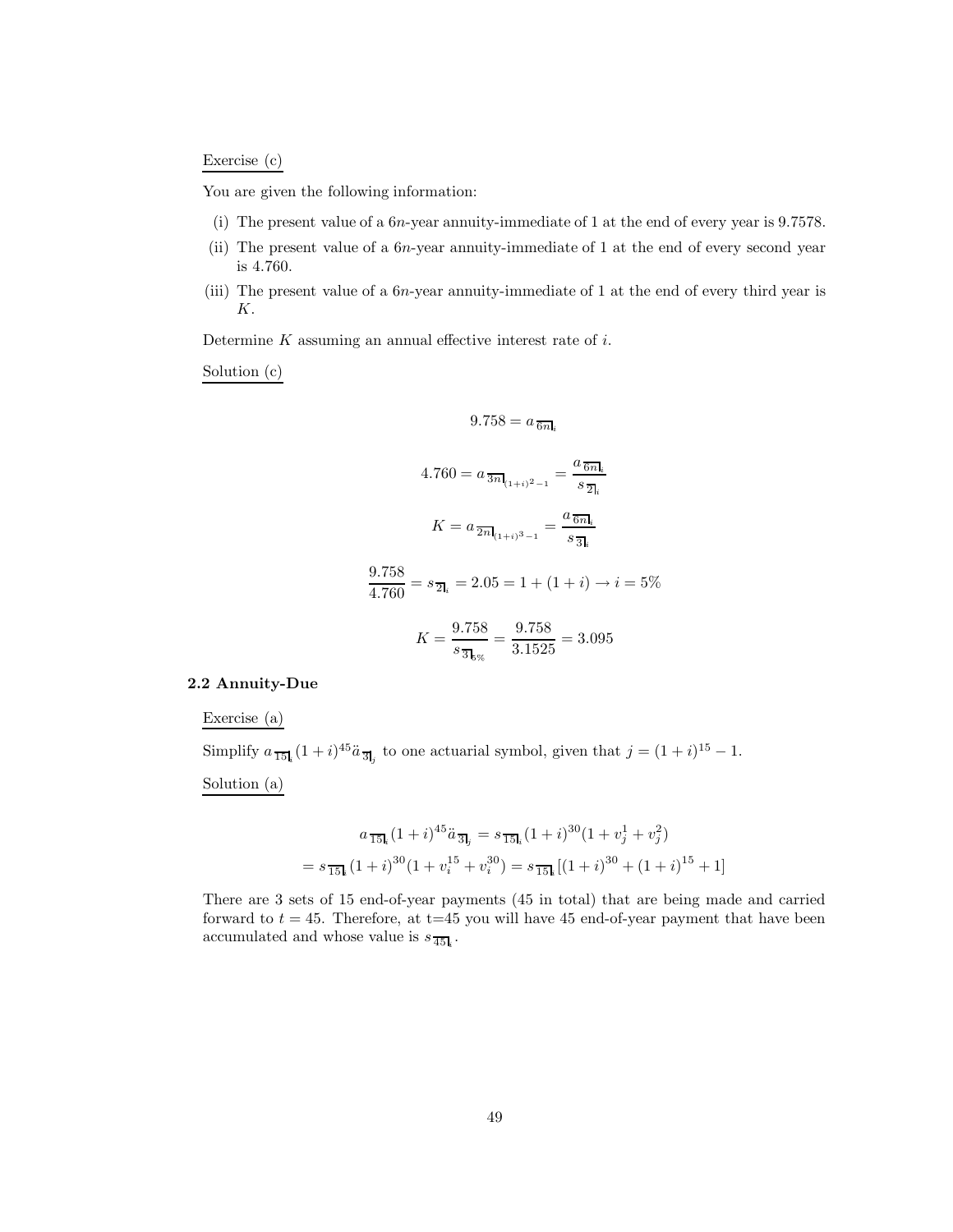# Exercise (b)

A person deposits 100 at the beginning of each year for 20 years. Simple interest at an annual rate of i is credited to each deposit from the date of deposit to the end of the twenty year period. The total amount thus accumulated is 2,840. If instead, compound interest had been credited at an effective annual rate of  $i$ , what would the accumulated value of these deposits have been at the end of twenty years?

## Solution (b)

$$
100[(1+i) + (1+2i) + (1+3i) + \dots + (1+20i)] = 2,840
$$
  

$$
100[20 + i(1+2+3+\dots+20)] = 2,840
$$
  

$$
20 + i(\frac{20 \cdot 21}{2}) = 28.40 \rightarrow i = .04 \text{ and } d = .03846
$$
  

$$
100\ddot{s}_{\overline{20l}_{4\%}} = 3,097
$$

Exercise (c)

You plan to accumulate  $100,000$  at the end of 42 years by making the following deposits:

X at the beginning of years 1-14

No deposits at the beginning of years 15-32; and

Y at the beginning of years 33-42.

The annual effective interest rate is 7%.

 $X - Y = 100$ . Calculate Y.

Solution (c)

$$
\underbrace{X}_{100-Y} \ddot{s} \frac{1}{14!} \dot{y} (1.07)^{28} + Y \ddot{s} \frac{1}{10!} \dot{y} = 100,000
$$

 $(100 + Y)(160.42997) + Y(14.78368) = 100,000$ 

$$
Y=479.17
$$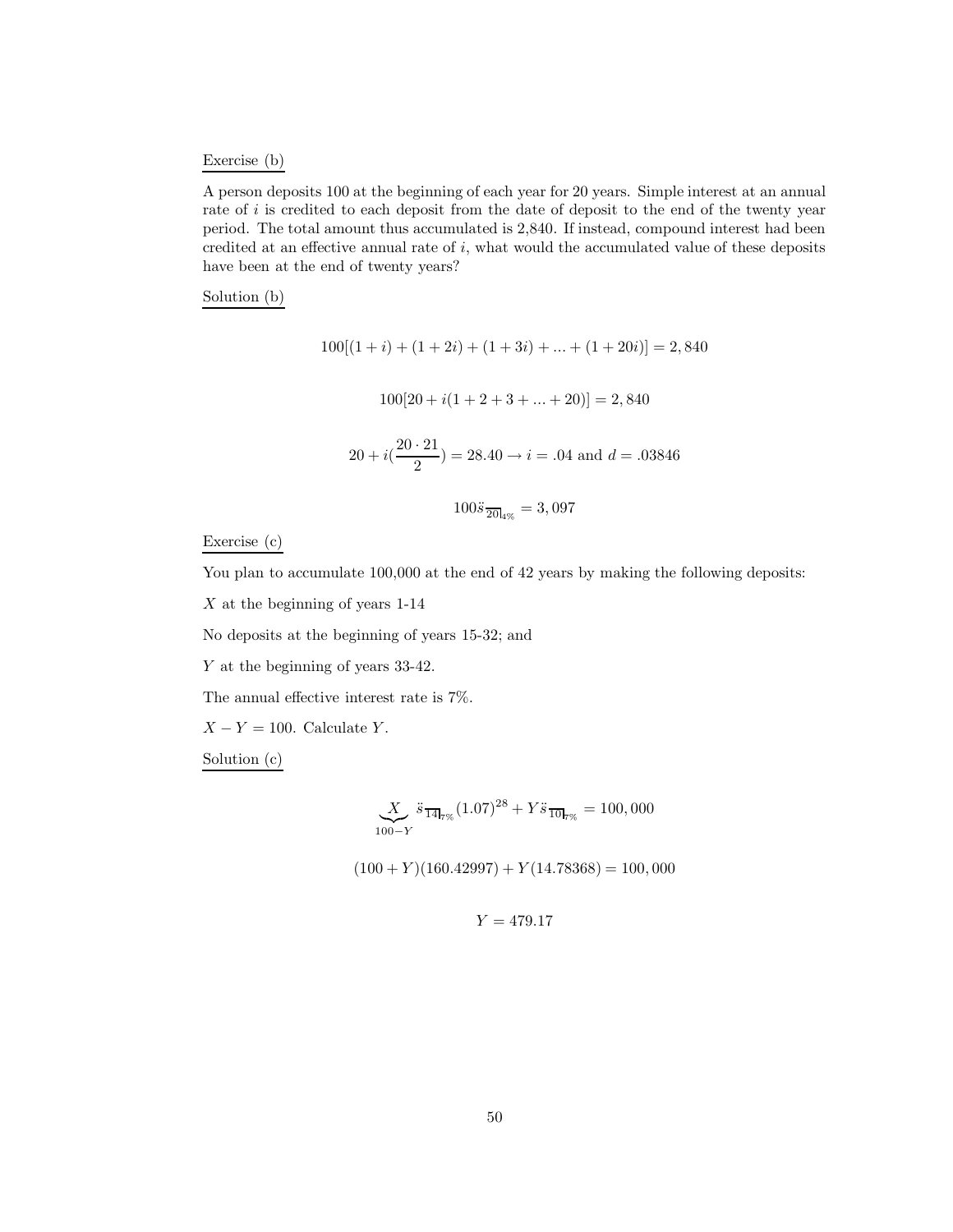#### **2.3 Deferred Annuities**

Exercise (a)

Using an annual effective interest rate  $j \geq 0$ , you are given:

- (i) The present value of 2 at the end of each year for 2n years, plus an additional 1 at the end of each of the first  $n$  years, is 36.
- (ii) The present value of an *n*-year deferred annuity-immediate paying 2 per year for *n* years is 6.

Calculate j.

Solution (a)

$$
(i) 36 = 2a\frac{1}{2n} + a\frac{1}{n}
$$

(ii) 
$$
6 = v^n \cdot 2a_{\overline{n}} = 2a_{\overline{2n}} - 2a_{\overline{n}}
$$

then subtracting (ii) from (i) gives us:

 $30 = 3a_{\overline{n}} \to 10 = a_{\overline{n}}$  $6 = v^n 2(10) \rightarrow .3 = v^n$  $10 = a_{\overline{n}} = \frac{1 - v^n}{i} = \frac{1 - .3}{i} \rightarrow i = 7\%$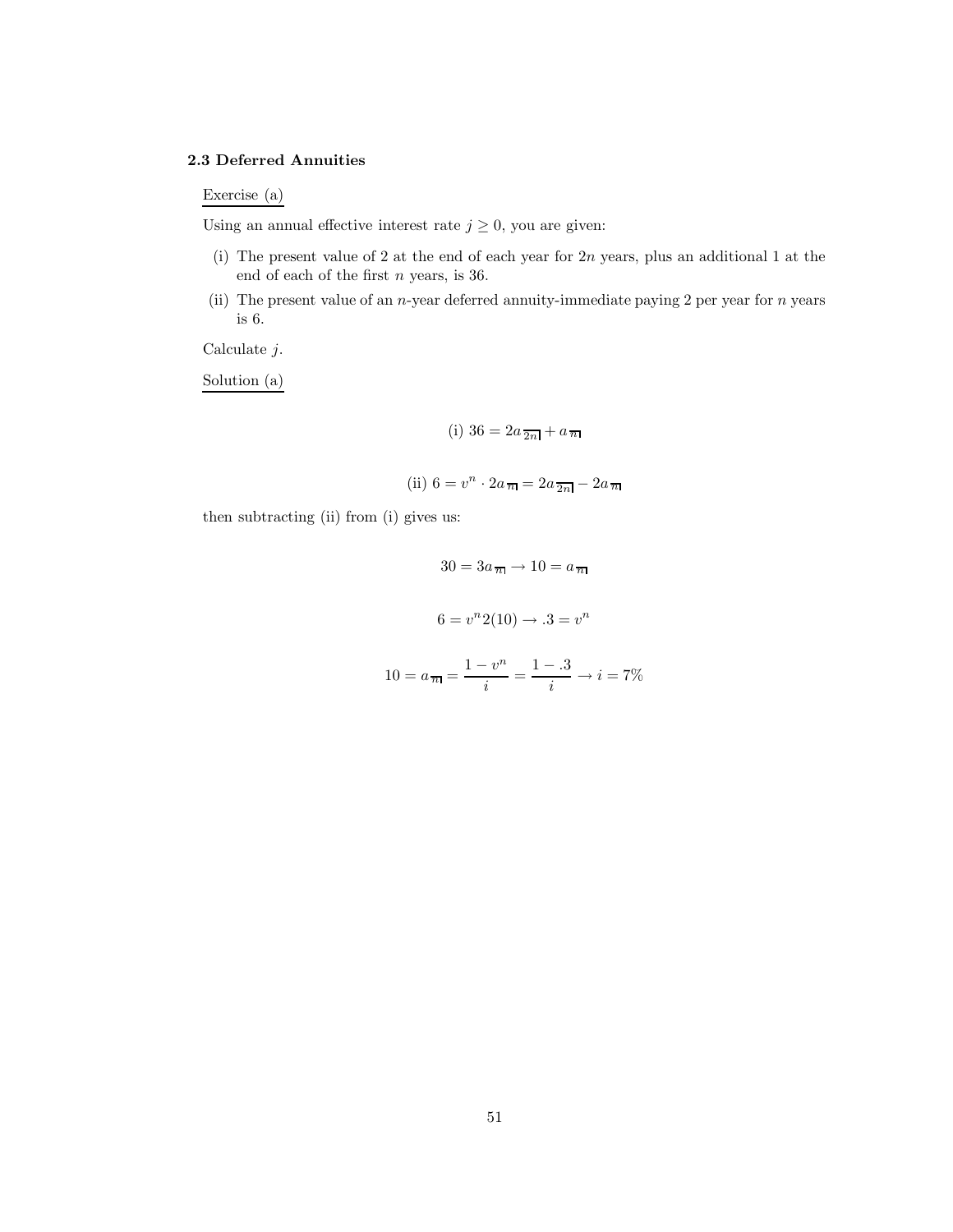# Exercise (b)

A loan of 1,000 is to be repaid by annual payments of 100 to commence at the end of the fifth year and to continue thereafter for as long as necessary. The effective rate of discount is 5%. Find the amount of the final payment if it is to be larger than the regular payments.

Solution (b)

$$
PV_0 = 1,000 = 100a_{\overline{n}} - 100a_{\overline{4}}
$$
  
\n
$$
a_{\overline{n}} = \frac{1,000 + 100a_{\overline{4}}}{100} = 13.53438
$$
  
\n
$$
\frac{1 - v^n}{.0526316} = 13.52438
$$
  
\n
$$
.288190 = v^n
$$
  
\n
$$
3.47 = (1.0526316)^n
$$
  
\n
$$
n = \frac{\ln(3.47)}{\ln(1.0526316)} = 24.2553
$$
  
\n
$$
n = 24
$$
  
\n
$$
1,000 = 100a_{\overline{24}} + Xv^{24} - 100a_{\overline{4}}
$$
  
\n
$$
X = \frac{1,000 - 100(a_{\overline{24}} - a_{\overline{4}})}{v^{24}}
$$
  
\n
$$
X = 7.217526(1.0526316)^{24}
$$

 $X = 24.72$ 

Thus, the total final payment is 124.72.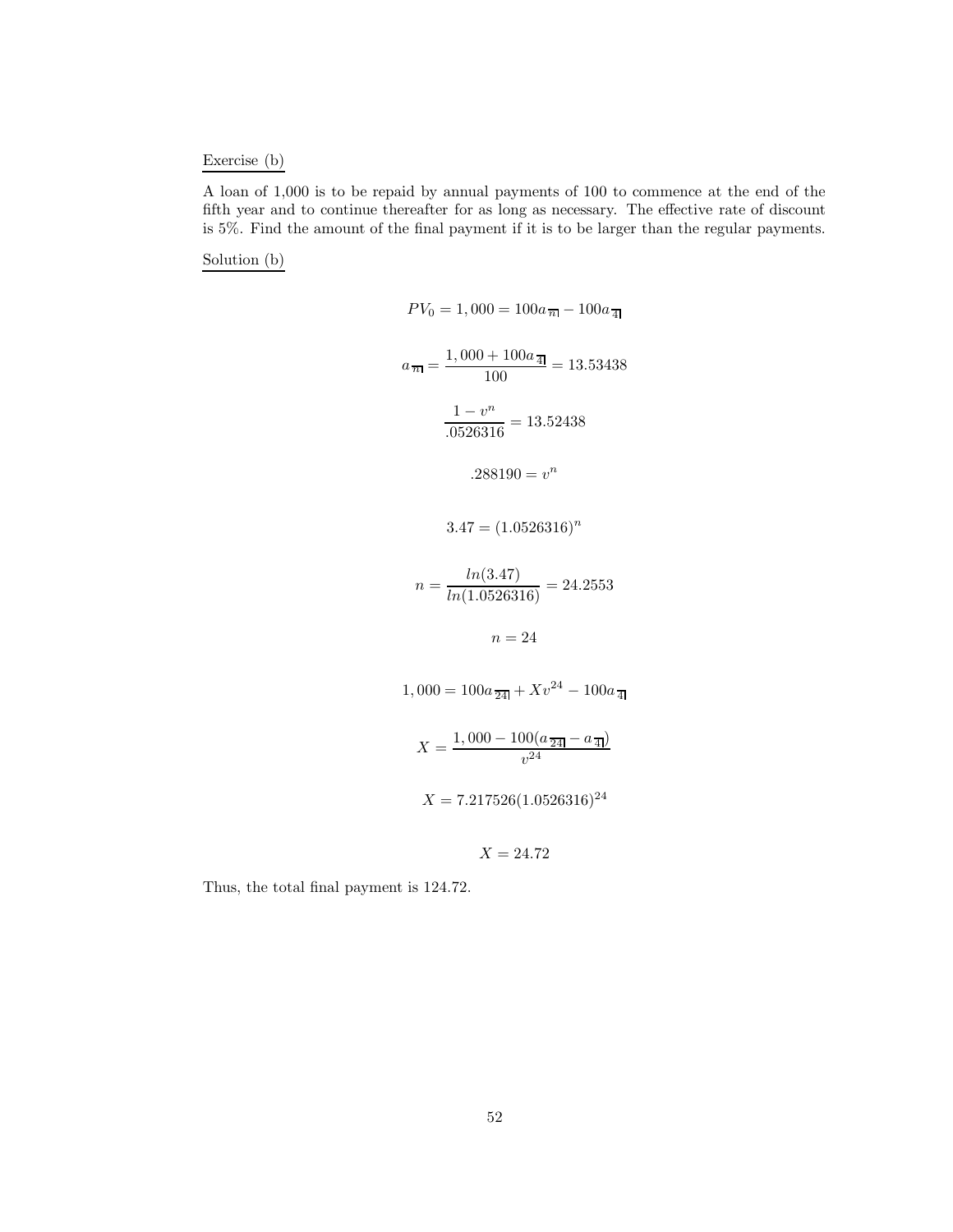#### **2.4 Continuously Payable Annuities**

# Exercise (a)

There is 40,000 in a fund which is accumulating at 4% per annum convertible continuously. If money is withdrawn continuously at the rate of 2,400 per annum, how long will the fund last?

#### Solution (a)

If the fund is exhausted at  $t = n$ , then the accumulated value of the fund at that time must equal the accumulated value of the withdrawals. Thus we have:

$$
40,000e^{.04n} = 2,400\bar{s}_{\overline{n}} = 2400(\frac{e^{.04n} - 1}{.04})
$$

$$
\frac{40,000}{2,400}(.04) = 1 - e^{.04n}
$$

$$
n = \frac{\ln[1 - (.04)\frac{40,000}{2,400}]}{-.04} = 27.47 \text{ years}
$$

Exercise (b)

If  $\bar{a}_{\overline{n}} = 4$  and  $\bar{s}_{\overline{n}} = 12$  find  $\delta$ .

Solution (b)

$$
\bar{a}_{\overline{n}|} = \frac{1 - v^n}{\delta} = 4 \to v^n = 1 - 4\delta
$$

$$
\bar{s}_{\overline{n}|} = \frac{(1 + i)^n - 1}{\delta} = 12
$$

$$
(1 + i)^n = 1 + 12\delta
$$

$$
(1 + i)^n = v^{-n} \text{ then } 1 + 12\delta = \frac{1}{1 - 4\delta}
$$

$$
1 + 8\delta - 48\delta^2 = 1 \text{ or } \delta = \frac{4}{48} = \frac{1}{6}
$$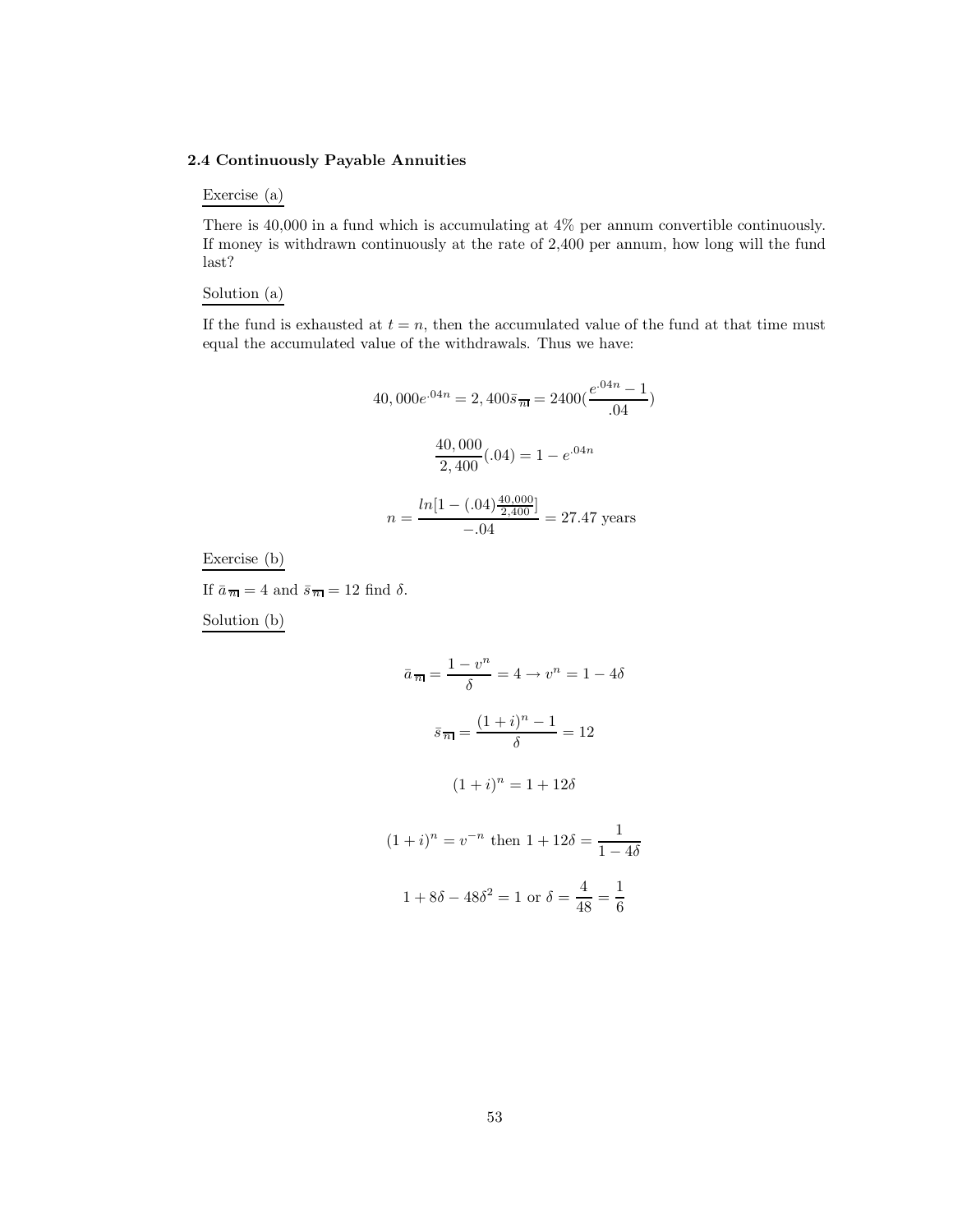#### **2.5 Perpetuities**

## Exercise (a)

A perpetuity-immediate pays  $X$  per year. Kevin receives the first  $n$  payments, Jeffrey receives the next  $n$  payments and Hal receives the remaining payments. The present value of Kevin's payments is 20% of the present value of the original perpetuity. The present value of Hal's payments is  $K$  of the present value of the original perpetuity.

Calculate the present value of Jeffrey's payments as a percentage of the original perpetuity.

Solution (a)

The present value of the perpetuity is:

$$
Xa_{\overline{\infty}} = \frac{X}{i}
$$

The present value of Kevin's payments is:

$$
Xa_{\overline{n}}=.2Xa_{\overline{\infty}}=.2\frac{X}{i}
$$

This leads to:

$$
a_{\overline{n}} = \frac{.2}{i} \to 1 - v^n = .2 \to v^n = .8
$$

The present value of Hal's payments is:

$$
Xv^{2n}a_{\overline{\infty}} = K \cdot X \cdot a_{\overline{\infty}} = K \cdot \frac{X}{i}.
$$

Therefore,

$$
X \cdot (.8)^2 \cdot a_{\overline{\infty}} \to K = (.8)^2 = .64.
$$

Therefore, Jeffrey owns  $.16(1-.2-.64)$ .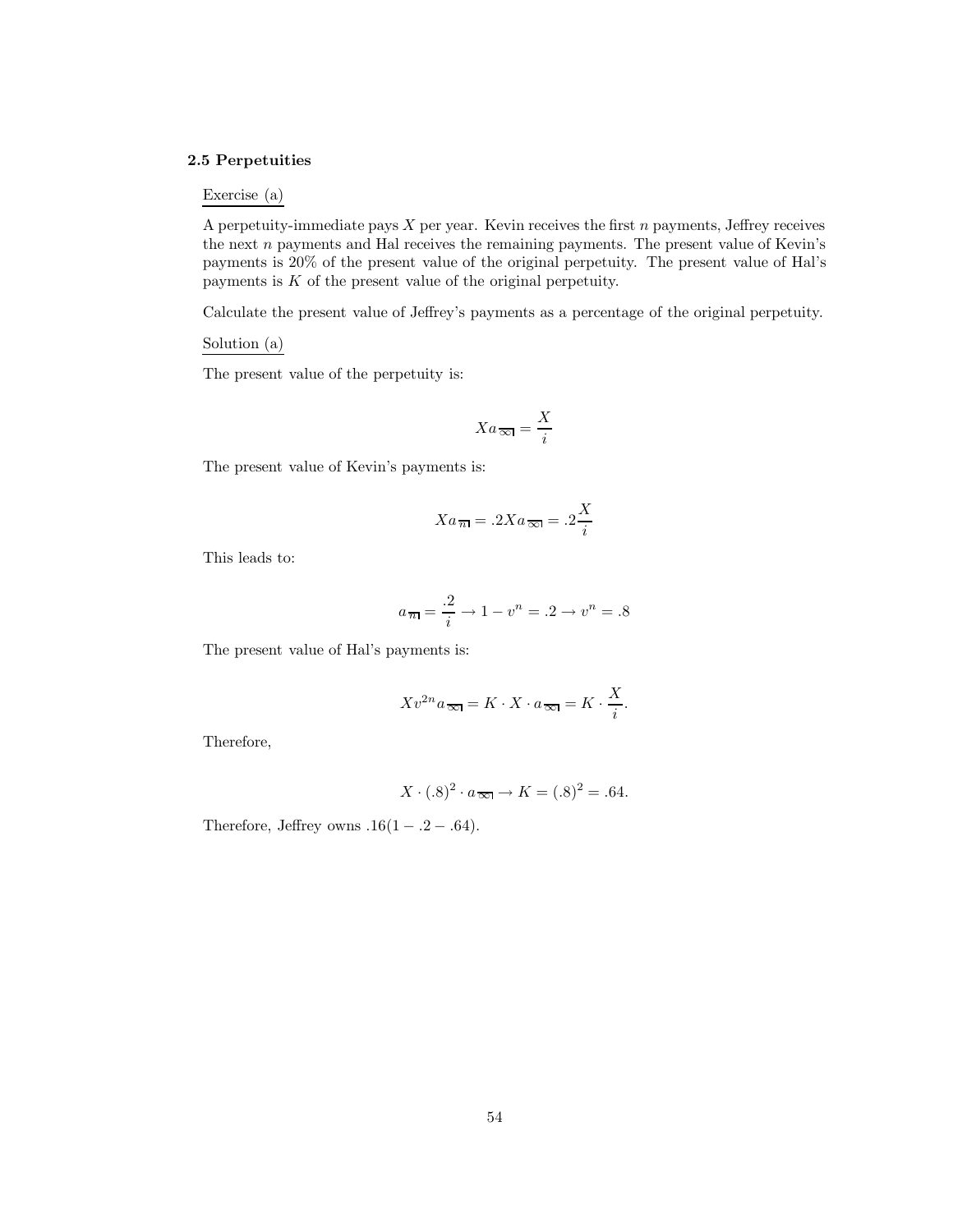#### Exercise (b)

A perpetuity pays 1 at the beginning of every year plus an additional 1 at the beginning of every second year.

Determine the present value of this annuity.

Solution (b)

$$
K = \ddot{a}_{\overline{\infty}i} + v_i \ddot{a}_{\overline{\infty}i_{(1+i)^2-1}} = \frac{1}{d_i} + \frac{1}{1+i} \cdot \frac{1}{d_{(1+i)^2-1}} = \frac{1+i}{i} + \frac{(1+i)}{(1+i)^2-1}
$$

$$
K = \frac{1+i}{i} + \frac{1}{(1+i)} \cdot \frac{1+(1+i)^2-1}{(1+i)^2-1} = \frac{1+i}{i} + \frac{1}{(1+i)} \cdot \frac{(1+i)^2}{(1+i)(1+i)^2-1}
$$

$$
K = \frac{1+i}{i} + \frac{(1+i)}{(1+i)^2-1} = (1+i) \left[ \frac{1}{i} + \frac{1}{(1+i)^2-1} \right]
$$

$$
K = (1+i) \left[ \frac{(1+i)^2-1+i}{i[(1+i)^2-1]} \right] = (1+i) \left[ \frac{1+2i+i^2-1+i}{i[1+2i+i^2-1]} \right]
$$

$$
K = (1+i) \left[ \frac{2i+i^2+i}{i[2i+i^2]} \right] = (1+i) \left[ \frac{2+i+1}{2i+i^2} \right] = (1+i) \left[ \frac{3+i}{i(2+i)} \right] = \frac{3+i}{d(2+i)}
$$

Exercise (c)

A perpetuity-immediate pays  $X$  per year. Nicole receives the first  $n$  payments, Mark receives the next  $n$  payments and Cheryl receives the remaining payments. The present value of Nicole's payments is 30% of the present value of the original perpetuity. The present value of Cheryl's payments is  $K\%$  of the present value of the original perpetuity.

Calculate the present value of Cheryl's payments as a percentage of the original perpetuity.

#### Solution (c)

The present value of Nicole's payments is:

$$
X \cdot a_{\overline{n}} = .3 \cdot X \cdot a_{\overline{\infty}} = .3 \cdot \frac{X}{i}
$$

This leads to

$$
a_{\overline{n}|} = \frac{.3}{i} \to 1 - v^n = .3 \to v^n = .7
$$

The present value of Cheryl's payments is:

$$
X \cdot v^{2n} \cdot a_{\overline{\infty}} = K \cdot X \cdot a_{\overline{\infty}} = K \cdot \frac{X}{i}
$$

Therefore  $X \cdot (0.7)^2 \cdot a_{\overline{\infty}} = K \cdot X \cdot a_{\overline{\infty}} \rightarrow K = (0.7)^2 = 0.49$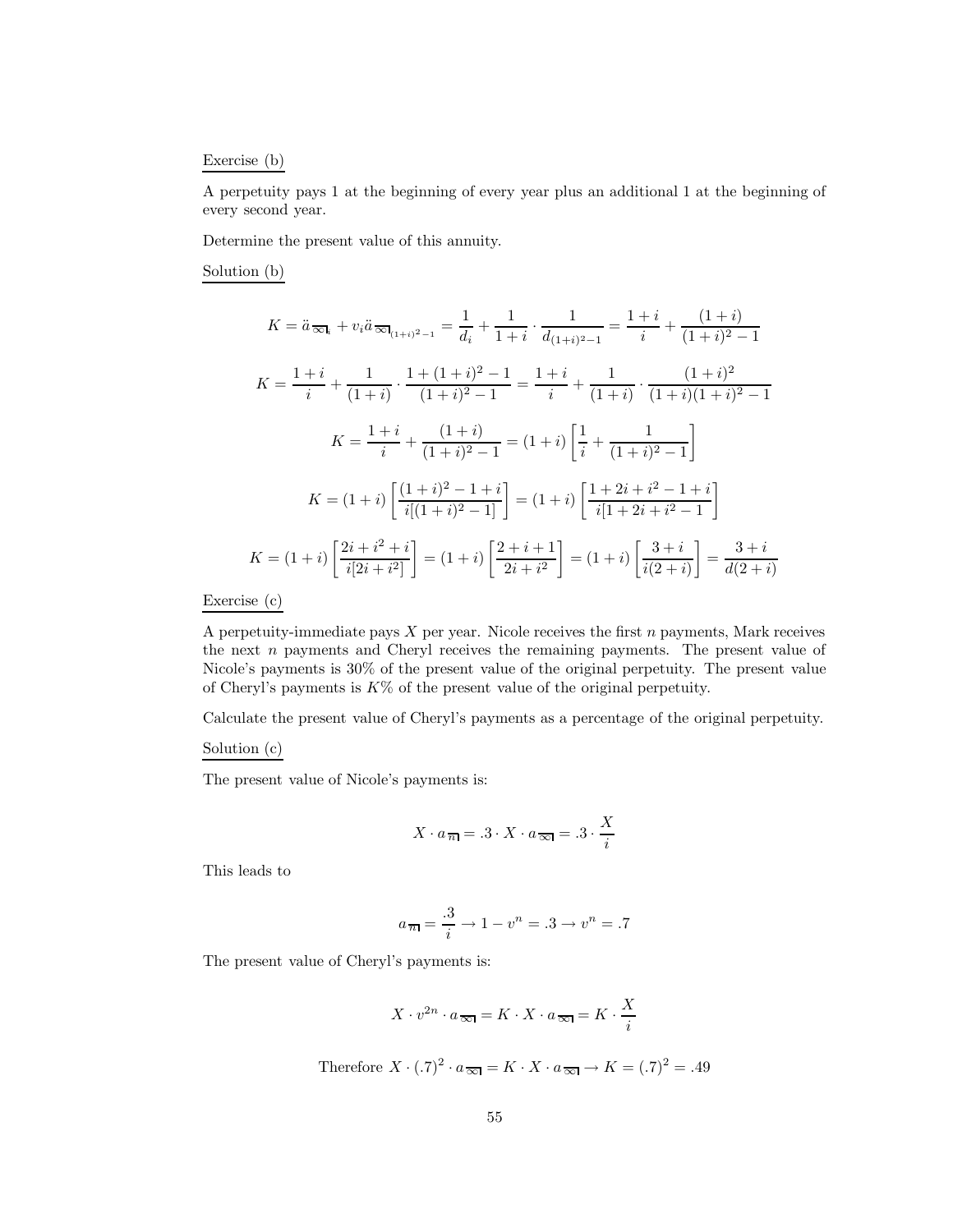# **2.6 Equation of Value**

Exercise (a)

An investment requires an initial payment of 10,000 and annual payments of 1,000 at the end of each of the first 10 years. Starting at the end of the eleventh year, the investment returns five equal annual payments of  $X$ .

Determine  $X$  to yield an annual effective rate of  $10\%$  over the 15-year period.

Solution (a)

PV of cash flow in=PV of cash flow out

10,000 + 1,000a<sub>10<sub>10%</sub> = 
$$
v^{10} \cdot X \cdot a_{5_{10\%}}
$$
  

$$
X = \frac{10,000 + 1,000a_{10\%}}{v^{10}a_{5_{10\%}}}
$$

$$
X = \frac{10,000 + 1,000(6.144571)}{(.3855433)(3.7907868)}
$$</sub>

 $X = 11,046$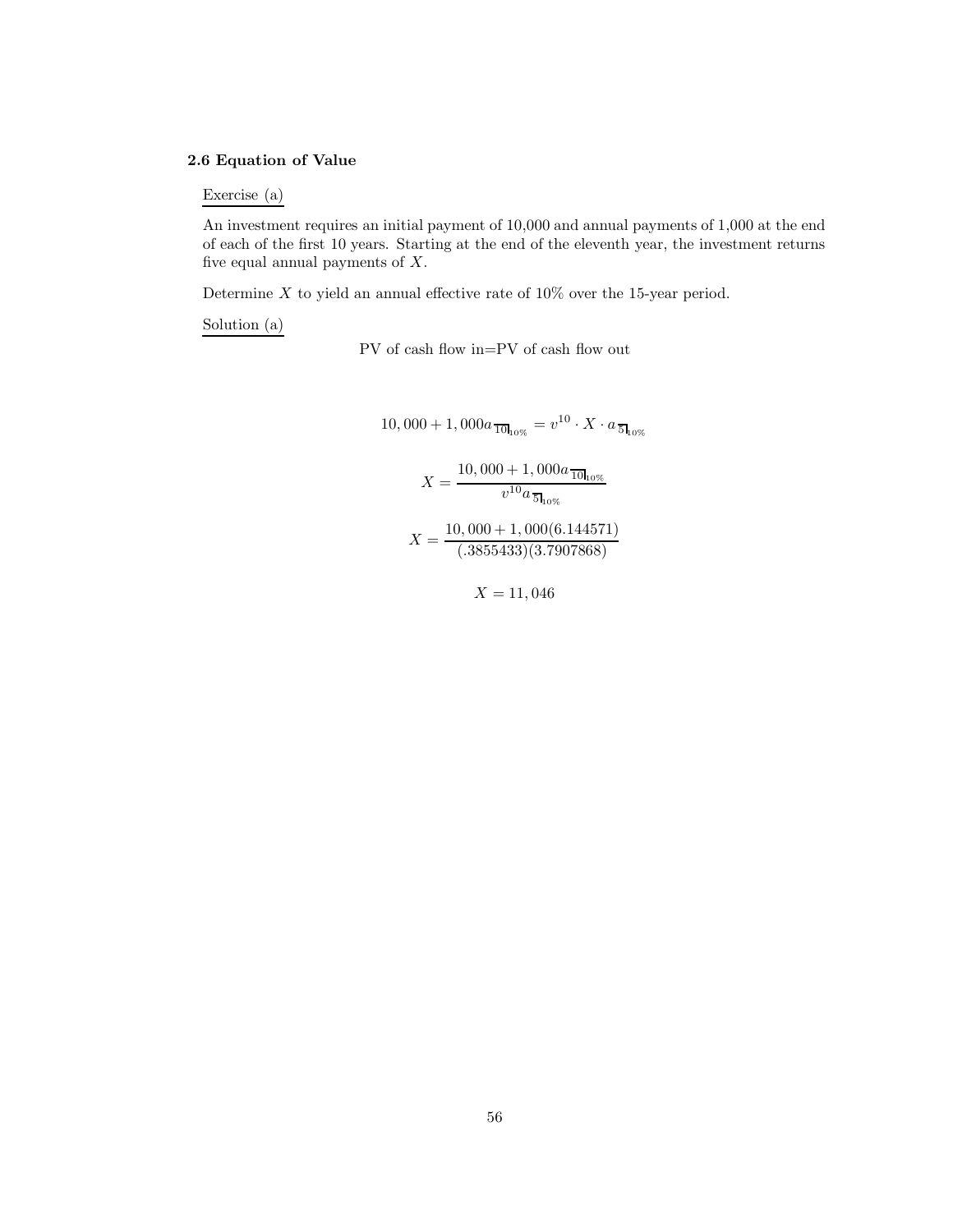#### Exercise(b)

At a certain interest rate the present value of the following two payment patterns are equal:

- (i) 200 at the end of 5 years plus 500 at the end of 10 years.
- (ii) 400.94 at the end of 5 years.

At the same interest rate, 100 invested now plus 120 invested at the end of 5 years will accumulate to  $P$  at the end of 10 years. Calculate  $P$ .

Solution (b)

$$
200v^5 + 500v^{10} = 400.94v^5 \rightarrow 500v^{10} = 200.94v^5 \rightarrow v^5 = .40188
$$
  

$$
v^5 = .40188 \rightarrow (1+i)^5 = 2.48831
$$

$$
P = 100(1 + i)^{10} + 120(1 + i)^5 = 100(2.48831)^2 + 120(2.48831) = 917.76
$$

Exercise (c)

Whereas the choice of a comparison date has no effect on the answer obtained with compound interest, the same cannot be said of simple interest. Find the amount to be paid at the end of 10 years which is equivalent to two payments of 100 each, the first to be paid immediately and the second to be paid at the end of 5 years. Assume 5% simple interest is earned from the date each payment is made and use a comparison date of the end of 10 years.

Solution (c)

Equating at  $t = 10$ 

$$
X = 100(1 + 10i) + 100(1 + 5i) = [100(1 + 10(.05)) + 100(1 + 5(.05)) = 275.00
$$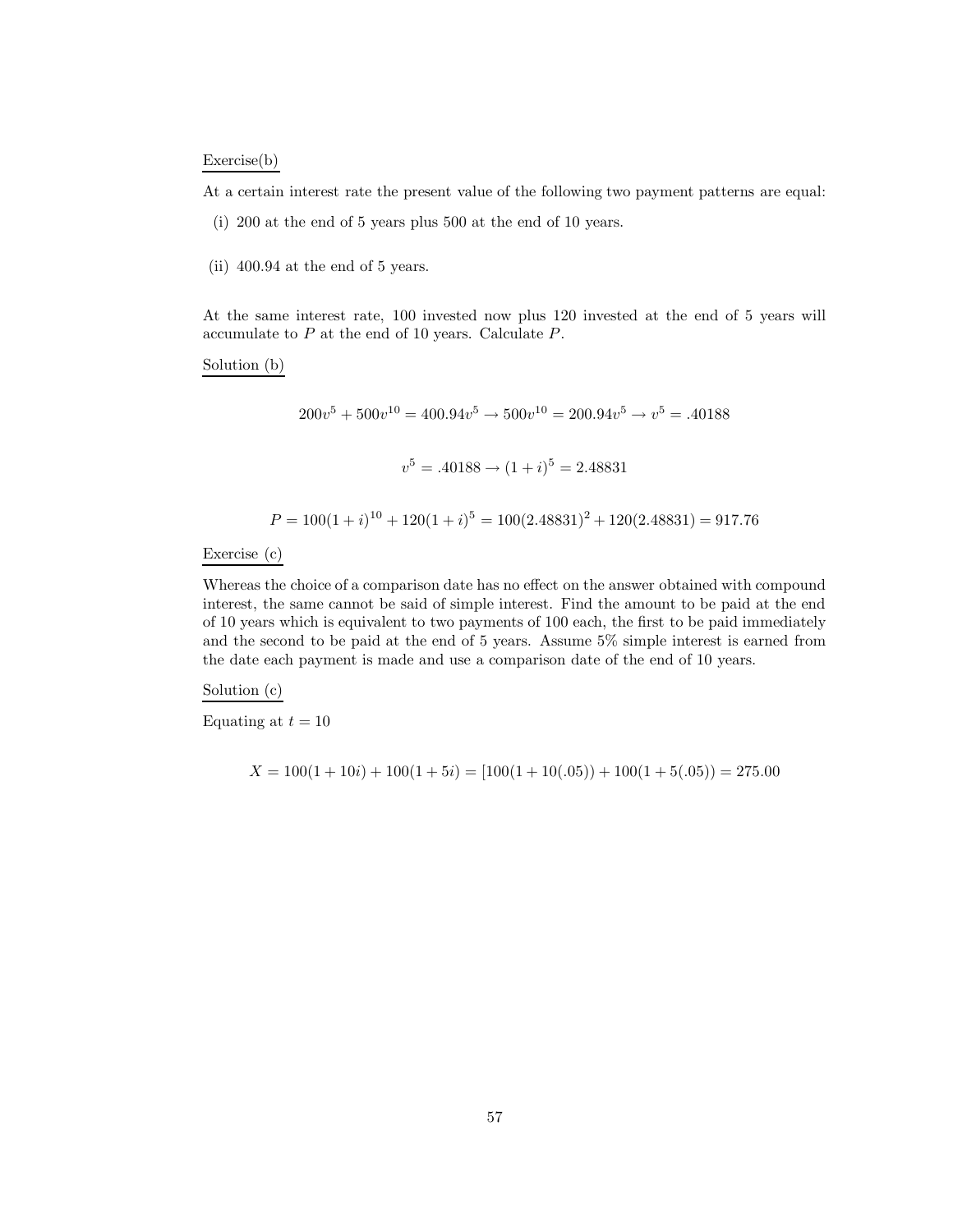# **3 Varying Annuities**

# **Overview**

- in this section, payments will now vary; but the interest conversion period will continue to coincide with the payment frequency
- annuities can vary in 3 different ways
	- (i) where the payments increase or decrease by a fixed amount (sections 3.1, 3.2, 3.3, 3.4 and 3.5)
	- (ii) where the payments increase or decrease by a fixed rate (section 3.6)
	- (iii) where the payments increase or decrease by a variable amount or rate (section 3.7)

# **3.1 Increasing Annuity-Immediate**

# Annuity-Immediate

An annuity-immediate is payable over  $n$  years with the first payment equal to  $P$  and each subsequent payment increasing by Q. The time line diagram below illustrates the above scenario:

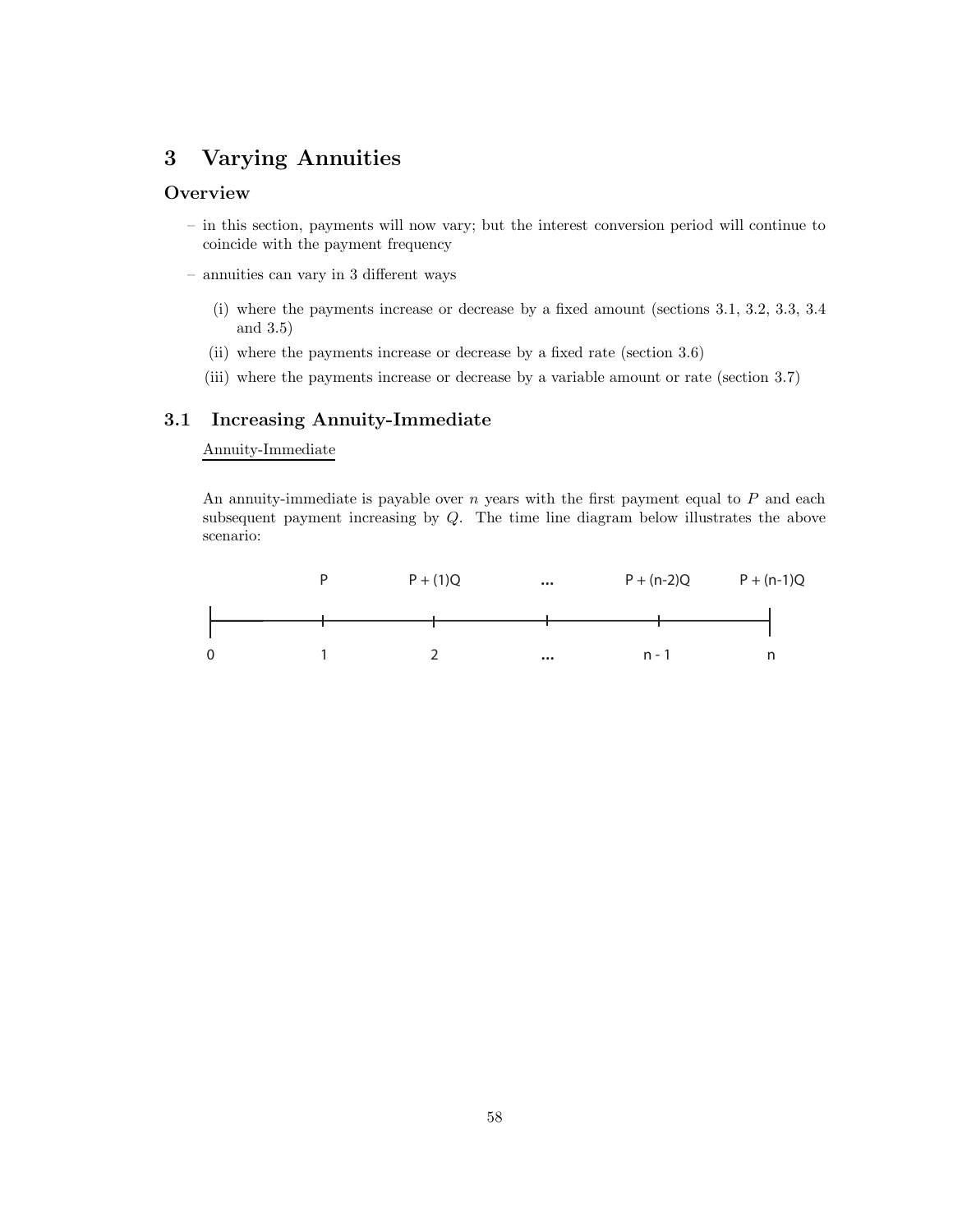The present value (at  $t = 0$ ) of this annual annuity–immediate, where the annual effective rate of interest is  $i$ , shall be calculated as follows:

$$
PV_0 = [P]v + [P + Q]v^2 + \dots + [P + (n - 2)Q]v^{n-1} + [P + (n - 1)Q]v^n
$$
  
\n
$$
= P[v + v^2 + \dots + v^{n-1} + v^n] + Q[v^2 + 2v^3 \dots + (n - 2)v^{n-1} + (n - 1)v^n]
$$
  
\n
$$
= P[v + v^2 + \dots + v^{n-1} + v^n] + Qv^2[1 + 2v \dots + (n - 2)v^{n-3} + (n - 1)v^{n-2}]
$$
  
\n
$$
= P[v + v^2 + \dots + v^{n-1} + v^n] + Qv^2 \frac{d}{dv}[1 + v + v^2 + \dots + v^{n-2} + v^{n-1}]
$$
  
\n
$$
= P \cdot a_{\overline{n}_i} + Qv^2 \frac{d}{dv}[\overline{a}_{\overline{n}_i}]
$$
  
\n
$$
= P \cdot a_{\overline{n}_i} + Qv^2 \frac{d}{dv}[\frac{1 - v^n}{1 - v}]
$$
  
\n
$$
= P \cdot a_{\overline{n}_i} + Qv^2 \frac{[(1 - v) \cdot (-nv^{n-1}) - (1 - v^n) \cdot (-1)]}{(1 - v)^2}]
$$
  
\n
$$
= P \cdot a_{\overline{n}_i} + Q \frac{Q}{v^2} [\frac{-nv^n(v^{-1} - 1) + (1 - v^n)}{(i/1 + i)^2}]
$$
  
\n
$$
= P \cdot a_{\overline{n}_i} + Q \frac{[(1 - v^n) - nv^{n-1} - nv^n]}{i^2}]
$$
  
\n
$$
= P \cdot a_{\overline{n}_i} + Q \frac{[(1 - v^n) - nv^n(v^{-1} - 1)]}{i^2}
$$
  
\n
$$
= P \cdot a_{\overline{n}_i} + Q \frac{[(1 - v^n) - nv^n(1 + i - 1)]}{i}
$$
  
\n
$$
= P \cdot a_{\overline{n}_i} + Q \frac{[a_{\overline{n}_i} - nv^n]}{i}
$$
  
\n
$$
= P \cdot a_{\overline{n}_i} + Q \frac{[a_{\overline{n}_i} - nv^n]}{i}
$$

The accumulated value (at  $t = n$ ) of an annuity–immediate, where the annual effective rate of interest is  $i$ , can be calculated using the same approach as above or calculated by using the basic principle where an accumulated value is equal to its present value carried forward with interest:

$$
FV_n = PV_0 \cdot (1+i)^n
$$
  
=  $\left(P \cdot a_{\overline{n}_i} + Q\left[\frac{a_{\overline{n}_i} - nv^n}{i}\right]\right) (1+i)^n$   
=  $P \cdot a_{\overline{n}_i} \cdot (1+i)^n + Q\left[\frac{a_{\overline{n}_i} \cdot (1+i)^n - nv^n \cdot (1+i)^n}{i}\right]$   
=  $P \cdot s_{\overline{n}_i} + Q\left[\frac{s_{\overline{n}_i} - n}{i}\right]$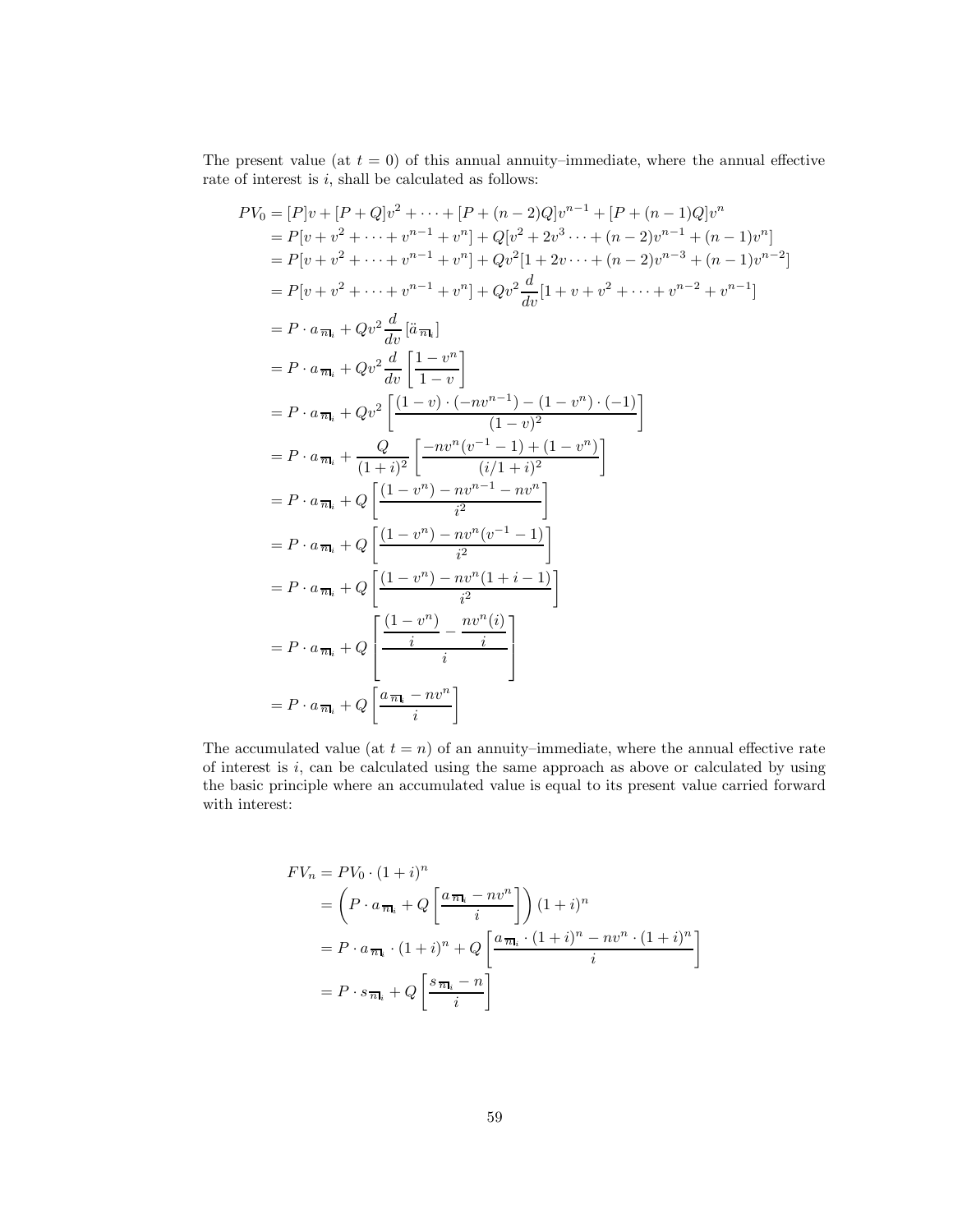Let  $P = 1$  and  $Q = 1$ . In this case, the payments start at 1 and increase by 1 every year until the final payment of  $n$  is made at time  $n$ .



#### **Increasing Annuity-Immediate Present Value Factor**

The present value (at  $t = 0$ ) of this annual increasing annuity–immediate, where the annual effective rate of interest is i, shall be denoted as  $(Ia)_{\overline{n}_i}$  and is calculated as follows:

$$
(Ia)_{\overline{n}_i} = (1) \cdot a_{\overline{n}_i} + (1) \cdot \left[ \frac{a_{\overline{n}_i} - nv^n}{i} \right]
$$

$$
= \frac{1 - v^n}{i} + \frac{a_{\overline{n}_i} - nv^n}{i}
$$

$$
= \frac{1 - v^n + a_{\overline{n}_i} - nv^n}{i}
$$

$$
= \frac{\ddot{a}_{\overline{n}_i} - nv^n}{i}
$$

#### **Increasing Annuity-Immediate Accumulation Factor**

The accumulated value (at  $t = n$ ) of this annual increasing annuity–immediate, where the annual effective rate of interest is i, shall be denoted as  $(Is)_{\overline{n}|i}$  and can be calculated using the same general approach as above, or alternatively, by simply using the basic principle where an accumulated value is equal to its present value carried forward with interest:

$$
(Is)_{\overline{n}_i} = (Ia)_{\overline{n}_i} \cdot (1+i)^n
$$
  
= 
$$
\left(\frac{\ddot{a}_{\overline{n}_i} - nv^n}{i}\right) \cdot (1+i)^n
$$
  
= 
$$
\frac{\ddot{a}_{\overline{n}_i} \cdot (1+i)^n - nv^n \cdot (1+i)^n}{i}
$$
  
= 
$$
\frac{\ddot{s}_{\overline{n}_i} - n}{i}
$$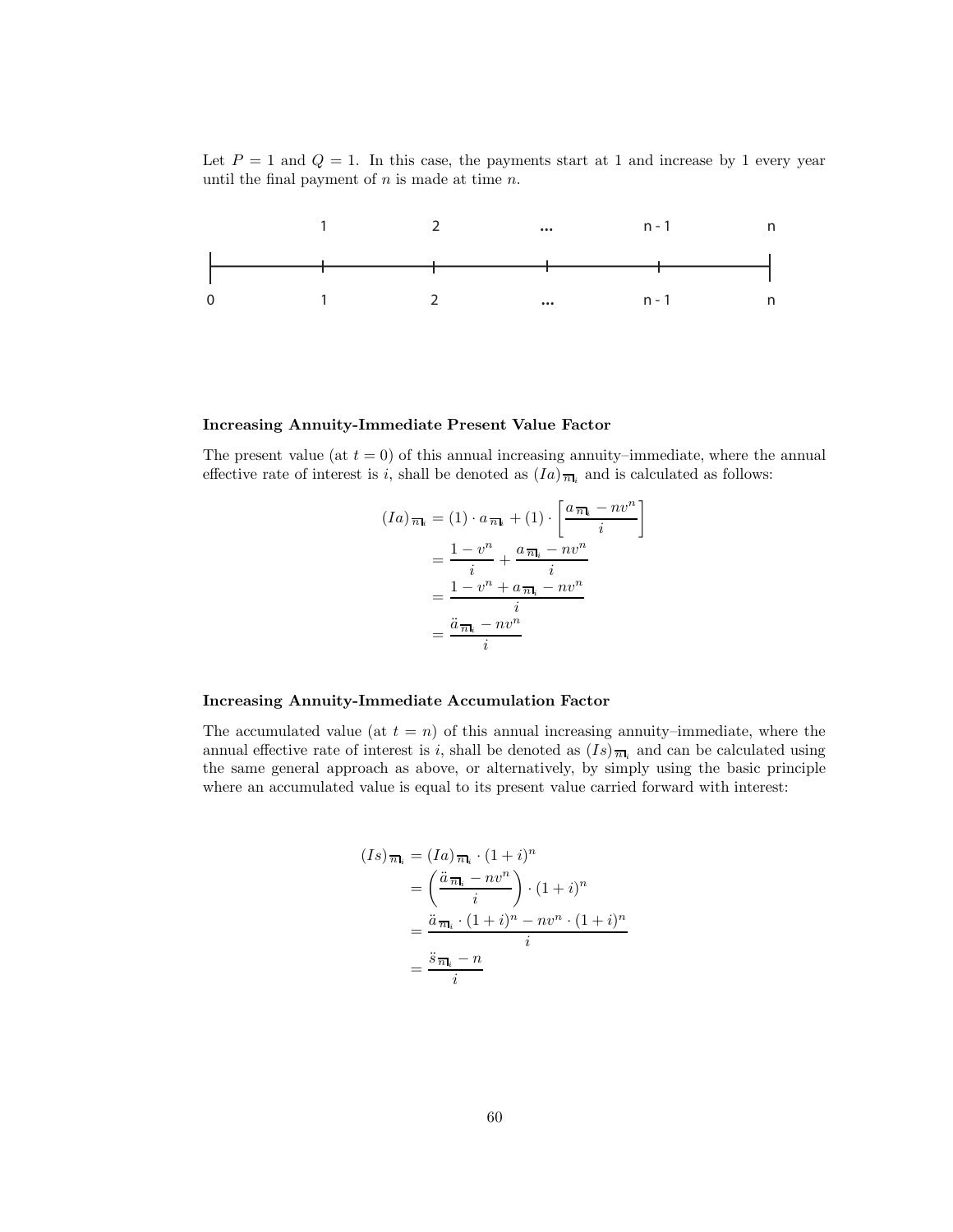# **Increasing Perpetuity-Immediate Present Value Factor**

The present value (at  $t = 0$ ) of this annual increasing perpetuity–immediate, where the annual effective rate of interest is i, shall be denoted as  $(Ia)_{\overline{\infty}_i}$  and is calculated as follows:

$$
(Ia) \overline{\infty} = v + 2v^2 + 3v^3 + \dots
$$

$$
v(Ia) \overline{\infty} = v^2 + 2v^3 + 3v^4 + \dots
$$

$$
(Ia) \overline{\infty} - v(Ia) \overline{\infty} = v + v^2 + v^3 + \dots
$$

$$
(Ia) \overline{\infty} (1 - v) = a \overline{\infty}
$$

$$
(Ia) \overline{\infty} = \frac{a \overline{\infty}}{1 - v} = \frac{a \overline{\infty}}{d} = \frac{\frac{i}{d}}{\frac{i}{1 + i}} = \frac{1 + i}{i^2}
$$

# **3.2 Increasing Annuity-Due**

An annuity-due is payable over  $n$  years with the first payment equal to  $P$  and each subsequent payment increasing by Q. The time line diagram below illustrates the above scenario:

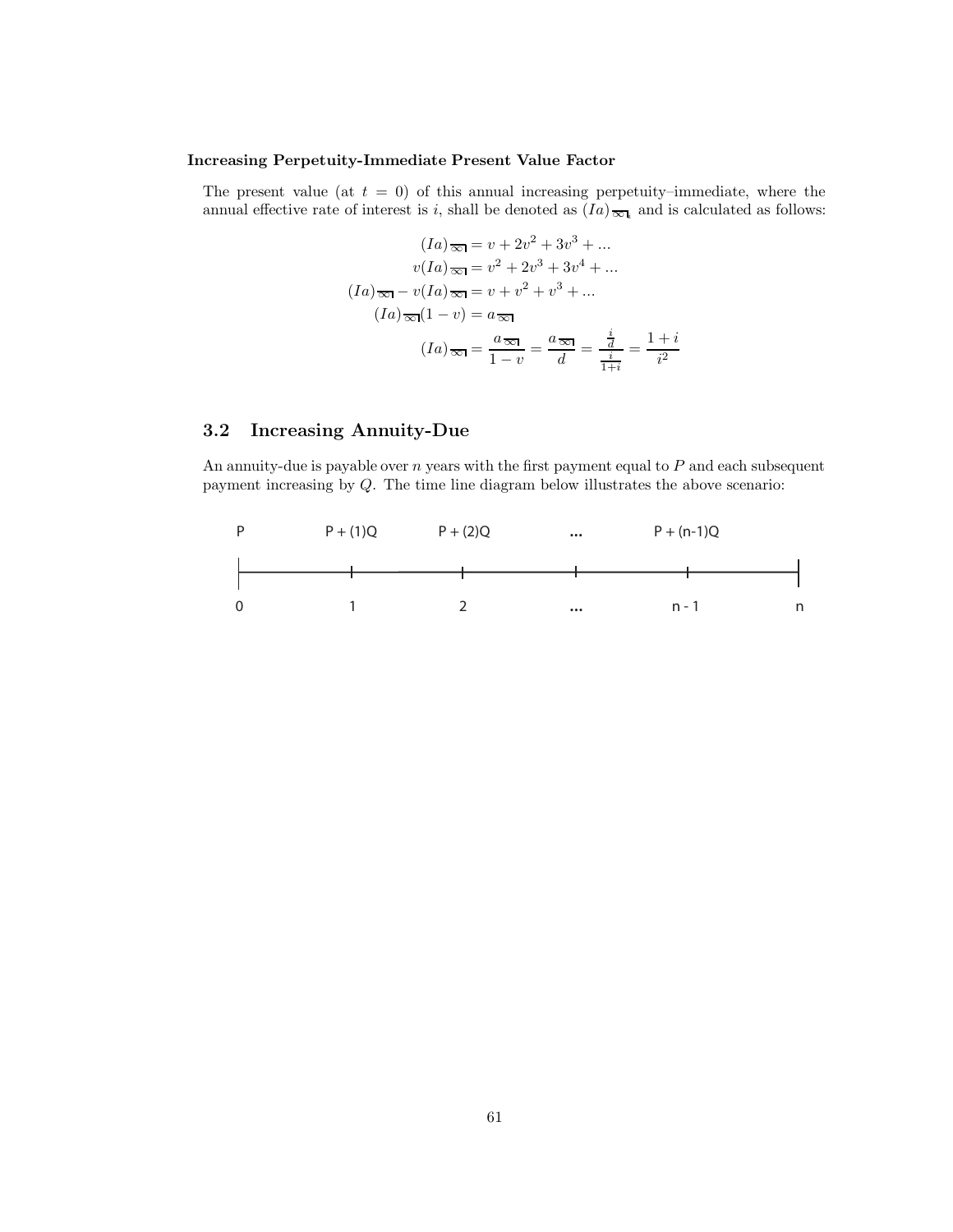The present value (at  $t = 0$ ) of this annual annuity–due, where the annual effective rate of interest is  $i$ , shall be calculated as follows:

$$
PV_{0} = [P] + [P + Q]v + \dots + [P + (n - 2)Q]v^{n-2} + [P + (n - 1)Q]v^{n-1}
$$
  
\n
$$
= P[1 + v + \dots + v^{n-2} + v^{n-1}] + Q[v + 2v^{2} \dots + (n - 2)v^{n-2} + (n - 1)v^{n-1}]
$$
  
\n
$$
= P[1 + v + \dots + v^{n-2} + v^{n-1}] + Qv[1 + 2v \dots + (n - 2)v^{n-3} + (n - 1)v^{n-2}]
$$
  
\n
$$
= P[1 + v + \dots + v^{n-2} + v^{n-1}] + Qv\frac{d}{dv}[1 + v + v^{2} + \dots + v^{n-2} + v^{n-1}]
$$
  
\n
$$
= P \cdot \ddot{a}_{\overline{n_i}} + Qv\frac{d}{dv}[\frac{1 - v^{n}}{1 - v}]
$$
  
\n
$$
= P \cdot \ddot{a}_{\overline{n_i}} + Qv\left[\frac{(1 - v)^{n}}{1 - v}\right]
$$
  
\n
$$
= P \cdot \ddot{a}_{\overline{n_i}} + Qv\left[\frac{(1 - v)^{n}}{1 - v}\right]
$$
  
\n
$$
= P \cdot \ddot{a}_{\overline{n_i}} + Q\left[\frac{-(1 - v)^{n}}{1 - v}\right]
$$
  
\n
$$
= P \cdot \ddot{a}_{\overline{n_i}} + Q\left[\frac{-(1 - v^{n}) - nv^{n-1} - nv^{n}}{(i/1 + i)^{2}}\right]. (1 + i)
$$
  
\n
$$
= P \cdot \ddot{a}_{\overline{n_i}} + Q\left[\frac{(1 - v^{n}) - nv^{n}(v^{-1} - 1)}{i^{2}}\right] \cdot (1 + i)
$$
  
\n
$$
= P \cdot \ddot{a}_{\overline{n_i}} + Q\left[\frac{(1 - v^{n}) - nv^{n}(1 + i - 1)}{i^{2}}\right] \cdot (1 + i)
$$
  
\n
$$
= P \cdot \ddot{a}_{\overline{n_i}} + Q\left[\frac{(1 - v^{n}) - nv^{n}(i)}{i}\right]. (1 + i)
$$
  
\n
$$
= P \cdot \ddot{a}_{\overline{n_i}} + Q\left[\
$$

This present value of the annual annuity-due could also have been calculated using the basic principle that since payments under an annuity-due start one year earlier than under an annuity-immediate, the annuity–due will earn one more year of interest and thus, will be greater than an annuity-immediate by  $(1 + i)$ :

$$
PV_0^{due} = PV_0^{immediate} \times (1+i)
$$
  
=  $\left(P \cdot a_{\overline{n}_i} + Q\left[\frac{a_{\overline{n}_i} - nv^n}{i}\right]\right) \times (1+i)$   
=  $(P \cdot a_{\overline{n}_i}) \times (1+i) + Q\left[\frac{a_{\overline{n}_i} - nv^n}{i}\right] \times (1+i)$   
=  $P \cdot \ddot{a}_{\overline{n}_i} + Q\left[\frac{a_{\overline{n}_i} - nv^n}{d}\right]$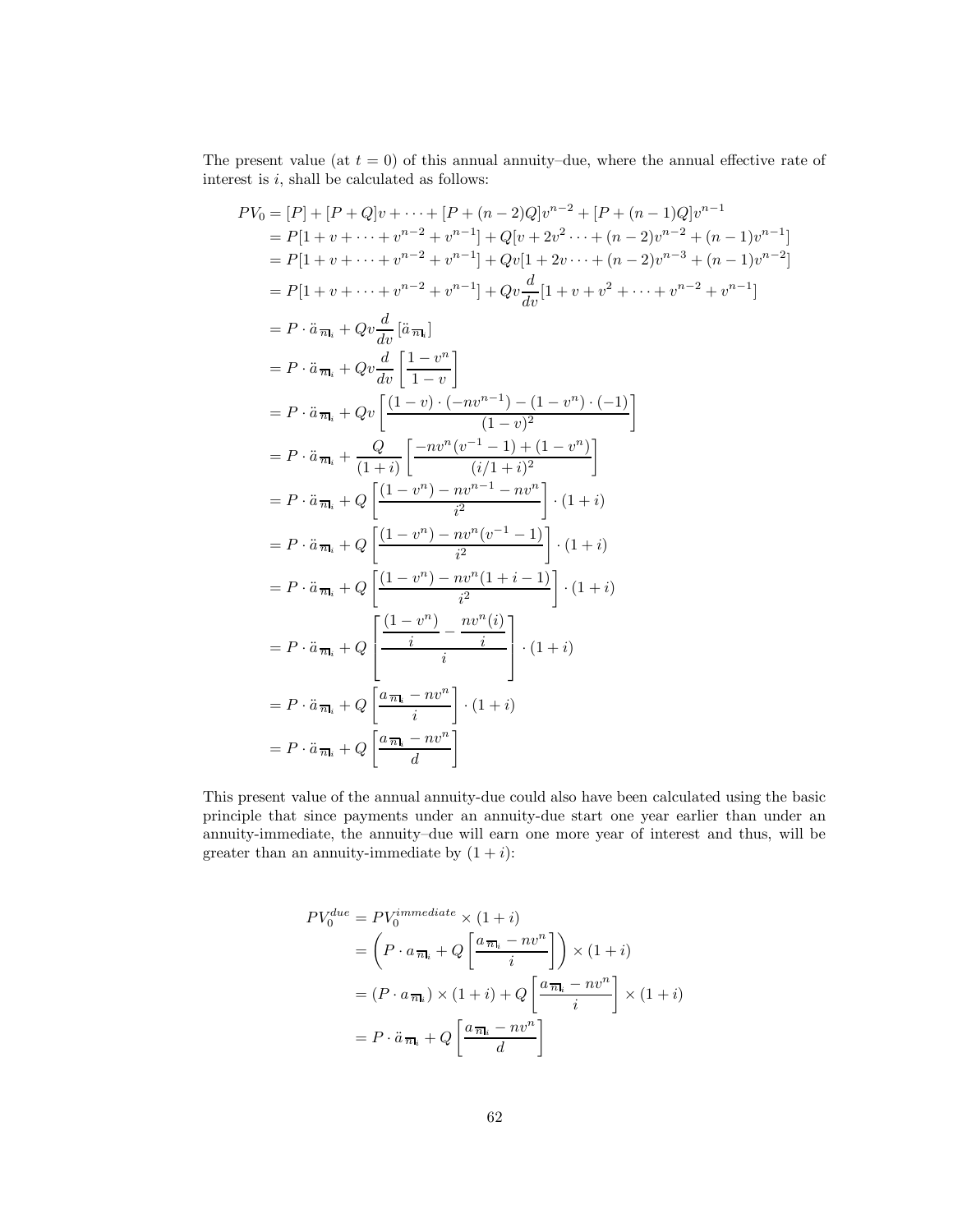The accumulated value (at  $t = n$ ) of an annuity–due, where the annual effective rate of interest is  $i$ , can be calculated using the same general approach as above, or alternatively, calculated by using the basic principle where an accumulated value is equal to its present value carried forward with interest:

$$
FV_n = PV_0 \cdot (1+i)^n
$$
  
=  $\left(P \cdot \ddot{a}_{\overline{n}_i} + Q\left[\frac{a_{\overline{n}_i} - nv^n}{d}\right]\right) (1+i)^n$   
=  $P \cdot \ddot{a}_{\overline{n}_i} \cdot (1+i)^n + Q\left[\frac{a_{\overline{n}_i} \cdot (1+i)^n - nv^n \cdot (1+i)^n}{d}\right]$   
=  $P \cdot \ddot{s}_{\overline{n}_i} + Q\left[\frac{s_{\overline{n}_i} - n}{d}\right]$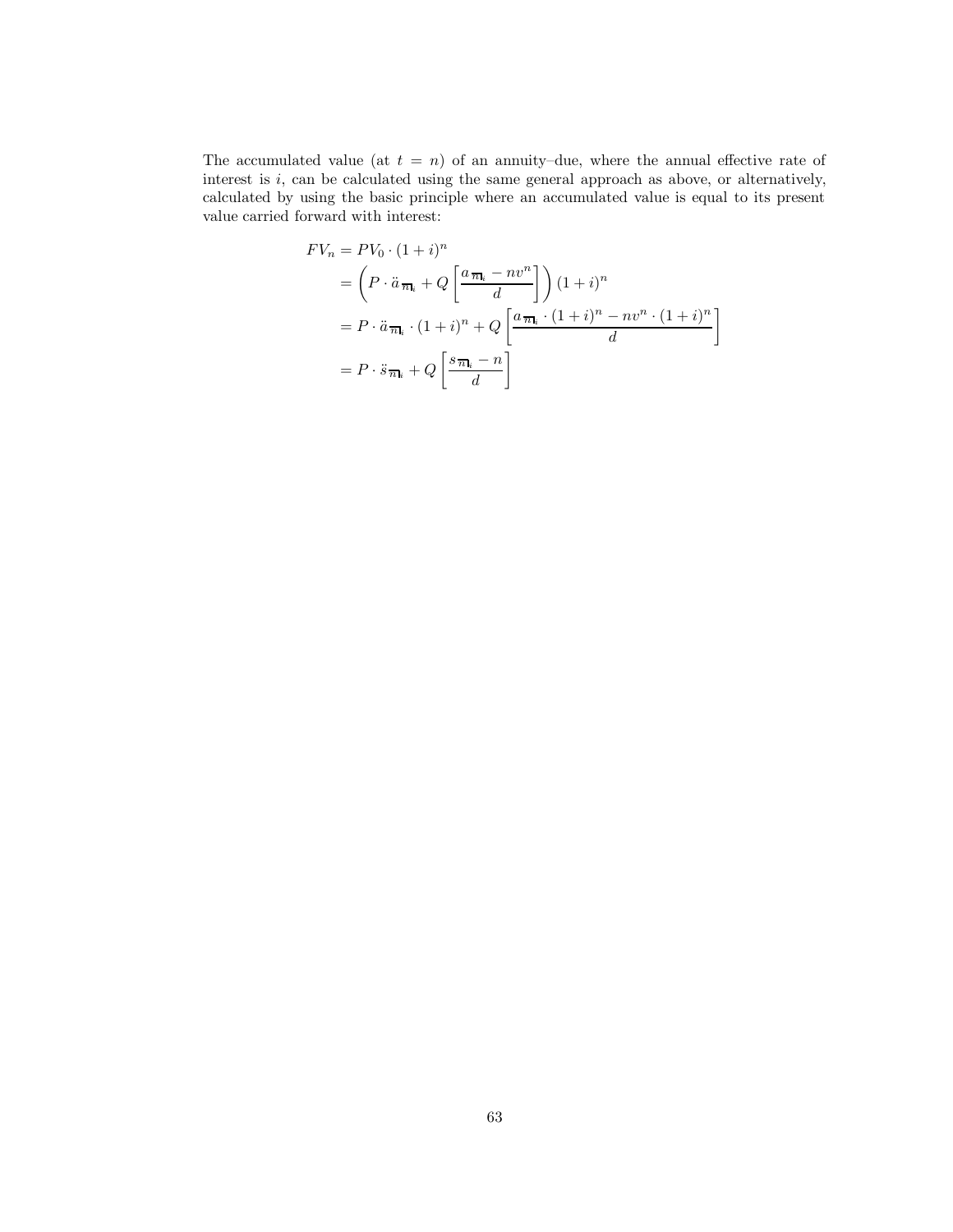Let  $P = 1$  and  $Q = 1$ . In this case, the payments start at 1 and increase by 1 every year until the final payment of *n* is made at time  $n - 1$ .



#### **Increasing Annuity-Due Present Value Factor**

The present value (at  $t = 0$ ) of this annual increasing annuity–due, where the annual effective rate of interest is i, shall be denoted as  $(I\ddot{a})_{\overline{n}\mathbf{l}_i}$  and is calculated as follows:

$$
(I\ddot{a})_{\overline{n}|_i} = (1) \cdot \ddot{a}_{\overline{n}|_i} + (1) \cdot \left[ \frac{a_{\overline{n}|_i} - nv^n}{d} \right]
$$

$$
= \frac{1 - v^n}{d} + \frac{a_{\overline{n}|_i} - nv^n}{d}
$$

$$
= \frac{1 - v^n + a_{\overline{n}|_i} - nv^n}{d}
$$

$$
= \frac{\ddot{a}_{\overline{n}|_i} - nv^n}{d}
$$

#### **Increasing Annuity-Due Accumulated Value Factor**

The accumulated value (at  $t = n$ ) of this annual increasing annuity–immediate, where the annual effective rate of interest is i, shall be denoted as  $(I\ddot{s})_{\overline{n}|i}$  and can be calculated using the same approach as above or by simply using the basic principle where an accumulated value is equal to its present value carried forward with interest:

$$
(I\ddot{s})_{\overline{n}_i} = (I\ddot{a})_{\overline{n}_i} \cdot (1+i)^n
$$

$$
= \left(\frac{\ddot{a}_{\overline{n}_i} - nv^n}{d}\right) \cdot (1+i)^n
$$

$$
= \frac{\ddot{a}_{\overline{n}_i} \cdot (1+i)^n - nv^n \cdot (1+i)^n}{d}
$$

$$
= \frac{\ddot{s}_{\overline{n}_i} - n}{d}
$$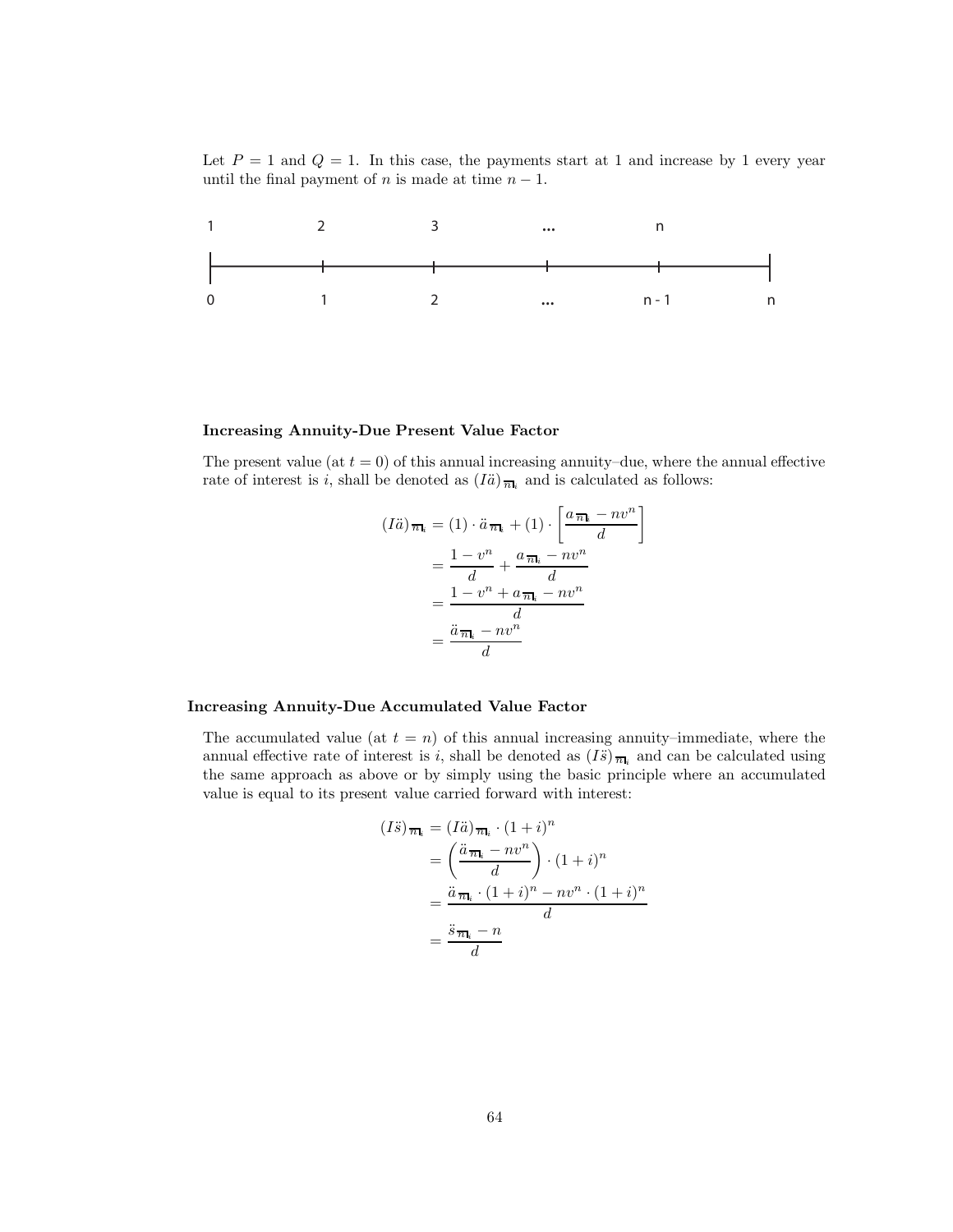# **Increasing Perpetuity-Due Present Value Factor**

The present value  $(at t=0)$  of this annual increasing perpetuity-due, where the annual effective rate of interest is i, shall be denoted as  $(I\ddot{a})_{\overline{\infty}l_i}$  and is calculated as follows:

$$
(I\ddot{a})\overline{\infty} = 1 + 2v + 3v^2 + 4v^3 + \dots
$$

$$
v(I\ddot{a})\overline{\infty} = v + 2v^2 + 3v^3 + \dots
$$

$$
(I\ddot{a})\overline{\infty} - v(I\ddot{a})\overline{\infty} = 1 + v + v^2 + \dots
$$

$$
(I\ddot{a})\overline{\infty}(1 - v) = \frac{\ddot{a}\overline{\infty}1}{1 - v} = \frac{\frac{1}{d}}{d} = \frac{1}{d^2}
$$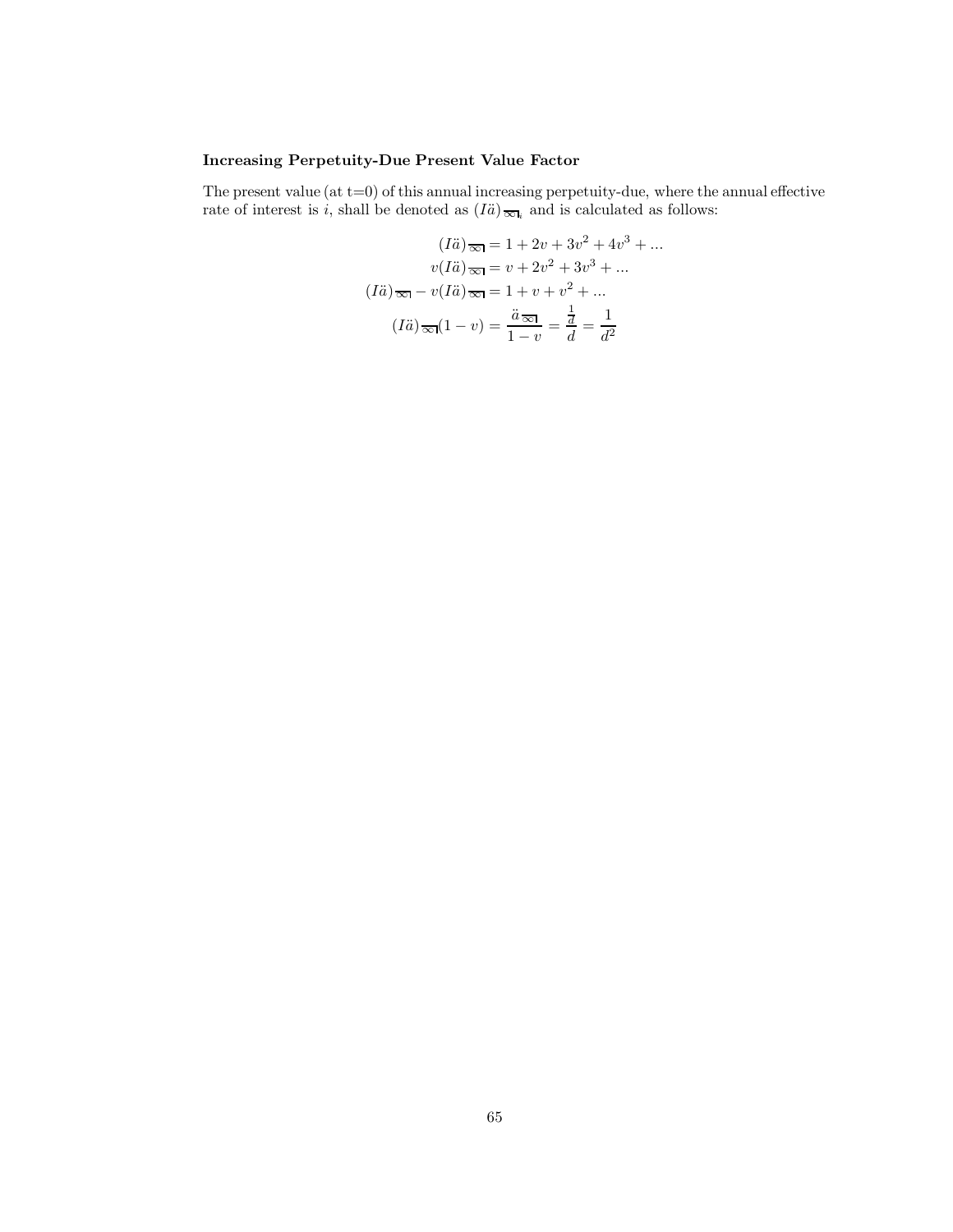# **3.3 Decreasing Annuity-Immediate**

Let  $P = n$  and  $Q = -1$ . In this case, the payments start at n and decrease by 1 every year until the final payment of 1 is made at time  $n$ .



#### **Decreasing Annuity-Immediate Present Value Factor**

The present value (at  $t = 0$ ) of this annual decreasing annuity–immediate, where the annual effective rate of interest is i, shall be denoted as  $(Da)_{\overline{n}_i}$  and is calculated as follows:

$$
(Da)_{\overline{n}_i} = (n) \cdot a_{\overline{n}_i} + (-1) \cdot \left[ \frac{a_{\overline{n}_i} - nv^n}{i} \right]
$$

$$
= n \cdot \frac{1 - v^n}{i} - \frac{a_{\overline{n}_i} - nv^n}{i}
$$

$$
= \frac{n - nv^n - a_{\overline{n}_i} + nv^n}{i}
$$

$$
= \frac{n - a_{\overline{n}_i}}{i}
$$

#### **Decreasing Annuity-Immediate Accumulation Value Factor**

The accumulated value (at  $t = n$ ) of this annual decreasing annuity–immediate, where the annual effective rate of interest is i, shall be denoted as  $(Ds)_{\overline{n}_k}$  and can be calculated by using the same general approach as above, or alternatively, by simply using the basic principle where an accumulated value is equal to its present value carried forward with interest:

$$
(Ds)_{\overline{n}\mathbf{l}_i} = (Da)_{\overline{n}\mathbf{l}_i} \cdot (1+i)^n
$$

$$
= \left(\frac{n - a_{\overline{n}\mathbf{l}_i}}{i}\right) \cdot (1+i)^n
$$

$$
= \frac{n \cdot (1+i)^n - s_{\overline{n}\mathbf{l}_i}}{i}
$$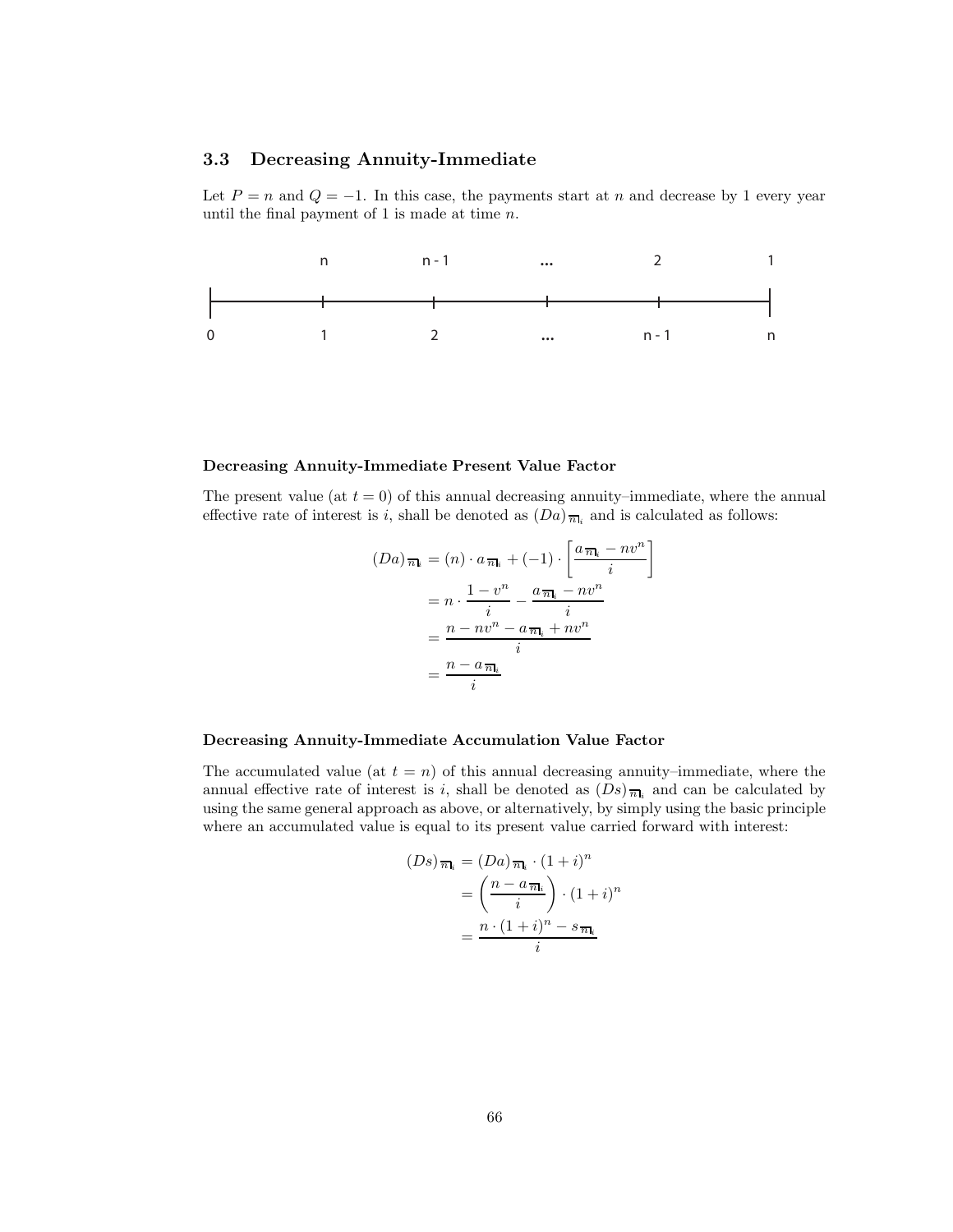# **3.4 Decreasing Annuity-Due**

Let  $P = n$  and  $Q = -1$ . In this case, the payments start at n and decrease by 1 every year until the final payment of 1 is made at time  $n$ .



#### **Decreasing Annuity-Due Present Value Factor**

The present value (at  $t = 0$ ) of this annual decreasing annuity–due, where the annual effective rate of interest is i, shall be denoted as  $(D\ddot{a})_{\overline{n}}$  and is calculated as follows:

$$
(D\ddot{a})_{\overline{n}_i} = (n) \cdot \ddot{a}_{\overline{n}_i} + (-1) \cdot \left[ \frac{a_{\overline{n}_i} - nv^n}{d} \right]
$$

$$
= n \cdot \frac{1 - v^n}{d} - \frac{a_{\overline{n}_i} - nv^n}{d}
$$

$$
= \frac{n - nv^n - a_{\overline{n}_i} + nv^n}{d}
$$

$$
= \frac{n - a_{\overline{n}_i}}{d}
$$

## **Decreasing Annuity-Due Accumulated Value Factor**

The accumulated value (at  $t = n$ ) of this annual decreasing annuity–due, where the annual effective rate of interest is i, shall be denoted as  $(D\ddot{s})_{\overline{n}_i}$  and can be calculated using the same approach as above or by simply using the basic principle where an accumulated value is equal to its present value carried forward with interest:

$$
(D\ddot{s})_{\overline{n}_i} = (\ddot{D}a)_{\overline{n}_i} \cdot (1+i)^n
$$

$$
= \left(\frac{n - a_{\overline{n}_i}}{d}\right) \cdot (1+i)^n
$$

$$
= \frac{n \cdot (1+i)^n - s_{\overline{n}_i}}{d}
$$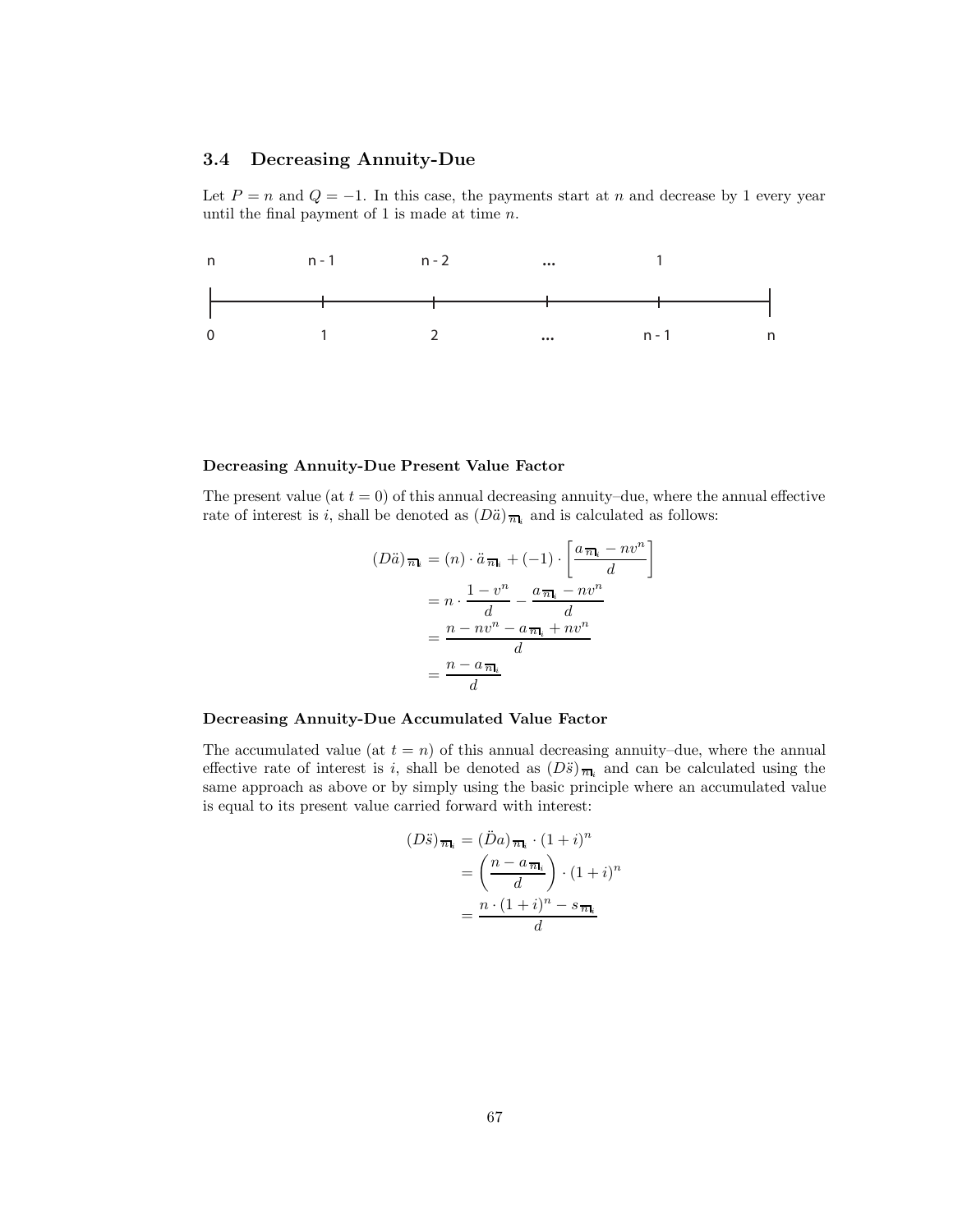**Basic Relationship**  $1: \ddot{a}_{\overline{n}} = i \cdot (Ia)_{\overline{n}} + nv^n$ 

Consider an n–year investment where 1 is invested at the beginning of each year. The present value of this multiple payment income stream at  $t = 0$  is  $\ddot{a}_{\overline{n}}$ .

Alternatively, consider a n–year investment where 1 is invested at the beginning of each year and produces increasing annual interest payments progressing to  $n \cdot i$  by the end of the last year with the total payments  $(n \times 1)$  refunded at  $t = n$ .

The present value of this multiple payment income stream at  $t = 0$  is  $i \cdot (Ia)_{\overline{n}} + nv^n$ .

Therefore, the present value of both investment opportunities are equal.

Also note that  $(Ia)_{\overline{n}} = \frac{\ddot{a}_{\overline{n}} - n \cdot v^n}{i} \rightarrow \ddot{a}_{\overline{n}} = i \cdot (Ia)_{\overline{n}} + nv^n$ .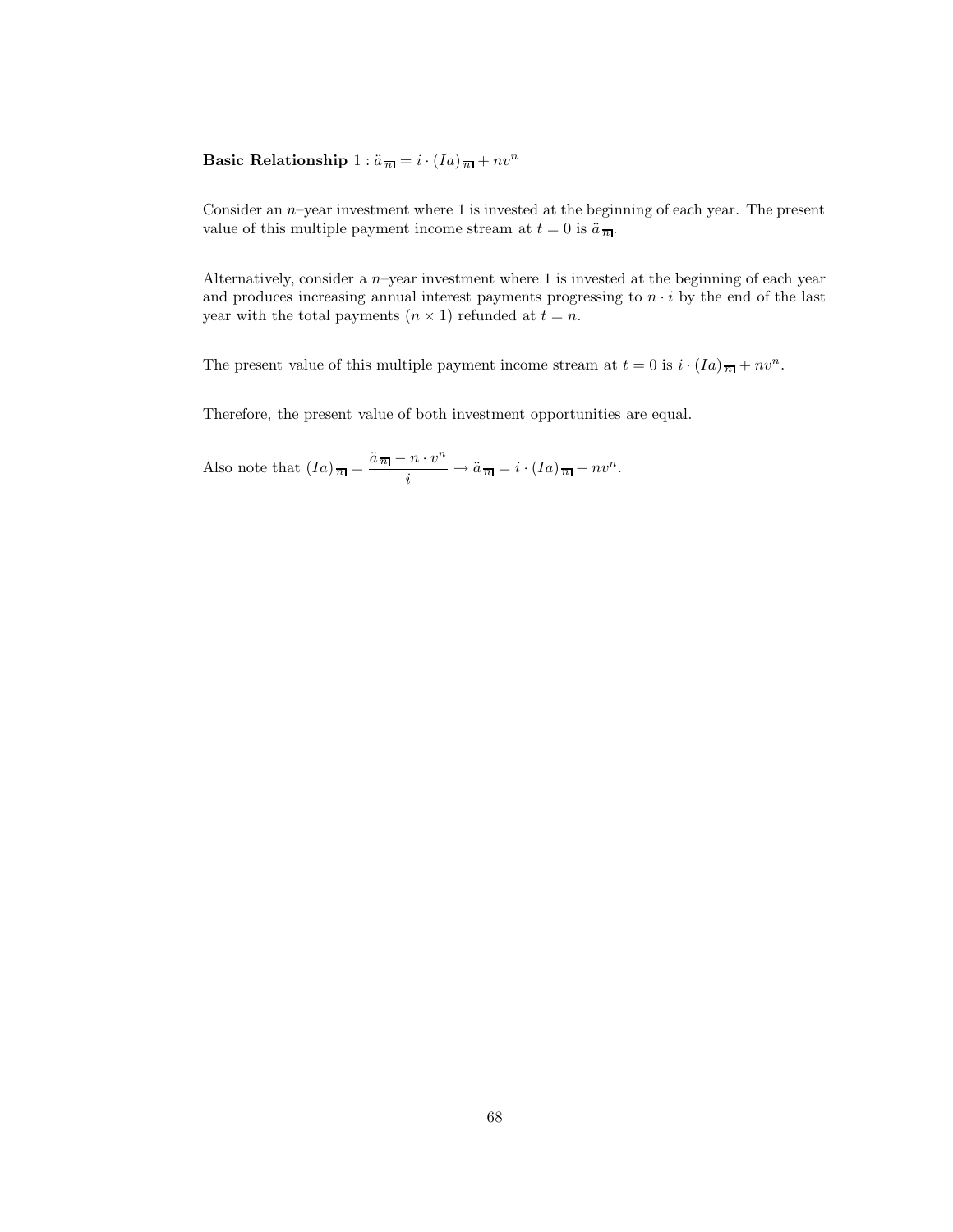# **3.5 Continuously Payable Varying Annuities**

– payments are made at a continuous rate although they increase at discrete times.

## **Continuously Payable Increasing Annuity Present Value Factors**

The present value (at  $t = 0$ ) of an increasing annuity, where payments are being made continuously at an annual rate  $t$ , increasing at a discrete time  $t$  and where the annual effective rate of interest is i, shall be denoted as  $(I\bar{a})_{\overline{n}_k}$  and is calculated as follows:

$$
(I\bar{a})_{\overline{n}} = \bar{a}_{\overline{1}} + 2\bar{a}_{\overline{1}}v + 3\bar{a}_{\overline{1}}v^2 + \dots + n\bar{a}_{\overline{1}}v^{n-1}
$$
  
\n
$$
= \bar{a}_{\overline{1}}(1 + 2v + 3v^2 + \dots + nv^{n-1})
$$
  
\n
$$
= \bar{a}_{\overline{1}}(I\ddot{a})_{\overline{n}}
$$
  
\n
$$
= \frac{1 - v}{\delta} \cdot \left(\frac{\ddot{a}_{\overline{n}} - nv^n}{d}\right)
$$
  
\n
$$
= \frac{\ddot{a}_{\overline{n}} - nv^n}{\delta}
$$

#### **Continuously Payable Increasing Annuity Accumulated Value Factor**

The accumulated value (at  $t = n$ ) of this annual increasing annuity where the annual effective rate of interest is i, shall be denoted as  $(I\bar{s})_{\overline{n}_i}$  and can be calculated using the basic principle where an accumulated value is equal to its present value carried forward with interest.

$$
(I\bar{s})_{\overline{n}|} = (1+i)^n (I\bar{a})_{\overline{n}|}
$$

$$
= (1+i)^n \left(\frac{\ddot{a}_{\overline{n}|} - nv^n}{\delta}\right)
$$

$$
= \frac{\ddot{s}_{\overline{n}|} - n}{\delta}
$$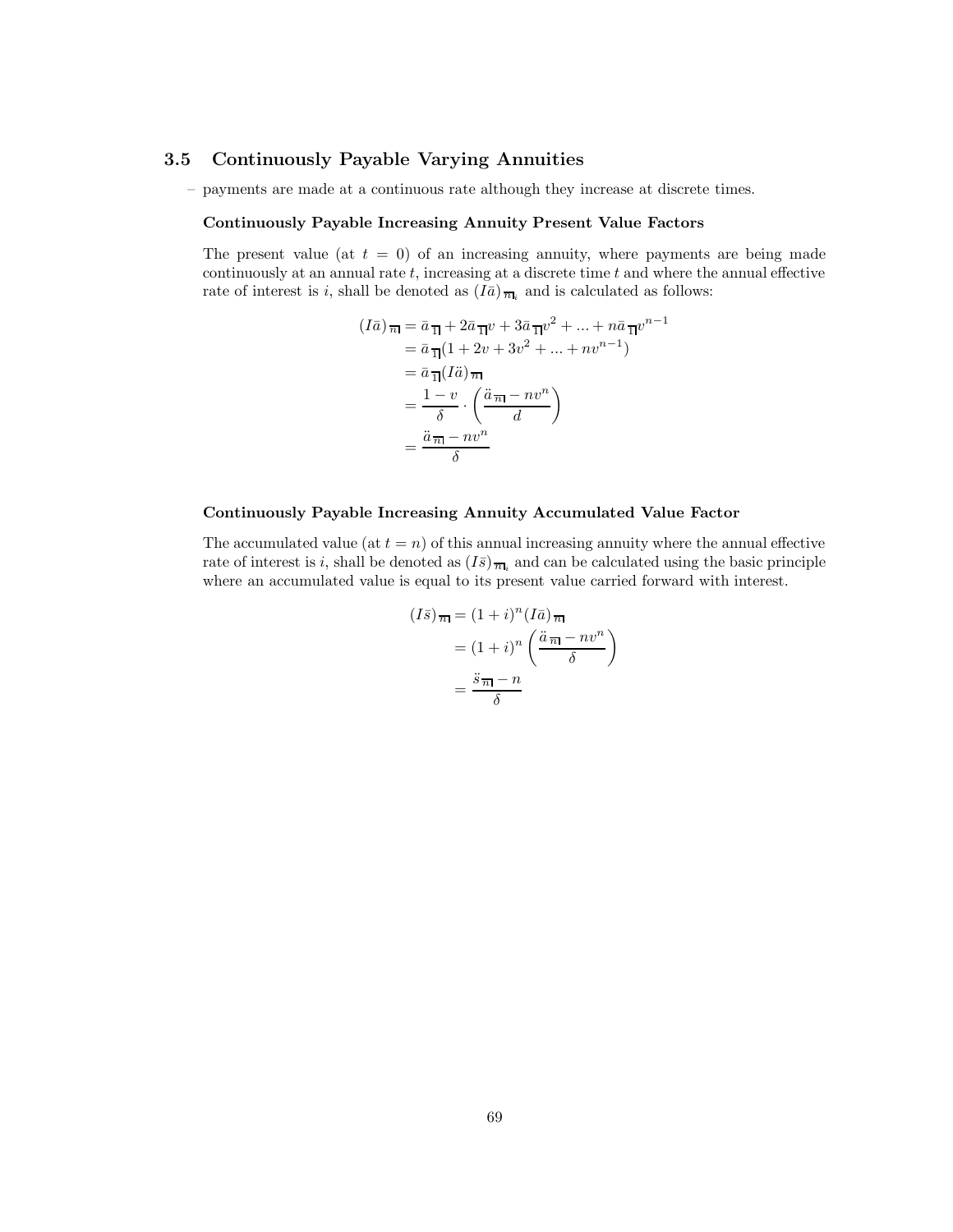#### **Continuously Payable Increasing Perpetuity Present Value Factor**

The present value (at  $t = 0$ ) of an increasing perpetuity, where payments are being made continuously at an annual rate of  $t$ , increasing at a discrete time  $t$  and where the annual effective rate of interest is i, shall be denoted as  $(I\bar{a})_{\overline{\infty}l_i}$  and is calculated as follows:

$$
(I\bar{a})\overline{\infty} = \bar{a}\overline{1} + 2\bar{a}\overline{1}v + 3\bar{a}\overline{1}v^2 + \dots
$$

$$
= \bar{a}\overline{1}(1 + 2v + 3v^2 + \dots)
$$

$$
= \bar{a}\overline{1}(I\ddot{a})\overline{\infty} = \frac{1 - v}{\delta} \cdot \frac{1}{d^2}
$$

$$
= \frac{1}{\delta \cdot d}
$$

## **Continuously Payable Decreasing Annuity Present Value Factor**

The present value (at  $t = 0$ ) of a decreasing annuity where payments are being made continuously at an annual rate  $t$ , decreasing at a discrete time  $t$  and where the annual effective rate of interest is i, shall be denoted as  $(D\bar{a})_{\overline{n}}$  and is calculated as follows:

$$
(D\bar{a})_{\overline{n}} = n\bar{a}_{\overline{1}} + (n-1)\bar{a}_{\overline{1}}v + (n-2)\bar{a}_{\overline{1}}v^2 + \dots + \bar{a}_{\overline{1}}v^{n-1}
$$
  
=  $\bar{a}_{\overline{1}}(n + (n-1)v + (n-2)v^2 + \dots + v^{n-1})$   
=  $\bar{a}_{\overline{1}}(D\ddot{a})_{\overline{n}} = \frac{1-v}{\delta} \cdot \frac{n-a_{\overline{n}}}{d}$   
=  $\frac{n-a_{\overline{n}}}{\delta}$ 

#### **Continuously Payable Decreasing Annuity Accumulated Value Factor**

The accumulated value (at  $t = n$ ) of this annual decreasing annuity, where the effective rate of interest is i, shall be denoted as  $(D\bar{s})_{\bar{n}}$  and can be calculated using the basic principle where an accumulated value is equal to its present value carried forward with interest.

$$
(D\bar{s})_{\overline{n}} = (1+i)^n (D\bar{a})_{\overline{n}} = (1+i)^n \left(\frac{n-a_{\overline{n}}}{\delta}\right) = \frac{n(1+i)^n - s_{\overline{n}}}{\delta}
$$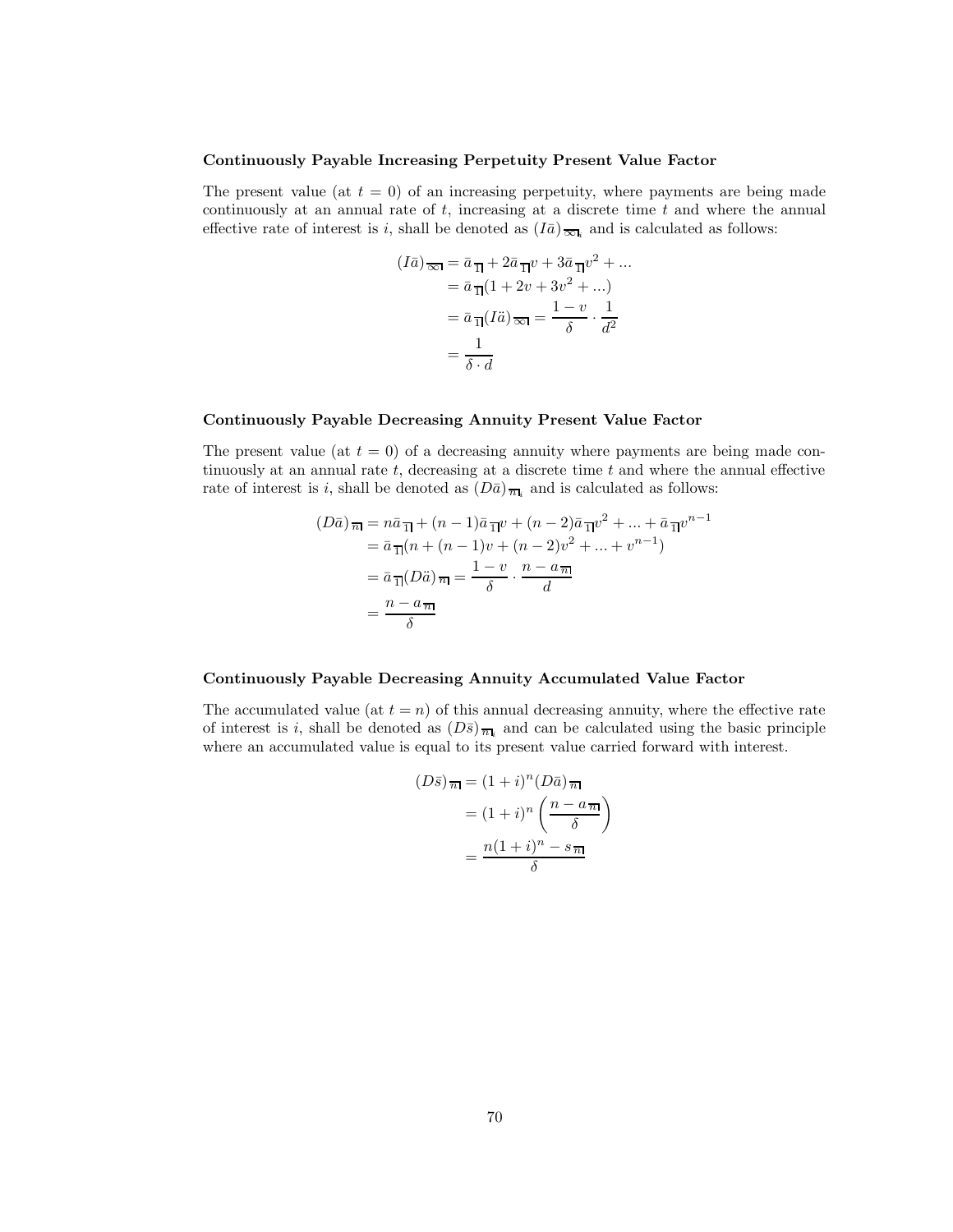## **3.6 Compound Increasing Annuities**

## Annuity-Immediate

An annuity-immediate is payable over  $n$  years with the first payment equal to 1 and each subsequent payment increasing by  $(1 + k)$ .

The time line diagram below illustrates the above scenario:



## **Compound Increasing Annuity-Immediate Present Value Factor**

The present value (at  $t = 0$ ) of this annual geometrically increasing annuity–immediate, where the annual effective rate of interest is  $i$ , shall be calculated as follows:

$$
PV_0 = (1)v_i + (1+k)v_i^2 + \dots + (1+k)^{n-2}v_i^{n-1} + (1+k)^{n-1}v_i^n
$$
  
\n
$$
= v_i[1 + (1+k)v_i + \dots + (1+k)^{n-2}v_i^{n-2} + (1+k)^{n-1}v_i^{n-1}]
$$
  
\n
$$
= \left(\frac{1}{1+i}\right) \left[1 + \left(\frac{1+k}{1+i}\right) + \dots + \left(\frac{1+k}{1+i}\right)^{n-2} + \left(\frac{1+k}{1+i}\right)^{n-1}\right]
$$
  
\n
$$
= \left(\frac{1}{1+i}\right) \left[\frac{1 - \left(\frac{1+k}{1+i}\right)^n}{1 - \left(\frac{1+k}{1+i}\right)}\right]
$$
  
\n
$$
= \left(\frac{1}{1+i}\right) \left[\frac{1 - v_{j-\frac{1+i}{1+k}-1}^{n}}{1 - v_{j-\frac{1+i}{1+k}-1}}\right]
$$
  
\n
$$
= \left(\frac{1}{1+i}\right) \cdot \ddot{a}_{\overline{n}_{j-\frac{1+i}{1+k}-1}}
$$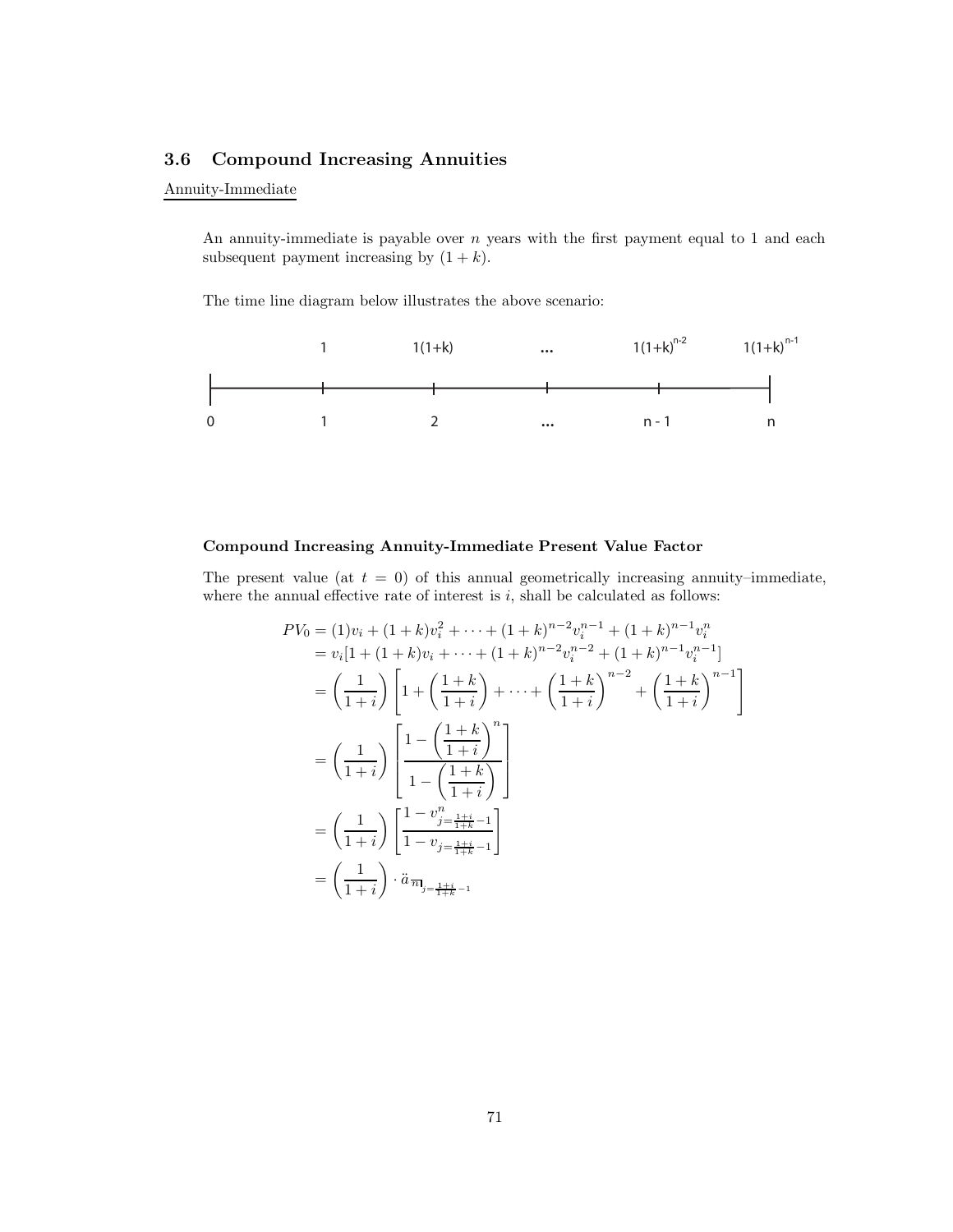## **Compound Increasing Annuity-Immediate Accumulated Value Factor**

The accumulated value (at  $t = n$ ) of an annual geometric increasing annuity-immediate, where the annual effective rate of interest is  $i$ , can be calculated using the same approach as above or calculated by using the basic principle where an accumulated value is equal to its present value carried forward with interest:

$$
FV_n = PV_0 \cdot (1+i)^n
$$
  
=  $\left(\frac{1}{1+i}\right) \cdot \ddot{a}_{\overline{n}}_{j=\frac{1+i}{1+k}-1} (1+i)^n$   
=  $\left(\frac{1}{1+i}\right) \cdot \ddot{s}_{\overline{n}}_{j=\frac{1+i}{1+k}-1}$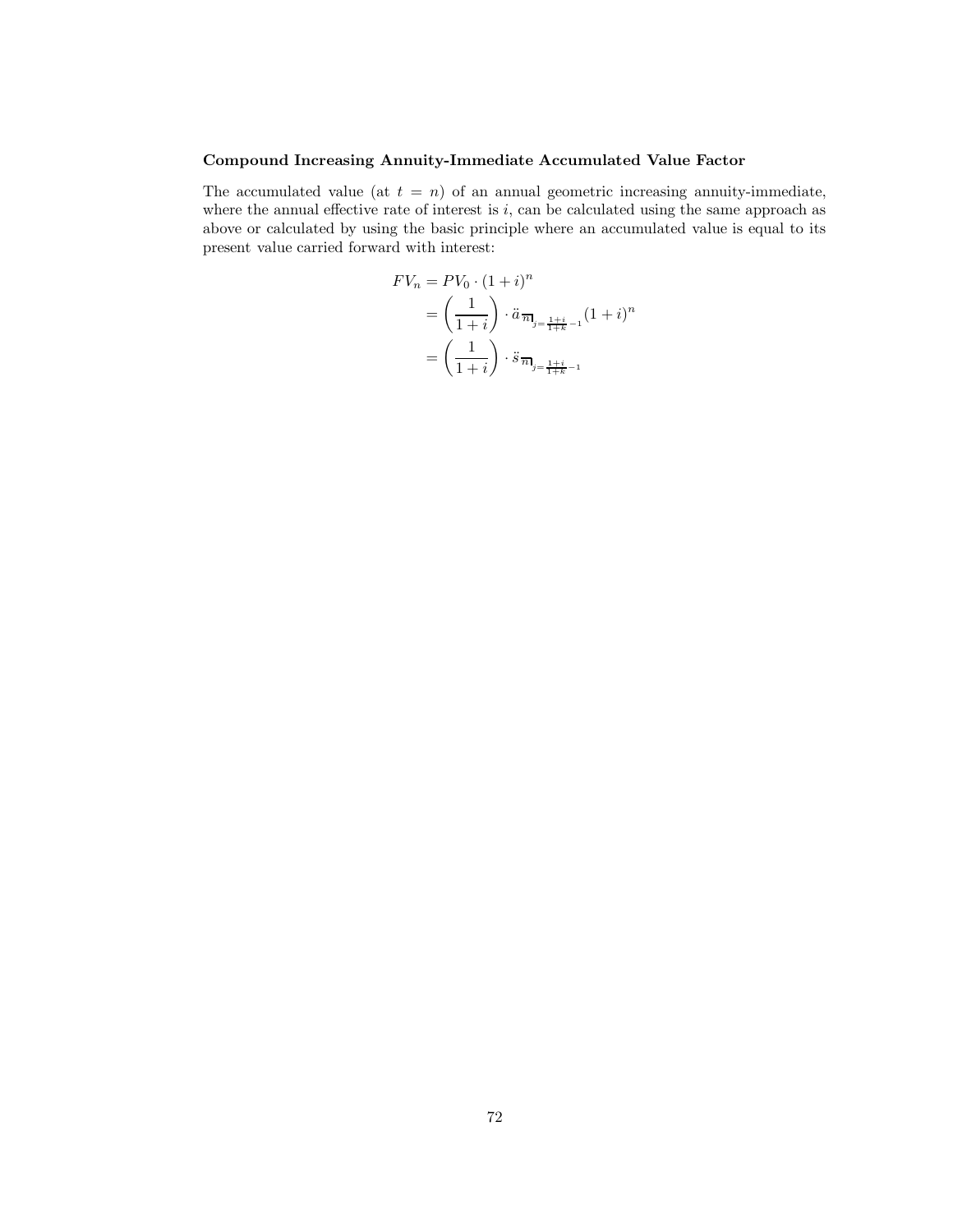#### Annuity-Due

An annuity-due is payable over  $n$  years with the first payment equal to 1 and each subsequent payment increasing by  $(1 + k)$ . The time line diagram below illustrates the above scenario:



#### **Compound Increasing Annuity-Due Present Value Factor**

The present value (at  $t = 0$ ) of this annual geometrically increasing annuity–due, where the annual effective rate of interest is  $i$ , shall be calculated as follows:

$$
PV_0 = (1) + (1 + k)v_i + \dots + (1 + k)^{n-2}v_i^{n-2} + (1 + k)^{n-1}v_i^{n-1}
$$
  
=  $1 + \left(\frac{1 + k}{1 + i}\right) + \dots + \left(\frac{1 + k}{1 + i}\right)^{n-2} + \left(\frac{1 + k}{1 + i}\right)^{n-1}$   
= 
$$
\frac{1 - \left(\frac{1 + k}{1 + i}\right)^n}{1 - \left(\frac{1 + k}{1 + i}\right)}
$$
  
= 
$$
\frac{1 - v_{j-\frac{1 + i}{1 + k} - 1}}{1 - v_{j-\frac{1 + i}{1 + k} - 1}}
$$
  
=  $\ddot{a}_{\overline{n}_{j-\frac{1 + i}{1 + k} - 1}}$ 

This present value could also have been achieved by simply multiplying the annuity-immediate version by  $(1+i);$   $\left(\frac{1}{1+i}\right)$  $\bigg) \cdot \ddot{a}_{\,\overline{n}_{{j=\frac{1+i}{1+k}-1}}}\cdot (1+i).$ 

## **Compound Increasing Annuity-Due Accumulated Value Factor**

The accumulated value (at  $t = n$ ) of an annual geometric increasing annuity-due, where the annual effective rate of interest is  $i$ , can be calculated using the same approach as above or calculated by using the basic principle where an accumulated value is equal to its present value carried forward with interest:

$$
FV_n = PV_0 \cdot (1+i)^n
$$
  
=  $\ddot{a}_{\overline{n}}_{j=\frac{1+i}{1+k}-1} (1+i)^n$   
=  $\ddot{s}_{\overline{n}}_{j=\frac{1+i}{1+k}-1}$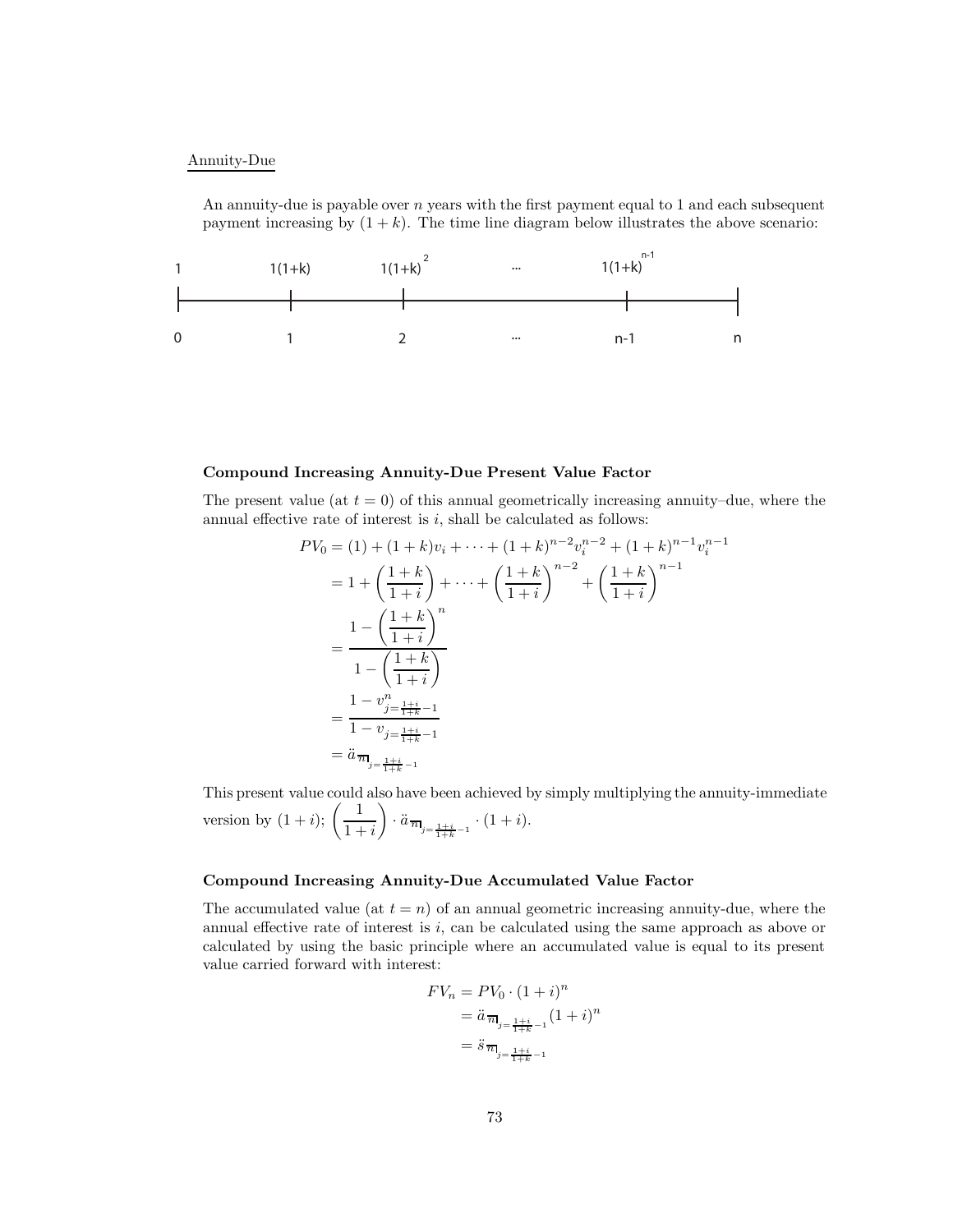## **3.7 Continuously Varying Payment Streams**

## **Continuously Varying Payment Stream Present Value Factor**

The present value (at  $t=a$ ) of this continuously varying payment stream, where the payment stream  $\rho_t$  is from  $t = a$  to  $t = b$  and the annual force of interest is  $\delta_t$ :

$$
\int_a^b \rho_t \cdot e^{-\int_a^t \delta_s \cdot ds} dt
$$

## **Continuously Varying Payment Stream Accumulated Value Factor**

The accumulated value  $(at t=b)$  of this continuously varying payment stream, where the payment  $\rho$  is from  $t = a$  to  $t = b$  and the annual effective rate of interest is  $\delta_t$ :

$$
\int_a^b \rho_t \cdot e^{\int_a^t \delta_s \cdot ds} dt
$$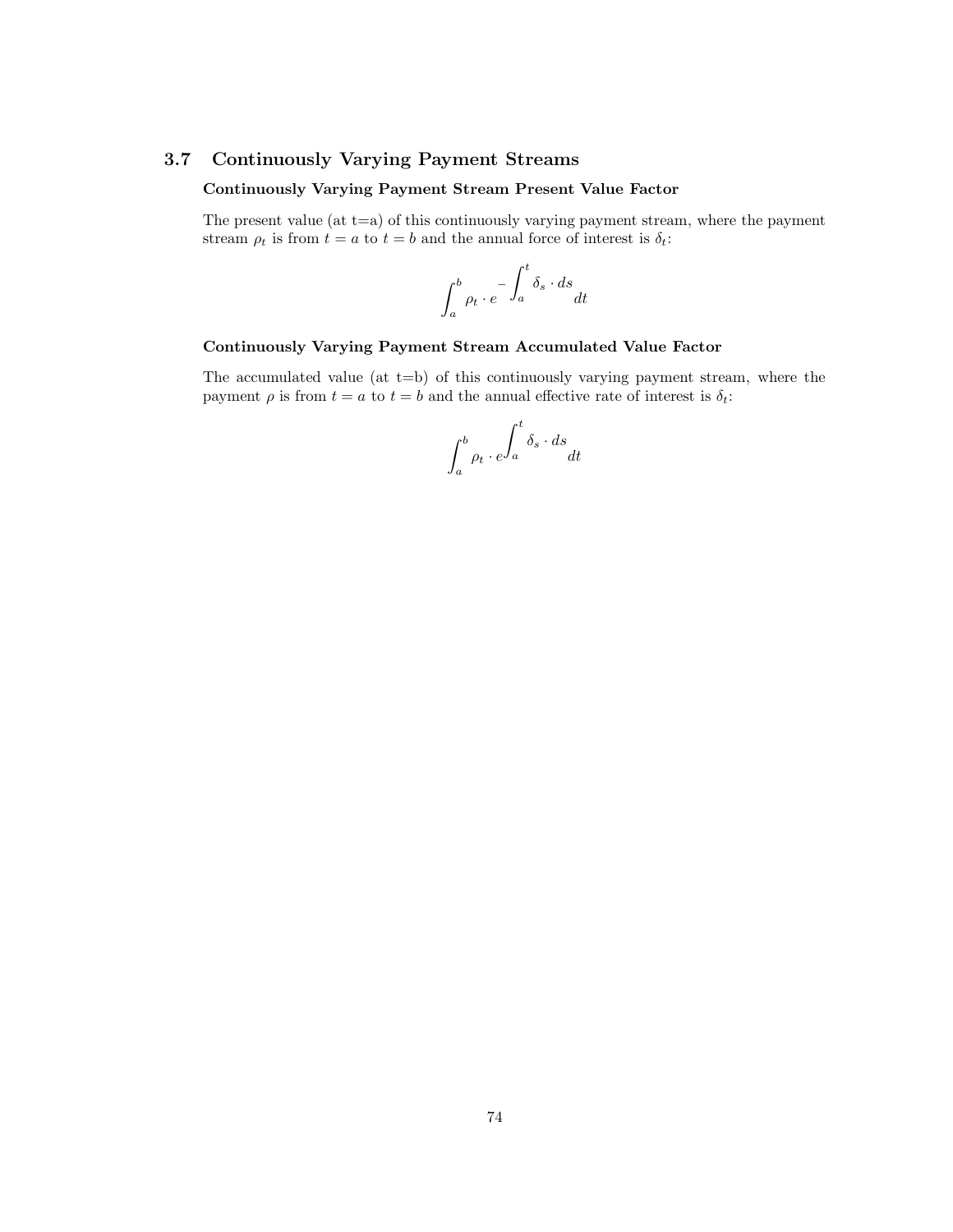#### **3.8 Continuously Increasing Annuities**

– payments are made continuously at a varying rate every year for the next  $n$  years

#### **Continuously Increasing Annuity Present Value Factor**

– The present value (at  $t = 0$ ) of an increasing annuity, where payments are being made continuously at annual rate  $t$  at time  $t$  and where the annual effective rate of interest is  $i$ , shall be denoted as  $(\bar{I}\bar{a})_{\bar{n}\bar{l}_i}$  and is calculated as follows (using integration by parts):

$$
(\bar{I}\bar{a})_{\overline{n}_i} = \int_0^n tv^t dt
$$
  
= 
$$
\int_0^n \underbrace{t}_{u} e^{-\delta t} dt
$$
  
= 
$$
\underbrace{t^{-\delta t}_{-\delta}}_{u \cdot v} \Big|_0^n - \int_0^n \underbrace{e^{-\delta t}}_{v \cdot du}
$$
  
= 
$$
\frac{n \cdot e^{-\delta n}}{-\delta} + \frac{\bar{a}_{\overline{n}_i}}{\delta}
$$
  
= 
$$
\frac{\bar{a}_{\overline{n}_i} - n \cdot v_i^n}{\delta}
$$

– The present value (at  $t = 0$ ) of an annuity, where payment at time t is defined as  $f(t)dt$  and where the annual effective rate of interest is  $i$ , shall be calculated as follows:

$$
\int_0^n f(t) \cdot v_i^t dt
$$

– if the force of interest becomes variable then the above formula becomes:

$$
\int_0^n f(t) \cdot e^{\int_0^t \delta_s ds} dt
$$

#### **Continuously Increasing Annuity Accumulated Value Factor**

– The accumulated value (at  $t = n$ ) of an increasing annuity, where payments are being made continuously at annual rate  $t$  at time  $t$  and where the annual effective rate of interest is  $i$ , shall be denoted as  $(\bar{I}\bar{s})_{\bar{n}_i}$  and is calculated as follows:

$$
(\bar{I}\bar{s})_{\overline{n}_i} = (1+i)^n (\bar{I}\bar{a})_{\overline{n}_i}
$$

$$
= (1+i)^n \left( \frac{\bar{a}_{\overline{n}_i} - nv_i^n}{\delta} \right)
$$

$$
= \frac{\bar{s}_{\overline{n}_i} - n}{\delta}
$$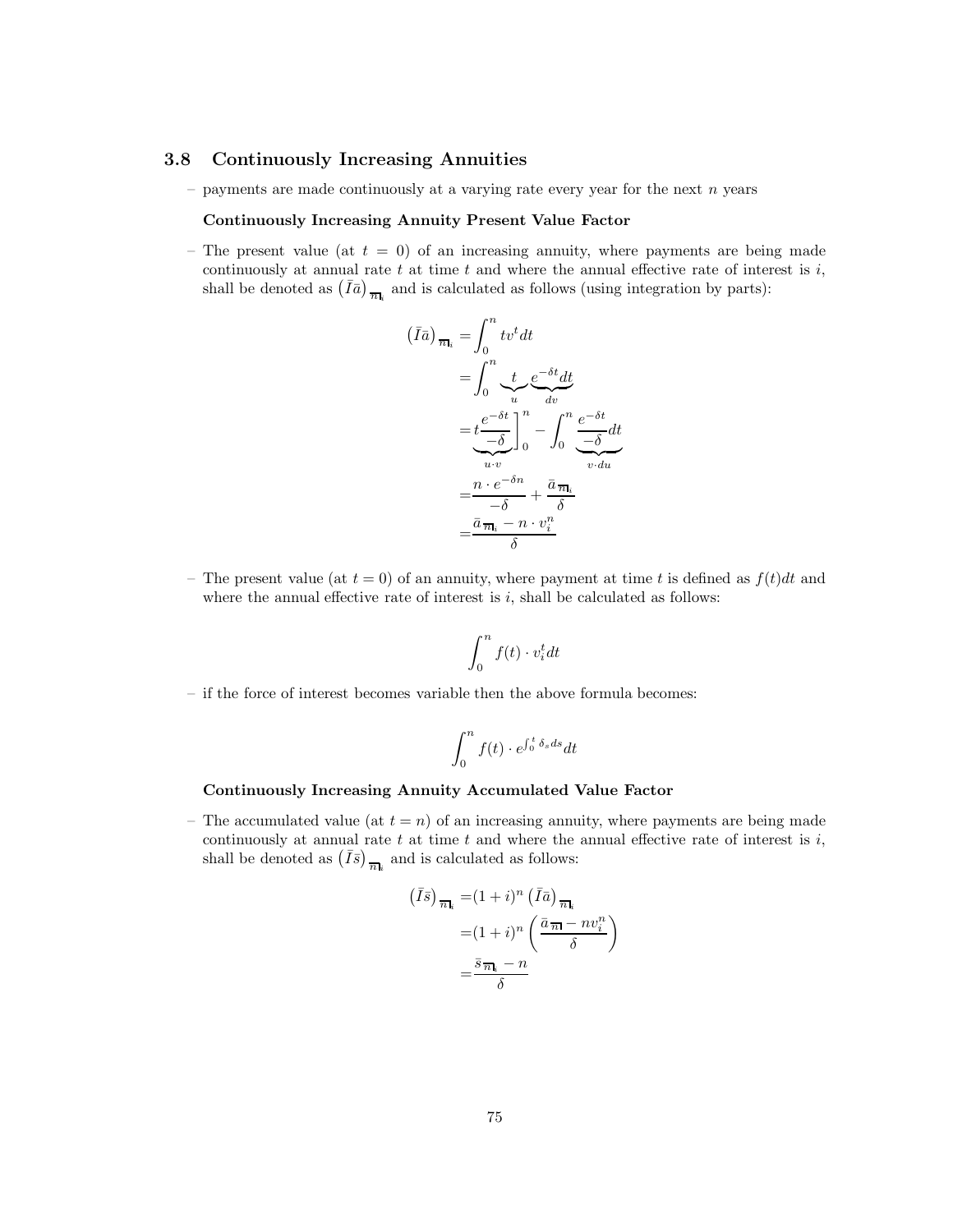#### **Continuously Payable Continuously Increasing Perpetuity Present Value Factor**

– The present value (at  $t = 0$ ) of an increasing perpetuity, where payments are being made continuously at an annual rate of  $t$ , increasing at a continuous time  $t$  and where the annual effective rate of interest is i, shall be denoted as  $(\bar{I}\bar{a})_{\overline{\infty}l_i}$  and is calculated as follows:

$$
(\bar{I}\bar{a})_{\overline{\infty}_i} = \int_0^{\infty} t v^t dt
$$

$$
= \frac{\bar{a}_{\overline{\infty}_i} - \infty \cdot v_i^{\infty}}{\delta}
$$

$$
= \frac{\frac{1}{\delta} - 0}{\delta}
$$

$$
= \frac{1}{\delta^2}
$$

## **3.9 Continuously Decreasing Annuities**

– payments are made continuously at a varying rate every year for the next  $n$  years

#### **Continuously Decreasing Annuity Present Value Factor**

– The present value (at  $t = 0$ ) of a decreasing annuity where payments are being made continuously at an annual rate  $t$ , decreasing at a continuous time  $t$  and where the annual effective rate of interest is i, shall be denoted as  $(D\bar{a})_{\overline{n}_i}$  and is calculated as follows:

$$
(\bar{D}\bar{a})_{\overline{n}_i} = \int_0^n (n-t) \cdot v^t dt
$$

$$
= n \underbrace{\int_0^n v^t dt}_{\overline{a}_{\overline{n}_i}} - \underbrace{\int_0^n t \cdot v^t dt}_{(\bar{I}\bar{a})_{\overline{n}_i}}
$$

$$
= n \cdot \bar{a}_{\overline{n}_i} - \left(\frac{\bar{a}_{\overline{n}_i} - n v^n}{\delta}\right)
$$

$$
= \frac{n \cdot (1 - v^n) - \bar{a}_{\overline{n}_i} + n v^n}{\delta}
$$

$$
= \frac{n - \bar{a}_{\overline{n}_i}}{\delta}
$$

#### **Continuously Decreasing Annuity Accumulated Value Factor**

The accumulated value (at  $t = n$ ) of this annual decreasing annuity, where the effective rate of interest is i, shall be denoted as  $(D\bar{s})_{\bar{n}_i}$  and can be calculated using the basic principle where an accumulated value is equal to its present value carried forward with interest.

$$
(\bar{D}\bar{s})_{\overline{n}_i} = (1+i)^n (\bar{D}\bar{a})_{\overline{n}_i}
$$

$$
= (1+i)^n \left(\frac{n-\bar{a}_{\overline{n}_i}}{\delta}\right)
$$

$$
= \frac{n(1+i)^n - \bar{s}_{\overline{n}_i}}{\delta}
$$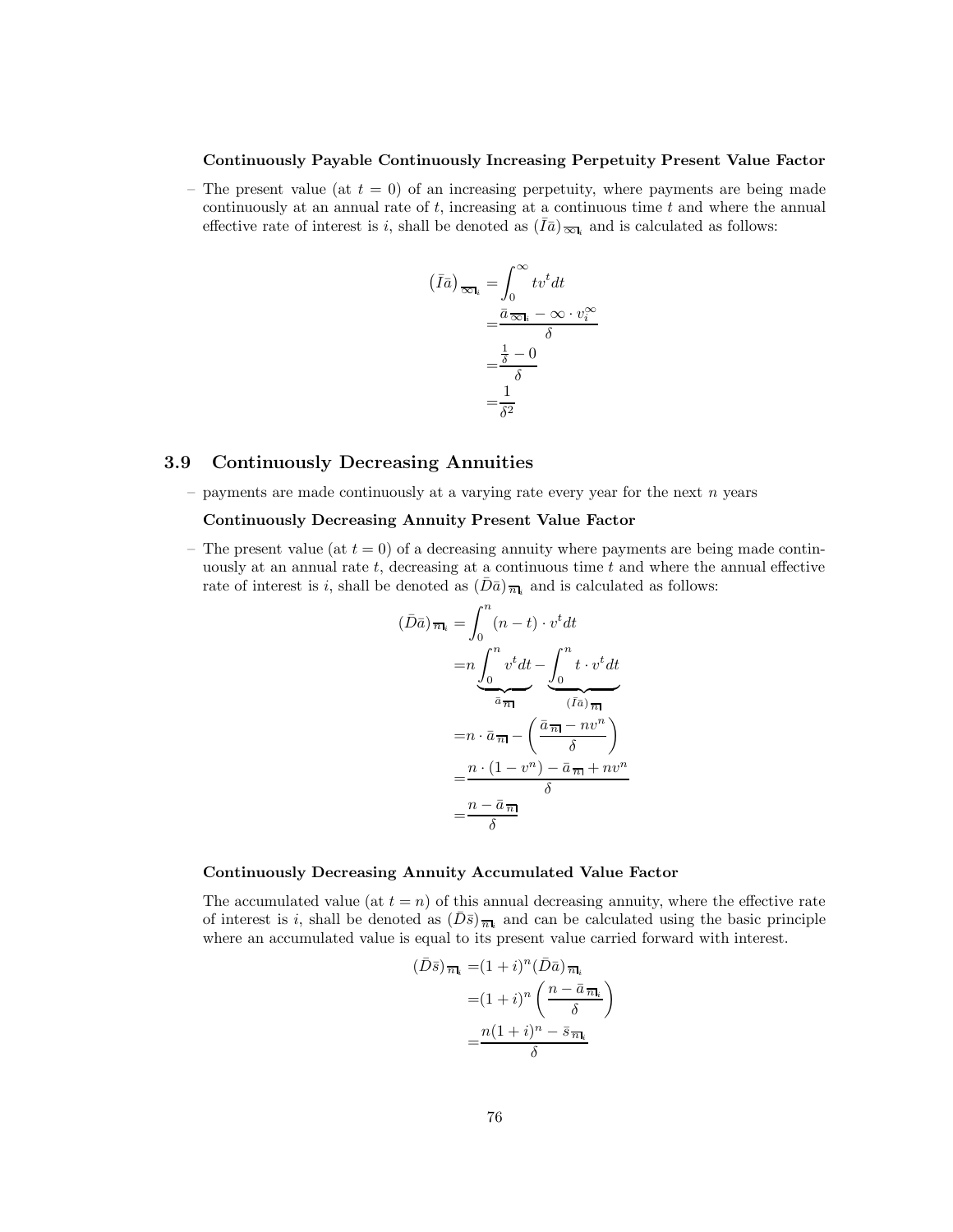# **Exercises and Solutions**

## **3.1 Increasing Annuity-Immediate**

Exercise (a)

A deposit of 1 is made at the end of each year for 10 years into a bank account that pays interest at the end of each year at an annual effective rate of  $j$ .

Each interest payment is reinvested into another account where it earns an annual effective interest rate of  $\frac{i}{2}$ .

The accumulated value of these interest payments at the end of 10 years is 4.0122. Calculate j.

Solution (a)

$$
j \cdot (Is)_{\frac{\sqrt{3}}{2}} = 4.0122
$$

$$
j \cdot \left[\frac{\ddot{a}_{\frac{\sqrt{3}}{2}-9}}{\frac{j}{2}}\right] = 4.0122
$$

$$
\ddot{a}_{\frac{\sqrt{3}}{2}} = \frac{4.0122}{2} + 9 = 11.0061 \rightarrow \frac{j}{2} = 4\% \rightarrow j = 8\%
$$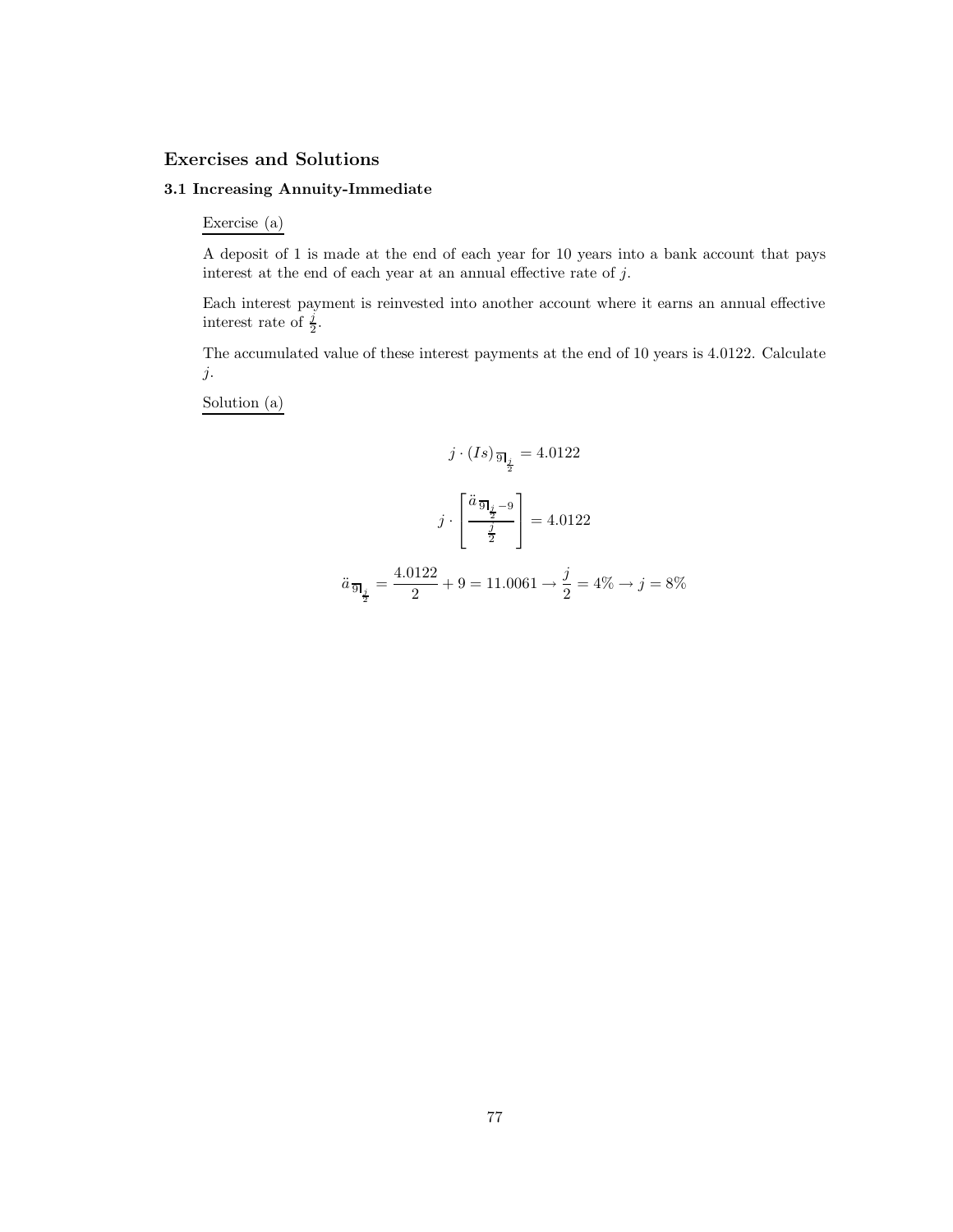## Exercise (b)

You are given two series of payments.

Series A is a perpetuity with payments of 1 at the beginning of each of the first three years, 2 at the beginning of each of the next three years, 3 at the beginning of each of the next three years, and so on.

Series B is a perpetuity with payments of  $K$  at the beginning of each of the first two years,  $2K$  at the beginning of each of the next two years,  $3K$  at the beginning of each of the next two years, and so on.

The present value of these two series is equal to each other.

Determine K.

Solution (b)

$$
\ddot{a}_{\overline{3}} \cdot (Ia)_{\overline{\infty}l_{i'=1+i}3_{-1}} = (K\ddot{a}_{\overline{2}}) \cdot (Ia)_{\overline{\infty}l_{i'=1+i}2_{-1}}
$$
\n
$$
\ddot{a}_{\overline{3}} \cdot \frac{1}{i'd'} = (K\ddot{a}_{\overline{2}}) \cdot \frac{1}{i'd'}
$$
\n
$$
\ddot{a}_{\overline{3}} \cdot \frac{1+i'}{i'i'} = (K\ddot{a}_{\overline{2}}) \cdot \frac{1+i'}{i'i'}
$$
\n
$$
\ddot{a}_{\overline{3}} \cdot \frac{1+(1+i)^3-1}{[(1+i)^3-1]^2} = (Ka_{\overline{2}}) \cdot \frac{1+(1+i)^2-1}{[(1+i)^2-1]^2}
$$
\n
$$
\frac{(1+i)^3-1}{d} \cdot \frac{(1+i)^3}{[(1+i)^3-1]^2} = K \frac{(1+i)^2-1}{d} \cdot \frac{(1+i)^2}{[(1+i)^2-1]^2}
$$
\n
$$
\frac{(1+i)}{(1+i)^3-1} = \frac{K}{(1+i)^2-1}
$$
\n
$$
K = \frac{(1+i)^2-1}{(1+i)^3-1} \cdot (1+i) = \frac{s_{\overline{2}}(1+i)}{s_{\overline{3}}} = \frac{v^2 s_{\overline{2}}}{v^3 s_{\overline{3}}} = \frac{a_{\overline{2}}}{a_{\overline{3}}}
$$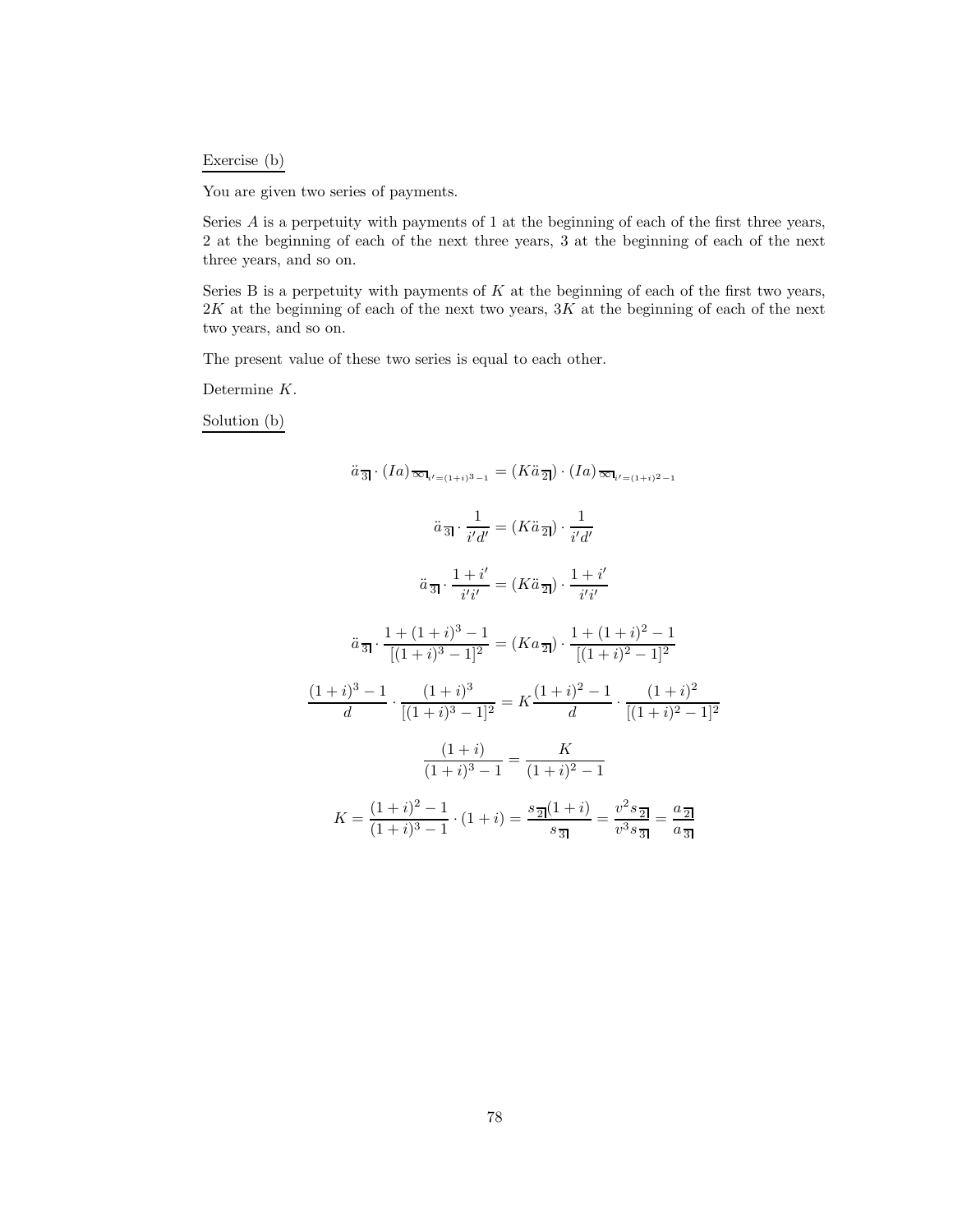#### Exercise (c)

Danielle borrows 100,000 to be repaid over 30 years. You are given:

- (i) Her first payment is  $X$  at the end of year 1.
- (ii) Her payments increase at the rate of 100 per year for the next 19 years and remain level for the following 10 years.
- (iii) The effective rate of interest is 5% per annum.

Calculate X.

Solution (c)

$$
10,000 = Xa_{\overline{301}} + v100(Ia)_{\overline{191}} + v^{20}1,900a_{\overline{101}}
$$

$$
10,000 = X \left[ \frac{1 - v^{30}}{i} \right] + 100v \left[ \frac{\ddot{a}_{19} - 19v^{19}}{i} \right] + 1,900v^{20} \left[ \frac{1 - v^{10}}{i} \right]
$$

$$
X=5,504.74
$$

#### **3.2 Increasing Annuity-Due**

Exercise (a)

You buy an increasing perpetuity-due with annual payments starting at 5 and increasing by 5 each year until the payment reaches 100. The payments remain at 100 thereafter. The annual effective interest rate is 7.5%. Determine the present value of this perpetuity.

Solution (a)

$$
(I\ddot{a})_{\overline{\infty}} = \frac{1}{d^2} = 205.4444
$$

$$
5(I\ddot{a})\overline{\infty} - 5v^{20}(I\ddot{a})\overline{\infty} = 5(205.4444)(1 - .235413) = 785.40
$$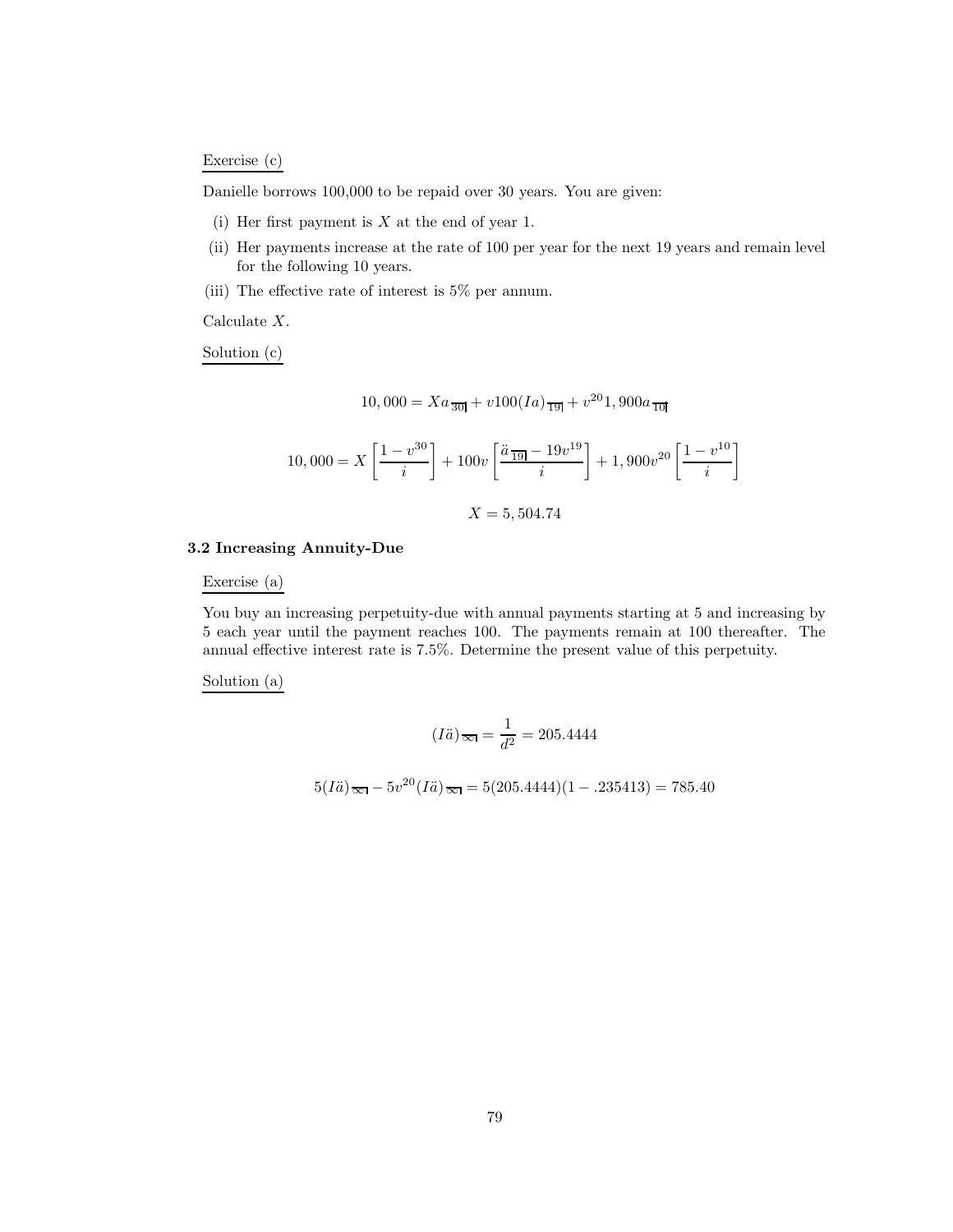#### **3.3 Decreasing Annuity-Immediate**

Exercise (a)

You can purchase one of two annuities:

Annuity 1: An 11-year annuity-immediate with payments starting at 1 and then increasing by 1 for 5 years, followed by payments starting at 5 and then decreasing by 1 for 4 years. The first payment is in two years.

Annuity 2: A 13-year annuity-immediate with payments starting at 5 and then increasing by 2 for 5 years, followed by payments starting at 16 and then decreasing by 4 for 3 years and then decreasing by 1 for 3 years. The first payment is in one year.

The present value of Annuity 1 is equal to 36.

Determine the present value of Annuity 2.

Solution (a)

$$
PV_1 = v[\text{pyramid annuity}] = v[(Ia)_{\overline{6}}] + v^6 (Da)_{\overline{5}}] = v\left[\frac{\ddot{a}_{\overline{6}} - 6v^6}{i} + v^6 \frac{5 - a_{\overline{5}}}{i}\right]
$$

$$
v[\ddot{a}_{\overline{6}}] \cdot a_{\overline{6}}] = a_{\overline{6}} \cdot a_{\overline{6}} = [a_{\overline{6}}]^2 = 36 \rightarrow a_{\overline{6}} = 6 \rightarrow i = 0\%
$$

$$
PV_2 = 5 + 7 + 9 + 11 + 13 + 15 + 16 + 12 + 8 + 4 + 3 + 2 + 1 = 106
$$

Exercise (b)

 $1,000$  is deposited into Fund X, which earns an annual effective rate of interest of i. At the end of each year, the interest earned plus an additional 100 is withdrawn from the fund. At the end of the tenth year, the fund is depleted.

The annual withdrawals of interest and principal are deposited into Fund  $Y$ , which earns an annual effective rate of 9%.

The accumulated value of Fund Y at the end of year 10 is 2,085.

Determine i.

Solution (b)

$$
\frac{1,000i}{10}(Ds)\frac{}{100s} + 100 \cdot s\frac{}{100s} = 100i \left[ \frac{10(1.09)^{10} - s\frac{}{100s}}{0.09} \right] + 100 \cdot (15.19293)
$$

$$
100i(94.23) + 1,519.29 = 2,085 \rightarrow i = 6\%
$$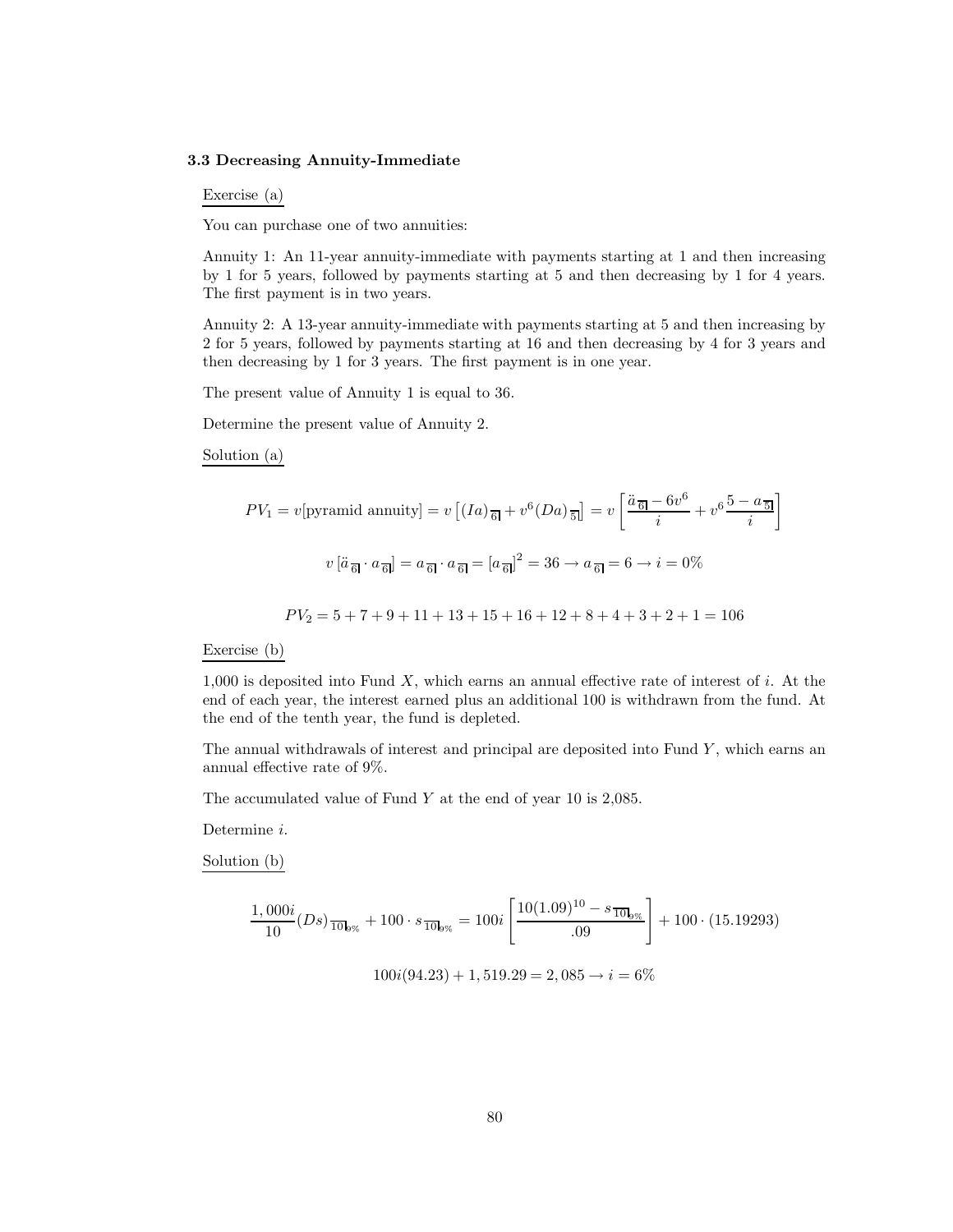#### Exercise (c)

You are given an annuity-immediate paying 10 for 10 years, then decreasing by one per year for nine years and paying one per year thereafter, forever. The annual effective rate of interest is 4%. Calculate the present value of this annuity.

#### Solution (c)

$$
PV = 10a \frac{1}{10!} + v^{10} (Da) \frac{1}{9!} + v^{19} a \frac{1}{10!}
$$

$$
= 10 \left[ \frac{1 - v^{10}}{i} \right] + v^{10} \left[ \frac{9 - a \frac{1}{9!}}{i} \right] + v^{19} \cdot \frac{1}{i}
$$

$$
= 199.40
$$

#### **3.4 Decreasing Annuity-Due**

#### Exercise (a)

Debbie receives her first annual payment of 5 today. Each subsequent payment decreases by 1 per year until time 4 years. After year 4, each payment increases by 1 until time 8 years. The annual interest rate is 6%. Determine the present value.

#### Solution (a)

The present value at time 0:

$$
5 + 4v + 3v^2 + 2v^3 + v^4 + 2v^5 + 3v^6 + 4v^7 + 5v^8
$$

Breaking up the payments from time 0 to time 4 is a decreasing annuity-due.

$$
5 + 4v + 3v^{2} + 2v^{3} + v^{4} = (D\ddot{a})_{\overline{5}\vert_{6\%}}
$$

$$
(D\ddot{a})_{\overline{5}\vert_{6\%}} = 13.914903
$$

Then from time 5 to time 8 is an increasing annuity-due which is missing it's first payment.

$$
2v + 3v^{2} + 4v^{3} + 5v^{4} = (I\ddot{a})_{5\ddot{5}g}
$$

$$
(I\ddot{a})_{5\ddot{5}g} - 1 = 11.875734
$$

$$
PV_0 = [(I\ddot{a})_{\overline{5} \vert_{6\%}} - 1]v_{6\%}^4 = 23.32
$$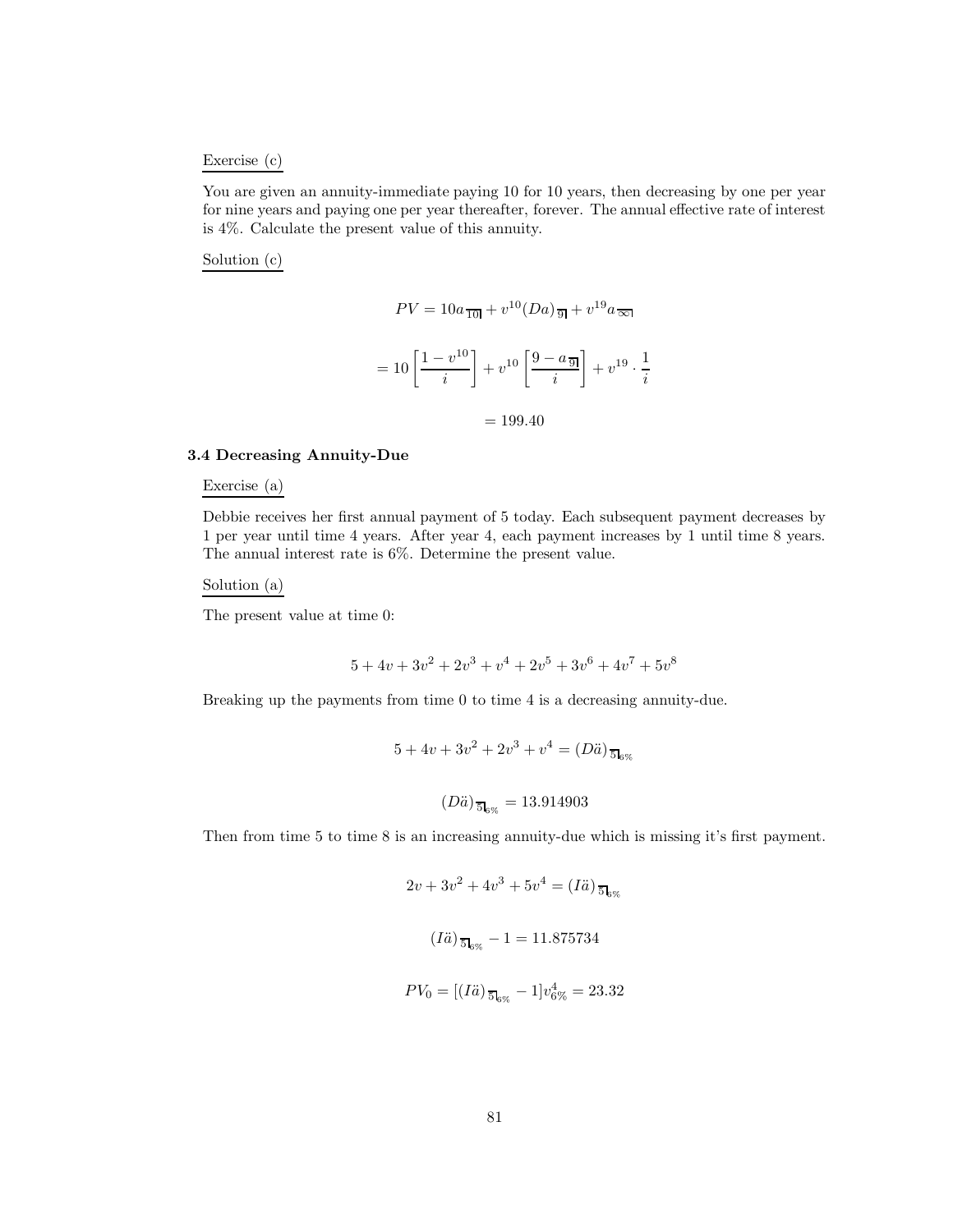#### **3.5 Continuously Payable Varying Annuities**

## Exercise (a)

Calculate the accumulated value at time 10 years where payments are received continuously over each year. The payment is 100 during the first year and subsequent payments increase by 10 each year. The annual effective rate of interest is 4%.

Solution (b)

$$
= 90\bar{s}_{10\bar{1}q_{\%}} + 10(I\bar{s})_{10\bar{1}q_{\%}}
$$

$$
= 90(12.244660) + 10(63.393834)
$$

#### $= 1165.41$

#### **3.6 Compounding Increasing Annuities**

#### Exercise (a)

You have just purchased an increasing annuity immediate for 75,000 that makes twenty annual payments as follows:

- (i)  $5P, 10P, \ldots, 50P$  during years 1 through 10, and
- (ii)  $50P(1.05), 50P(1.05)^2, ..., 50P(1.05)^{10}$  during years 11 through 20.

The annual effective interest rate is 7% for the first 10 years and 5%, thereafter. Solve for P.

Solution (a)

$$
75,000 = 5P \cdot (Ia) \frac{}{10!} \tau_{\%} + 50P(1.05) \cdot v_{7\%}^{10} \cdot v_{5\%} \cdot \ddot{a} \frac{}{10!} \tau_{\%}.
$$

$$
75,000 = 5 \cdot P \left[ \frac{\ddot{a} \frac{}{10!} \tau_{\%} - 10v_{7\%}^{10}}{\dot{i}} \right] + 50P \cdot v_{7\%}^{10} \cdot (10)
$$

$$
P = \frac{75,000}{5\left[\frac{\ddot{a}_{10}}{10} + \frac{10v_{7\%}^{10}}{i}\right] + 500 \cdot v_{7\%}^{10}} = \frac{75,000}{427.8703} = 175.29
$$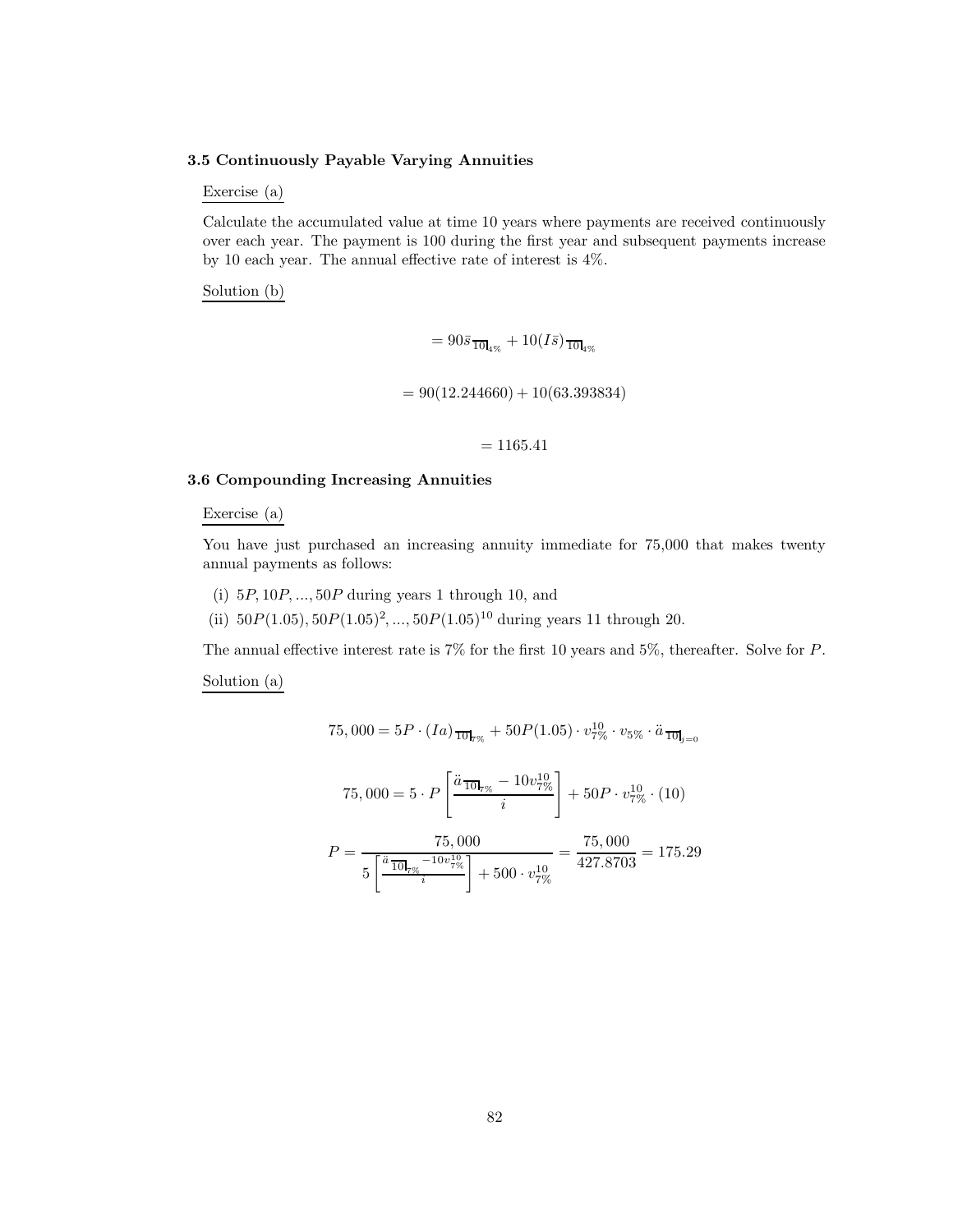#### Exercise (b)

You have just purchased an annuity immediate for  $75,000$  that makes ten annual payments as follows:

- (i)  $12.45P, 4P, 6P, 8P, 10P$  for years 1 through 5 and
- (ii)  $10P(1.07), 10P(1.07)^2, 10P(1.07)^3, 10P(1.07)^4, 10P(1.07)^5$  for years 6 through 10.

The annual effective interest rate is 5% for the first 5 years and 7%, thereafter. Solve for P.

Solution (b)

$$
75,000 = (10.45P)v_{5\%} + (2P) \cdot (Ia)_{\overline{5}1_{5\%}} + v_{5\%}^{5} \cdot v_{7\%} \cdot [10P(1.07)]\ddot{a}_{\overline{5}1_{i'=1.07} - 1 = 0\%}
$$

$$
75,000 = P \cdot \left[10.45v_{5\%} + 2\left(\frac{\ddot{a}_{\overline{5}1_{5\%}} - 5v_{5\%}^{5}}{i}\right) + v_{5\%}^{5} \cdot v_{7\%} \cdot [10(1.07)](5)\right]
$$

$$
75,000 = P \cdot (9.9524 + 25.1328 + 39.1763) = P \cdot (74.2615) \rightarrow P = 1,009.94.
$$

## Exercise (c)

You have just purchased an increasing annuity-immediate for 50,000 that makes twenty annual payments as follows:

- (i)  $P, 2P, \ldots, 10P$  in years 1 through 10; and
- (ii)  $10P(1.05), 10P(1.05)^2, ..., 10P(1.05)^{10}$  in years 11 through 20.

The annual effective interest rate is 7% for the first 10 years and 5% thereafter. Calculate P.

Solution (c)

$$
50,000 = P(Ia) \frac{1}{10!} \pi_{\%} + \left[ 10P \frac{(1.05)}{(1.05)} + 10P \frac{(1.05)^2}{(1.05)^2} + \dots + 10P \frac{(1.05)^{10}}{(1.05)^{10}} \right] v_{7\%}^{10}
$$

$$
50,000 = P \left[ \frac{\ddot{a} \frac{1}{10!} - 10v^{10}}{i} \right] + [10P \cdot 10] v_{7\%}^{10}
$$

$$
P = \frac{50,000}{\left[ \frac{\ddot{a} \frac{1}{10!} - 10v^{10}}{i} \right] + 100v_{7\%}^{10}} = \frac{50,000}{85.57406}
$$

$$
P = 584.29
$$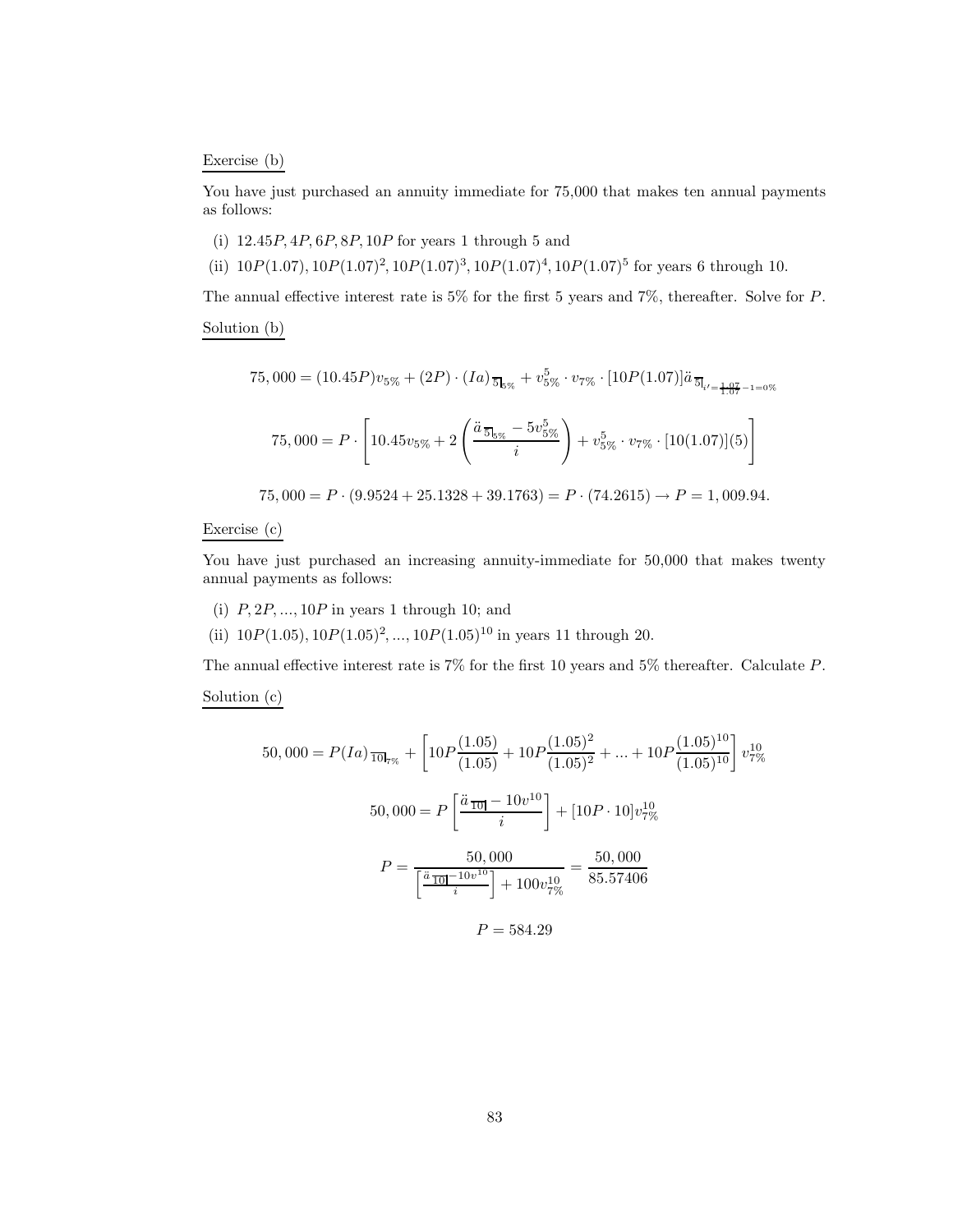## **3.7 Continuously Varying Payment Streams**

Exercise (a)

Find the present value of a continuous increasing annuity with a term of 10 years if the force of interest is  $\delta = 0.04$  and if the rate of payment at time t is  $t^2$  per annum.

Solution (a)

$$
\int_0^nt^2e^{-\delta\cdot t}dt = \int_0^{10}t^2e^{-0.04t}dt
$$

Using integration by parts:

$$
= -\frac{t^2}{0.04} e^{-0.04t} \Big|_0^{10} + \frac{2}{0.04} \int_0^{10} t \cdot e^{-0.04t} dt
$$
  

$$
= -\frac{10^2}{0.04} e^{-0.04(10)} - \frac{2t}{(0.04)^2} e^{-0.04t} \Big|_0^{10} + \frac{2}{(0.04)^2} \int_0^{10} e^{-0.04t} dt
$$
  

$$
= -\frac{10^2}{0.04} e^{-0.4} - \frac{20}{(0.04)^2} e^{-0.04(10)} - \frac{2}{(0.04)^3} e^{-0.04t} \Big|_0^{10}
$$
  

$$
= -\frac{10^2}{0.04} e^{-0.4} - \frac{20}{(0.04)^2} e^{-0.4} - \frac{2}{(0.04)^3} e^{-0.04(10)} + \frac{2}{(0.04)^3}
$$
  

$$
= \frac{2}{(0.04)^3} - e^{-0.4} \left[ \frac{10^2}{0.04} + \frac{20}{(0.04)^2} + \frac{2}{(0.04)^3} \right]
$$

 $= 247.6978$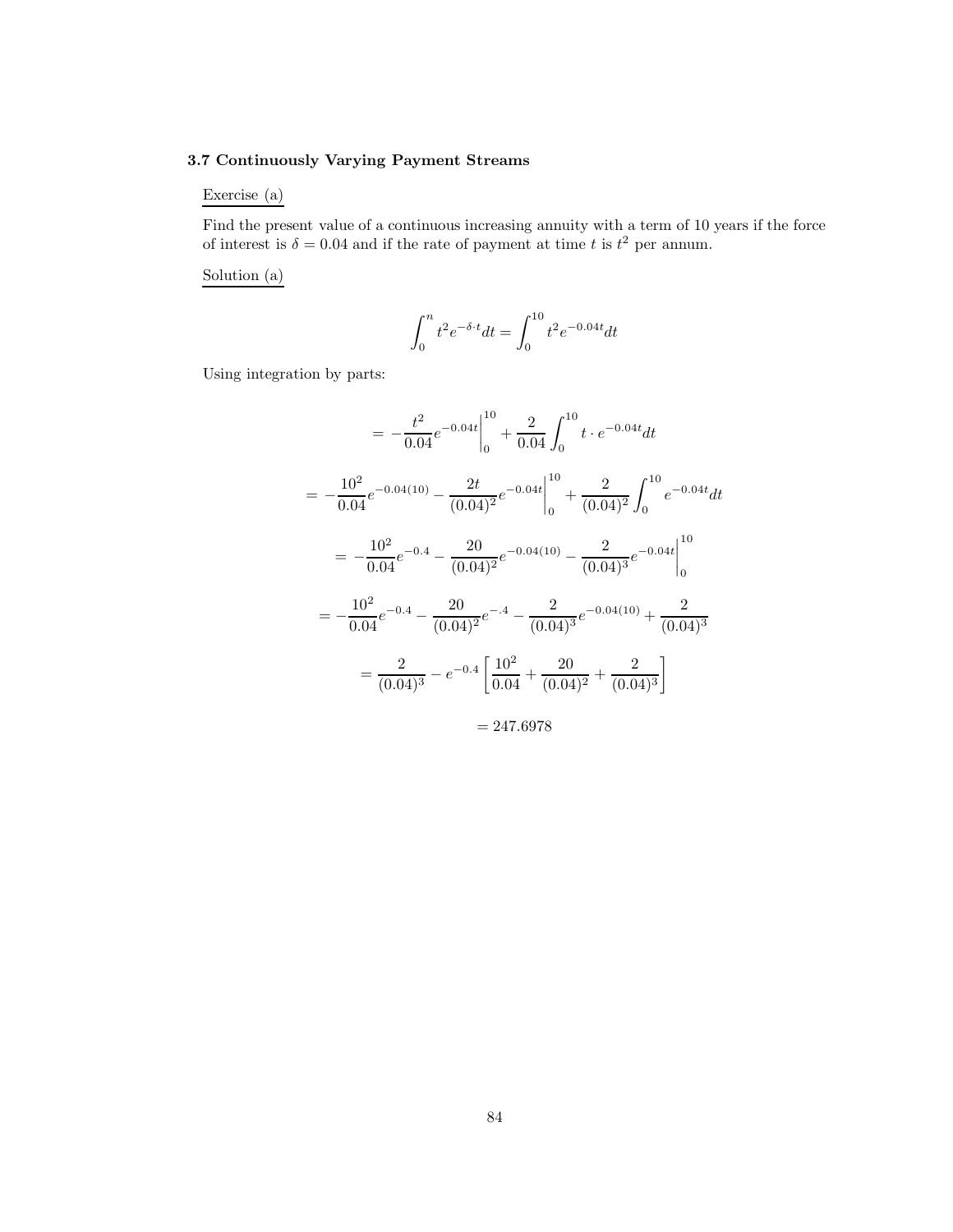## **3.8 Continuously Increasing Annuities**

## Exercise (a)

Find the ratio of the total payments made under  $(\bar{I}\bar{a})_{\overline{10}}$  during the second half of the term of the annuity to those made during the first half.

Solution (a)

The payment is  $t \cdot dt$  at time t.

During the second half the total payment is:

$$
\int_{5}^{10} t \cdot dt = \frac{1}{2}t^2\bigg]_{5}^{10} = 37.50
$$

During the first half the total payment is:

$$
\int_0^5 t \cdot dt = \frac{1}{2}t^2 \bigg|_0^5 = 12.50
$$

The ratio is:

$$
\frac{37.50}{12.50} = 3
$$

Exercise (b)

Evaluate  $(\bar{I}\bar{a})_{\overline{\infty}}$  if  $\delta = .08$ .

Solution (b)

$$
(\bar{I}\bar{a})_{\overline{\infty}} = \int_0^{\infty} t \cdot dt
$$

$$
= \int_0^{\infty} t \cdot e^{-0.08t} dt
$$

$$
= -\frac{t}{0.08} \cdot e^{-0.08t} \Big|_0^{\infty} + \frac{1}{0.08} \int_0^{\infty} e^{-0.08t} dt
$$

$$
= -\frac{t}{0.08} \cdot e^{-0.08t} - \left(\frac{1}{0.08}\right)^2 \cdot e^{-0.08t} \Big|_0^{\infty}
$$

$$
= \left(\frac{1}{0.08}\right)^2 = 156.25
$$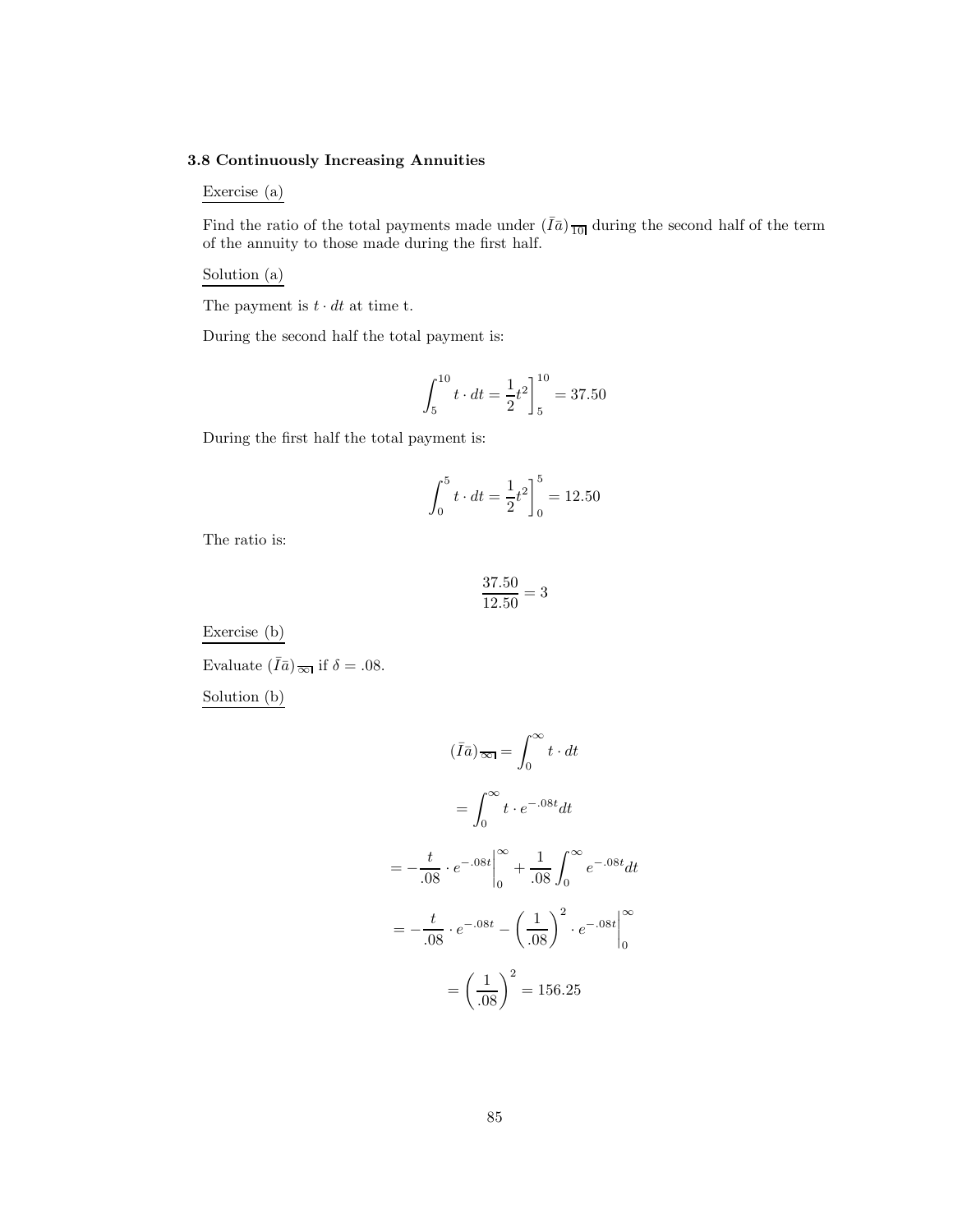## Exercise (c)

A perpetuity is payable continuously at the annual rate of  $1 + t^2$  at time t. If  $\delta = .05$ , find the present value of the perpetuity.

Solution (c)

$$
PV = \int_0^\infty (1 + t^2)e^{-0.05t} dt
$$

using integration by parts

$$
= -\frac{1}{.05}e^{-.05t}\Big|_{0}^{\infty} - \frac{t^{2}}{.05}e^{-.05t}\Big|_{0}^{\infty} + \frac{2}{.05}\int_{0}^{\infty}t \cdot e^{-.05t}dt
$$

$$
= \frac{1}{.05} + \frac{2}{.05}\left[-\frac{t}{.05}e^{-.05t}\Big|_{0}^{\infty} + \frac{1}{.05}\int_{0}^{\infty}e^{-.05t}dt\right]
$$

$$
= \frac{1}{.05} - \frac{2}{(.05)^{3}}e^{-.05t}\Big|_{0}^{\infty} = \frac{1}{.05} + \frac{2}{(.05)^{3}} = 20 + 2(20)^{3} = 16,020.
$$

Exercise (d)

A continuously increasing annuity with a term of n years has payments payable at an annual rate t at time t. The force of interest is equal to  $\frac{1}{n}$ . Calculate the present value of this annuity.

Solution (d)

$$
(\bar{I}\bar{a})_{\bar{n}} = \frac{\bar{a}_{\bar{n}} - nv^n}{\delta} = \frac{\frac{1 - e^{-\delta n}}{\delta} - ne^{-\delta n}}{\delta}
$$

$$
= \frac{\frac{1 - e^{-\frac{1}{n} \cdot n}}{\frac{1}{n}} - ne^{-\frac{1}{n} \cdot n}}{\frac{1}{n}}
$$

$$
= n\left(n(1 - e^{-1}) - ne^{-1}\right) = n(n - ne^{-1}) = n(n - 2ne^{-1}) = n^2(1 - 2e^{-1})
$$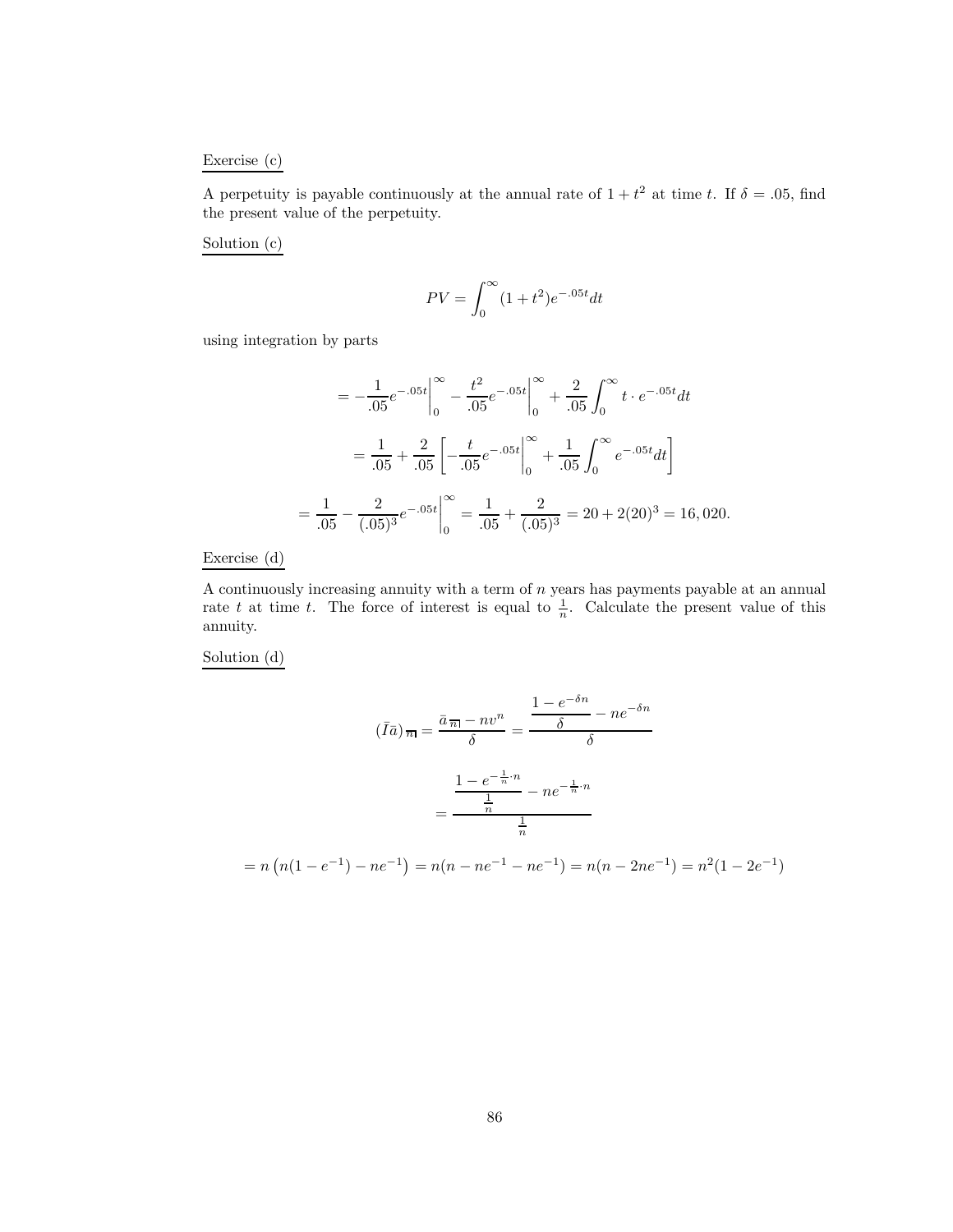## **3.9 Continuously Decreasing Annuities**

## Exercise (a)

Find the ratio of the total payments made under  $(\bar{D}\bar{a})_{\overline{10}}$  during the second half of the term of the annuity to those made during the first half.

Solution (a)

The payment is  $(10 - t) \cdot dt$  at time t.

During the second half the total payment is:

$$
\int_{5}^{10} (10 - t)dt = -\frac{(10 - t)^2}{2} \bigg|_{5}^{10} = 12.5
$$

During the first half the total payment is:

$$
\int_0^5 (10 - t)dt = -\frac{(10 - t)^2}{2} \bigg|_0^5 = 37.5
$$

The ratio is:

$$
=\frac{12.5}{37.5}=\frac{1}{3}
$$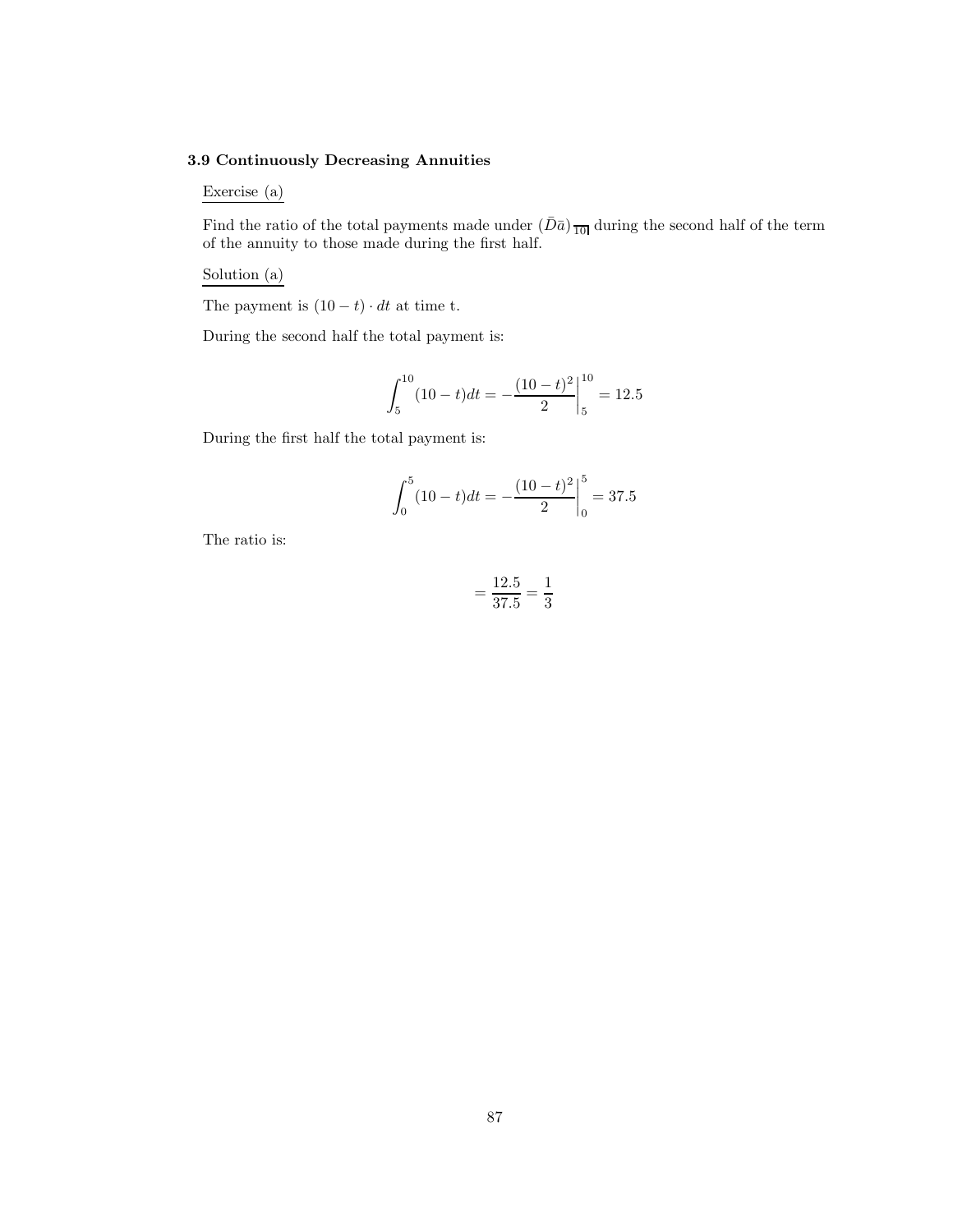## **4 Non-Annual Interest Rate and Annuities**

#### **Overview**

- $-$  an effective rate of interest, i, is paid once per year at the end of the year
- a nominal rate of interest,  $i^{(p)}$ , is paid more frequently during the year (p times) and at the end of the sub-period (nominal rates are also quoted as annual rates)
- nominal rates are adjusted to reflect the rate to be paid during the sub–period; for example,  $i^{(2)}$  is the nominal rate of interest convertible semi-annually

$$
i^{(2)} = 10\% \rightarrow \frac{i^{(2)}}{2} = \frac{10\%}{2} = 5\%
$$
 paid every 6 months

## **4.1 Non-Annual Interest and Discount Rates**

#### **Non-Annual pthly Effective Interest Rates**

– with effective interest, you have interest  $i$ , paid at  $p$  periods per year

$$
(1+i)^{\frac{1}{p}}-1
$$

#### **Non-Annual pthly Effective Discount Rates**

– with effective discount, you have discount  $d$ , paid at  $p$  periods per year

$$
1 - (1 - d)^{\frac{1}{p}} = 1 - (1 + i)^{-\frac{1}{p}}
$$

# **4.2 Nominal** p*thly* **Interest Rates:** i (*p*)

Equivalency to Effective Rates of Interest:  $i, i^{(p)}$ 

- with effective interest, you have interest,  $i$ , paid at the end of the year
- with nominal interest, you have interest  $i^{(p)}$  $\overline{p}$ , paid at the end of each sub-period and this is done  $p$  times over the year  $(p \text{ sub-periods per year})$

$$
(1+i) = \left(1 + \frac{i^{(p)}}{p}\right)^p
$$

– if given an effective rate of interest, a nominal rate of interest can be determined:

$$
i^{(p)} = p[(1+i)^{1/p} - 1]
$$

– if given an effective rate of interest, the interest rate per sub-period can be determined:

$$
\frac{i^{(p)}}{p} = (1+i)^{1/p} - 1
$$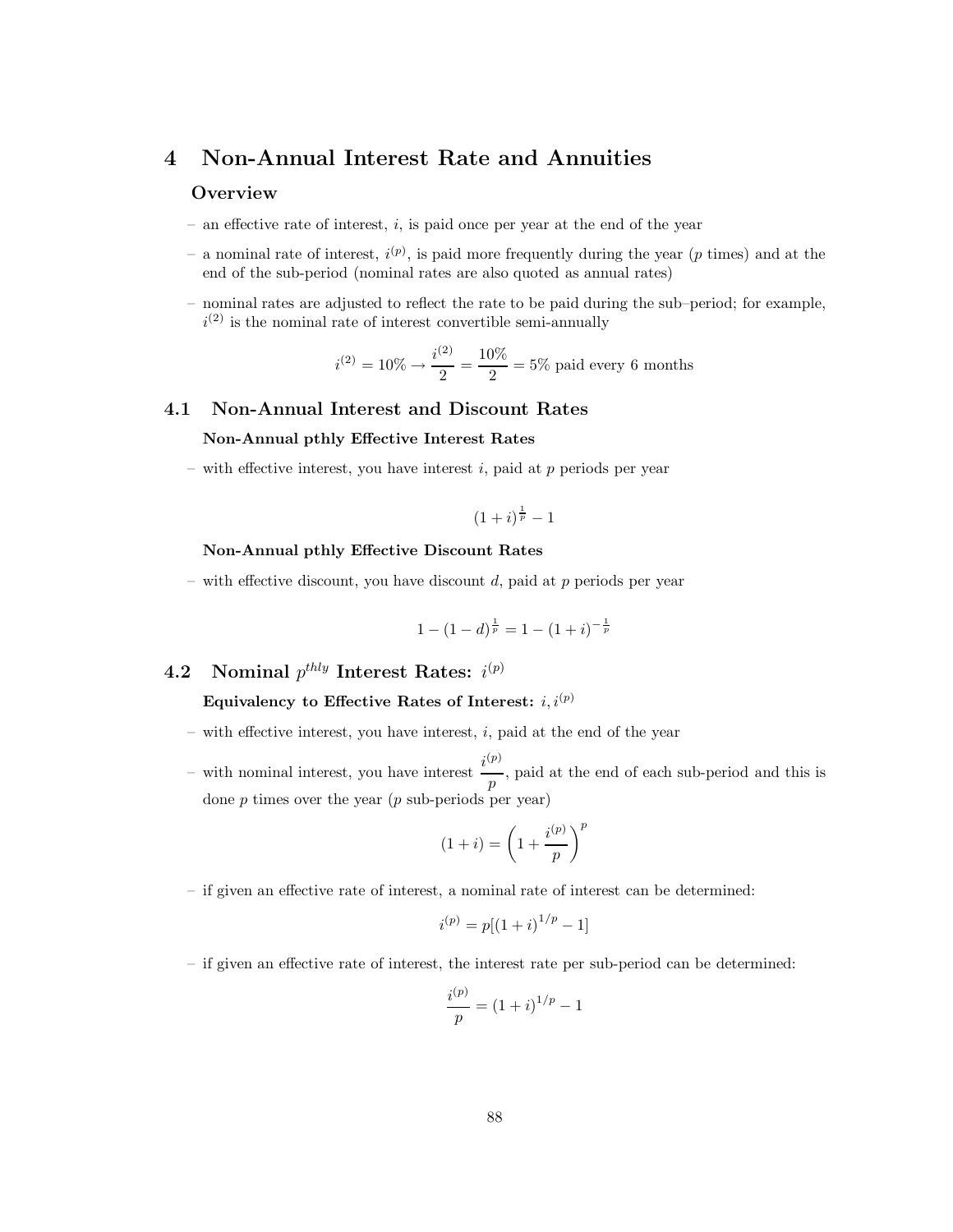# **4.3** Nominal  $p^{thly}$  Discount Rates:  $d^{(p)}$

## Equivalency to Effective Rates of Discount:  $d, d^{(p)}$

- $-$  with effective discount, you have discount,  $d$ , paid at the beginning of the year
- with nominal discount, you have discount  $\frac{d^{(p)}}{p}$ , paid at the beginning of each sub-period and this is done  $p$  times over the year  $(p$  sub-periods per year)

$$
(1-d) = \left(1 - \frac{d^{(p)}}{p}\right)^p
$$

– if given an effective rate of discount, a nominal rate of discount can be determined

$$
d^{(p)}=p[1-\left(1-d\right)^{1/p}]
$$

– the discount rate per sub-period can be determined, if given the effective discount rate

$$
\frac{d^{(p)}}{p} = 1 - (1 - d)^{1/p}
$$

 ${\bf Relationship\ Between\ } \ \ \frac{i^{(p)}}{p}$  $\frac{p}{p}$  and  $\frac{d^{(p)}}{p}$ 

– when using effective rates, you must have  $(1 + i)$  or  $(1 - d)^{-1}$  by the end of the year

$$
(1+i) = \frac{1}{v} = \frac{1}{(1-d)} = (1-d)^{-1}
$$

– when replacing the effective rate formulas with their nominal rate counterparts, you have

$$
\left(1 + \frac{i^{(m)}}{m}\right)^m = \left(1 - \frac{d^{(p)}}{p}\right)^{-p}
$$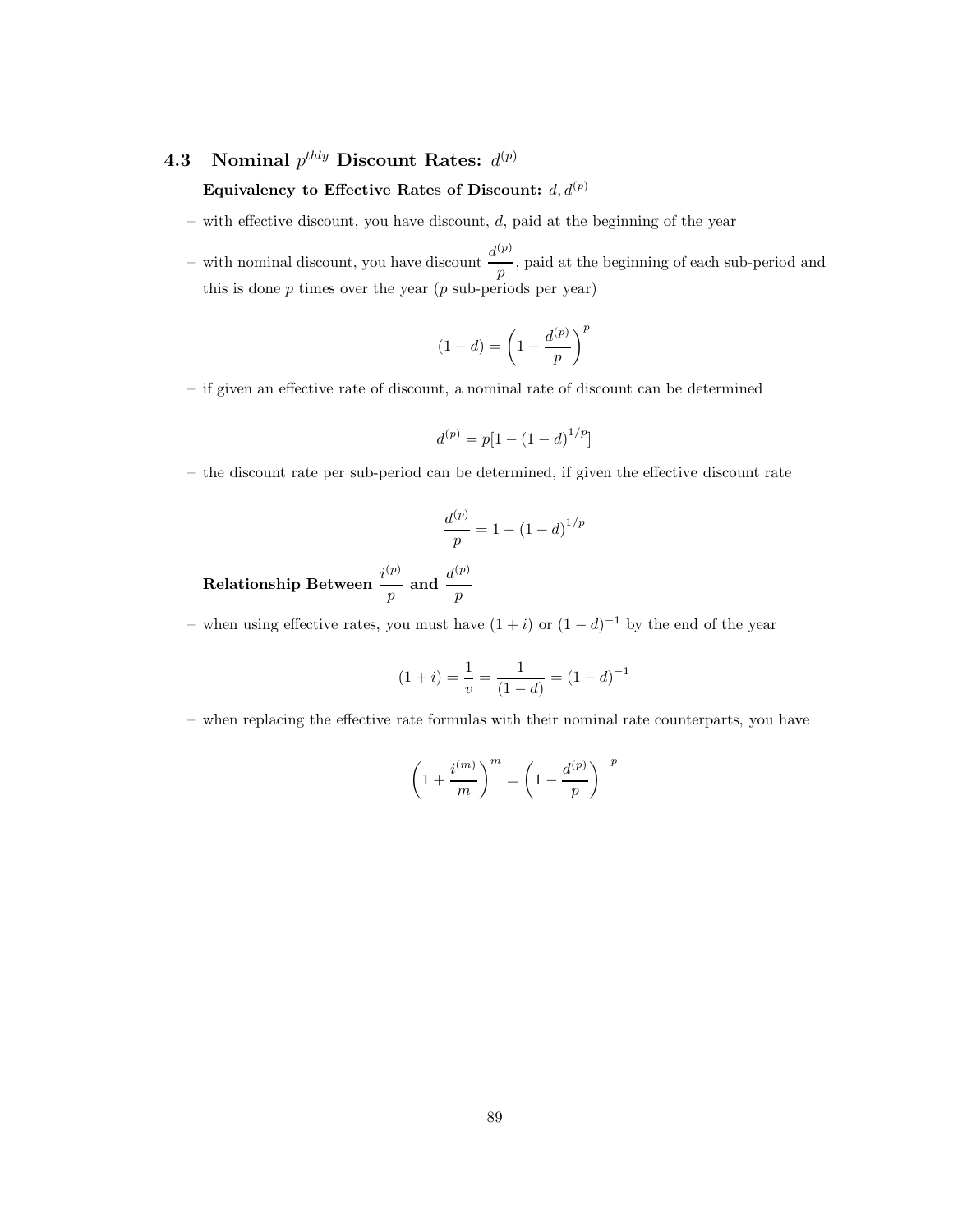– when  $p = m$ 

$$
\left(1 + \frac{i^{(m)}}{m}\right)^m = \left(1 - \frac{d^{(m)}}{m}\right)^{-m}
$$

$$
1 + \frac{i^{(m)}}{m} = \left(1 - \frac{d^{(m)}}{m}\right)^{-1}
$$

$$
1 + \frac{i^{(m)}}{m} = \frac{m}{m \cdot d^{(m)}}
$$

$$
\frac{i^{(m)}}{m} = \frac{m}{m \cdot d^{(m)}} - 1 = \frac{m - m + d^{(m)}}{m - d^{(m)}}
$$

$$
\frac{i^{(m)}}{m} = \frac{d^{(m)}}{m - d^{(m)}}
$$

$$
\frac{i^{(m)}}{m} = \frac{\frac{d^{(m)}}{m}}{1 - \frac{d^{(m)}}{m}}
$$

– the interest rate over the sub-period is the ratio of the discount paid to the amount at the beginning of the sub-period (principle of the interest rate still holds)

$$
\frac{d^{(m)}}{m} = \frac{\frac{i^{(m)}}{m}}{1 + \frac{i^{(m)}}{m}}
$$

- the discount rate over the sub–period is the ratio of interest paid to the amount at the end of the sub-period (principle of the discount rate still holds)
- the difference between interest paid at the end and at the beginning of the sub-period depends on the difference that is borrowed at the beginning of the sub-period and on the interest earned on that difference (principle of the interest and discount rates still holds)

$$
\frac{i^{(m)}}{m} - \frac{d^{(m)}}{m} = \frac{i^{(m)}}{m} \left[ 1 - \left( 1 - \frac{d^{(m)}}{m} \right) \right]
$$

$$
= \frac{i^{(m)}}{m} \cdot \frac{d^{(m)}}{m} \ge 0
$$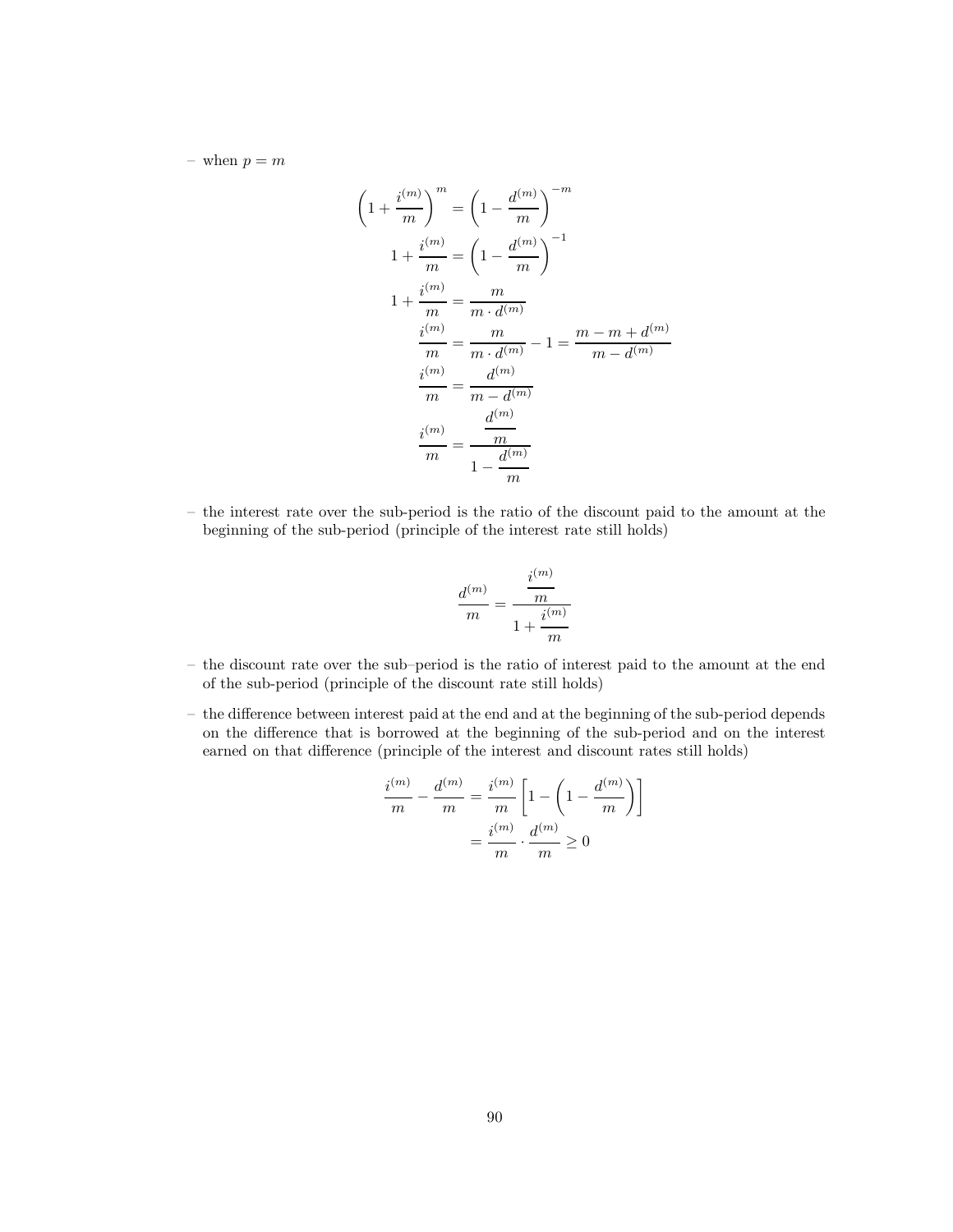# **4.4 Annuities-Immediate Payable** p*thly*

# **Present Value Factor for a**  $p^{thly}$  **Annuity-Immediate**

- payments of  $\frac{1}{n}$  are made at the end of every  $\frac{1}{n}$ th of year for the next n years
- the present value (at  $t = 0$ ) of an  $p^{th}$ ly annuity–immediate, where the annual effective rate of interest is i, shall be denoted as  $a_{\overline{n}|i}^{(p)}$  and is calculated as follows:

$$
a_{\overline{n}_i}^{(p)} = \left(\frac{1}{p}\right)v_i^{\frac{1}{p}} + \left(\frac{1}{p}\right)v_i^{\frac{2}{p}} + \dots + \left(\frac{1}{p}\right)v_i^{\frac{p-1}{p}} + \left(\frac{1}{p}\right)v_i^{\frac{p}{p}} \tag{1st year}
$$
\n
$$
\frac{1}{p} \frac{p+1}{p+1} \frac{1}{p+2} \frac{p+2}{p+1} \frac{1}{p+1} \frac{2p-1}{p+2} \frac{2p}{p+1} \tag{1st year}
$$

$$
+(\frac{1}{p})v_i^{\frac{p+1}{p}} + (\frac{1}{p})v_i^{\frac{p+2}{m}} + \dots + (\frac{1}{p})v_i^{\frac{2p-1}{p}} + (\frac{1}{p})v_i^{\frac{2p}{p}}
$$
\n(2*nd* year)

$$
\vdots
$$
\n
$$
+(\frac{1}{p})v_i^{\frac{(n-1)p+1}{p}} + (\frac{1}{p})v_i^{\frac{(n-1)p+2}{p}} + \dots + (\frac{1}{p})v_i^{\frac{np-1}{p}} + (\frac{1}{p})v_i^{\frac{np}{p}} \tag{last year}
$$

$$
=(\frac{1}{p})v_i^{\frac{1}{p}}\left[1+v_i^{\frac{1}{p}}+\cdots+v_i^{\frac{p-2}{p}}+v_i^{\frac{p-1}{p}}\right]
$$
 (1st year)

$$
+(\frac{1}{p})v_i^{\frac{p+1}{p}}\left[1+v_i^{\frac{1}{p}}+\cdots+v_i^{\frac{p-2}{p}}+v_i^{\frac{p-1}{p}}\right]
$$
\n
$$
\vdots
$$
\n(2nd year)

$$
+ \left(\frac{1}{p}\right)v_i^{\frac{(n-1)p+1}{p}} \left[1 + v_i^{\frac{1}{p}} + \dots + v_i^{\frac{p-2}{p}} + v_i^{\frac{p-1}{p}}\right]
$$
 (last year)

$$
\begin{split}\n&= \left( (\frac{1}{p}) v_i^{\frac{1}{p}} + (\frac{1}{p}) v_i^{\frac{p+1}{p}} + \dots + (\frac{1}{p}) v_i^{\frac{(n-1)p+1}{m}}) \right) \left[ 1 + v_i^{\frac{1}{p}} + \dots + v_i^{\frac{p-2}{p}} + v_i^{\frac{p-1}{p}} \right] \\
&= (\frac{1}{p}) v_i^{\frac{1}{p}} \left( 1 + v_i^{\frac{p}{p}} + \dots + v_i^{(n-1)} \right) \left[ \frac{1 - (v_i^{\frac{1}{p}})^p}{1 - v_i^{\frac{1}{p}}} \right] \\
&= (\frac{1}{p}) \frac{1}{(1 + i)^{\frac{1}{p}}} \left( \frac{1 - v_i^{\frac{1}{n}}}{1 - v_i^{\frac{1}{p}}} \right) \cdot \left[ \frac{1 - v_i^1}{1 - v_i^{\frac{1}{p}}} \right] \\
&= (\frac{1}{p}) \frac{1}{(1 + i)^{\frac{1}{p}}} \left( \frac{1 - v_i^n}{1 - v_i^{\frac{1}{p}}} \right) \\
&= \frac{1}{p} \left( \frac{1 - v_i^n}{(1 + i)^{\frac{1}{p}} - 1} \right) \\
&= \frac{1 - v_i^n}{p \left[ (1 + i)^{\frac{1}{p}} - 1 \right]} \\
&= \frac{1 - v_i^n}{i^{(p)}} = \left( \frac{1}{p} \times p \right) \cdot \frac{1 - v_i^n}{i^{(p)}}\n\end{split}
$$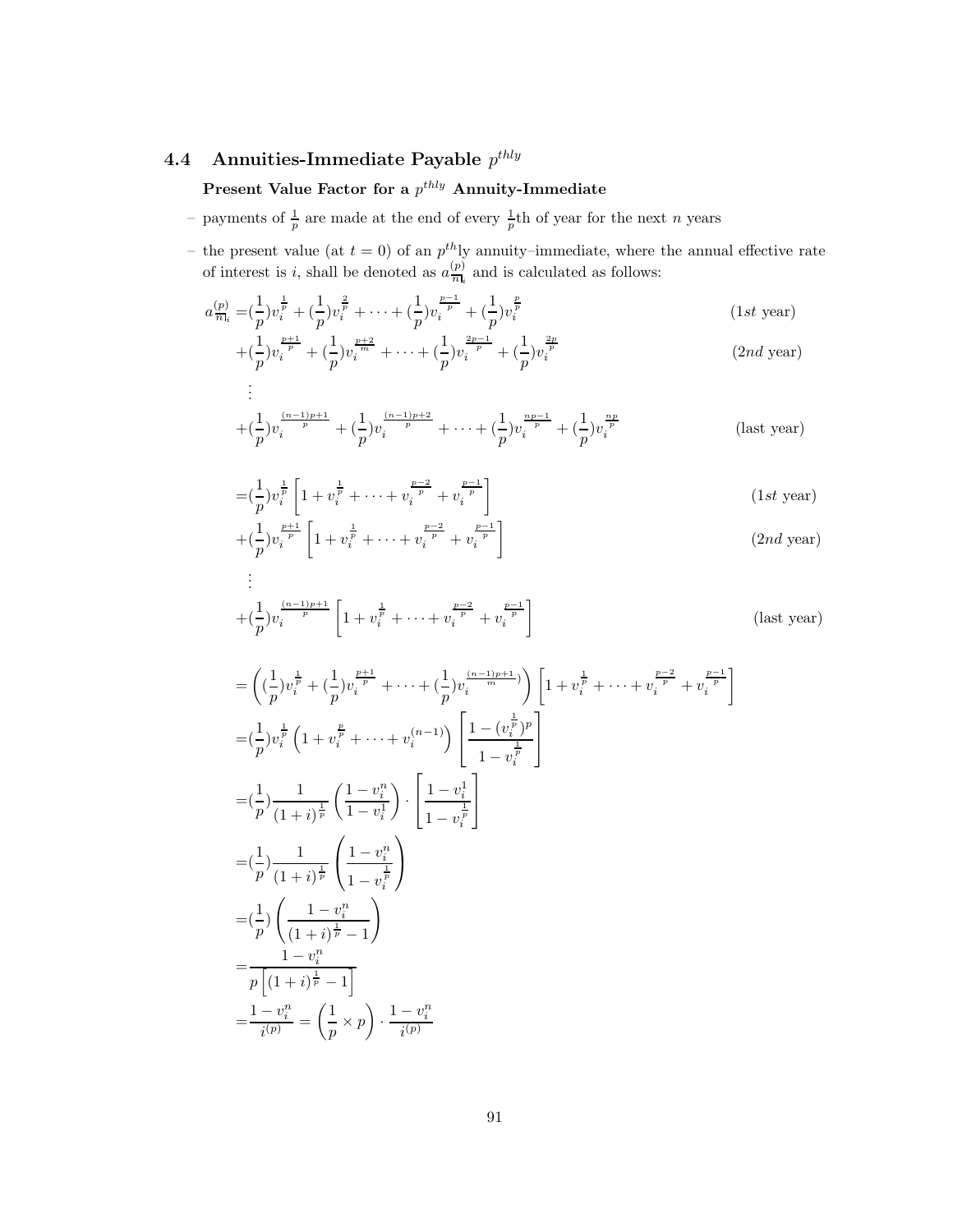# Accumulated Value Factor for a  $p^{thly}$  Annuity-Immediate

.

- the accumulated value (at  $t = n$ ) of an  $p^{th}$ ly annuity–immediate, where the annual effective rate of interest is i, shall be denoted as  $s_{\overline{n}\,k}^{(p)}$  and is calculated as follows:
	- $s_{\overline{n}_i}^{(p)} = \left(\frac{1}{p}\right) + \left(\frac{1}{p}\right)(1+i)^{\frac{1}{p}} + \cdots + \left(\frac{1}{p}\right)(1+i)^{\frac{p-2}{p}} + \left(\frac{1}{p}\right)(1+i)^{\frac{p-1}{p}}$ (last year)  $+(\frac{1}{p})(1+i)^{\frac{p}{p}}+(\frac{1}{p})(1+i)^{\frac{p+1}{p}}+\cdots+(\frac{1}{p})(1+i)^{\frac{2p-2}{p}}+(\frac{1}{p})(1+i)^{\frac{2p-1}{p}}$  $(2nd$  last year)

$$
\vdots
$$
\n
$$
+(\frac{1}{p})(1+i)^{\frac{(n-1)p}{p}}+(\frac{1}{p})(1+i)^{\frac{(n-1)p+1}{m}}+\cdots+(\frac{1}{p})(1+i)^{\frac{np-2}{m}}+(\frac{1}{p})(1+i)^{\frac{np-1}{p}} \text{ (first year)}
$$

$$
= \left(\frac{1}{p}\right) \left[1 + (1+i)^{\frac{1}{p}} + \dots + (1+i)^{\frac{p-2}{p}} + (1+i)^{\frac{p-1}{p}}\right]
$$
 (last year)

$$
+(\frac{1}{p})(1+i)^{\frac{p}{p}}\left[1+(1+i)^{\frac{1}{p}}+\cdots+(1+i)^{\frac{p-2}{p}}+(1+i)^{\frac{p-1}{p}}\right]
$$
\n
$$
\vdots
$$
\n(2*nd* last year)\n
$$
\vdots
$$

$$
+ \left(\frac{1}{p}\right)(1+i)^{\frac{(n-1)p}{p}}\left[1 + (1+i)^{\frac{1}{p}} + \cdots + (1+i)^{\frac{p-2}{p}} + (1+i)^{\frac{p-1}{p}}\right]
$$
 (first year)

$$
= \left( \left( \frac{1}{p} \right) + \left( \frac{1}{p} \right) (1+i)^{\frac{p}{p}} + \dots + \left( \frac{1}{p} \right) (1+i)^{\frac{(n-1)p}{p}} \right) \left[ 1 + (1+i)^{\frac{1}{p}} + \dots + (1+i)^{\frac{p-2}{p}} + (1+i)^{\frac{p-1}{p}} \right]
$$
  
\n
$$
= \left( \frac{1}{p} \right) \left( 1 + (1+i)^{\frac{p}{p}} + \dots + (1+i)^{(n-1)} \right) \left[ \frac{1 - ((1+i)^{\frac{1}{p}})^p}{1 - (1+i)^{\frac{1}{p}}} \right]
$$
  
\n
$$
= \left( \frac{1}{p} \right) \left( \frac{1 - (1+i)^n}{1 - (1+i)^1} \right) \cdot \left[ \frac{1 - (1+i)^1}{1 - (1+i)^{\frac{1}{p}}} \right]
$$
  
\n
$$
= \left( \frac{1}{p} \right) \left( \frac{1 - (1+i)^n}{1 - (1+i)^{\frac{1}{p}}} \right)
$$
  
\n
$$
= \frac{(1+i)^n - 1}{p \left[ (1+i)^{\frac{1}{p}} - 1 \right]}
$$
  
\n
$$
= \frac{(1+i)^n - 1}{i^{(p)}} = \left( \frac{1}{p} \times p \right) \cdot \frac{(1+i)^n - 1}{i^{(p)}}
$$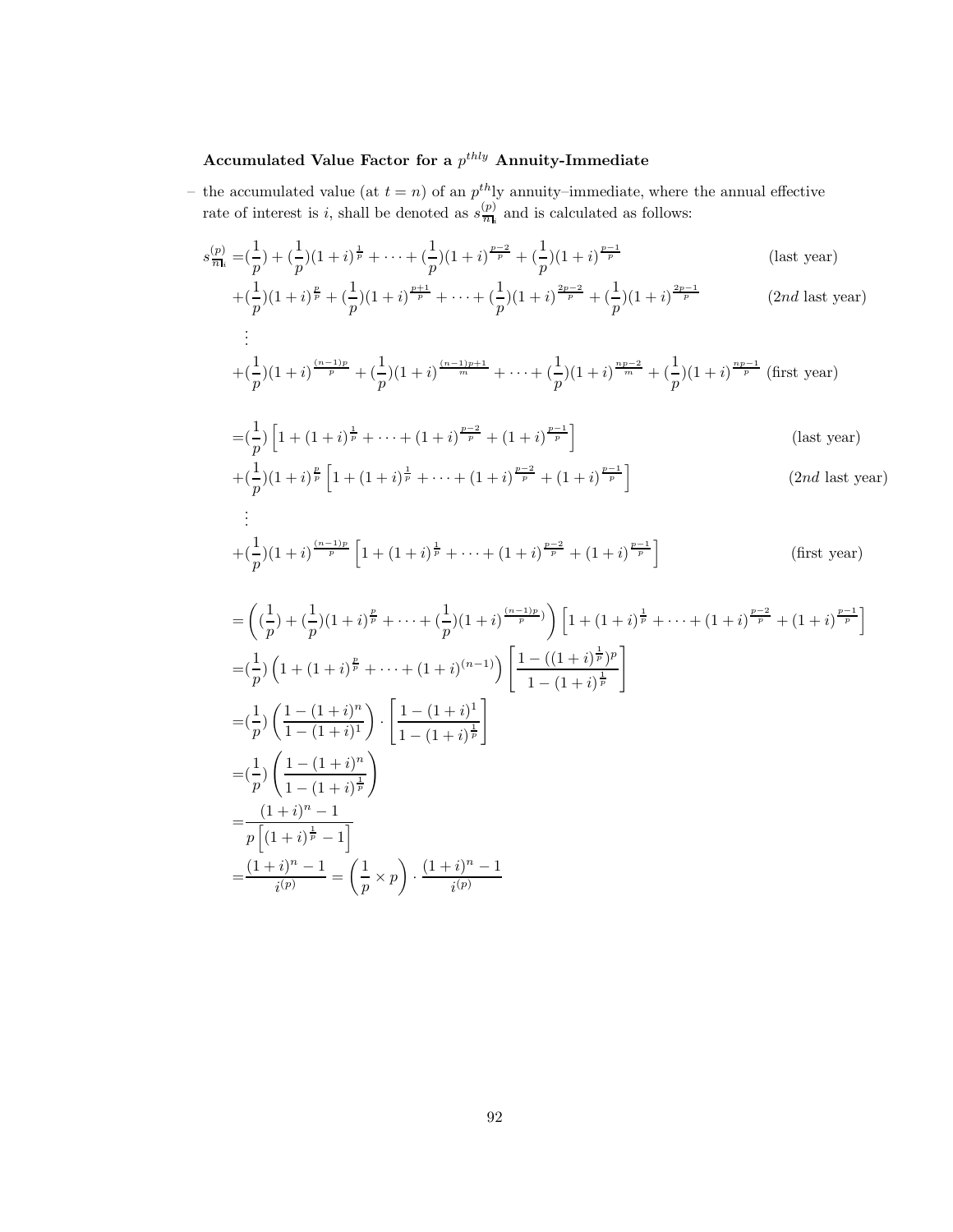**Basic Relationship**  $1: 1 = i^{(p)} \cdot a_{\overline{n}}^{(p)} + v^n$ 

**Basic Relationship**  $2: PV(1 + i)^n = FV$  and  $PV = FV \cdot v^n$ 

- if the future value at time n,  $s_{\overline{n}|}^{(p)}$ , is discounted back to time 0, then you will have its present value,  $a_{\overline{n}}^{(p)}$ 

$$
s_{\overline{n}|}^{(p)} \cdot v^n = \left[ \frac{(1+i)^n - 1}{i^{(p)}} \right] \cdot v^n
$$

$$
= \frac{(1+i)^n \cdot v^n - v^n}{i^{(p)}}
$$

$$
= \frac{1 - v^n}{i^{(p)}}
$$

$$
= a_{\overline{n}|}^{(p)}
$$

- if the present value at time 0,  $a_{\overline{n}}^{(p)}$ , is accumulated forward to time n, then you will have its future value,  $s_{\overline{n}}^{(p)}$ 

$$
a_{\overline{n}|}^{(p)} \cdot (1+i)^n = \left[\frac{1-v^n}{i^{(p)}}\right] (1+i)^n
$$

$$
= \frac{(1+i)^n - v^n (1+i)^n}{i^{(p)}}
$$

$$
= \frac{(1+i)^n - 1}{i^{(p)}}
$$

$$
= s_{\overline{n}|}^{(p)}
$$

**Basic Relationship**  $3 : a_{\overline{n}}^{(p)} = \frac{i}{i^{(p)}} \cdot a_{\overline{n}|}, \ s_{\overline{n}}^{(p)} = \frac{i}{i^{(p)}} \cdot s_{\overline{n}}$ 

- Consider payments of  $\frac{1}{n}$  made at the end of every  $\frac{1}{n}$ th of year for the next *n* years. Over a one-year period, payments of  $\frac{1}{p}$  made at the end of each  $p^{th}$  period will accumulate at the end of the year to a lump sum of  $(\frac{1}{p} \times p) \cdot s_{\overline{1}}^{(p)}$ . If this end-of-year lump sum exists for each year of the *n*-year annuity-immediate, then the present value (at  $t = 0$ ) of these end-of-year lump sums is the same as  $\left(\frac{1}{p} \times p\right) \cdot a_{\overline{n}}^{(p)}$ :

$$
\left(\frac{1}{p} \times p\right) \cdot a_{\overline{n}|}^{(p)} = \left(\frac{1}{p} \times p\right) \cdot s_{\overline{1}|}^{(p)} \cdot a_{\overline{n}|}
$$

$$
a_{\overline{n}|}^{(p)} = \frac{i}{i^{(p)}} \cdot a_{\overline{n}|}
$$

– Therefore, the accumulated value (at  $t = n$ ) of these end-of-year lump sums is the same as  $\left(\frac{1}{p}\times p\right)\cdot s\frac{(p)}{n}$ :

$$
\left(\frac{1}{p} \times p\right) \cdot s_{\overline{n}}^{(p)} = \left(\frac{1}{m} \times p\right) \cdot s_{\overline{1}}^{(p)} \cdot s_{\overline{n}}
$$

$$
s_{\overline{n}}^{(p)} = \frac{i}{i^{(p)}} \cdot s_{\overline{n}}
$$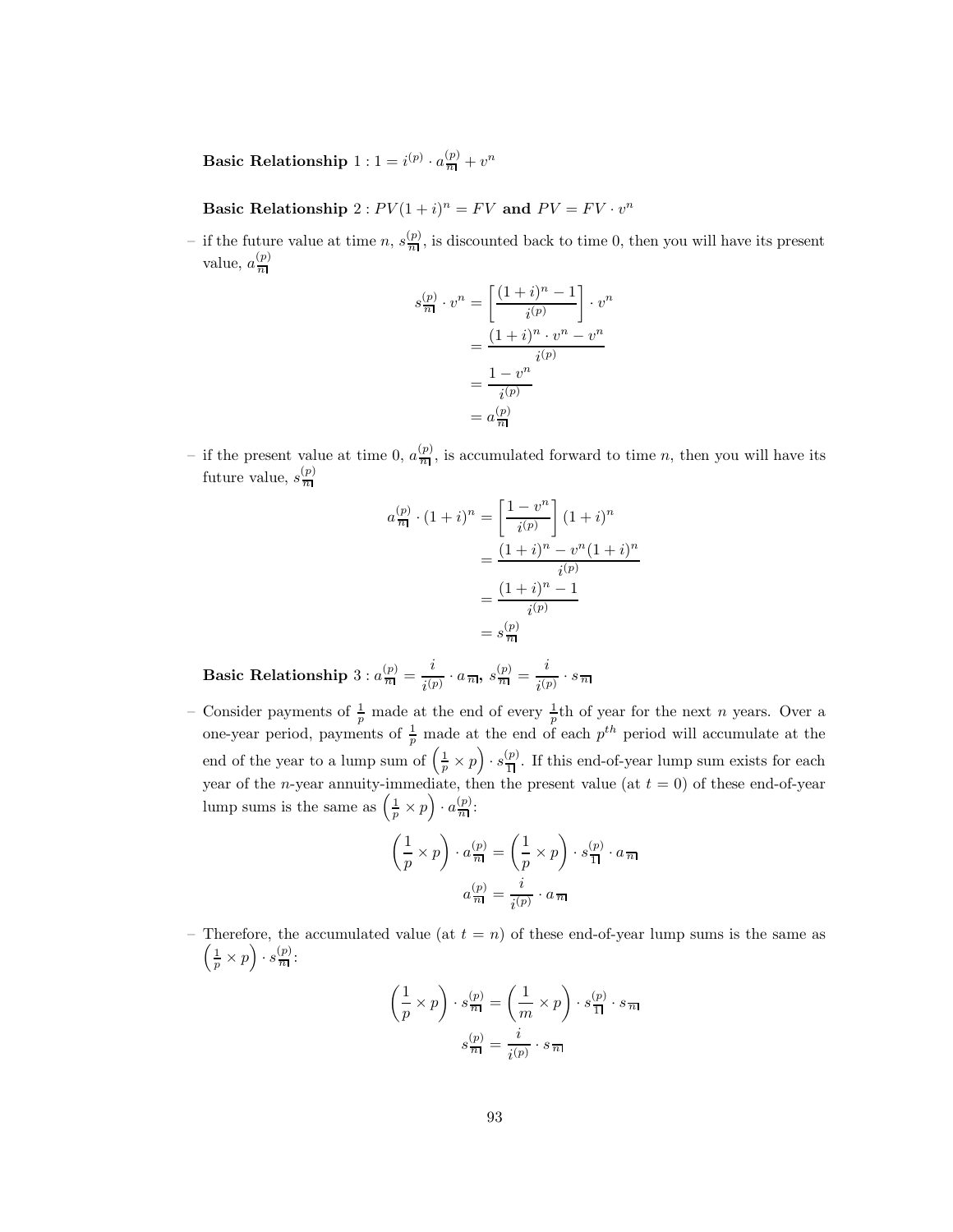# **4.5 Annuities-Due Payable** p*thly*

# **Present Value Factor of a**  $p^{thly}$  **Annuity-Due**

- payments of  $\frac{1}{n}$  are made at the beginning of every  $\frac{1}{n}$ th of year for the next n years
- the present value (at  $t = 0$ ) of an  $p^{th}$ ly annuity–due, where the annual effective rate of interest is *i*, shall be denoted as  $\ddot{a}_{\overline{n}\mathbf{l}_i}^{(p)}$  and is calculated as follows:

$$
\ddot{a}_{\overline{n}_i}^{(p)} = \left(\frac{1}{p}\right) + \left(\frac{1}{p}\right)v_i^{\frac{1}{p}} + \dots + \left(\frac{1}{p}\right)v_i^{\frac{p-2}{p}} + \left(\frac{1}{p}\right)v_i^{\frac{p-1}{p}} \qquad (1st \text{ year})
$$

$$
+(\frac{1}{p})v_i^{\frac{p}{p}} + (\frac{1}{p})v_i^{\frac{p+1}{p}} + \dots + (\frac{1}{p})v_i^{\frac{2p-2}{p}} + (\frac{1}{p})v_i^{\frac{2p-1}{p}}
$$
 (2*nd* year)

$$
\vdots
$$
\n
$$
+(\frac{1}{p})v_i^{\frac{(n-1)p}{p}} + (\frac{1}{p})v_i^{\frac{(n-1)p+1}{p}} + \cdots + (\frac{1}{p})v_i^{\frac{np-2}{p}} + (\frac{1}{p})v_i^{\frac{np-1}{p}} \qquad \text{(last year)}
$$

$$
= \left(\frac{1}{p}\right) \left[1 + v_i^{\frac{1}{p}} + \dots + v_i^{\frac{p-2}{p}} + v_i^{\frac{p-1}{p}}\right]
$$
\n
$$
\left(1st \text{ year}\right)
$$
\n
$$
\left(1st \text{ year}\right)
$$

$$
+(\frac{1}{p})v_i^{\frac{p}{p}}\left[1+v_i^{\frac{1}{p}}+\cdots+v_i^{\frac{p-2}{p}}+v_i^{\frac{p-1}{p}}\right]
$$
\n
$$
\vdots
$$
\n(2nd year)

$$
+(\frac{1}{p})v_i^{\frac{(n-1)p}{p}}\left[1+v_i^{\frac{1}{p}}+\cdots+v_i^{\frac{p-2}{p}}+v_i^{\frac{p-1}{p}}\right]
$$
 (last year)

$$
\begin{split}\n&= \left( (\frac{1}{p}) + (\frac{1}{p})v_i^{\frac{p}{p}} + \dots + (\frac{1}{p})v_i^{\frac{(n-1)p}{p}} \right) \left[ 1 + v_i^{\frac{1}{p}} + \dots + v_i^{\frac{p-2}{p}} + v_i^{\frac{p-1}{p}} \right] \\
&= (\frac{1}{p}) \left( 1 + v_i^{\frac{p}{p}} + \dots + v_i^{(n-1)} \right) \left[ \frac{1 - (v_i^{\frac{1}{p}})^p}{1 - v_i^{\frac{1}{p}}} \right] \\
&= (\frac{1}{p}) \left( \frac{1 - v_i^n}{1 - v_i^{\frac{1}{p}}} \right) \cdot \left[ \frac{1 - v_i^1}{1 - v_i^{\frac{1}{p}}} \right] \\
&= (\frac{1}{p}) \left( \frac{1 - v_i^n}{1 - (1 - d)^{\frac{1}{p}}} \right) \\
&= \frac{1 - v_i^n}{p \left[ 1 - (1 - d)^{\frac{1}{p}} \right]} \\
&= \frac{1 - v_i^n}{p \left[ 1 - (1 - d)^{\frac{1}{p}} \right]} \\
&= \frac{1 - v_i^n}{d^{(p)}} = \left( \frac{1}{p} \times p \right) \cdot \frac{1 - v_i^n}{d^{(p)}}\n\end{split}
$$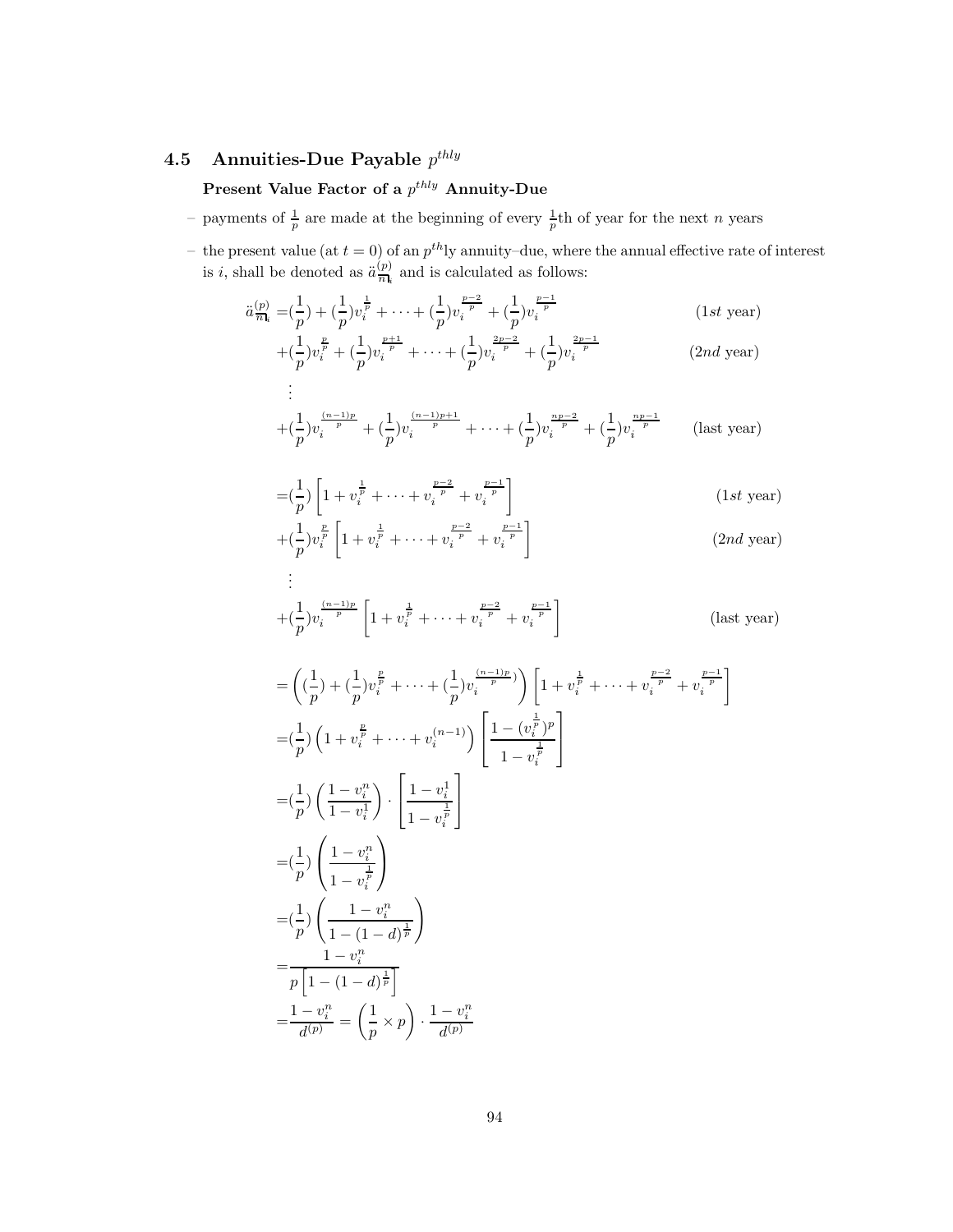– the accumulated value (at  $t = n$ ) of an  $p^{th}$ ly annuity–due, where the annual effective rate of interest is *i*, shall be denoted as  $\ddot{s}_{\overline{n}\mathbf{l}_i}^{(p)}$  and is calculated as follows:

$$
\ddot{s}_{\overline{n}|i}^{(p)} = \left(\frac{1}{p}\right)(1+i)^{\frac{1}{p}} + \left(\frac{1}{p}\right)(1+i)^{\frac{2}{p}} + \dots + \left(\frac{1}{p}\right)(1+i)^{\frac{p-1}{p}} + \left(\frac{1}{p}\right)(1+i)^{\frac{p}{p}} \qquad \text{(last year)} + \left(\frac{1}{p}\right)(1+i)^{\frac{p+1}{p}} + \left(\frac{1}{p}\right)(1+i)^{\frac{p+2}{p}} + \dots + \left(\frac{1}{p}\right)(1+i)^{\frac{2p-1}{p}} + \left(\frac{1}{p}\right)(1+i)^{\frac{2p}{p}} \qquad \text{(2nd last year)}\vdots
$$

$$
+ \left(\frac{1}{p}\right)(1+i)^{\frac{(n-1)p+1}{p}} + \left(\frac{1}{p}\right)(1+i)^{\frac{(n-1)p+2}{p}} + \cdots + \left(\frac{1}{p}\right)(1+i)^{\frac{np-1}{p}} + \left(\frac{1}{p}\right)(1+i)^{\frac{np}{p}} \text{ (first year)}
$$

$$
= \left(\frac{1}{p}\right)\left(1+i\right)^{\frac{1}{p}}\left[1+\left(1+i\right)^{\frac{1}{p}}+\cdots+\left(1+i\right)^{\frac{p-2}{p}}+\left(1+i\right)^{\frac{p-1}{p}}\right]
$$
\n(last year)

\n
$$
+ \left(\frac{1}{p}\right)\left(1+i\right)^{\frac{p+1}{p}}\left[1+\left(1+i\right)^{\frac{1}{p}}+\cdots+\left(1+i\right)^{\frac{p-2}{p}}+\left(1+i\right)^{\frac{p-1}{p}}\right]
$$
\n(2*rd* last zero)

$$
+ \left(\frac{1}{p}\right)(1+i)^{\frac{p+1}{p}}\left[1 + (1+i)^{\frac{1}{p}} + \dots + (1+i)^{\frac{p-2}{p}} + (1+i)^{\frac{p-1}{p}}\right]
$$
\n(2*nd* last year)\n
$$
\vdots
$$

$$
+(\frac{1}{p})(1+i)^{\frac{(n-1)p+1}{p}}\left[1+(1+i)^{\frac{1}{p}}+\cdots+(1+i)^{\frac{p-2}{p}}+(1+i)^{\frac{p-1}{p}}\right]
$$
 (first year)

$$
= \left( (\frac{1}{p})(1+i)^{\frac{1}{p}} + (\frac{1}{p})(1+i)^{\frac{p+1}{p}} + \cdots + (\frac{1}{p})(1+i)^{\frac{(n-1)p+1}{p}}) \right) \left[ \frac{1 - ((1+i)^{\frac{1}{p}})^p}{1 - (1+i)^{\frac{1}{p}}} \right]
$$
  
\n
$$
= (\frac{1}{p})(1+i)^{\frac{1}{p}} \left( 1 + (1+i)^{\frac{p}{p}} + \cdots + (1+i)^{(n-1)} \right) \left[ \frac{1 - ((1+i)^{\frac{1}{p}})^p}{1 - (1+i)^{\frac{1}{p}}} \right]
$$
  
\n
$$
= (\frac{1}{p})(1+i)^{\frac{1}{p}} \left( \frac{1 - (1+i)^n}{1 - (1+i)^{\frac{1}{p}}} \right) \cdot \left[ \frac{1 - (1+i)^1}{1 - (1+i)^{\frac{1}{p}}} \right]
$$
  
\n
$$
= \frac{(1+i)^n - 1}{p \cdot v_i^{\frac{1}{p}} \left[ (1+i)^{\frac{1}{p}} - 1 \right]}
$$
  
\n
$$
= \frac{(1+i)^n - 1}{p \left[ 1 - (1-i)^{\frac{1}{p}} \right]}
$$
  
\n
$$
= \frac{(1+i)^n - 1}{p \left[ 1 - (1-i)^{\frac{1}{p}} \right]}
$$
  
\n
$$
= \frac{(1+i)^n - 1}{p \left[ 1 - (1-i)^{\frac{1}{p}} \right]}
$$
  
\n
$$
= \frac{(1+i)^n - 1}{d^{(p)}} = \left( \frac{1}{p} \times p \right) \cdot \frac{(1+i)^n - 1}{d^{(p)}}
$$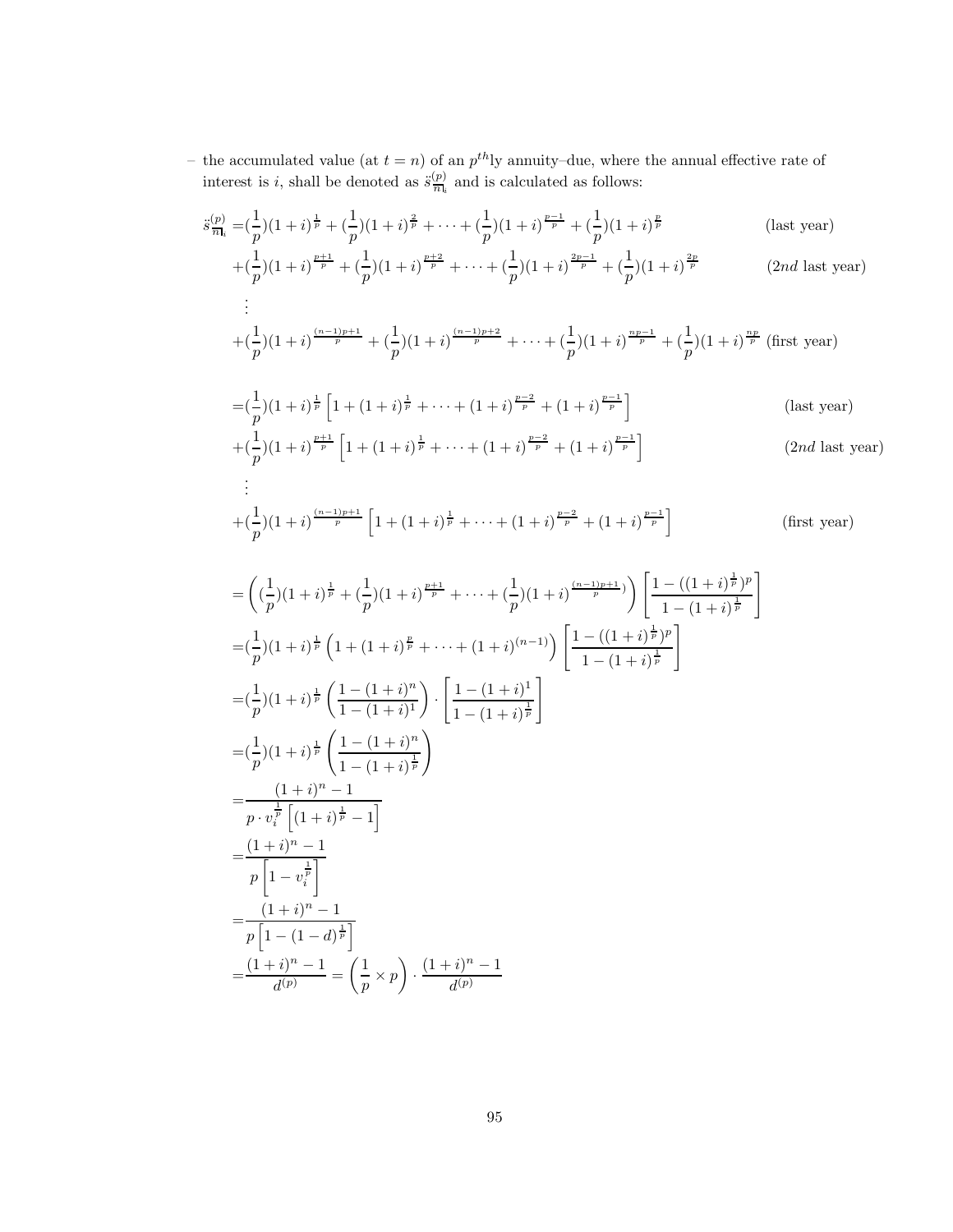**Basic Relationship**  $1: 1 = d^{(p)} \cdot \ddot{a}_{\overline{n}}^{(p)} + v^n$ 

**Basic Relationship**  $2: PV(1 + i)^n = FV$  and  $PV = FV \cdot v^n$ 

- if the future value at time n,  $\ddot{s}_{\overline{n}}^{(p)}$ , is discounted back to time 0, then you will have its present value,  $\ddot{a}_{\overline{n}}^{(p)}$ 

$$
\ddot{s}_{\overline{n}|}^{(p)} \cdot v^n = \left[ \frac{(1+i)^n - 1}{d^{(p)}} \right] \cdot v^n
$$

$$
= \frac{(1+i)^n \cdot v^n - v^n}{d^{(p)}}
$$

$$
= \frac{1 - v^n}{d^{(p)}}
$$

$$
= \ddot{a}_{\overline{n}|}^{(p)}
$$

- if the present value at time 0,  $\ddot{a}_{\overline{n}}^{(p)}$ , is accumulated forward to time n, then you will have its future value,  $\ddot{s}_{\overline{n}}^{(p)}$ 

$$
\ddot{a}_{\overline{n}}^{(p)} \cdot (1+i)^n = \left[\frac{1-v^n}{d^{(p)}}\right] (1+i)^n
$$

$$
= \frac{(1+i)^n - v^n (1+i)^n}{d^{(p)}}
$$

$$
= \frac{(1+i)^n - 1}{d^{(p)}}
$$

$$
= \ddot{s}_{\overline{n}}^{(p)}
$$

**Basic Relationship**  $3 : \ddot{a}^{(p)}_{\overline{n}|} = \frac{d}{d^{(p)}} \cdot \ddot{a}_{\overline{n}|}, \; \ddot{s}^{(p)}_{\overline{n}|} = \frac{d}{d^{(p)}} \cdot \ddot{s}_{\overline{n}}$ 

- Consider payments of  $\frac{1}{p}$  made at the beginning of every  $\frac{1}{p}$ th of year for the next *n* years. Over a one-year period, payments of  $\frac{1}{p}$  made at the beginning of each  $p^{th}$  period will accumulate at the end of the year to a lump sum of  $(\frac{1}{p} \times p) \cdot \ddot{s}_{\overline{1}\overline{1}}^{(p)}$ . If this end-of-year lump sum exists for each year of the n-year annuity-immediate, then the present value (at  $t = 0$ ) of these end-of-year lump sums is the same as  $\left(\frac{1}{p} \times p\right) \cdot \ddot{a}_{\overline{n}}^{(p)}$ :

$$
\left(\frac{1}{p} \times p\right) \cdot \ddot{a}_{\overline{n}\mathbf{l}}^{(p)} = \left(\frac{1}{p} \times p\right) \cdot \ddot{s}_{\overline{\mathbf{l}}}\n\quad (a_{\overline{n}\mathbf{l}})
$$
\n
$$
\ddot{a}_{\overline{n}\mathbf{l}}^{(p)} = \frac{i}{d^{(p)}} \cdot a_{\overline{n}\mathbf{l}}
$$

– Therefore, the accumulated value (at  $t = n$ ) of these end-of-year lump sums is the same as  $\left(\frac{1}{p} \times p\right) \cdot \ddot{s}^{(p)}_{\overline{n}}$ :

$$
\left(\frac{1}{p} \times p\right) \cdot \ddot{s}_{\overline{n}}^{(p)} = \left(\frac{1}{p} \times p\right) \cdot \ddot{s}_{\overline{n}}^{(p)} \cdot s_{\overline{n}}
$$

$$
\ddot{s}_{\overline{n}}^{(p)} = \frac{i}{i^{(p)}} \cdot s_{\overline{n}}
$$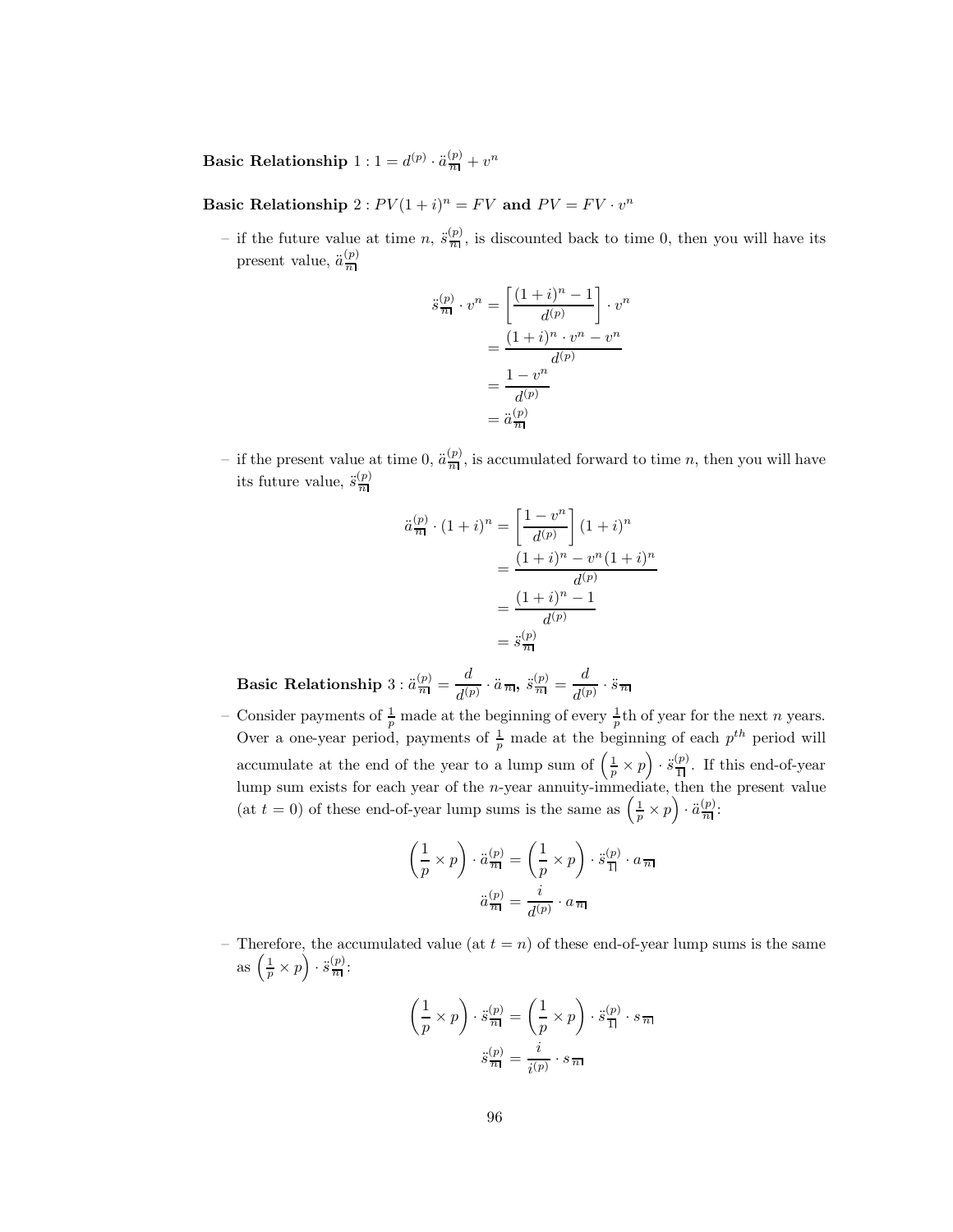**Basic Relationship** 5: Due= Immediate  $\times (1+i)^{\frac{1}{p}}$ 

$$
\ddot{a}\frac{(p)}{n} = \frac{1 - v^n}{d^{(p)}} = \frac{1 - v^n}{\left(\frac{i^{(p)}}{1 + \frac{i^{(p)}}{p}}\right)} = a\frac{(p)}{n} \cdot \left(1 + \frac{i^{(p)}}{p}\right) = a\frac{(p)}{n} \cdot \left(1 + i\right)^{\frac{1}{p}}
$$

$$
\ddot{s}\frac{(p)}{n} = \frac{(1 + i)^n - 1}{d^{(p)}} = \frac{(1 + i)^n - 1}{\left(\frac{i^{(p)}}{1 + \frac{i^{(p)}}{p}}\right)} = s\frac{(p)}{n} \cdot \left(1 + \frac{i^{(p)}}{p}\right) = s\frac{(p)}{n} \cdot \left(1 + i\right)^{\frac{1}{p}}
$$

An  $p^{th}$ ly annuity–due starts one  $p^{th}$  of a year earlier than an  $p^{th}$ ly annuity-immediate and as a result, earns one  $p^{th}$  of a year more interest, hence it will be larger.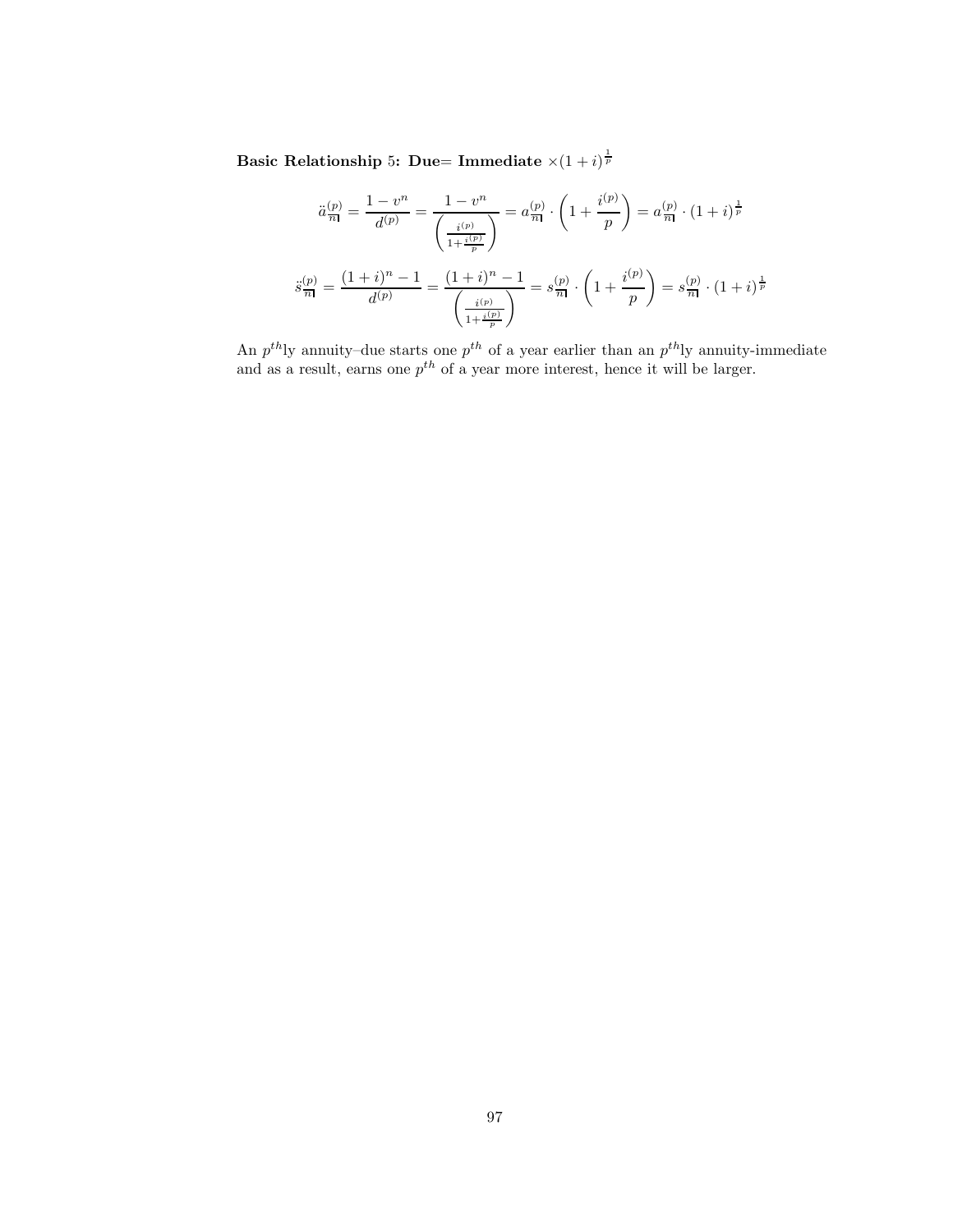## **Exercises and Solutions**

## **4.2 Nominal**  $p^{th}$ **ly Interest Rates**

#### Exercise (a)

100 is deposited into a bank account. The account is credited at a nominal rate of interest convertible semiannually.

At the same time, 100 is deposited into another account where interest is credited at a force of interest,  $\delta$ .

After 8.25 years, the value of each account is 300.

Calculate  $(i - \delta)$ .

Solution (a)

$$
100\left(1+\frac{i^{(2)}}{2}\right)^{2\cdot(8.25)} = 300 \to 1+\frac{i^{(2)}}{2} = 3^{\frac{1}{16.5}} = 1.06885 \to i = \left(1+\frac{i^{(2)}}{2}\right)^2 - 1 = .142439
$$

$$
\rm OR
$$

 $100(1+i)^{8.25} = 300 \rightarrow 1 + i = 3^{\frac{1}{8.25}} \rightarrow i = 3^{\frac{1}{8.25}} - 1 = .142439$ 

 $100e^{8.25\delta} = 300 \rightarrow e^{8.25\delta} = 3 \rightarrow 8.25\delta = ln[3] \rightarrow \delta = \frac{ln[3]}{8.25} = .133165$ 

 $i - \delta = .142439 - .133165 = .009274 = .93\%$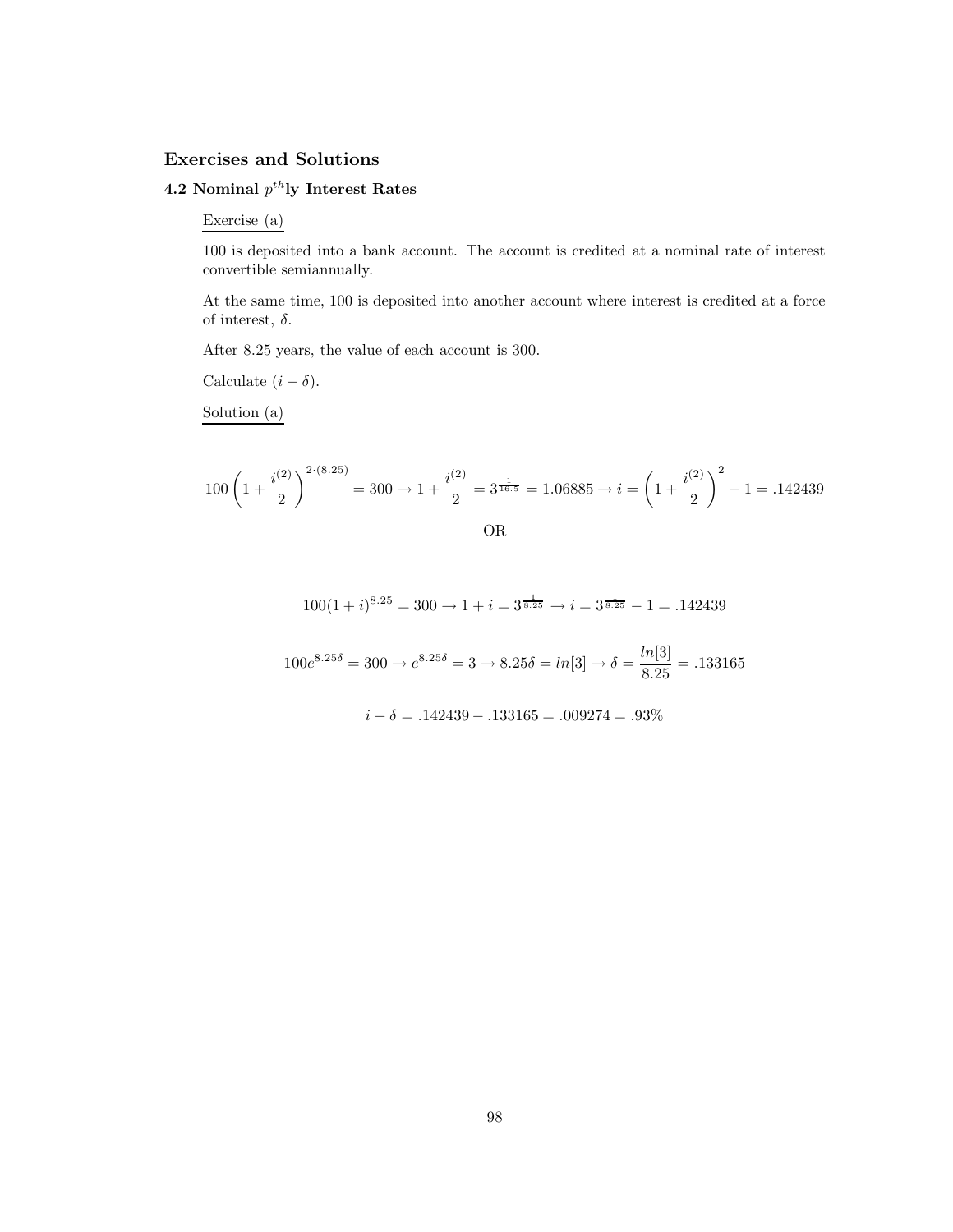## Exercise (b)

 $X$  is deposited into a savings account at time 0, which pays interest at a nominal rate of  $j$ convertible semiannually.

 $2X$  is deposited into a savings account at time 0, which pays simple interest at an effective rate of j.

The same amount of interest is earned during the last 6 months of the 8th year under both savings accounts.

Calculate j.

Solution (b)

$$
A(8) - A(7.5) = X \left[ \left( 1 + \frac{j}{2} \right)^{2 \cdot (8)} - \left( 1 + \frac{j}{2} \right)^{2 \cdot (7.5)} \right]
$$
  

$$
X \left[ \left( 1 + \frac{j}{2} \right)^{16} - \left( 1 + \frac{j}{2} \right)^{15} \right] = X \left( 1 + \frac{j}{2} \right)^{15} \left[ 1 + \frac{j}{2} - 1 \right] = X \left( 1 + \frac{j}{2} \right)^{15} \left[ \frac{j}{2} \right]
$$
  

$$
A(8) - A(7.5) = 2X[(1 + j(8)) - (1 + j(7.5))] = 2X(j(.5)) = X(j)
$$
  

$$
\left( 1 + \frac{j}{2} \right)^{15} \left[ \frac{j}{2} \right] = j
$$
  

$$
\left( 1 + \frac{j}{2} \right)^{15} = 2 \rightarrow j = .094588 = 9.46\%
$$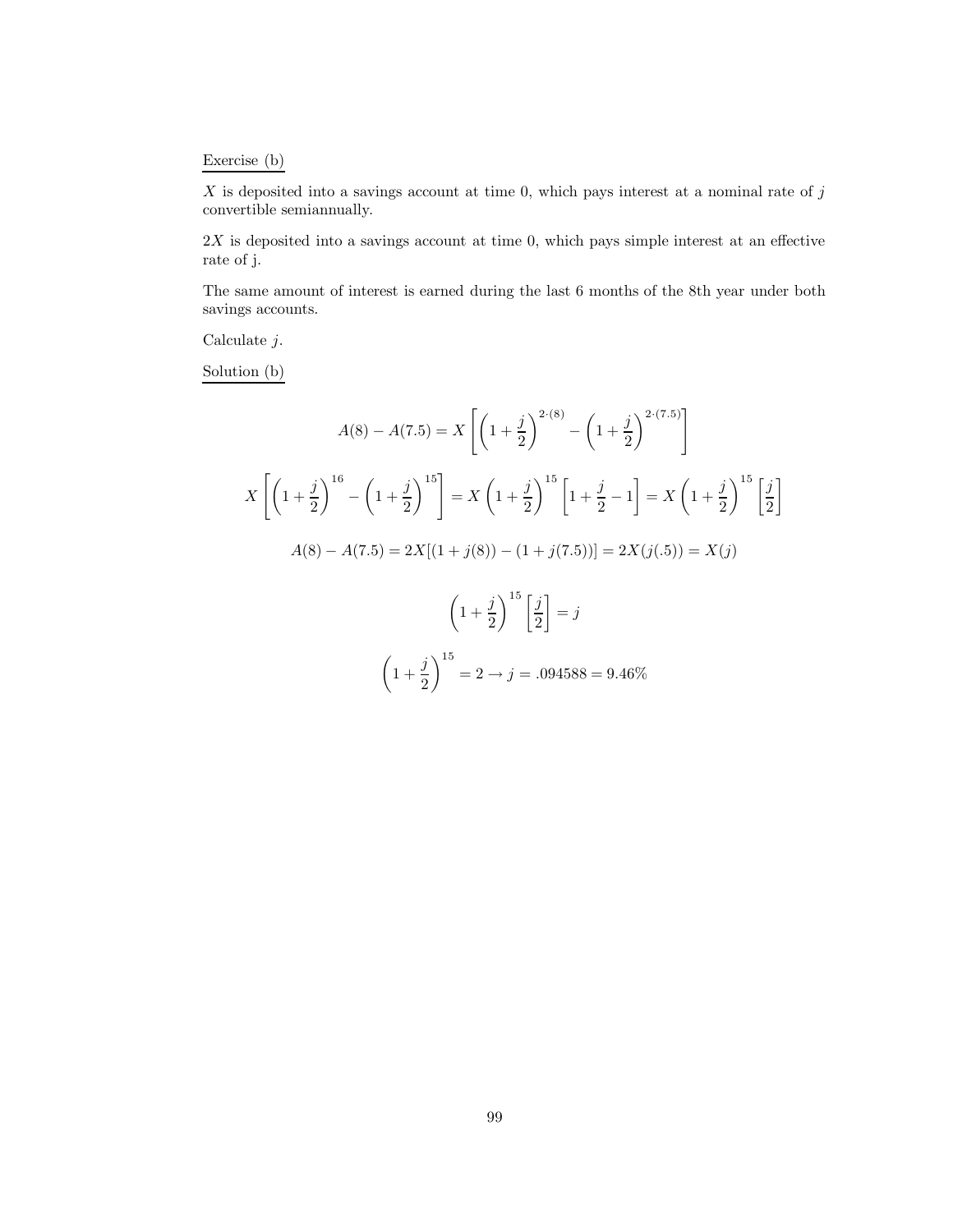## Exercise (c)

At time 0, K is deposited into Fund X, which accumulates at a force of interest of  $\delta_t = t + 3$  $t^2 + 6t + 9$ . At time m, 2K is deposited into Fund Y, which accumulates at an annual nominal rate of 10.25%, convertible quarterly.

At time *n*, where  $n > m$ , the accumulated value of each fund is 3K. Calculate *m*.

Solution (c)

$$
K \cdot e^{\int_{0}^{n} \delta_{t} \cdot dt} = 2K \left(1 + \frac{.1025}{4}\right)^{4(n-m)} = 3K \to e^{\int_{0}^{n} \delta_{t} \cdot dt} = 2\left(1 + \frac{.1025}{4}\right)^{4(n-m)} = 3
$$

$$
e^{\int_{0}^{n} \frac{t+3}{t^{2} + 6t + 9} dt} = 3 \to e^{\frac{1}{2} \int_{0}^{n} \frac{2t+6}{t^{2} + 6t + 9} dt} = 3 \to e^{\frac{1}{2} \int_{0}^{n} \frac{f'(t)}{f(t)} dt} = 3 \to \left(\frac{f(n)}{f(0)}\right)^{\frac{1}{2}} = 3
$$

$$
\left(\frac{n^{2} + 6n + 9}{9}\right)^{\frac{1}{2}} = 3 \to n^{2} + 6n + 9 = 81 \to (n - 6)(n + 12) = 0 \to n = 6
$$

$$
2\left(1 + \frac{.1025}{4}\right)^{4(6-m)} = 3 \to 4(6-m) = \frac{\ln\left[\frac{3}{2}\right]}{\ln\left[1 + \frac{.1025}{4}\right]} \to 6 - m = 4 \to m = 2
$$

Exercise (d)

You make a deposit into a savings account, which pays interest at an annual nominal rate of  $i^{(2)}$ .

At the same time, your professor deposits 1,000 into a different savings account, which pays simple interest.

At the end of five years, the forces of interest,  $\delta_5$ , on the two accounts are equal, and your professor's account has accumulated to 2,000. Calculate  $i^{(2)}$ .

Solution (d)

$$
1,000(1+5i) = 2,000 \rightarrow i = 20\%
$$

$$
\delta_t = \frac{i}{1+it} \to \delta_5 = \frac{.2}{1 + (.2)(5)} = 10\%
$$

$$
\left(\frac{1+i^{(2)}}{2}\right)^2 = e^{\delta(1)} \to \left(1 + \frac{i^{(2)}}{2}\right) = e^{\frac{\delta}{2}} = e^{.05}
$$

$$
i^{(2)} = 2(e^{.05} - 1) = 10.2542\%
$$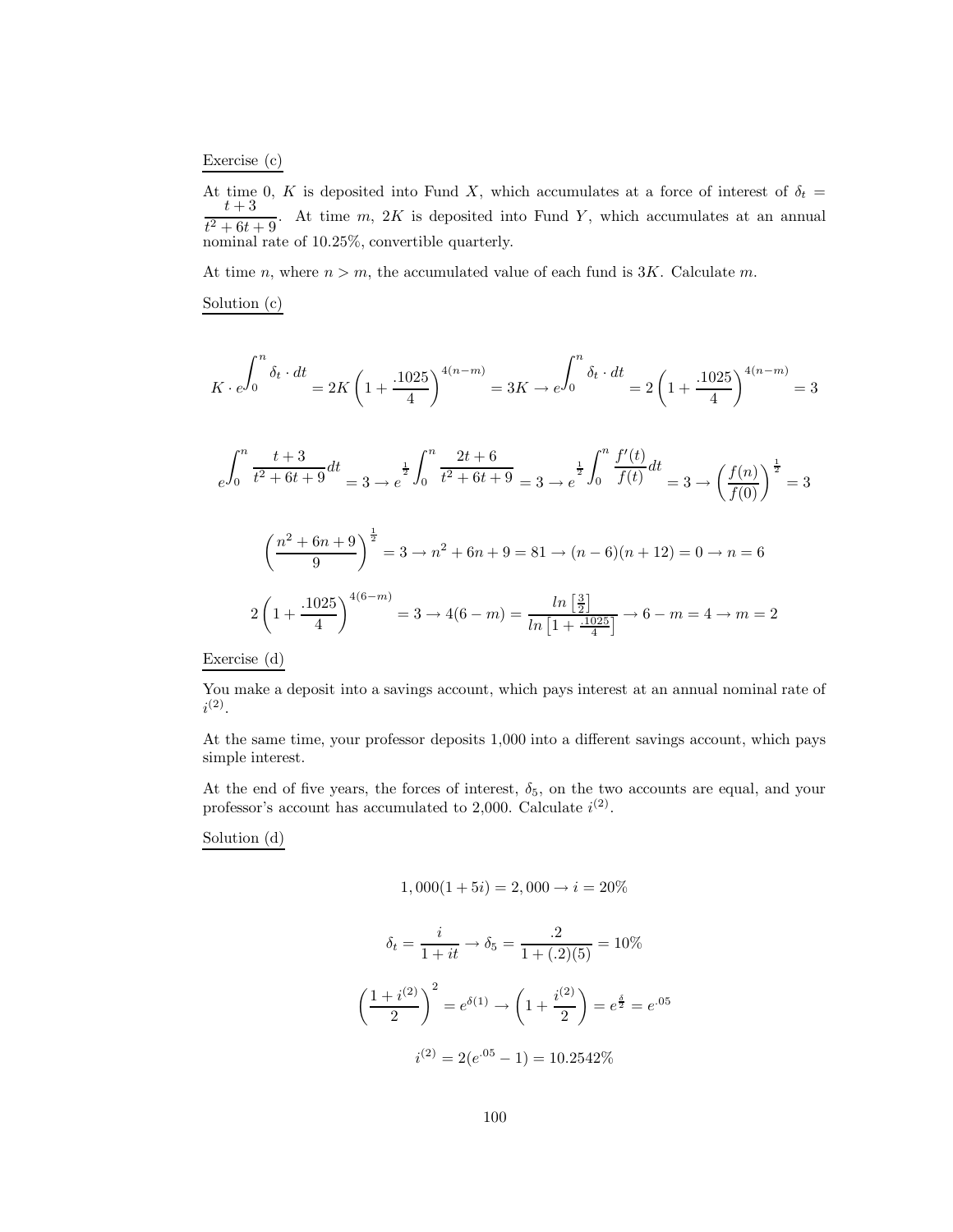## Exercise (e)

If an investment will be tripled in 8 years at a force of interest  $\delta$ , in how many years will an investment be doubled at a nominal rate of interest numerically equal to  $\delta$  and convertible once every three years?

Solution (e)

$$
e^{8\delta} = 3 \rightarrow \delta = \frac{\ln[3]}{8}
$$

$$
(1+3\delta)^{\frac{n}{3}} = 2
$$

$$
\left(1 + \frac{3\ln[3]}{8}\right)^{\frac{n}{3}} = 2
$$

$$
\frac{n}{3} = \frac{\ln[2]}{\ln\left[1 + \frac{3\ln[3]}{8}\right]} \rightarrow \frac{n}{3} = 2 \rightarrow n = 6
$$

Exercise (f)

Calculate the nominal rate of interest convertible once every four years that is equivalent to a nominal rate of discount convertible quarterly.

Solution (f)

$$
i^{\frac{1}{4}} = \frac{1}{4} \left[ (1+i)^4 - 1 \right] = \frac{1}{4} \left[ (1-d)^{-4} - 1 \right]
$$

$$
= \frac{1}{4} \left[ \left( 1 - \frac{d^{(4)}}{4} \right)^{-4 \cdot 4} - 1 \right] = \frac{1}{4} \left[ \left( 1 - \frac{d^{(4)}}{4} \right)^{-16} - 1 \right]
$$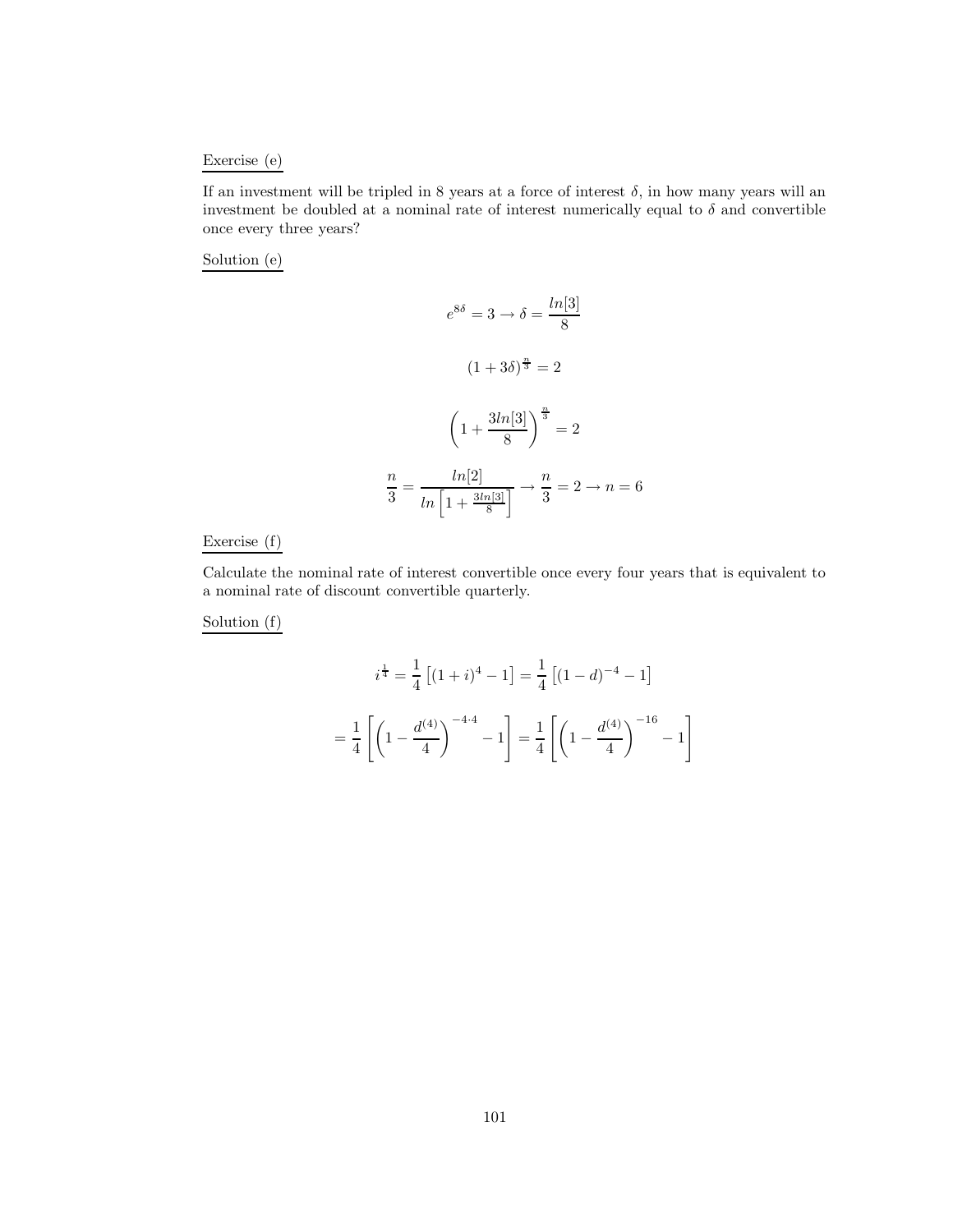# **4.3 Nominal**  $p^{th}$ **ly Discount Rates**

## Exercise (a)

You are given a loan for which interest is to be charged over a four-year period, as follows:

- (i) At an annual effective rate of interest of 6%, for the first year.
- (ii) At an annual nominal rate of interest of 5%, convertible every two years, for the second year.
- (iii) At an annual nominal rate of discount of 5%, convertible semiannually, for the third year.
- (iv) At a force of interest of 5%, for the fourth year.

Calculate the annual effective rate of discount over thew four-year period.

#### Solution (a)

$$
(1+i)\left(1+2i^{\left(\frac{1}{12}\right)}\right)^{\frac{1}{2}}\left(1-\frac{d^{(2)}}{2}\right)^{-2}\cdot e^{\delta} = (1+i)^{4} = (1-d)^{-4}
$$

$$
(1.06)\left(1+2(.05)\right)^{\frac{1}{2}}\left(1-\frac{.05}{2}\right)^{-2}\cdot e^{.05} = (1-d)^{-4}
$$

$$
1.22944 = (1-d)^{-4} \rightarrow d = 1 - 1.22944^{-\frac{1}{4}} = 5.03\%
$$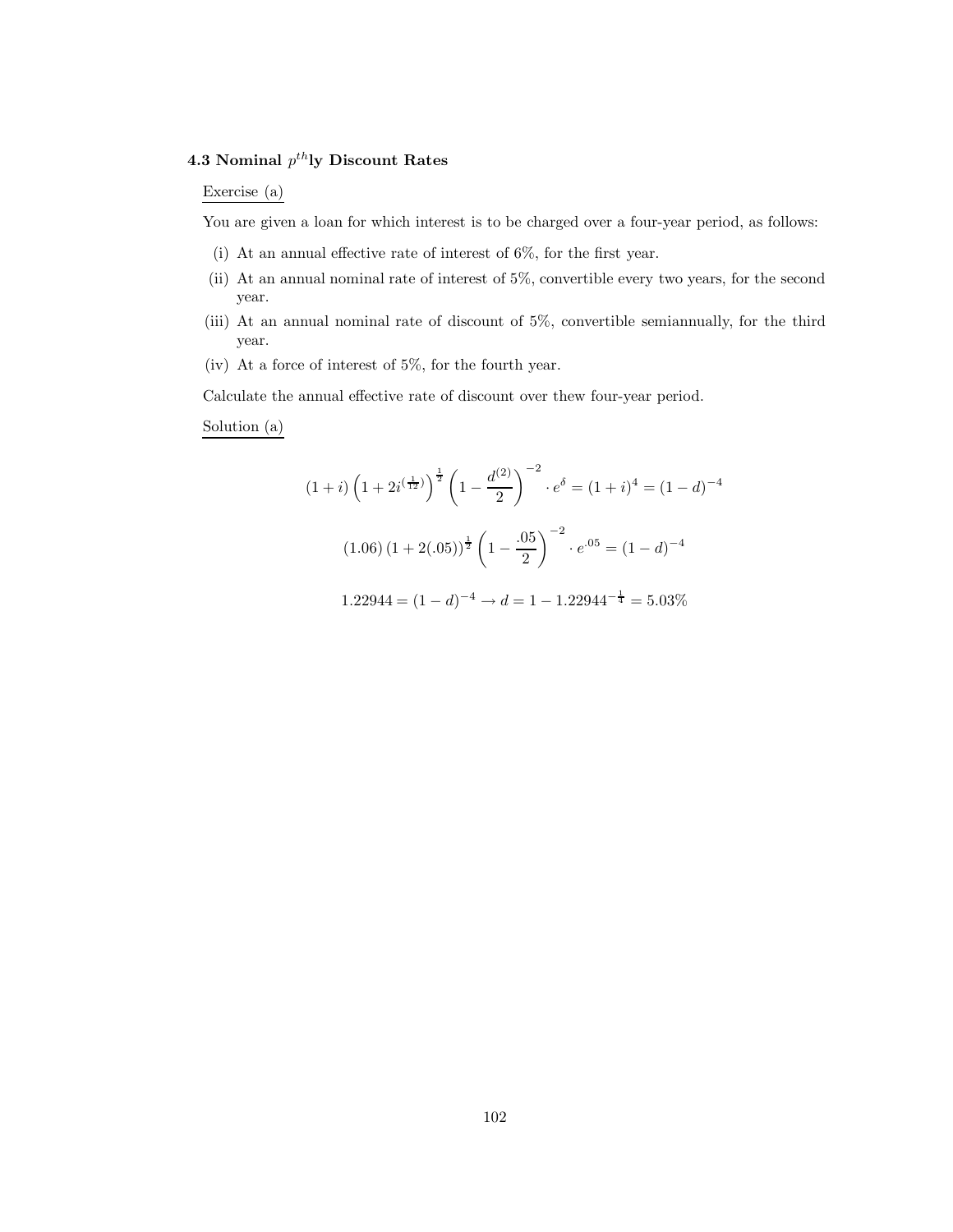## Exercise (b)

Express  $d^{(4)}$  as a function if  $i^{(3)}$ .

Solution (b)

$$
\left(1 + \frac{i^{(3)}}{3}\right)^3 = \left(1 - \frac{d^{(4)}}{4}\right)^{-4}
$$

$$
d^{(4)} = 4\left[1 - \left(1 + \frac{i^{(3)}}{3}\right)^{\frac{-3}{4}}\right]
$$

## Exercise (c)

Express  $i^{(6)}$  as a function of  $d^{(2)}$ .

Solution (c)

$$
\left(1 + \frac{i^{(6)}}{6}\right)^6 = \left(1 - \frac{d^{(2)}}{2}\right)^{-2}
$$

$$
i^{(6)} = 6\left[\left(1 - \frac{d^{(2)}}{2}\right)^{\frac{-1}{3}} - 1\right]
$$

Exercise (d)

Given a nominal interest rate of 7.5% convertible semiannually, determine the sum of the:

- (i) force of interest; and
- (ii) nominal discount rate compounded monthly.

Solution (d)

$$
\left(1 + \frac{i^{(2)}}{2}\right)^2 = e^{\delta \cdot (1)}
$$

$$
\delta = 2ln\left(1 + \frac{.075}{2}\right) = .073627946
$$

$$
\left(1 - \frac{d^{(12)}}{12}\right)^{-12} = \left(1 + \frac{i^{(12)}}{2}\right)^2
$$

$$
d^{(12)} = 12\left[1 - \left(1 + \frac{i^{(2)}}{2}\right)^{\frac{-2}{12}}\right] = .073402529
$$

 $.073627946 + .073402529 = .147030475$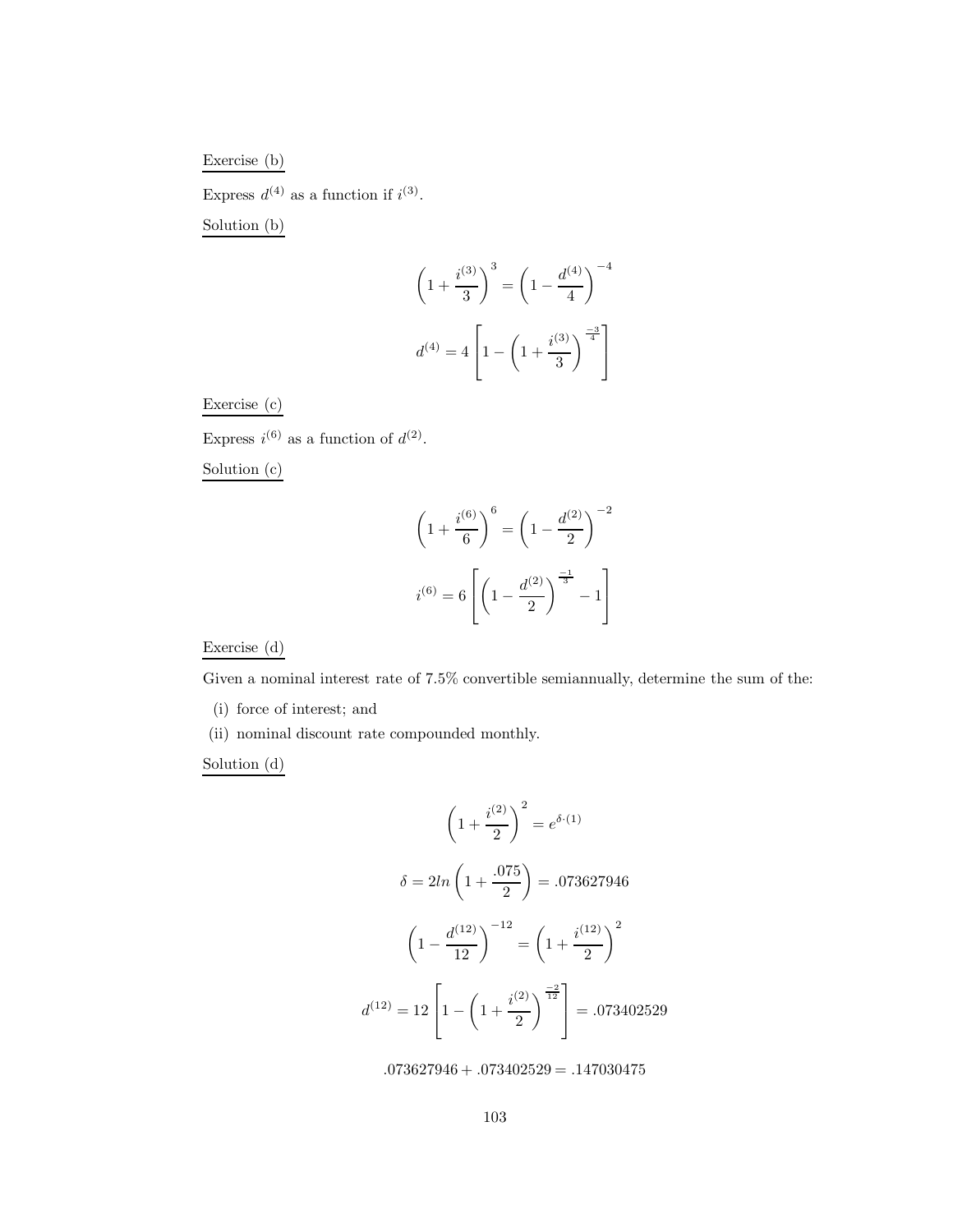## **4.4 Annuities-Immediate Payable**  $p^{th}$ **ly**

Exercise (a)

On January 1, 1985, Michael has the following two options for repaying a loan:

- (i) Sixty monthly payments of 100 beginning February 1, 1985.
- (ii) A single payment of  $6,000$  at the end of K months.

Interest is at a nominal annual rate of 12% compounded monthly. The two options have the same present value. Determine K.

Solution (a)

$$
\frac{i^{(12)}}{12} = .01/\text{month}
$$
  

$$
100a_{\overline{60}l_{.01}} = 6000v^K
$$
  

$$
4495.5 = 6000v^K
$$
  

$$
\frac{6000}{4495.50} = (1.01)^K
$$
  

$$
K = \frac{\ln(\frac{6000}{4495.50})}{\ln(1.01)} = 29 \text{ months}
$$

#### Exercise (b)

Steve elects to receive his retirement benefit over 20 years at the rate of 2,000 per month beginning one month from now. The monthly benefit increases by 5% each year. At a nominal interest rate of 6% convertible monthly, calculate the present value of the retirement benefit.

Solution (b)

$$
R = 2,000s_{\overline{12}|_{\frac{96}{12}}} = 24,671.12
$$
  

$$
PV = Rv + R(1.05)v^{2} + \dots + R(1.05)^{19}v^{20}
$$

$$
PV = 24,671.12 \left( \frac{1 - \left(\frac{1.05}{1+i}\right)^{20}}{i - .05} \right), \text{where } i = (1.005)^{12} - 1 = .0616778
$$

 $PV = 419, 253.14$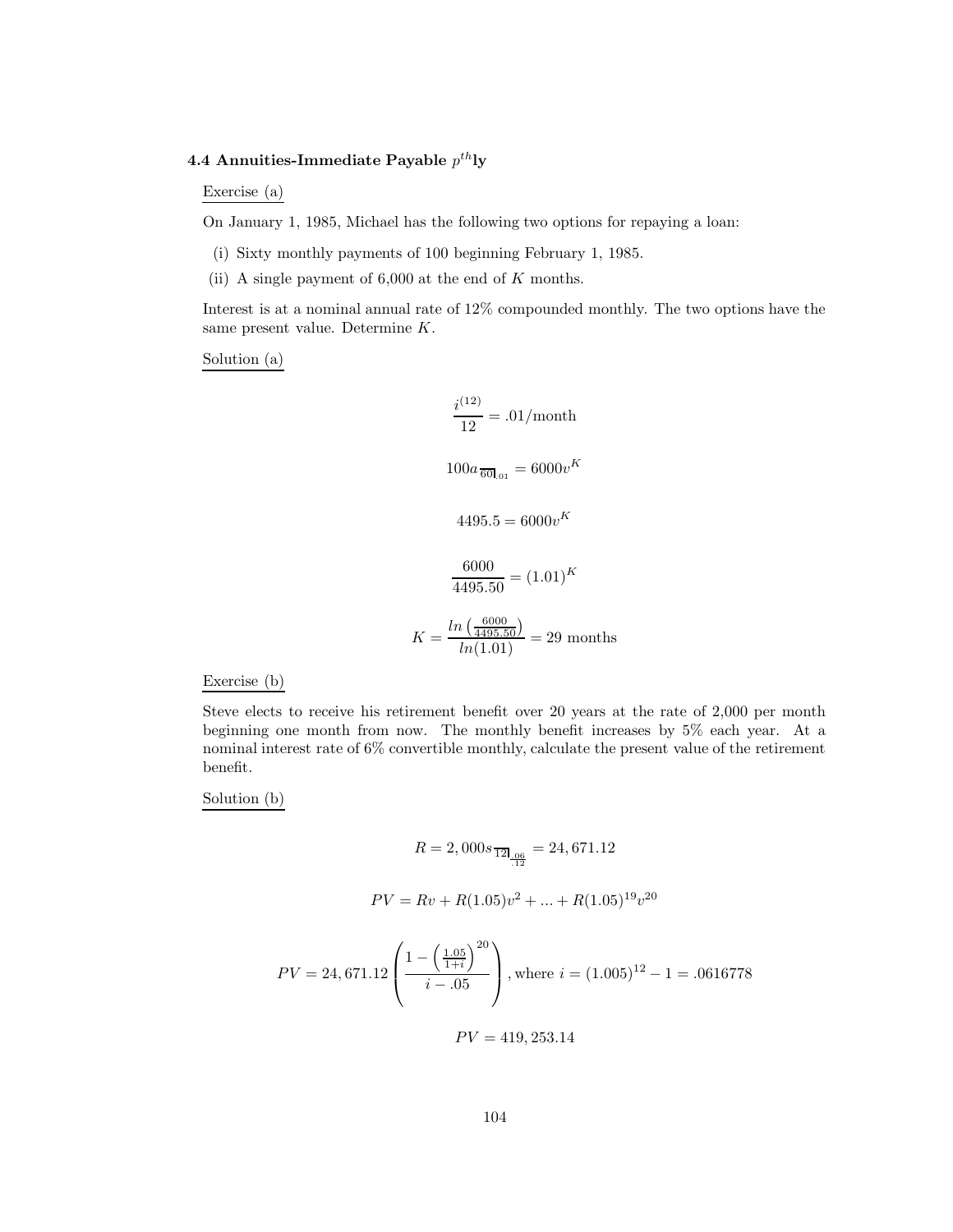# Exercise (c)

A pensioner elects to receive her retirement benefit over 20 years at a rate of 2,000 per month beginning one month from now. The monthly benefit increases by 5% each year.

At a nominal interest rate of 6% convertible monthly, calculate the present value of the retirement benefit.

Solution (c)

$$
2,000a_{\overline{12}}\Big|_{\frac{1}{2}\%} = 23,237.86
$$
  
\n
$$
PV = 23,237.86(1 + v(1.05) + v^2(1.05)^2 + \dots + v^{19}(1.05)^{19})
$$
  
\n
$$
= 23,237.86\left(1 + \frac{1.05}{1 + i} + \left(\frac{1.05}{1 + i}\right)^2 + \dots + \left(\frac{1.05}{1 + i}\right)^{19}\right)
$$
  
\nwhere  $i = \left(1 + \frac{.06}{12}\right)^{12} - 1 = .061678$   
\n
$$
= 23,237.86\left(\frac{1 - \left(\frac{1.05}{1.061678}\right)^{20}}{.061678 - .05}\right)(1.061678)
$$
  
\n
$$
PV = 419,252.46
$$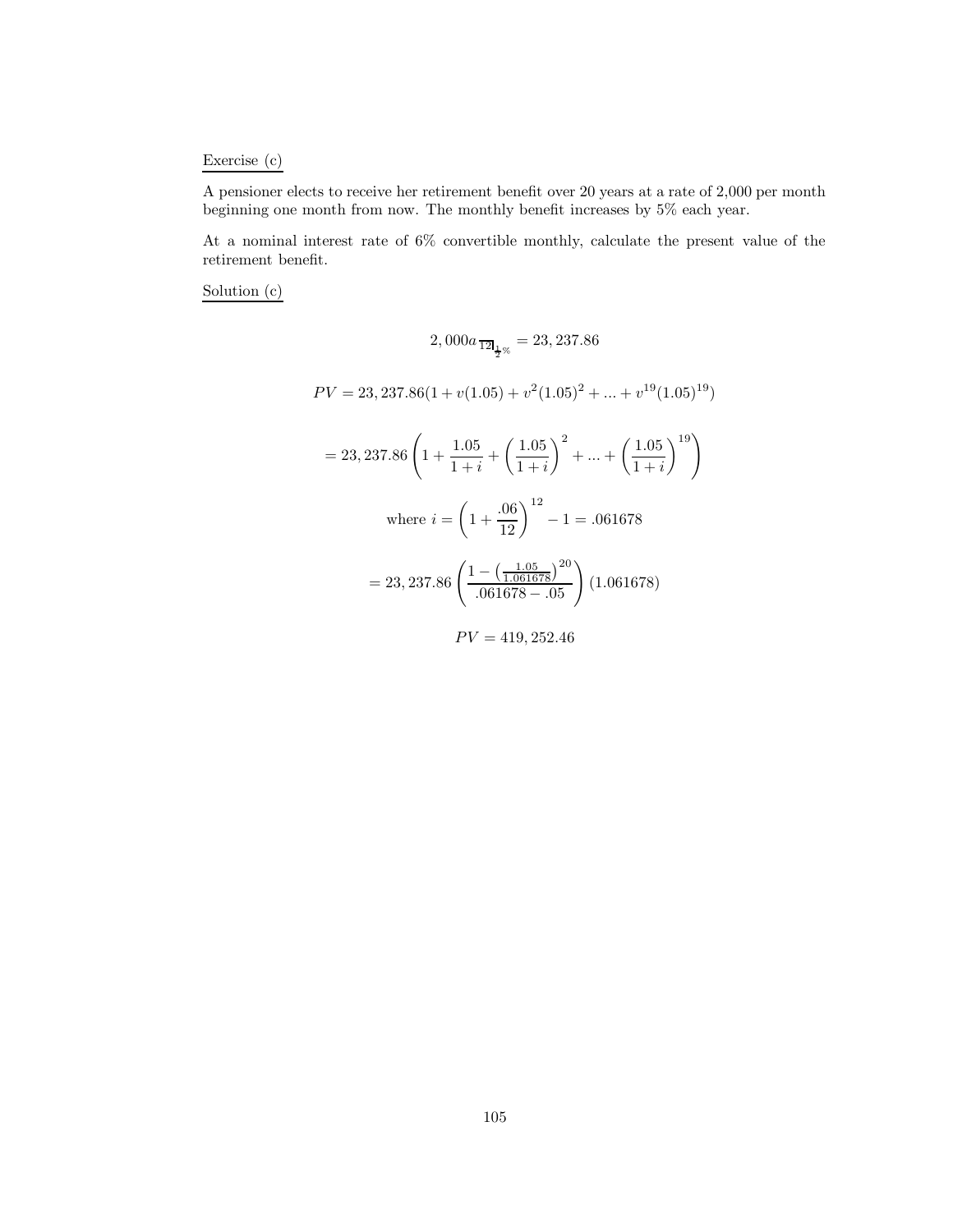Exercise (d) If  $3a_{\overline{n}}^{(2)} = 2a_{\overline{n}}^{(2)} = 45s_{\overline{1}}^{(2)}$ , find *i*. Solution (d)

$$
3\left(\frac{1-v^n}{i^{(2)}}\right) = 2\left(\frac{1-v^{2n}}{i^{(2)}}\right) = 45\left(\frac{i}{i^{(2)}}\right)
$$

$$
3 - 3v^n = 2 - 2v^{2n}
$$

$$
2v^{2n} - 3v^n + 1 = 0
$$

$$
v^n = \frac{3 - \sqrt{9 - 4(2)}}{4} = \frac{1}{2}
$$

Then the equation:

$$
3\left(\frac{1-v^n}{i^{(2)}}\right) = 45\left(\frac{i}{i^{(2)}}\right)
$$

gives us

$$
3\left(1-\frac{1}{2}\right) = 45i
$$

$$
i = \frac{1.5}{45} = \frac{1}{30}
$$

# **4.5 Annuities-Due Payable**  $p^{th}$ **ly**

Exercise (a)

At time  $t = 0$  you deposit P into a fund which credits interest at an effective annual interest rate of 8%. At the end of each year in years 6 through 20, you withdraw an amount sufficient to purchase an annuity due of 100 per month for 10 years at a nominal interest rate of 12% compounded monthly. Immediately after the withdrawl at the end of year 20, the fund value is zero.

Calculate P.

Solution (a)

$$
PMT = 100\ddot{a}_{1201} = 7,039.75
$$

$$
P(1.08)^6 = 7,039.75\ddot{a}_{15}
$$

$$
P = 41,009.64
$$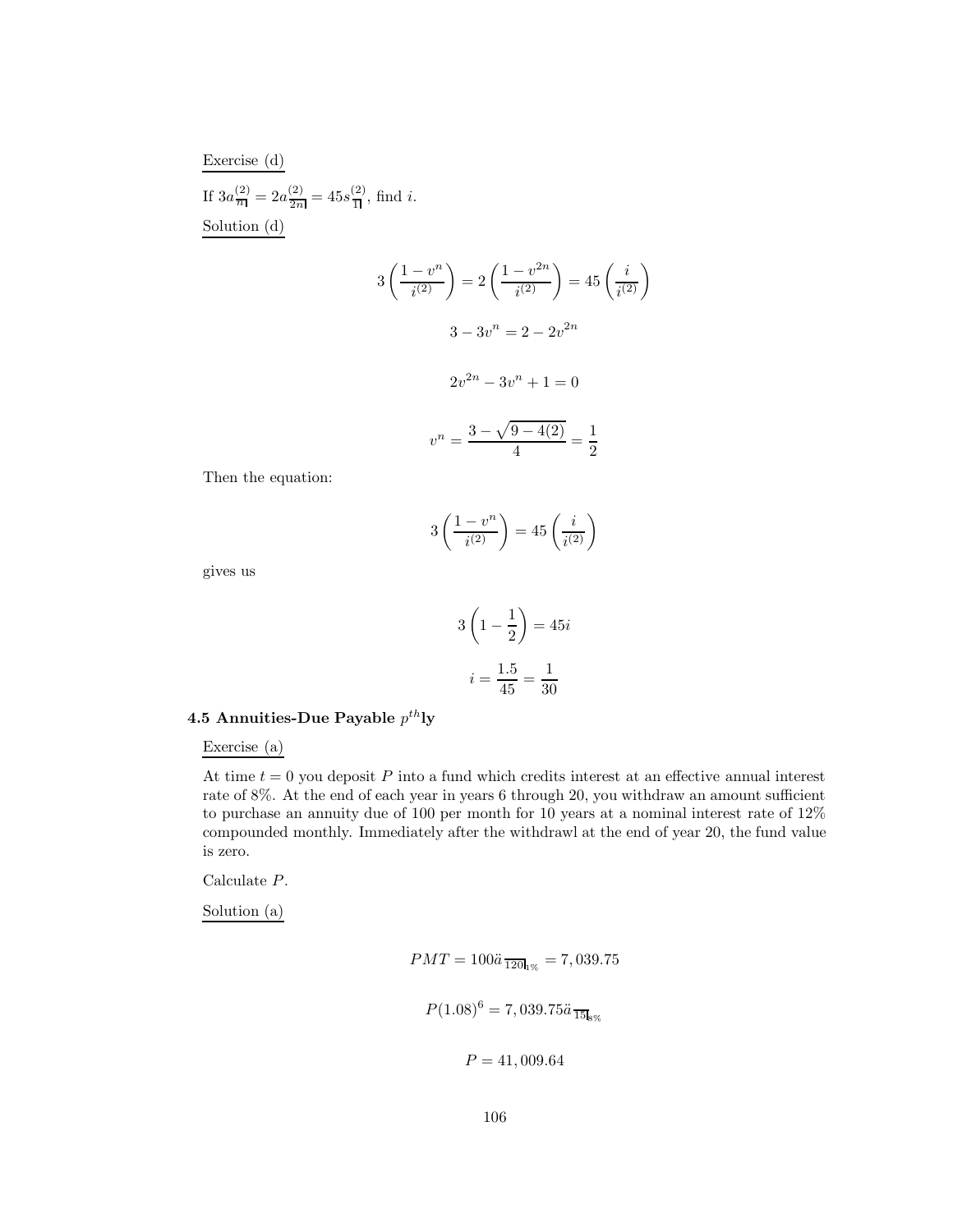# Exercise (b)

At time  $t = 0$ , Paul deposits P into a fund crediting interest at an effective annual interest rate of 8%. At the end of each year in year 6 through 20, Paul withdraws an amount sufficient to purchase an annuity-due of 100 per month for 10 years at a nominal interest rate of 12% compounded monthly. Immediately after the withdrawl at the end of year 20, the fund value is zero.

Calculate P.

Solution (b)

$$
PMT = (100 \cdot 12)\ddot{a} \frac{(12)}{10!} = 100\ddot{a} \frac{1}{120!}_{01} = 7,039.75
$$

$$
0 = P(1.08)^{20} - v \left[ \underbrace{(100 \cdot 12)\ddot{a} \frac{1}{10!}_{01}]}_{100\ddot{a} \frac{1}{120!}_{01}} \right] \ddot{s} \frac{1}{15!}_{08} = 41,009
$$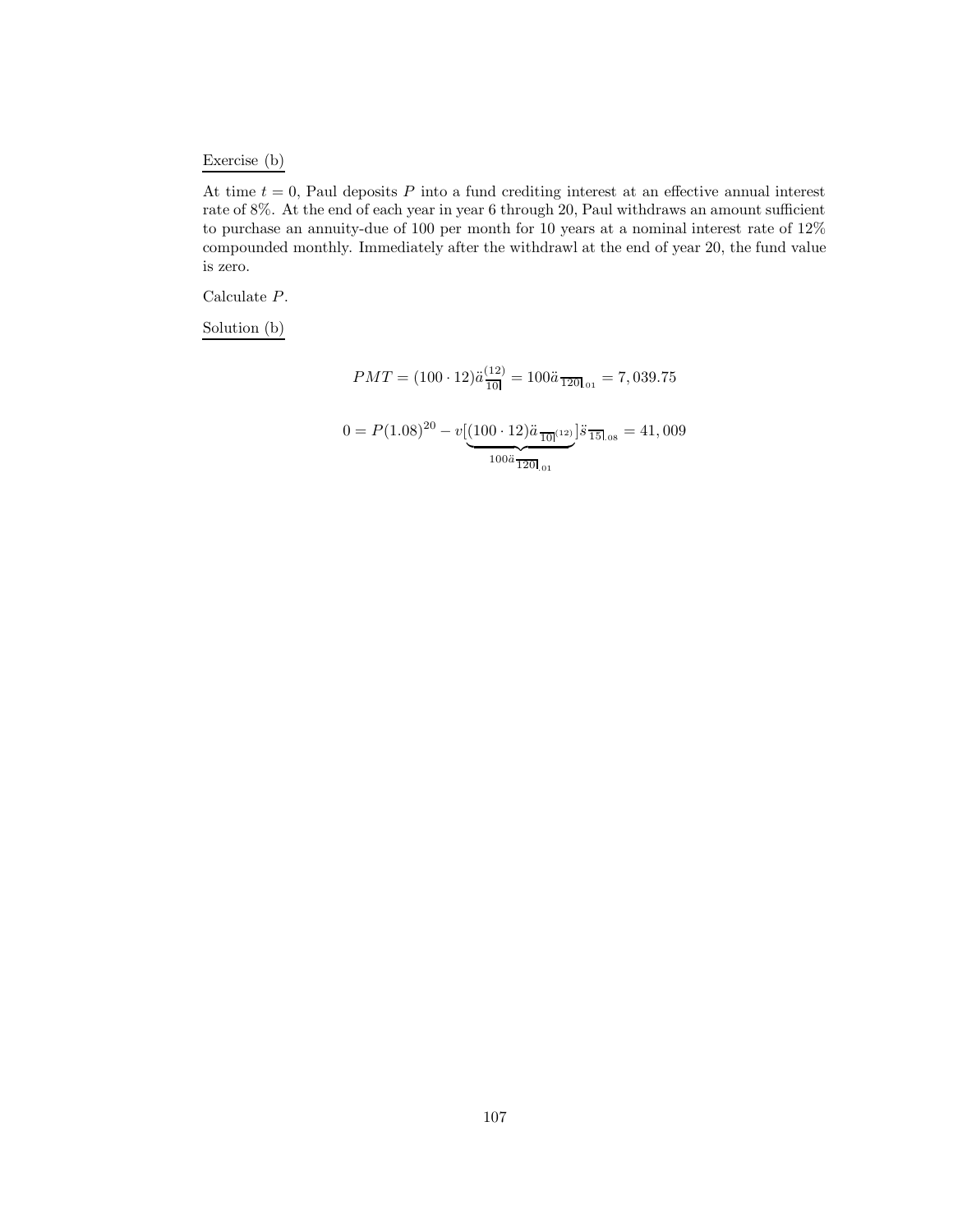# **5 Project Appraisal and Loans**

# **Overview**

- this chapter extends the concepts and techniques covered to date and applies them to common financial situations
- simple financial transactions such as borrowing and lending are now replaced by a broader range of business/financial transactions
- taxes and investment expenses are to be ignored unless stated

# **5.1 Discounted Cash Flow Analysis**

- by taking the present value of any pattern of future payments, you are performing a *discounted cash flow analysis*
- let  $CF_i^{in}$  represent the returns made back to the investor that are made at time t
- let  $CF_t^{out}$  represent the contributions by an investor that are made at time t

### **Net Present Value**

– the net present value can be calculated by taking the present value of the cash-flows-in and reducing them by the present value of the cash-flows-out

$$
NPV = \sum_{t=0}^{n} (CF_t^{in} - CF_t^{out}) v_i^t
$$

$$
= \sum_{t=0}^{n} CF_t^{in} \cdot v_i^t - \sum_{t=0}^{n} CF_t^{out} \cdot v_i^t
$$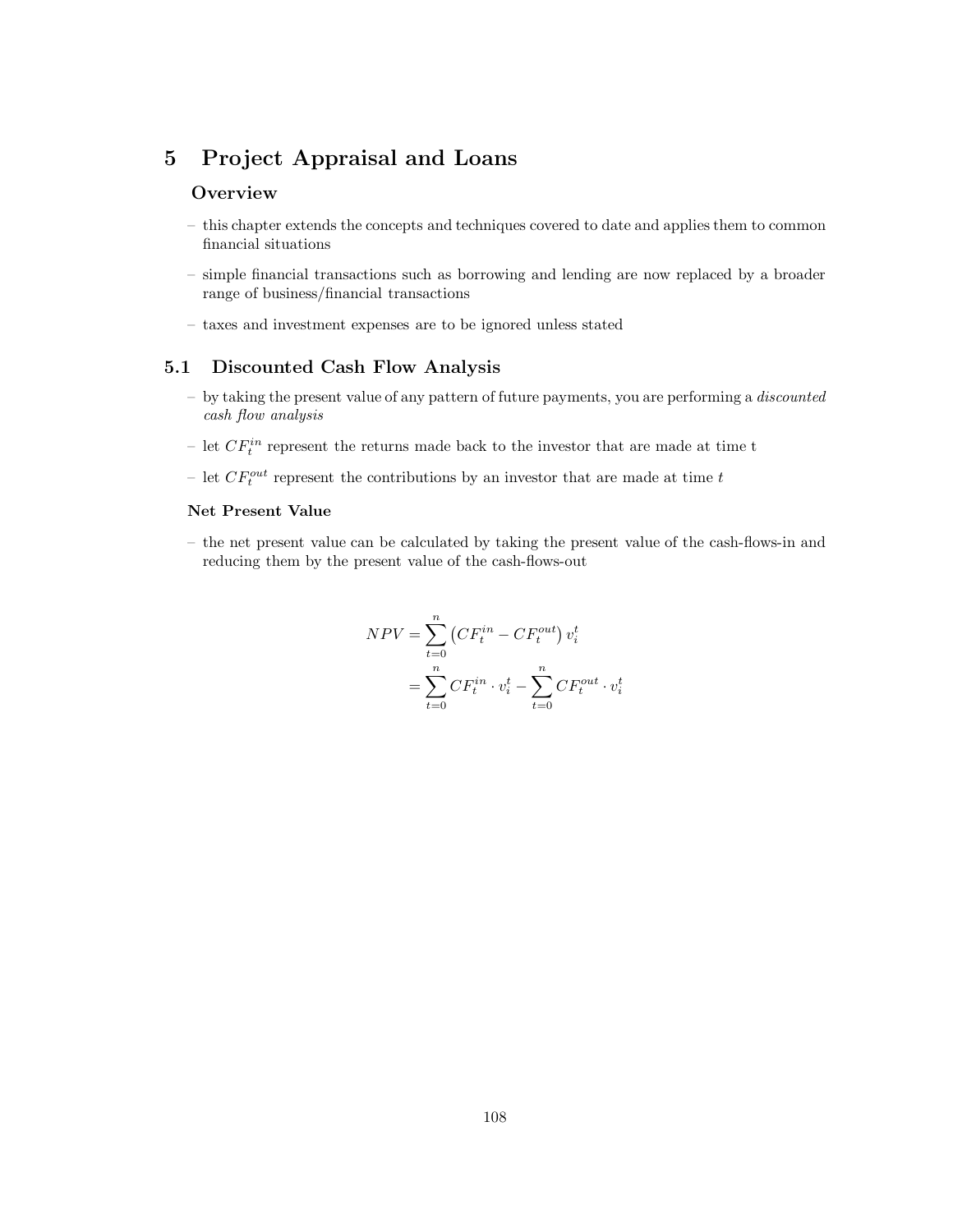#### Example

A 10–year investment project requires an initial investment of 1, 000, 000 and subsequent beginning-of-year payments of 100, 000 for the following 9 years. The project is expected to produce 5 annual investment returns of 600, 000 commencing 6 years after the initial investment.

From a cash flow perspective, we have

$$
CF_0^{out} = 1,000,000
$$
  
\n
$$
CF_1^{out} = CF_2^{out} = \dots = CF_9^{out} = 100,000
$$
  
\n
$$
CF_6^{in} = CF_7^{in} = \dots = CF_{10}^{in} = 600,000
$$

The net present value can be calculated as:

$$
NPV = \sum_{t=0}^{n} (CF_i^{in} - CF_i^{out}) v_i^t
$$
  
\n
$$
NPV = \sum_{t=0}^{n} CF_i^{in} \cdot v_i^t - \sum_{t=0}^{n} CF_i^{out} \cdot v_i^t
$$
  
\n
$$
= 600,000v_i^6 + 600,000v_i^7 + \dots + 600,000v_i^{10}
$$
  
\n
$$
- [1,000,000 + 100,000v_i^1 + 100,000v_i^2 + \dots + 100,000v_i^9]
$$
  
\n
$$
NPV = 600,000v_i^6 \ddot{a}_{\overline{5l}_i} - 1,000,000 - 100,000v_i^1 \ddot{a}_{\overline{5l}_i} + 500,000v_i^6 \ddot{a}_{\overline{4l}_i} + 600,000v_i^{10}
$$

The net present value depends on the annual effective rate of interest, i, that is adopted. Under either approach, if the net present value is negative, then the investment project would not be a desirable pursuit.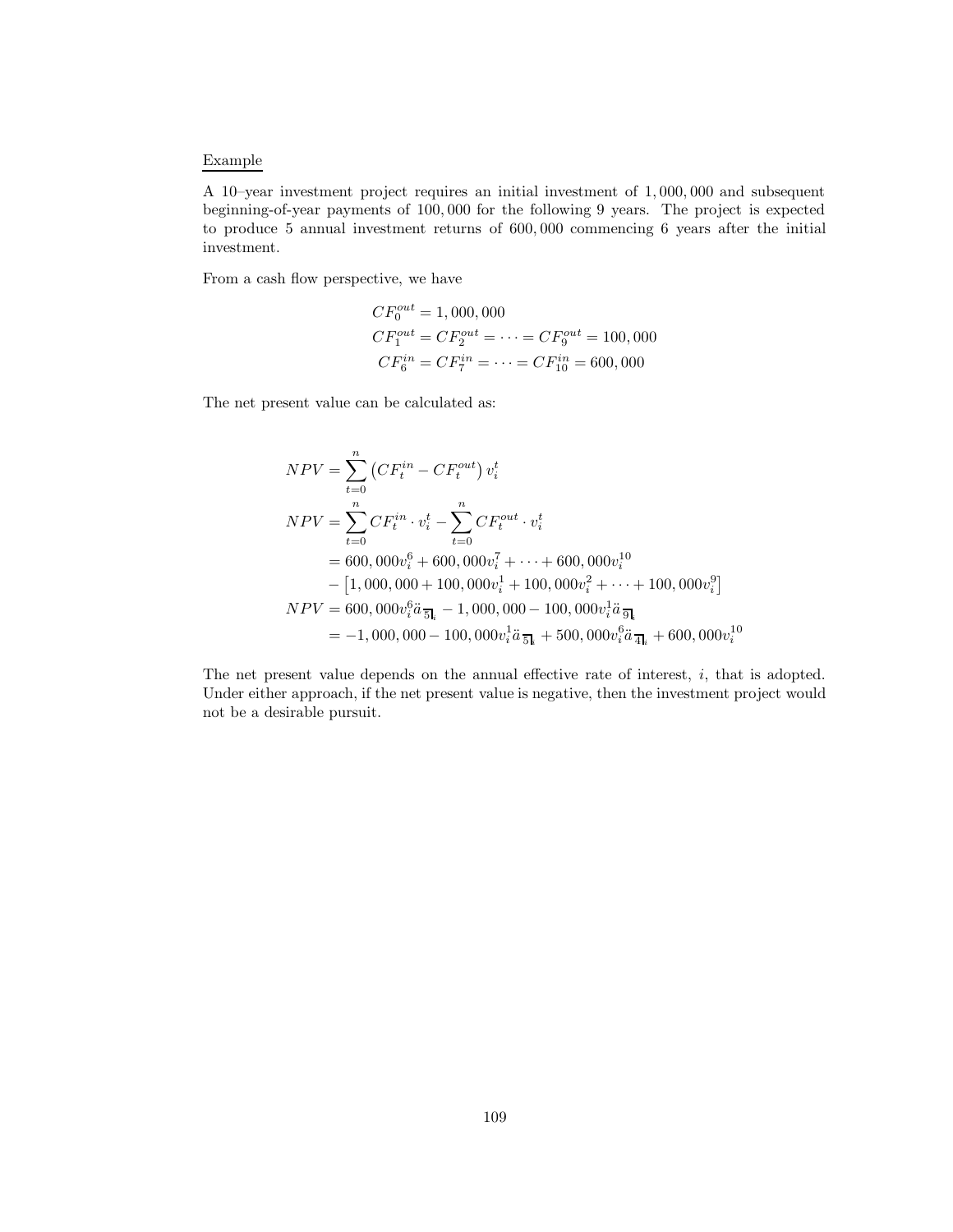#### **Internal Rate of Return**

There exists a certain interest rate where the net present value is equal to 0.

$$
NPV = \sum_{t=0}^{n} \frac{netCF_t}{(1 + IRR)^t} = 0
$$

Under the cash flow approach,

$$
PV_0 = \sum_{t=0}^n CF_t^{in} \cdot v_i^t - \sum_{t=0}^n CF_t^{out} \cdot v_i^t = 0
$$

$$
\sum_{t=0}^n CF_t^{in} \cdot v_i^t = \sum_{t=0}^n CF_t^{out} \cdot v_i^t
$$

In other words, there is an effective rate of interest that exists such that the present value of cash-flows-in will yield the same present value of cash-flows out. This interest rate is called a yield rate or an internal rate of return (IRR) as it indicates the rate of return that the investor can expect to earn on their investment (i.e. on their contributions or cash-flows-in).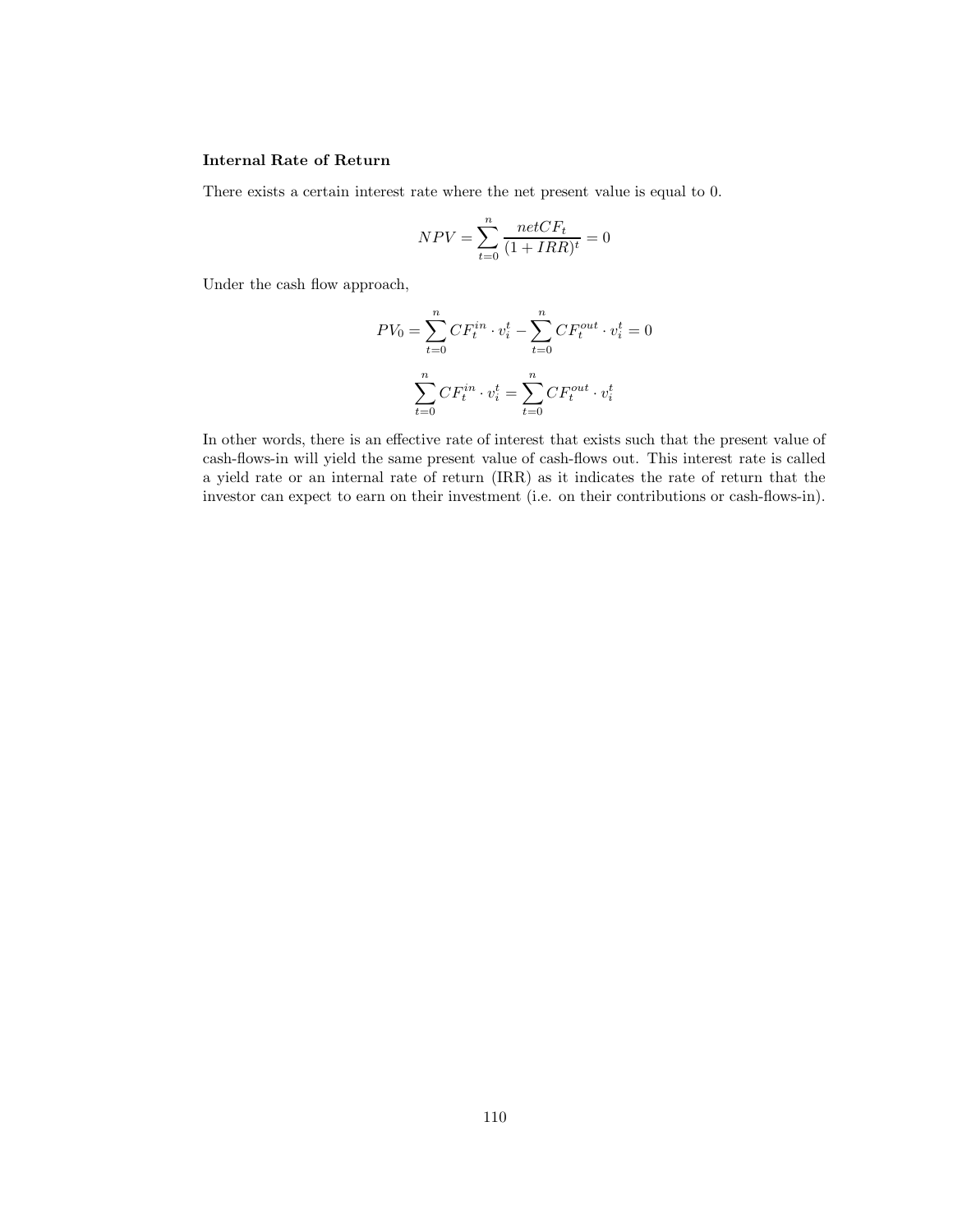This yield rate for the above investment project can be determined as follows:

$$
\sum_{t=0}^{n} CF_t^{in} \cdot v_i^t = \sum_{t=0}^{n} CF_t^{out} \cdot v_i^t
$$
  
\n
$$
600,000v_i^6 \ddot{a}_{\overline{5l}_i} = 1,000,000 + 100,000v_i^1 \ddot{a}_{\overline{9l}_i}
$$
  
\n
$$
600,000v_i^6 \ddot{a}_{\overline{5l}_i} - 100,000v_i^1 \ddot{a}_{\overline{9l}_i} - 1,000,000 = 0
$$
  
\n
$$
600,000v_i^6 \cdot \frac{1 - v_i^5}{1 - v_i^1} - 100,000v_i^1 \cdot \frac{1 - v_i^9}{1 - v_i^1} - 1,000,000 = 0
$$
  
\n
$$
600,000v_i^6 - 600,000v_i^{11} - 100,000v_i^1 + 100,000v_i^{10} - 1,000,000(1 - v_i^1) = 0
$$
  
\n
$$
600,000v_i^6 - 600,000v_i^{11} + 900,000v_i^1 + 100,000v_i^{10} - 1,000,000 = 0
$$

The yield rate (solved by using a pocket calculator with advanced financial functions or by using Excel with its Goal Seek function) is 8.062%.

Using this yield rate, investment projects with a 10 year life can be compared to the above project. In general, those investment opportunities that have higher(lower) expected returns than the 8.062% may be more(less) desirable.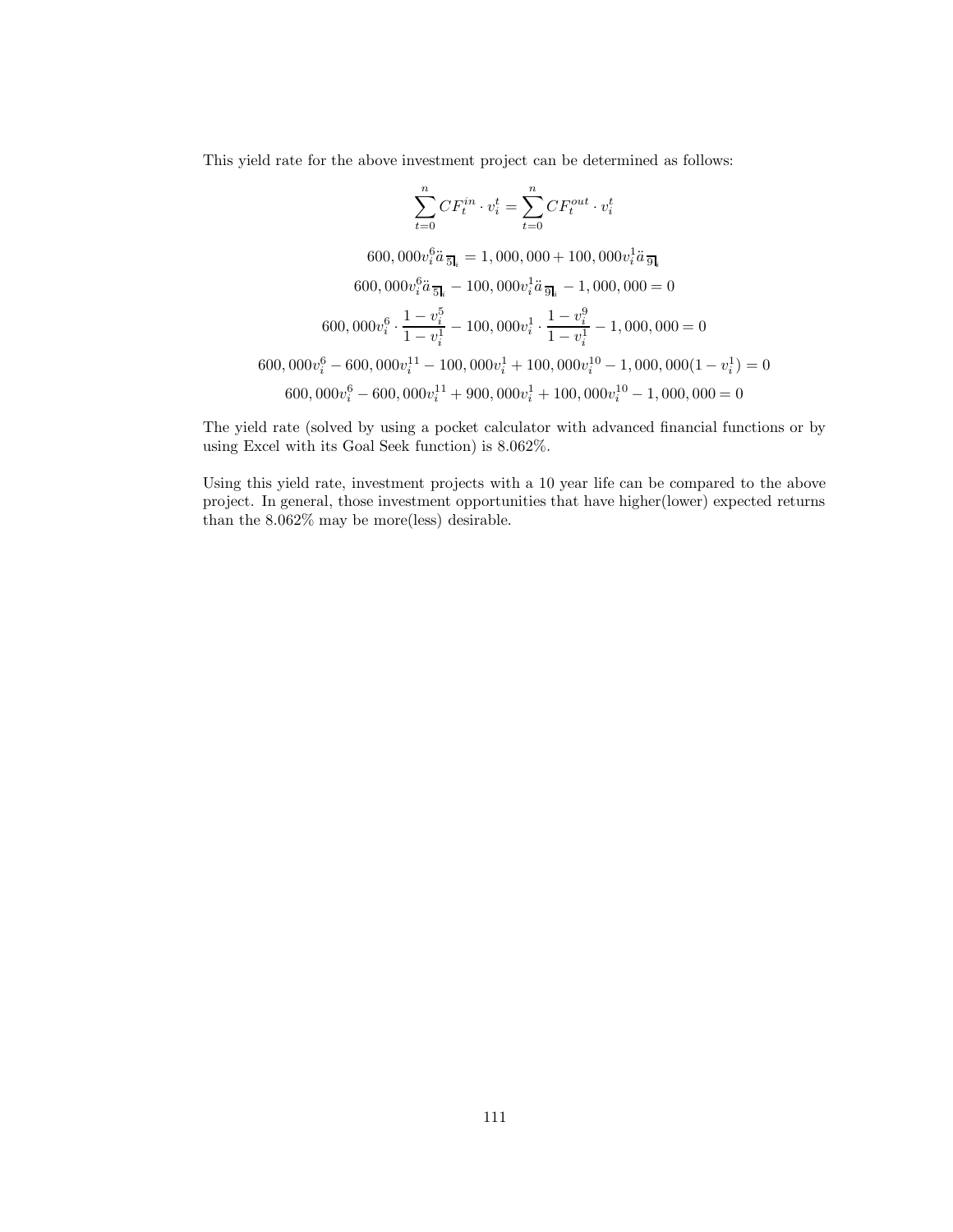#### **Reinvestment Rates**

- the yield rate that is calculated assumes that the positive returns (or cash-flows-out) will be reinvested at the same yield rate
- the actual rate of return can be higher or lower than the calculated yield rate depending on the reinvestment rates

#### Example

- an investment of 1 is invested for  $n$  years and earns an annual effective rate of  $i$ . The interest payments are reinvested in an account that credits an annual effective rate of interest of j.
- if the interest is payable at the end of every year and earns a rate of  $j$ , then the accumulated value at time  $n$  of the interest payments and the original investment is:

$$
FV_n = (i \times 1)s_{\overline{n}_j} + 1
$$

– if  $i = j$ , then the accumulated value at time *n* is:

$$
F V_n = i \times \frac{(1+i)^n - 1}{i} + 1 = (1+i)^n
$$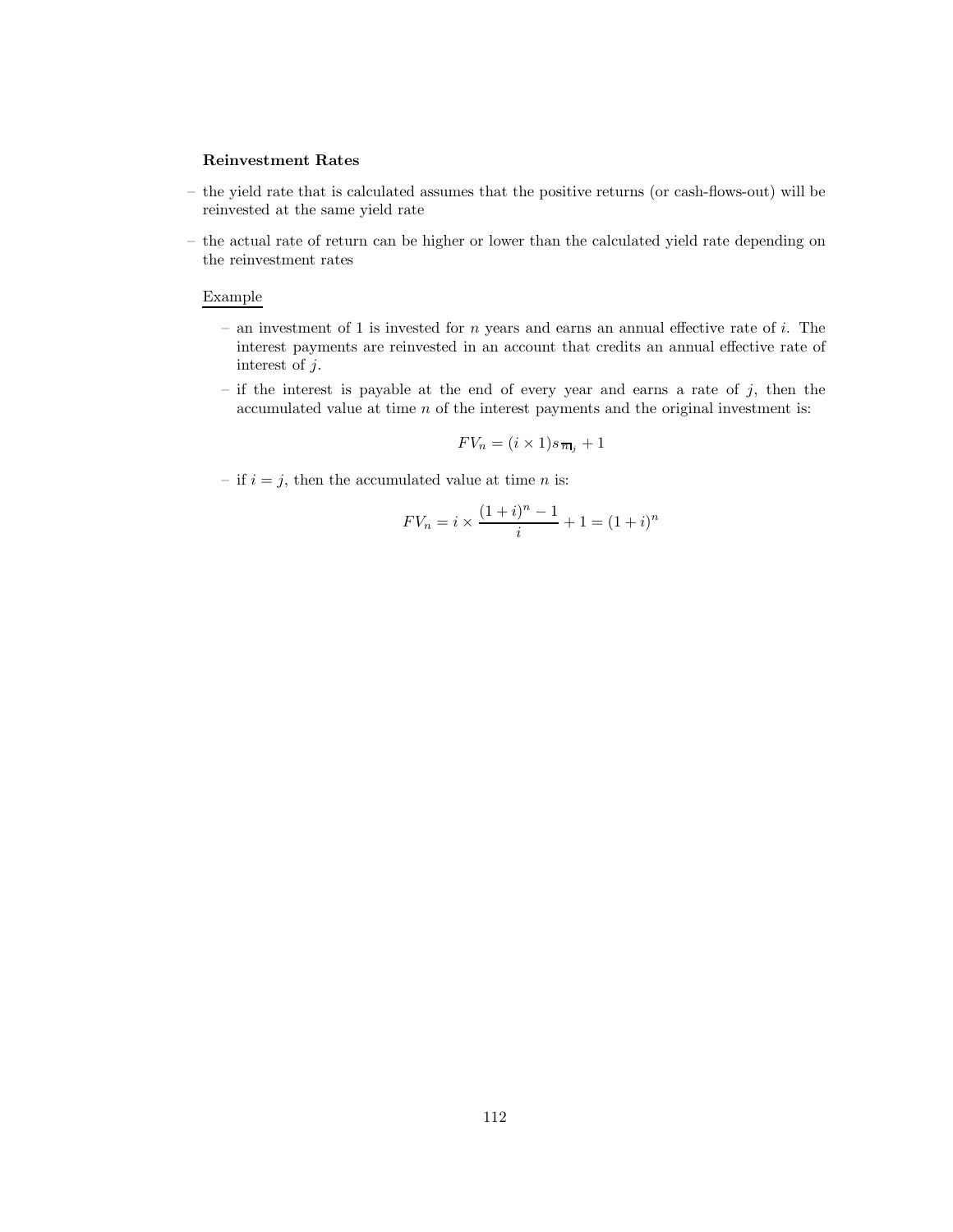#### Example

- an investment of 1 is made at the end of every year for  $n$  years and earns an annual effective rate of interest of i. The interest payments are reinvested in an account that credits an annual effective rate of interest of j.
- note that interest payments increase every year by  $i \times 1$  as each extra dollar is deposited each year into the original account



 $-$  if the interest is payable at the end of every year and earns a rate of  $j$ , then the accumulated value at time  $n$  of the interest payments and the original investment is:

$$
FV_n = i \times (Is)_{\overline{n-1},j} + n \times 1
$$

– if  $i = j$ , then the accumulated value at time *n* is:

$$
FV_n = i \times \frac{\ddot{s}_{n-1}}{i} - (n-1) \over i} + n
$$

$$
= \ddot{s}_{n-1}}{i} - n + 1 + n
$$

$$
= \ddot{s}_{n-1}}{i} + 1
$$

$$
= s_{\overline{n}}{i}
$$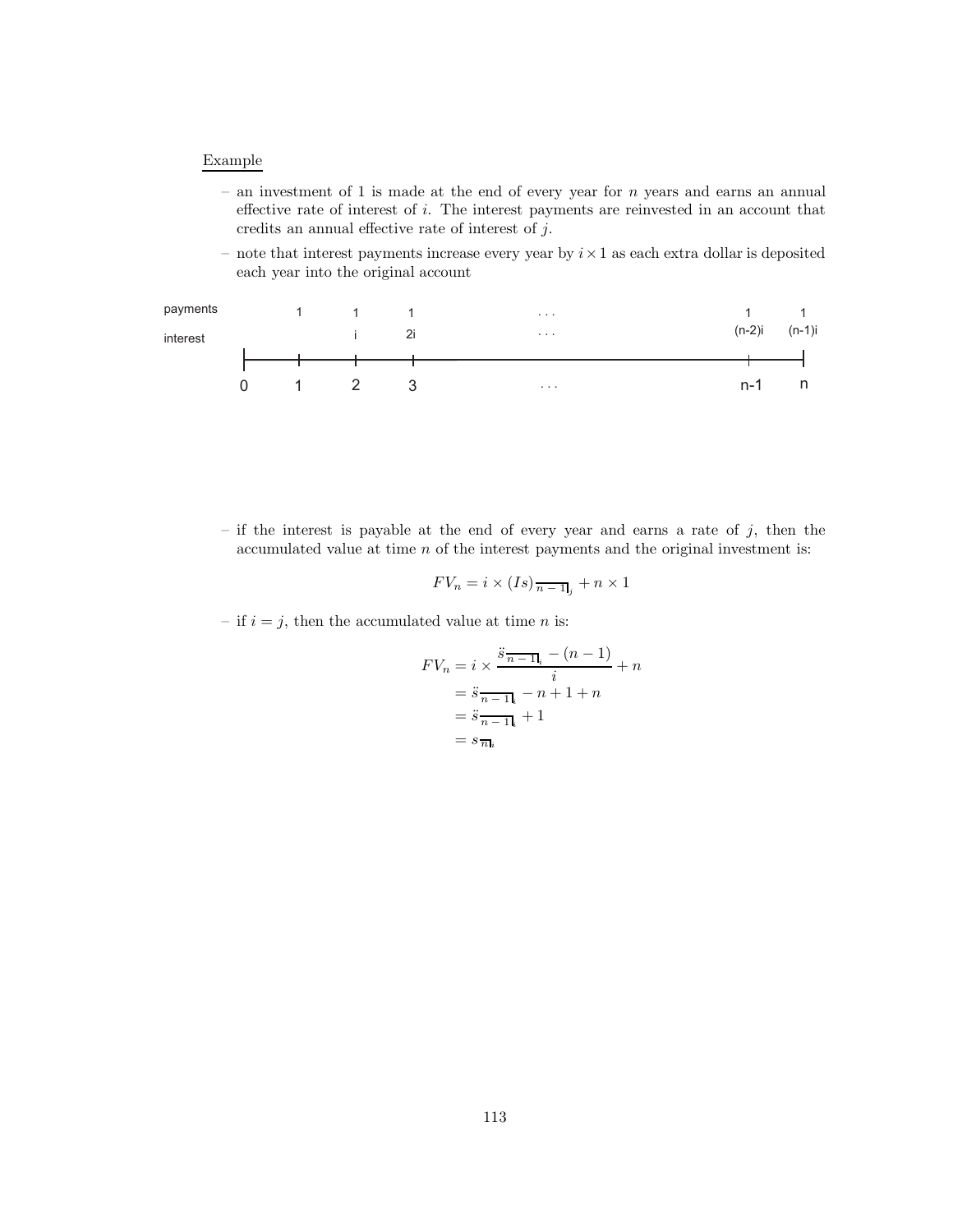# **5.2 Nominal vs. Real Interest Rates**

# **Interest Rates and Inflation**

- interest rates and inflation are assumed to move in the same direction over time since lenders will charge higher interest rates to make up for the loss of purchasing power due to higher inflation.
- the relationship is actually between the current rate of interest and the expected (not current) rate of inflation.
- a nominal interest rate is one that has not been adjusted for inflation

### **Nominal Interest Rates vs. Real Interest Rates**

– let  $i_{real}$  represent the real rate of interest,  $i$  represent the nominal interest rate and  $\pi$  represent the rate of inflation where

$$
i_{real} = \frac{1+i}{1+\pi} - 1
$$

**Present Value Formulas Using Nominal and Real Interest Rates**

$$
PV = \sum_{t=0}^{n} nominalCF_t \cdot v_i^t
$$

$$
= \sum_{t=0}^{n} \frac{nominalCF_t \cdot v_i^t}{(1 + i_{real})^t}
$$

$$
= \sum_{t=0}^{n} \frac{realCF_t}{(1 + i_{real})^t}
$$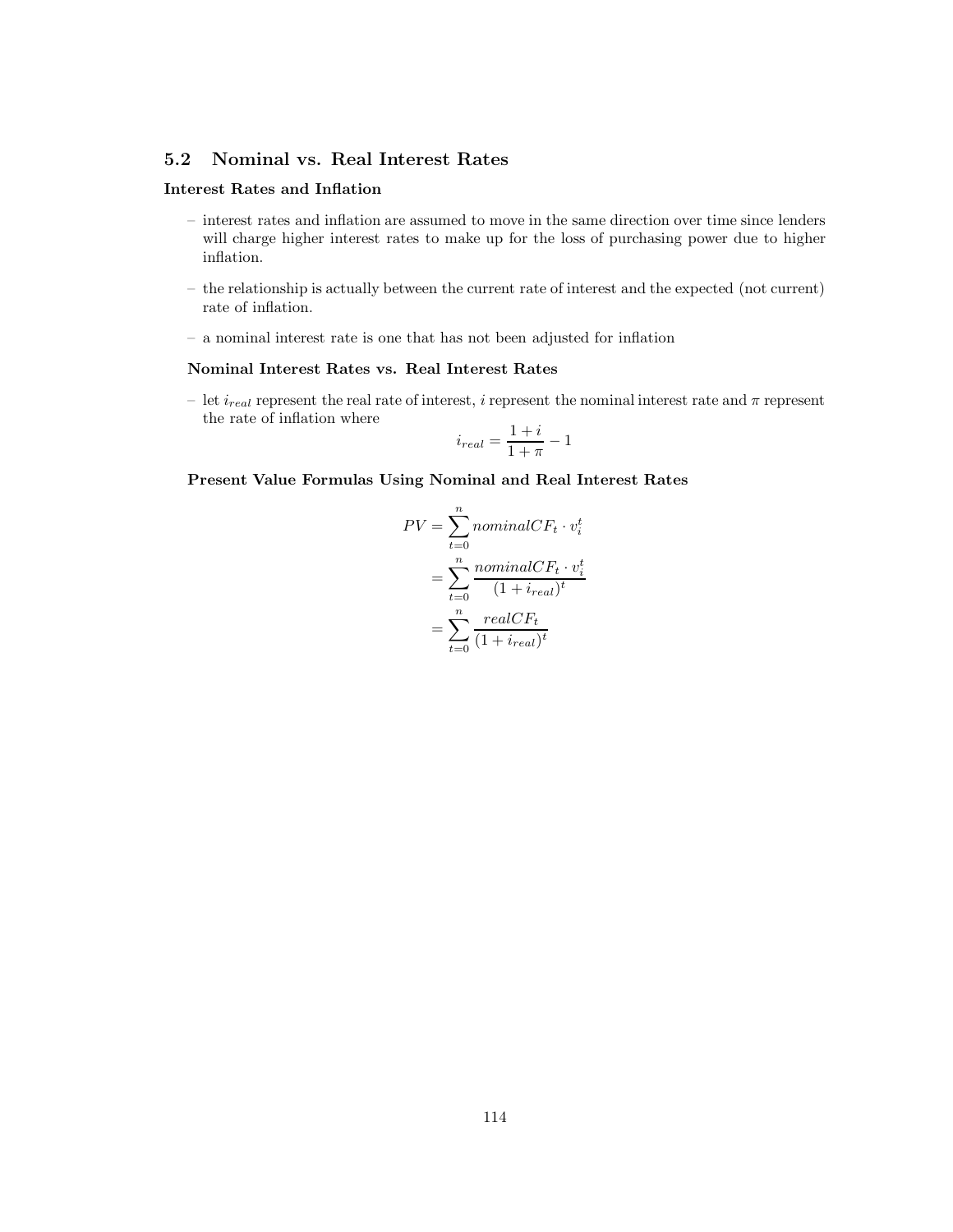#### **5.3 Investment Funds**

#### **Dollar-weighted Interest Rate**

- investment funds typically experience multiple contributions and withdrawals during its life
- interest payments are often made at irregular periods rather than only at the end of the year
- here the yield rate is influenced by the dollar amount of the contribution, it is often referred to as a *dollar-weighted rate of interest*
- the dollar-weighted rate of interest is the actual return that the investor experiences over the year

$$
F_0(1+i)^T + \sum_{s=1}^n c_s (1+i)^{T-t_s} = F_T
$$

where  $F_0$  is the value of the fund at time 0

where  $F_T$  is the value of the fund at time T

where  $c_s$  is the deposits or withdrawls of the fund

where  $t_s$  is the time and i is the interest rate

#### **Simple Interest Approximation for Compound Interest**

- to approximate the dollar-weighted rate of interest assume that  $(1 + i)^n = (1 + ni)$
- this approach can produce results that are fairly close to the exact approach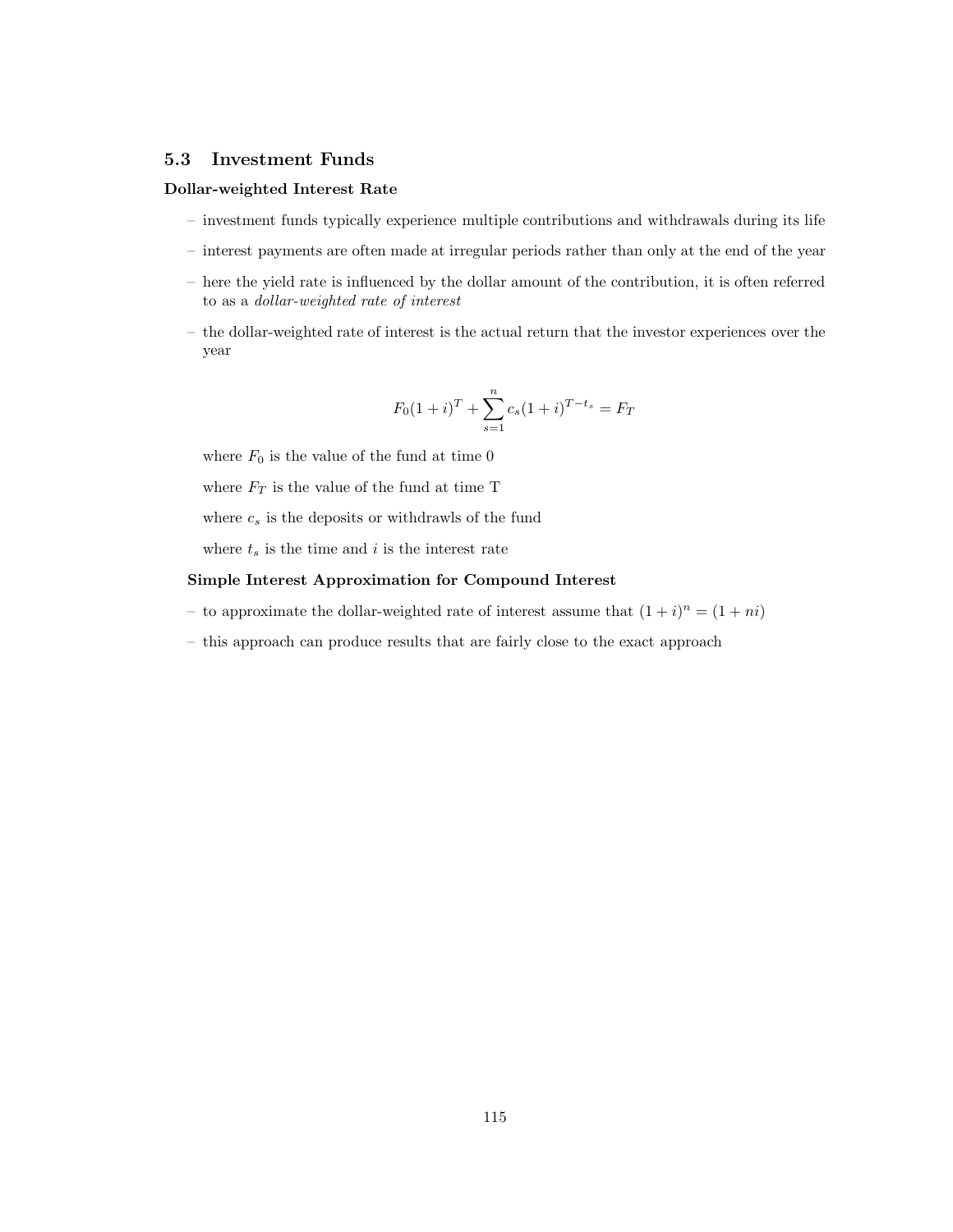# **Time-Weighted Interest Rate**

- to measure annual fund performance without the influence of the contributions, one must look at the fund's performance over a variety of sub-periods. These sub-periods are triggered whenever a contribution takes place and end just before the next contribution (or when the end of the year is finally met).
- in general, the interest rate earned for the sub-period is determined by taking the ratio of the fund at the beginning of the sub-period versus the fund at the end of the sub-period.
- The yield rate derived from this method is called the *time-weighted rate of interest* and is determined using the following formula:

$$
(1+i)^{T} = \frac{F_1}{F_0} \cdot \frac{F_2}{F_1 + c_1} \cdot \frac{F_3}{F_2 + c_2} \cdot \dots \cdot \frac{F_T}{F_n + c_n}
$$

where  ${\cal F}_0$  is the value of the fund at time  $0$ 

where  ${\cal F}_T$  is the value of the fund at time T

where  $c_n$  is the external cash flows

where  $F_n$  is the value of the fund before each of the cash flows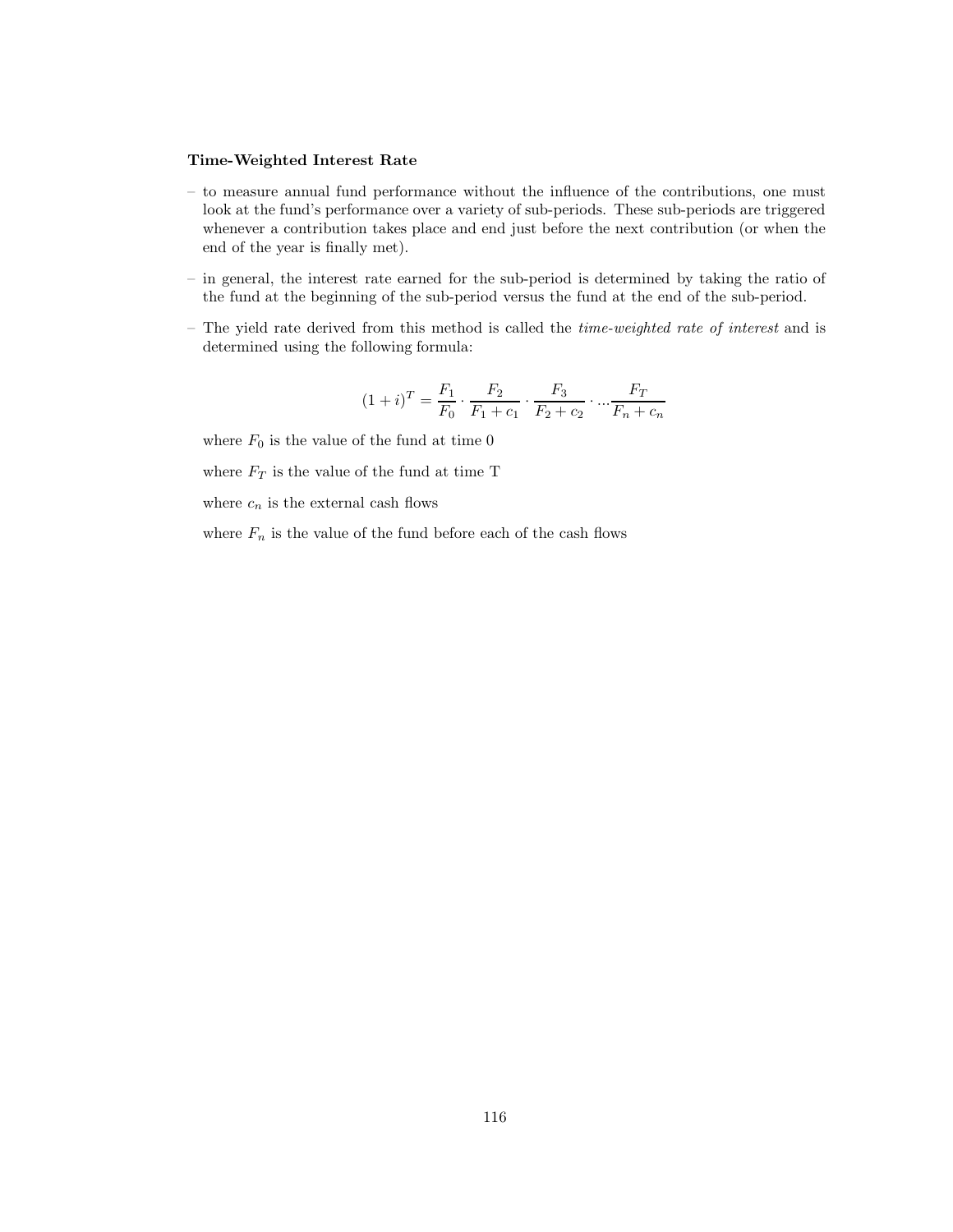### **5.4 Allocating Investment Income**

- you are given a fund for which there are many investors. Each investor holds a share of the fund expressed as a percentage. For example, investor k might hold  $5\%$  of the fund at the beginning of the year
- over a one-year period, the fund will earn investment income, I
- there are two ways in which the fund's investment income can be distributed to the investors at the end of the year
	- (i) Portfolio Method
	- (ii) Investment Year Method

#### **(i) Portfolio Method**

- if investor k owns 5% of the fund at the beginning of the year, then investor k gets  $5\%$ of the investment income  $(5\% \times I)$ .
- this is the same approach as if the fund's *dollar-weighted* rate of return was calculated and all the investors were credited with that same yield rate
- the disadvantage of the portfolio method is that it doesn't reward those investors who make good decisions
- For example, investor  $k$  may have contributed large amounts of money during the last six months of the year when the fund was earning, say  $100\%$ . Investor c may have withdrawn money during that same period, and yet both would be credited with the same rate of return.
- If the fund's overall yield rate was say,  $0\%$ , obviously, investor k would rather have their contributions credited with the actual 100% as opposed to  $(1+0\%)^{\frac{1}{2}}$ .

#### **(ii) Investment Year Method**

- an investors's contribution will be credited during the year with the interest rate that was in effect at the time of the contribution.
- this interest rate is often referred to as the *new-money* rate.
- Reinvestment rates can be handled in one of two ways: (a) Declining Index System - only principal is credited at new money rates (b) Fixed Index System - principal and interest is credited at new money rates
- this "earmarking" of money for new money rates will only go on for a specified period before the portfolio method commences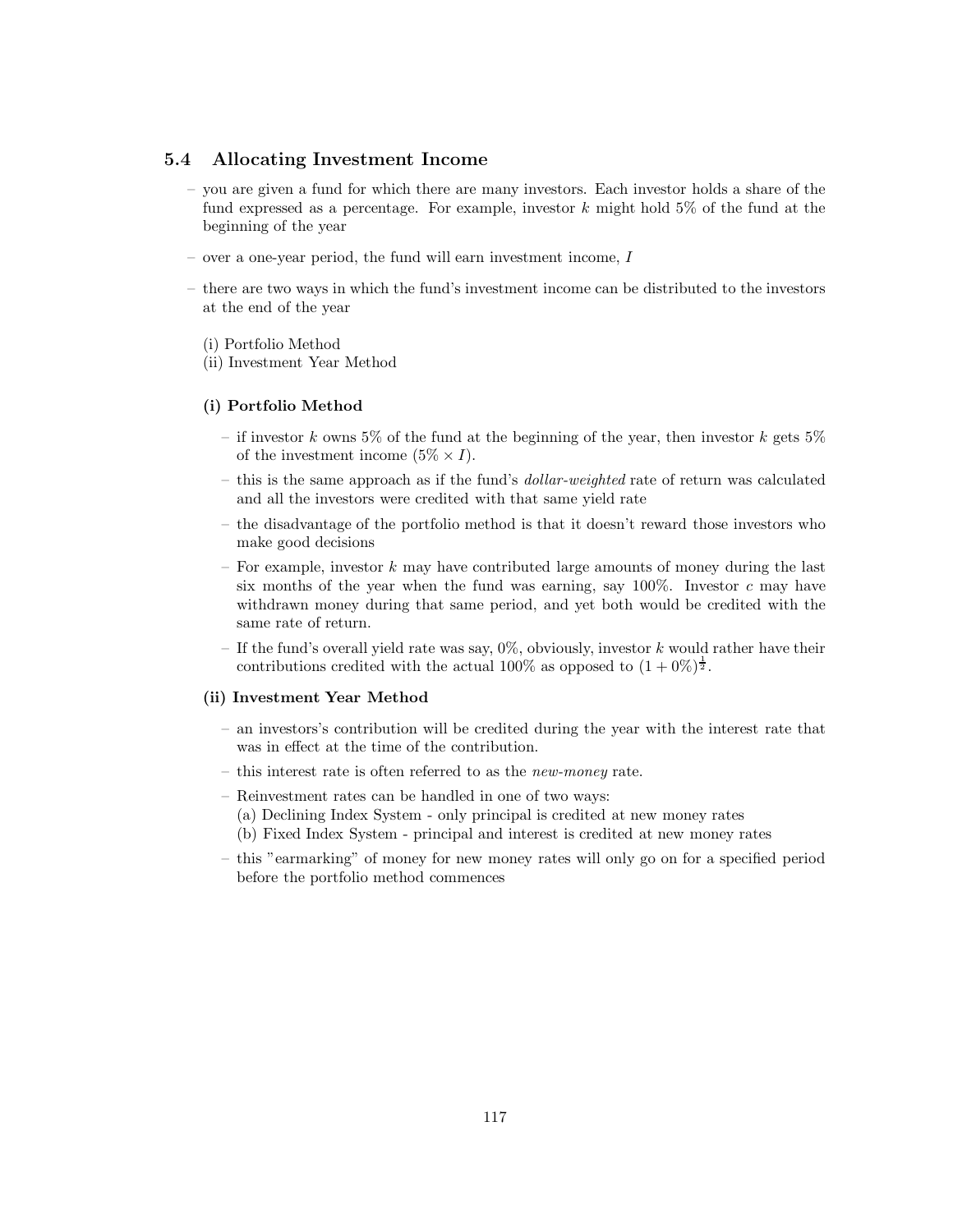### **5.5 Loans: The Amortization Method**

- there are two methods for paying off a loan
	- (i) Amortization Method borrower makes installment payments at periodic intervals
	- (ii) Sinking Fund Method borrower makes installment payments as the annual interest comes due and pays back the original loan as a lump-sum at the end. The lump-sum is built up with periodic payments going into a fund called a "sinking fund".
- this chapter also discusses how to calculate:
	- (a) the outstanding loan balance once the repayment schedule has begun, and
	- (b) what portion of an annual payment is made up of the interest payment and the principal repayment

#### **Finding The Outstanding Loan**

- There are two methods for determining the outstanding loan once the payment process commences
	- (i) Prospective Method
	- (ii) Retrospective Method
	- (i) Prospective Method (see the future)
		- the original loan at time 0 represents the present value of future repayments. If the repayments, X, are to be level and payable at the end of each year, then the original loan can be represented as follows:

$$
\text{Loan} = X \cdot a_{\overline{n}\mathbf{l}_i}
$$

– the outstanding loan at time t,  $O/S$  Loan<sub>t</sub>, represents the present value of the remaining future repayments

$$
O/S \text{ Loan}_{t} = P \cdot a_{\overline{n-t}_{i}}
$$

- this also assumes that the repayment schedule determined at time 0 has been adhered to; otherwise, the prospective method will not work
- (ii) Retrospective Method (see the past)
	- $-$  If the repayments,  $X$ , are to be level and payable at the end of each year, then the outstanding loan at time t is equal to the accumulated value of the loan *less* the accumulated value of the payments made to date

$$
O/S \operatorname{Loan}_t = \operatorname{Loan} \cdot (1+i)^t - X \cdot s_{\overline{t}\vert_i}
$$

– this also assumes that the repayment schedule determined at time 0 has been adhered to; otherwise, the accumulated value of past payments will need to be adjusted to reflect what the actual payments were, with interest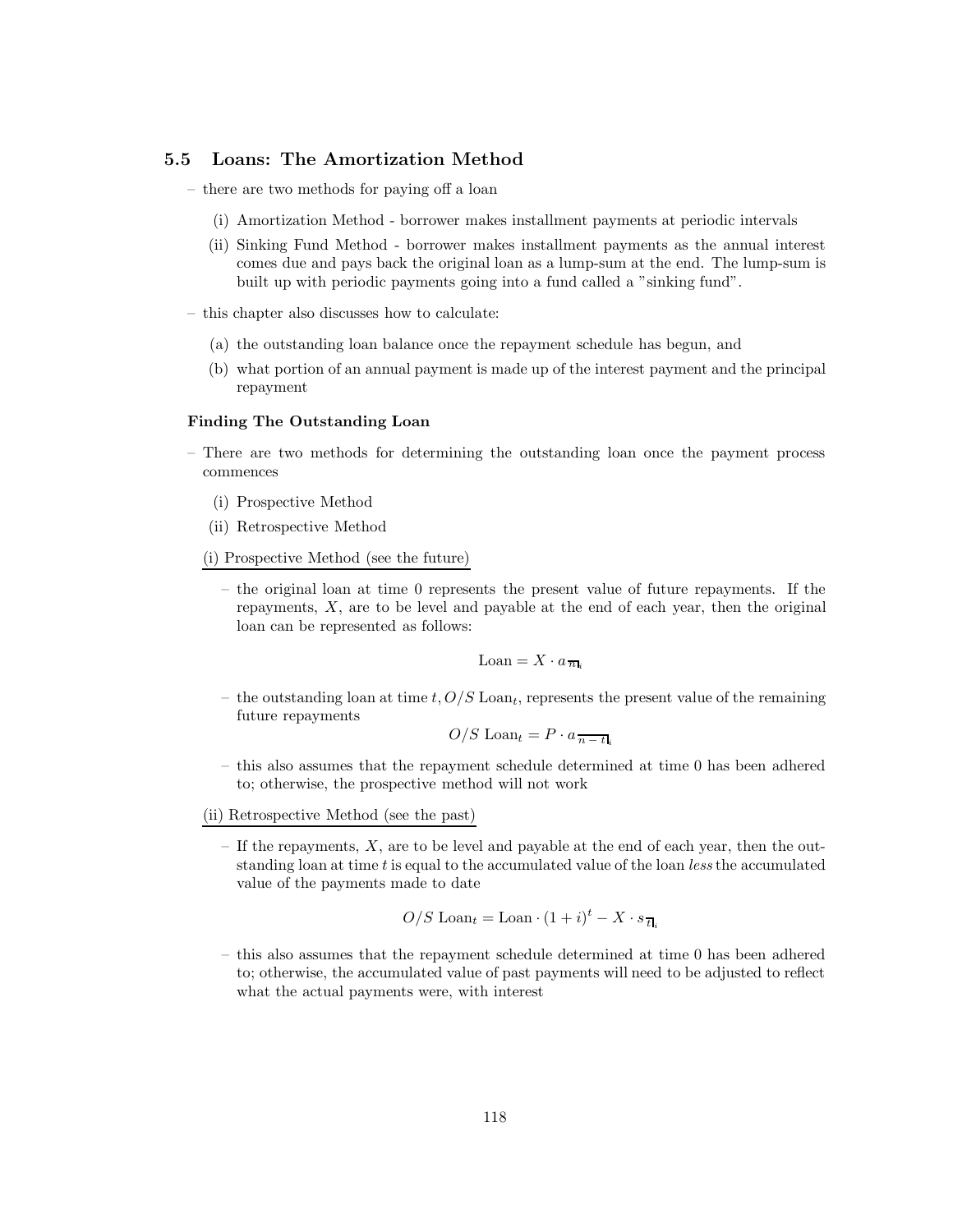### **Basic Relationship 1: Prospective Method = Retrospective Method**

– let a loan be repaid with end-of-year payments of 1 over the next  $n$  years:

Present Value of Payments = Present Value of Loan  $(1)a_{\overline{n}} =$ Loan

Accumulated Value of Payments = Accumulated Value of Loan  $(1)a_{\overline{n}_i} \cdot (1+i)^t = \text{Loan} \cdot (1+i)^t$ 

Accumulated Value of Past Payments

+Present Value Future Payments = Accumulated Value of Loan  $(1)s_{\overline{t}\mathbf{l}_i} + (1)a_{\overline{n-t}\mathbf{l}_i} = \text{Loan} \cdot (1+i)^t = a_{\overline{n}\mathbf{l}_i} \cdot (1+i)^t$ 

Present Value Future Payments = Accumulated Value of Loan − Accumulated Value of Past Payments  $(1)a_{\overline{n-t|_i}} = a_{\overline{n|_i}} \cdot (1+i)^t - (1)s_{\overline{t|_i}}$ 

Prospective Method = Retrospective Method

- the prospective method is preferable when the size of each level payment and the number of remaining payments is known
- the retrospective method is preferable when the number of remaining payments or a final irregular payment is unknown.

#### **Amortization Schedules**

- an original loan of  $(1)a_{\overline{n}_k}$  is to be repaid with end-of-year payments of 1 over n years
- an annual end-of-year payment of 1 using the amortization method will contain an interest payment,  $I_t$ , and a principal repayment,  $P_t$
- in other words,  $1 = I_t + P_t$

Interest Payment

- $I_t$  is intended to cover the interest obligation that is payable at the end of year t. The interest is based on the outstanding loan balance at the beginning of year t.
- $-B_{t-1}$  is the principal balance outstanding after a previous payment.
- using the prospective method for evaluating the outstanding loan balance, the interest payment is:

$$
I_t = i \cdot B_{t-1}
$$

Principal Repayment

– once the interest owed for the year is paid off, then the remaining portion of the amortization payment goes towards paying back the principal:

$$
P_t = \frac{L}{a_{\overline{n}\mathbf{l}_i}} - I_t
$$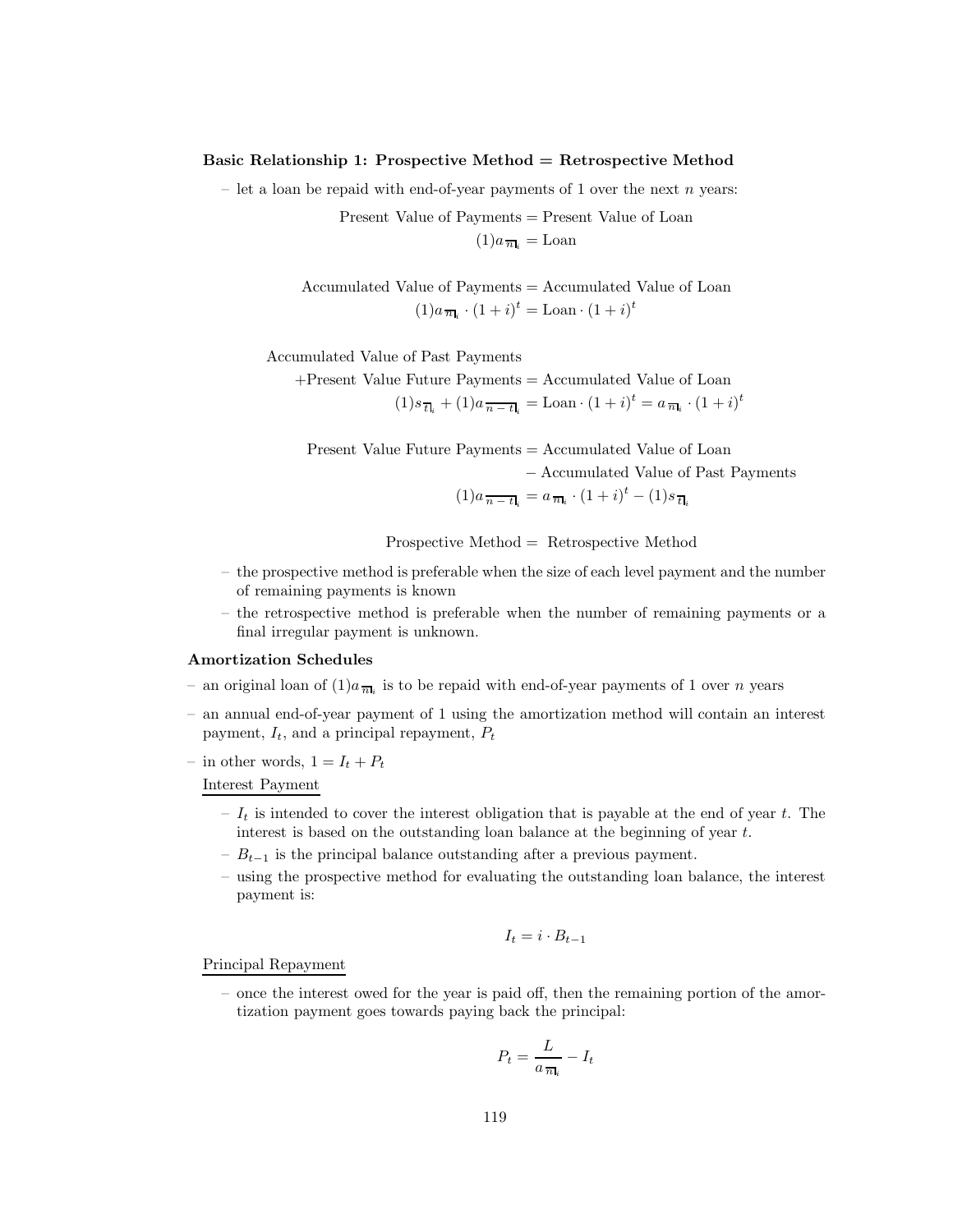### **5.6 Loans: The Sinking Fund Method**

- let a loan of  $(1)a_{\overline{n}}$  be repaid with single lump-sum payment at time n. If annual end-of-year interest payments of  $i \cdot a_{\overline{n}|i}$  are being met each year, then the lump-sum required at  $t = n$ , is the original loan amount (i.e. the interest on the loan never gets to grow with interest).
- service payments are the interest payments that are paid to the lender
- let the lump-sum that is to be built up in a "sinking fund" be credited with interest rate  $j$ and the rate of interest on the loan be credited with interest rate  $i$

**Sinking Fund Loan: Equation of Value (when service payments equal interest due)**

> $L =$  Accumulated Value of sinking fund payments (SFP) at time n  $= SFP \cdot s_{\overline{n}}$

**Sinking Fund Loan: Payments (when service payments equal interest due)**

$$
SFP = \frac{L}{s_{\overline{n}_j}}
$$

#### **Net Amount of Sinking Fund Loan (when service payments equal interest due)**

– we define the loan amount that is not covered by the balance in the sinking fund as the *Net Amount of Loan* outstanding and is equal to:

Net Amount of 
$$
\text{Loan}_t = L - SFP \cdot s_{\overline{t}|_j}
$$

– note that the *Net Amount of Loan* outstanding under the sinking fund method is the same value as the outstanding loan balance under the amortization method

#### **Sinking Fund Loan: General Equation of Value**

- usually, the interest rate on borrowing,  $i$ , is greater than the interest rate offered by investing in a fund,  $i$
- the total payment under the sinking fund approach is then

$$
L(1+i)^n = SP \cdot s_{\overline{n_1}} + SFP \cdot s_{\overline{n_1}}
$$

– this is where SP is service payments and SPF is sinking fund payments

#### **Net Amount of Sinking Fund Loan**

Net Amount of 
$$
Loan_t = L(1 + i)^t - SP \cdot s_{\overline{t}l_i} - SFP \cdot s_{\overline{t}l_j}
$$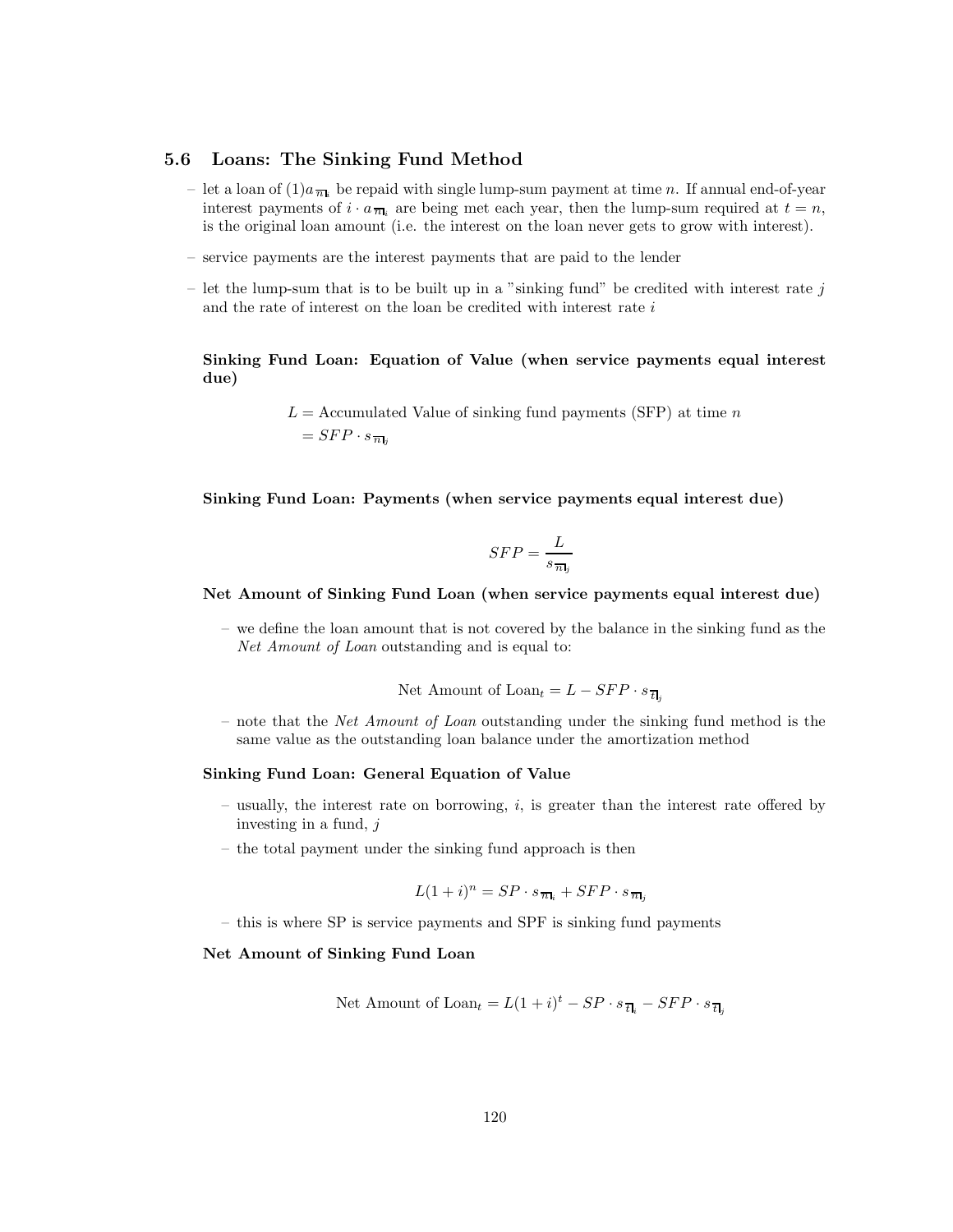# **Exercises and Solutions**

# **5.1 Discounted Cash Flow Analysis**

Exercise (a)

You invest 300 into a bank account at the beginning of each year for 20 years. The account pays out interest at the end of every year at an annual effective interest rate of i. The interest is reinvested at an annual effective rate of  $(\frac{i}{2})$ . The annual effective yield rate on the entire investment over the 20-year period is 10%. Determine i.

# Solution (a)

$$
300\ddot{a} \frac{1}{20I_{10\%}} = 20 \cdot 300 + (300i)(Is) \frac{1}{20I_{\frac{i}{2}}}
$$
  
18, 900.75 = 6, 000 + (300i)  $\left(\frac{a \frac{1}{20I_{\frac{i}{2}}} - 20}{\frac{i}{2}}\right)$   
18, 900.75 = 6, 000 + (600)  $\left(s \frac{1}{2I_{\frac{i}{2}}} - 21\right)$   
18, 900.75 = 6, 000 + 600s  $\frac{1}{2I_{\frac{i}{2}}} - 12$ , 600

$$
s_{\overline{21}I_{\frac{i}{2}}} = 42.50
$$

use a calculator to find:  $\frac{i}{2} = 6.531\% \rightarrow i = 2(6.531\%) = 13.062\%$ 

# Exercise (b)

The internal rate of return for an investment in which  $C_0 = 4,800, C_1 = X, R_1 = X + 4,000$ and  $R_2 = 2{,}500$  can be expressed as  $\frac{1}{n}$ . Find *n*.

Solution (b)

$$
PV \text{ of } CF^{\text{in}} = PV \text{ of } CF^{\text{out}}
$$

$$
C_0 + C_1 v = R_1 v + R_2 v^2
$$

$$
4,800 + Xv = (X + 4,000)v + 2,500v2
$$

$$
2,500v^2 + 4,000v - 4,800 = 0
$$

$$
v = \frac{-4,000 + \sqrt{4,000^2 - 4(2,500)(-4,800)}}{2(2,500)} = \frac{4}{5} \rightarrow 1 + i = \frac{5}{4} \rightarrow i = \frac{1}{4}
$$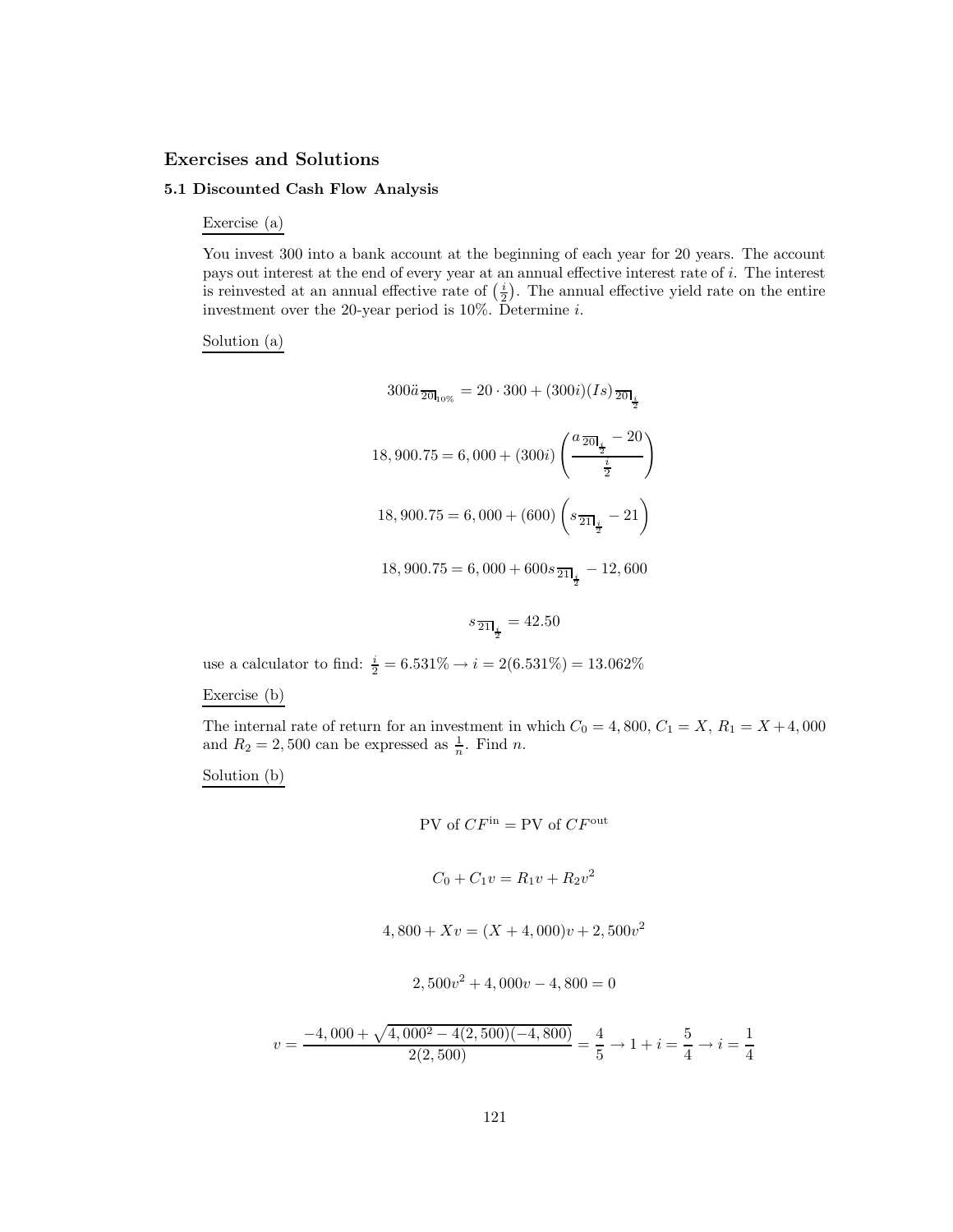# Exercise (c)

An investor deposits 5,000 at the beginning of each year for five years in a fund earning an annual effective interest rate of 5%. The interest rate of 5%. The interest from this fund can be reinvested at an annual effective interest rate of 4%.

Prove that the future value of this investment at time  $t = 10$  is equal to 6, 250  $\left(s_{\frac{1}{11}\text{kg}} - s_{\frac{1}{6}\text{kg}} - 1\right)$ .

Solution (c)

| Interest in 1st year = $5,000(5\%)$   | $= 250$   |
|---------------------------------------|-----------|
| Interest in 2nd year = $10,000(5\%)$  | $=500$    |
| Interest in 3rd year = $15,000(5\%)$  | $= 750$   |
| Interest in 4th year = $20,000(5\%)$  | $= 1,000$ |
| Interest in 5th year = $25,000(5\%)$  | $= 1,250$ |
| Interest in 6th year = $25,000(5\%)$  | $= 1,250$ |
| Interest in 7th year = $25,000(5\%)$  | $= 1,250$ |
| Interest in 8th year = $25,000(5\%)$  | $= 1,250$ |
| Interest in 9th year = $25,000(5\%)$  | $= 1,250$ |
| Interest in 10th year = $25,000(5\%)$ | $= 1,250$ |

$$
FV_{10} = 5 \cdot 5,000 + 250(Is) \frac{1}{5} I_{4\%} (1.04)^5 + 1,250 s \frac{1}{5} I_{4\%}
$$

$$
FV_{10} = 25,000 + 250 \left( \frac{\ddot{a}_{\overline{5}l_{4\%}} - 5}{.04} \right) (1.04)^5 + 1,250 \left( \frac{(1.04)^5 - 1}{.04} \right)
$$
  
\n
$$
FV_{10} = 25,000 + 6,250 \left( s_{\overline{6}l_{4\%}} - 6 \right) (1.04)^5 + 31,250 \left( (1.04)^5 - 1 \right)
$$
  
\n
$$
FV_{10} = 25,000 + 6,250 \left( s_{\overline{6}l_{4\%}} - 6 \right) (1.04)^5 + 31,250(1.04)^5 - 31,250
$$
  
\n
$$
FV_{10} = 6,250 s_{\overline{6}l_{4\%}} (1.04)^5 - 6,250(1.04)^5 - 6,250
$$
  
\n
$$
FV_{10} = 6,250 \left( s_{\overline{6}l_{4\%}} (1.04)^5 - (1.04)^5 - 1 \right)
$$
  
\n
$$
FV_{10} = 6,250 \left( s_{\overline{1}l_{4\%}} - s_{\overline{6}l_{4\%}} - 1 \right)
$$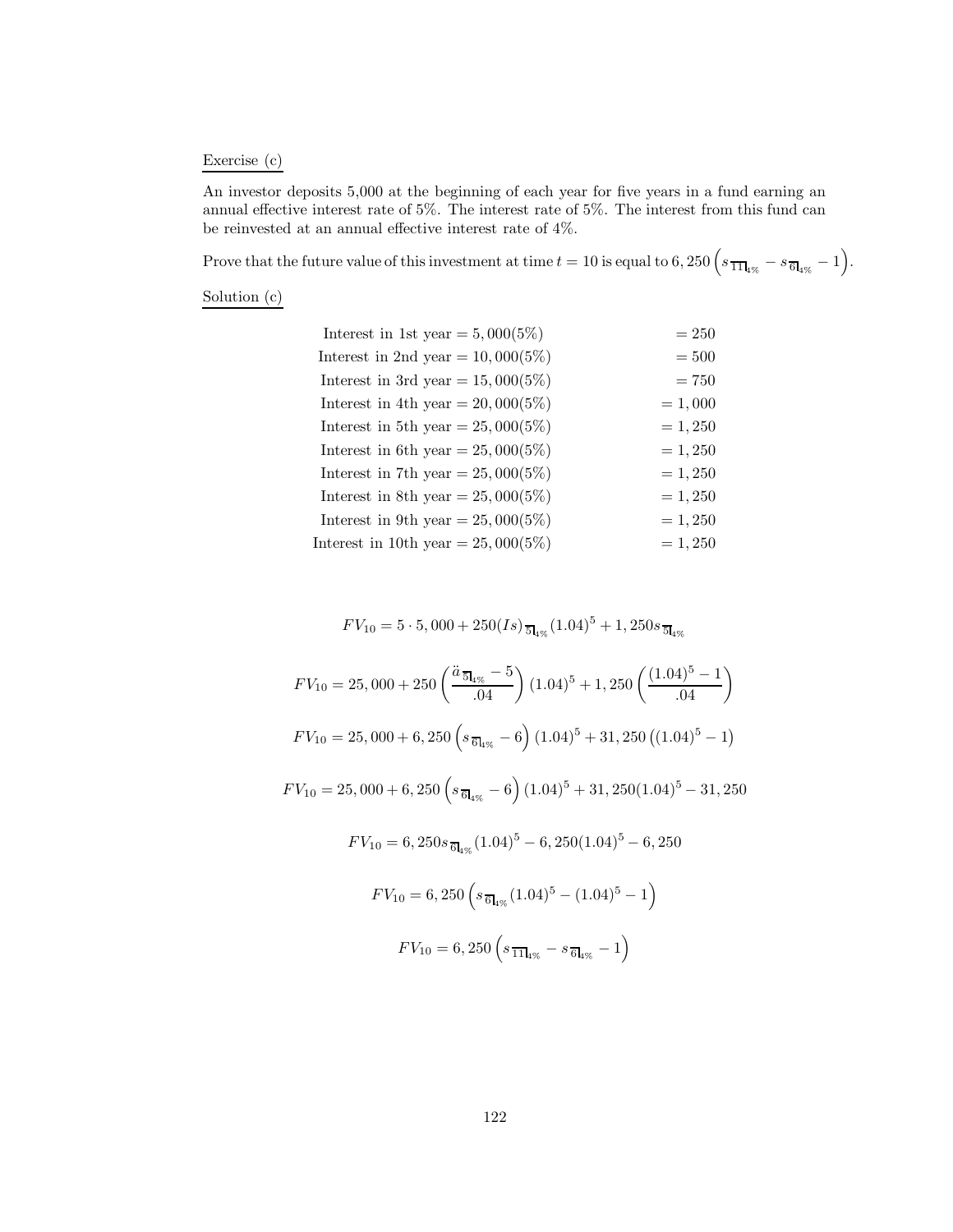#### Exercise (d)

You have 10,000 and are looking for a solid investment. Your professor suggests that you lend him the 10,000 and agrees to repay you with 10 annual end-of-year payments that decrease arithmetically. The annual effective interest rate that you will charge him is 25% and you are able to reinvest the repayments at 10%. After 5 years, your professor flees the country and leaves you with nothing. What is your yield on this foolish investment?

Solution (d)

$$
Payments = \frac{10,000}{(Da)_{\overline{10}}}_{25\%} = \frac{10,000}{\left(\frac{10 - a_{\overline{10}}_{25\%}}{25\%}\right)} = \frac{10,000}{25.719} = 388.83
$$
\n
$$
10,000(1 + i)^5 = 388.83 \left[ (Ds)_{\overline{5}}_{10\%} + 5s_{\overline{5}}_{10\%} \right]
$$
\n
$$
10,000(1 + i)^5 = 388.83[19.475 + 30.526]
$$
\n
$$
10,000(1 + i)^5 = 388.83[50.00]
$$
\n
$$
10,000(1 + i)^5 = 19,441.65
$$
\n
$$
(1 + i)^5 = 1.944165
$$
\n
$$
i = 14.22\%
$$

### **5.2 Nominal vs. Real Interest Rates**

Exercise (a)

The real interest rate is 6% and the inflation rate is 4%. Alan receives a payment of 1,000 at time 1, and subsequent payments increase by 50 for 5 more years. Determine the accumulated value of these payments at time 6 years.

Solution (b)

The nominal interest rate is:

$$
i = (1.06)(1.04) - 1 = 10.24\%
$$

The accumulated value of the cash flows is:

$$
= 1,000(1.1024)^5 + 1,050(1.1024)^4 + 1,100(1.1024)^3 + 1,150(1.1024)^2 + 1,200(1.1024)^1 + 1,250(1.1024)^3 + 1,250(1.1024)^4 + 1,250(1.1024)^5 + 1,250(1.1024)^4 + 1,250(1.1024)^5 + 1,250(1.1024)^4 + 1,250(1.1024)^5 + 1,250(1.1024)^4 + 1,250(1.1024)^5 + 1,250(1.1024)^6 + 1,250(1.1024)^7 + 1,250(1.1024)^8 + 1,250(1.1024)^8 + 1,250(1.1024)^8 + 1,250(1.1024)^8 + 1,250(1.1024)^8 + 1,250(1.1024)^8 + 1,250(1.1024)^8 + 1,250(1.1024)^8 + 1,250(1.1024)^8 + 1,250(1.1024)^8 + 1,250(1.1024)^8 + 1,250(1.1024)^8 + 1,250(1.1024)^8 + 1,250(1.1024)^8 + 1,250(1.1024)^8 + 1,250(1.1024)^8 + 1,250(1.1024)^8 + 1,250(1.1024)^8 + 1,250(1.1024)^8 + 1,250(1.1024)^8 + 1,250(1.1024)^8 + 1,250(1.1024)^8 + 1,250(1.1024)^8 + 1,250(1.1024)^8 + 1,250(1.1024)^8 + 1,250(1.1024)^8 + 1,250(1.1024)^8 + 1,250(1.1024)^8 + 1,250(1.1024)^8 + 1,250(1.1024)^8 + 1,250(1.1024)^8 + 1,250
$$

$$
= 950s_{\overline{6}I_{10.24\%}} + 50(Is)_{\overline{6}I_{10.24\%}}
$$

 $= 8623.08$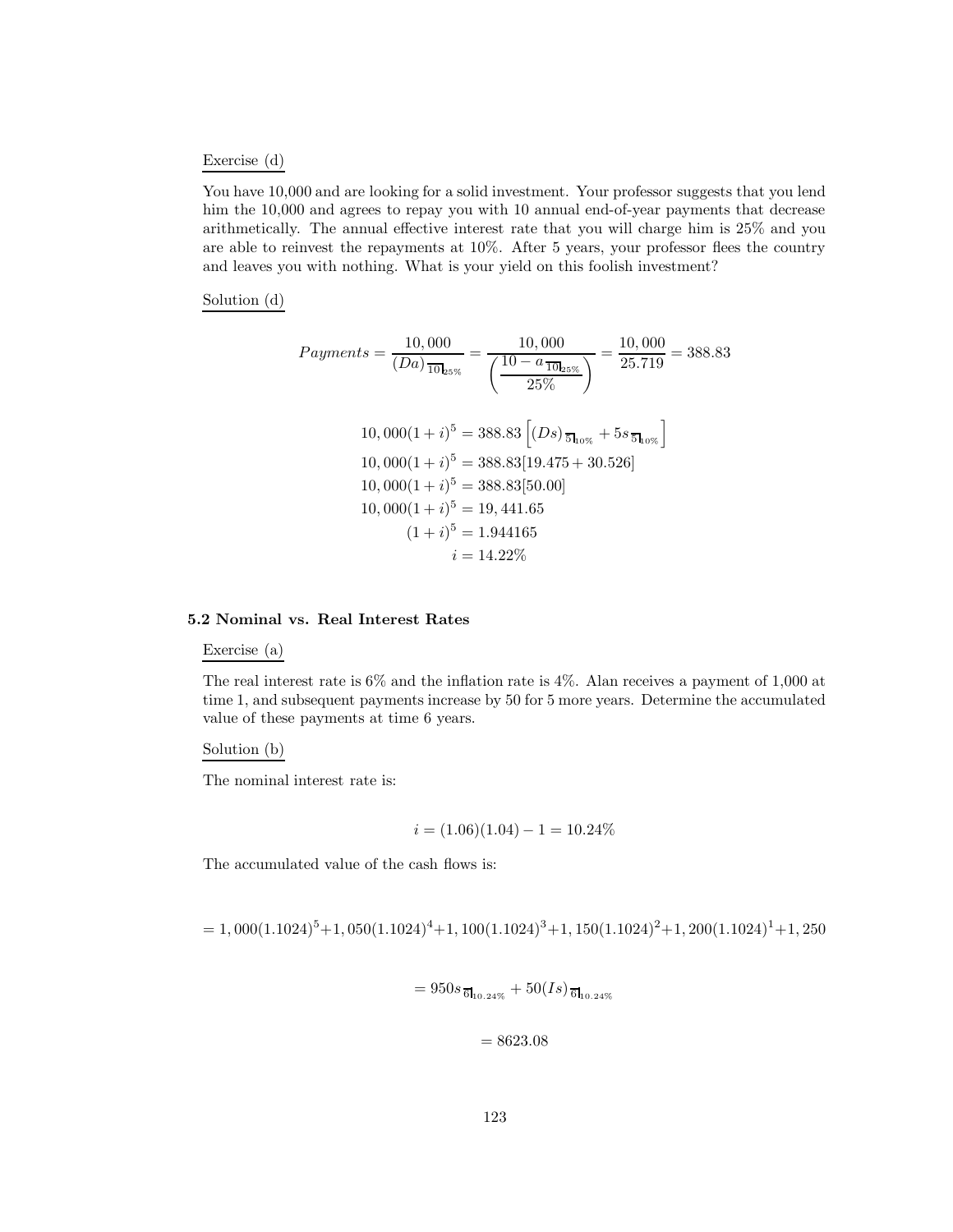#### **5.3 Investment Funds**

#### Exercise (a)

On January 1, an investment account is worth 100. On May 1, the value has increased to 120 and  $W$  is withdrawn. On November 1, the value is 100 and  $W$  is deposited. On January 1 of the following year, the investment account is worth 100. The time-weighted rate of interest is 0%. Calculate the dollar-weighted rate of interest.

### Solution (a)

$$
\left(\frac{120}{100}\right)\left(\frac{100}{120-W}\right)\left(\frac{100}{100+W}\right) - 1 = 0\%
$$

$$
\left(\frac{100}{120-W}\right)\left(\frac{100}{100+W}\right) = \frac{1}{\frac{120}{100}}
$$

$$
\frac{10,000}{12,000+20W-W^2} = 0.8333
$$

$$
0 = 16.67W - .8333W^2
$$

$$
0 = W(16.67 - .8333)
$$

$$
20 = W
$$

 $100(1+i) - 20(1+i)^{\frac{8}{12}} + 20(1+i)^{\frac{2}{12}} = 100$ 

Using simple interest approximation:

$$
100(1+i) - 20(1 + \frac{8}{12}i) + 20(1 + \frac{2}{12}i) = 100
$$

$$
100 + 90i = 100
$$

$$
90i = 0
$$

$$
i = 0
$$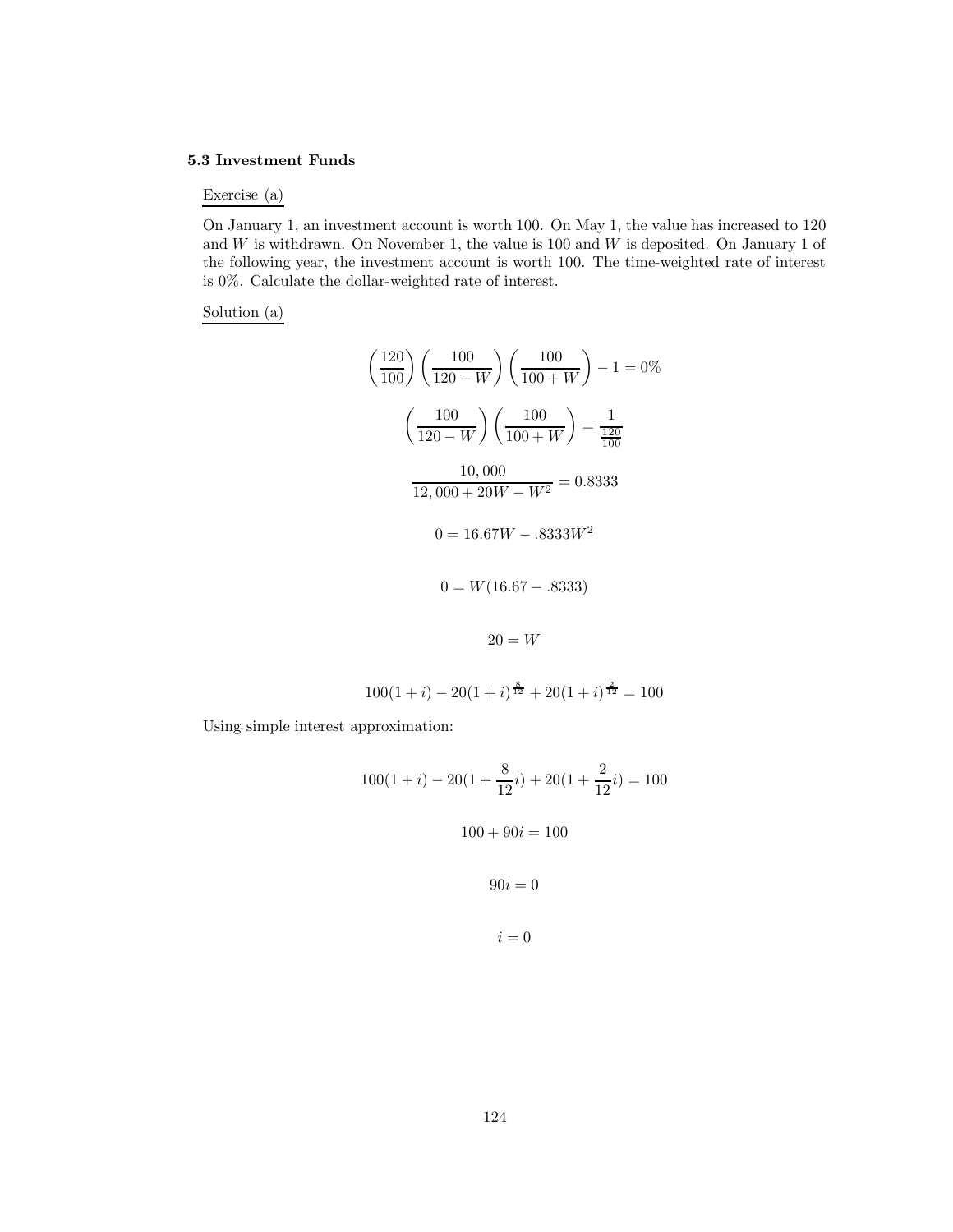# Exercise (b)

On January 1, an investment is worth 100. On May 1, the value has increased to 120 and D is deposited. On November 1, the value is 100 and 40 is withdrawn. On January 1 of the following year, the investment account is worth 65. The time-weighted rate of return is 0%. Calculate the dollar-weighted rate of return.

Solution (b)

$$
\left(\frac{120}{100}\right)\left(\frac{100}{120+D}\right)\left(\frac{65}{60}\right) - 1 = 0\%
$$

$$
\left(\frac{120}{100}\right)\left(\frac{100}{120+D}\right)\left(\frac{65}{60}\right) = 1
$$

$$
\frac{100}{120+D} = 0.76923
$$

 $100 = 92.3076 + .76923D$ 

 $10 = D$ 

$$
100(1+i) + 10(1+i)^{\frac{8}{12}} - 40(1+i)^{\frac{2}{12}} = 65
$$

Using simple interest approximation:

$$
100(1+i) + 10(1 + \frac{8}{12}i) - 40(1 + \frac{2}{12}i) = 65
$$

$$
70 + 100i = 65
$$

$$
100i = -5
$$

$$
i = -5\%
$$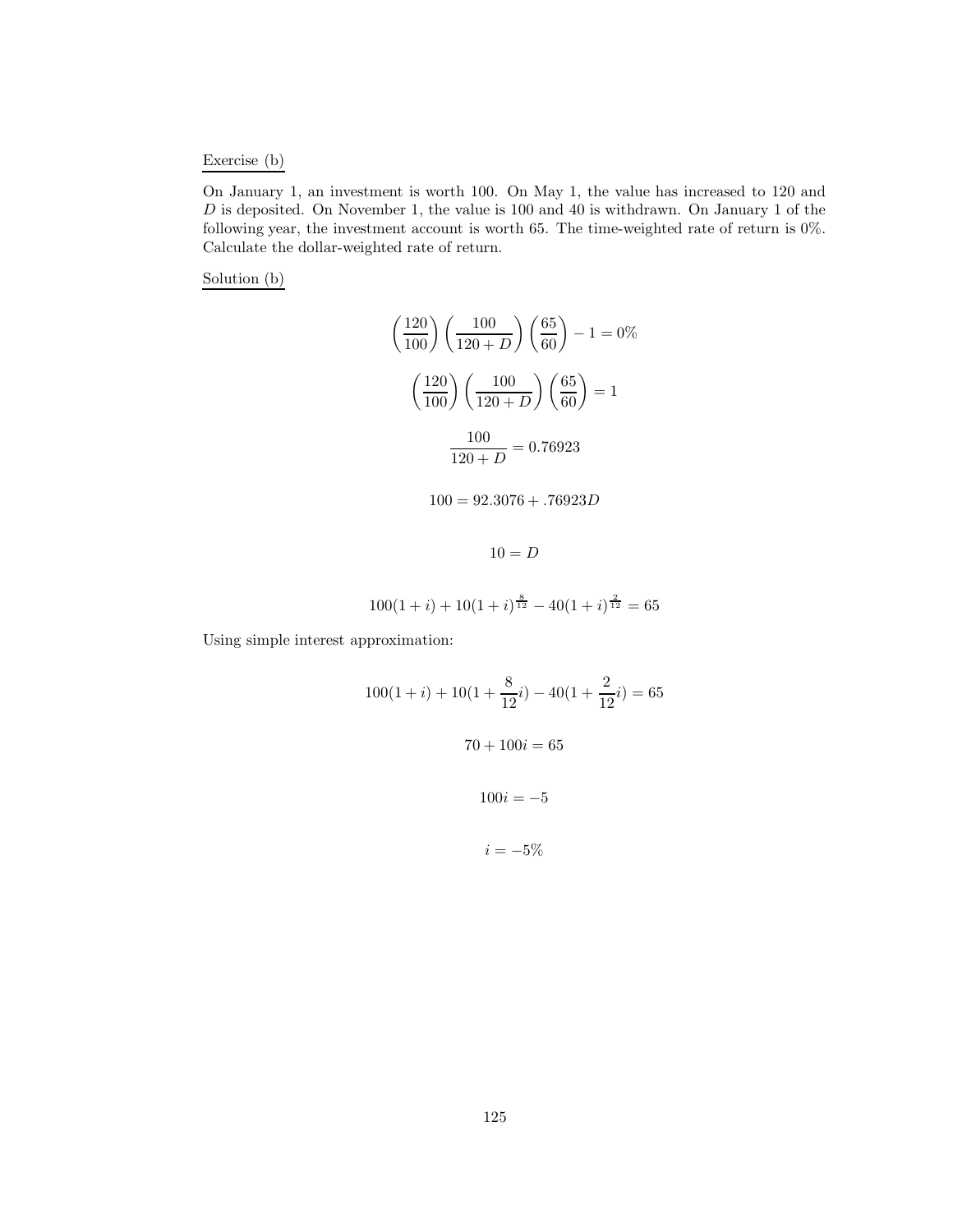# Exercise (c)

|  | You are given the following information about two funds: |  |  |  |
|--|----------------------------------------------------------|--|--|--|
|  |                                                          |  |  |  |

|                      |          |          |            |            | Value of      | Value of      |
|----------------------|----------|----------|------------|------------|---------------|---------------|
|                      |          |          |            |            | Fund X before | Fund Y before |
|                      | Fund X   | Fund Y   | Fund X     | Fund Y     | Deposits and  | Deposits and  |
| Date                 | Deposits | Deposits | Withdrawls | Withdrawls | Withdrawls    | Withdrawls    |
| $01$ -Jan- $03$      |          |          |            |            | 50,000        | 100,000       |
| $01-Mar-03$          |          |          |            |            | 55,000        |               |
| $01-May-03$          | 24,000   |          |            |            | 50,000        |               |
| $01 - \text{Jul}-03$ |          |          |            | 15,000     |               | 105,000       |
| $01-Nov-03$          |          |          | 36,000     |            | 77,310        |               |
| $01$ -Dec-03         |          |          | 10,000     |            | F             |               |
| $31$ -Dec-03         |          |          |            |            | 31,500        | 94,250        |

Fund Y's dollar-weighted rate of return in 2003 is equal to Fund X's time-weighted rate of return in 2003.

Calculate F.

# Solution (c)

Calculate the dollar-weighted rate of return for Fund Y .

$$
100,000(1+i) - 15,000(1+i)^{\frac{6}{12}} = 94,250
$$

Under simple interest for compound interest:

$$
100,000(1+i) - 15,000(1 + \frac{6}{12}i) = 94,250
$$

 $100,000 + 100,000i - 15,000 - 7,500i = 94,250$ 

 $92,500i = 9,250$ 

$$
i=10\%
$$

Calculate the time-weighted rate of return for Fund X.

$$
1.10 = (1 + j1)(1 + j2)(1 + j3)(1 + j4) = 1 + i
$$

$$
1.10 = (1 + j1)(1 + j2)(1 + j3)(1 + j4)
$$

$$
1.10 = \frac{50,000}{50,000} \cdot \frac{77,310}{50,000 + 24,000} \cdot \frac{F}{77,310 - 36,000} \cdot \frac{31,500}{F - 10,000} \rightarrow F = 36,260
$$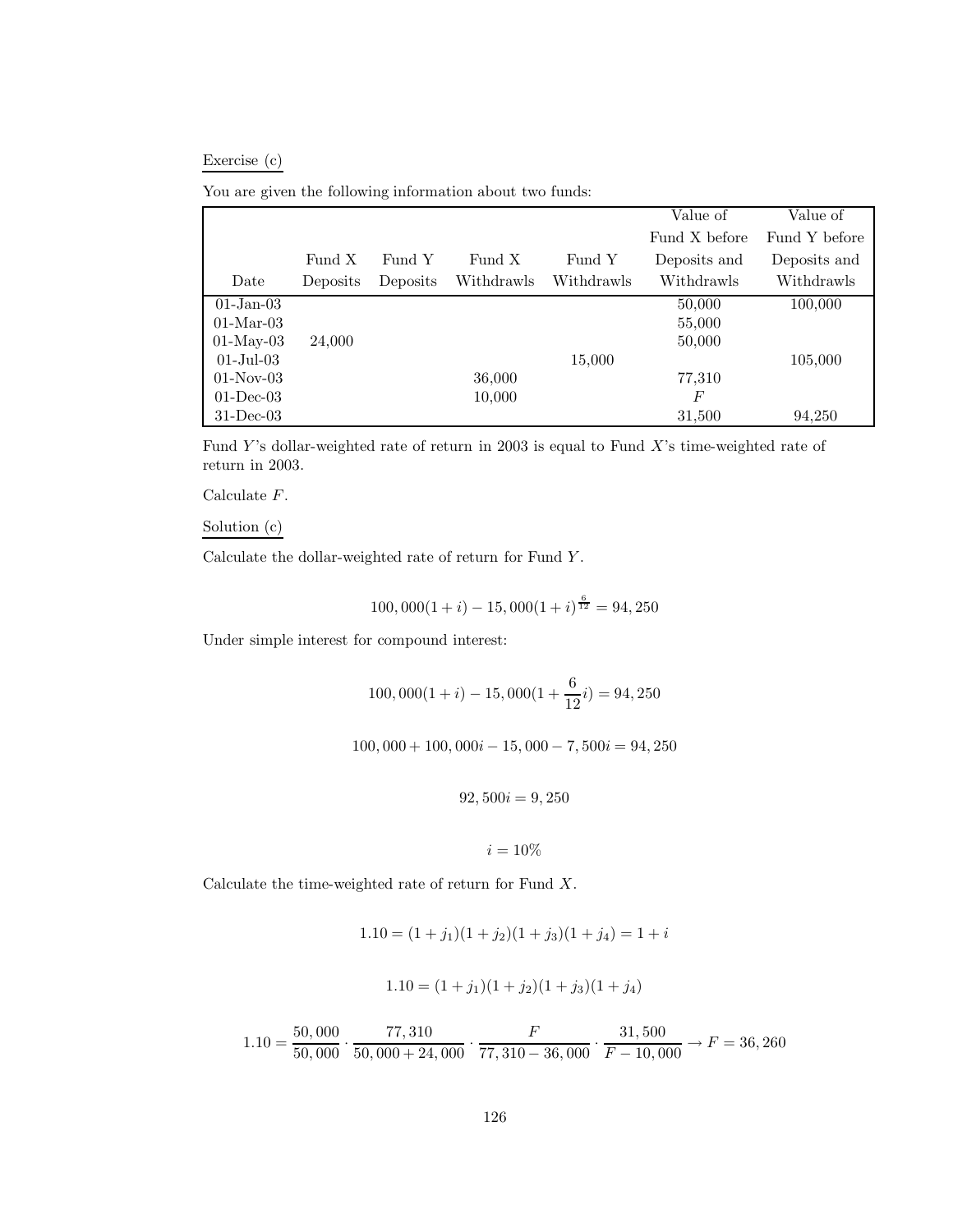# **5.4 Allocating Investment Income**

### Exercise (a)

The following table shows the annual effective interest rates being credited in an investment account, by the calendar year of the investment. The investment year method is applicable for the first three years, after which a portfolio rate is used:

| Calendar Year |           | Investment Year Rates |        | Calendar Year     | Portfolio |
|---------------|-----------|-----------------------|--------|-------------------|-----------|
| of Investment | $\iota_1$ | $\iota_2$             | $i_3$  | of Portfolio Rate | Rate      |
| 1996          | $12\%$    | $12\%$                | $t\%$  | 1999              | 8%        |
| 1997          | $12\%$    | $5\%$                 | $10\%$ | 2000              | $(t-1)\%$ |
| 1998          | 8%        | $(t-.02)\%$           | 12\%   | 2001              | $6\%$     |
| 1999          | $9\%$     | 11%                   | 6%     | 2002              | $9\%$     |
| 2000          | $7\%$     | $7\%$                 | $10\%$ | 2003              | $10\%$    |

An investment of 100 is made at the beginning of years 1996, 1997 and 1998. The total amount of interest credited by the fund during 1999 is equal to 28.49. Calculate t.

#### Solution (a)

Interest earned in 1999 is equal to the 1999 interest rate multiplied by the balance at January 01, 1999.

1996 Money

$$
100(1.12)(1.12)(1 + t)(8\%)
$$

1997 Money

$$
100(1.12)(1.05)(10\%) = 11.76
$$

1998 Money

$$
100(1.08)(t - .02) = 108(t - .02)
$$

Total Interest =  $10.0353(1 + t) + 11.76 + 108(t - .02) = 28.49$ 

$$
t=7.5\%
$$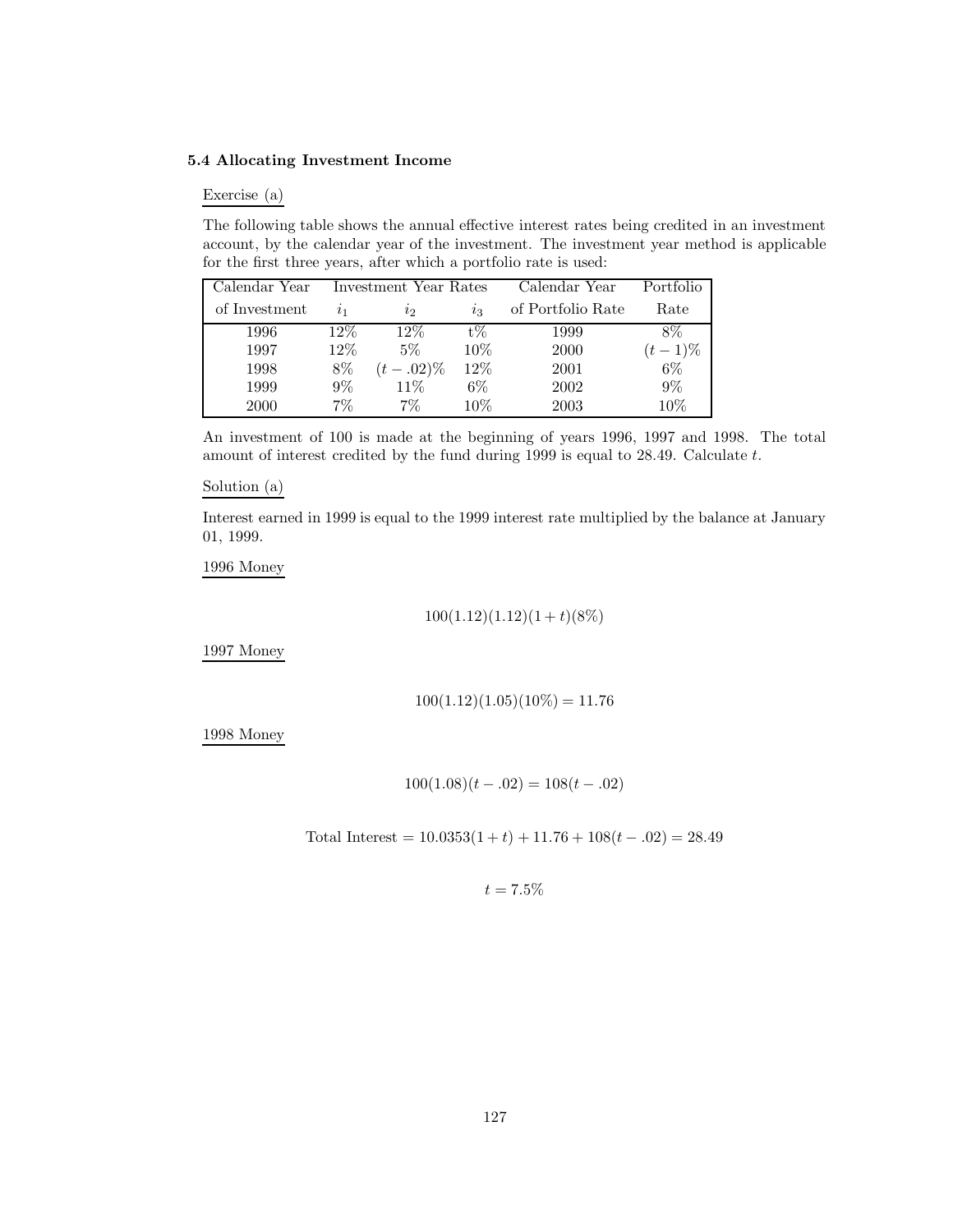#### **5.5 Loans: The Amortization Method**

Exercise (a)

You take out a loan for 2,000,000 that will be disbursed to you in three payments. The first payment of 1,000,000 is made immediately and is followed six months later by a payment of 500,000 and then six months after that by another payment of 500,000. The interest on the payments is calculated at a nominal rate of interest of 26.66%, convertible semi-annually.

After two years, you replace the outstanding loan with a 30-year loan at a nominal rate of interest of 12%, convertible monthly. The amount of the monthly payments for the first five years on this loan will be one-half of the monthly payment required after 5 years. Payments are to be made at the beginning of each month.

Calculate the amount of the 12th repayment.

Solution (a)

$$
FV = 1,000,000(1.13333)^{4} + 500,000(1.13333)^{3} + 500,000(1.13333)^{2}
$$

$$
= 3,019,493.52
$$

$$
3,019,493.52 = P\ddot{a}\frac{60}{6011}\% + v_{1\%}^{60} \cdot 2P\ddot{a}\frac{60}{3001}\%
$$

$$
P = 20,000
$$

Exercise (b)

A loan is amortized over five years with monthly payments at a nominal rate of interest of 6%, convertible monthly. The first payment is 1,000 and is to be paid one month after the date of the loan. Each succeeding monthly payment will be 5% lower than the prior payment. Calculate the outstanding loan balance immediately after the 40th payment is made.

Solution (b)

$$
Payment_{41} = 1,000(.95)^{40} = 128.51
$$
\n
$$
j = \frac{6\%}{12} = .005
$$
\n
$$
O/SLoan_{40} = v_{.005} \left[ 128.51 \cdot a_{\overline{20}|_{i' = \frac{1+005}{1-.95} - 1=.05789}} \right]
$$
\n
$$
= v_{.005} [128.51 \cdot (12.344)]
$$
\n
$$
= v_{.005} [1,586.33]
$$
\n
$$
= 1,578.44
$$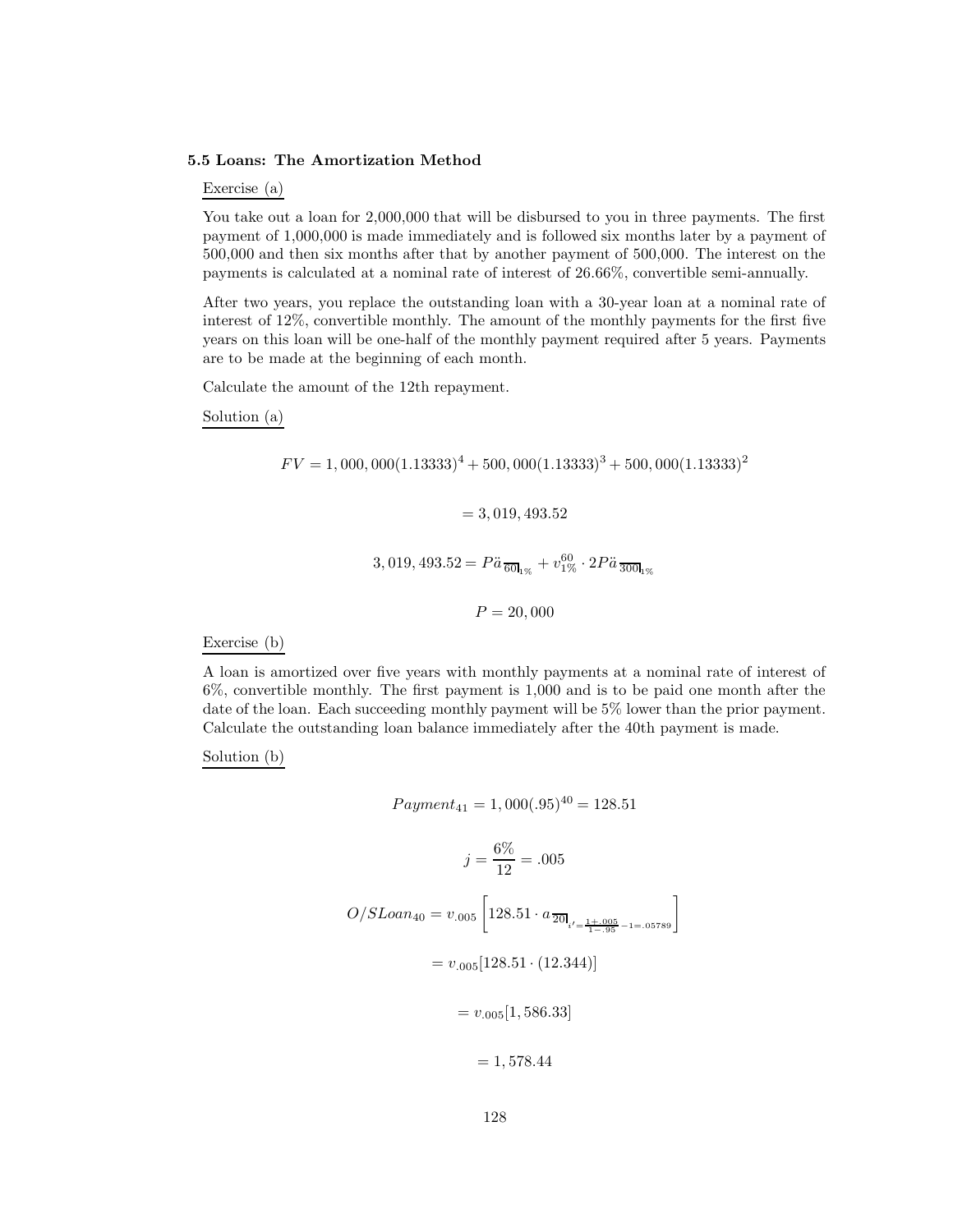#### Exercise (c)

You borrow 1,000 at an annual effective interest rate of 4% and agree to repay it with 3 annual installments. The amount of each payment in the last 2 years is set at twice that in the first year. At the end of 1 year, you have the option to repay the entire loan with a final payment of  $X$ , in addition to the regular payment. This will yield the lender an annual effective rate of 4.5% over the 1-year period.

# Solution (c)

$$
1,000 = P \cdot v_{4\%}^1 + 2P(v_{4\%}^2 + v_{4\%}^3) \rightarrow P = \frac{1,000}{v_{4\%}^1 + 2(v_{4\%}^2 + v_{4\%}^3)} = 217.93
$$
  

$$
1,000 = (217.93) \cdot v_{4.5\%}^1 + Xv_{4.5\%}^1 \rightarrow X = \frac{1,000 - (217.93) \cdot v_{4.5\%}^1}{v_{4.5\%}^1} = 827.07
$$

### Exercise (d)

A loan is to be repaid by annual installments of P at the end of each year for 10 years. You are given:

- (i) The total principal repaid in the first 3 years is 290.35.
- (ii) The total principal repaid in the last 3 years is 408.55.

Determine the total amount of interest paid during the life of the loan.

Solution (d)

$$
290.35 = Pv^{10} + Pv^9 + Pv^8 = Pv^7(v^3 + v^4 + v^5)
$$

$$
408.55 = Pv3 + Pv4 + Pv5 = P(v3 + v4 + v5)
$$

Dividing the 2 equations

$$
\frac{290.35}{408.55} = v^7 \rightarrow i = 5\%
$$
  

$$
P = \frac{408.55}{v_{5\%}^3 + v_{5\%}^4 + v_{5\%}^5} = 150.03
$$
  

$$
L = P \cdot a_{\overline{10}} = 1,158.44
$$

Total Interest Paid=Total Payments-Loan =  $10(150.03) - 1$ , 158.44 = 341.76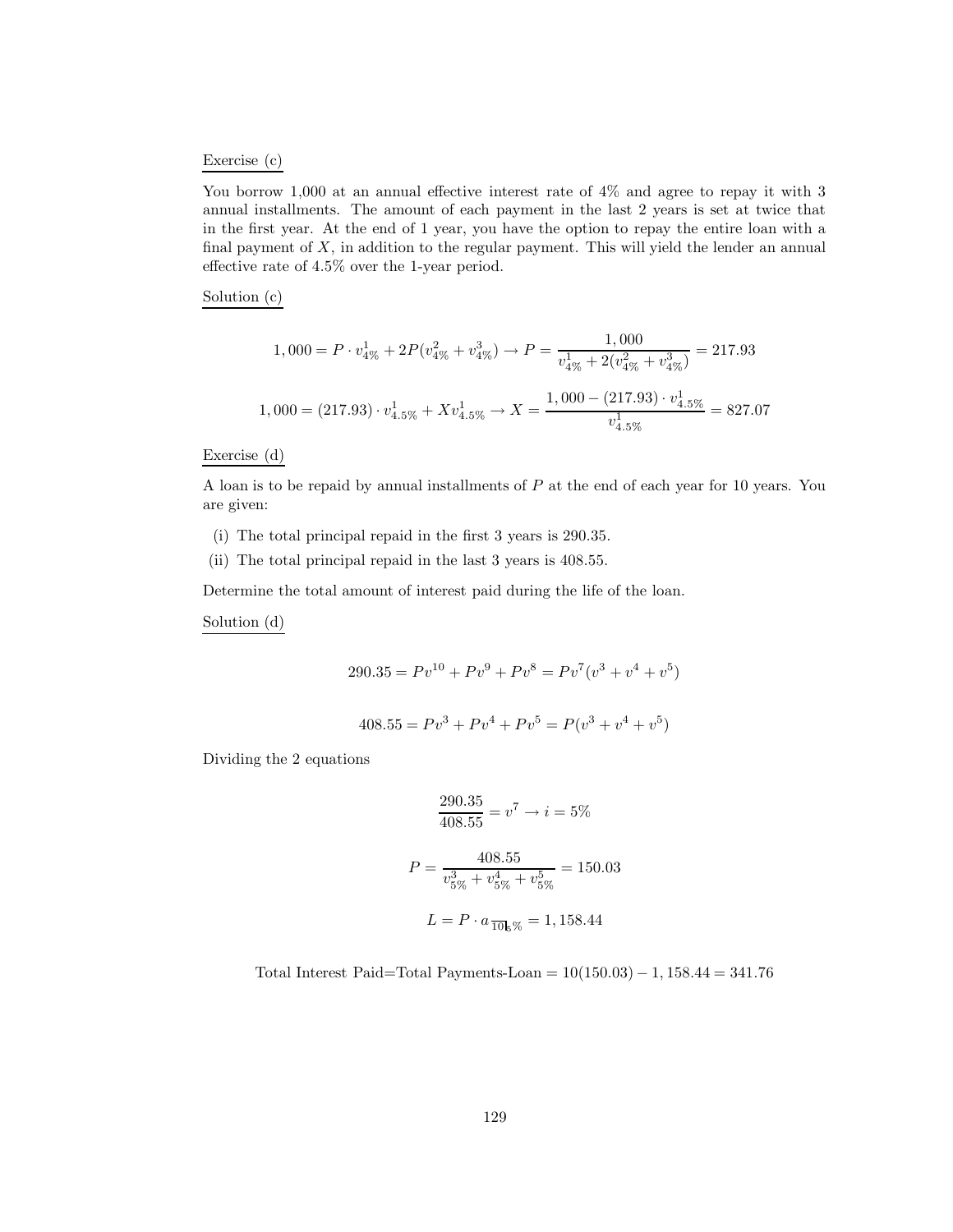#### **5.6 Loans: The Sinking Fund Method**

#### Exercise (a)

An investor wishes to take out a loan at an annual effective interest rate of 9% and then buy a 10-year annuity whose present value is 1,000 calculated at an annual effective interest rate of 8%. The loan is to be repaid over the next 10 years with annual end-of-year interest payments. Annual end-of-year sinking fund deposits are also to be made that are credited at an annual effective interest rate of 7%.

#### Solution (a)

Annual annuity payment is 
$$
\frac{1,000}{a \frac{1}{10} \cdot 6\%}} = 149.03
$$

The annuity payment must cover the interest payment and the sinking fund deposit.

$$
149.03 = \frac{Price}{s_{10}} + Price \cdot 9\%
$$
  
Price = 
$$
\frac{149.03}{\frac{1}{s_{10}} + 9\%} = 917.80
$$

#### Exercise (b)

A 5% 10-year loan of 10,000 is to be paid by the sinking fund method, with interest and sinking fund payments made at the end of each year. The effective rate of interest earned in the sinking fund is 3% per annum.

Immediately before the fifth payment is due, the lender requests that the loan be repaid immediately.

Calculate the net amount of the loan at that time.

Solution (b)

$$
ext{Sinking fund deposit is } \frac{10,000}{s_{\overline{10} \cdot 0.95}} = 872.30
$$

Sinking fund balance just before the fifth deposit is to be made is  $892.30s_{\frac{1}{4}}(1.03) = 3,758.86$ 

Value of the loan just before the interest payment is due is  $10,000(1.05) = 10,500$ 

Net amount of the loan at time 5 is the value of the loan less the sinking fund balance is

$$
10,500 - 3,786.86 = 6,741.14
$$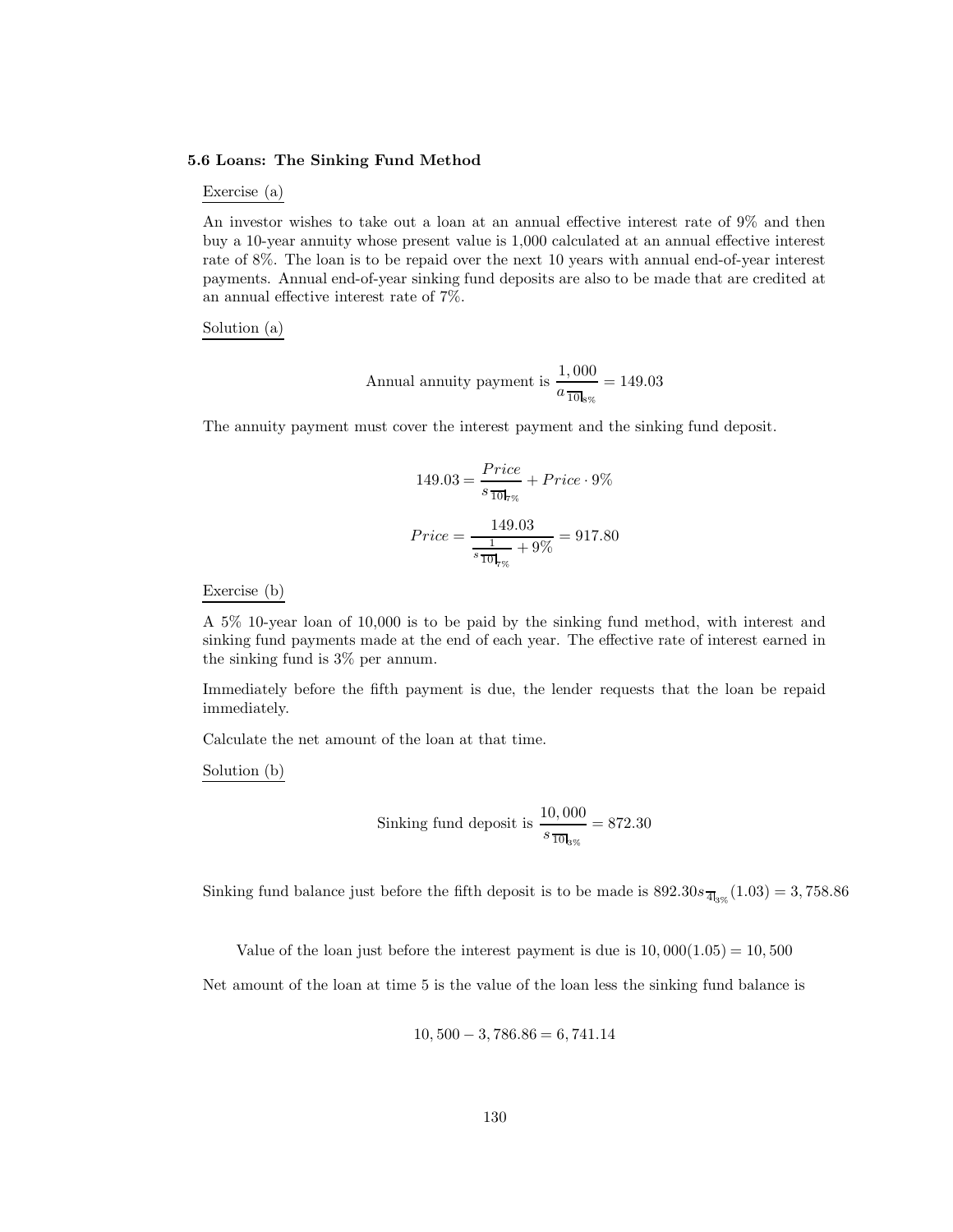# Exercise (c)

You borrow 10,000 for 10 years at an annual effective interest rate of  $i$  and accumulate the amount necessary to repay the loan by using a sinking fund. Ten payments of  $X$  are made at the end of each year, which includes interest on the loan and the payment into the sinking fund, which earns an annual effective rate of 8%.

If the annual effective rate of the loan had been  $2i$ , your total annual payment would have been  $1.5X$ .

Calculate i.

Solution (c)

$$
X = i \cdot 10,000 + \frac{10,000}{s_{\overline{10}}}_{\overline{10}} \\
1.5X = 2i \cdot 10,000 + \frac{10,000}{s_{\overline{10}}}_{\overline{10}} \\
0.5X = i \cdot 10,000 \rightarrow X = 2i \cdot 10,000 \\
2i \cdot 10,000 = i \cdot 10,000 + \frac{10,000}{s_{\overline{10}}}_{\overline{10}} \\
i = \frac{690.29}{10,000} = 6.9\%
$$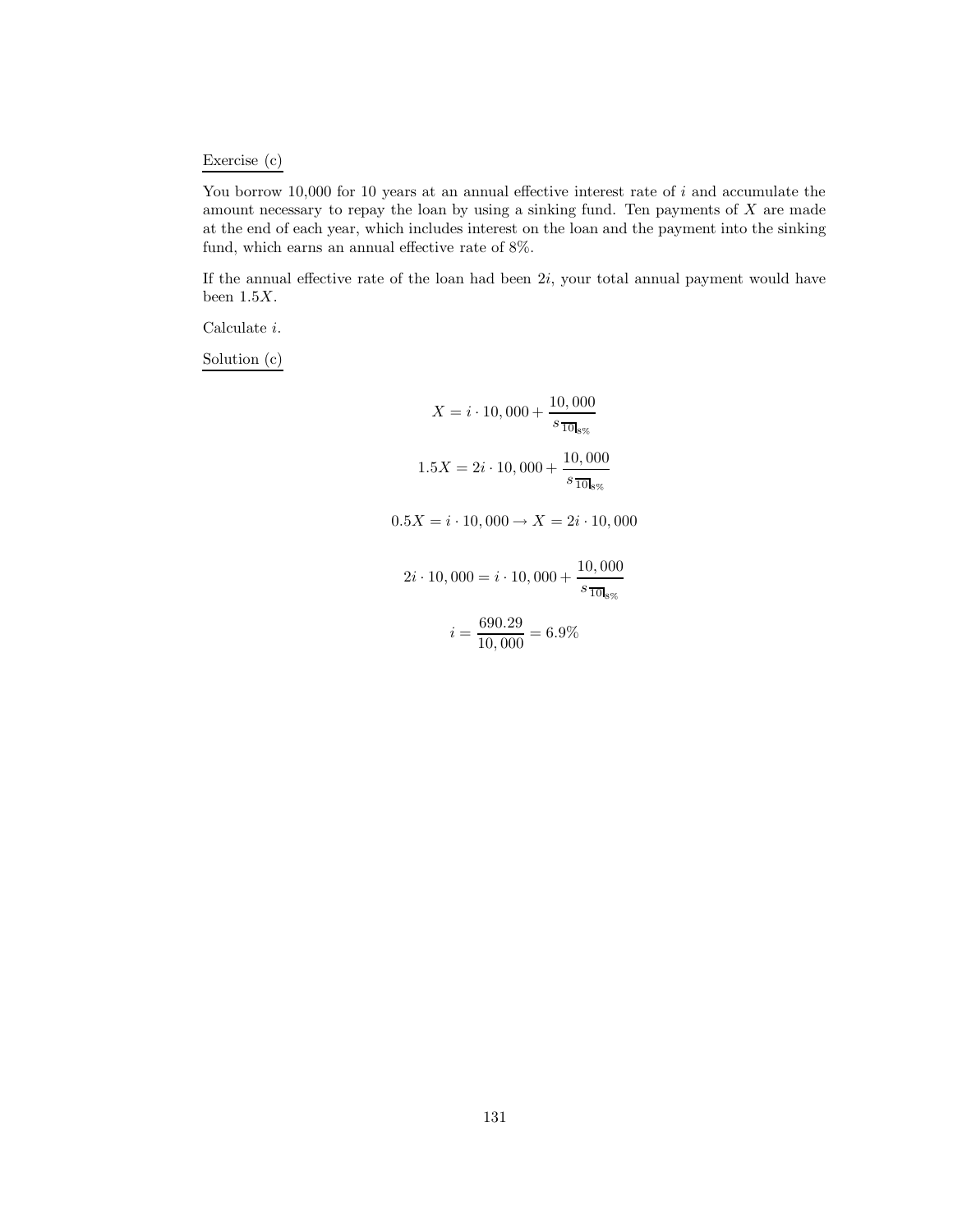# **6 Financial Instruments**

# **Overview**

- interest theory is used to evaluate the prices and values of:
	- 1. bonds
	- 2. equity (common stock, preferred stock)
- this chapter will show how to:
	- 1. calculate the price of a security, given a yield rate
	- 2. calculate the yield rate of a security, give the price

# **6.1 Types of Financial Instruments**

There are seven types of common securities available in the financial markets that are discussed in this chapter:

### **6.1.1 Money Market Instruments**

- provide high liquidity and attractive yields; some allow cheque writing
- contains a variety of short-term, fixed-income securities issued by governments and private firms
- credited rates fluctuate frequently with movements in short-term interest rates
- investors will "park" their money in an MMF while contemplating their investment options

#### **Treasury Bills (T-bills)**

- Government issued bonds are called:
	- Treasury Bills (if less than one year)
	- Treasury Notes (if in between one year and long-term)
	- Treasury Bonds (if long-term)
- Treasury Bills are valued on a discount yield basis using actual/360

Question: Find the price of a 13-week T-bill that matures for 10, 000 and is bought at discount to yield  $7.5\%$ .

Solution:

$$
10,000\left[1 - \frac{91}{360}(7.5\%) \right] = 9,810.42
$$

### **Certificate of Deposits (CD)**

- rates are guaranteed for a fixed period of time ranging from 30 days to 6 months
- higher denominations will usually credit higher rates of interest
- yield rates are usually more stable than MMF's but less liquid
- withdrawal penalties tend to encourage a secondary trading market rather than cashing out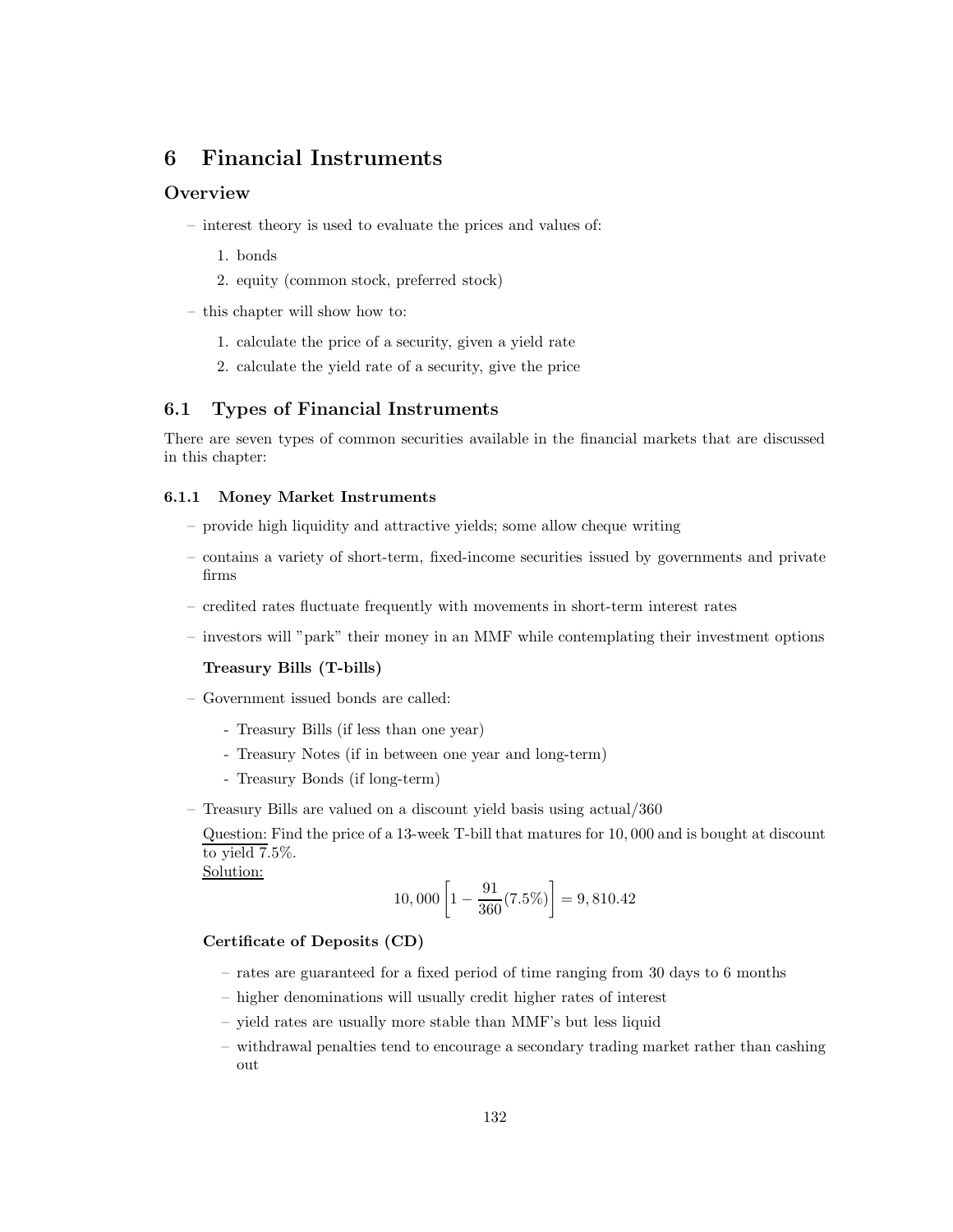#### **Commercial Paper**

- is an unsecured debt note that usually lasts one to two months, up to 270 days
- usually issued by a large corporation
- the face amount is most likely in multiples of \$100,000

### **6.1.2 Bonds**

- promise to pay interest over a specific term at stated future dates and then pay lump sum at the end of the term (similar qualities to an amortized loan approach).
- issued by corporations and governments as a way to raise money (i.e. borrowing).
- the end of the term is called a maturity date; some bonds can be repaid at the discretion of the bond issuer at any redemption date (callable bonds).
- interest payments from bonds are called coupon payments.
- bonds without coupons and that pay out a lump sum in the future are called accumulation bonds or zero-coupon bonds.
- a bond that has a fixed interest rate over the term of the bond is called fixed-rate bonds.
- a bond that has a fluctuated interest rate over the term of the bond is called a floating-rate bond.
- the risk that a bond issuer does not pay the coupon or principal payments is called default risk.
- a mortgage bond is a bond backed by collateral; in this case, by a mortgage on real property (more secure)
- an income bond pays coupons if company had sufficient funds; no threat of bankruptcy for missed coupon payment
- junk bonds have a high risk of defaulting on payments and therefore need to offer higher interest rates to encourage investment
- a convertible bond can be converted into the common stock of the company at the option of the bond owner
- borrowers in need of a large amount money may choose to issue serial bonds that have staggered maturity dates

#### **6.1.3 Common Stock**

- is an ownership security, like preferred stock, but does not have fixed dividends
- level of dividend is determined by company's directors
- common stock dividends are paid after interest payments for bonds and preferred stock are paid out
- variable dividend rates means prices are more volatile than bonds and preferred stock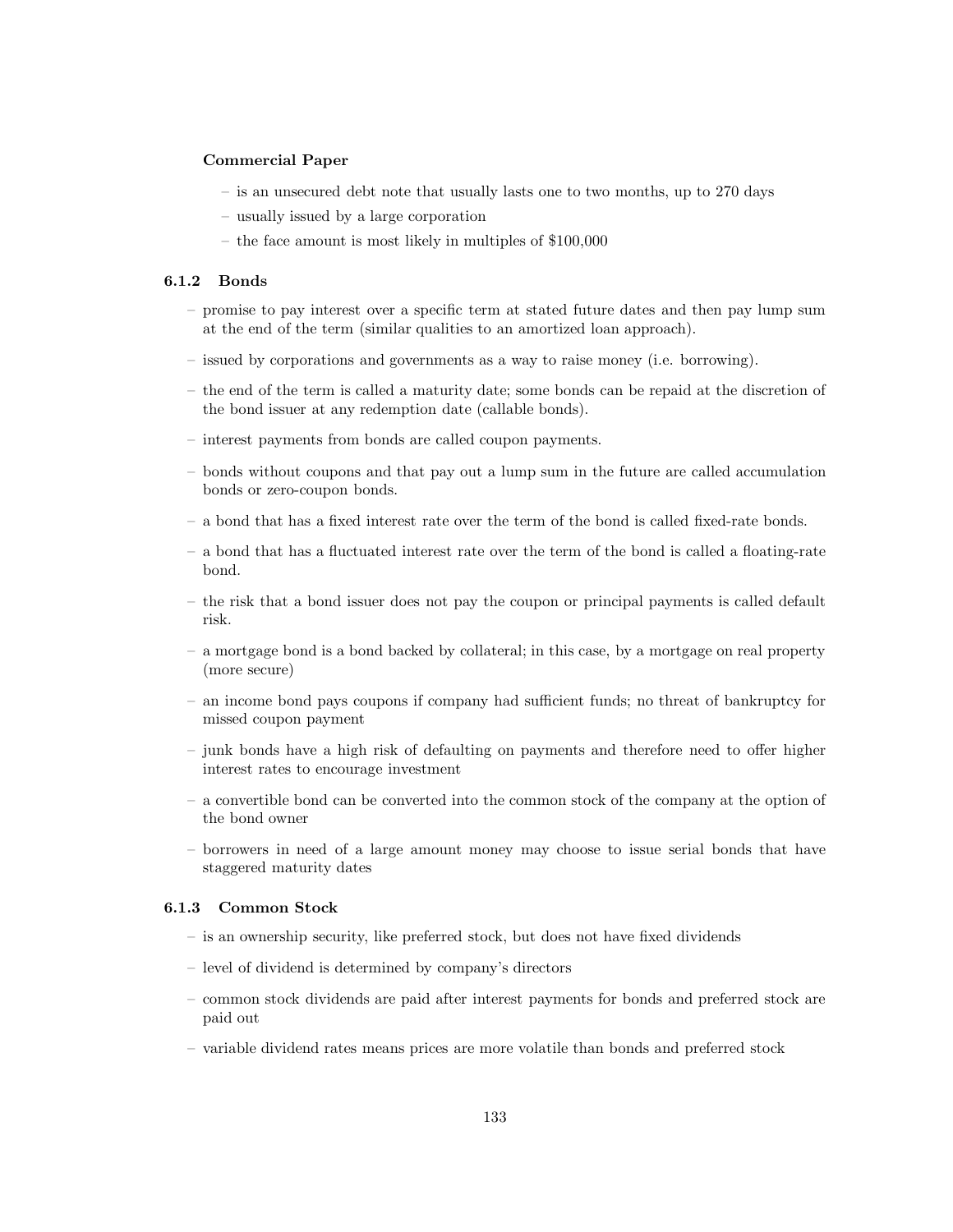### **6.1.4 Preferred Stock**

- provides a fixed rate of return (similar to bonds); called a dividend
- ownership of stock means ownership of company (not borrowing)
- no maturity date
- for creditor purpose, preferred stock is second in line, behind bond owners (common stock is third)
- failure to pay dividend does not result in default
- cumulative preferred stock will make up for any missed dividends; regular preferred stock does not have to
- convertible preferred stock gives the owner the option of converting to common stock under certain conditions

# **6.1.5 Mutual Funds**

- pooled investment accounts; an investor buys shares in the fund
- offers more diversification than what an individual can achieve on their own
- a money manager controls the investment; if the money manager trys to outbeat the market it is said that the investment strategy is active, if the money manager matches the index fund then the investment strategy is passive.

#### **6.1.6 Guaranteed Investment Contracts (GIC)**

- issued by insurance companies to large investors
- similar to CD's; market value does not change with interest rate movements
- GIC might allow for additional deposits and can offer insurance contract features i.e. annuity purchase options
- interest rates higher than CD's; closer to Treasury securities
- banks compete with their "bank investment contracts" (BIC)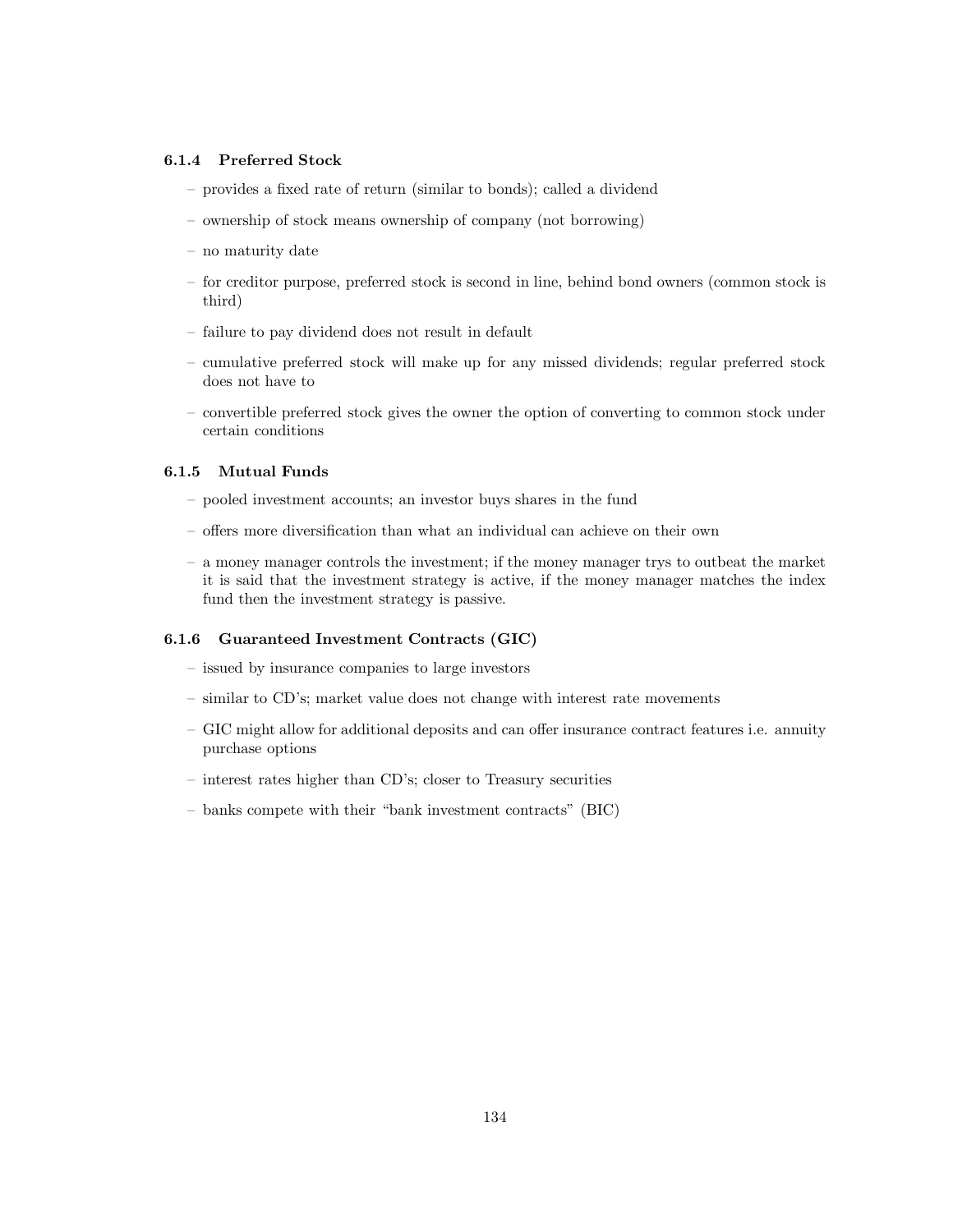#### **6.1.7 Derivative Sercurities**

– the value of a derivative security depends on the value of the underlying asset in the marketplace

#### **Options**

- a contract that allows the owner to buy or sell a security at a fixed price at a future date
- call option gives the owner the right to buy; put option gives the owner the right to sell
- European option can be used on a fixed date; American option can be used any time until its expiry date
- investors will buy(sell) call options or sell(buy) put options if they think a security's price is going to rise (fall)
- one motivation for buying or selling options is speculation; option prices depend on the value of the underlying asset (leverage)
- another motivation (and quite opposite to speculation) is developing hedging strategies to reduce investment risk (see Section 8.7 Short Sales)
- a warrant is similar to a call option, but has more distinct expiry dates; the issuing firm also has to own the underlying security
- a convertible bond may be considered the combination of a regular bond and a warrant

#### **Futures**

- this is a contract where the investor agrees, at issue, to buy or sell an asset at a fixed date (delivery date) at a fixed price (futures price)
- the current price of the asset is called the spot price
- an investor has two investment alternatives:
	- (i) buy the asset immediately and pay the spot price now, or
	- (ii) buy a futures contract and pay the futures price at the delivery date; earn interest on the money deferred, but lose the opportunity to receive dividends/interest payments

#### **Forwards**

- similar to futures except that forwards are tailored made between two parties (no active market to trade in)
- banks will buy and sell forwards with investors who want protection for currency rate fluctuations for one year or longer
- banks also sell futures to investors who wish to lock-in now a borrowing interest rate that will be applied to a future loan
- risk is that interest rates drop in the future and the investor is stuck with the higher interest rate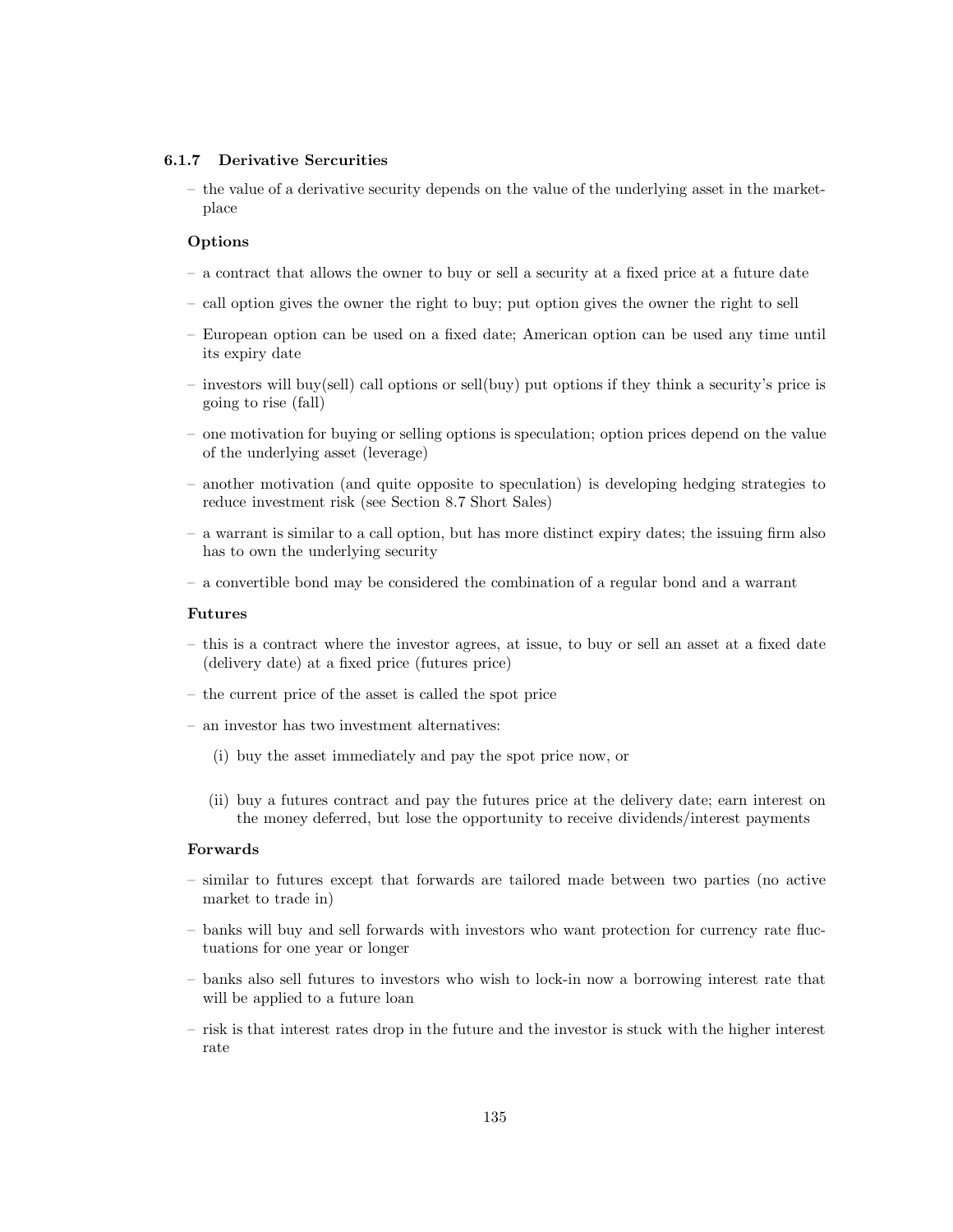#### **Swaps**

- a swap is an exchange of two similar financial quantities
- for example, a change in loan repayments from Canadian dollars to American dollars is called a currency swap (risk depends on the exchange rate)
- an interest rate swap is where you agree to make interest payments based on a variable loan rate (floating rate) instead of on a predetermined loan rate (fixed rate)

#### **Caps**

– an interest rate cap places an upper limit on an interest rate to protect the investor against increasing interest rates.

Cap payment = Max 
$$
\left[\frac{index\ rate\ -\ strike\ rate}{p}, 0\right]
$$
  $\cdot$  notational amount

where p is the amount of times per year interest is paid

#### **Floors**

– an interest rate floor a lower limit on an interest rate to protect the investor against decreasing interest rates.

$$
Floor\ payment = Max \left[ \frac{strike\ rate\ index\ rate}{p}, 0 \right] \cdot notational\ amount
$$

where p is the amount of times per year interest is paid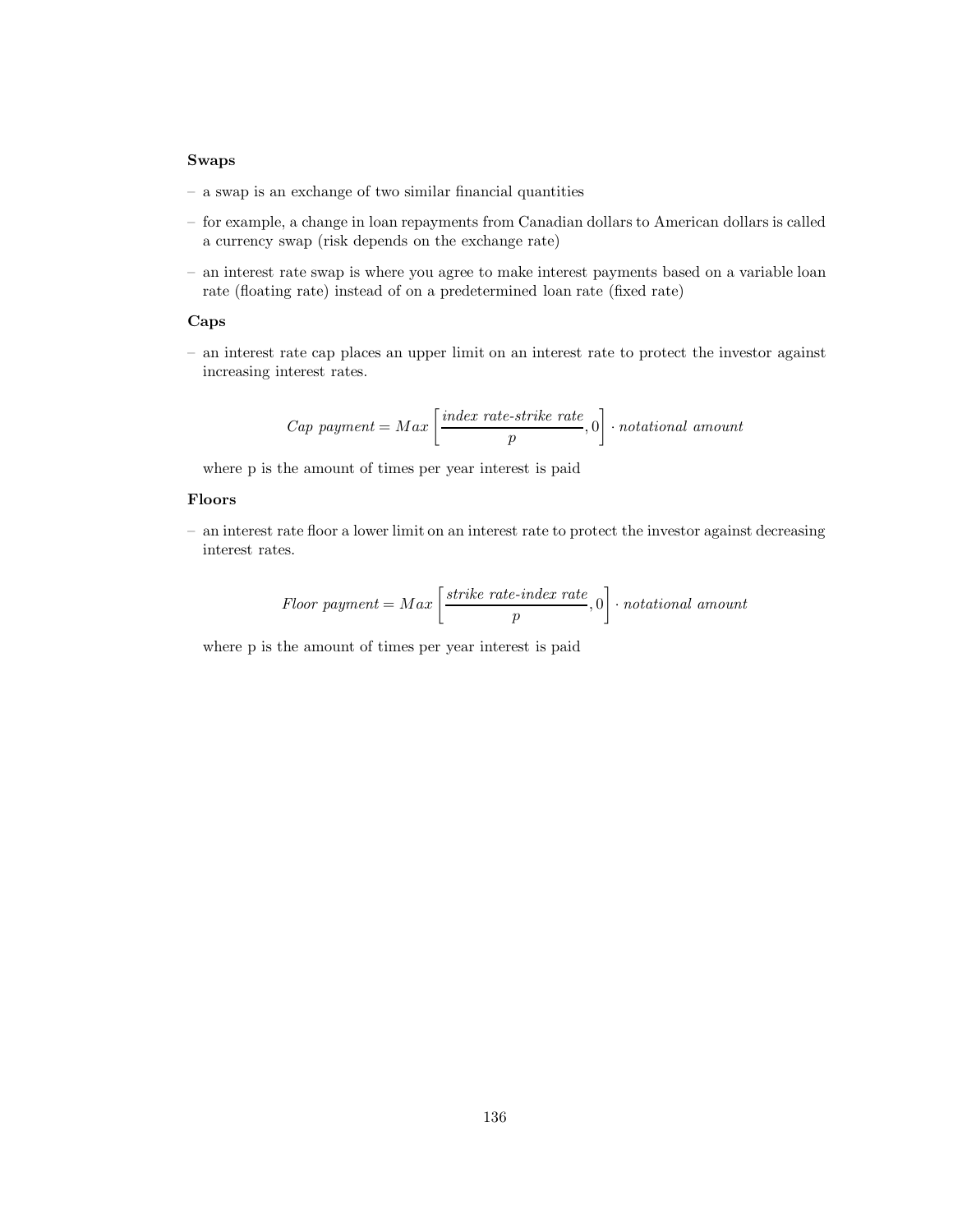### **6.2 Bond Valuation**

- like any loan, the price(value) of a bond can be determined by taking the present value of its future payments
- prices will be calculated immediately after a coupon payment has been made, or alternatively, at issue date if the bond is brand new
- let P represent the price of a bond that offers coupon payments of  $(Fr)$  and a final lump sum payment of C. The present value is calculated as follows:

$$
P = (Fr) \cdot a_{\overline{n}\mathbf{l}_i} + Cv_i^n
$$

- F represents the *face amount(par value)* of a bond. It is used to define the coupon payments that are to be made by the bond.
- C represents the *redemption value* of a bond. This is the amount that is returned to the bond-holder(lender) at the end of the bond's term (i.e. at the maturity date).
- r represents the *coupon rate* of a bond. This is used with F to define the bond's coupon payments. This "interest rate" is usually quoted first on a nominal basis, convertible semiannually since the coupon payments are often paid on a semi-annual basis. This interest rate will need to be converted before it can be applied.
- $(Fr)$  represents the semi-annual *coupon payment* of a bond.
- $n$  is the number of coupon payments remaining or the time until maturity.
- i is the bond's *yield rate* or *yield-to-maturity*. It is the IRR to the bond-holder for acquiring this investment. Recall that the yield rate for an investment is determined by setting the present value of cash-flows-in (the purchase price, P) equal to the present value of the cashflows-out (the coupon payments,  $(Fr)$ , and the redemption value, C).
- there are three formulas that can be used in order to determine the price of a bond:
	- (i) Basic Formula
	- (ii) Premium/Discount Formula
	- (iii) Base Amount Formula

#### (i) Basic Formula

$$
P = (Fr) \cdot a_{\overline{n_i}} + Cv_i^n
$$

As stated before, a bond's price is equal to the present value of its future payments.

#### (ii) Premium/Discount Formula

$$
P = (Fr) \cdot a_{\overline{n}_i} + Cv_i^n
$$
  
=  $(Fr) \cdot a_{\overline{n}_i} + C (1 - i \cdot a_{\overline{n}_i})$   
=  $C + (Fr - Ci) a_{\overline{n}_i}$ 

If we let C loosely represent the loan amount that the bond-holder gets back, then  $(Fr - Ci)$ represents how much better the actual payments,  $Fr$ , are relative to the "expected" interest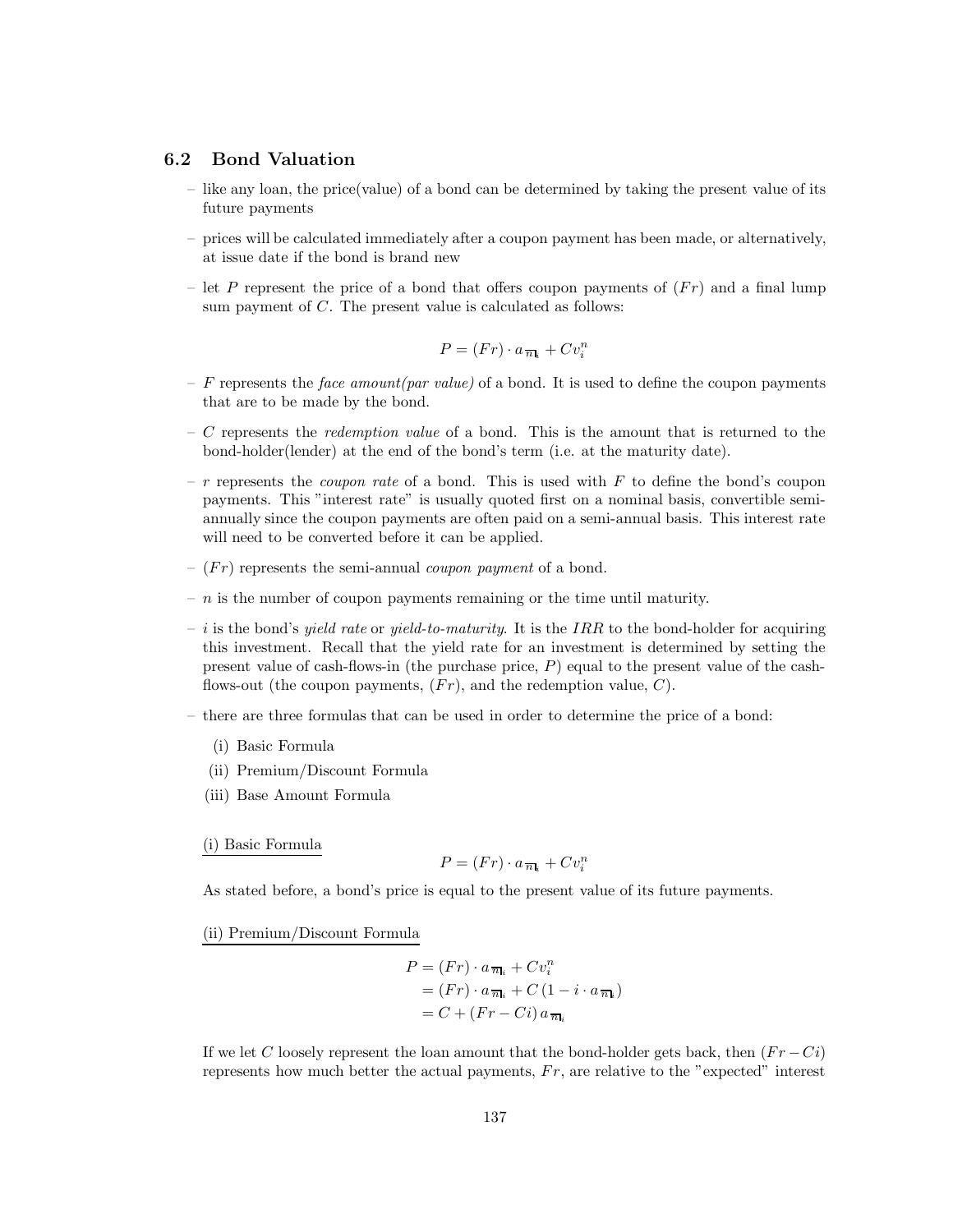payments, Ci.

When  $(Fr-Ci) > 0$  the bond will pay out a "superior" interest payment than what the yield rate says to expect. As a result, the bond-buyer is willing to pay(lend) a bit more,  $P - C$ , than what will be returned at maturity. This extra amount is referred to as a "premium". On the other hand, if the coupon payments are less than what is expected according to the yield rate,  $(Fr - Ci) < 0$ , then the bond-buyer won't buy the bond unless it is offered at a price less than C or, in other words, at a "discount".

#### (iii) Base Amount Formula

Let G represent the *base amount* of the bond such that if multiplied by the yield rate, it would produce the same coupon payments that the bond is providing:  $\overrightarrow{Gi} = \overrightarrow{Fr} \rightarrow G = \frac{\overrightarrow{Fr}}{i}$ .

The price of the bond is then calculated as follows:

$$
P = (Fr) \cdot a_{\overline{n_1}} + Cv_i^n
$$
  
=  $(Gi) \cdot a_{\overline{n_1}} + C (1 - i \cdot a_{\overline{n_1}})$   
=  $G \cdot (1 - v_i^n) + Cv_i^n$   
=  $G + (C - G) v_i^n$ 

If we now let G loosely represent the loan, then the amount that the bond-holder receives at maturity, in excess of the loan, would be a bonus. As a result, the bond becomes more valuable and a bond-buyer would be willing to pay a higher price than  $G$ . On the other hand, if the payout at maturity is perceived to be less than the loan  $G$ , then the bond-buyer will not purchase the bond unless the price is less than the loan amount.

### **Determination Of Yield Rates**

– given a purchase price of a security, the yield rate can be determined under a number of methods.

Problem:

What is the yield rate convertible semi-annually for a 100 par value 10-year bond with  $8\%$ semi-annual coupons that is currently selling for 90? Solution:

1. Use an Society of Actuaries recommended calculator with built in financial functions:

$$
\boxed{\text{PV}} = 90, \boxed{\text{N}} = 2 \times 10 = 20, \boxed{\text{FV}} = 100, \boxed{\text{PMT}} = \frac{8\%}{2} \times 100 = 4,
$$
\n
$$
\boxed{\text{CPT}} \boxed{\%i} \to 4.788\% \times 2 = 9.5676\%
$$

2. Do a linear interpolation with bond tables (not a very popular method anymore).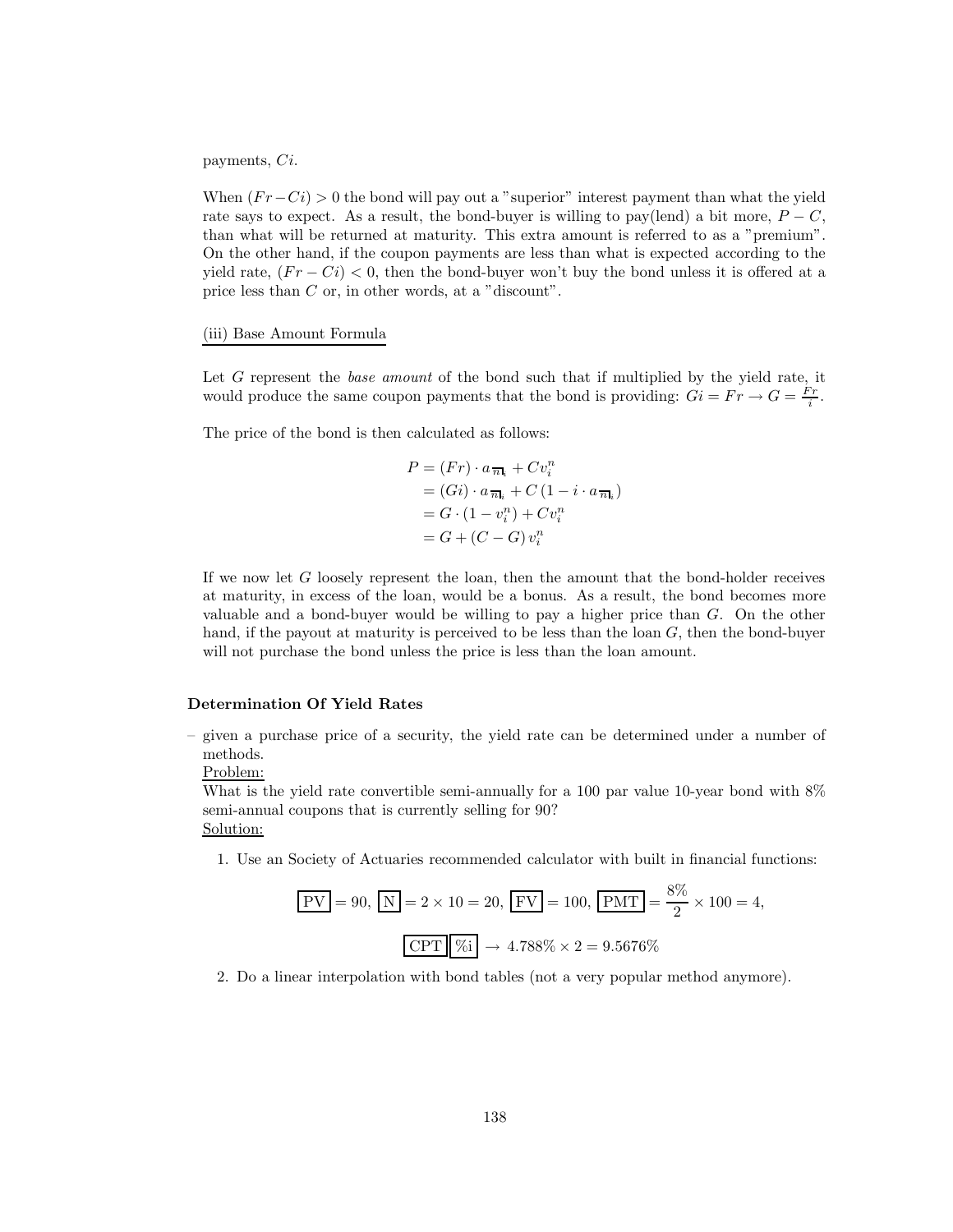#### **Premium And Discount**

- the redemption value,  $C$ , loosely represents a loan that is returned back to the lender after a certain period of time
- the coupon payments,  $(Fr)$ , loosely represent the interest payments that the borrower makes so that the outstanding loan does not grow
- let the price of a bond,  $P$ , loosely represent the original value of the loan that the bondbuyer(lender) gives to the bond-issuer(borrower)
- the difference between what is lent and what is eventually returned,  $P C$ , will represent the extra value (if  $P - C > 0$ ) or the shortfall in value (if  $P - C < 0$ ) that the bond offers
- the bond-buyer is willing to pay(lend) more than  $C$  if he/she perceives that the coupon payments,  $(Fr)$ , are better than what the yield rate says to expect, which is  $(Ci)$ .
- the bond-buyer will pay less than  $C$  if the coupon payments are perceived to be inferior to the expected interest returns,  $Fr < Ci$ .
- the bond is priced at a premium if  $P > C$  (or  $Fr > Ci$ ) or at a discount if  $P < C$  (or  $Fr < Ci$ ).
- recall the Premium/Discount Formula from the prior section:

$$
P = C + (Fr - Ci) a_{\overline{n}_k}
$$
  
\n
$$
P - C = (Fr - Ci) a_{\overline{n}_k}
$$
  
\n
$$
= (Cg - Ci) a_{\overline{n}_k}
$$
  
\n
$$
= C \cdot (g - i) a_{\overline{n}_k}
$$

- in other words, if the modified coupon rate,  $q$ , is better than the yield rate, i, the bond sells at a premium. Otherwise, if  $q \lt i$ , then the bond will have to be priced at a discount.
- $-g = \frac{Fr}{C}$  represents the "true" interest rate that the bond-holder enjoys and is based on what the lump sum will be returned at maturity
- $i$  represents the "expected" interest rate (the yield rate) and depends on the price of the bond
- the yield rate,  $i$ , is inversely related to the price of the bond.
- if the yield rate,  $i$ , is low, then the modified coupon rate,  $g$ , looks better and one is willing to pay a higher price.
- if the yield rate, i, is high, then the modified coupon rate,  $q$ , is not as attractive and one is not willing to pay a higher price (the price will have to come down).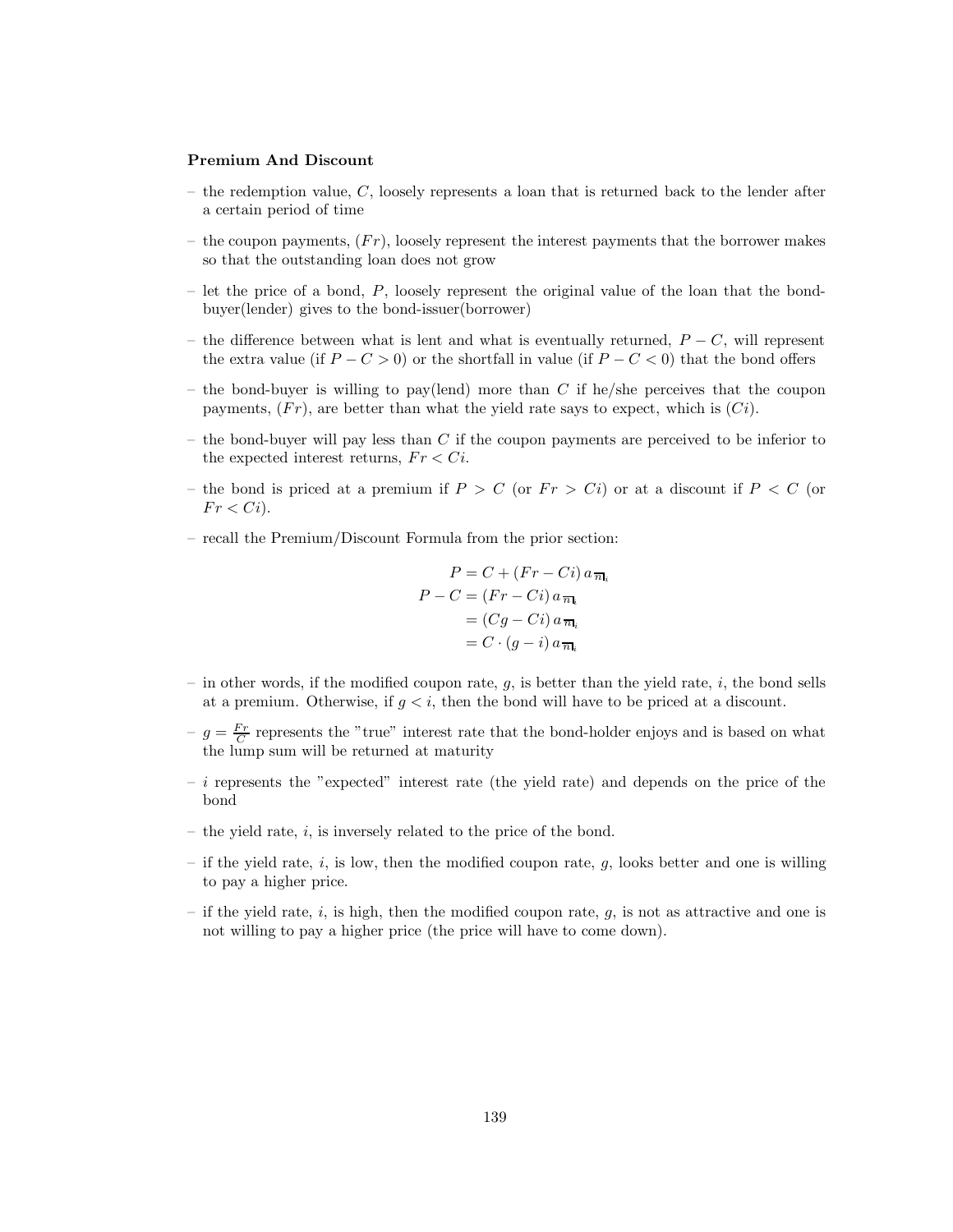### **Example**

Let there exist a bond such that  $C = 1$ . The coupon payments are therefore equal to  $g(Fr = Cg = g).$ 

Let the price of the bond be denoted as  $1 + p$  where p is the premium (if  $p > 0$ ) or the discount (if  $p < 0$ ).

$$
P = (Fr) \cdot a_{\overline{n}_i} + Cv_i^n
$$
  
\n
$$
1 + p = g \cdot a_{\overline{n}_i} + (1)v_i^n
$$
  
\n
$$
= g \cdot a_{\overline{n}_i} + 1 - i \cdot a_{\overline{n}_i}
$$
  
\n
$$
= 1 + (g - i) \cdot a_{\overline{n}_i}
$$

#### **Amortization of Premium and Accrual of Discount**

Interest Earned:  $I_t$ 

– using the prospective method for evaluating the value (current price) of the bond, the interest payment is derived as follows:

$$
I_t = i \cdot BV_{t-1}
$$
  
=  $i \left[ g \cdot a \frac{1}{n - (t-1)!} + (1) v_i^{n - (t-1)} \right]$   
=  $g \cdot \left( 1 - v_i^{n - (t-1)} \right) + v_i^{n - (t-1)}$   
=  $g - (g - i) \cdot v_i^{n - (t-1)}$ 

– therefore, each coupon payment,  $g$ , is intended to represent a periodic interest payment plus(less) a return of portion of the premium(discount) that was made at purchase.

$$
I_t = g - (g - i) \cdot v_i^{n - (t - 1)}
$$
  

$$
g = I_t + (g - i) \cdot v_i^{n - (t - 1)}
$$

<sup>n</sup>−(t−1)

Premium Amortization:  $PA_t$ 

– the premium amortization in this case is equal to the coupon payment less the interest payment,  $g - I_t$ :

$$
PA_{t} = g - I_{t}
$$
  
=  $g - [g - (g - i) \cdot v_{i}^{n-(t-1)}]$   

$$
PA_{t} = (g - i) \cdot v_{i}^{n-(t-1)}
$$

Other Premium Amortization Formulas

$$
PA_t = BV_{t-1} - BV_t
$$

Amortization of Premium over the t-th period= $PA_t$ 

Accumulation of Discount over the t-th period= $-P A_t$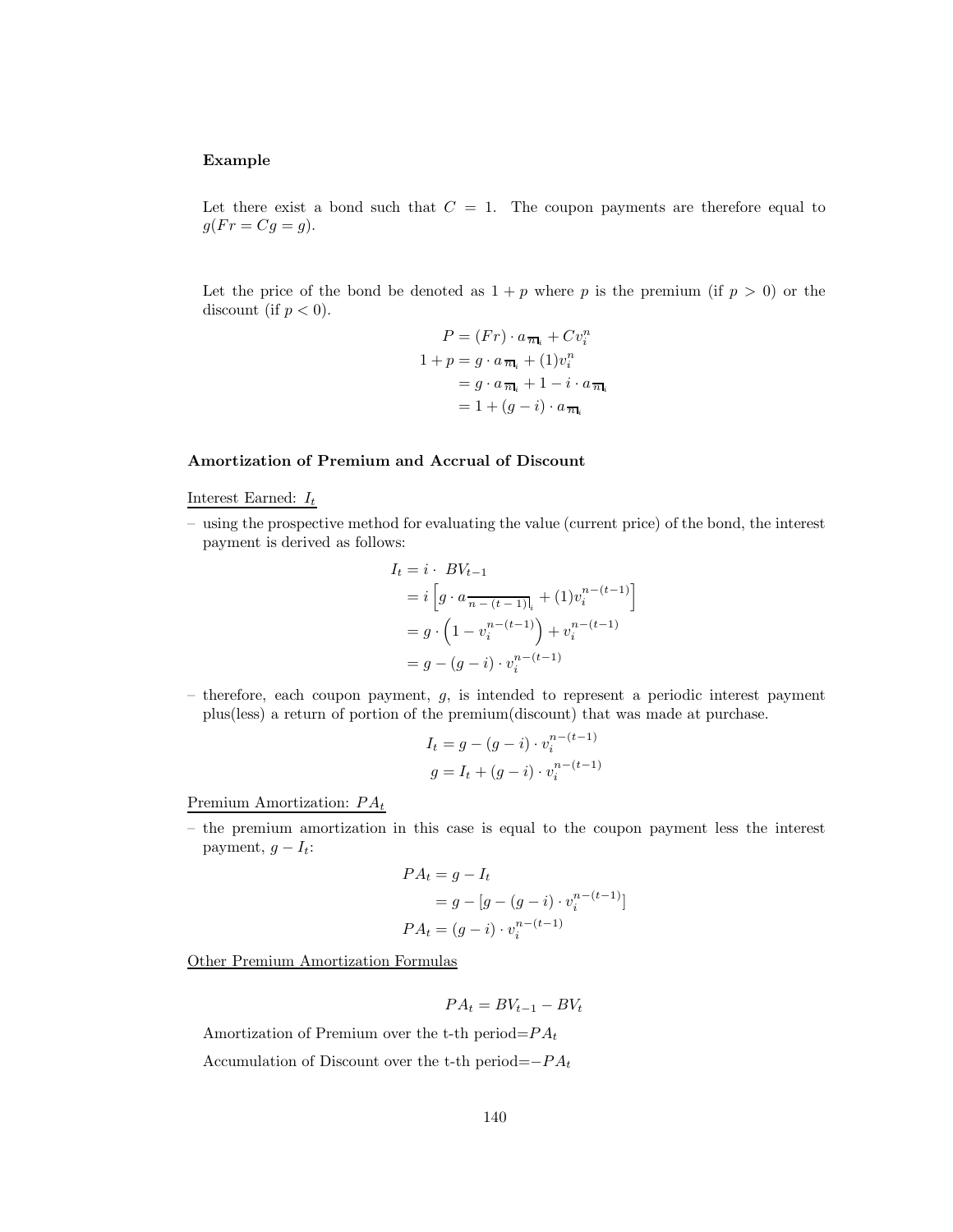#### Book Value Of The Bond

- the bond's value starts at price  $P$  (or  $1 + p$ , in our example) and eventually, it will become value  $C$  (or 1, in our example) at maturity.
- this value, or current price of the bond, at any time between issue date and maturity date can be determined using the prospective approach:

$$
BV_t = (Fr) \cdot a \frac{\overline{n - t_i}}{1 + p} + Cv_i^{n - t}
$$
  

$$
1 + p = g \cdot a \frac{\overline{n - t_i}}{1 + (1)v_i^{n - t}}
$$
  

$$
= g \cdot a \frac{\overline{n - t_i}}{1 + (1 - i) \cdot a \frac{\overline{n - t_i}}{1 + (1 - i) \cdot a \frac{\overline{n - t_i}}{1 + (1 - i) \cdot a \frac{\overline{n - t_i}}{1 + (1 - i) \cdot a \frac{\overline{n - t_i}}{1 + (1 - i) \cdot a \frac{\overline{n - t_i}}{1 + (1 - i) \cdot a \frac{\overline{n - t_i}}{1 + (1 - i) \cdot a \frac{\overline{n - t_i}}{1 + (1 - i) \cdot a \frac{\overline{n - t_i}}{1 + (1 - i) \cdot a \frac{\overline{n - t_i}}{1 + (1 - i) \cdot a \frac{\overline{n - t_i}}{1 + (1 - i) \cdot a \frac{\overline{n - t_i}}{1 + (1 - i) \cdot a \frac{\overline{n - t_i}}{1 + (1 - i) \cdot a \frac{\overline{n - t_i}}{1 + (1 - i) \cdot a \frac{\overline{n - t_i}}{1 + (1 - i) \cdot a \frac{\overline{n - t_i}}{1 + (1 - i) \cdot a \frac{\overline{n - t_i}}{1 + (1 - i) \cdot a \frac{\overline{n - t_i}}{1 + (1 - i) \cdot a \frac{\overline{n - t_i}}{1 + (1 - i) \cdot a \frac{\overline{n - t_i}}{1 + (1 - i) \cdot a \frac{\overline{n - t_i}}{1 + (1 - i) \cdot a \frac{\overline{n - t_i}}{1 + (1 - i) \cdot a \frac{\overline{n - t_i}}{1 + (1 - i) \cdot a \frac{\overline{n - t_i}}{1 + (1 - i) \cdot a \frac{\overline{n - t_i}}{1 + (1 - i) \cdot a \frac{\overline{n - t_i}}{1 + (1 - i) \cdot a \frac{\overline{n - t_i}}{1 + (1 - i) \cdot a \frac{\overline{n - t_i}}{1 + (1 - i) \cdot a \frac{\overline{n - t_i}}{1 + (1 - i) \cdot a \frac{\overline{n - t_i}}{1 + (1 - i) \cdot a \frac{\overline{n - t_i}}{1 + (1 - i) \cdot a \frac{\overline{n - t_i}}{1 + (1 - i) \cdot a \frac
$$

– or it can be determined using the retrospective approach:

$$
BV_t = P(1+i)^t - Frs_{\overline{t}l_i}
$$
  
= 
$$
P(1+i)^t - Cgs_{\overline{t}l_i}
$$

- when this asset is first acquired by the bond-buyer, its value is recorded into the accounting records, or the "books", at its purchase price. Since it is assumed that the bond will now be held until maturity, the bond's future value will continue to be calculated using the original expected rate of return (the yield rate that was used at purchase).
- the current value of the bond is often referred to as a "book value".
- the value of the bond will eventually drop or rise to value  $C$  depending if it was originally purchased at a premium or at a discount. f

Book Value Formulas

$$
BV_t = Cga \frac{}{n-t_l} + Cv_t^{n-t}
$$
  
=  $P(1+t)^t + Cgs \frac{}{t_l}$   
=  $BV_{t-1}(1+i) - Cg$   
=  $BV_{t-1} + I_t - Cg$   
=  $BV_{t-1} - PA_t$   
=  $BV_{t-1} - Amortization of Premium$   
=  $BV_{t-1} + Accumulation of discount$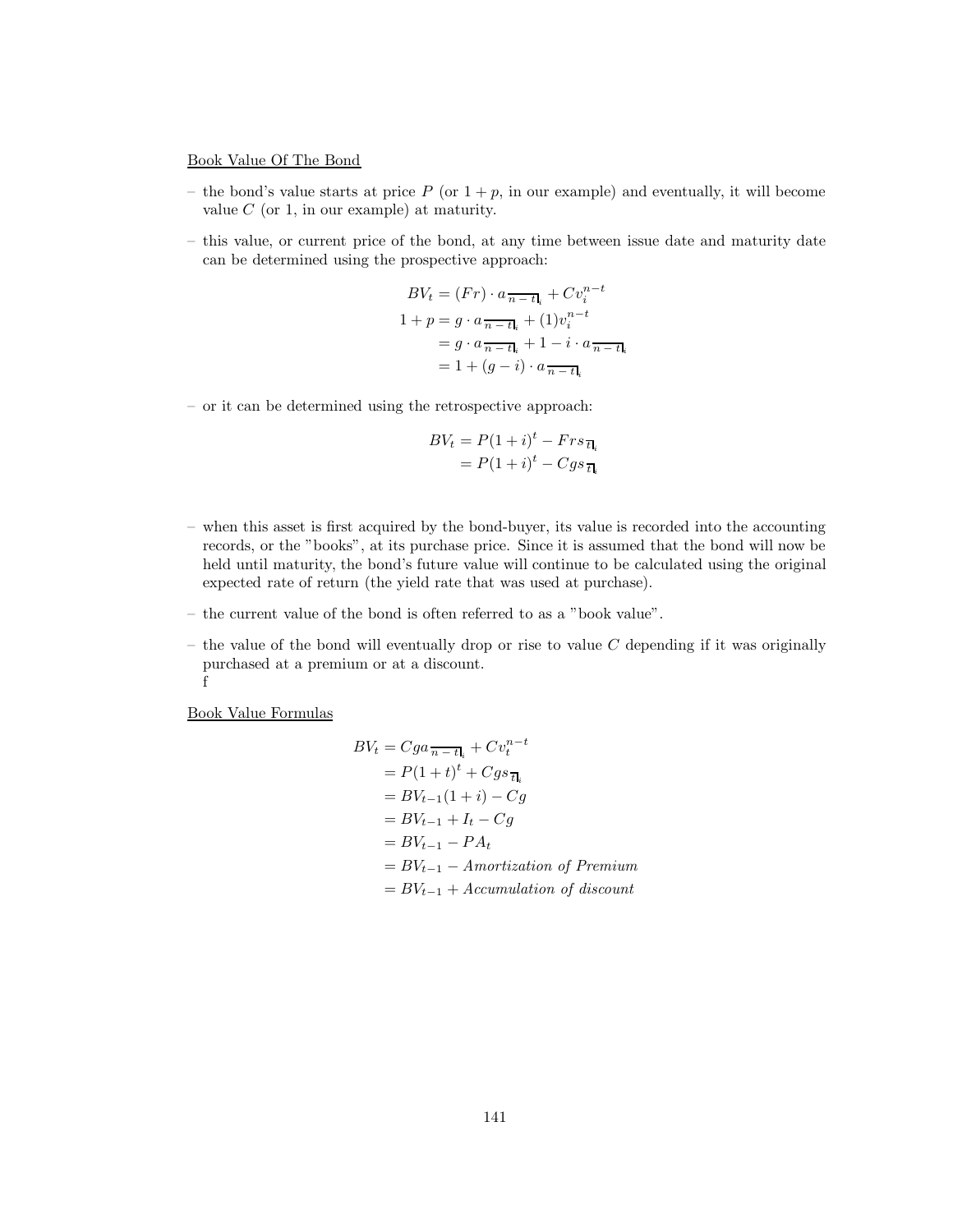# Bond Amortization Schedule

- an amortization schedule for this type of loan can also be developed that will show how the bond is being *written down*, if it was purchased at a premium, or how it is being *written up*, if it was purchased at a discount.
- the following bond amortization schedule illustrates the progression of the coupon payments when  $C = 1$  and when the original price of the bond was  $1 + p = 1 + (g - i) \cdot a_{\overline{n}k}$ .

| 1                | q              | $g-(g-i)\cdot v_i^n$                                                                    | $(g-i)\cdot v_i^n$                              | $1+(g-i)\cdot a_{n-1}$                         |
|------------------|----------------|-----------------------------------------------------------------------------------------|-------------------------------------------------|------------------------------------------------|
| $\overline{2}$   | $\overline{g}$ | $g - (g - i) \cdot v_i^{n-1}$                                                           | $(g-i)\cdot v_i^{n-1}$                          | $1 + (g - i) \cdot a_{\overline{n-2}}$         |
|                  |                | $\mathbf{F}^{(n)}$ and $\mathbf{F}^{(n)}$ and $\mathbf{F}^{(n)}$ and $\mathbf{F}^{(n)}$ | <b>SACTO</b>                                    | $\mathcal{L} = \mathcal{L} \times \mathcal{L}$ |
| $\boldsymbol{t}$ |                | $g \t g - (g - i) \cdot v_i^{n - (t-1)}$                                                | $(g - i) \cdot v_i^{n-(t-1)}$                   | $1+(g-i)\cdot a_{\overline{n-t}}$              |
|                  |                | 生物 医生物 医心包 生物                                                                           | 医心脏病                                            | $\mathcal{L} = \{1, 2, \ldots \}$              |
| $n-1$            | $\overline{g}$ | $g-(g-i)\cdot v_i^2$                                                                    | $(g-i)\cdot v_i^2$                              | $1+(g-i)\cdot a_{\overline{1}l_i}$             |
| $\boldsymbol{n}$ | $\overline{g}$ | $g-(g-i)\cdot v_i^1$                                                                    | $(g-i)\cdot v_i$                                | $\mathbf{1}$                                   |
| Total            | $n \cdot g$    | $n \cdot g - (g - i)a\overline{n_k}$                                                    | $\overline{(g-i)} \cdot a_{\overline{n}_i} = p$ |                                                |

|  |  | Period $(t)$ Coupon Interest Earned $I_t$ | Amorization of Premium $PA_t$ | Book Value $BV_t$ |
|--|--|-------------------------------------------|-------------------------------|-------------------|
|--|--|-------------------------------------------|-------------------------------|-------------------|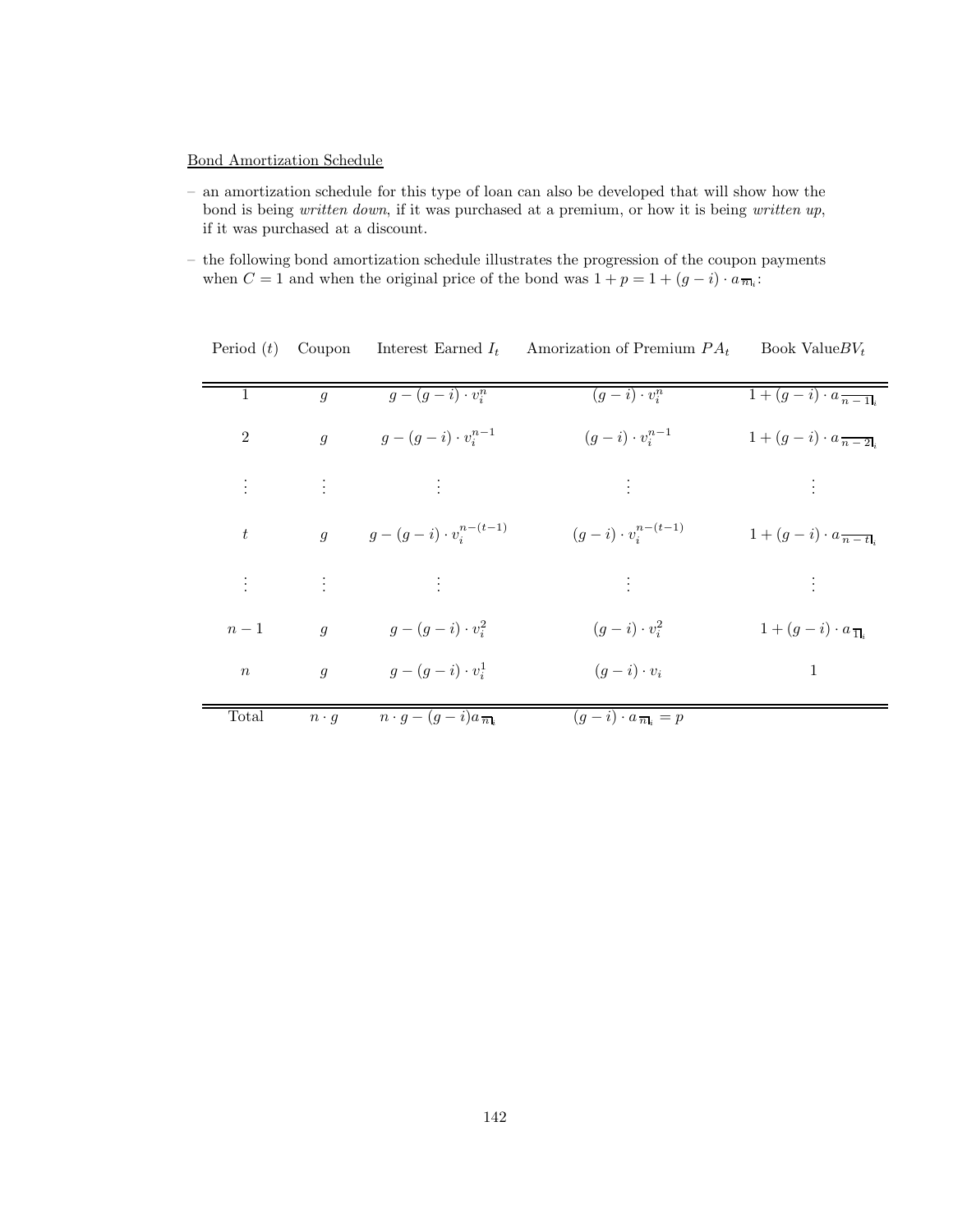– note that the total of all the interest payments is represented by the total of all coupon payments *less* what is being returned as the premium (or *plus* what is being removed as discount since the loan is appreciating to  $C$ ).

$$
\sum_{k=1}^{n} I_k = \sum_{k=1}^{n} g - (g - i) \cdot v_i^{n - (t-1)}
$$
  
= 
$$
\sum_{k=1}^{n} g - \sum_{k=1}^{n} (g - i) \cdot v_i^{n - (k-1)}
$$
  
= 
$$
ng - (g - i)a_{\overline{n}l_i}
$$
  
= 
$$
ng - p
$$

– note that the total of all the principal payments must equal the premium/discount

$$
\sum_{k=1}^{n} P_k = \sum_{k=1}^{n} (g - i) v_i^{n - (k-1)} = (g - i)a_{\overline{n}_i} = p
$$

- note that the book value at  $t = n$  is equal to 1, the last and final payment back to the bond-holder.
- note that the principal (premium) repayments increase geometrically by  $\left(1+\frac{i^{(2)}}{2}\right)$  $\left(\frac{2}{2}\right)$

i.e. 
$$
PA_{t+n} = PA_t \left(1 + \frac{i^{(2)}}{2}\right)^n
$$
.

– remember that the above example is based on a redemption value of  $C = 1$ . The above formulas need to be multiplied by the actual redemption value if  $C$  is not equal to 1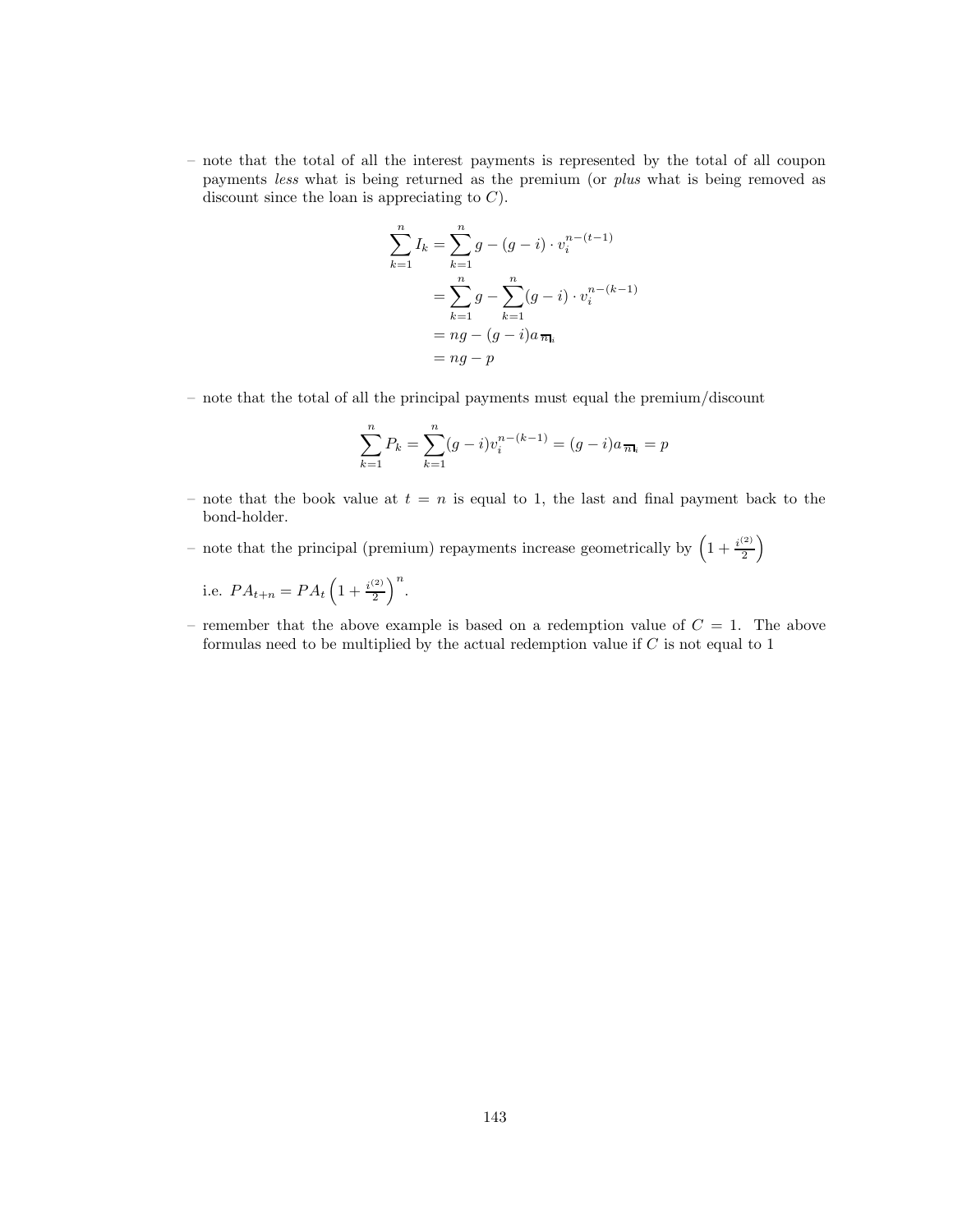# Straight Line Method

If an approximation for writing up or writing down the bond is acceptable, then the principal payments can be defined as follows:

$$
PA_t = \frac{BV_0 - BV_n}{n}
$$
.  
or  $PA_t = \frac{1 + p - 1}{n} = \frac{p}{n}$ , if  $C = 1$ .

 $\mathcal{I}_t$  will then be the coupon payment less the premium amortization:

$$
I_t = (Cg) - PA_t = (Cg) - \frac{BV_0 - BV_n}{n}.
$$
 or  $I_t = g - \frac{p}{n}$ , if  $C = 1$ .

The book value of the bond,  $BV_t$ , will then be equal the original price *less* the sum of the premium repayments made to date:

$$
BV_t = BV_0 - \sum_{k=1}^t PA_k = BV_0 - t\left(\frac{BV_0 - BV_n}{n}\right) = BV_0 - tPA_t.
$$
  
or  $Price_t = 1 + p - t\frac{p}{n} = 1 + \left(\frac{n-t}{n}\right)p$ , if  $C = 1$ .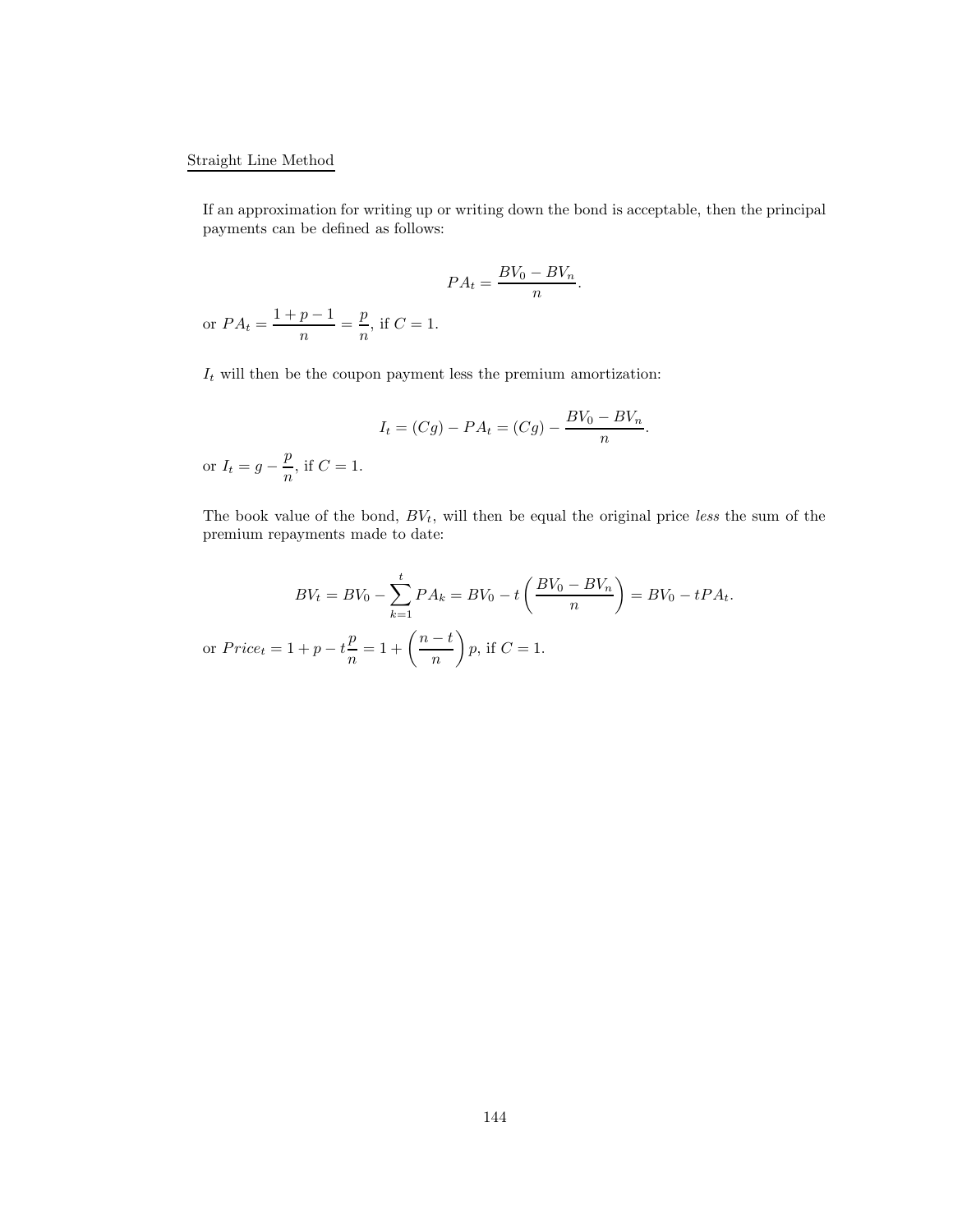The bond amortization table would then be developed as follows:

|                  | Period $(t)$ Payment $I_t$ |                               | $P_t$                       | Book Value <sub>t</sub>         |
|------------------|----------------------------|-------------------------------|-----------------------------|---------------------------------|
|                  |                            |                               |                             |                                 |
| $\mathbf{1}$     | $\overline{g}$             | $g-\frac{p}{n}$               | $\frac{p}{n}$               | $1+\left(\frac{n-1}{n}\right)p$ |
| $\sqrt{2}$       | $\mathfrak{g}$             | $g-\frac{p}{n}$               | $\frac{p}{n}$               | $1+\left(\frac{n-2}{n}\right)p$ |
| $\vdots$         | $\vdots$                   | $\langle \frac{1}{4} \rangle$ | $\vdots$                    | ŧ                               |
| $\boldsymbol{t}$ | $\mathfrak{g}$             | $g-\frac{p}{n}$               | $\frac{p}{n}$               | $1+\left(\frac{n-t}{n}\right)p$ |
| $\vdots$         | $\ddot{\ddot{z}}$          | $\frac{1}{2}$ .               | $\vdots$                    | ŧ                               |
| $n-1$            | $\overline{g}$             | $g-\frac{p}{n}$               | $\frac{p}{n}$               | $1+\left(\frac{1}{n}\right)p$   |
| $\boldsymbol{n}$ | $\mathfrak g$              | $g-\frac{p}{n}$               | $\frac{p}{n}$               | $\mathbf{1}$                    |
| Total            | ng                         |                               | $ng-p-\frac{p}{n}\cdot n=p$ |                                 |

# **Callable Bonds**

- this is a bond where the issuer can redeem the bond prior to the maturity date if they so choose to; this is called a *call date*.
- the challenge in pricing callable bonds is trying to determine the most likely call date
- assuming that the redemption date is the same at any call date, then
	- (i) the call date will most likely be at the earliest date possible if the bond was sold at a premium (issuer would like to stop repaying the premium via the coupon payments as soon as possible).
	- (ii) the call date will most likely be at the latest date possible if the bond was sold at a discount (issuer is in no rush to pay out the redeption value).
- when the redemption date is not the same at every call date, then one needs to examine all possible call dates.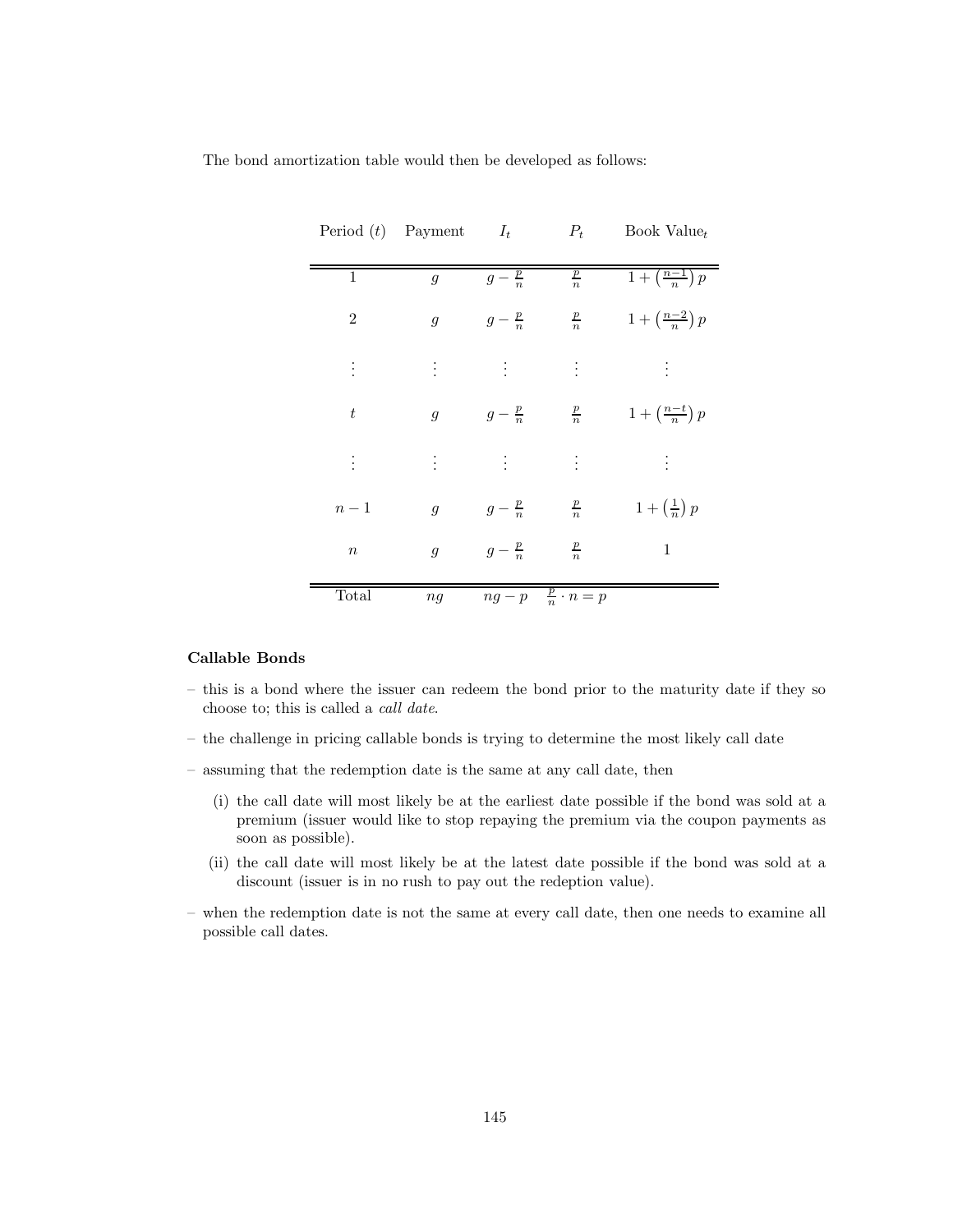#### **Example**

A 100 par value 4% bond with semi-annual coupons is callable at the following times:

109.00, 5 to 9 years after issue 104.50, 10 to 14 years after issue

100.00, 15 years after issue.

Question: What price should an investor pay for the callable bond if they wish to realize a yield rate of (1) 5% payable semi-annually and (2)  $3\%$  payable semi-annually?

#### Solution:

(1) Since the market rate is better than the coupon rate, the bond would have to be sold at a discount and as a result, the issuer will wait until the last possible date to redeem the bond:

$$
P = 2.00 \cdot a_{\overline{30}I_{2.5\%}} + \$100.00 \cdot v^{30}_{2.5\%} = 89.53
$$

(2) Since the coupon rate is better than the market rate, the bond would sell at a premium and as a result, the issuer will redeem at the earliest possible date for each of the three different redemption values:

$$
P = 2.00 \cdot a_{\overline{10}l_{1.5\%}} + 109.00 \cdot v_{1.5\%}^{10} = 112.37
$$
  

$$
P = 2.00 \cdot a_{\overline{20}l_{1.5\%}} + 104.50 \cdot v_{1.5\%}^{20} = 111.93
$$
  

$$
P = 2.00 \cdot a_{\overline{30}l_{1.5\%}} + 100.00 \cdot v_{1.5\%}^{30} = 112.01
$$

In this case, the investor would only be willing to pay 111.93.

Note that the excess of the redemption value over the par value is referred to as a *call premium* and starts at 9.00, before dropping to 4.50, before dropping to 0.00.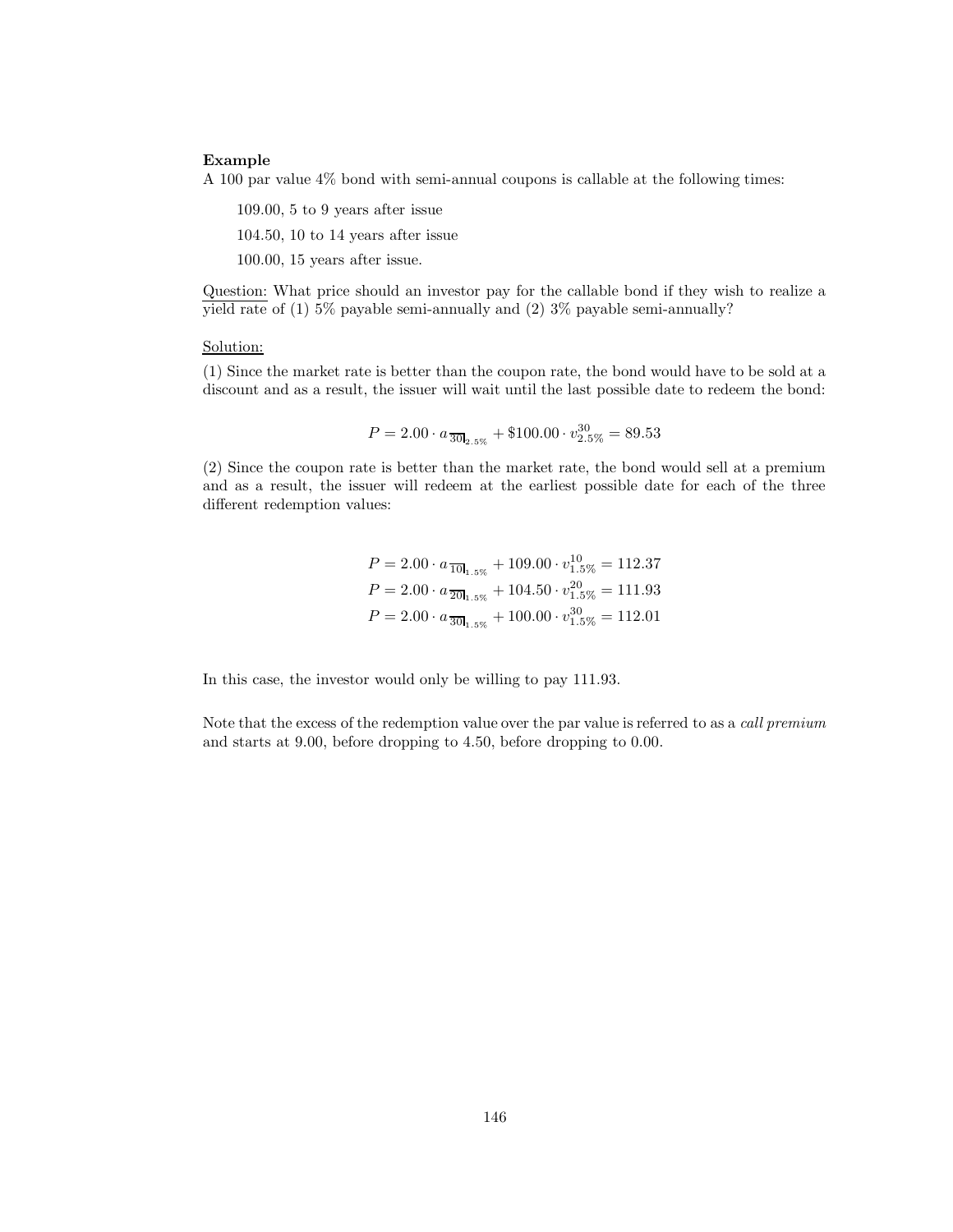#### **Bond Price Between Coupon Payment Dates**

- up to now, bond prices and book values have been calculated assuming the coupon has just been paid.
- let  $P_t$  be the bond price (book value) just after a coupon payment has been made.

$$
P_t = Fr.a \frac{1}{n - t} + C v_i^{n - t} = B_{t - 1}(1 + i) - Fr
$$

- when buying an existing bond between its coupon dates, one must decide how to split up the coupon between the prior owner and the new owner.
- let  $Fr_k$  represent the amount of coupon (accrued coupon) that the prior owner is due where  $0 < k < 1$
- the price of the bond (full price) to be paid to the prior owner at time  $t + k$  should be based on the clean price of the bond and the accrued interest (accrued coupon)

$$
P_{t+k} = Clean\ Price + Accrued\ Interest
$$

Accrued Interest

- notice that the clean price of the bond, will only recognize future coupon payments; hence, the reason for a separate calculation to account for the accrued coupon,  $Fr_k$ .
- k may be calculated on an *actual/actual* or 30/360 basis if days are to be used.

$$
AI = coupon \cdot k
$$

$$
= Fr \cdot k
$$

where  $k=\frac{the \ number \ of \ days \ between \ the \ last \ coupon \ payment \ date \ and \ settlement \ date}$ *total number days between coupon payment dates*

Full Price between Coupon Payments Dates

- full price is equal to the bond value as at the last coupon payment date, carried forward with compound interest.
- or the full price is equal to the sum of the next coupon  $Fr$ , and the price of the next coupon  $P_{t+1}$ , all discounted back to the settlement date.

$$
P_{t+k} = P_t (1+i)^k
$$
  
=  $P_{t+k}$   
=  $(P_{t+1} + Fr)v_i^{(1-k)}$ 

Clean Price of Bond between Coupon Payment Dates

$$
Clear\ price = P_{t+k} - AI
$$

$$
= P_t(1+i)^k - (coupon \cdot k)
$$

$$
= P_t(1+i)^k - (Fr \cdot k)
$$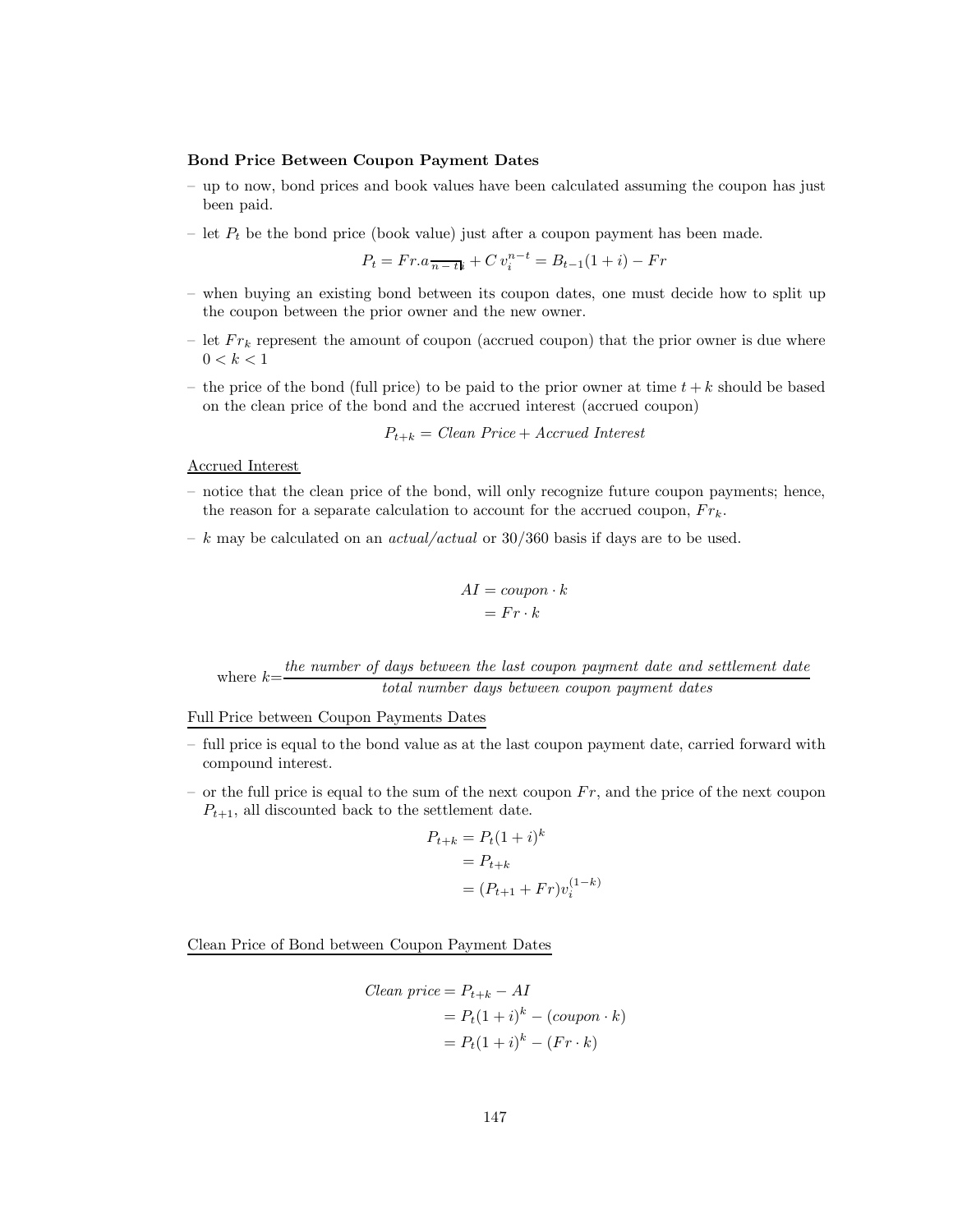# **6.3 Stock Valuation**

#### **Common Stock**

- issued by corporations i.e. borrowing, but not paying back the principal.
- $-$  pays out annually a dividend,  $Div$ , rather than interest with no requirement to guarantee payments. Also the dividend can be in any amount (not fixed income).
- an assumption is required with respect to the annual growth rate of dividends,  $k$ .
- Price is equal to the present value of future dividends at a given yield rate  $r$  and as given growth rate, g.

General DCF Stock Valuation Formula

$$
PV stock = \sum_{t=1}^{\infty} \frac{div_t}{(1+r)^t}
$$

Level Dividend Stock Valuation Formula

$$
PV stock = \frac{div_1}{r}
$$

### Constant Dividend Growth

– the techniques to be used are exactly the same as those methods presented in Section 3.6, Compound Increasing Annuities.

$$
PV = v_r \left( Div \cdot \ddot{a}_{\overline{\infty}_{r' = \frac{1+r}{1+g}-1}} \right) = \frac{Div}{r-g}
$$

#### **Example**

Assuming an annual effective yield rate of 10%, calculate the price of a common stock that pays a 2 annual dividend at the end of every year and grows at 5% for the first 5 years, 2.5% for the next 5 years and 0%, thereafter:

$$
P = v_{10\%} \left( 2 \cdot \ddot{a}_{\overline{5}l_{r' = \frac{1+10\%}{1+5\%} - 1}} \right)
$$
  
+  $v_{10\%}^{5} \left[ v_{10\%} \left( 2(1 + 5\%)^{5} \cdot \ddot{a}_{\overline{5}l_{r' = \frac{1+10\%}{1+2.5\%} - 1}} \right) \right]$   
+  $v_{10\%}^{10} \left[ v_{10\%} \left( 2(1 + 5\%)^{5} (1 + 2.5\%)^{5} \cdot \ddot{a}_{\overline{\infty}l_{r' = \frac{1+10\%}{1+6\%} - 1}} \right) \right]$   
 $P = 8.30 + 6.29 + 11.13 = 25.72$ 

Price to Earning (P/E) ratio

$$
P/Eratio = \frac{stock\ price\ per\ share}{earnings\ per\ share} = \frac{P_0}{EPS}
$$
  
where earnings per share = 
$$
\frac{net\ income}{number\ of\ outstanding\ shares}
$$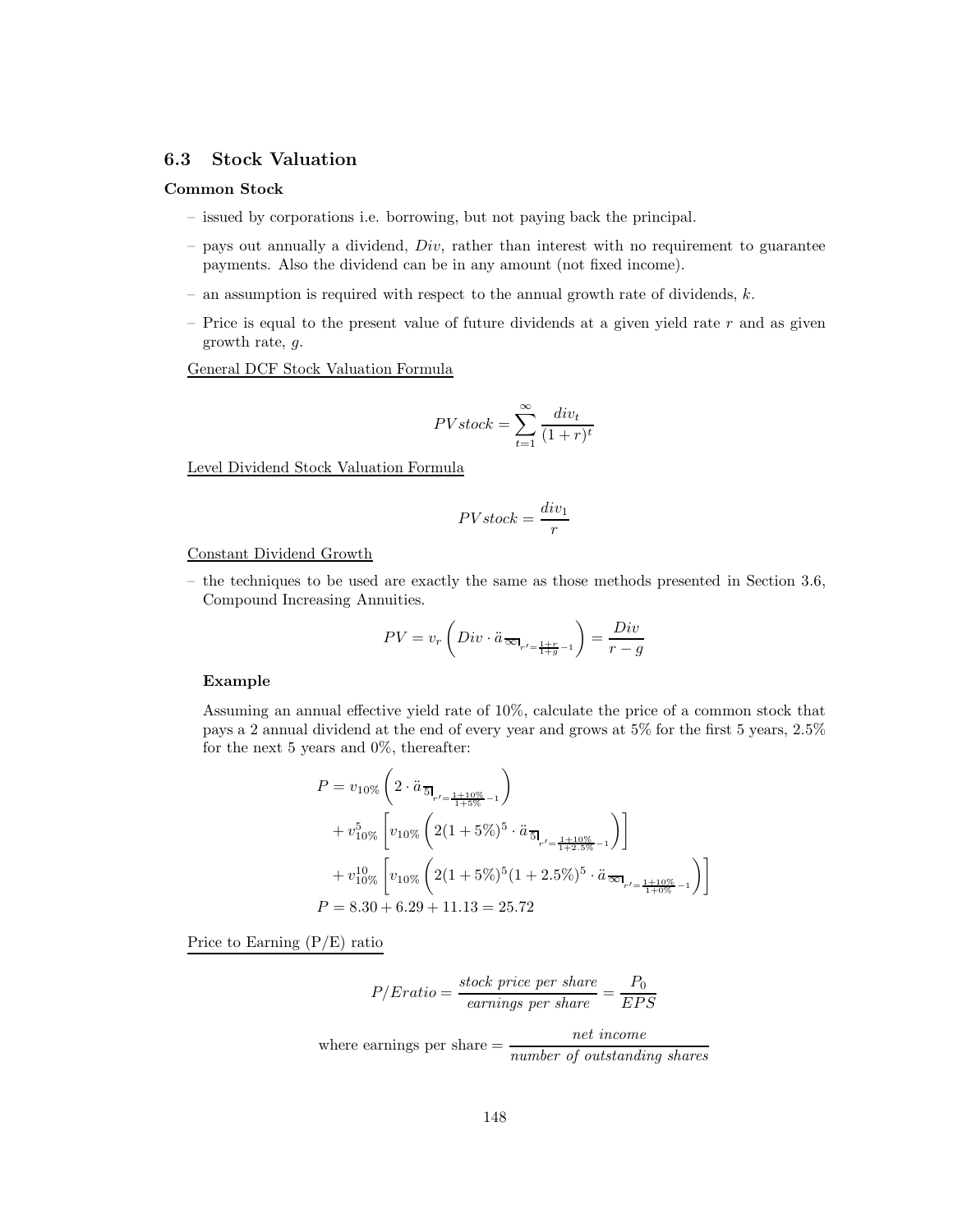## **Exercises and Solutions**

# **6.2 Bond Valuation**

Exercise (a)

You are given two  $n-year 1000$  par value bonds. Bond X has 14% semiannual coupons and a price of  $1407.70$ , to yield  $i$ , compounded semiannually.

Bond Y has  $12\%$  semiannual coupons and a price of  $1271.80$ , to yield the same rate i, compounded semiannually. Calculate the price of Bond X to yield  $i - 1\%$ .

### Solution (a)

$$
1,407.70 = 1,000 + 1,000 \left(7\% - \frac{i}{2}\right) a_{\frac{1}{2}m} \to .40770 = \left(7\% - \frac{i}{2}\right) a_{\frac{1}{2}m} \times \frac{1}{2} m
$$

$$
1,271.80 = 1,000 + 1,000 \left(6\% - \frac{i}{2}\right) a_{\frac{1}{2}m} \to .27180 = \left(6\% - \frac{i}{2}\right) a_{\frac{1}{2}m} \times \frac{1}{27180} = \frac{7\% - \frac{i}{2}}{6\% - \frac{i}{2}} \to \frac{i}{2} = .04 \to i = .08 \to .40770 = (7\% - 4\%) a_{\frac{1}{2}m} \to 2n = 20
$$

$$
P = 1,000 + 1,000 \left(7\% - \frac{8\% - 1\%}{2}\right) a_{\frac{1}{2}m} \times \frac{1}{2} = 1,497.43
$$

Exercise (b)

A bond with a par value of 1,000 and 6% semiannual coupons is redeemable for 1,100. You are given the following information.

- (i) The bond is purchased a  $P$  to yield 8%, convertible semiannually.
- (ii) The amount of the discount adjustment from the 16th coupon payment is 5.

Calculate P.

Solution (b)

$$
Fr - iBV_{15} = -5 \to 30 - (4\%)BV_{15} = -5 \to BV_{15} = 875
$$

$$
BV_{15} = P(1+i)^{15} - Fr \cdot s_{\overline{15}|_i}
$$

$$
875 = P(1.04)^{15} - 30s_{\overline{15}|_4\%}
$$

$$
P=819.41
$$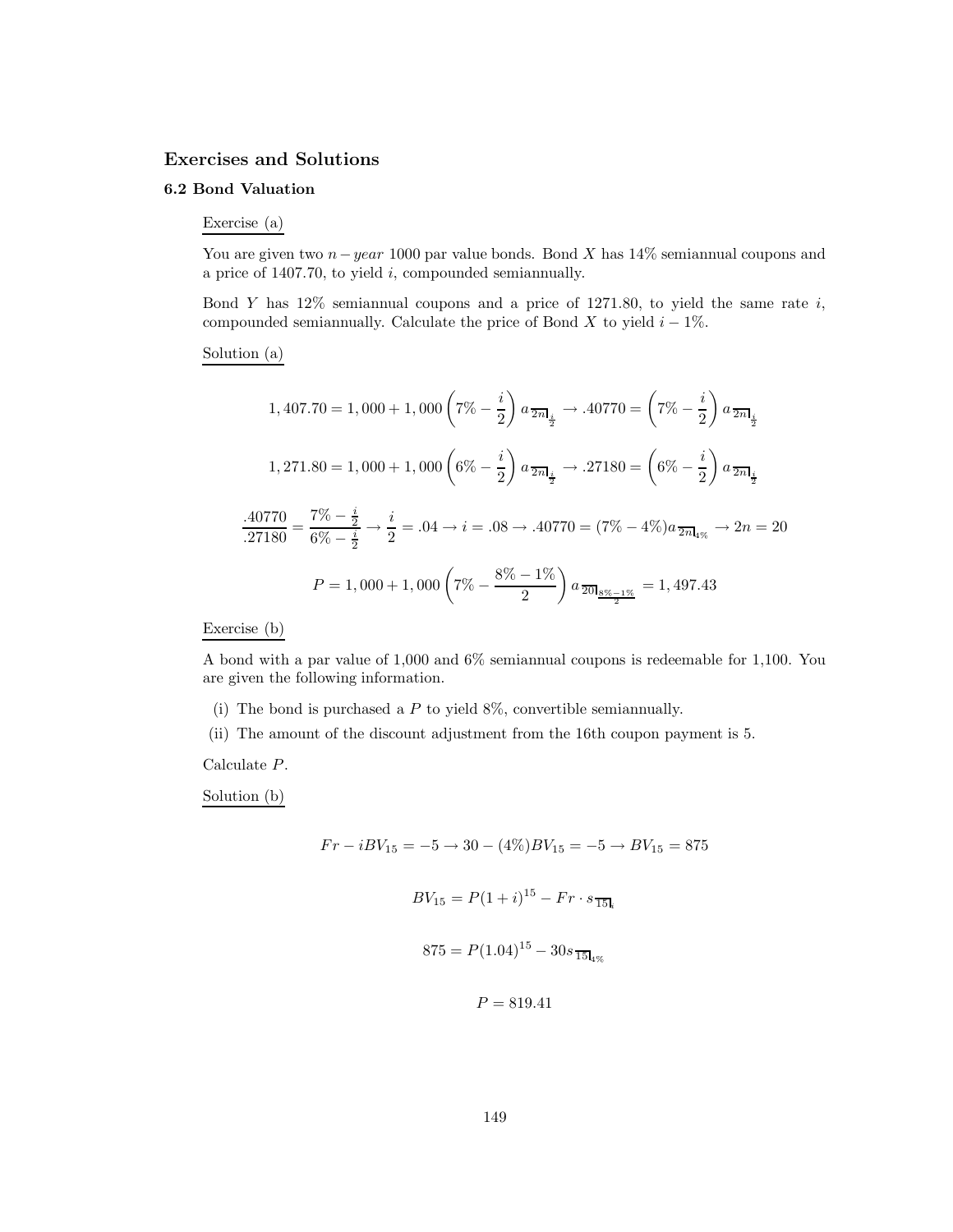Exercise (c)

A 700 par value five-year bond with 10% semiannual coupons is purchased for 670.60. The present value of the redemption value is 372.05.

Calculate the redemption value.

Solution (c)

 $P = K + Fra_{\overline{n}\mathbf{l}_i}$  $P - K = Fr \cdot a_{\overline{n}k}$  $670.60 - 372.05 = 35a$ <sub>10</sub> $i = 298.55 \rightarrow i = 3\%$  $372.05 = C \cdot v_{3\%}^{10} \rightarrow C = 500$ 

Exercise (d)

You buy an  $n - year$  1,000 par value bond with 6.5% annual coupons at a price of 825.44, assuming an annual yield rate of  $i, i > 0$ .

After the first two years, the bond's book value has changed by 23.76. Calculate i.

Solution (d)

$$
BV_2 - BV_0 = BV_0(1+i)^2 - Fr(1+i) - Fr - BV_0
$$
  

$$
23.76 = 825.44(1+i)^2 - 65(1+i) - 65 - 825.44
$$
  

$$
0 = \underbrace{825.44}_{a}(1+i)^2 - \underbrace{65}_{b}(1+i) - \underbrace{914.20}_{c}
$$
  

$$
1 + i = \frac{-(-65) + \sqrt{(65)^2 - 4(825.44)(-914.20)}}{2(825.44)} = 1.0925 \rightarrow i = 9.25\%
$$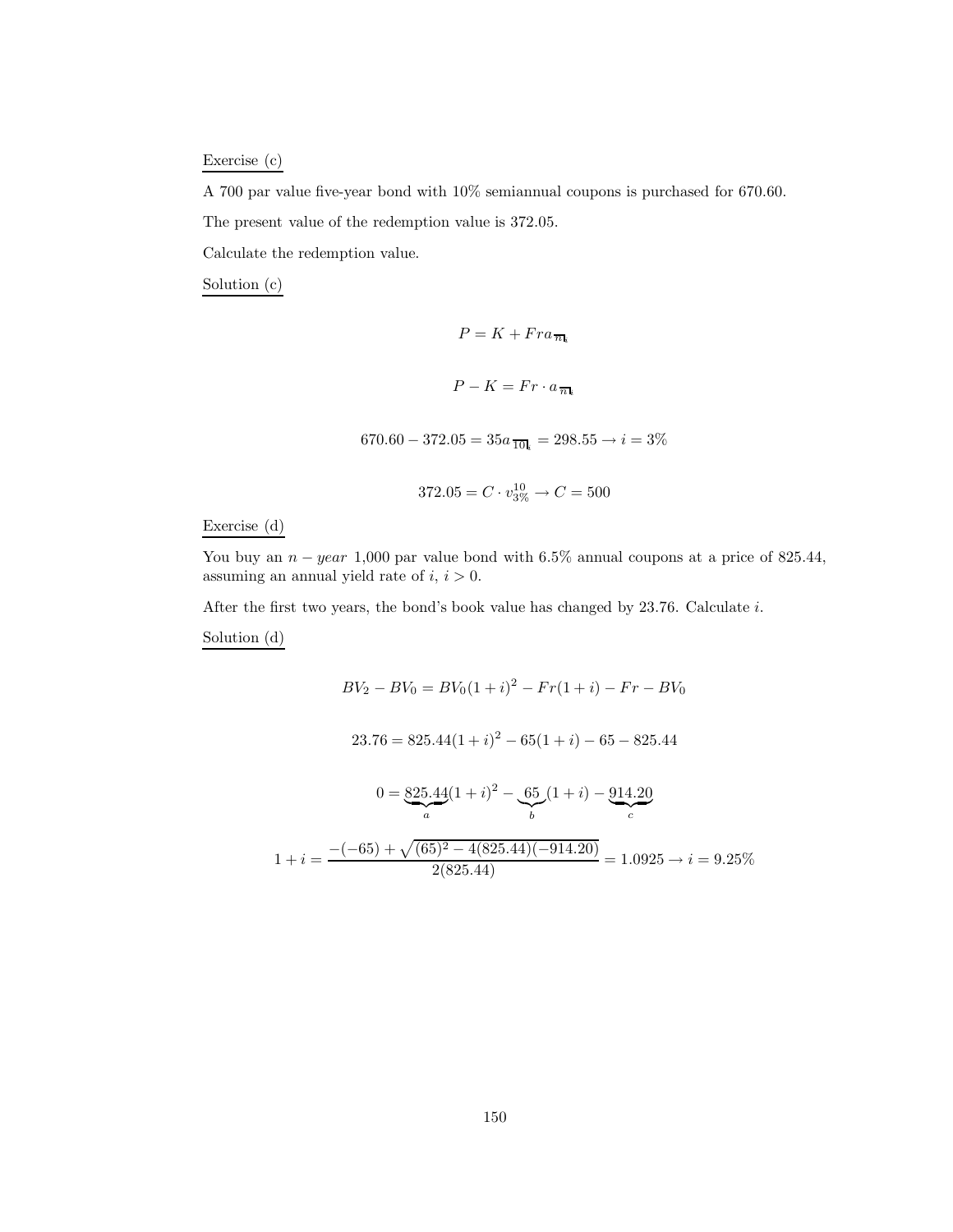#### Exercise (e)

A 30-year 10,000 bond that pays 3% annual coupons matures at par. It is purchased to yield 5% for the first 15 years and 4% thereafter.

Calculate the premium or discount adjustment for year 8.

Solution (e)

$$
Fr - iBV_7 = 300 - (5\%) \left( 300a_{\overline{8}l_{5\%}} + v_{5\%}^8 300a_{\overline{15}l_{4\%}} + 10,000v_{5\%}^8 v_{4\%}^{15} \right)
$$

$$
= 300 - (5\%) (7954.82)
$$

$$
= 300 - 397.74
$$

$$
= -97.74
$$

### Exercise (f)

Among a company's asset and accounting records, an actuary finds an  $n - year$  annual coupon-paying bond that was purchased at a discount. From the records, the actuary has determined the following.

- (i) the amount for amortization of the discount in the  $(n 12th)$  coupon payment and  $(n - 9th)$  coupon payment were 850 and 984, respectively
- (ii) the discount is equal to 18,117.

What is the value of  $n$ .

Solution (f)

$$
\frac{P_{n-9}}{P_{n-12}} = \frac{984}{850} = (1+i)^3 \to i = 5\%
$$
  

$$
P_1 = \frac{P_{n-12}}{(1+i)^{n-12-1}} = \frac{850}{(1+i)^{n-12-1}} = \frac{850}{(1.05)^{n-13}}
$$
  
*discount* = P<sub>1</sub> + P<sub>2</sub> + P<sub>3</sub> + ... + P<sub>n</sub>

$$
18,117 = P_1 + P_1(1.05) + P_1(1.05)^2 + \dots + P_1(1.05)^{n-1} = P_1[1 + (1.05) + (1.05)5^2 + \dots + (1.05)^{n-1}]
$$

18, 117 = 
$$
\frac{850}{(1.05^{n-13}}[s_{\overline{n}_{5\%}}] = \frac{850v_{5\%}^n}{(1.05)^{-13}}[s_{\overline{n}_{5\%}}] = 850(1.05)^{13}[a_{\overline{n}_{5\%}}]
$$

$$
a_{\overline{n}_{5\%}} = 11.3033 \rightarrow n = 17.07
$$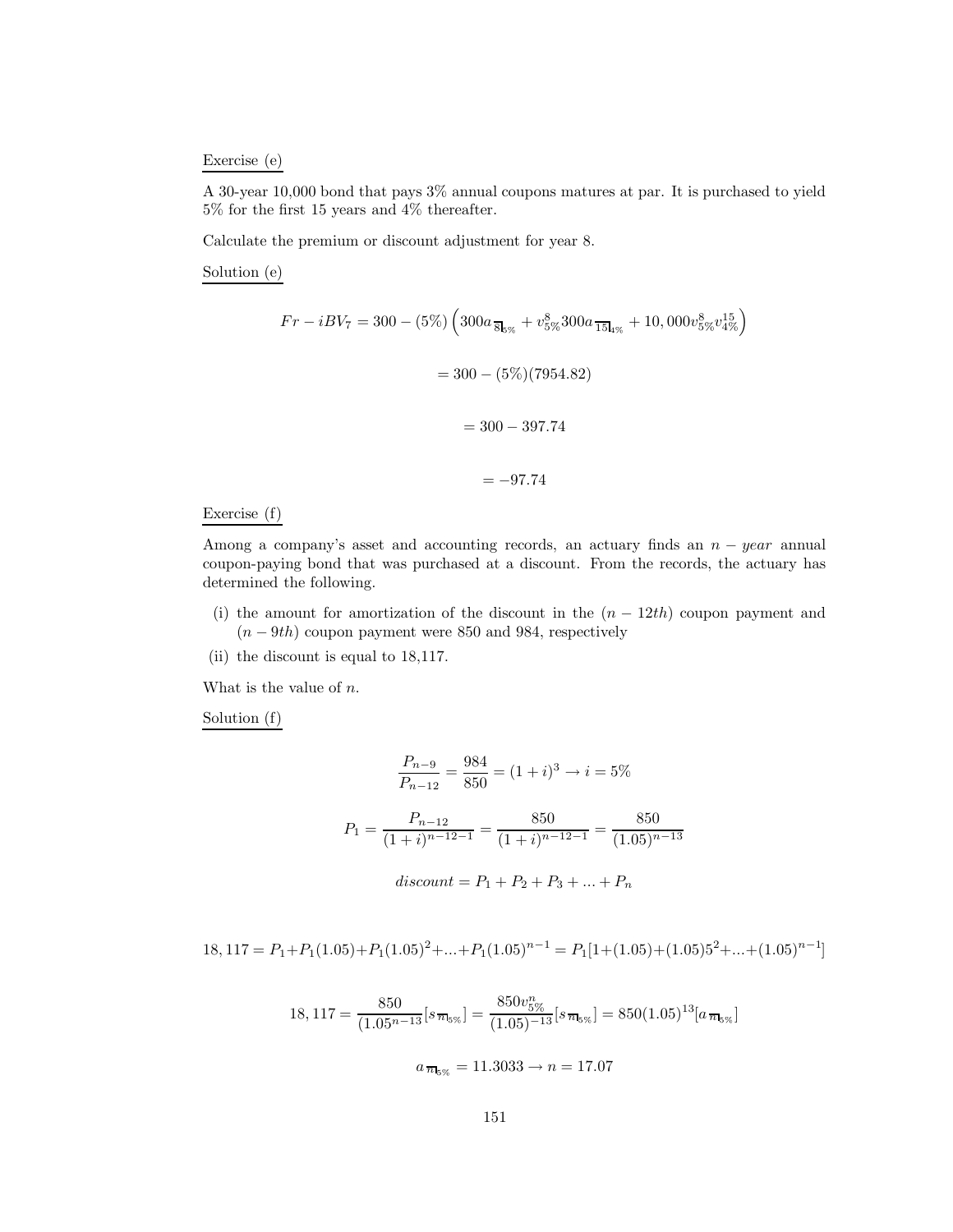## Exercise (g)

A par value 10-year bond with 10% annual coupons is bought at a premium to yield an annual effective rate of 8% for the first 5 years and 6%, thereafter.

The interest portion of the 9th coupon is 12,880.

Calculate the par value.

Solution (g)

$$
I_9 = 6\% \cdot BV_8
$$
  
12,880 = 6%  $\cdot$   $\left[ F(10\%)a_{\overline{2}_{6\%}} + Fv_{6\%}^2 \right]$   
12,880 = 6%  $\cdot$   $F[1.07335707]$ 

 $F = 200,000$ 

#### Exercise (h)

A machine costs P. At the end of 10 years, it will have a salvage value of 0.28P.

The book value at the end of 5 years using the sinking fund method at an annual effective interest rate of  $6\%$  is X.

The book value at the end of 5 years using the straight line method is  $Y$ .

You are given  $X - Y = 650.92$ .

Calculate P.

Solution (h)

$$
BV_5 = P - \frac{(P - .28P)}{s \frac{1}{1000 \times} \cdot s \frac{1}{500 \times}} = X
$$
  

$$
BV_5 = P - \frac{5(P - .28P)}{10} = Y
$$
  

$$
P - \frac{(P - .28P)}{s \frac{1}{1000 \times} \cdot s \frac{1}{500 \times} - (P - \frac{5(P - .28P)}{10})} = 650.92
$$
  

$$
(P - .28P) \left(\frac{1}{2} - \frac{s \frac{1}{5000 \times}}{1000 \times} \right) = 650.92
$$

$$
P = 12,500
$$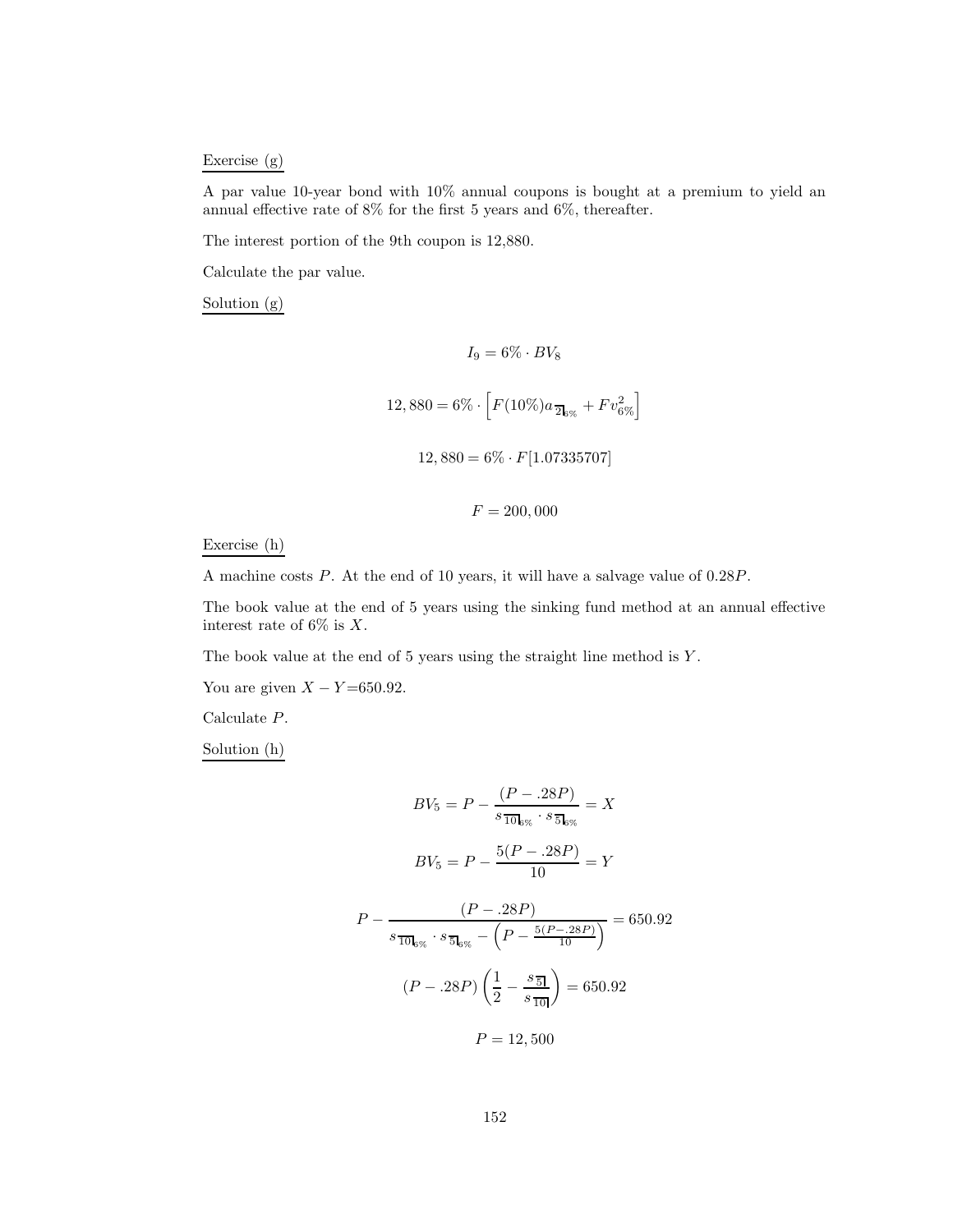#### **6.3 Stock Valuation**

Exercise (a)

You and a friend each sell a different stock short for a price of 1,000. The margin requirement is 60% of the selling price and the interest on the margin account is credited at an annual effective rate of 6%.

You buy back your stock one year later at a price of  $P$ . At the end of the year, the stock paid a dividend of X. Your friend also buys back their stock one year later but at a price of  $(P-25)$ . At the end of the year, their stock paid a dividend of 2X.

Both you and your friend earn an annual effective yield rate of 20% on your sales.

Calculate P.

Solution (a)

Margin (I) = 1,000(60%) = 600

Interest on Margin =  $600(6\%) = 36$ 

Dividend =  $-X$ 

Gain on Sale =  $1,000 - P$ 

Yield (I) =  $\frac{1,000 - P + 36 - X}{600}$  = 20%  $\rightarrow X$  = 916 - P

Margin (II) = 1,000(60%) = 600

Interest on Margin =  $600(6\%) = 36$ 

Dividend =  $-2X$ 

Gain on Sale =  $1,000 - (P - 25)$ 

$$
\text{Yield (II)} = \frac{1,000 - P + 25 + 36 - 2X}{600} = \frac{1061 - P - 2(916 - P)}{600} = 20\% \rightarrow P = 891
$$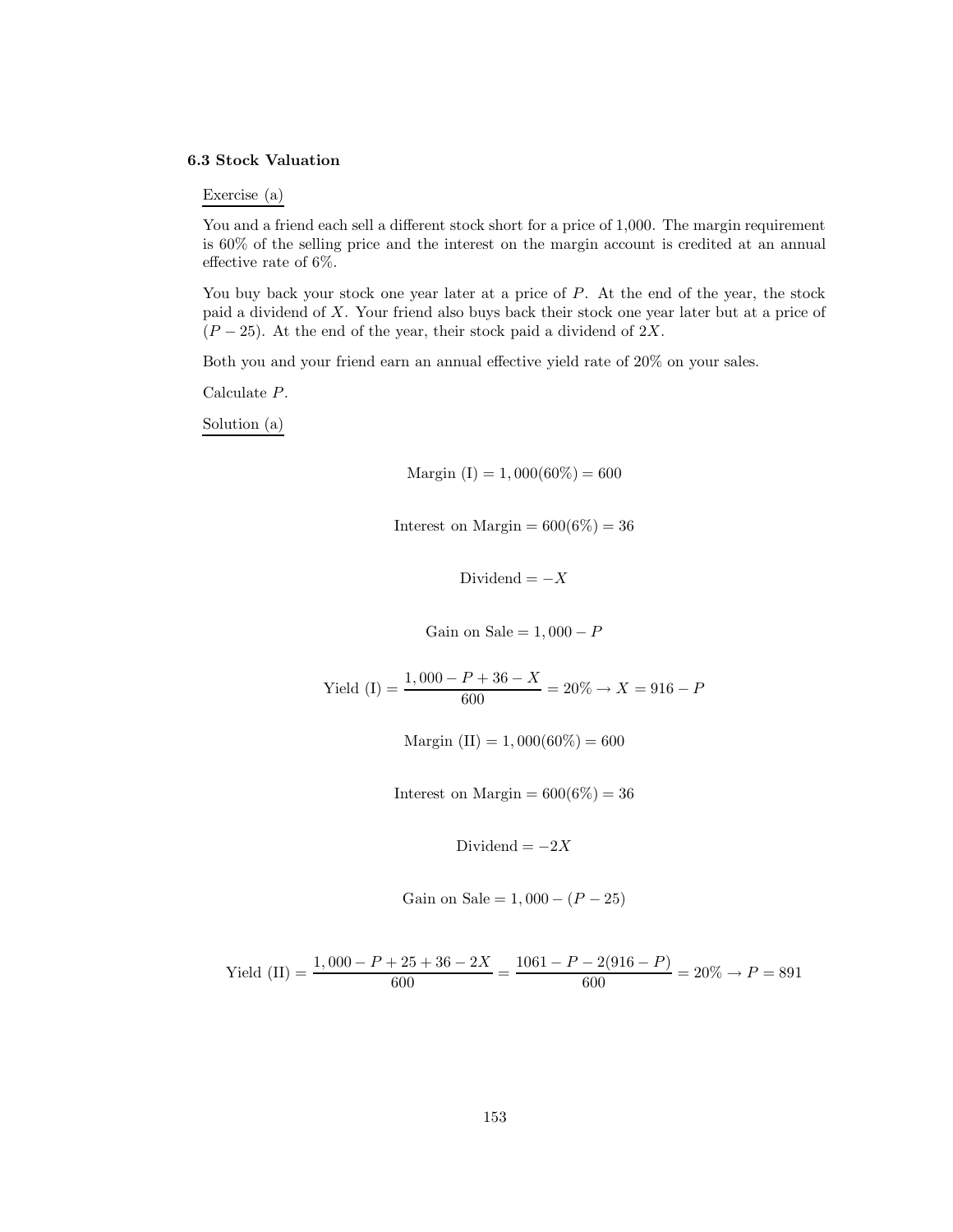Exercise (b)

You and a friend each sell a different stock short for a price of 1,000. The margin requirement is 50% of the selling price and the interest on the margin account is credited at an annual effective rate of 6%.

You buy back your stock one year later at a price of  $P$ . At the end of the year, the stock paid a dividend of X. Your friend also buys back their stock one year later but at a price of  $(P-25)$ . At the end of the year, their stock paid a dividend of 2X.

Both you and your friend earn an annual effective yield rate of 20% on your sales.

Calculate X.

Solution (b)

Margin (I) = 1,000(50%) = 500

Interest on Margin  $= 500(6\%) = 30$ 

Dividend =  $-X$ 

Gain on Sale =  $1,000 - P$ 

Yield (I) =  $\frac{1,000 - P + 30 - X}{500}$  = 20%  $\rightarrow X$  = 930 - P

Margin  $(II) = 1,000(50\%) = 500$ 

Interest on Margin  $= 500(6\%) = 30$ 

Dividend =  $-2X$ 

Gain on Sale = 
$$
1,000 - (P - 25)
$$

$$
\text{Yield (II)} = \frac{1,000 - P + 25 + 30 - 2X}{500} = \frac{1055 - P - 2(930 - P)}{500} = 20\% \to X = 25
$$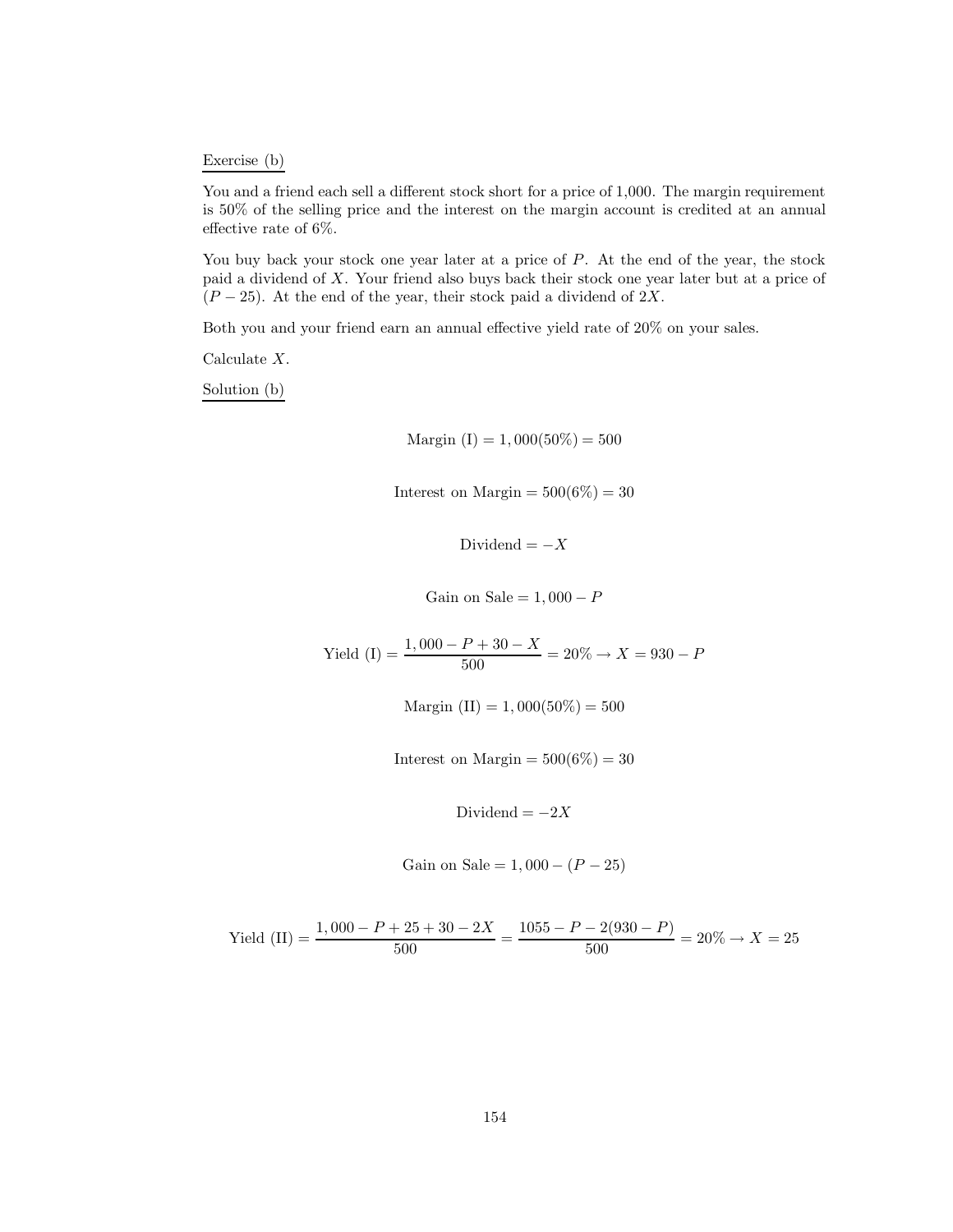#### Exercise (c)

A common stock is purchased on January 1, 1992. It is expected to pay a dividend of 15 per share at the end of each year through December 31, 2001. Starting in 2002 dividends are expected to increase  $K\%$  per year indefinitely,  $K < 8\%$ . The theoretical price to yield an annual effective rate of 8% is 200.90.

Calculate K.

Solution (c)

$$
200.90 = 15a \, \overline{\mathfrak{g}}_{8\%} + (1.08)^{-9} \left( \frac{15}{.08 - K} \right)
$$

$$
K = .01
$$

#### Exercise (d)

Steven buys a stock for 200 which pays a dividend of 12 at the end of every 6 months. Steven deposits the dividend payments into a bank account earning a nominal interest rate of 10% convertible semiannually.

At the end of 10 years, immediately after receiving the 20th dividend payment of 12, Steven sells the stock. the sale price assumes a nominal yield of 8% convertible semiannually and that the semiannual dividend of 12 will continue forever.

Steven's annual effective yield over the 10-year period is  $i$ . Calculate  $i$ .

Solution (d)

$$
AV \text{ of dividends} = 12s \frac{\overline{20}}{20}
$$

$$
P = \frac{12}{.04} = 300
$$

 $200(1+i)^{10} = 396.79 + 300$ 

 $(1+i)^{10} = 3.4840$ 

 $i = 13.29\%$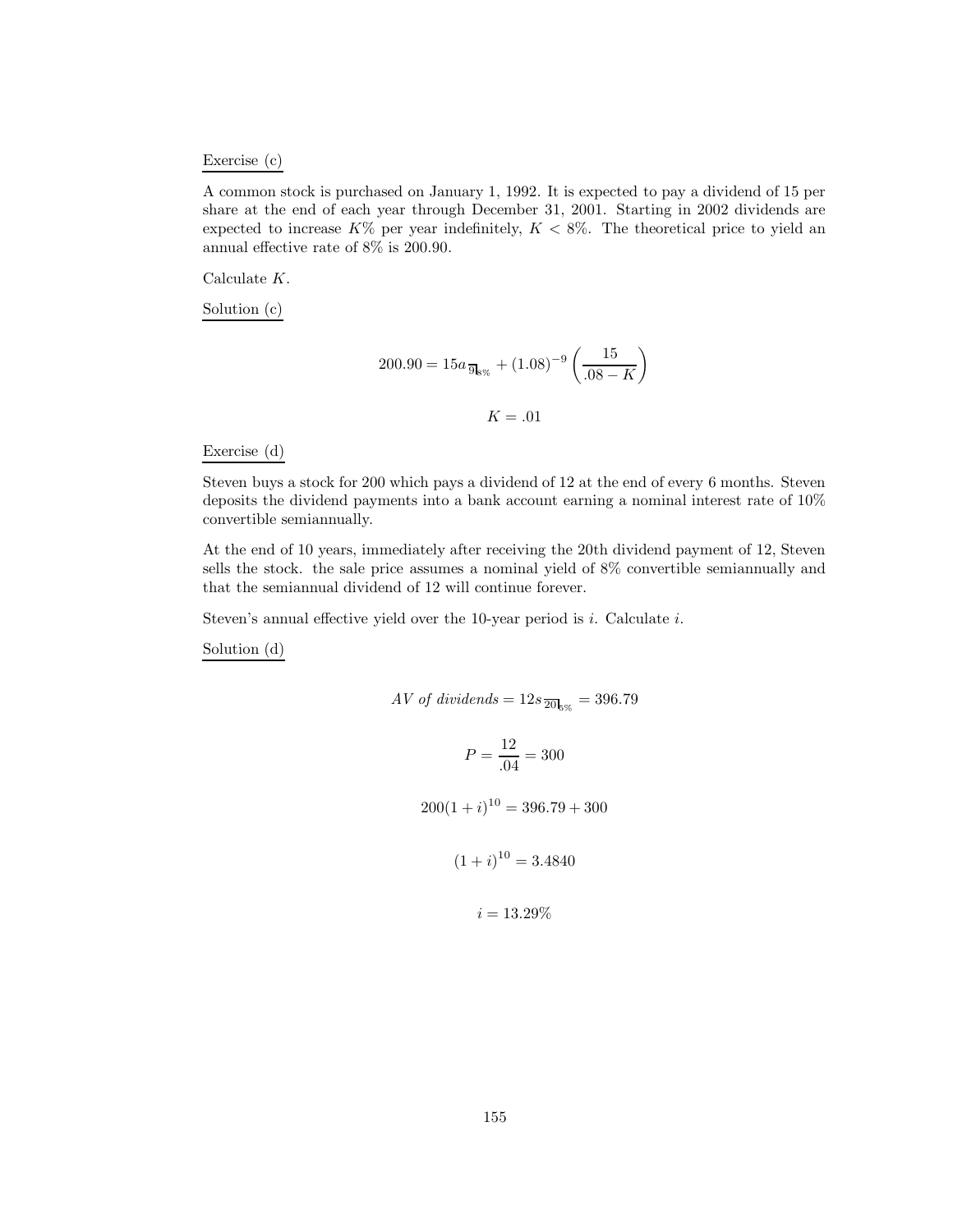# **7 Duration, Convexity and Immunization**

# **Overview**

- there are two types of bond sensitivity, they are duration and convexity.
- modified, Macaulay, and effective are three types of convexity and duration.
- the present value of a company's assets minus the present value of a companies liabilities is called a *surplus*.
- when a company's assets and liabilities are protected from interest rate fluctuations, this is called *immunization*.
- when matching asset cash flows to liability cash flows for the protection of the surplus, this is called *dedication*.

# **7.1 Price as a Function of Yield**

- examining the price curve, price falls as the yield increases
- price is calculated as follows:

$$
P = \sum_{t>0} CF_t \left(1 + \frac{y}{m}\right)^{-mt}
$$

where P=asset price, y=yield (ie.  $y = i^{(m)}$ ) and  $CF_t$ =cash flow at time t years

– the estimated percentage change in a bond's price is approximately:

$$
\% \Delta P \approx (\Delta y) \frac{P'(y)}{P(y)}
$$

# **7.2 Modified Duration**

– Modified duration is calculated as follows

$$
ModD = -\frac{P'(y)}{P(y)}
$$

– where  $P$  is:

$$
P = \sum CF_t \left(1 + \frac{y}{m}\right)^{-mt}
$$

$$
\frac{dP}{dy} = \sum -tCF_t \left(1 + \frac{y}{m}\right)^{-mt-1} = \frac{\sum -tCF_t \left(1 + \frac{y}{m}\right)^{-mt}}{\left(1 + \frac{y}{m}\right)}
$$

$$
ModD = \frac{\frac{dP}{dy}}{P} = \frac{\sum tCF_t \left(1 + \frac{y}{m}\right)^{-mt}}{P\left(1 + \frac{y}{m}\right)}
$$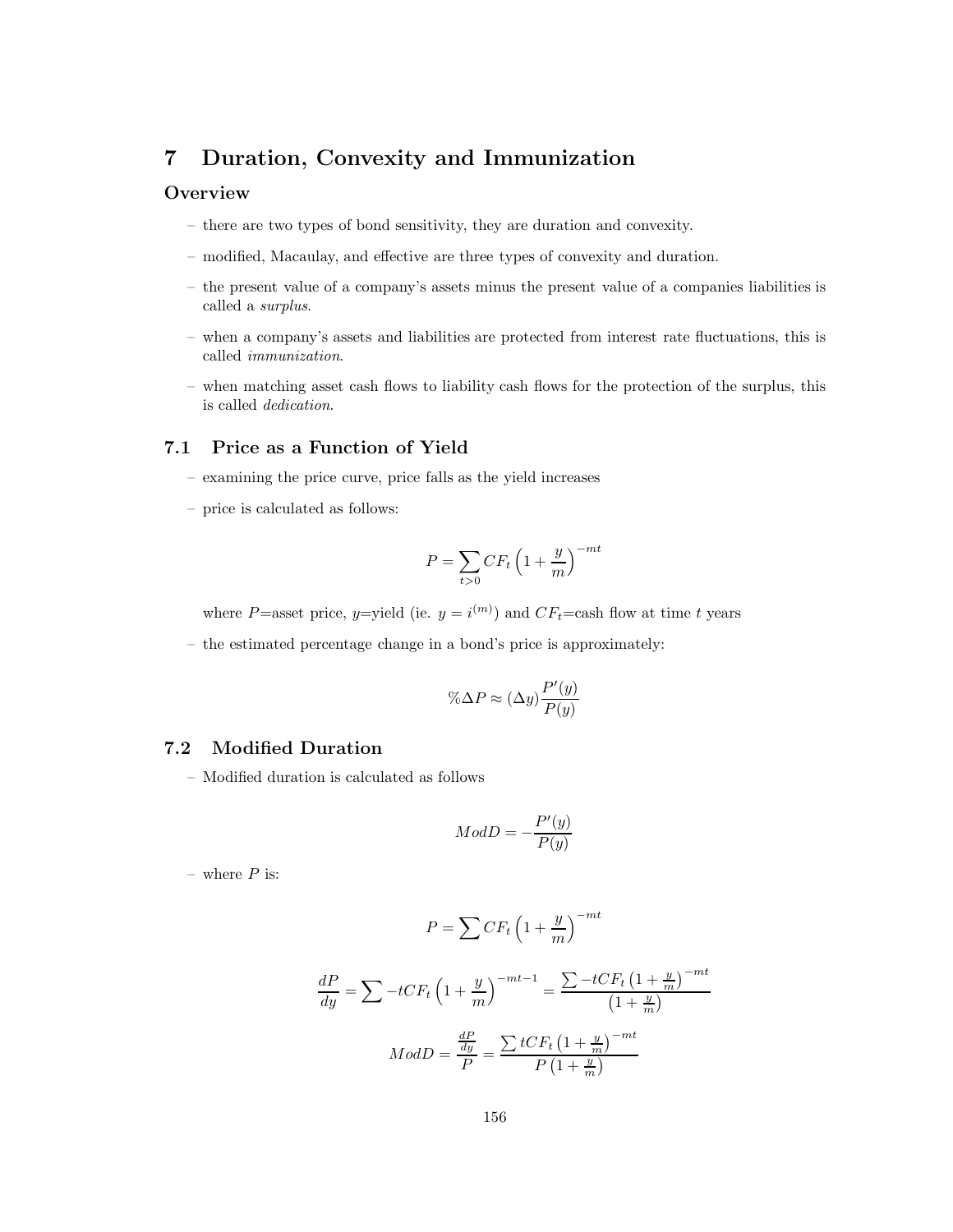**Modified Duration**

$$
ModD = \frac{\sum_{t=0} tCF_t \left(1 + \frac{y}{m}\right)^{-mt}}{P\left(1 + \frac{y}{m}\right)}
$$

# **Relationship between price and modified duration**

$$
\% \Delta P \approx -(\Delta y) (Mod D)
$$

where one hundred basis points equals 1.0%

# **7.3 Macaulay Duration**

– Macaulay Duration is calculated as follows:

$$
MacD = -\frac{P'(\delta)}{P(\delta)} = -\left(\frac{dP}{d\delta}\right)\frac{1}{P}
$$

– Solving for Macaulay Duration:

$$
P = \sum CF_t e^{-\delta t}
$$

$$
\frac{dP}{d\delta} = \sum -t \cdot CF_t e^{-\delta t}
$$

$$
MacD = -\left(\frac{dP}{d\delta}\right) \frac{1}{P} = \frac{\sum t \cdot CF_t e^{-\delta t}}{\sum CF_t e^{-\delta t}}
$$

$$
MacD = \frac{\sum t \cdot CF_t e^{-\delta t}}{P} = \frac{\sum t \cdot CF_t \left(1 + \frac{y}{m}\right)^{-mt}}{P} = \frac{\sum t \cdot CF_t \cdot v_i^t}{P}
$$

## **Relationship between Macaulay Duration and Modified Duration**

$$
ModD = \frac{MacD}{\left(1 + \frac{y}{m}\right)}
$$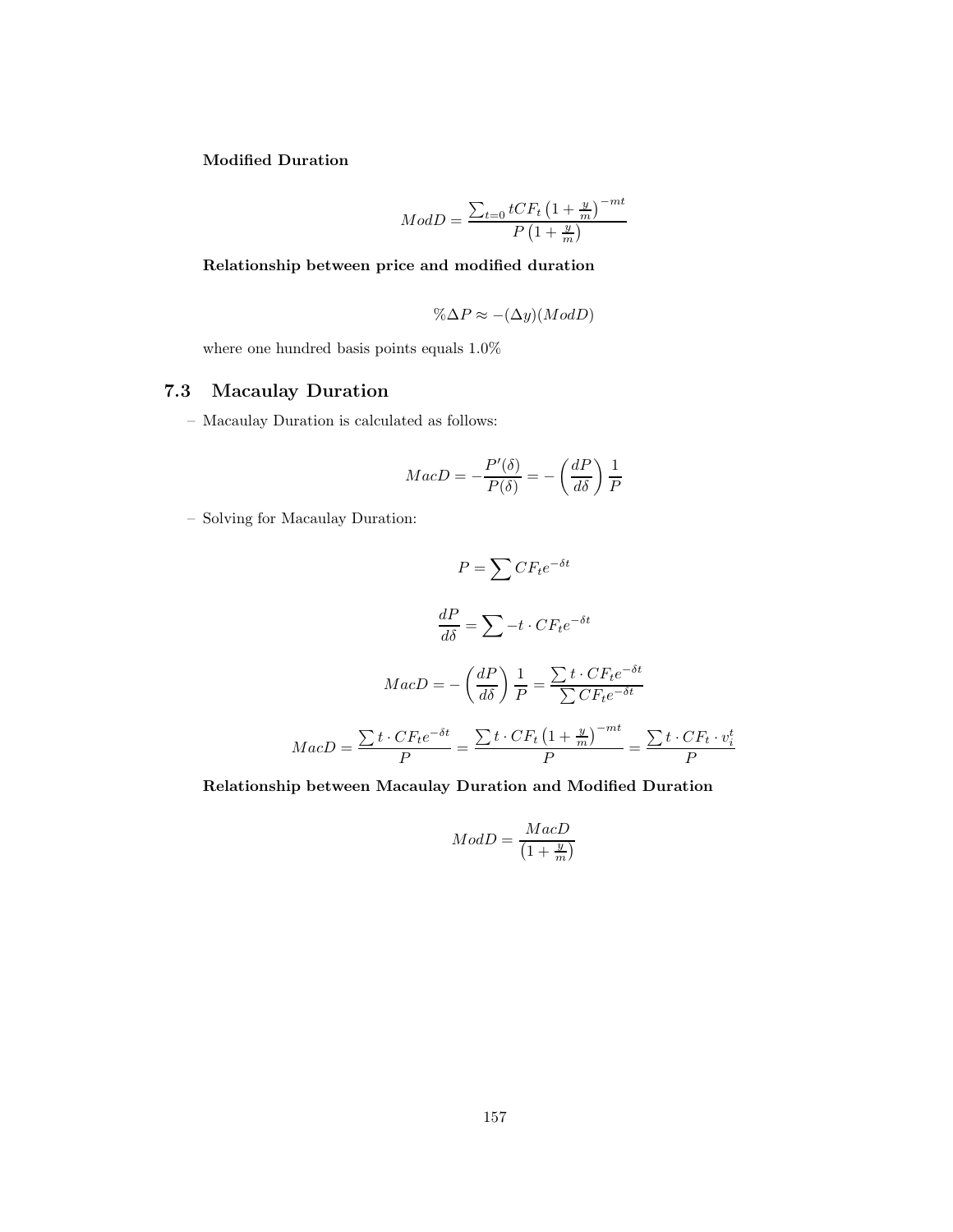# Example of Duration:

Assuming an interest rate of 8%, calculate the duration of:

(1) An n-year zero coupon bond:

$$
MacD = \frac{\sum_{t=n}^{n} t \cdot v^t \cdot CF_t}{\sum_{t=n}^{n} v^t \cdot CF_t} = \frac{n \cdot v^n \cdot CF_n}{v^n \cdot CF_n} = n
$$

(2) An *n*-year bond with  $8\%$  coupons:

$$
MacD = \frac{\sum_{t=1}^{n} t \cdot v^t \cdot CF_t}{\sum_{t=1}^{n} v^t \cdot CF_t} = \frac{8\% \cdot (Ia)_{\overline{n}_i} + 10v_i^n}{8\% \cdot a_{\overline{n}_i} + v_i^n}
$$

(3) An n-year mortgage repaid with level payments of principal and interest:

$$
MacD = \frac{\sum_{t=1}^{n} t \cdot v^t \cdot CF_t}{\sum_{t=1}^{n} v^t \cdot CF_t} = \frac{(Ia)_{\overline{n}_k}}{a_{\overline{n}_k}}
$$

(4) A preferred stock paying level dividends into perpetuity:

$$
MacD = \frac{\sum_{t=1}^{\infty} t \cdot v^t \cdot CF_t}{\sum_{t=1}^{\infty} v^t \cdot CF_t} = \frac{(Ia)_{\overline{\infty}l_i}}{a_{\overline{\infty}l_i}}
$$

**Macaulay Duration for Bonds Priced at Par**

$$
MacD = \ddot{a}^{(m)}_{\overline{n}\mathbf{l}_i}
$$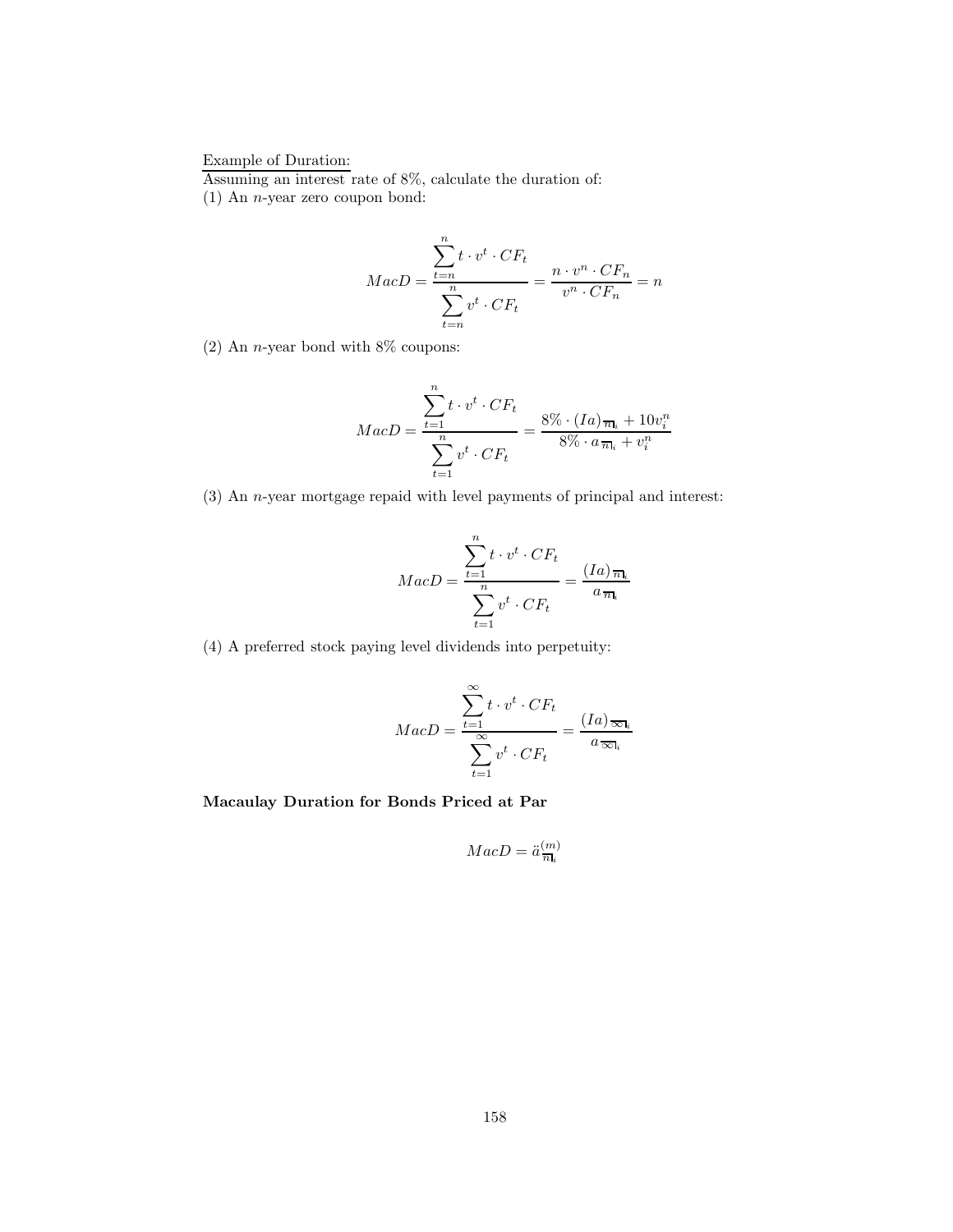# **7.4 Effective Duration**

– for bonds that do not have fixed cash flows, such as callable bonds, one can use effective duration

### **Effective Duration**

$$
EffD = \frac{P_{-} - P_{+}}{P_{0}(2\Delta y)}
$$

where  $P_0$  is the current price of a bond,  $P_+$  is the bond price if interest rates shift up by  $\Delta y$ , and  $P_$  is the bond price if interest rates shift down by  $\Delta y$ 

**Relationship between Price and Effective Duration**

$$
\% \Delta P \approx -(\Delta y)(EffD)
$$

# **7.5 Convexity**

- convexity is described as the rate of change in interest sensitivity. It is desirable to have positive (negative) changes in the asset values to be greater (less) than positive (negative) changes in liability values. If the changes were plotted on a curve against interest changes, you'd like the curve to be convex.
- convexity is calculated as follows:

$$
Convexity = \frac{P''(y)}{P(y)}
$$

– solving for convexity:

$$
P = \sum CF_t \left(1 + \frac{y}{m}\right)^{-mt}
$$

$$
\frac{dP}{dy} = \sum -t \cdot CF_t \left(1 + \frac{y}{m}\right)^{-mt-1}
$$

$$
\frac{d^2P}{dy^2} = \sum t \left(t + \frac{1}{m}\right) CF_t \left(1 + \frac{y}{m}\right)^{-mt-2}
$$

$$
Convexity = \frac{d^2P}{dy^2} = \sum t \left(t + \frac{1}{m}\right) CF_t \left(1 + \frac{y}{m}\right)^{-mt-2}
$$

**Relationship between Price, Duration, and Convexity**

$$
\% \Delta P \approx -(\Delta y)(Duration) + \frac{(\Delta y)^2}{2}(Convexity)
$$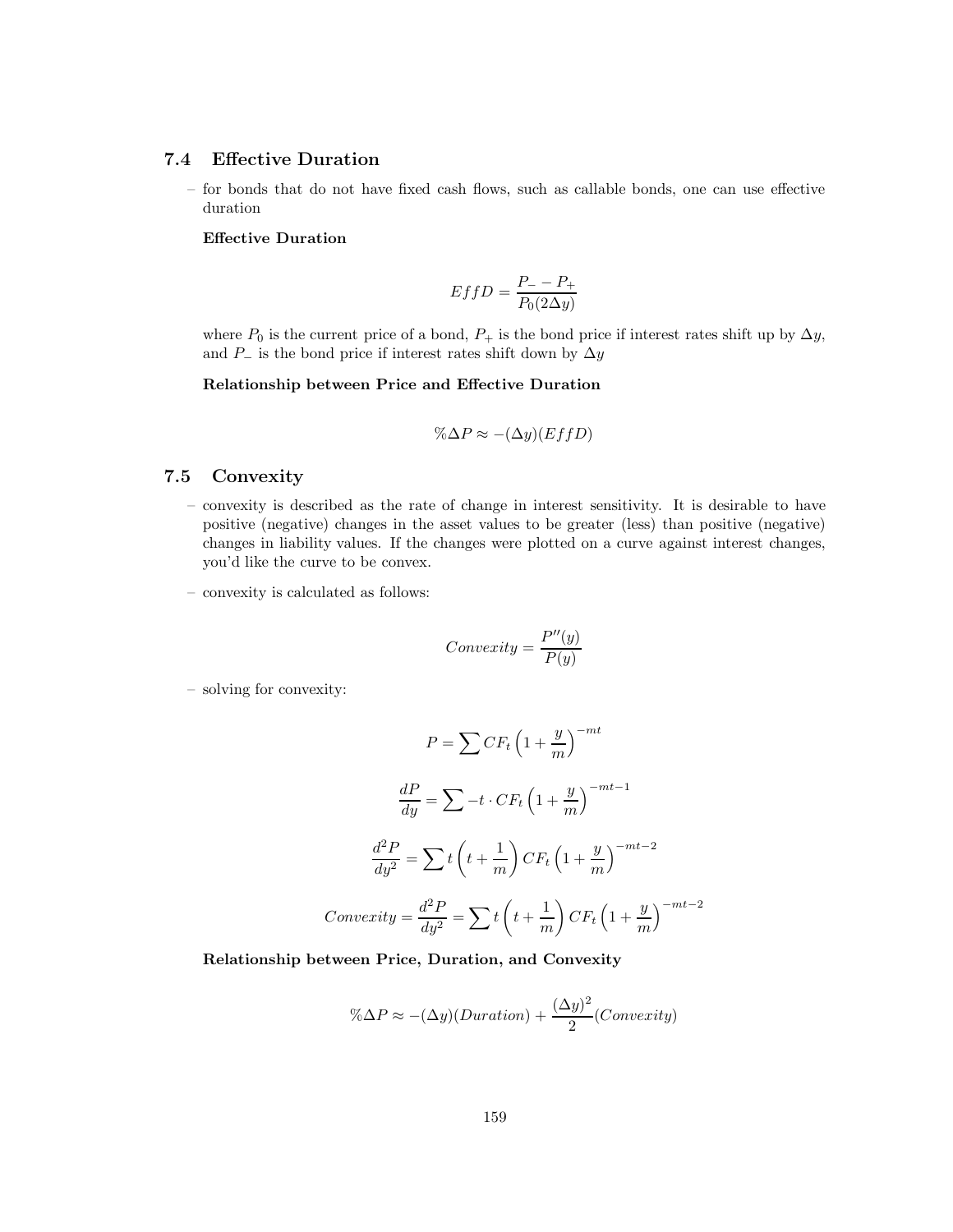## **7.5.1 Macaulay Convexity**

solving for Macaulay convexity:

$$
P = \sum CF_t e^{-\delta t}
$$

$$
\frac{dP}{d\delta} = \sum -t \cdot CF_t e^{-\delta t}
$$

$$
\frac{d^2P}{d\delta^2} = \sum t^2 \cdot CF_t e^{-\delta t}
$$

$$
MacC = \frac{\sum t^2 \cdot CF_t e^{-\delta t}}{P}
$$

**Dispersion**

$$
MacC = Disperson + MacD^2
$$

$$
Disperson = \frac{\sum (t - MacD)^2 \cdot CF_t \cdot e^{-\delta t}}{\sum CF_t \cdot e^{-\delta t}}
$$

## **7.5.2 Effective Convexity**

$$
EffC = \frac{(P_{+} + P_{-} - 2P_{0})}{(\Delta y)^{2} P_{0}}
$$

# **7.6 Duration, Convexity and Prices: Putting it all Together**

### **7.6.1 Revisiting the Percentage Change in Price**

The general formula:

$$
\% \Delta P \approx -(\Delta y)(Duration) + \frac{(\Delta y)^2}{2} (Convexity)
$$

- one can calculate for  $\%\Delta P$  using modified duration and convexity when they have the same frequency as the yield that is shifted
- modified duration and convexity can be used only when the bond's cash flows are fixed
- one can calculate for  $\%\Delta P$  using Macaulay duration and Macaulay convexity when the yield is continuously compounding
- Macaulay duration and Macaulay convexity can be used only when the bond's cash flows are fixed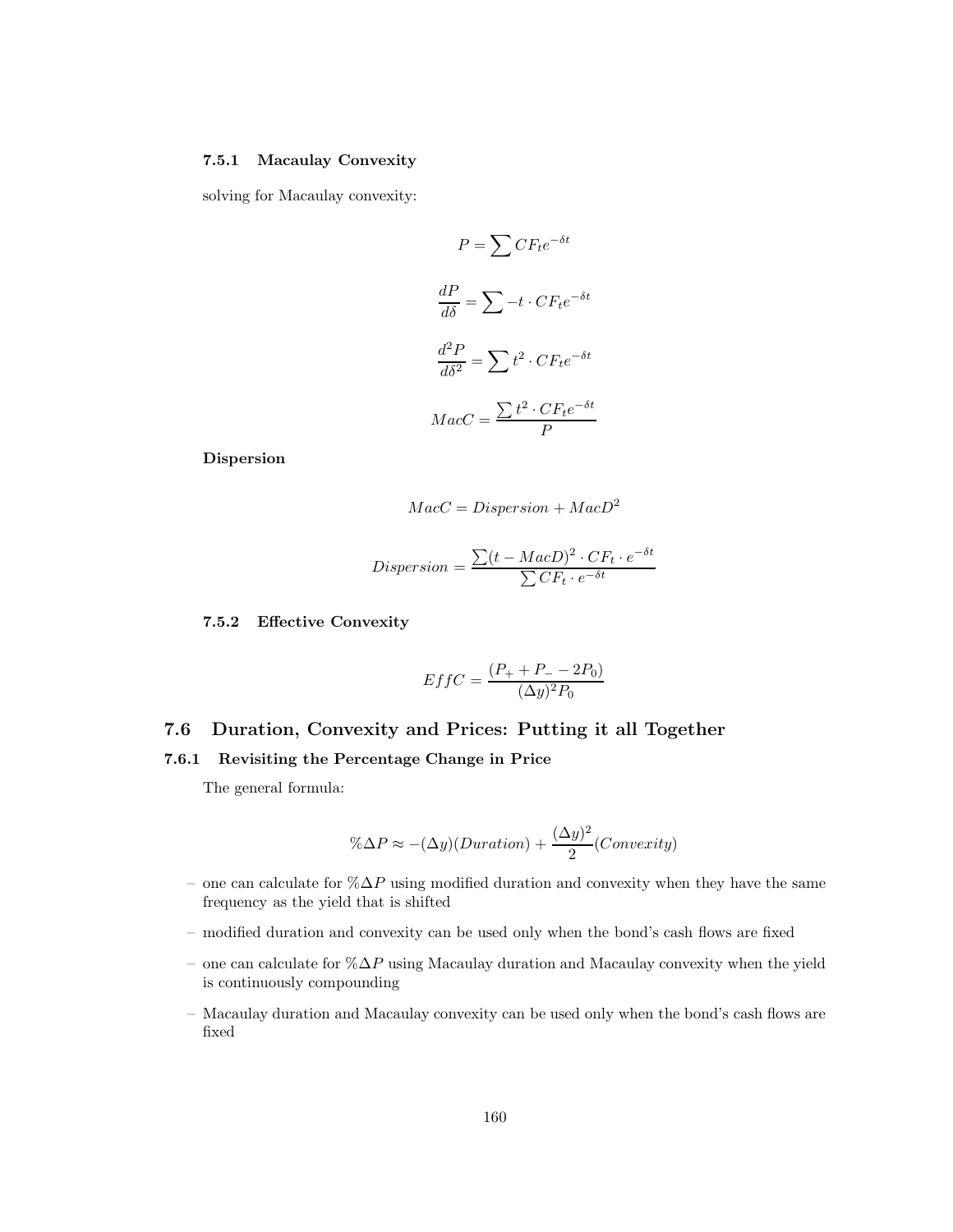- one can calculate for  $\% \Delta P$  using effective duration and effective convexity when they and  $\Delta y$  have the same frequency as the yield that is shifted and when the yield is continuously compounding
- effective duration and effective convexity can be used when the bond's cash flows are fixed and when they are not fixed

#### **7.6.2 The Passage of Time and Duration**

There are two opposite effects that occur as a bond ages:

- duration decreases with time since the timing for each payment decreases
- duration increases with time as more weight is given to the more distant cash flows (ie. it will "spike" as you geet closer to a cash flow)

The overall effect is that duration will *decrease*.

#### **7.6.3 Portfolio Duration and Convexity**

The duration of the portfolio is:

$$
= \frac{P_1}{MV_{port}}D_1 + \frac{P_2}{MV_{port}}D_2 + \dots + \frac{P_n}{MV_{port}}D_n
$$

where n is how many bonds are in the portfolio,  $P_k$  is the price,  $D_k$  is the duration and  $MV_{port}$  is the market value of the portfolio

The convexity of the portfolio:

$$
= \frac{P_1}{MV_{port}}C_1 + \frac{P_2}{MV_{port}}C_2 + \dots + \frac{P_n}{MV_{port}}C_n
$$

where  $C_k$  is the bond's convexity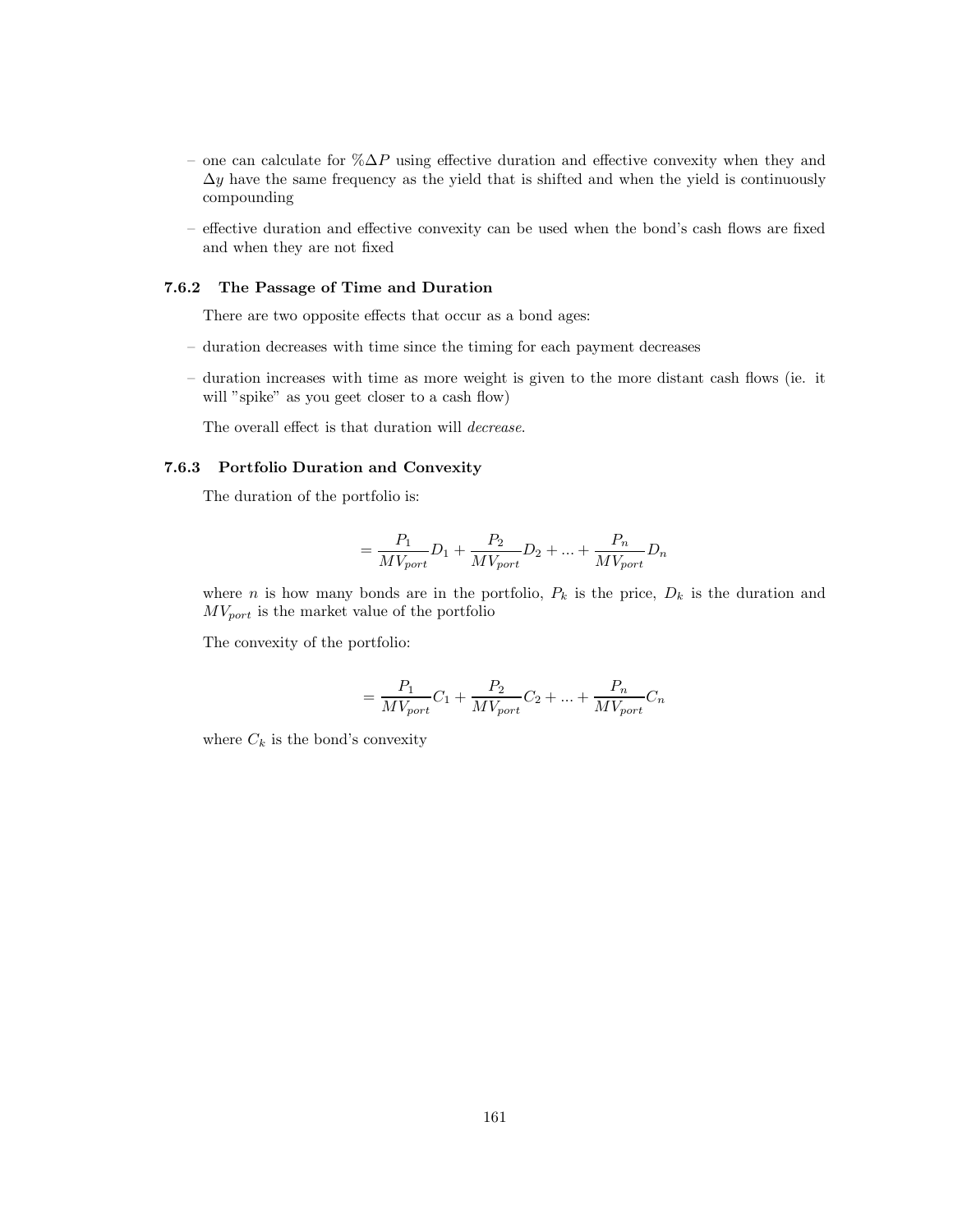#### **7.7 Immunization**

- it is very difficult for a financial enterprise to match the cash flows of their assets to the cash flows of their liabilities.
- especially when the cash flows can change due to changes in interest rates.

#### **Surplus**

$$
S(y) = PV_A - PV_L
$$

where y is the interest rate,  $PV_A$  is the present value of the assets and  $PV_L$  is the present value of the liabilities

#### **A Problem with Interest Rates**

- a bank issues a one-year deposit and guarantees a certain rate of return.
- if interest rates have gone up by the end of the year, then the deposit holder will not renew if the guaranteed rate is too low versus the new interest rate.
- the bank will need to pay out to the deposit holder and if the original proceeds were invested in long-duration assets ("going long"), then the bank needs to sell off its own assets (that have declined in value) in order to pay.
- if interest rates have gone down by the end of the year, then it is possible that the backing assets may not be able to meet the guaranteed rate; this becomes a greater possibility with short-duration assets ("going short").
- the bank may have to sell off some its assets to meet the guarantee.

#### **A Solution to the Interest Rate Problem**

- structure the assets so that their cash flows move at least the same amount as the liabilities' cash flows move when interest rates change.
- let  $A_t$  and  $L_t$  represent the cash flows at time t from an institution's assets and liabilities, respectively.
- let  $R_t$  represent the institution's net cash flows at time t such that  $R_t = A_t L_t$ .
- if  $P(i) = \sum_{i=1}^{n}$  $\sum_{t=1}^{n} v^t \cdot R_t = \sum_{t=1}^{n} v^t \cdot (A_t - L_t)$ , then we would like the present value of asset cash

flows to equal the present value of liability cash flows i.e.  $P(i) = 0$ :

$$
\sum_{t=1}^{n} v^t \cdot A_t = \sum_{t=1}^{n} v^t \cdot L_t
$$

– we'd also like the interest sensitivity (modified duration) of the asset cash flows to be equal to the interest sensitivity of the liabilities i.e.  $\frac{P'(i)}{P(i)} = 0 \rightarrow P'(i) = 0.$ 

$$
MacD_A = \frac{\sum_{t=1}^{n} t \cdot v^t \cdot A_t}{\sum_{t=1}^{n} v^t \cdot A_t} = \frac{\sum_{t=1}^{n} t \cdot v^t \cdot L_t}{\sum_{t=1}^{n} v^t \cdot L_t} = MacD_L
$$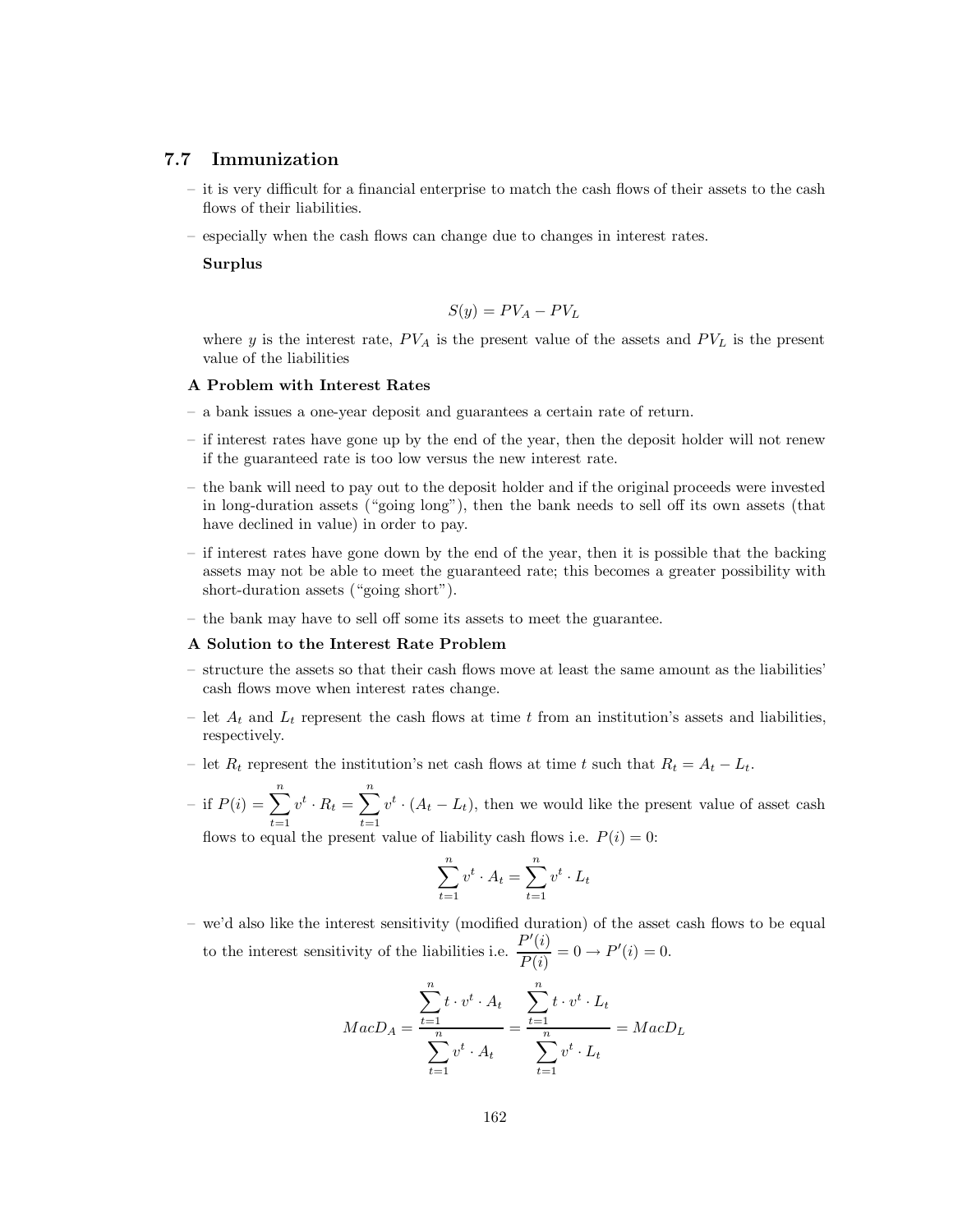- in addition, we'd also like the convexity of the asset cash flows to be equal to the convexity of the liabilities i.e.  $\frac{P''(i)}{P(i)} = 0 \rightarrow P''(i) > 0.$
- an immunization strategy strives to meet these three conditions.
- recall that in Section 7.2, modified duration was determined by taking the  $1^{st}$  derivative of the present value of the payments:

$$
ModD = -\frac{\frac{d}{di} \left( \sum_{t=1}^{n} v^t \cdot R_t \right)}{\sum_{t=1}^{n} v^t \cdot R_t} = \frac{MacD}{1+i}
$$

- we are now also interested in how sensitive the volatility itself is called convexity.
- We determine convexity by taking the  $1^{st}$  derivative of  $\bar{v}$ :

$$
Convexity = \frac{d}{di} \left( \frac{MacD}{1+i} \right) = \frac{\frac{d^2}{d^2i} \left( \sum_{t=1}^n v^t \cdot R_t \right)}{\sum_{t=1}^n v^t \cdot R_t}
$$

- note that the forces that control liability cash flows are often out of the control of the financial institution.
- as a result, immunization will tend to focus more on the structure of the assets and how to match its volatility and convexity to that of the liabilities.
- Immunization is a three-step process:
	- (1) the present value of cash inflows (assets) should be equal to the present value of cash outflows (liabilities).
	- (2) the interest rate sensitivity of the present value of cash inflows (assets) should be equal to the interest rate sensitivity of the present value of cash outflows (liabilities).
	- (3) the convexity of the present value of cash inflows (assets) should be greater than the convexity of the present value of cash outflows(liabilities). In other words, asset growth (decline) should be greater (less) than liability growth(decline).

#### **Difficulties/Limitations of Immunization**

- (a) choice of  $i$  is not always clear.
- (b) doesn't work well for large changes in i.
- (c) yield curve is assumed to change with  $\Delta i$ ; actually, short-term rates are more volatile than long-term rates.
- (d) frequent rebalancing is required in order to keep the modified duration of the assets and liabilities equal.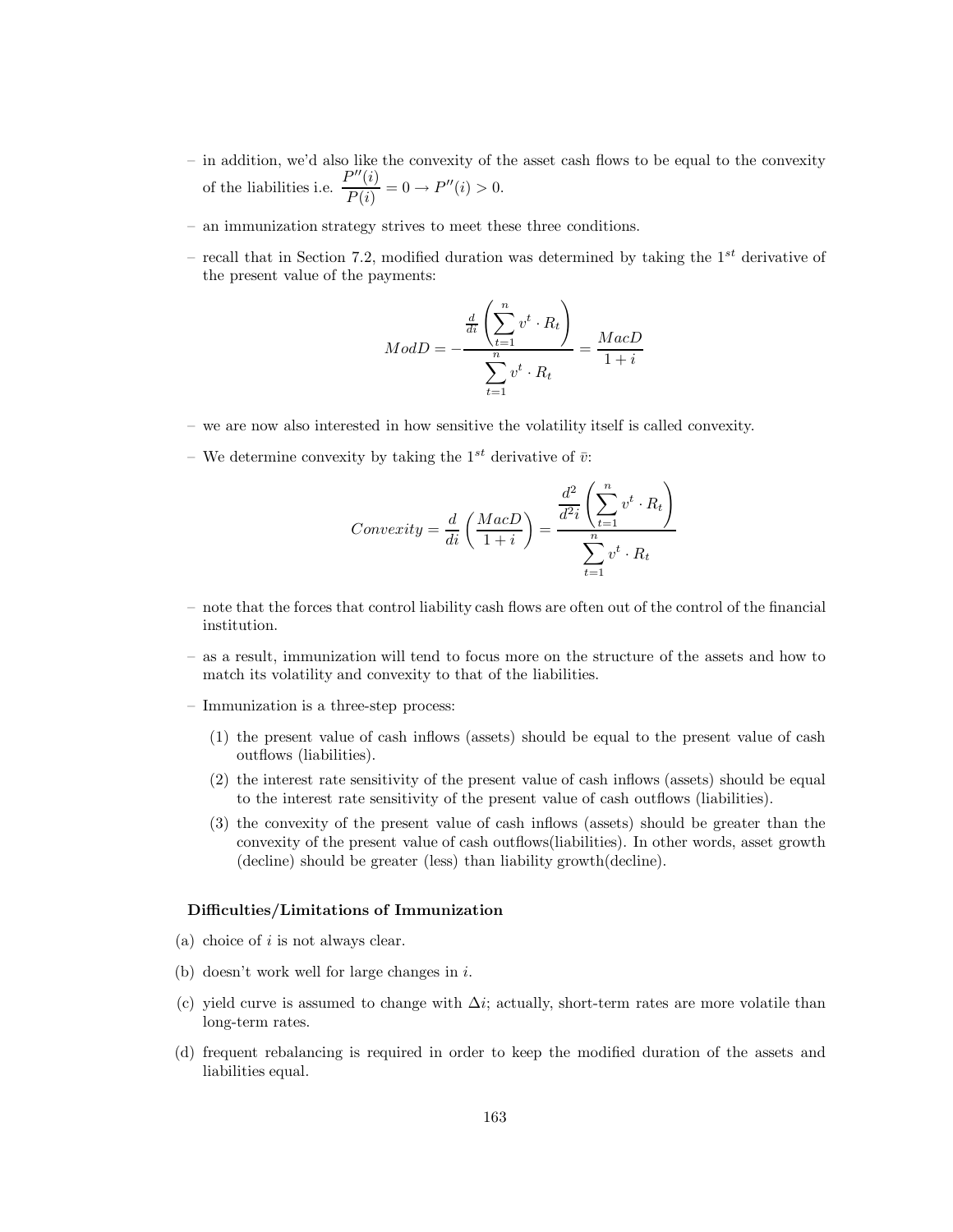- (e) exact cash flows may not be known and may have to be estimated.
- (f) convexity suggests that profit can be achieved or that arbitrage is possible.
- (g) assets may not have long enough maturities of duration to match liabilities.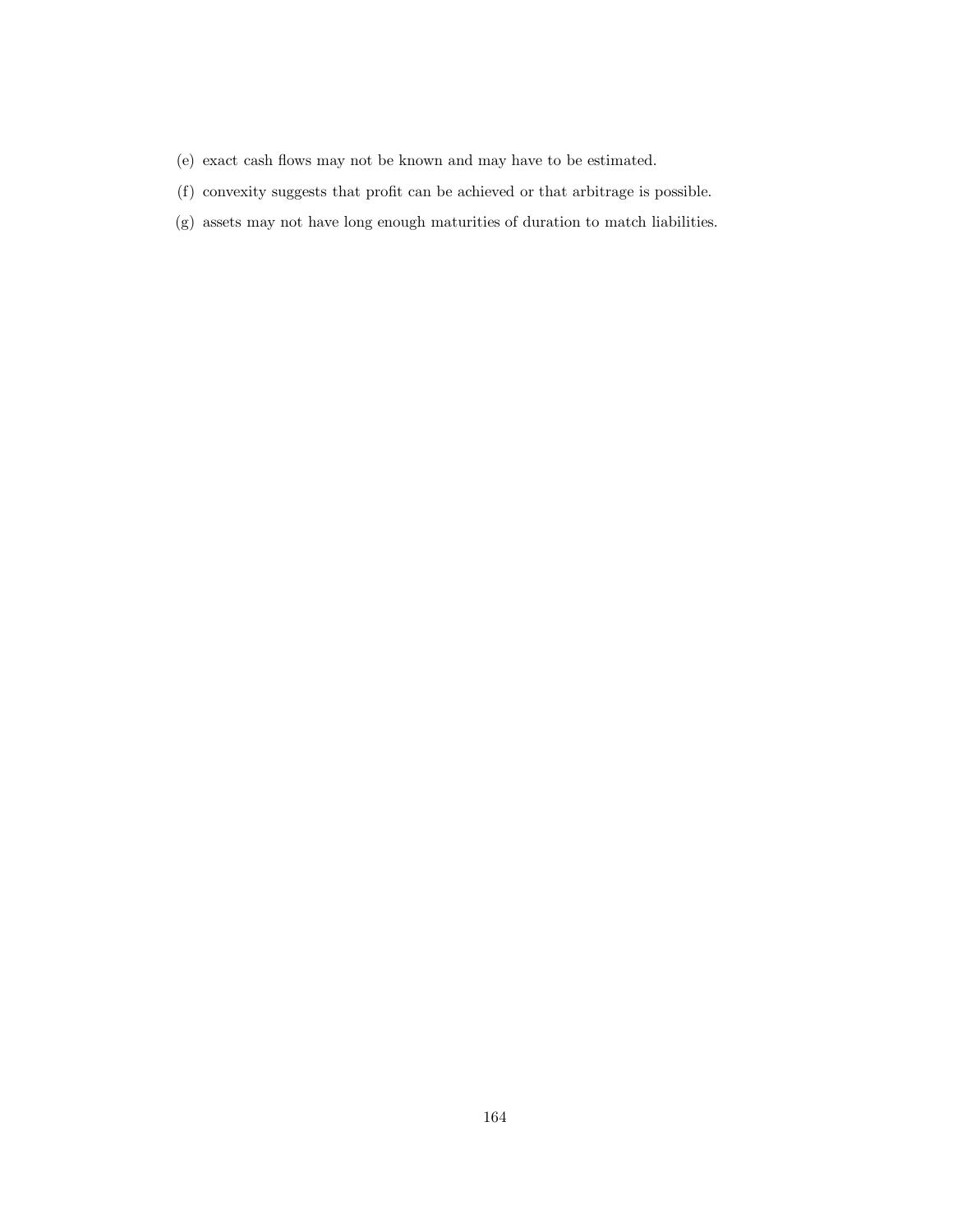### Example:

A bank is required to pay 1, 100 in one year. There are two investment options available with respect to how monies can be invested now in order to provide for the 1, 100 payback:

- (i) a non-interest bearing cash fund, for which  $x$  will be invested, and
- (ii) a two-year zero-coupon bond earning 10% per year, for which y will be invested.

Question: based on immunization theory, develop an asset portfolio that will minimize the risk that liability cash flows will exceed asset cash flows.

Solution:

-

– it is desirable to have the present value of the asset cash flows equal to that of the liability cash flows:

$$
x + y(1.10)^2 \cdot v_i^2 = 1100v_i^1
$$

– it is desirable to have the modified duration of the asset cash flows equal to that of the liability cash flows so that they are equally sensitive to interest rate changes:

$$
\frac{x}{x+y} \left( \frac{0}{1+i} \right) + \frac{y}{x+y} \left( \frac{2}{1+i} \right) = \frac{1}{1+i}
$$

$$
\frac{2y}{x+y} = 1
$$

– it is desirable for the convexity of the asset cash flows to be greater than that of the liabilities:  $\overline{O}$  $\overline{O}$ 

$$
\frac{\frac{d^2}{d^2i} (x + y(1.10)^2 \cdot v_i^2)}{x + y(1.10)^2 \cdot v_i^2} > \frac{\frac{d^2}{d^2i} (1100v_i^1)}{1100v_i^1}
$$

$$
\frac{y(1.10)^2(-2)(-3) \cdot v_i^4}{x + y(1.10)^2 \cdot v_i^2} > \frac{-1100(-2)v_i^3}{1100v_i^1}
$$

– if an effective rate of interest of  $10\%$  is assumed, then:

$$
x + \frac{y(1.10)^2}{1.10^2} = \frac{1100}{\frac{11}{x+y}} \to x + y = 1000
$$
  

$$
x = 500, y = 500
$$

– and the convexity of the assets is greater than convexity of the liabilities:

$$
\frac{500(1.10)^2(-2)(-3)\cdot v_{10\%}^4}{500+500(1.10)^2\cdot v_{10\%}^2} > \frac{-1100(-2)v_{10\%}^3}{1100v_{10\%}^1}
$$

$$
2.479 > 1.653
$$

– the interest volatility (modified duration) of the assets and liability are:

$$
ModD_A = \left(\frac{x}{x+y}\right) \cdot \left(\frac{0}{1+i}\right) + \left(\frac{y}{x+y}\right) \cdot \left(\frac{2}{1+i}\right) = \left(\frac{500}{1000}\right) \cdot \left(\frac{2}{1.1}\right) = .90909
$$

$$
ModD_L = \left(\frac{1}{1+i}\right) = \left(\frac{1}{1.1}\right) = .90909
$$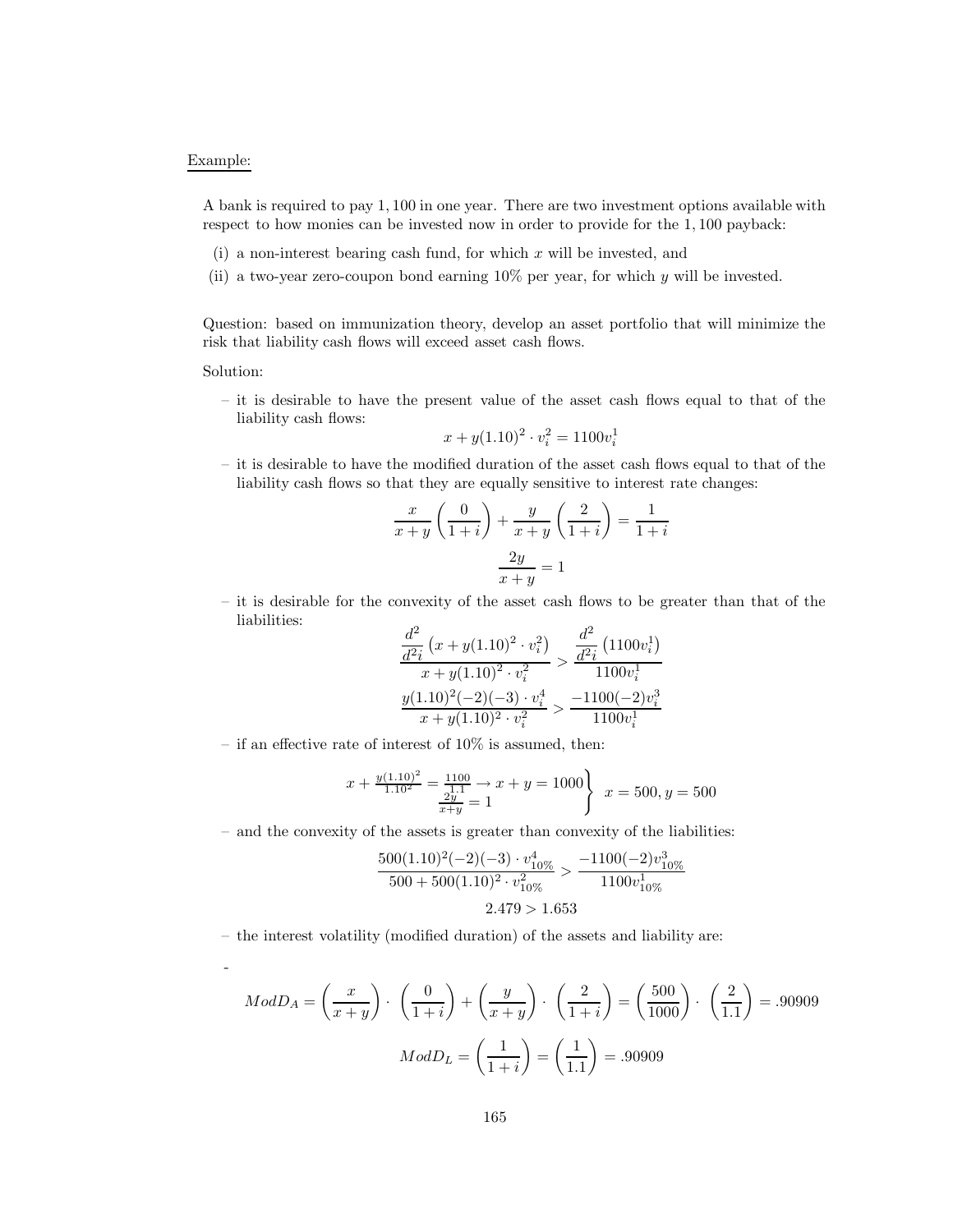# **7.8 Full Immunization**

- Redington immunization can be used when there are small shifts in a flat yield curve in order to protect the surplus
- full immunization can be used when there are small or large shifts in a flat yield curve in order to protect the surplus
- a fully immunized position fulfils all conditions of Redington immunization

### **Conditions For Full Immunization of a Single Liability Cash Flow**

- (1) Present value of assets=Present value of liability
- (2) Duration of assets=Duration of liability
- (3) The asset cash flows occur before and after the liability cash flow. That is:  $(T q)$  $T < (T + r)$

For a fully immunization position:

$$
MacD_L = MacD_A = T
$$

$$
Dispersion_L = \frac{[T - T]^2 L \cdot e^{-\delta T}}{L \cdot e^{-\delta T}} = 0
$$

$$
Dispersion_A = \frac{[(T-q)-T]^2 Q \cdot e^{-\delta(T-q)} + [(T+r)-T]^2 R \cdot e^{-\delta(T+r)}}{Q^{-\delta(T-q)} + R \cdot e^{-\delta(T-r)}}
$$

$$
= \frac{q^2 Q e^{-\delta(T-q)} + r^2 R \cdot e^{-\delta(T+r)}}{Q \cdot e^{-\delta(T-q)} + R \cdot e^{-\delta(T+r)}}
$$

 $Disperson_A > 0$ 

$$
MacC_L = 0 + T^2 = T^2
$$

$$
MacC_A = Dispesion_A + T^2
$$

$$
MacC_A > MacC_L
$$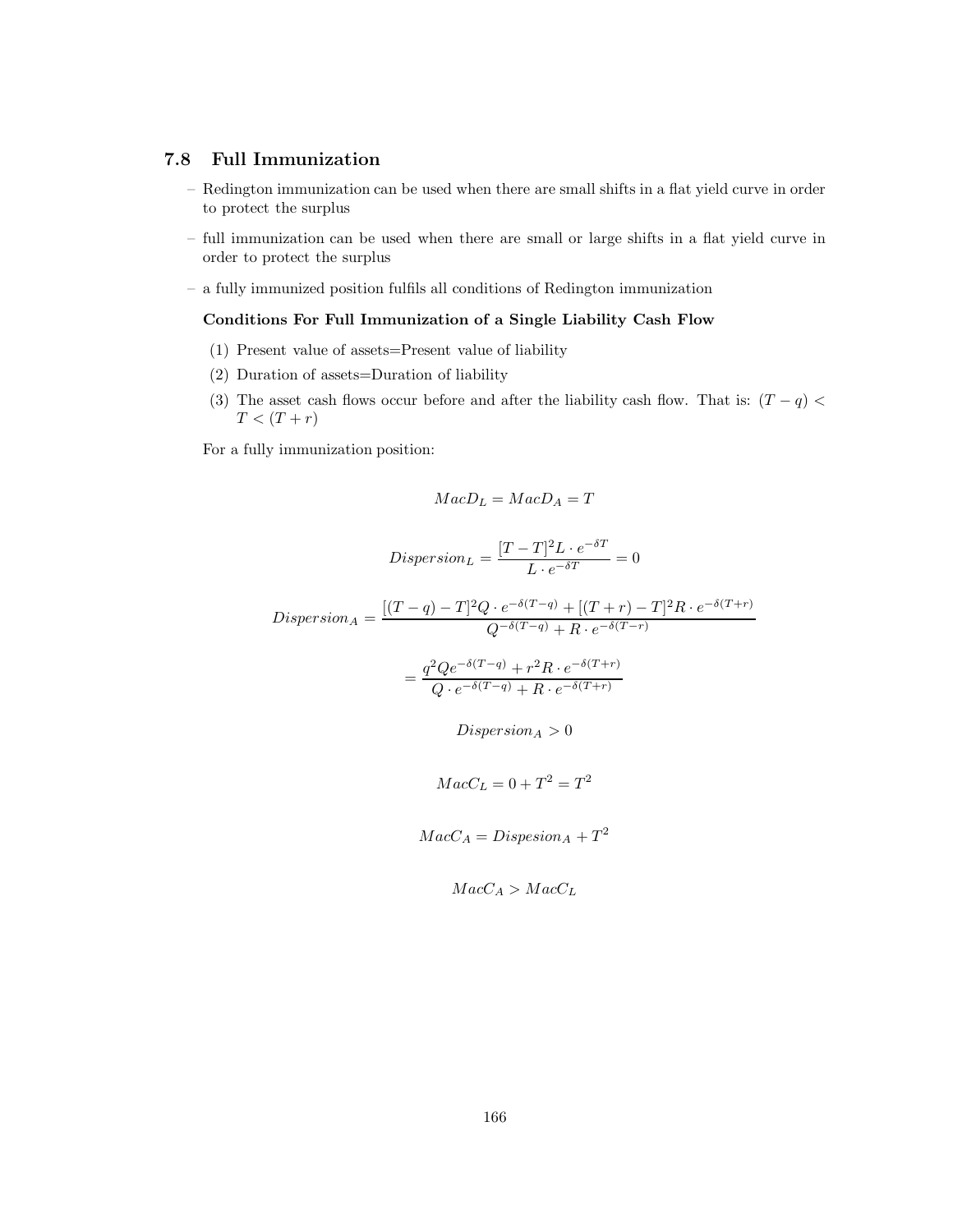# **Exercises and Solutions**

# **7.2 Modified Duration**

Exercise (a)

The annual effective yield on a bond is 6%. A 5 year bond pays annual coupons of 7%. Calculate the modified duration of the bond.

Solution (a)

$$
CF_t = (0.07)(100) = 7
$$

The price of the bond is:

$$
P = \sum CF_t \left(1 + \frac{y}{m}\right)^{-mt}
$$
  
=  $7v + 7v^2 + 7v^3 + 7v^4 + 7v^5 + 100v^5$   
=  $7(v + v^2 + v^3 + v^4 + v^5) + 100v^5$   
=  $7a_{5\text{log}} + 100v^5$ 

$$
=104.212
$$

The price of modified duration:

$$
ModD = \frac{\sum t \cdot CF_t \left(1 + \frac{y}{m}\right)^{-mt}}{P\left(1 + \frac{y}{m}\right)}
$$
  
= 
$$
\frac{1 \cdot 7v_{6\%} + 2 \cdot 7v_{6\%}^2 + 3 \cdot 7v_{6\%}^3 + 4 \cdot 7v_{6\%}^4 + 5 \cdot 7v_{6\%}^5 + 5 \cdot 100v_{6\%}^5}{104.212(1.06)}
$$
  
= 
$$
\frac{7(Ia)_{50\%} + 5(100)v_{6\%}^5}{104.212(1.06)}
$$
  
= 4.152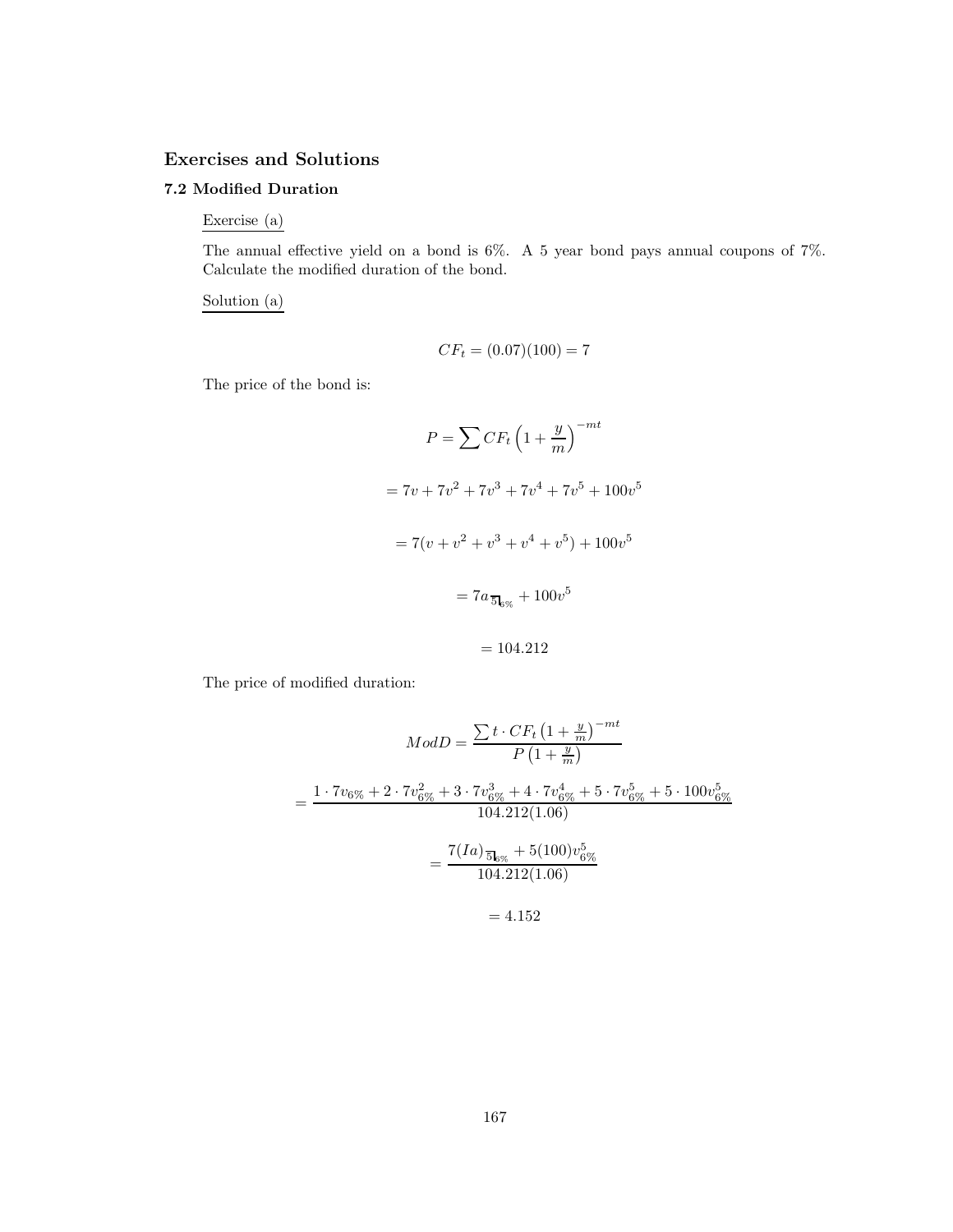## Exercise (b)

The current price of a bond is 116.73 and the current yield is 5%. The modified duration of the bond is 8.14. Use the modified duration to estimate the price of the bond if the yield increases to 6.30%.

Solution (b)

$$
\% \Delta P \approx (-\Delta y)(Mod D)
$$

$$
\approx (-0.013)(8.14)
$$

$$
\approx (-.10582)
$$

The bond price is:

## $116.73(1 - 0.10582) = 104.378$

Exercise (c)

A zero coupon bond matures in 10 years for 3,000. The bonds yield is 3% compounded semi-annually. Calculate the modified duration of the bond.

Solution (c)

$$
ModD = \frac{\sum_{t} t \cdot CF_{t} \left(1 + \frac{y}{m}\right)^{-mt}}{P\left(1 + \frac{y}{m}\right)}
$$

$$
\frac{10(3,000)(1.015)^{-20}}{3,000(1.015)^{-20}(1.015)}
$$

$$
= \frac{10}{1.015} = 9.852
$$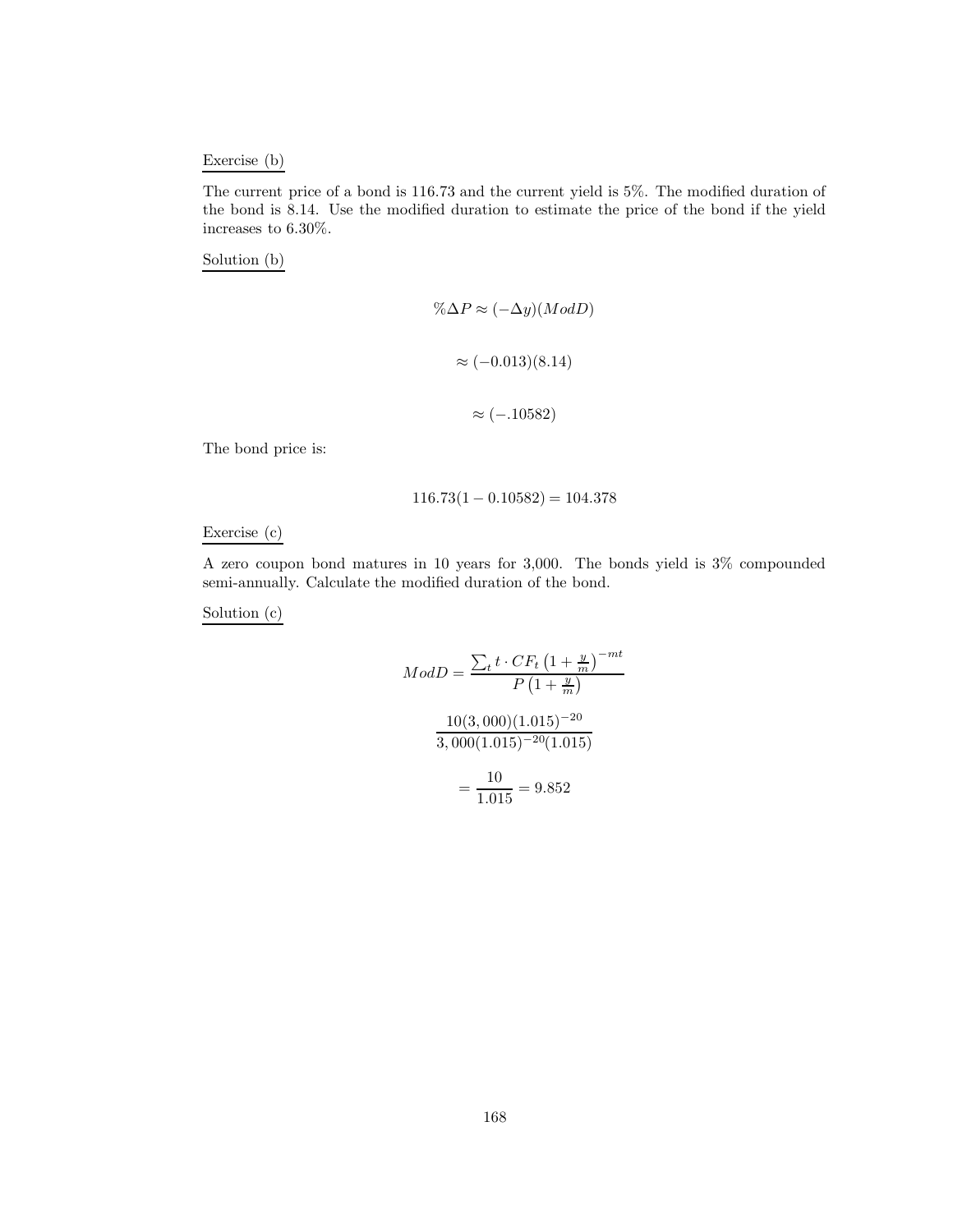## Exercise (d)

A two year bond has 6% annual coupons paid semi-annually. The bond's yield is 8% semiannually. Calculate the modified duration of the bond.

Solution (d)

$$
ModD = \frac{\sum t \cdot CF_t \left(1 + \frac{y}{m}\right)^{-mt}}{P\left(1 + \frac{y}{m}\right)}
$$

The semi-annual coupons are  $0.03(100) = 3$ 

The semi-annual yield is  $\frac{0.08}{2} = 0.04$ 

$$
Price = \sum CF_t \left(1 + \frac{y}{m}\right)^{-mt}
$$

$$
= 3v + 3v^2 + 3v^3 + 3v^4 + 100v^4
$$

$$
= 3a_{\overline{4}_{4\%}} + 100v^4
$$

$$
P=96.3701
$$

$$
ModD = \frac{\frac{3(0.5)}{1.04} + \frac{3(1)}{(1.04)^2} + \frac{3(1.5)}{(1.04)^3} \frac{3(2)}{(1.04)^4} + \frac{100(2)}{(1.04)^4}}{96.3701 \cdot (1.04)}
$$

$$
= \frac{1.5(IA) \frac{1}{44\%} + \frac{2(100)}{(1.04)^4}}{(96.3701)(1.04)}
$$

$$
= \frac{13.34528 + 170.96}{100.2249} = 1.8389
$$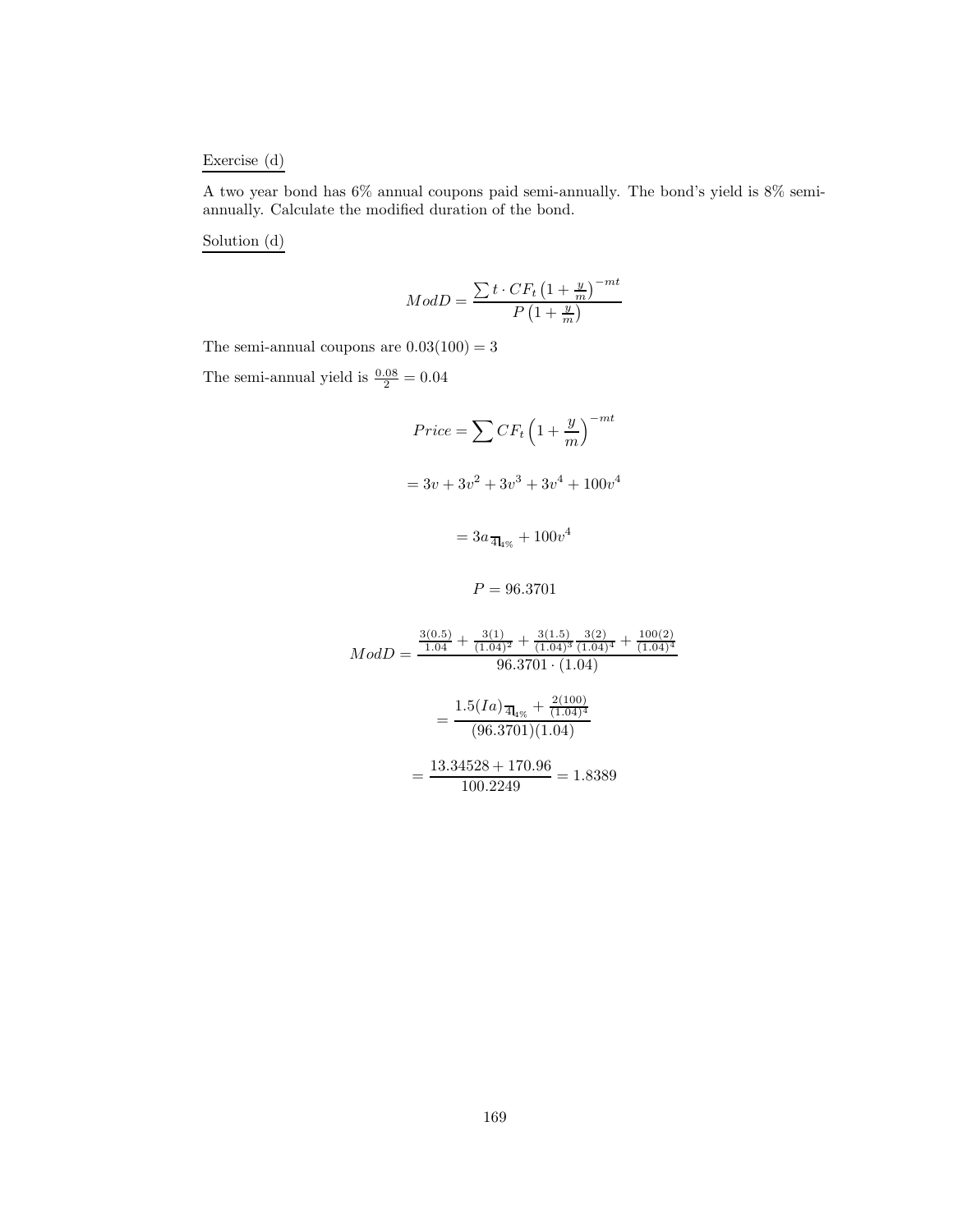# **7.3 Macaulay Duration**

Exercise (a)

The current price of a bond is 200. The derivative with respect to the yield to maturity is -800. The yield to maturity is 7%. Calculate the Macaulay duration.

Solution (a)

$$
ModD = \frac{-P'(y)}{P(y)} = \frac{-(-800)}{200} = 4
$$

$$
ModD = \frac{MacD}{\left(1 + \frac{y}{m}\right)}
$$

$$
4 = \frac{MacD}{1.07}
$$

 $MacD = 4.28$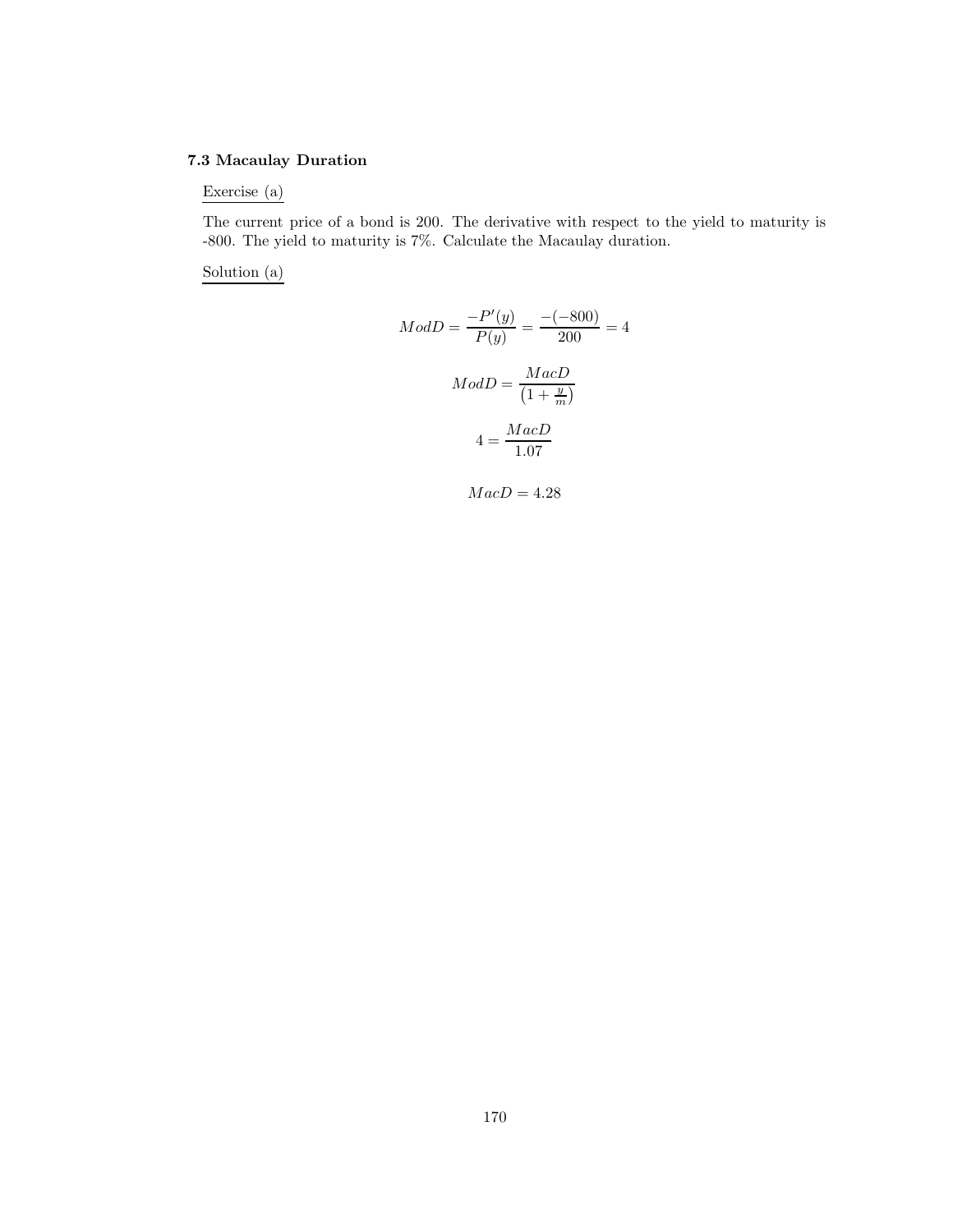## Exercise (b)

Calculate the Macaulay duration of a common stock that pays dividends at the end of each year into perpetuity. Assume that the dividend is constant, and that the effective rate of interest is 8%.

Solution (b)

$$
MacD = \frac{\sum_{t=1}^{\infty} t \cdot CF_t v^t}{\sum_{t=1}^{\infty} CF_t v^t}
$$

$$
= \frac{\sum_{t=1}^{\infty} t \cdot v^t}{\sum_{t=1}^{\infty} v^t}
$$

Solving for the numerator:

$$
\sum_{t=1}^{\infty} tv^t = v + 2v^2 + 3v^3 + 4v^4 + \dots + \infty v^{\infty}
$$

$$
= \frac{1+i}{i^2}
$$

Solving for the denominator:

$$
\sum_{t=1}^{\infty} v^t = v + v^2 + v^3 + v^4 + \dots + v^{\infty}
$$

$$
= \frac{1}{i}
$$

$$
= \frac{\sum_{t=1}^{\infty} t \cdot v^t}{\sum_{t=1}^{\infty} v^t} = \frac{\frac{1+i}{i^2}}{\frac{1}{i}} = \frac{1+i}{i} = \frac{1.08}{0.08} = 13.5
$$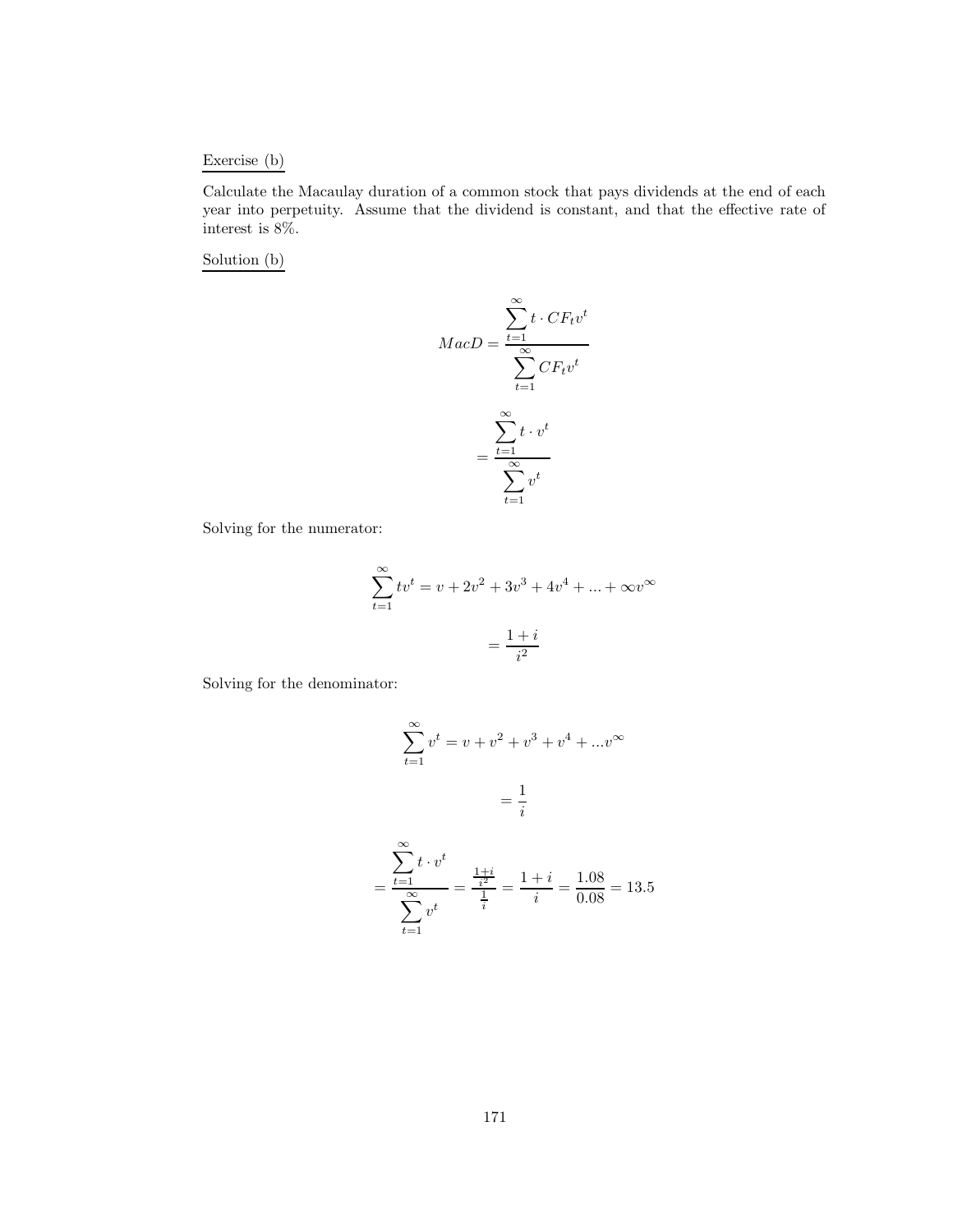# Exercise (c)

Calculate the Macaulay Duration of a common stock that pays dividends at the end of each year into perpetuity. Assume that the dividend increases by 3% each year and the effective rate is 5%.

Solution (c)

$$
MacD = \frac{\sum_{t=1}^{\infty} t \cdot CF_t v^t}{\sum_{t=1}^{\infty} CF_t v^t}
$$

$$
MacD = \frac{\sum_{t=1}^{\infty} t \cdot v^t (1.03)^{t-1}}{\sum_{t=1}^{\infty} v^t (1.03)^{(t-1)}}
$$

Solving for the numerator:

$$
N = v(1.03) + 2v^2(1.03) + 3v^3(1.03)^2 + \dots + nv^n(1.03)^{n-1}
$$
  
\n
$$
(1.03v)N = (1.03)v^2 + 2v^3(1.03)^2 + 3v^4(1.03)^3 + \dots + (n-1)v^n(1.03)^{n-1} + \dots
$$
  
\n
$$
N - N(1.03)v = v + v^2(1.03) + v^3(1.03)^2 + \dots + (1.03)^{n-1}v^n + \dots
$$
  
\n
$$
N(1 - (1.03)v) = v(1 + v(1.03) + v^2(1.03)^2 + \dots + (1.03)^n v^n
$$
  
\n
$$
N(1 - (1.03)v) = v \left[ \frac{1 - \left(\frac{1.03}{1+i}\right)^{\infty}}{1 - \left(\frac{1.03}{1+i}\right)} \right]
$$
  
\n
$$
N(1 - (1.03)v) = v \left[ \frac{1}{1 - (1.03)v} \right]
$$
  
\n
$$
N(1 - (1.03)v) = \frac{1}{1+i} \left[ \frac{1}{1 - \frac{1.03}{1+i}} \right]
$$
  
\n
$$
N(1 - (1.03)v) = \frac{\frac{1}{1+i}}{\frac{1+i}{1+i}} = \frac{1}{i-0.03}
$$

$$
N = \frac{1+i}{(i-0.03)^2}
$$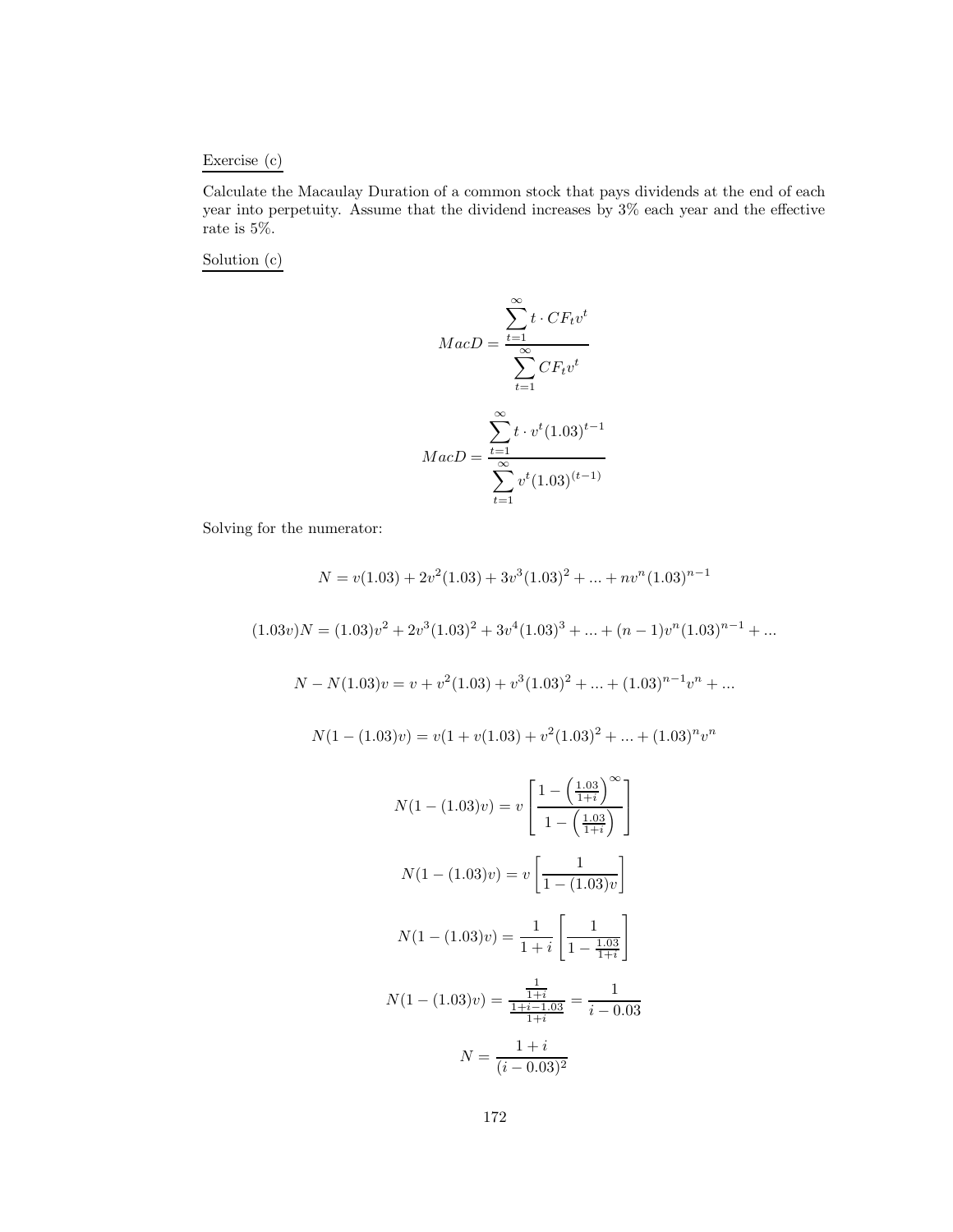Now solving for the denominator:

$$
= v + v^{2}(1.03) + v^{3}(1.03)^{2} + \dots + v^{n}(1.03)^{n-1}
$$
\n
$$
= v(1 + v(1.03) + v^{2}(1.03)^{2} + \dots + v^{n-1}(1.03)^{n-1}
$$
\n
$$
= v \left[ \frac{1 - \left(\frac{1.03}{1+i}\right)^{\infty}}{1 - \frac{1.03}{1+i}} \right]
$$
\n
$$
= \frac{v}{1+i} \left[ \frac{1}{1 - \frac{1.03}{1+i}} \right]
$$
\n
$$
= \frac{\frac{1}{1+i}}{\frac{i-03}{1+i}} = \frac{1}{i-03}
$$
\n
$$
MacD = \frac{\frac{1+i}{(i-03)^{2}}}{\frac{1}{i-03}} = \frac{1+i}{i-03} = \frac{1.05}{0.05 - 0.03} = \frac{1.05}{0.02} = 52.5
$$

# Exercise (d)

The duration of a bond at interest rate  $i$  is defined as:

$$
\frac{\sum_{t=1} t \cdot CF_tv^t}{\sum_{t=1} CF_{t=1}v^t}
$$

where  $CF_t$  represents the net cash flow from the coupons and the maturity value of the bond at time t. You are given a 1,000 par value 20-year bond with 4% annual coupons and a maturity value of 1,000. Calculate the duration of this bond at 5% interest.

Solution (d)

Duration:

$$
= \frac{40(Ia)\frac{1}{20\ell_{\infty}} + 20(1,000)v_{5\%}^{20}}{40a\frac{1}{20\ell_{\infty}} + 1,000v_{5\%}^{20}} = \frac{40\left(\frac{a\frac{1}{20\ell_{\infty}} - 20v_{5\%}^{20}}{i}\right) + 20(1,000)v_{5\%}^{20}}{40a\frac{1}{20\ell_{\infty}} + 1,000v_{5\%}^{20}}
$$

$$
\frac{11,975.81}{875.38} = 13.678
$$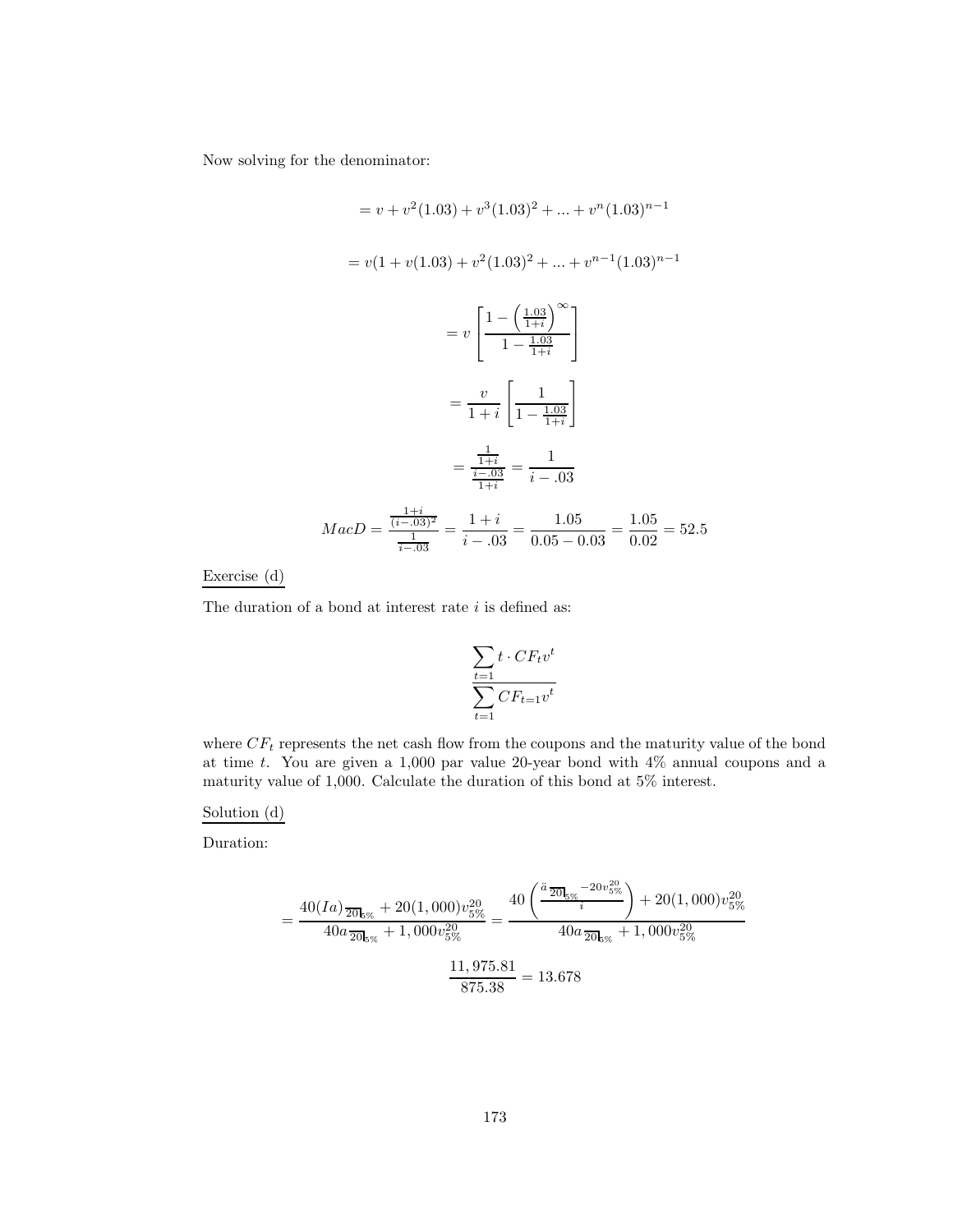#### **7.4 Effective Duration**

# Exercise (a)

a 10-year bond yielding 8% has a price of 112.76. If the bond yield falls to 7.75% then the price of the bond will increase to 115.32. If the bond's yield increases to 8.25% then the price of the bond will fall to 110.25. Calculate the effective duration of the bond.

Solution (a)

$$
EffD = \frac{P_{-} - P_{+}}{P_{0}(2\Delta y)}
$$

$$
= \frac{115.32 - 110.25}{112.76(2)(0.0025)} = \frac{5.07}{0.5638} = 8.9926
$$

Exercise (b)

A six year bond with coupons of 5% pays coupons semi-annually. The effective yield is 4%. It's current price is 98.71. If the bond increases by 10 basis points then it's price will fall to 97.84. If the bond's yield falls 10 basis points, then it's price rises to 99.13. Caculate the bond's effective duration.

Solution (b)

$$
EffD = \frac{P_{-} - P_{+}}{P_{0}(2\Delta y)}
$$

$$
= \frac{99.13 - 97.84}{(98.71)(2)(0.001)} = \frac{1.29}{.19742} = 6.5346
$$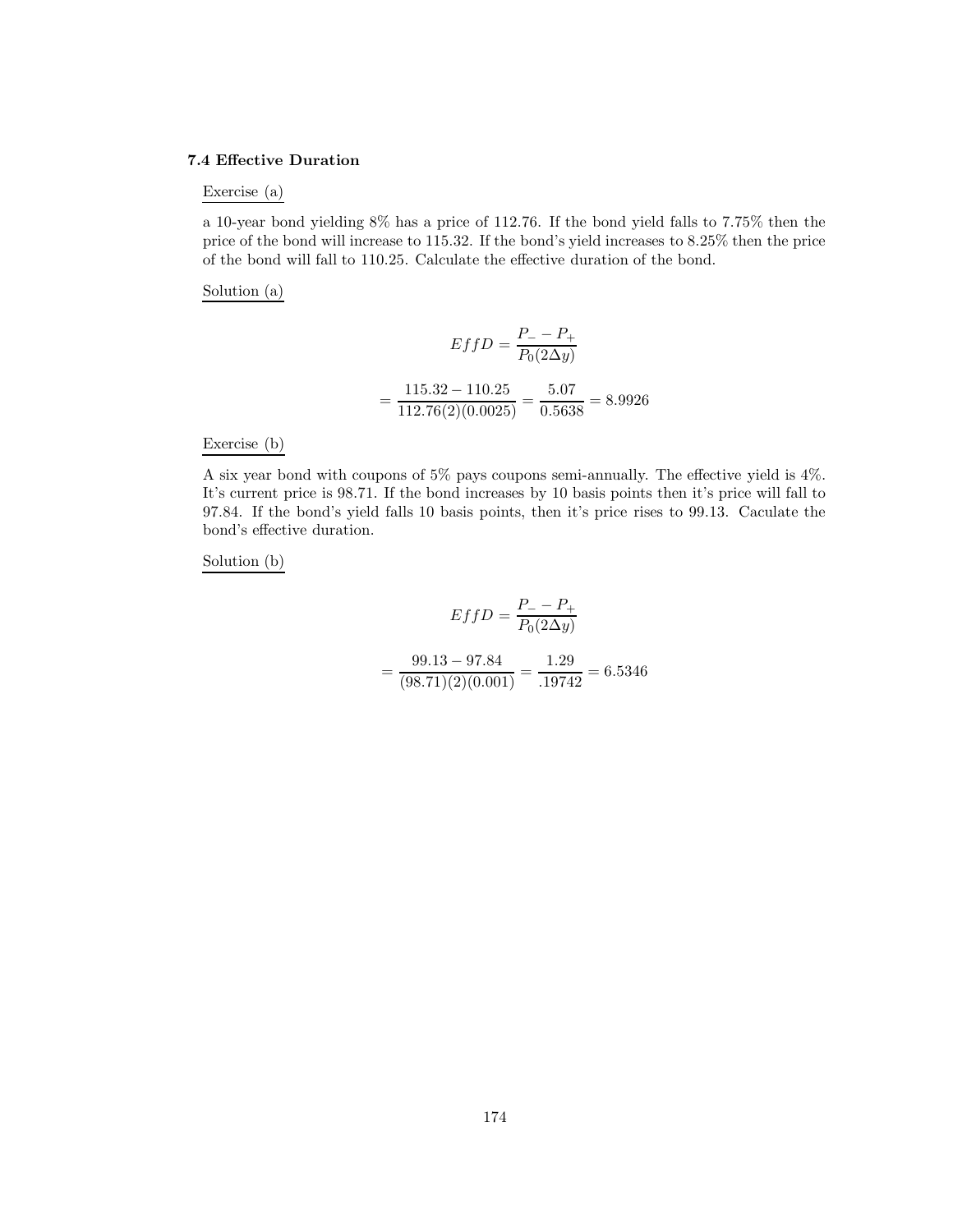# **7.5 Convexity**

# Exercise (a)

The effective duration is 5.4. The effective convexity is calculated by a 20 year bond that has an effective yield of 7% and a price of 103.10. If the bond's yield falls to 6.5% then the price increases to 103.51. If the bond's yield falls to 7.5% then the price decreases to 102.94. Calculate the estimated new price of the bond if it increases by 75 basis points.

## Solution (a)

$$
EffC = \frac{P_+ + P_- - 2P_0}{P_0(\Delta y)^2}
$$

$$
= \frac{103.51 + 102.94 - (2)(1.03.10)}{(103.10)(.005)^2}
$$

$$
= \frac{0.25}{.0025775} = 96.9932
$$

$$
\% \Delta P \approx -(\Delta y)(Duration) + \frac{(\Delta y)^2}{2}(Convexity)
$$

$$
= -(.0075)(5.4) + \frac{(.0075)^2}{2}(96.9932)
$$

 $= -0.0378$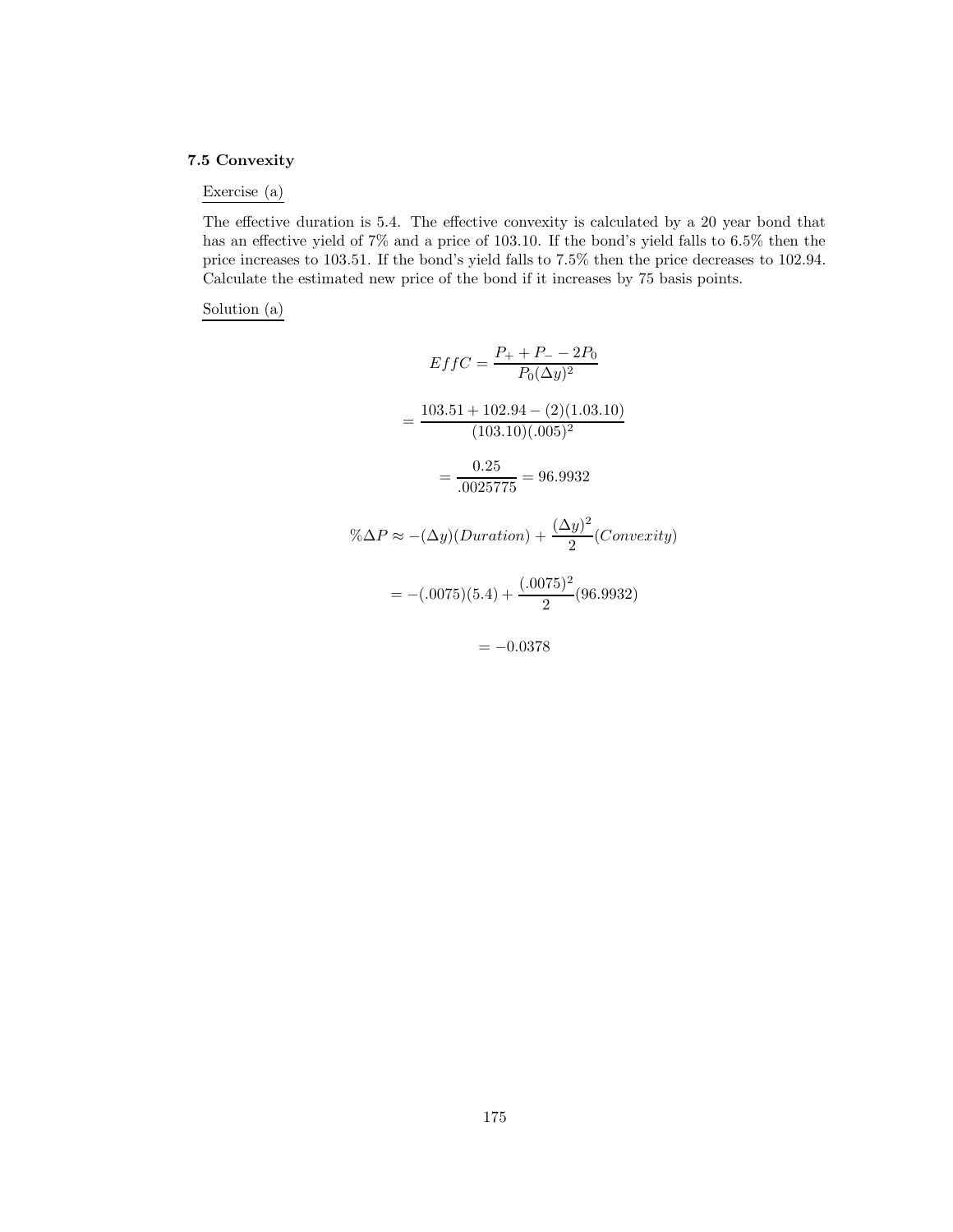#### **7.6 Duration, Convexity, and Prices: Putting it all Together**

Exercise (a)

Leah purchases three bonds to form a portfolio as follows:

Bond A has semi-annual coupons at 5%, a duration of 20.57 years and was purchased for 880.

Bond B is an 11-year bond with a duration of 11.75 years and was purchased for 1,124.

Bond C has a duration of 17.31 years and was purchased for 1,000.

Calculate the duration of the portfolio at the time of purchase.

Solution (a)

The duration of the portfolio is:

$$
= \frac{P_1}{MV_{port}}D_1 + \frac{P_2}{MV_{port}}D_2 + \dots + \frac{P_n}{MV_{port}}D_n
$$

$$
MV_{port} = P_1 + P_2 + \dots + P_n
$$

$$
MV_{port} = 880 + 1,124 + 1,000 = 3,004
$$

$$
Duration_{port} = \frac{(880)(20.57)}{3,004} + \frac{(1,124)(11.75)}{3,004} + \frac{(1,000)(17.31)}{3,004} = \frac{4,8618.6}{3,004} = 16.18
$$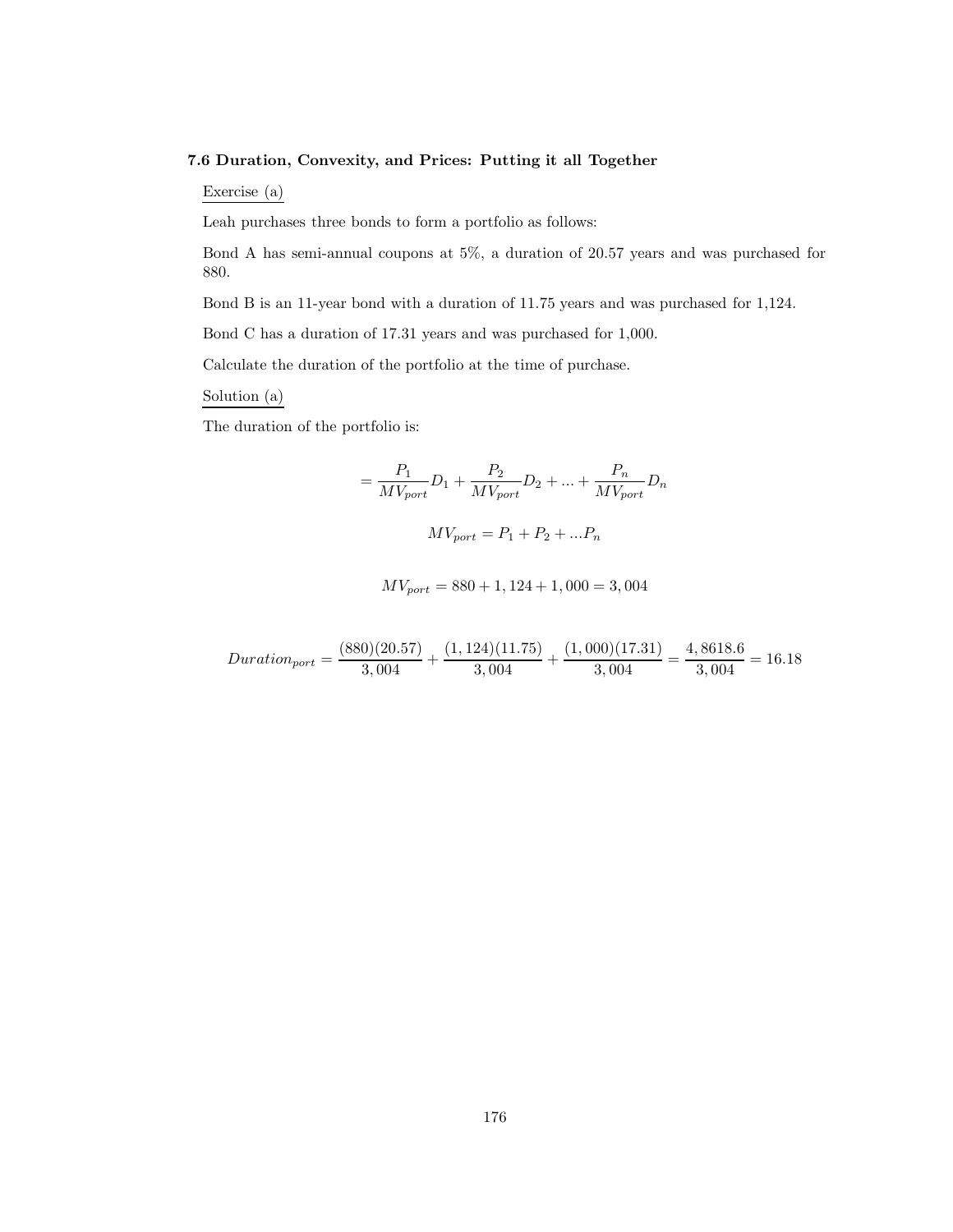# **8 The Term Structure of Interest Rates**

# **Overview**

- this chapter will show how to:
	- 1. calculate a spot rate
	- 2. calculate a forward rate

# **8.1 Yield-to-Maturity**

– an interest rate is called a yield rate or an internal rate of return (IRR) as it indicates the rate of return that the investor can expect to earn on their investment.

finding price using a yield rate:

$$
P = \sum_{t>0} \frac{CF_t}{(1+y)^t}
$$

where P is price, t is time,  $CF_t$  is the cash flow and y is the yield rate

## **Yield Curves**

- usually long-term market interest rates are higher than short-term market interest rates
- yield curves are usually upsloping, although they can be flat, downsloping, a peak or a valley
- when the yield is constructed by government securities, it is called an *on-the-run yield curve*
- when each bond's coupon rate is assumed to equal a bond's yield rate, it is called *a par yield curve*

### **8.2 Spot Rates**

- are the annual interest rates that make up the yield curve.
- let  $s_t$  represent the spot rate for period t.
- let  $P$  represent the net present value of a series of future payments (positive or negative) discounted using spot rates:

$$
P = \sum_{t=0}^{n} (1 + s_t)^{-t} \cdot CF_t
$$

– The present value of annuities can also be found using spot rates:

$$
a_{\overline{n}|} = \frac{1}{1+s_1} + \frac{1}{(1+s_2)^2} + \dots + \frac{1}{(1+s_n)^n}
$$

$$
\ddot{a}_{\overline{n}|} = 1 + \frac{1}{1+s_1} + \frac{1}{(1+s_2)^2} + \dots + \frac{1}{(1+s_{n-1})^{n-1}}
$$